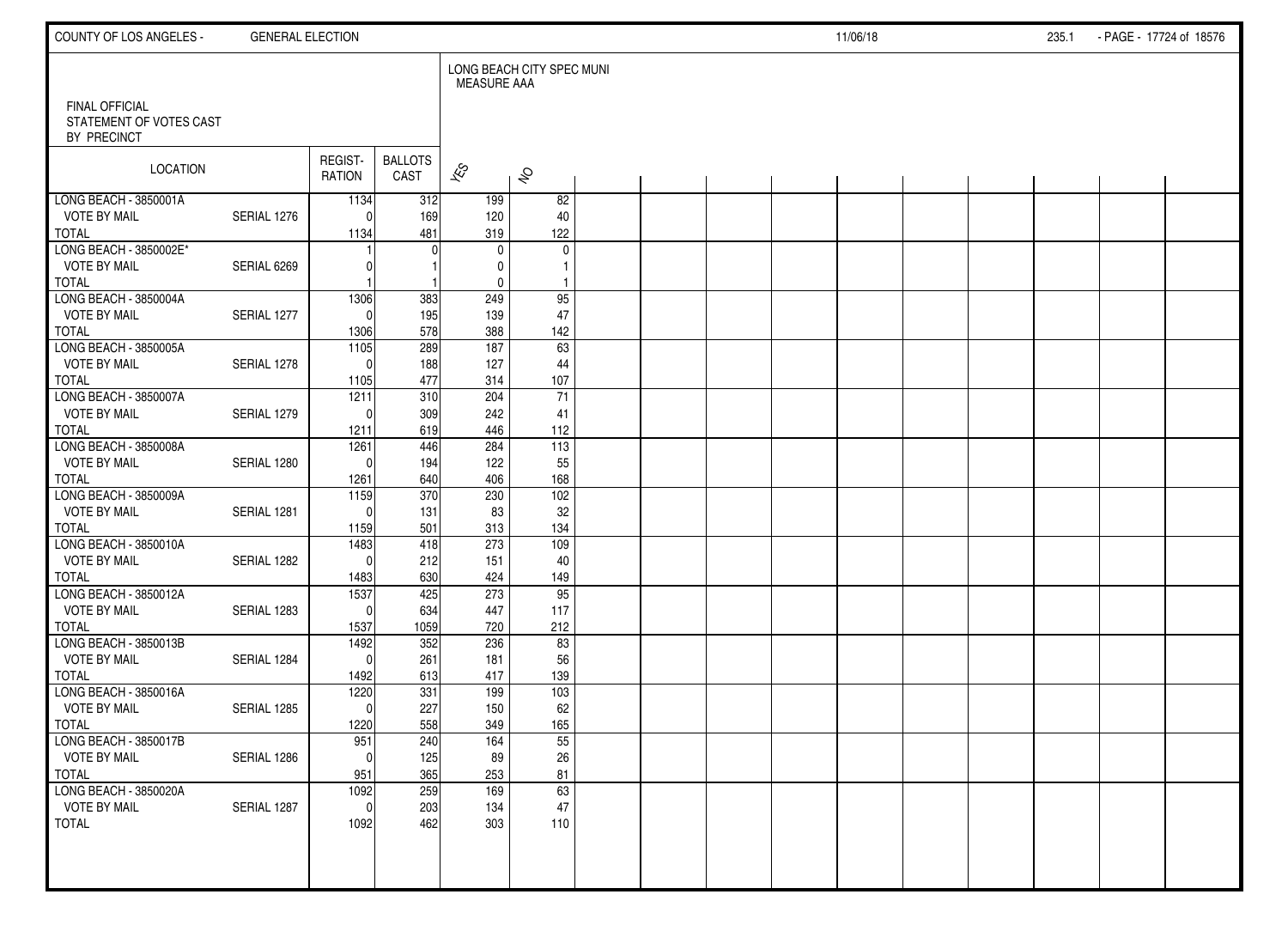| COUNTY OF LOS ANGELES -                                         | <b>GENERAL ELECTION</b> |                   |                        |                          |                           |  |  | 11/06/18 |  | 235.2 | - PAGE - 17725 of 18576 |  |
|-----------------------------------------------------------------|-------------------------|-------------------|------------------------|--------------------------|---------------------------|--|--|----------|--|-------|-------------------------|--|
|                                                                 |                         |                   |                        | <b>MEASURE AAA</b>       | LONG BEACH CITY SPEC MUNI |  |  |          |  |       |                         |  |
| <b>FINAL OFFICIAL</b><br>STATEMENT OF VOTES CAST<br>BY PRECINCT |                         |                   |                        |                          |                           |  |  |          |  |       |                         |  |
| LOCATION                                                        |                         | REGIST-<br>RATION | <b>BALLOTS</b><br>CAST | $\overline{\mathscr{E}}$ | $\hat{\mathcal{S}}$       |  |  |          |  |       |                         |  |
| LONG BEACH - 3850020B                                           |                         | 903               | 271                    | 169                      | 63                        |  |  |          |  |       |                         |  |
| <b>VOTE BY MAIL</b>                                             | SERIAL 1288             | $\Omega$          | 176                    | 122                      | 39                        |  |  |          |  |       |                         |  |
| <b>TOTAL</b><br>LONG BEACH - 3850021A                           |                         | 903<br>1105       | 447<br>264             | 291<br>168               | 102<br>63                 |  |  |          |  |       |                         |  |
| <b>VOTE BY MAIL</b>                                             | SERIAL 1289             | $\Omega$          | 138                    | 102                      | 18                        |  |  |          |  |       |                         |  |
| <b>TOTAL</b>                                                    |                         | 1105              | 402                    | 270                      | 81                        |  |  |          |  |       |                         |  |
| LONG BEACH - 3850024A                                           |                         | 1198              | 360                    | 241                      | 93                        |  |  |          |  |       |                         |  |
| <b>VOTE BY MAIL</b>                                             | SERIAL 1290             | $\Omega$          | 227                    | 158                      | 49                        |  |  |          |  |       |                         |  |
| <b>TOTAL</b>                                                    |                         | 1198              | 587                    | 399                      | 142                       |  |  |          |  |       |                         |  |
| LONG BEACH - 3850025A                                           |                         | 1141              | 259                    | 163                      | 62                        |  |  |          |  |       |                         |  |
| <b>VOTE BY MAIL</b>                                             | SERIAL 1291             | $\Omega$          | 167                    | 132                      | 28                        |  |  |          |  |       |                         |  |
| <b>TOTAL</b><br>LONG BEACH - 3850026A                           |                         | 1141<br>1466      | 426<br>407             | 295<br>251               | 90<br>$\overline{103}$    |  |  |          |  |       |                         |  |
| <b>VOTE BY MAIL</b>                                             | SERIAL 1292             | $\Omega$          | 235                    | 163                      | 52                        |  |  |          |  |       |                         |  |
| <b>TOTAL</b>                                                    |                         | 1466              | 642                    | 414                      | 155                       |  |  |          |  |       |                         |  |
| LONG BEACH - 3850027D                                           |                         | 1483              | 385                    | 232                      | 109                       |  |  |          |  |       |                         |  |
| <b>VOTE BY MAIL</b>                                             | SERIAL 1293             | $\Omega$          | 260                    | 189                      | 54                        |  |  |          |  |       |                         |  |
| <b>TOTAL</b>                                                    |                         | 1483              | 645                    | 421                      | 163                       |  |  |          |  |       |                         |  |
| LONG BEACH - 3850029A                                           |                         | 855               | 208                    | 124                      | 39                        |  |  |          |  |       |                         |  |
| <b>VOTE BY MAIL</b>                                             | SERIAL 1294             | $\Omega$          | 152                    | 103                      | 37                        |  |  |          |  |       |                         |  |
| <b>TOTAL</b>                                                    |                         | 855               | 360                    | 227                      | 76                        |  |  |          |  |       |                         |  |
| LONG BEACH - 3850030A                                           |                         | 1178              | 398                    | 262                      | 86                        |  |  |          |  |       |                         |  |
| <b>VOTE BY MAIL</b><br><b>TOTAL</b>                             | SERIAL 1295             | $\Omega$<br>1178  | 260<br>658             | 194<br>456               | 49<br>135                 |  |  |          |  |       |                         |  |
| LONG BEACH - 3850031B                                           |                         | 1516              | 360                    | 247                      | 77                        |  |  |          |  |       |                         |  |
| <b>VOTE BY MAIL</b>                                             | SERIAL 1296             | $\Omega$          | 232                    | 155                      | 61                        |  |  |          |  |       |                         |  |
| <b>TOTAL</b>                                                    |                         | 1516              | 592                    | 402                      | 138                       |  |  |          |  |       |                         |  |
| LONG BEACH - 3850032B                                           |                         | 1074              | 311                    | 196                      | $\overline{77}$           |  |  |          |  |       |                         |  |
| <b>VOTE BY MAIL</b>                                             | SERIAL 1297             | $\Omega$          | 173                    | 121                      | 38                        |  |  |          |  |       |                         |  |
| <b>TOTAL</b>                                                    |                         | 1074              | 484                    | 317                      | 115                       |  |  |          |  |       |                         |  |
| LONG BEACH - 3850034A                                           |                         | 1052              | 191                    | 134                      | 35                        |  |  |          |  |       |                         |  |
| <b>VOTE BY MAIL</b>                                             | SERIAL 1298             | 0                 | 142                    | 95                       | 36                        |  |  |          |  |       |                         |  |
| <b>TOTAL</b><br>LONG BEACH - 3850035A                           |                         | 1052<br>846       | 333<br>305             | 229<br>190               | 71<br>84                  |  |  |          |  |       |                         |  |
| <b>VOTE BY MAIL</b>                                             | SERIAL 1299             | 0                 | 185                    | 118                      | 49                        |  |  |          |  |       |                         |  |
| <b>TOTAL</b>                                                    |                         | 846               | 490                    | 308                      | 133                       |  |  |          |  |       |                         |  |
| LONG BEACH - 3850035F*                                          |                         | 45                |                        | $\mathbf 0$              | $\mathsf{O}$              |  |  |          |  |       |                         |  |
| <b>VOTE BY MAIL</b>                                             | SERIAL 6270             | οI                | 26                     | 17                       | $\overline{7}$            |  |  |          |  |       |                         |  |
| <b>TOTAL</b>                                                    |                         | 45                | 26                     | 17                       | $\overline{7}$            |  |  |          |  |       |                         |  |
|                                                                 |                         |                   |                        |                          |                           |  |  |          |  |       |                         |  |
|                                                                 |                         |                   |                        |                          |                           |  |  |          |  |       |                         |  |
|                                                                 |                         |                   |                        |                          |                           |  |  |          |  |       |                         |  |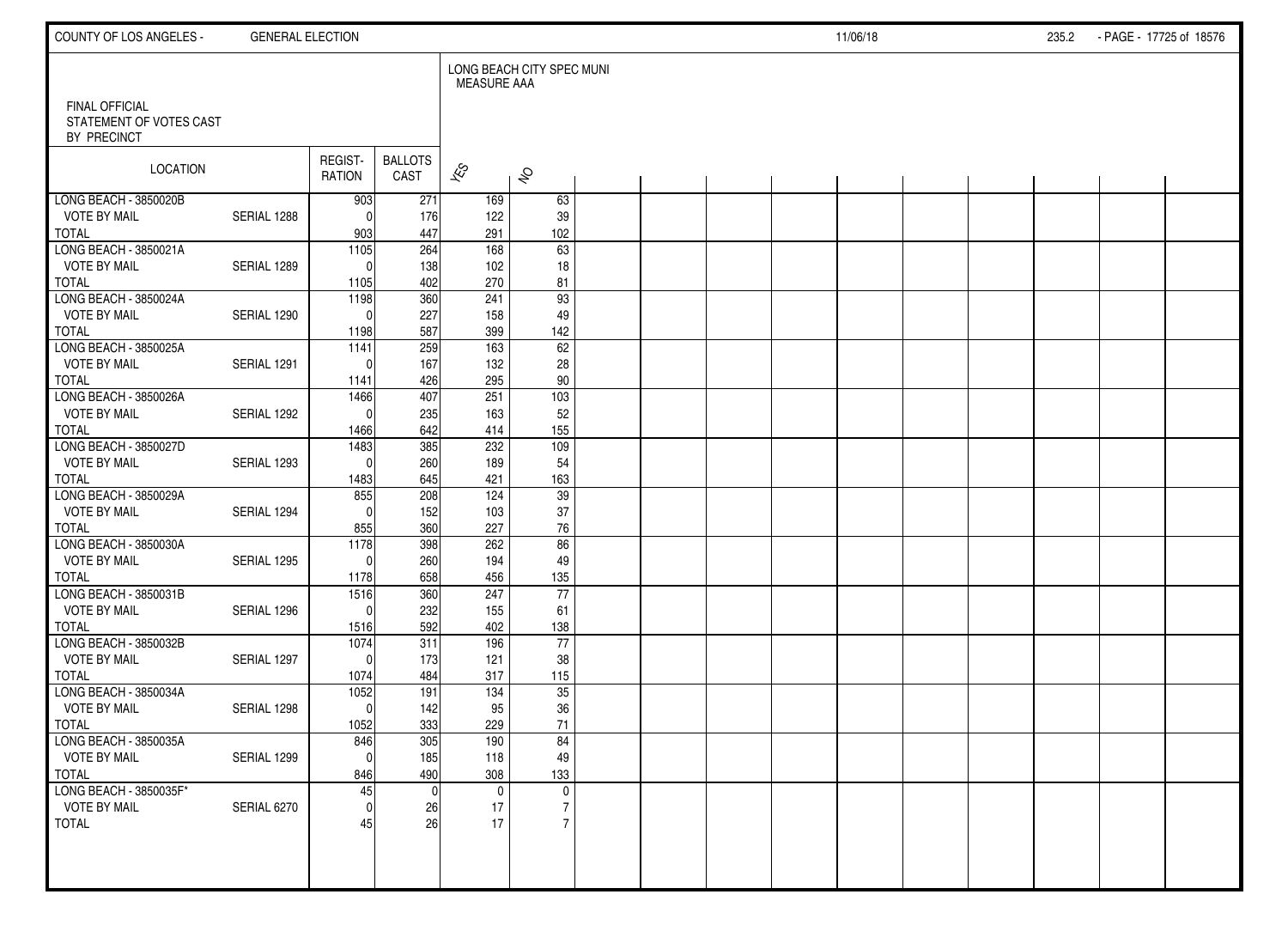| COUNTY OF LOS ANGELES -                      | <b>GENERAL ELECTION</b> |                   |                        |                     |                           |  |  | 11/06/18 |  | 235.3 | - PAGE - 17726 of 18576 |  |
|----------------------------------------------|-------------------------|-------------------|------------------------|---------------------|---------------------------|--|--|----------|--|-------|-------------------------|--|
| FINAL OFFICIAL                               |                         |                   |                        | <b>MEASURE AAA</b>  | LONG BEACH CITY SPEC MUNI |  |  |          |  |       |                         |  |
| STATEMENT OF VOTES CAST<br>BY PRECINCT       |                         |                   |                        |                     |                           |  |  |          |  |       |                         |  |
| <b>LOCATION</b>                              |                         | REGIST-<br>RATION | <b>BALLOTS</b><br>CAST | $\approx$           | $\hat{\mathcal{S}}$       |  |  |          |  |       |                         |  |
| LONG BEACH - 3850036A                        |                         | 976               | 321                    | 171                 | 61                        |  |  |          |  |       |                         |  |
| <b>VOTE BY MAIL</b><br><b>TOTAL</b>          | SERIAL 1300             | $\Omega$<br>976   | 274<br>595             | 187<br>358          | 65<br>126                 |  |  |          |  |       |                         |  |
| LONG BEACH - 3850037A                        |                         | 1290              | 266                    | $\frac{172}{ }$     | 69                        |  |  |          |  |       |                         |  |
| <b>VOTE BY MAIL</b>                          | SERIAL 1301             | $\Omega$          | 184                    | 121                 | 47                        |  |  |          |  |       |                         |  |
| <b>TOTAL</b>                                 |                         | 1290              | 450                    | 293                 | 116                       |  |  |          |  |       |                         |  |
| LONG BEACH - 3850038A                        |                         | 909               | $\frac{1}{172}$        | 109                 | 37                        |  |  |          |  |       |                         |  |
| <b>VOTE BY MAIL</b>                          | SERIAL 1302             | $\Omega$          | 132                    | 92                  | 29                        |  |  |          |  |       |                         |  |
| <b>TOTAL</b><br>LONG BEACH - 3850039A        |                         | 909<br>1197       | 304<br>383             | 201<br>252          | 66<br>$\overline{95}$     |  |  |          |  |       |                         |  |
| <b>VOTE BY MAIL</b>                          | SERIAL 1303             | $\Omega$          | 138                    | 91                  | 37                        |  |  |          |  |       |                         |  |
| <b>TOTAL</b>                                 |                         | 1197              | 521                    | 343                 | 132                       |  |  |          |  |       |                         |  |
| LONG BEACH - 3850040A                        |                         | 1143              | 255                    | 173                 | $\overline{52}$           |  |  |          |  |       |                         |  |
| <b>VOTE BY MAIL</b>                          | SERIAL 1304             | $\Omega$          | 157                    | 100                 | 38                        |  |  |          |  |       |                         |  |
| <b>TOTAL</b>                                 |                         | 1143              | 412                    | 273                 | 90                        |  |  |          |  |       |                         |  |
| LONG BEACH - 3850041A<br><b>VOTE BY MAIL</b> | SERIAL 1305             | 1565<br>$\Omega$  | 444                    | 279<br>148          | $\frac{106}{106}$<br>43   |  |  |          |  |       |                         |  |
| <b>TOTAL</b>                                 |                         | 1565              | 219<br>663             | 427                 | 149                       |  |  |          |  |       |                         |  |
| LONG BEACH - 3850042A                        |                         | 902               | 188                    | 123                 | 50                        |  |  |          |  |       |                         |  |
| <b>VOTE BY MAIL</b>                          | SERIAL 1306             | $\mathbf{0}$      | 245                    | 154                 | 69                        |  |  |          |  |       |                         |  |
| <b>TOTAL</b>                                 |                         | 902               | 433                    | 277                 | 119                       |  |  |          |  |       |                         |  |
| LONG BEACH - 3850044D                        |                         | 1086              | 392                    | 253                 | 102                       |  |  |          |  |       |                         |  |
| <b>VOTE BY MAIL</b>                          | SERIAL 1307             | $\Omega$          | 422                    | 258                 | 136                       |  |  |          |  |       |                         |  |
| <b>TOTAL</b><br>LONG BEACH - 3850045A*       |                         | 1086<br>72        | 814<br>$\mathbf{0}$    | 511<br>$\mathbf{0}$ | 238<br>$\mathbf 0$        |  |  |          |  |       |                         |  |
| <b>VOTE BY MAIL</b>                          | SERIAL 6273             | $\Omega$          | 31                     | 21                  | 6                         |  |  |          |  |       |                         |  |
| <b>TOTAL</b>                                 |                         | 72                | 31                     | 21                  | 6                         |  |  |          |  |       |                         |  |
| LONG BEACH - 3850045D                        |                         | 977               | 312                    | 185                 | 101                       |  |  |          |  |       |                         |  |
| <b>VOTE BY MAIL</b>                          | SERIAL 1308             | $\Omega$          | 257                    | 165                 | 70                        |  |  |          |  |       |                         |  |
| <b>TOTAL</b>                                 |                         | 977               | 569                    | 350                 | 171                       |  |  |          |  |       |                         |  |
| LONG BEACH - 3850046A<br><b>VOTE BY MAIL</b> | SERIAL 1309             | 1016<br>$\Omega$  | 196<br>118             | 142<br>85           | 39<br>26                  |  |  |          |  |       |                         |  |
| <b>TOTAL</b>                                 |                         | 1016              | 314                    | 227                 | 65                        |  |  |          |  |       |                         |  |
| LONG BEACH - 3850047A                        |                         | 1332              | 260                    | 165                 | 69                        |  |  |          |  |       |                         |  |
| <b>VOTE BY MAIL</b>                          | SERIAL 1310             | 0                 | 205                    | 166                 | $30\,$                    |  |  |          |  |       |                         |  |
| <b>TOTAL</b>                                 |                         | 1332              | 465                    | 331                 | 99                        |  |  |          |  |       |                         |  |
| LONG BEACH - 3850048A                        |                         | 1348              | 465                    | 284                 | 113                       |  |  |          |  |       |                         |  |
| <b>VOTE BY MAIL</b>                          | SERIAL 1311             | $\mathbf 0$       | 415                    | 292                 | 74                        |  |  |          |  |       |                         |  |
| <b>TOTAL</b>                                 |                         | 1348              | 880                    | 576                 | 187                       |  |  |          |  |       |                         |  |
|                                              |                         |                   |                        |                     |                           |  |  |          |  |       |                         |  |
|                                              |                         |                   |                        |                     |                           |  |  |          |  |       |                         |  |
|                                              |                         |                   |                        |                     |                           |  |  |          |  |       |                         |  |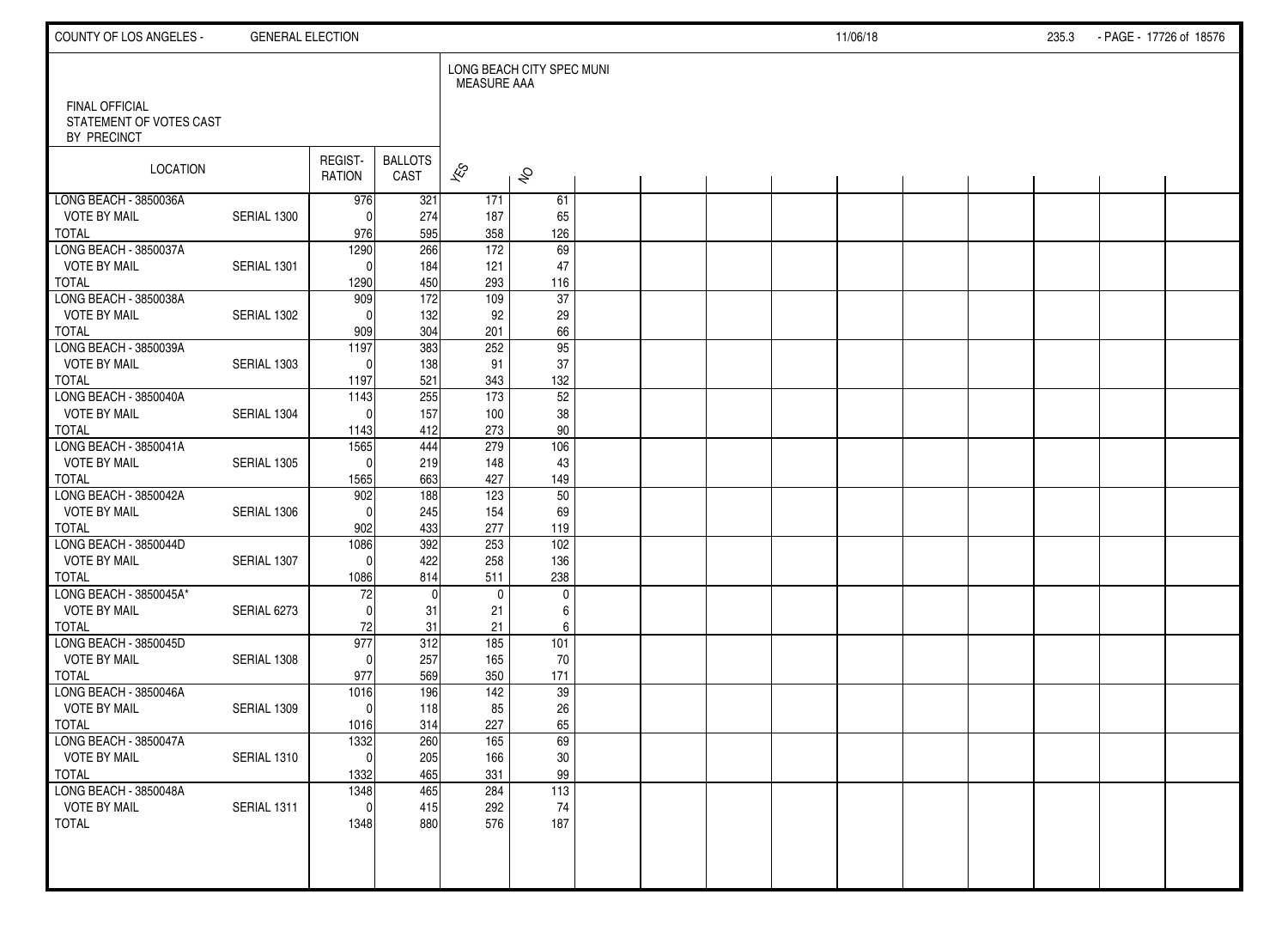| COUNTY OF LOS ANGELES -                      | <b>GENERAL ELECTION</b> |                   |                        |                    |                           |  |  | 11/06/18 |  | 235.4 | - PAGE - 17727 of 18576 |  |
|----------------------------------------------|-------------------------|-------------------|------------------------|--------------------|---------------------------|--|--|----------|--|-------|-------------------------|--|
| <b>FINAL OFFICIAL</b>                        |                         |                   |                        | <b>MEASURE AAA</b> | LONG BEACH CITY SPEC MUNI |  |  |          |  |       |                         |  |
| STATEMENT OF VOTES CAST<br>BY PRECINCT       |                         |                   |                        |                    |                           |  |  |          |  |       |                         |  |
| LOCATION                                     |                         | REGIST-<br>RATION | <b>BALLOTS</b><br>CAST | $\mathbf{\hat{z}}$ | $\hat{\mathcal{S}}$       |  |  |          |  |       |                         |  |
| LONG BEACH - 3850049A                        |                         | 1204              | 312                    | 214                | 69                        |  |  |          |  |       |                         |  |
| <b>VOTE BY MAIL</b><br>TOTAL                 | SERIAL 1312             | $\Omega$<br>1204  | 218<br>530             | 149<br>363         | 47<br>116                 |  |  |          |  |       |                         |  |
| LONG BEACH - 3850052A                        |                         | 829               | 341                    | 187                | 115                       |  |  |          |  |       |                         |  |
| <b>VOTE BY MAIL</b>                          | SERIAL 1313             | $\Omega$          | 310                    | 183                | 100                       |  |  |          |  |       |                         |  |
| <b>TOTAL</b>                                 |                         | 829               | 651                    | 370                | 215                       |  |  |          |  |       |                         |  |
| LONG BEACH - 3850053A                        |                         | 1398              | 359                    | 199                | 95                        |  |  |          |  |       |                         |  |
| <b>VOTE BY MAIL</b>                          | SERIAL 1314             | $\Omega$          | 443                    | 319                | 90                        |  |  |          |  |       |                         |  |
| <b>TOTAL</b>                                 |                         | 1398              | 802                    | 518                | 185                       |  |  |          |  |       |                         |  |
| LONG BEACH - 3850055A                        |                         | 1657              | 469                    | 292                | 126                       |  |  |          |  |       |                         |  |
| <b>VOTE BY MAIL</b>                          | SERIAL 1315             | $\Omega$          | 523                    | 348                | 141                       |  |  |          |  |       |                         |  |
| <b>TOTAL</b><br>LONG BEACH - 3850058A        |                         | 1657<br>1348      | 992<br>338             | 640<br>214         | 267<br>85                 |  |  |          |  |       |                         |  |
| <b>VOTE BY MAIL</b>                          | SERIAL 1316             | $\Omega$          | 233                    | 153                | 49                        |  |  |          |  |       |                         |  |
| <b>TOTAL</b>                                 |                         | 1348              | 571                    | 367                | 134                       |  |  |          |  |       |                         |  |
| LONG BEACH - 3850060A                        |                         | 1460              | 358                    | 229                | 98                        |  |  |          |  |       |                         |  |
| <b>VOTE BY MAIL</b>                          | SERIAL 1317             | $\mathbf{0}$      | 250                    | 165                | 63                        |  |  |          |  |       |                         |  |
| <b>TOTAL</b>                                 |                         | 1460              | 608                    | 394                | 161                       |  |  |          |  |       |                         |  |
| LONG BEACH - 3850065A                        |                         | 961               | 323                    | 166                | 90                        |  |  |          |  |       |                         |  |
| <b>VOTE BY MAIL</b>                          | SERIAL 1318             | $\Omega$          | 354                    | 221                | 101                       |  |  |          |  |       |                         |  |
| <b>TOTAL</b>                                 |                         | 961               | 677                    | 387                | 191                       |  |  |          |  |       |                         |  |
| LONG BEACH - 3850067A                        |                         | 1508              | 522                    | 246                | $\overline{173}$          |  |  |          |  |       |                         |  |
| <b>VOTE BY MAIL</b>                          | SERIAL 1319             | $\mathbf{0}$      | 558                    | 319                | 188                       |  |  |          |  |       |                         |  |
| <b>TOTAL</b>                                 |                         | 1508              | 1080                   | 565<br>277         | 361                       |  |  |          |  |       |                         |  |
| LONG BEACH - 3850069A<br><b>VOTE BY MAIL</b> | SERIAL 1320             | 1490<br>$\Omega$  | 416<br>327             | 214                | 100<br>73                 |  |  |          |  |       |                         |  |
| <b>TOTAL</b>                                 |                         | 1490              | 743                    | 491                | 173                       |  |  |          |  |       |                         |  |
| LONG BEACH - 3850070A                        |                         | 995               | 381                    | 232                | 104                       |  |  |          |  |       |                         |  |
| <b>VOTE BY MAIL</b>                          | SERIAL 1321             | $\Omega$          | 334                    | 210                | 94                        |  |  |          |  |       |                         |  |
| <b>TOTAL</b>                                 |                         | 995               | 715                    | 442                | 198                       |  |  |          |  |       |                         |  |
| LONG BEACH - 3850071A                        |                         | 945               | 316                    | 204                | 91                        |  |  |          |  |       |                         |  |
| <b>VOTE BY MAIL</b>                          | SERIAL 1322             | $\Omega$          | 260                    | 160                | 75                        |  |  |          |  |       |                         |  |
| <b>TOTAL</b>                                 |                         | 945               | 576                    | 364                | 166                       |  |  |          |  |       |                         |  |
| LONG BEACH - 3850072A                        |                         | 1600              | 479                    | 316                | 108                       |  |  |          |  |       |                         |  |
| <b>VOTE BY MAIL</b>                          | SERIAL 1323             | 0                 | 478                    | 357                | 79                        |  |  |          |  |       |                         |  |
| <b>TOTAL</b>                                 |                         | 1600              | 957                    | 673                | 187                       |  |  |          |  |       |                         |  |
| LONG BEACH - 3850075A                        |                         | 905               | 317                    | $\overline{172}$   | $\overline{115}$          |  |  |          |  |       |                         |  |
| <b>VOTE BY MAIL</b><br>TOTAL                 | SERIAL 1324             | 0                 | 301<br>618             | 186<br>358         | 91<br>206                 |  |  |          |  |       |                         |  |
|                                              |                         | 905               |                        |                    |                           |  |  |          |  |       |                         |  |
|                                              |                         |                   |                        |                    |                           |  |  |          |  |       |                         |  |
|                                              |                         |                   |                        |                    |                           |  |  |          |  |       |                         |  |
|                                              |                         |                   |                        |                    |                           |  |  |          |  |       |                         |  |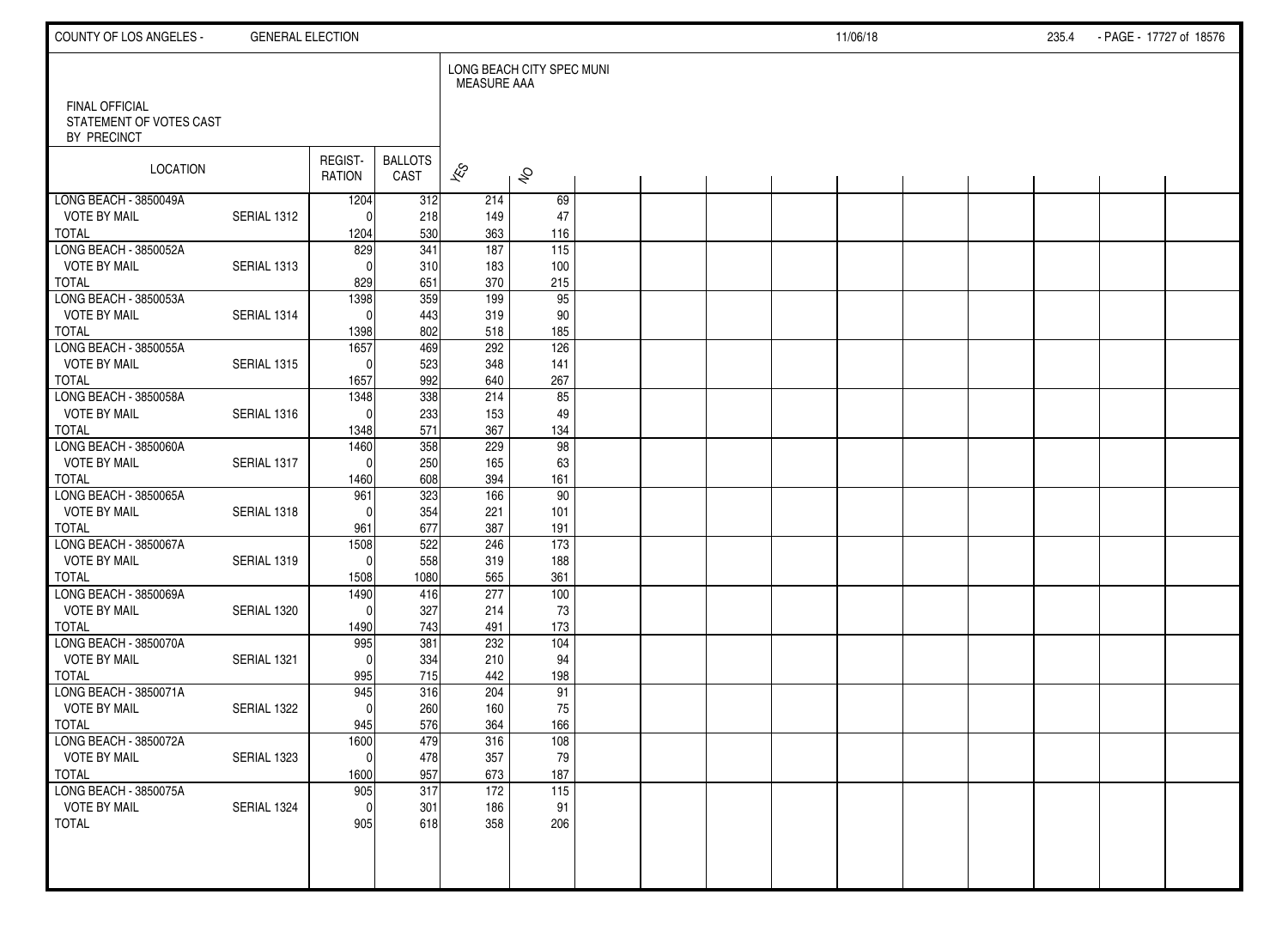| COUNTY OF LOS ANGELES -                                         | <b>GENERAL ELECTION</b> |                          |                        |                    |                           |  |  | 11/06/18 |  | 235.5 | - PAGE - 17728 of 18576 |  |
|-----------------------------------------------------------------|-------------------------|--------------------------|------------------------|--------------------|---------------------------|--|--|----------|--|-------|-------------------------|--|
|                                                                 |                         |                          |                        | <b>MEASURE AAA</b> | LONG BEACH CITY SPEC MUNI |  |  |          |  |       |                         |  |
| <b>FINAL OFFICIAL</b><br>STATEMENT OF VOTES CAST<br>BY PRECINCT |                         |                          |                        |                    |                           |  |  |          |  |       |                         |  |
| LOCATION                                                        |                         | REGIST-<br>RATION        | <b>BALLOTS</b><br>CAST | $\mathbf{\hat{z}}$ | $\hat{\mathcal{S}}$       |  |  |          |  |       |                         |  |
| LONG BEACH - 3850076A                                           |                         | 1011                     | 274                    | 160                | 75                        |  |  |          |  |       |                         |  |
| <b>VOTE BY MAIL</b>                                             | SERIAL 1325             | $\Omega$                 | 277                    | 174                | 86                        |  |  |          |  |       |                         |  |
| TOTAL<br>LONG BEACH - 3850082A                                  |                         | 1011<br>1334             | 551<br>428             | 334<br>266         | 161<br>$\overline{127}$   |  |  |          |  |       |                         |  |
| <b>VOTE BY MAIL</b>                                             | SERIAL 1326             | $\Omega$                 | 520                    | 305                | 177                       |  |  |          |  |       |                         |  |
| <b>TOTAL</b>                                                    |                         | 1334                     | 948                    | 571                | 304                       |  |  |          |  |       |                         |  |
| LONG BEACH - 3850084A                                           |                         | 1485                     | 445                    | 264                | $\frac{118}{ }$           |  |  |          |  |       |                         |  |
| <b>VOTE BY MAIL</b>                                             | SERIAL 1327             | $\Omega$                 | 504                    | 341                | 120                       |  |  |          |  |       |                         |  |
| <b>TOTAL</b>                                                    |                         | 1485                     | 949                    | 605                | 238                       |  |  |          |  |       |                         |  |
| LONG BEACH - 3850085B                                           |                         | 1551                     | 485                    | 276                | 152                       |  |  |          |  |       |                         |  |
| <b>VOTE BY MAIL</b>                                             | SERIAL 1328             | $\mathbf{0}$             | 613                    | 375                | 182                       |  |  |          |  |       |                         |  |
| <b>TOTAL</b>                                                    |                         | 1551                     | 1098                   | 651                | 334                       |  |  |          |  |       |                         |  |
| LONG BEACH - 3850086A                                           |                         | 1117                     | 206                    | 134                | 54                        |  |  |          |  |       |                         |  |
| <b>VOTE BY MAIL</b>                                             | SERIAL 1329             | $\Omega$                 | 145                    | 92                 | 44                        |  |  |          |  |       |                         |  |
| <b>TOTAL</b>                                                    |                         | 1117                     | 351                    | 226                | 98                        |  |  |          |  |       |                         |  |
| LONG BEACH - 3850089A                                           |                         | 1460                     | $\overline{371}$       | 229                | 86                        |  |  |          |  |       |                         |  |
| <b>VOTE BY MAIL</b>                                             | SERIAL 1330             | $\mathbf{0}$             | 326                    | 233                | 68                        |  |  |          |  |       |                         |  |
| <b>TOTAL</b><br>LONG BEACH - 3850091A                           |                         | 1460<br>$\frac{1120}{ }$ | 697<br>204             | 462<br>136         | 154<br>41                 |  |  |          |  |       |                         |  |
| <b>VOTE BY MAIL</b>                                             | SERIAL 1331             | $\Omega$                 | 167                    | 109                | 42                        |  |  |          |  |       |                         |  |
| <b>TOTAL</b>                                                    |                         | 1120                     | 371                    | 245                | 83                        |  |  |          |  |       |                         |  |
| LONG BEACH - 3850092A                                           |                         | 1029                     | 314                    | 196                | 89                        |  |  |          |  |       |                         |  |
| <b>VOTE BY MAIL</b>                                             | SERIAL 1332             | $\Omega$                 | 191                    | 131                | 46                        |  |  |          |  |       |                         |  |
| <b>TOTAL</b>                                                    |                         | 1029                     | 505                    | 327                | 135                       |  |  |          |  |       |                         |  |
| LONG BEACH - 3850097A                                           |                         | 977                      | 241                    | 161                | 49                        |  |  |          |  |       |                         |  |
| <b>VOTE BY MAIL</b>                                             | SERIAL 1333             | $\Omega$                 | 144                    | 108                | 21                        |  |  |          |  |       |                         |  |
| <b>TOTAL</b>                                                    |                         | 977                      | 385                    | 269                | 70                        |  |  |          |  |       |                         |  |
| LONG BEACH - 3850099A                                           |                         | 1182                     | 354                    | 212                | 97                        |  |  |          |  |       |                         |  |
| <b>VOTE BY MAIL</b>                                             | SERIAL 1334             | $\Omega$                 | 185                    | 129                | 44                        |  |  |          |  |       |                         |  |
| <b>TOTAL</b>                                                    |                         | 1182                     | 539                    | 341                | 141                       |  |  |          |  |       |                         |  |
| LONG BEACH - 3850100A                                           |                         | 912                      | 280                    | 179                | 81                        |  |  |          |  |       |                         |  |
| <b>VOTE BY MAIL</b>                                             | SERIAL 1335             | $\Omega$                 | 163                    | 109                | 44                        |  |  |          |  |       |                         |  |
| <b>TOTAL</b><br>LONG BEACH - 3850101A                           |                         | 912<br>1047              | 443<br>264             | 288<br>177         | 125<br>56                 |  |  |          |  |       |                         |  |
| <b>VOTE BY MAIL</b>                                             | SERIAL 1336             | 0                        | 184                    | 126                | $47\,$                    |  |  |          |  |       |                         |  |
| <b>TOTAL</b>                                                    |                         | 1047                     | 448                    | 303                | 103                       |  |  |          |  |       |                         |  |
| LONG BEACH - 3850102A                                           |                         | 1314                     | 356                    | 235                | $\overline{92}$           |  |  |          |  |       |                         |  |
| <b>VOTE BY MAIL</b>                                             | SERIAL 1337             | $\mathbf{0}$             | 212                    | 139                | 57                        |  |  |          |  |       |                         |  |
| TOTAL                                                           |                         | 1314                     | 568                    | 374                | 149                       |  |  |          |  |       |                         |  |
|                                                                 |                         |                          |                        |                    |                           |  |  |          |  |       |                         |  |
|                                                                 |                         |                          |                        |                    |                           |  |  |          |  |       |                         |  |
|                                                                 |                         |                          |                        |                    |                           |  |  |          |  |       |                         |  |
|                                                                 |                         |                          |                        |                    |                           |  |  |          |  |       |                         |  |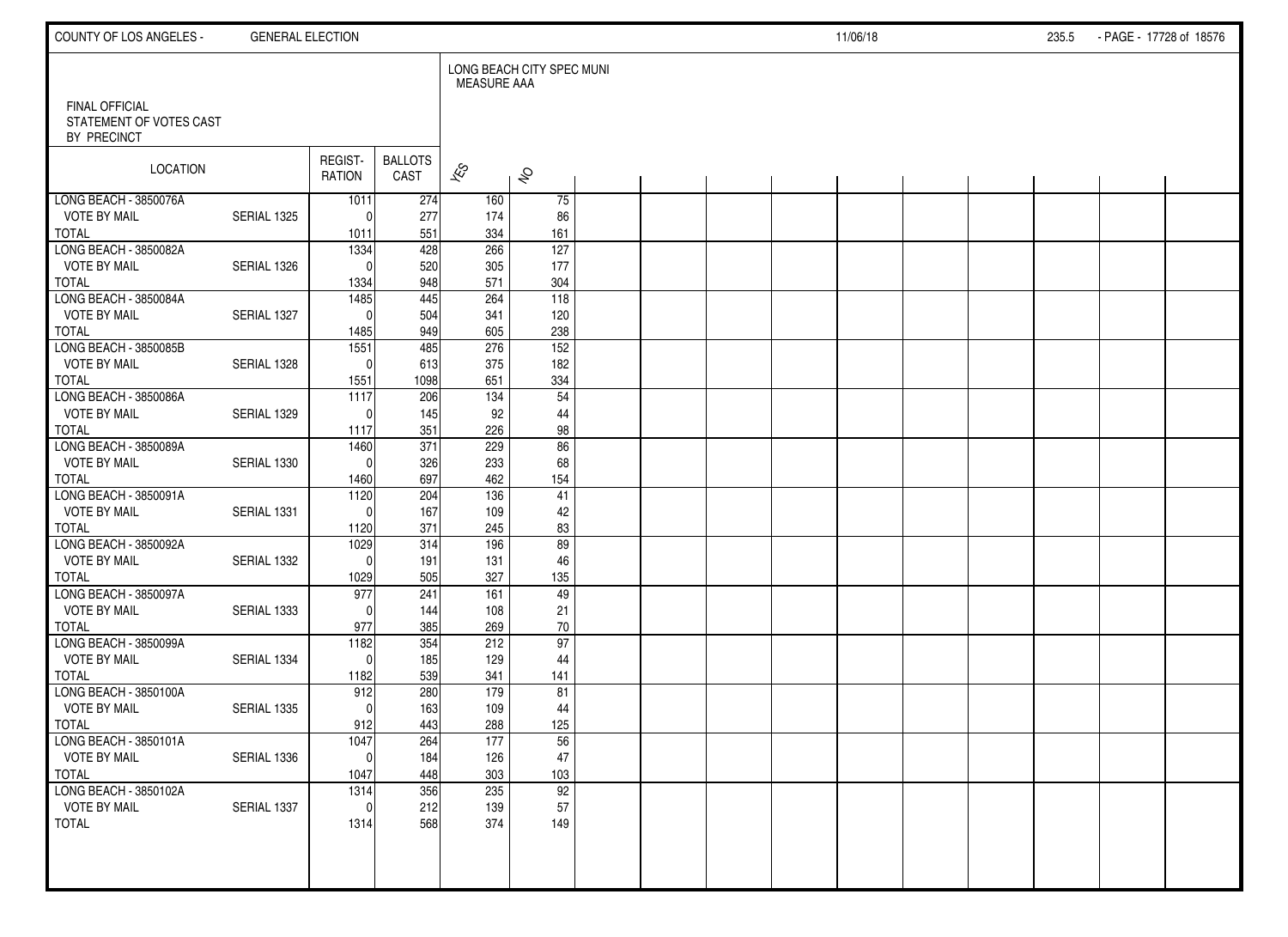| COUNTY OF LOS ANGELES -                      | <b>GENERAL ELECTION</b> |                     |                        |                       |                           |  |  | 11/06/18 |  | 235.6 | - PAGE - 17729 of 18576 |  |
|----------------------------------------------|-------------------------|---------------------|------------------------|-----------------------|---------------------------|--|--|----------|--|-------|-------------------------|--|
| <b>FINAL OFFICIAL</b>                        |                         |                     |                        | <b>MEASURE AAA</b>    | LONG BEACH CITY SPEC MUNI |  |  |          |  |       |                         |  |
| STATEMENT OF VOTES CAST<br>BY PRECINCT       |                         |                     |                        |                       |                           |  |  |          |  |       |                         |  |
| LOCATION                                     |                         | REGIST-<br>RATION   | <b>BALLOTS</b><br>CAST | $\mathbf{\hat{z}}$    | $\hat{\mathcal{S}}$       |  |  |          |  |       |                         |  |
| LONG BEACH - 3850103A<br><b>VOTE BY MAIL</b> | SERIAL 1338             | 1147<br>$\Omega$    | 288<br>194             | 192                   | 65                        |  |  |          |  |       |                         |  |
| TOTAL                                        |                         | 1147                | 482                    | 141<br>333            | 39<br>104                 |  |  |          |  |       |                         |  |
| LONG BEACH - 3850110A                        |                         | 1619                | 483                    | 317                   | 128                       |  |  |          |  |       |                         |  |
| <b>VOTE BY MAIL</b>                          | SERIAL 1339             | $\mathbf{0}$        | 433                    | 295                   | 110                       |  |  |          |  |       |                         |  |
| <b>TOTAL</b>                                 |                         | 1619                | 916                    | 612                   | 238                       |  |  |          |  |       |                         |  |
| LONG BEACH - 3850117A                        |                         | 1272                | 369                    | 240                   | $\overline{73}$           |  |  |          |  |       |                         |  |
| <b>VOTE BY MAIL</b><br><b>TOTAL</b>          | SERIAL 1340             | $\Omega$<br>1272    | 239<br>608             | 158<br>398            | 50<br>123                 |  |  |          |  |       |                         |  |
| LONG BEACH - 3850120A                        |                         | 1037                | 286                    | 175                   | 87                        |  |  |          |  |       |                         |  |
| <b>VOTE BY MAIL</b>                          | SERIAL 1341             | $\Omega$            | 309                    | 209                   | 80                        |  |  |          |  |       |                         |  |
| <b>TOTAL</b>                                 |                         | 1037                | 595                    | 384                   | 167                       |  |  |          |  |       |                         |  |
| LONG BEACH - 3850123A                        |                         | 1048                | 243                    | 151                   | 64                        |  |  |          |  |       |                         |  |
| <b>VOTE BY MAIL</b>                          | SERIAL 1342             | $\Omega$            | 136                    | 98                    | 33                        |  |  |          |  |       |                         |  |
| TOTAL<br>LONG BEACH - 3850126A               |                         | 1048<br>1590        | 379<br>579             | 249<br>368            | 97<br>151                 |  |  |          |  |       |                         |  |
| <b>VOTE BY MAIL</b>                          | SERIAL 1343             | $\mathbf{0}$        | 588                    | 407                   | 117                       |  |  |          |  |       |                         |  |
| TOTAL                                        |                         | 1590                | 1167                   | 775                   | 268                       |  |  |          |  |       |                         |  |
| LONG BEACH - 3850133A                        |                         | 960                 | 249                    | 164                   | $\overline{73}$           |  |  |          |  |       |                         |  |
| <b>VOTE BY MAIL</b>                          | SERIAL 1344             | $\Omega$            | 185                    | 141                   | 35                        |  |  |          |  |       |                         |  |
| <b>TOTAL</b>                                 |                         | 960                 | 434                    | 305                   | 108                       |  |  |          |  |       |                         |  |
| LONG BEACH - 3850134A                        |                         | 1299                | 315                    | 210                   | 78                        |  |  |          |  |       |                         |  |
| <b>VOTE BY MAIL</b><br><b>TOTAL</b>          | SERIAL 1345             | $\Omega$<br>1299    | 242<br>557             | 177<br>387            | 48<br>126                 |  |  |          |  |       |                         |  |
| LONG BEACH - 3850135A                        |                         | 1546                | 509                    | 356                   | 107                       |  |  |          |  |       |                         |  |
| <b>VOTE BY MAIL</b>                          | SERIAL 1346             | $\mathbf{0}$        | 547                    | 409                   | 85                        |  |  |          |  |       |                         |  |
| <b>TOTAL</b>                                 |                         | 1546                | 1056                   | 765                   | 192                       |  |  |          |  |       |                         |  |
| LONG BEACH - 3850137A                        |                         | 1224                | 324                    | 198                   | 79                        |  |  |          |  |       |                         |  |
| <b>VOTE BY MAIL</b>                          | SERIAL 1347             | $\Omega$            | 145                    | 110                   | 29                        |  |  |          |  |       |                         |  |
| <b>TOTAL</b><br>LONG BEACH - 3850138A        |                         | 1224<br>624         | 469<br>167             | 308<br>110            | 108<br>37                 |  |  |          |  |       |                         |  |
| <b>VOTE BY MAIL</b>                          | SERIAL 1348             | $\Omega$            | 66                     | 41                    | 21                        |  |  |          |  |       |                         |  |
| <b>TOTAL</b>                                 |                         | 624                 | 233                    | 151                   | 58                        |  |  |          |  |       |                         |  |
| LONG BEACH - 3850141A                        |                         | 1368                | 269                    | 176                   | 62                        |  |  |          |  |       |                         |  |
| <b>VOTE BY MAIL</b>                          | SERIAL 1349             | 0                   | 267                    | 197                   | 53                        |  |  |          |  |       |                         |  |
| TOTAL                                        |                         | 1368                | 536                    | 373                   | 115                       |  |  |          |  |       |                         |  |
| LONG BEACH - 3850144A<br><b>VOTE BY MAIL</b> | SERIAL 1350             | 920<br>$\mathbf{0}$ | 203<br>128             | $\frac{140}{ }$<br>86 | $\overline{38}$           |  |  |          |  |       |                         |  |
| TOTAL                                        |                         | 920                 | 331                    | 226                   | 29<br>67                  |  |  |          |  |       |                         |  |
|                                              |                         |                     |                        |                       |                           |  |  |          |  |       |                         |  |
|                                              |                         |                     |                        |                       |                           |  |  |          |  |       |                         |  |
|                                              |                         |                     |                        |                       |                           |  |  |          |  |       |                         |  |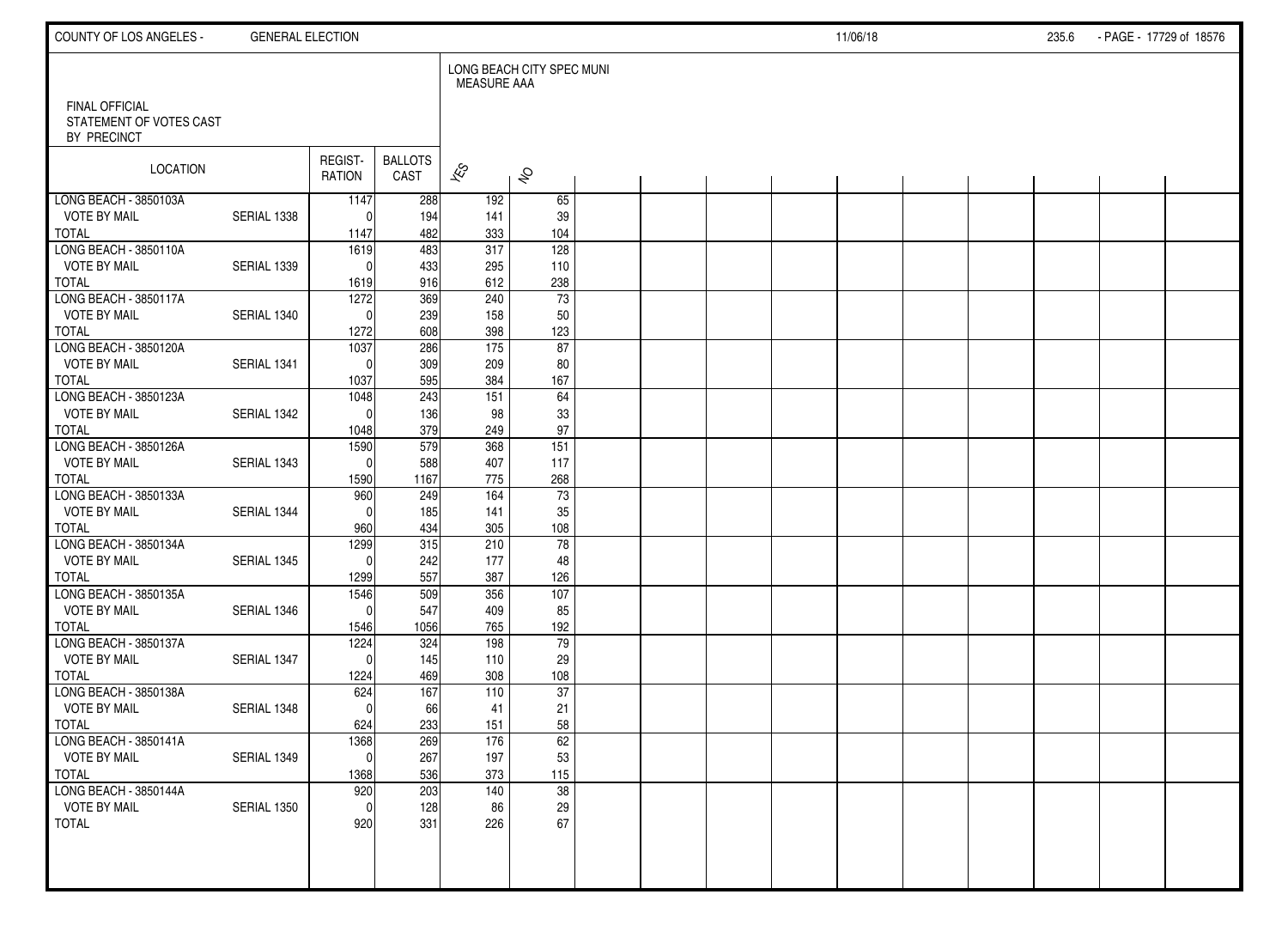| COUNTY OF LOS ANGELES -                                         | <b>GENERAL ELECTION</b> |                          |                        |                          |                           |  |  | 11/06/18 |  | 235.7 | - PAGE - 17730 of 18576 |  |
|-----------------------------------------------------------------|-------------------------|--------------------------|------------------------|--------------------------|---------------------------|--|--|----------|--|-------|-------------------------|--|
|                                                                 |                         |                          |                        | MEASURE AAA              | LONG BEACH CITY SPEC MUNI |  |  |          |  |       |                         |  |
| <b>FINAL OFFICIAL</b><br>STATEMENT OF VOTES CAST<br>BY PRECINCT |                         |                          |                        |                          |                           |  |  |          |  |       |                         |  |
| LOCATION                                                        |                         | REGIST-<br><b>RATION</b> | <b>BALLOTS</b><br>CAST | $\overline{\mathscr{K}}$ | $\hat{\mathcal{S}}$       |  |  |          |  |       |                         |  |
| LONG BEACH - 3850145B                                           |                         | 1223                     | 271                    | 175                      | 73                        |  |  |          |  |       |                         |  |
| <b>VOTE BY MAIL</b>                                             | SERIAL 1351             | $\Omega$                 | 148                    | 106                      | 24                        |  |  |          |  |       |                         |  |
| <b>TOTAL</b>                                                    |                         | 1223                     | 419                    | 281                      | 97                        |  |  |          |  |       |                         |  |
| LONG BEACH - 3850146A                                           |                         | 1222<br>$\Omega$         | 248                    | 153                      | 62                        |  |  |          |  |       |                         |  |
| <b>VOTE BY MAIL</b><br><b>TOTAL</b>                             | SERIAL 1352             | 1222                     | 158<br>406             | 126<br>279               | 21<br>83                  |  |  |          |  |       |                         |  |
| LONG BEACH - 3850150A                                           |                         | 1217                     | 395                    | 252                      | 97                        |  |  |          |  |       |                         |  |
| <b>VOTE BY MAIL</b>                                             | SERIAL 1353             | $\Omega$                 | 324                    | 239                      | 56                        |  |  |          |  |       |                         |  |
| <b>TOTAL</b>                                                    |                         | 1217                     | 719                    | 491                      | 153                       |  |  |          |  |       |                         |  |
| LONG BEACH - 3850151A                                           |                         | 1237                     | 310                    | 205                      | 80                        |  |  |          |  |       |                         |  |
| <b>VOTE BY MAIL</b>                                             | SERIAL 1354             | $\Omega$                 | 148                    | 96                       | 36                        |  |  |          |  |       |                         |  |
| <b>TOTAL</b>                                                    |                         | 1237                     | 458                    | 301                      | 116                       |  |  |          |  |       |                         |  |
| LONG BEACH - 3850152A                                           |                         | 1169                     | 383                    | 248                      | $\overline{85}$           |  |  |          |  |       |                         |  |
| <b>VOTE BY MAIL</b>                                             | SERIAL 1355             | $\Omega$                 | 352                    | 251                      | 71                        |  |  |          |  |       |                         |  |
| <b>TOTAL</b>                                                    |                         | 1169                     | 735                    | 499                      | 156                       |  |  |          |  |       |                         |  |
| LONG BEACH - 3850153A                                           |                         | 1183                     | 436                    | 265                      | 129                       |  |  |          |  |       |                         |  |
| <b>VOTE BY MAIL</b>                                             | SERIAL 1356             | $\Omega$                 | 439                    | 257                      | 136                       |  |  |          |  |       |                         |  |
| <b>TOTAL</b>                                                    |                         | 1183                     | 875                    | 522                      | 265                       |  |  |          |  |       |                         |  |
| LONG BEACH - 3850154B<br><b>VOTE BY MAIL</b>                    |                         | 1255<br>$\Omega$         | 300<br>170             | 197<br>117               | 63                        |  |  |          |  |       |                         |  |
| <b>TOTAL</b>                                                    | SERIAL 1357             | 1255                     | 470                    | 314                      | 32<br>95                  |  |  |          |  |       |                         |  |
| LONG BEACH - 3850156A                                           |                         | 1391                     | 268                    | 173                      | 68                        |  |  |          |  |       |                         |  |
| <b>VOTE BY MAIL</b>                                             | SERIAL 1358             | $\Omega$                 | 171                    | 128                      | 23                        |  |  |          |  |       |                         |  |
| <b>TOTAL</b>                                                    |                         | 1391                     | 439                    | 301                      | 91                        |  |  |          |  |       |                         |  |
| LONG BEACH - 3850158A                                           |                         | 957                      | 267                    | 173                      | 58                        |  |  |          |  |       |                         |  |
| <b>VOTE BY MAIL</b>                                             | SERIAL 1359             | $\Omega$                 | 171                    | 105                      | 47                        |  |  |          |  |       |                         |  |
| <b>TOTAL</b>                                                    |                         | 957                      | 438                    | 278                      | 105                       |  |  |          |  |       |                         |  |
| LONG BEACH - 3850159A                                           |                         | $\frac{1013}{2}$         | 295                    | 198                      | 54                        |  |  |          |  |       |                         |  |
| <b>VOTE BY MAIL</b>                                             | SERIAL 1360             | $\mathbf{0}$             | 183                    | 122                      | 44                        |  |  |          |  |       |                         |  |
| <b>TOTAL</b>                                                    |                         | 1013                     | 478                    | 320                      | 98                        |  |  |          |  |       |                         |  |
| LONG BEACH - 3850163A                                           |                         | 1261                     | 416                    | 268                      | 99                        |  |  |          |  |       |                         |  |
| <b>VOTE BY MAIL</b>                                             | SERIAL 1361             | $\mathbf{0}$             | 361                    | 261                      | 67                        |  |  |          |  |       |                         |  |
| <b>TOTAL</b><br>LONG BEACH - 3850164A                           |                         | 1261                     | 777                    | 529                      | 166                       |  |  |          |  |       |                         |  |
| <b>VOTE BY MAIL</b>                                             | SERIAL 1362             | 1314<br>0                | 229<br>191             | 147<br>136               | 58<br>$35\,$              |  |  |          |  |       |                         |  |
| <b>TOTAL</b>                                                    |                         | 1314                     | 420                    | 283                      | 93                        |  |  |          |  |       |                         |  |
| LONG BEACH - 3850166B                                           |                         | 1219                     | 208                    | 134                      | 47                        |  |  |          |  |       |                         |  |
| <b>VOTE BY MAIL</b>                                             | SERIAL 1363             | $\mathbf{0}$             | 156                    | 103                      | 36                        |  |  |          |  |       |                         |  |
| <b>TOTAL</b>                                                    |                         | 1219                     | 364                    | 237                      | 83                        |  |  |          |  |       |                         |  |
|                                                                 |                         |                          |                        |                          |                           |  |  |          |  |       |                         |  |
|                                                                 |                         |                          |                        |                          |                           |  |  |          |  |       |                         |  |
|                                                                 |                         |                          |                        |                          |                           |  |  |          |  |       |                         |  |
|                                                                 |                         |                          |                        |                          |                           |  |  |          |  |       |                         |  |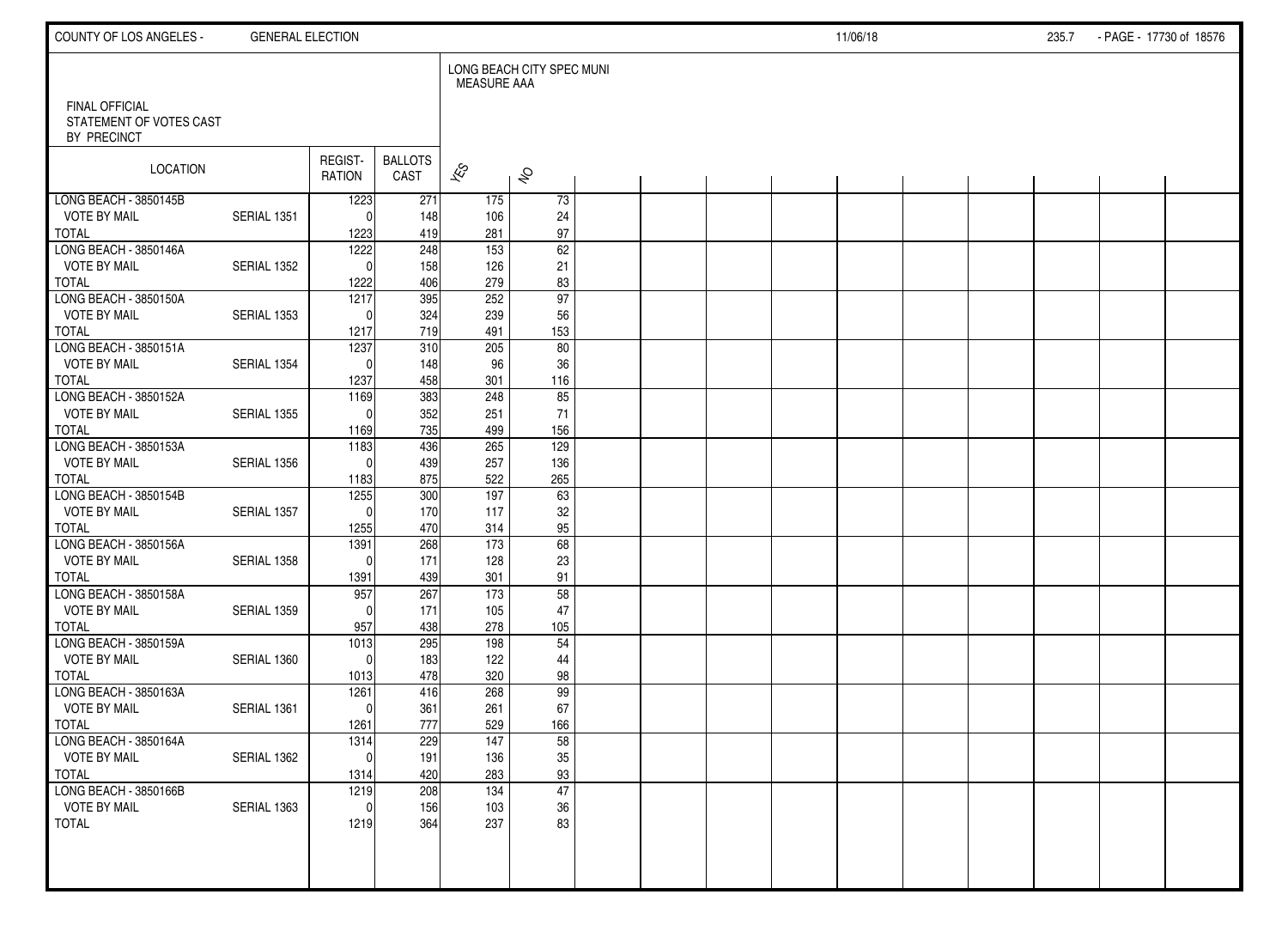| COUNTY OF LOS ANGELES -                | <b>GENERAL ELECTION</b> |                      |                        |                          |                           |  |  | 11/06/18 |  | 235.8 | - PAGE - 17731 of 18576 |  |
|----------------------------------------|-------------------------|----------------------|------------------------|--------------------------|---------------------------|--|--|----------|--|-------|-------------------------|--|
| <b>FINAL OFFICIAL</b>                  |                         |                      |                        | <b>MEASURE AAA</b>       | LONG BEACH CITY SPEC MUNI |  |  |          |  |       |                         |  |
| STATEMENT OF VOTES CAST<br>BY PRECINCT |                         |                      |                        |                          |                           |  |  |          |  |       |                         |  |
| LOCATION                               |                         | REGIST-<br>RATION    | <b>BALLOTS</b><br>CAST | $\overline{\mathscr{K}}$ | $\hat{\mathcal{S}}$       |  |  |          |  |       |                         |  |
| LONG BEACH - 3850170A                  | SERIAL 1364             | 1321                 | 368                    | 236                      | 90                        |  |  |          |  |       |                         |  |
| <b>VOTE BY MAIL</b><br>TOTAL           |                         | $\Omega$<br>1321     | 153<br>521             | 110<br>346               | 26<br>116                 |  |  |          |  |       |                         |  |
| LONG BEACH - 3850175B                  |                         | 1123                 | 258                    | 175                      | 60                        |  |  |          |  |       |                         |  |
| <b>VOTE BY MAIL</b>                    | SERIAL 1365             | $\Omega$             | 277                    | 211                      | 39                        |  |  |          |  |       |                         |  |
| <b>TOTAL</b>                           |                         | 1123                 | 535                    | 386                      | 99                        |  |  |          |  |       |                         |  |
| LONG BEACH - 3850178A                  |                         | 1440                 | 464                    | 328                      | $\overline{93}$           |  |  |          |  |       |                         |  |
| <b>VOTE BY MAIL</b>                    | SERIAL 1366             | $\Omega$             | 396                    | 293                      | 73                        |  |  |          |  |       |                         |  |
| <b>TOTAL</b><br>LONG BEACH - 3850183A  |                         | 1440<br>1442         | 860<br>557             | 621<br>350               | 166<br>148                |  |  |          |  |       |                         |  |
| <b>VOTE BY MAIL</b>                    | SERIAL 1367             | $\mathbf{0}$         | 485                    | 335                      | 102                       |  |  |          |  |       |                         |  |
| <b>TOTAL</b>                           |                         | 1442                 | 1042                   | 685                      | 250                       |  |  |          |  |       |                         |  |
| LONG BEACH - 3850184A                  |                         | 1465                 | 426                    | 270                      | 110                       |  |  |          |  |       |                         |  |
| <b>VOTE BY MAIL</b>                    | SERIAL 1368             | $\mathbf{0}$         | 593                    | 418                      | 117                       |  |  |          |  |       |                         |  |
| TOTAL                                  |                         | 1465                 | 1019                   | 688                      | 227                       |  |  |          |  |       |                         |  |
| LONG BEACH - 3850185A                  |                         | 922                  | 143                    | 104                      | 30                        |  |  |          |  |       |                         |  |
| <b>VOTE BY MAIL</b>                    | SERIAL 1369             | $\mathbf{0}$         | 134                    | 95                       | 29                        |  |  |          |  |       |                         |  |
| TOTAL<br>LONG BEACH - 3850190A         |                         | 922<br>878           | 277<br>277             | 199<br>184               | 59<br>64                  |  |  |          |  |       |                         |  |
| <b>VOTE BY MAIL</b>                    | SERIAL 1370             | $\Omega$             | 134                    | 88                       | 39                        |  |  |          |  |       |                         |  |
| <b>TOTAL</b>                           |                         | 878                  | 411                    | 272                      | 103                       |  |  |          |  |       |                         |  |
| LONG BEACH - 3850198A                  |                         | 1640                 | 391                    | 258                      | 90                        |  |  |          |  |       |                         |  |
| <b>VOTE BY MAIL</b>                    | SERIAL 1371             | $\mathbf{0}$         | 596                    | 435                      | 105                       |  |  |          |  |       |                         |  |
| <b>TOTAL</b>                           |                         | 1640                 | 987                    | 693                      | 195                       |  |  |          |  |       |                         |  |
| LONG BEACH - 3850201A                  |                         | 1416                 | 397                    | 257                      | 95                        |  |  |          |  |       |                         |  |
| <b>VOTE BY MAIL</b>                    | SERIAL 1372             | $\Omega$             | 542                    | 368                      | 118                       |  |  |          |  |       |                         |  |
| <b>TOTAL</b><br>LONG BEACH - 3850204A  |                         | 1416<br>1558         | 939<br>454             | 625<br>302               | 213<br>119                |  |  |          |  |       |                         |  |
| <b>VOTE BY MAIL</b>                    | SERIAL 1373             | $\Omega$             | 486                    | 323                      | 114                       |  |  |          |  |       |                         |  |
| <b>TOTAL</b>                           |                         | 1558                 | 940                    | 625                      | 233                       |  |  |          |  |       |                         |  |
| LONG BEACH - 3850215B                  |                         | 1488                 | 395                    | 228                      | 120                       |  |  |          |  |       |                         |  |
| <b>VOTE BY MAIL</b>                    | SERIAL 1374             | $\mathbf 0$          | 692                    | 488                      | 156                       |  |  |          |  |       |                         |  |
| <b>TOTAL</b>                           |                         | 1488                 | 1087                   | 716                      | 276                       |  |  |          |  |       |                         |  |
| LONG BEACH - 3850216A                  |                         | 1310                 | 496                    | 283                      | 167                       |  |  |          |  |       |                         |  |
| <b>VOTE BY MAIL</b>                    | SERIAL 1375             | -ol                  | 468                    | 291                      | 142                       |  |  |          |  |       |                         |  |
| TOTAL                                  |                         | 1310                 | 964                    | 574                      | 309                       |  |  |          |  |       |                         |  |
| LONG BEACH - 3850222A                  |                         | 1553                 | 478                    | 308                      | 123                       |  |  |          |  |       |                         |  |
| <b>VOTE BY MAIL</b><br>TOTAL           | SERIAL 1376             | $\mathbf{0}$<br>1553 | 661<br>1139            | 454<br>762               | 139<br>262                |  |  |          |  |       |                         |  |
|                                        |                         |                      |                        |                          |                           |  |  |          |  |       |                         |  |
|                                        |                         |                      |                        |                          |                           |  |  |          |  |       |                         |  |
|                                        |                         |                      |                        |                          |                           |  |  |          |  |       |                         |  |
|                                        |                         |                      |                        |                          |                           |  |  |          |  |       |                         |  |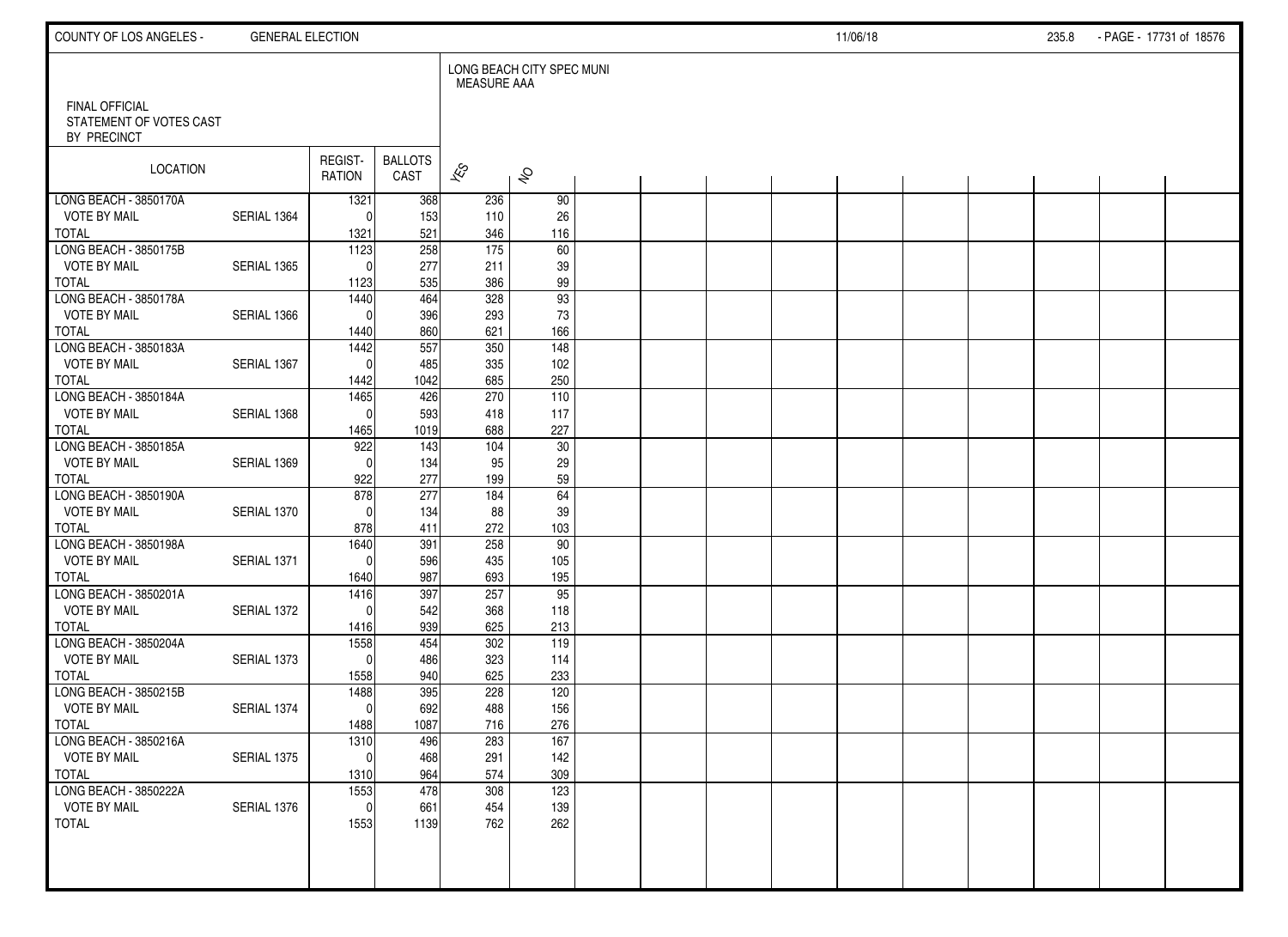| COUNTY OF LOS ANGELES -                      | <b>GENERAL ELECTION</b> |                     |                        |                    |                           |  |  | 11/06/18 |  | 235.9 | - PAGE - 17732 of 18576 |  |
|----------------------------------------------|-------------------------|---------------------|------------------------|--------------------|---------------------------|--|--|----------|--|-------|-------------------------|--|
| <b>FINAL OFFICIAL</b>                        |                         |                     |                        | <b>MEASURE AAA</b> | LONG BEACH CITY SPEC MUNI |  |  |          |  |       |                         |  |
| STATEMENT OF VOTES CAST<br>BY PRECINCT       |                         |                     |                        |                    |                           |  |  |          |  |       |                         |  |
| LOCATION                                     |                         | REGIST-<br>RATION   | <b>BALLOTS</b><br>CAST | $\approx$          | $\hat{\mathcal{S}}$       |  |  |          |  |       |                         |  |
| LONG BEACH - 3850223A                        |                         | 1699                | 613                    | 373                | 174                       |  |  |          |  |       |                         |  |
| <b>VOTE BY MAIL</b><br><b>TOTAL</b>          | SERIAL 1377             | $\Omega$<br>1699    | 659<br>1272            | 437<br>810         | 157<br>331                |  |  |          |  |       |                         |  |
| LONG BEACH - 3850226B*                       |                         |                     |                        | 0                  | $\mathbf 0$               |  |  |          |  |       |                         |  |
| <b>VOTE BY MAIL</b>                          | SERIAL 6275             |                     |                        | $\overline{c}$     | 0                         |  |  |          |  |       |                         |  |
| <b>TOTAL</b><br>LONG BEACH - 3850227A        |                         |                     | $\overline{c}$         | $\overline{c}$     | $\pmb{0}$                 |  |  |          |  |       |                         |  |
| <b>VOTE BY MAIL</b>                          | SERIAL 1378             | 1279<br>$\Omega$    | 437<br>402             | 306<br>284         | 87<br>85                  |  |  |          |  |       |                         |  |
| <b>TOTAL</b>                                 |                         | 1279                | 839                    | 590                | 172                       |  |  |          |  |       |                         |  |
| LONG BEACH - 3850229A                        |                         | 1627                | 547                    | 360                | 118                       |  |  |          |  |       |                         |  |
| <b>VOTE BY MAIL</b>                          | SERIAL 1379             | $\Omega$            | 591                    | 432                | 103                       |  |  |          |  |       |                         |  |
| <b>TOTAL</b><br>LONG BEACH - 3850237A        |                         | 1627<br>1588        | 1138<br>448            | 792<br>262         | 221<br>112                |  |  |          |  |       |                         |  |
| <b>VOTE BY MAIL</b>                          | SERIAL 1380             | $\Omega$            | 334                    | 244                | 62                        |  |  |          |  |       |                         |  |
| <b>TOTAL</b>                                 |                         | 1588                | 782                    | 506                | 174                       |  |  |          |  |       |                         |  |
| LONG BEACH - 3850238A                        |                         | 1231                | 396                    | 233                | 100                       |  |  |          |  |       |                         |  |
| <b>VOTE BY MAIL</b>                          | SERIAL 1381             | $\Omega$            | 278                    | 190                | 59                        |  |  |          |  |       |                         |  |
| <b>TOTAL</b>                                 |                         | 1231                | 674                    | 423                | 159                       |  |  |          |  |       |                         |  |
| LONG BEACH - 3850239B<br><b>VOTE BY MAIL</b> | SERIAL 1382             | 993<br>$\Omega$     | 263<br>306             | 190<br>229         | $\overline{37}$<br>48     |  |  |          |  |       |                         |  |
| <b>TOTAL</b>                                 |                         | 993                 | 569                    | 419                | 85                        |  |  |          |  |       |                         |  |
| LONG BEACH - 3850246A                        |                         | 1300                | 292                    | 158                | 65                        |  |  |          |  |       |                         |  |
| <b>VOTE BY MAIL</b>                          | SERIAL 1383             | $\Omega$            | 277                    | 208                | 41                        |  |  |          |  |       |                         |  |
| <b>TOTAL</b>                                 |                         | 1300                | 569                    | 366                | 106                       |  |  |          |  |       |                         |  |
| LONG BEACH - 3850247A<br><b>VOTE BY MAIL</b> | SERIAL 1384             | 1156<br>$\Omega$    | 299<br>187             | 206<br>142         | 56                        |  |  |          |  |       |                         |  |
| <b>TOTAL</b>                                 |                         | 1156                | 486                    | 348                | 28<br>84                  |  |  |          |  |       |                         |  |
| LONG BEACH - 3850248A                        |                         | 814                 | 303                    | 181                | 84                        |  |  |          |  |       |                         |  |
| <b>VOTE BY MAIL</b>                          | SERIAL 1385             | $\Omega$            | 254                    | 177                | 52                        |  |  |          |  |       |                         |  |
| <b>TOTAL</b>                                 |                         | 814                 | 557                    | 358                | 136                       |  |  |          |  |       |                         |  |
| LONG BEACH - 3850254A                        |                         | 1800                | 574                    | 322                | 203                       |  |  |          |  |       |                         |  |
| <b>VOTE BY MAIL</b><br><b>TOTAL</b>          | SERIAL 1386             | $\mathbf 0$<br>1800 | 838<br>1412            | 552<br>874         | 224<br>427                |  |  |          |  |       |                         |  |
| LONG BEACH - 3850255A                        |                         | 1843                | 537                    | 344                | $\frac{1}{38}$            |  |  |          |  |       |                         |  |
| <b>VOTE BY MAIL</b>                          | SERIAL 1387             | 0                   | 845                    | 587                | 183                       |  |  |          |  |       |                         |  |
| <b>TOTAL</b>                                 |                         | 1843                | 1382                   | 931                | 321                       |  |  |          |  |       |                         |  |
| LONG BEACH - 3850259A                        |                         | 1256                | 413                    | 197                | $\overline{131}$          |  |  |          |  |       |                         |  |
| <b>VOTE BY MAIL</b>                          | SERIAL 1388             | $\Omega$            | 568                    | 378                | 144                       |  |  |          |  |       |                         |  |
| <b>TOTAL</b>                                 |                         | 1256                | 981                    | 575                | 275                       |  |  |          |  |       |                         |  |
|                                              |                         |                     |                        |                    |                           |  |  |          |  |       |                         |  |
|                                              |                         |                     |                        |                    |                           |  |  |          |  |       |                         |  |
|                                              |                         |                     |                        |                    |                           |  |  |          |  |       |                         |  |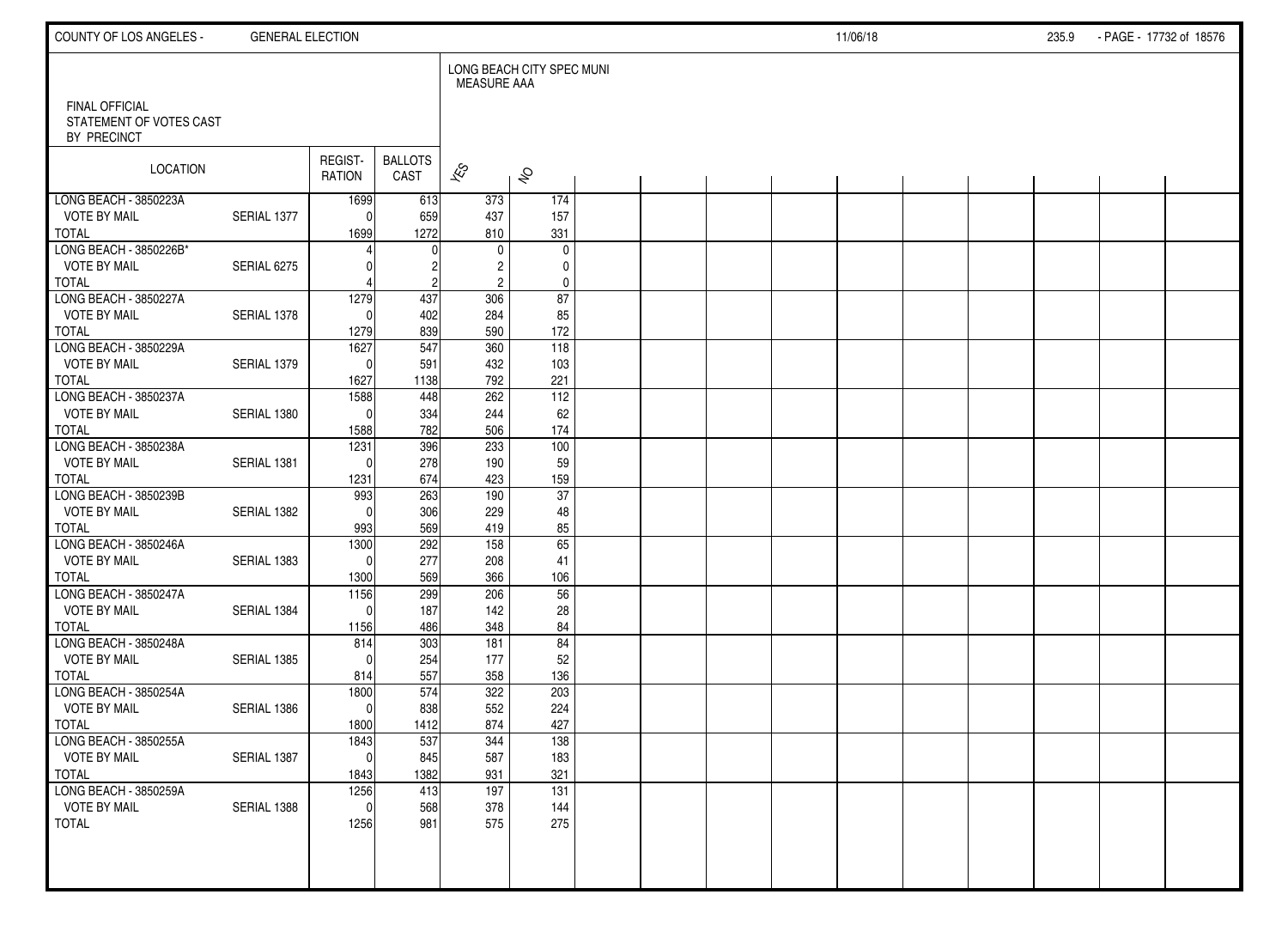| COUNTY OF LOS ANGELES -                                         | <b>GENERAL ELECTION</b> |                    |                        |                    |                           |  |  | 11/06/18 |  | 235.10 - PAGE - 17733 of 18576 |  |
|-----------------------------------------------------------------|-------------------------|--------------------|------------------------|--------------------|---------------------------|--|--|----------|--|--------------------------------|--|
|                                                                 |                         |                    |                        | <b>MEASURE AAA</b> | LONG BEACH CITY SPEC MUNI |  |  |          |  |                                |  |
| <b>FINAL OFFICIAL</b><br>STATEMENT OF VOTES CAST<br>BY PRECINCT |                         |                    |                        |                    |                           |  |  |          |  |                                |  |
| LOCATION                                                        |                         | REGIST-<br>RATION  | <b>BALLOTS</b><br>CAST | $\approx$          | $\hat{\mathcal{S}}$       |  |  |          |  |                                |  |
| LONG BEACH - 3850262A                                           |                         | 1612               | 571                    | 330                | 171                       |  |  |          |  |                                |  |
| <b>VOTE BY MAIL</b>                                             | SERIAL 1389             | $\Omega$           | 697                    | 452                | 191                       |  |  |          |  |                                |  |
| <b>TOTAL</b>                                                    |                         | 1612               | 1268                   | 782                | 362                       |  |  |          |  |                                |  |
| LONG BEACH - 3850270A<br><b>VOTE BY MAIL</b>                    | SERIAL 1390             | 1465<br>$\Omega$   | 462<br>529             | 301<br>379         | 112<br>92                 |  |  |          |  |                                |  |
| <b>TOTAL</b>                                                    |                         | 1465               | 991                    | 680                | 204                       |  |  |          |  |                                |  |
| LONG BEACH - 3850271A                                           |                         | 1346               | 476                    | 271                | 146                       |  |  |          |  |                                |  |
| <b>VOTE BY MAIL</b>                                             | SERIAL 1391             | $\Omega$           | 517                    | 337                | 122                       |  |  |          |  |                                |  |
| <b>TOTAL</b>                                                    |                         | 1346               | 993                    | 608                | 268                       |  |  |          |  |                                |  |
| LONG BEACH - 3850272A                                           |                         | 1726               | 626                    | 369                | 196                       |  |  |          |  |                                |  |
| <b>VOTE BY MAIL</b>                                             | SERIAL 1392             | $\Omega$           | 632                    | 404                | 177                       |  |  |          |  |                                |  |
| <b>TOTAL</b>                                                    |                         | 1726               | 1258                   | 773                | 373                       |  |  |          |  |                                |  |
| LONG BEACH - 3850275A                                           |                         | 1589               | 523                    | 301                | 150                       |  |  |          |  |                                |  |
| <b>VOTE BY MAIL</b>                                             | SERIAL 1393             | $\mathbf 0$        | 720                    | 445                | 205                       |  |  |          |  |                                |  |
| <b>TOTAL</b>                                                    |                         | 1589               | 1243                   | 746<br>248         | 355                       |  |  |          |  |                                |  |
| LONG BEACH - 3850280A<br><b>VOTE BY MAIL</b>                    | SERIAL 1394             | 1209<br>$\Omega$   | 428<br>539             | 343                | 131<br>143                |  |  |          |  |                                |  |
| <b>TOTAL</b>                                                    |                         | 1209               | 967                    | 591                | 274                       |  |  |          |  |                                |  |
| LONG BEACH - 3850285A                                           |                         | 1073               | 347                    | 195                | $\overline{114}$          |  |  |          |  |                                |  |
| <b>VOTE BY MAIL</b>                                             | SERIAL 1395             | $\Omega$           | 431                    | 291                | 111                       |  |  |          |  |                                |  |
| <b>TOTAL</b>                                                    |                         | 1073               | 778                    | 486                | 225                       |  |  |          |  |                                |  |
| LONG BEACH - 3850287A                                           |                         | 1930               | 624                    | 360                | 193                       |  |  |          |  |                                |  |
| <b>VOTE BY MAIL</b>                                             | SERIAL 1396             | $\Omega$           | 879                    | 594                | 211                       |  |  |          |  |                                |  |
| <b>TOTAL</b>                                                    |                         | 1930               | 1503                   | 954                | 404                       |  |  |          |  |                                |  |
| LONG BEACH - 3850294A                                           |                         | 1764               | 628                    | 364                | 179                       |  |  |          |  |                                |  |
| <b>VOTE BY MAIL</b>                                             | SERIAL 1397             | $\Omega$           | 636                    | 423                | 160                       |  |  |          |  |                                |  |
| <b>TOTAL</b>                                                    |                         | 1764               | 1264                   | 787                | 339                       |  |  |          |  |                                |  |
| LONG BEACH - 3850295A                                           |                         | 1589               | 524                    | 294                | 173                       |  |  |          |  |                                |  |
| <b>VOTE BY MAIL</b><br><b>TOTAL</b>                             | SERIAL 1398             | $\Omega$           | 592<br>1116            | 374<br>668         | 173<br>346                |  |  |          |  |                                |  |
| LONG BEACH - 3850296A                                           |                         | 1589<br>977        | 242                    | 149                | 59                        |  |  |          |  |                                |  |
| <b>VOTE BY MAIL</b>                                             | SERIAL 1399             | $\Omega$           | 112                    | 79                 | 26                        |  |  |          |  |                                |  |
| <b>TOTAL</b>                                                    |                         | 977                | 354                    | 228                | 85                        |  |  |          |  |                                |  |
| LONG BEACH - 3850302A                                           |                         | 1446               | 540                    | 284                | 203                       |  |  |          |  |                                |  |
| <b>VOTE BY MAIL</b>                                             | SERIAL 1400             | 0                  | 558                    | 327                | 186                       |  |  |          |  |                                |  |
| <b>TOTAL</b>                                                    |                         | 1446               | 1098                   | 611                | 389                       |  |  |          |  |                                |  |
| LONG BEACH - 3850305A                                           |                         | $\frac{1517}{255}$ | 523                    | 271                | 208                       |  |  |          |  |                                |  |
| <b>VOTE BY MAIL</b>                                             | SERIAL 1401             | $\mathbf 0$        | 604                    | 342                | 209                       |  |  |          |  |                                |  |
| <b>TOTAL</b>                                                    |                         | 1517               | 1127                   | 613                | 417                       |  |  |          |  |                                |  |
|                                                                 |                         |                    |                        |                    |                           |  |  |          |  |                                |  |
|                                                                 |                         |                    |                        |                    |                           |  |  |          |  |                                |  |
|                                                                 |                         |                    |                        |                    |                           |  |  |          |  |                                |  |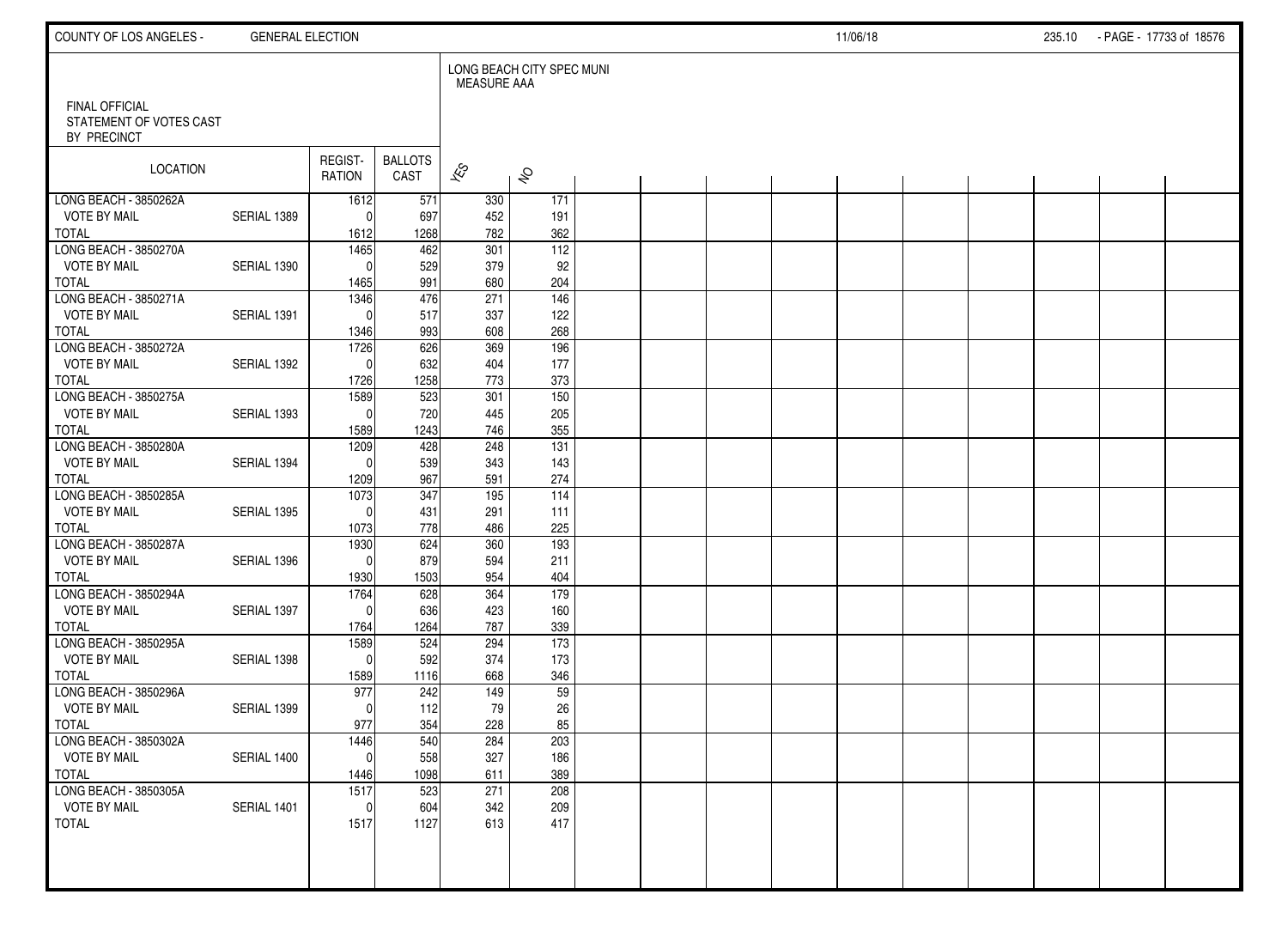| COUNTY OF LOS ANGELES -                                  | <b>GENERAL ELECTION</b> |                          |                        |                    |                           |  |  | 11/06/18 |  | 235.11 - PAGE - 17734 of 18576 |  |
|----------------------------------------------------------|-------------------------|--------------------------|------------------------|--------------------|---------------------------|--|--|----------|--|--------------------------------|--|
|                                                          |                         |                          |                        | <b>MEASURE AAA</b> | LONG BEACH CITY SPEC MUNI |  |  |          |  |                                |  |
| FINAL OFFICIAL<br>STATEMENT OF VOTES CAST<br>BY PRECINCT |                         |                          |                        |                    |                           |  |  |          |  |                                |  |
| <b>LOCATION</b>                                          |                         | REGIST-<br>RATION        | <b>BALLOTS</b><br>CAST | $\approx$          | $\hat{\mathcal{S}}$       |  |  |          |  |                                |  |
| LONG BEACH - 3850307A                                    |                         | 458                      | 88                     | 57                 | 23                        |  |  |          |  |                                |  |
| <b>VOTE BY MAIL</b>                                      | SERIAL 1402             | $\Omega$                 | 95                     | 53                 | 33                        |  |  |          |  |                                |  |
| <b>TOTAL</b><br>LONG BEACH - 3850309A                    |                         | 458<br>$\overline{1515}$ | 183<br>494             | 110<br>301         | 56<br>$\overline{142}$    |  |  |          |  |                                |  |
| <b>VOTE BY MAIL</b>                                      | SERIAL 1403             | $\Omega$                 | 632                    | 432                | 150                       |  |  |          |  |                                |  |
| <b>TOTAL</b>                                             |                         | 1515                     | 1126                   | 733                | 292                       |  |  |          |  |                                |  |
| LONG BEACH - 3850316A                                    |                         | 1357                     | 453                    | 239                | $\frac{175}{2}$           |  |  |          |  |                                |  |
| <b>VOTE BY MAIL</b>                                      | SERIAL 1404             | $\Omega$                 | 528                    | 305                | 181                       |  |  |          |  |                                |  |
| <b>TOTAL</b>                                             |                         | 1357                     | 981                    | 544                | 356                       |  |  |          |  |                                |  |
| LONG BEACH - 3850319A                                    |                         | 1702                     | 602                    | 301                | 225                       |  |  |          |  |                                |  |
| <b>VOTE BY MAIL</b>                                      | SERIAL 1405             | $\mathbf 0$              | 513                    | 294                | 162                       |  |  |          |  |                                |  |
| <b>TOTAL</b>                                             |                         | 1702                     | 1115                   | 595                | 387                       |  |  |          |  |                                |  |
| LONG BEACH - 3850321A                                    |                         | 1574                     | 517                    | 290                | 186                       |  |  |          |  |                                |  |
| <b>VOTE BY MAIL</b>                                      | SERIAL 1406             | $\Omega$                 | 581                    | 374                | 162                       |  |  |          |  |                                |  |
| <b>TOTAL</b>                                             |                         | 1574                     | 1098                   | 664                | 348                       |  |  |          |  |                                |  |
| LONG BEACH - 3850323A                                    |                         | 510                      | 130                    | 82                 | $\overline{29}$           |  |  |          |  |                                |  |
| <b>VOTE BY MAIL</b>                                      | SERIAL 1407             | $\Omega$                 | 117                    | 77                 | 29                        |  |  |          |  |                                |  |
| <b>TOTAL</b>                                             |                         | 510                      | 247                    | 159                | 58                        |  |  |          |  |                                |  |
| LONG BEACH - 3850324A                                    |                         | 1377<br>$\Omega$         | 455                    | 273                | 121                       |  |  |          |  |                                |  |
| <b>VOTE BY MAIL</b><br><b>TOTAL</b>                      | SERIAL 1408             | 1377                     | 510<br>965             | 352<br>625         | 117<br>238                |  |  |          |  |                                |  |
| LONG BEACH - 3850328A                                    |                         | 1325                     | 430                    | 238                | $\overline{151}$          |  |  |          |  |                                |  |
| <b>VOTE BY MAIL</b>                                      | SERIAL 1409             | $\Omega$                 | 485                    | 278                | 169                       |  |  |          |  |                                |  |
| <b>TOTAL</b>                                             |                         | 1325                     | 915                    | 516                | 320                       |  |  |          |  |                                |  |
| LONG BEACH - 3850333A                                    |                         | 1621                     | 386                    | 233                | 113                       |  |  |          |  |                                |  |
| <b>VOTE BY MAIL</b>                                      | SERIAL 1410             | $\Omega$                 | 310                    | 218                | 70                        |  |  |          |  |                                |  |
| <b>TOTAL</b>                                             |                         | 1621                     | 696                    | 451                | 183                       |  |  |          |  |                                |  |
| LONG BEACH - 3850337A                                    |                         | 1503                     | 540                    | 309                | $\overline{185}$          |  |  |          |  |                                |  |
| <b>VOTE BY MAIL</b>                                      | SERIAL 1411             | $\Omega$                 | 610                    | 399                | 160                       |  |  |          |  |                                |  |
| <b>TOTAL</b>                                             |                         | 1503                     | 1150                   | 708                | 345                       |  |  |          |  |                                |  |
| LONG BEACH - 3850345A                                    |                         | 1460                     | 480                    | 304                | 123                       |  |  |          |  |                                |  |
| <b>VOTE BY MAIL</b>                                      | SERIAL 1412             | $\Omega$                 | 228                    | 160                | 56                        |  |  |          |  |                                |  |
| <b>TOTAL</b>                                             |                         | 1460                     | 708                    | 464                | 179                       |  |  |          |  |                                |  |
| LONG BEACH - 3850346A                                    |                         | 1696                     | 645                    | 345                | 215                       |  |  |          |  |                                |  |
| <b>VOTE BY MAIL</b><br><b>TOTAL</b>                      | SERIAL 1413             | $\overline{0}$           | 568                    | 333<br>678         | 184<br>399                |  |  |          |  |                                |  |
| LONG BEACH - 3850348B                                    |                         | 1696<br>1410             | 1213<br>554            | 282                | 189                       |  |  |          |  |                                |  |
| <b>VOTE BY MAIL</b>                                      | SERIAL 1414             | $\mathbf 0$              | 476                    | 295                | 147                       |  |  |          |  |                                |  |
| <b>TOTAL</b>                                             |                         | 1410                     | 1030                   | 577                | 336                       |  |  |          |  |                                |  |
|                                                          |                         |                          |                        |                    |                           |  |  |          |  |                                |  |
|                                                          |                         |                          |                        |                    |                           |  |  |          |  |                                |  |
|                                                          |                         |                          |                        |                    |                           |  |  |          |  |                                |  |
|                                                          |                         |                          |                        |                    |                           |  |  |          |  |                                |  |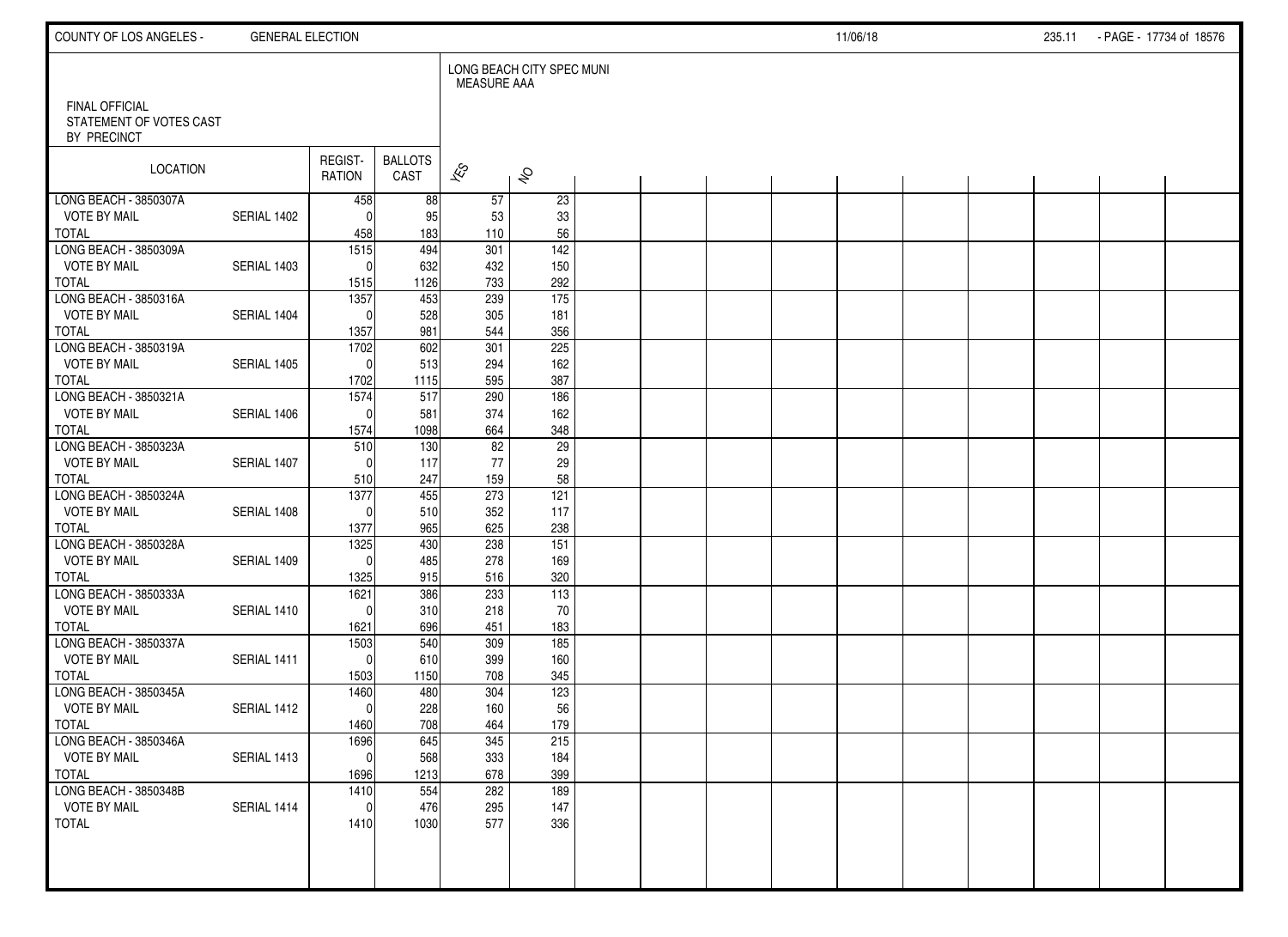| COUNTY OF LOS ANGELES -                      | <b>GENERAL ELECTION</b> |                   |                        |                          |                           |  |  | 11/06/18 |  | 235.12 - PAGE - 17735 of 18576 |  |
|----------------------------------------------|-------------------------|-------------------|------------------------|--------------------------|---------------------------|--|--|----------|--|--------------------------------|--|
| FINAL OFFICIAL<br>STATEMENT OF VOTES CAST    |                         |                   |                        | MEASURE AAA              | LONG BEACH CITY SPEC MUNI |  |  |          |  |                                |  |
| BY PRECINCT                                  |                         |                   |                        |                          |                           |  |  |          |  |                                |  |
| LOCATION                                     |                         | REGIST-<br>RATION | <b>BALLOTS</b><br>CAST | $\overline{\mathscr{K}}$ | $\hat{\mathcal{S}}$       |  |  |          |  |                                |  |
| LONG BEACH - 3850355A<br><b>VOTE BY MAIL</b> | SERIAL 1415             | 1512<br>$\Omega$  | 584<br>570             | 288                      | 241<br>165                |  |  |          |  |                                |  |
| <b>TOTAL</b>                                 |                         | 1512              | 1154                   | 332<br>620               | 406                       |  |  |          |  |                                |  |
| LONG BEACH - 3850356A                        |                         | 963               | 349                    | 199                      | $\frac{105}{105}$         |  |  |          |  |                                |  |
| <b>VOTE BY MAIL</b>                          | SERIAL 1416             | $\Omega$          | 347                    | 218                      | 108                       |  |  |          |  |                                |  |
| <b>TOTAL</b><br>LONG BEACH - 3850362A        |                         | 963<br>1019       | 696<br>360             | 417<br>226               | 213<br>96                 |  |  |          |  |                                |  |
| <b>VOTE BY MAIL</b>                          | SERIAL 1417             | $\Omega$          | 287                    | 209                      | 57                        |  |  |          |  |                                |  |
| TOTAL                                        |                         | 1019              | 647                    | 435                      | 153                       |  |  |          |  |                                |  |
| LONG BEACH - 3850363A                        |                         | 1356              | 488                    | 273                      | 172                       |  |  |          |  |                                |  |
| <b>VOTE BY MAIL</b>                          | SERIAL 1418             | $\Omega$          | 473                    | 300                      | 138                       |  |  |          |  |                                |  |
| <b>TOTAL</b><br>LONG BEACH - 3850364A        |                         | 1356<br>1256      | 961<br>270             | 573<br>190               | 310<br>52                 |  |  |          |  |                                |  |
| <b>VOTE BY MAIL</b>                          | SERIAL 1419             | $\Omega$          | 230                    | 159                      | 51                        |  |  |          |  |                                |  |
| <b>TOTAL</b>                                 |                         | 1256              | 500                    | 349                      | 103                       |  |  |          |  |                                |  |
| LONG BEACH - 3850366C                        |                         | 1245              | 453                    | 231                      | 192                       |  |  |          |  |                                |  |
| <b>VOTE BY MAIL</b>                          | SERIAL 1420             | $\Omega$          | 409                    | 223                      | 147                       |  |  |          |  |                                |  |
| <b>TOTAL</b><br>LONG BEACH - 3850367A        |                         | 1245<br>1011      | 862<br>325             | 454<br>181               | 339<br>115                |  |  |          |  |                                |  |
| <b>VOTE BY MAIL</b>                          | SERIAL 1421             | $\Omega$          | 333                    | 201                      | 107                       |  |  |          |  |                                |  |
| <b>TOTAL</b>                                 |                         | 1011              | 658                    | 382                      | 222                       |  |  |          |  |                                |  |
| LONG BEACH - 3850368A                        |                         | 1661              | 453                    | 306                      | 100                       |  |  |          |  |                                |  |
| <b>VOTE BY MAIL</b>                          | SERIAL 1422             | $\Omega$          | 417                    | 320                      | 65                        |  |  |          |  |                                |  |
| <b>TOTAL</b><br>LONG BEACH - 3850371A        |                         | 1661<br>1813      | 870<br>602             | 626<br>293               | 165<br>210                |  |  |          |  |                                |  |
| <b>VOTE BY MAIL</b>                          | SERIAL 1423             | $\mathbf{0}$      | 649                    | 405                      | 200                       |  |  |          |  |                                |  |
| <b>TOTAL</b>                                 |                         | 1813              | 1251                   | 698                      | 410                       |  |  |          |  |                                |  |
| LONG BEACH - 3850372A                        |                         | 1465              | 548                    | 295                      | 209                       |  |  |          |  |                                |  |
| <b>VOTE BY MAIL</b><br><b>TOTAL</b>          | SERIAL 1424             | $\Omega$<br>1465  | 437<br>985             | 254<br>549               | 150<br>359                |  |  |          |  |                                |  |
| LONG BEACH - 3850373A                        |                         | 1212              | 434                    | 237                      | $\overline{144}$          |  |  |          |  |                                |  |
| <b>VOTE BY MAIL</b>                          | SERIAL 1425             | $\mathbf{0}$      | 376                    | 217                      | 133                       |  |  |          |  |                                |  |
| <b>TOTAL</b>                                 |                         | 1212              | 810                    | 454                      | 277                       |  |  |          |  |                                |  |
| LONG BEACH - 3850374A                        |                         | 1455              | 465                    | 259                      | 155                       |  |  |          |  |                                |  |
| <b>VOTE BY MAIL</b><br><b>TOTAL</b>          | SERIAL 1426             | $\pmb{0}$<br>1455 | 487<br>952             | 269<br>528               | 167<br>322                |  |  |          |  |                                |  |
| LONG BEACH - 3850378A                        |                         | 1268              | 444                    | 262                      | 127                       |  |  |          |  |                                |  |
| <b>VOTE BY MAIL</b>                          | SERIAL 1427             | $\mathbf 0$       | 367                    | 205                      | 113                       |  |  |          |  |                                |  |
| <b>TOTAL</b>                                 |                         | 1268              | 811                    | 467                      | 240                       |  |  |          |  |                                |  |
|                                              |                         |                   |                        |                          |                           |  |  |          |  |                                |  |
|                                              |                         |                   |                        |                          |                           |  |  |          |  |                                |  |
|                                              |                         |                   |                        |                          |                           |  |  |          |  |                                |  |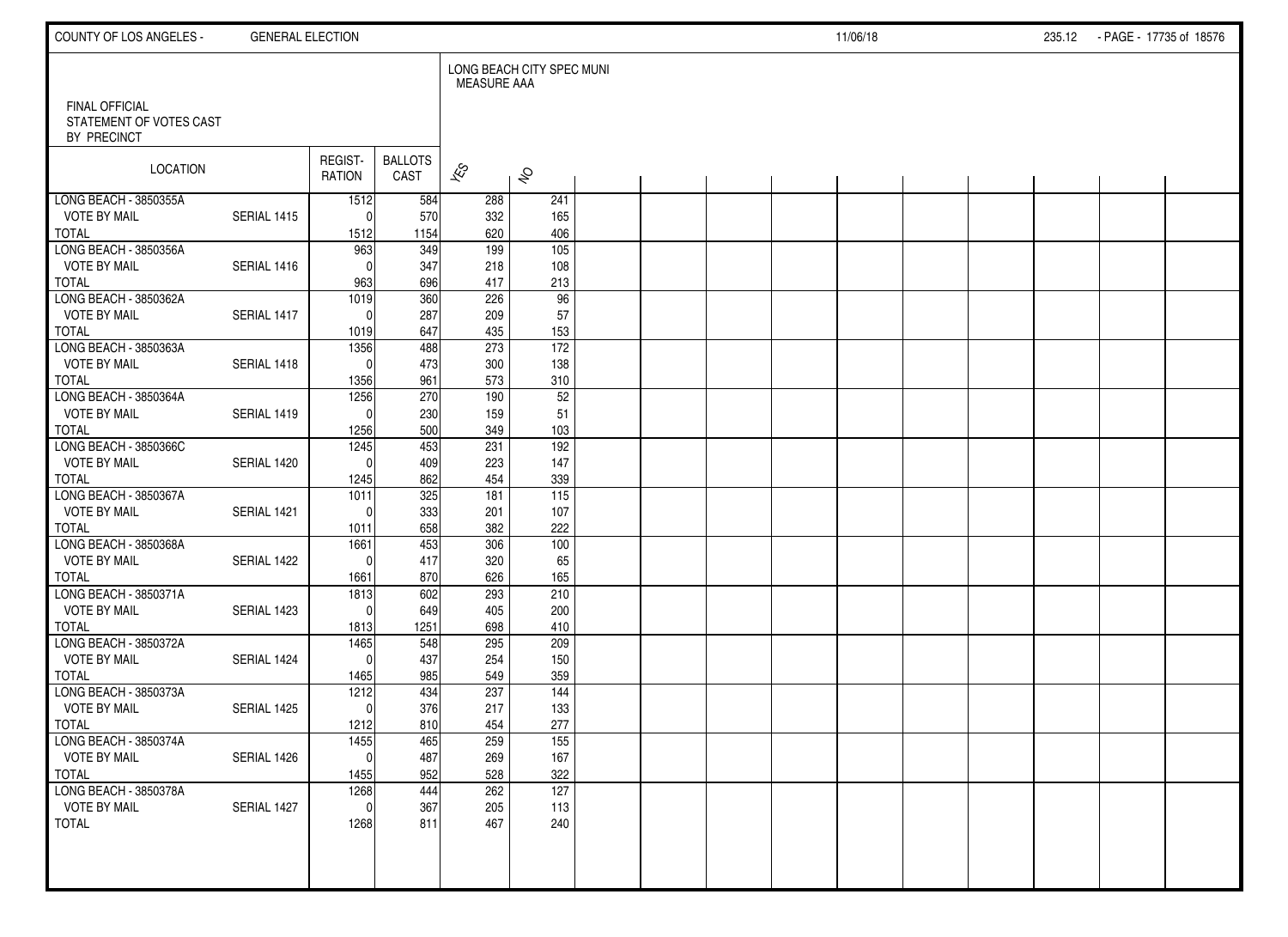| COUNTY OF LOS ANGELES -                                  | <b>GENERAL ELECTION</b> |                   |                        |                    |                           |  |  | 11/06/18 |  | 235.13 - PAGE - 17736 of 18576 |  |
|----------------------------------------------------------|-------------------------|-------------------|------------------------|--------------------|---------------------------|--|--|----------|--|--------------------------------|--|
|                                                          |                         |                   |                        | <b>MEASURE AAA</b> | LONG BEACH CITY SPEC MUNI |  |  |          |  |                                |  |
| FINAL OFFICIAL<br>STATEMENT OF VOTES CAST<br>BY PRECINCT |                         |                   |                        |                    |                           |  |  |          |  |                                |  |
| <b>LOCATION</b>                                          |                         | REGIST-<br>RATION | <b>BALLOTS</b><br>CAST | $\approx$          | $\hat{\mathcal{S}}$       |  |  |          |  |                                |  |
| LONG BEACH - 3850379A                                    |                         | 1008              | 218                    | 151                | 46                        |  |  |          |  |                                |  |
| <b>VOTE BY MAIL</b>                                      | SERIAL 1428             | $\Omega$          | 165                    | 115                | 36                        |  |  |          |  |                                |  |
| <b>TOTAL</b><br>LONG BEACH - 3850384A                    |                         | 1008<br>971       | 383<br>232             | 266<br>133         | 82<br>$\overline{76}$     |  |  |          |  |                                |  |
| <b>VOTE BY MAIL</b>                                      | SERIAL 1429             | $\Omega$          | 208                    | 155                | 38                        |  |  |          |  |                                |  |
| <b>TOTAL</b>                                             |                         | 971               | 440                    | 288                | 114                       |  |  |          |  |                                |  |
| LONG BEACH - 3850386C                                    |                         | 1115              | 373                    | 233                | 87                        |  |  |          |  |                                |  |
| <b>VOTE BY MAIL</b>                                      | SERIAL 1430             | $\Omega$          | 203                    | 130                | 63                        |  |  |          |  |                                |  |
| <b>TOTAL</b>                                             |                         | 1115              | 576                    | 363                | 150                       |  |  |          |  |                                |  |
| LONG BEACH - 3850395A                                    |                         | 890               | 196                    | $\overline{121}$   | 56                        |  |  |          |  |                                |  |
| <b>VOTE BY MAIL</b>                                      | SERIAL 1431             | $\Omega$          | 141                    | 92                 | 36                        |  |  |          |  |                                |  |
| <b>TOTAL</b>                                             |                         | 890               | 337                    | 213                | 92                        |  |  |          |  |                                |  |
| LONG BEACH - 3850396A                                    |                         | 1437              | 264                    | 194                | $\overline{45}$           |  |  |          |  |                                |  |
| <b>VOTE BY MAIL</b>                                      | SERIAL 1432             | $\Omega$          | 270                    | 181                | 69                        |  |  |          |  |                                |  |
| <b>TOTAL</b>                                             |                         | 1437              | 534                    | 375                | 114                       |  |  |          |  |                                |  |
| LONG BEACH - 3850400A<br><b>VOTE BY MAIL</b>             | SERIAL 1433             | 1089<br>$\Omega$  | 269<br>235             | 179<br>178         | 73<br>37                  |  |  |          |  |                                |  |
| <b>TOTAL</b>                                             |                         | 1089              | 504                    | 357                | 110                       |  |  |          |  |                                |  |
| LONG BEACH - 3850402A                                    |                         | 828               | 264                    | 176                | 65                        |  |  |          |  |                                |  |
| <b>VOTE BY MAIL</b>                                      | SERIAL 1434             | $\mathbf{0}$      | 154                    | 109                | 36                        |  |  |          |  |                                |  |
| <b>TOTAL</b>                                             |                         | 828               | 418                    | 285                | 101                       |  |  |          |  |                                |  |
| LONG BEACH - 3850415A                                    |                         | 1070              | 315                    | 196                | 80                        |  |  |          |  |                                |  |
| <b>VOTE BY MAIL</b>                                      | SERIAL 1435             | $\Omega$          | 131                    | 85                 | 35                        |  |  |          |  |                                |  |
| <b>TOTAL</b>                                             |                         | 1070              | 446                    | 281                | 115                       |  |  |          |  |                                |  |
| LONG BEACH - 3850445A                                    |                         | 1164              | 389                    | 241                | 119                       |  |  |          |  |                                |  |
| <b>VOTE BY MAIL</b>                                      | SERIAL 1436             | $\Omega$          | 533                    | 330                | 161                       |  |  |          |  |                                |  |
| <b>TOTAL</b>                                             |                         | 1164              | 922                    | 571                | 280                       |  |  |          |  |                                |  |
| LONG BEACH - 3850447A                                    |                         | 1624              | 572                    | 311                | 189                       |  |  |          |  |                                |  |
| <b>VOTE BY MAIL</b>                                      | SERIAL 1437             | $\Omega$          | 605                    | 395                | 150                       |  |  |          |  |                                |  |
| <b>TOTAL</b><br>LONG BEACH - 3850481A                    |                         | 1624<br>937       | 1177<br>292            | 706<br>164         | 339<br>90                 |  |  |          |  |                                |  |
| <b>VOTE BY MAIL</b>                                      | SERIAL 1438             | $\Omega$          | 427                    | 267                | 111                       |  |  |          |  |                                |  |
| <b>TOTAL</b>                                             |                         | 937               | 719                    | 431                | 201                       |  |  |          |  |                                |  |
| LONG BEACH - 3850517A                                    |                         | 869               | 222                    | 144                | 58                        |  |  |          |  |                                |  |
| <b>VOTE BY MAIL</b>                                      | SERIAL 1439             | 0                 | 229                    | 175                | 40                        |  |  |          |  |                                |  |
| <b>TOTAL</b>                                             |                         | 869               | 451                    | 319                | 98                        |  |  |          |  |                                |  |
| LONG BEACH - 3850530A                                    |                         | 860               | 208                    | 118                | 75                        |  |  |          |  |                                |  |
| <b>VOTE BY MAIL</b>                                      | SERIAL 1440             | $\mathbf 0$       | 243                    | 141                | 85                        |  |  |          |  |                                |  |
| <b>TOTAL</b>                                             |                         | 860               | 451                    | 259                | 160                       |  |  |          |  |                                |  |
|                                                          |                         |                   |                        |                    |                           |  |  |          |  |                                |  |
|                                                          |                         |                   |                        |                    |                           |  |  |          |  |                                |  |
|                                                          |                         |                   |                        |                    |                           |  |  |          |  |                                |  |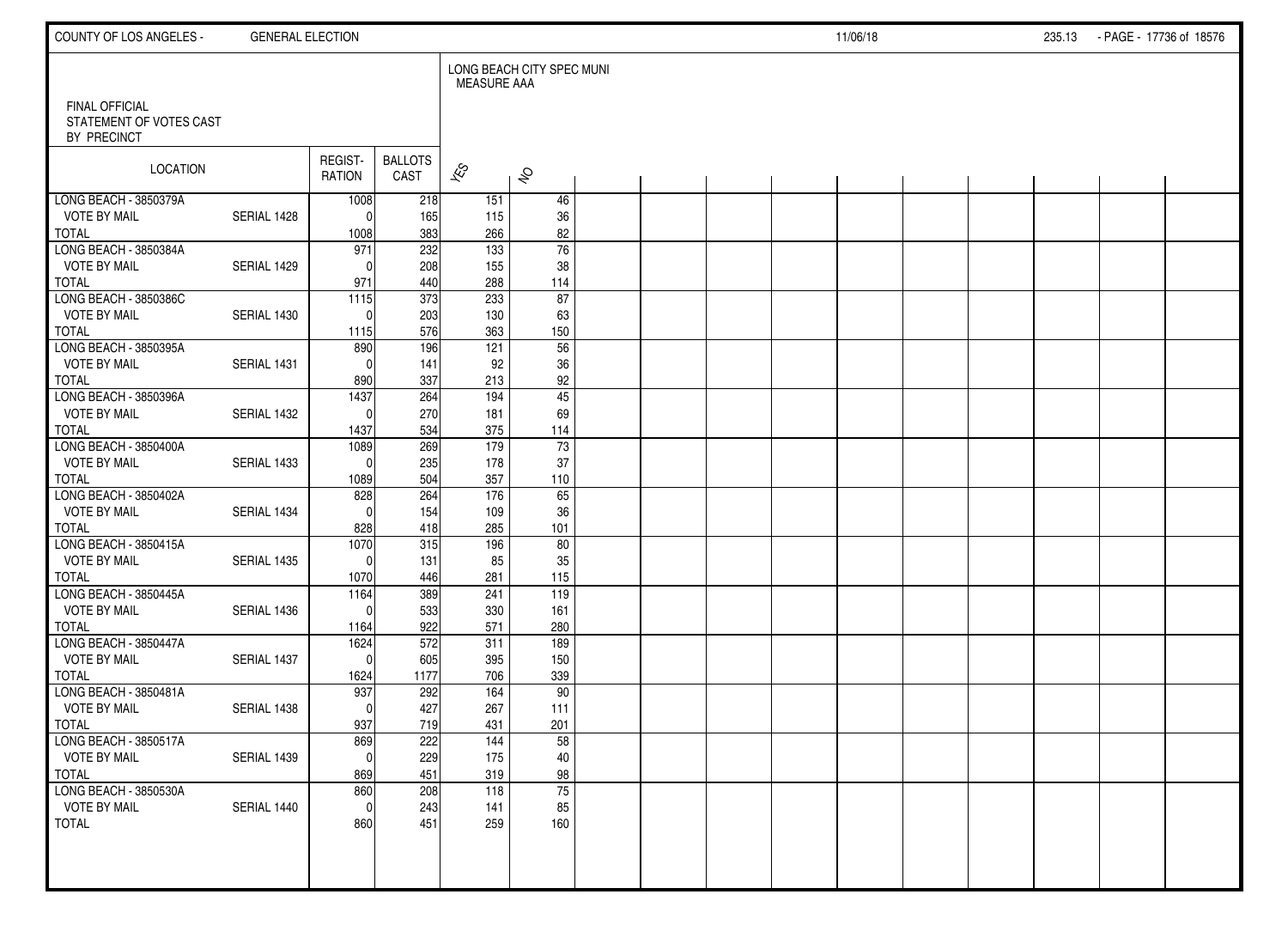| COUNTY OF LOS ANGELES -                                  | <b>GENERAL ELECTION</b> |                    |                        |                                  |                           |  |  | 11/06/18 |  | 235.14 | - PAGE - 17737 of 18576 |  |
|----------------------------------------------------------|-------------------------|--------------------|------------------------|----------------------------------|---------------------------|--|--|----------|--|--------|-------------------------|--|
|                                                          |                         |                    |                        | MEASURE AAA                      | LONG BEACH CITY SPEC MUNI |  |  |          |  |        |                         |  |
| FINAL OFFICIAL<br>STATEMENT OF VOTES CAST<br>BY PRECINCT |                         |                    |                        |                                  |                           |  |  |          |  |        |                         |  |
| LOCATION                                                 |                         | REGIST-<br>RATION  | <b>BALLOTS</b><br>CAST | $\overline{\mathscr{K}}$         | $\hat{\mathcal{S}}$       |  |  |          |  |        |                         |  |
| LONG BEACH - 3850533A                                    |                         | 1668               | 613                    | 400                              | 151                       |  |  |          |  |        |                         |  |
| <b>VOTE BY MAIL</b><br><b>TOTAL</b>                      | SERIAL 1441             | $\Omega$<br>1668   | 615<br>1228            | 418<br>818                       | 132<br>283                |  |  |          |  |        |                         |  |
| LONG BEACH - 3850539A                                    |                         | 1504               | 529                    | 311                              | 173                       |  |  |          |  |        |                         |  |
| <b>VOTE BY MAIL</b>                                      | SERIAL 1442             | $\mathbf{0}$       | 579                    | 364                              | 167                       |  |  |          |  |        |                         |  |
| <b>TOTAL</b>                                             |                         | 1504               | 1108                   | 675                              | 340                       |  |  |          |  |        |                         |  |
| LONG BEACH - 3850545A*                                   |                         | 14                 |                        | $\mathbf 0$                      | $\mathbf 0$               |  |  |          |  |        |                         |  |
| <b>VOTE BY MAIL</b><br><b>TOTAL</b>                      | SERIAL 6277             | $\Omega$           |                        | $\overline{c}$<br>$\overline{c}$ | 0<br>$\pmb{0}$            |  |  |          |  |        |                         |  |
| LONG BEACH - 3850545B                                    |                         | 14<br>756          | 226                    | 157                              | 40                        |  |  |          |  |        |                         |  |
| <b>VOTE BY MAIL</b>                                      | SERIAL 1443             | $\mathbf{0}$       | 262                    | 195                              | 40                        |  |  |          |  |        |                         |  |
| <b>TOTAL</b>                                             |                         | 756                | 488                    | 352                              | 80                        |  |  |          |  |        |                         |  |
| LONG BEACH - 3850549A                                    |                         | 1687               | 416                    | 221                              | 120                       |  |  |          |  |        |                         |  |
| <b>VOTE BY MAIL</b>                                      | SERIAL 1444             | $\mathbf{0}$       | 611                    | 368                              | 187                       |  |  |          |  |        |                         |  |
| <b>TOTAL</b><br>LONG BEACH - 3850552A                    |                         | 1687               | 1027                   | 589<br>126                       | 307                       |  |  |          |  |        |                         |  |
| <b>VOTE BY MAIL</b>                                      | SERIAL 1445             | 760<br>$\Omega$    | 209<br>153             | 115                              | 56<br>26                  |  |  |          |  |        |                         |  |
| <b>TOTAL</b>                                             |                         | 760                | 362                    | 241                              | 82                        |  |  |          |  |        |                         |  |
| LONG BEACH - 3850553A                                    |                         | 1224               | 271                    | 170                              | $\overline{77}$           |  |  |          |  |        |                         |  |
| <b>VOTE BY MAIL</b>                                      | SERIAL 1446             | $\Omega$           | 197                    | 143                              | 43                        |  |  |          |  |        |                         |  |
| <b>TOTAL</b>                                             |                         | 1224               | 468                    | 313                              | 120                       |  |  |          |  |        |                         |  |
| LONG BEACH - 3850554A                                    |                         | 757                | 168                    | $\overline{113}$                 | $\overline{39}$           |  |  |          |  |        |                         |  |
| <b>VOTE BY MAIL</b><br><b>TOTAL</b>                      | SERIAL 1447             | $\Omega$<br>757    | 152<br>320             | 113<br>226                       | 24<br>63                  |  |  |          |  |        |                         |  |
| LONG BEACH - 3850555A                                    |                         | 1696               | 434                    | 278                              | 118                       |  |  |          |  |        |                         |  |
| <b>VOTE BY MAIL</b>                                      | SERIAL 1448             | $\mathbf{0}$       | 317                    | 211                              | 69                        |  |  |          |  |        |                         |  |
| <b>TOTAL</b>                                             |                         | 1696               | 751                    | 489                              | 187                       |  |  |          |  |        |                         |  |
| LONG BEACH - 3850558B                                    |                         | 1159               | 370                    | 245                              | 97                        |  |  |          |  |        |                         |  |
| <b>VOTE BY MAIL</b>                                      | SERIAL 1449             | $\Omega$           | 332                    | 226                              | 79                        |  |  |          |  |        |                         |  |
| <b>TOTAL</b><br>LONG BEACH - 3850559B                    |                         | 1159<br>1266       | 702<br>420             | 471<br>247                       | 176<br>112                |  |  |          |  |        |                         |  |
| <b>VOTE BY MAIL</b>                                      | SERIAL 1450             | $\mathbf{0}$       | 371                    | 226                              | 113                       |  |  |          |  |        |                         |  |
| <b>TOTAL</b>                                             |                         | 1266               | 791                    | 473                              | 225                       |  |  |          |  |        |                         |  |
| LONG BEACH - 3850562A                                    |                         | 1169               | 433                    | 257                              | 150                       |  |  |          |  |        |                         |  |
| <b>VOTE BY MAIL</b>                                      | SERIAL 1451             | 0                  | 483                    | 308                              | 146                       |  |  |          |  |        |                         |  |
| <b>TOTAL</b>                                             |                         | 1169               | 916                    | 565                              | 296                       |  |  |          |  |        |                         |  |
| LONG BEACH - 3850563A                                    |                         | 966                | 294<br>326             | 168                              | 105                       |  |  |          |  |        |                         |  |
| <b>VOTE BY MAIL</b><br><b>TOTAL</b>                      | SERIAL 1452             | $\mathbf 0$<br>966 | 620                    | 200<br>368                       | 97<br>202                 |  |  |          |  |        |                         |  |
|                                                          |                         |                    |                        |                                  |                           |  |  |          |  |        |                         |  |
|                                                          |                         |                    |                        |                                  |                           |  |  |          |  |        |                         |  |
|                                                          |                         |                    |                        |                                  |                           |  |  |          |  |        |                         |  |
|                                                          |                         |                    |                        |                                  |                           |  |  |          |  |        |                         |  |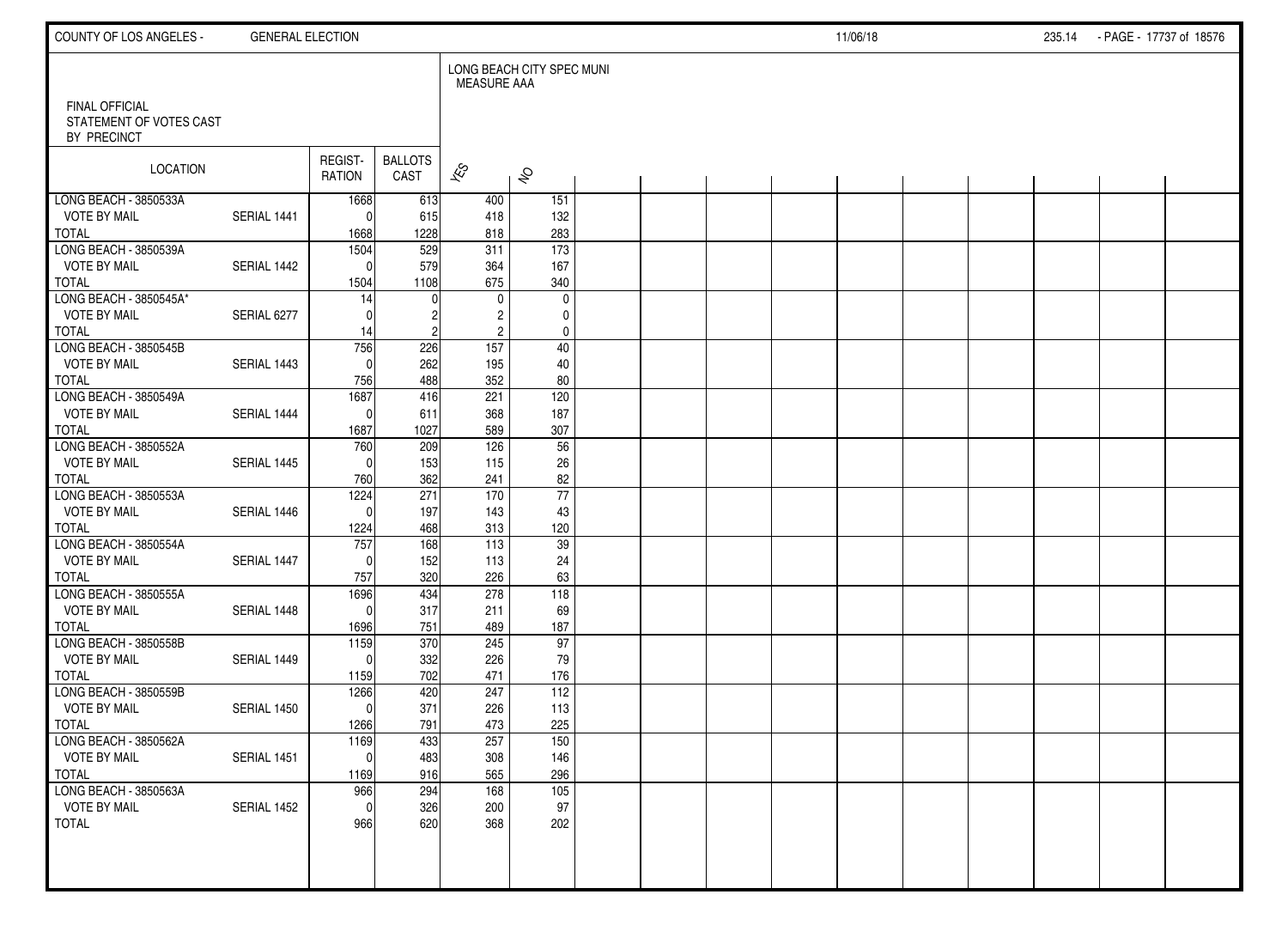| COUNTY OF LOS ANGELES -                                         | <b>GENERAL ELECTION</b> |                   |                        |                    |                           |  |  | 11/06/18 |  | 235.15 - PAGE - 17738 of 18576 |  |
|-----------------------------------------------------------------|-------------------------|-------------------|------------------------|--------------------|---------------------------|--|--|----------|--|--------------------------------|--|
|                                                                 |                         |                   |                        | <b>MEASURE AAA</b> | LONG BEACH CITY SPEC MUNI |  |  |          |  |                                |  |
| <b>FINAL OFFICIAL</b><br>STATEMENT OF VOTES CAST<br>BY PRECINCT |                         |                   |                        |                    |                           |  |  |          |  |                                |  |
| LOCATION                                                        |                         | REGIST-<br>RATION | <b>BALLOTS</b><br>CAST | $\approx$          | $\hat{\mathcal{S}}$       |  |  |          |  |                                |  |
| LONG BEACH - 3850564B                                           |                         | 1103              | 351                    | 235                | 86                        |  |  |          |  |                                |  |
| <b>VOTE BY MAIL</b>                                             | SERIAL 1453             | $\Omega$          | 321                    | 221                | 68                        |  |  |          |  |                                |  |
| <b>TOTAL</b><br>LONG BEACH - 3850568A                           |                         | 1103<br>1005      | 672<br>332             | 456<br>189         | 154<br>86                 |  |  |          |  |                                |  |
| <b>VOTE BY MAIL</b>                                             | SERIAL 1454             | $\Omega$          | 260                    | 167                | 66                        |  |  |          |  |                                |  |
| <b>TOTAL</b>                                                    |                         | 1005              | 592                    | 356                | 152                       |  |  |          |  |                                |  |
| LONG BEACH - 3850572A                                           |                         | 1293              | 361                    | 233                | 103                       |  |  |          |  |                                |  |
| <b>VOTE BY MAIL</b>                                             | SERIAL 1455             | $\Omega$          | 301                    | 201                | 68                        |  |  |          |  |                                |  |
| <b>TOTAL</b>                                                    |                         | 1293              | 662                    | 434                | 171                       |  |  |          |  |                                |  |
| LONG BEACH - 3850577A                                           |                         | 1226              | 259                    | 170                | 63                        |  |  |          |  |                                |  |
| <b>VOTE BY MAIL</b>                                             | SERIAL 1456             | $\Omega$          | 307                    | 226                | 56                        |  |  |          |  |                                |  |
| <b>TOTAL</b>                                                    |                         | 1226              | 566                    | 396                | 119                       |  |  |          |  |                                |  |
| LONG BEACH - 3850591A                                           |                         | 1323              | 341                    | 234                | $\overline{78}$           |  |  |          |  |                                |  |
| <b>VOTE BY MAIL</b>                                             | SERIAL 1457             | $\Omega$          | 271                    | 201                | 47                        |  |  |          |  |                                |  |
| <b>TOTAL</b>                                                    |                         | 1323              | 612                    | 435                | 125                       |  |  |          |  |                                |  |
| LONG BEACH - 3850593A<br><b>VOTE BY MAIL</b>                    | SERIAL 1458             | 1134<br>$\Omega$  | 350<br>227             | 233<br>155         | $\overline{74}$<br>41     |  |  |          |  |                                |  |
| <b>TOTAL</b>                                                    |                         | 1134              | 577                    | 388                | 115                       |  |  |          |  |                                |  |
| LONG BEACH - 3850594A                                           |                         | 1344              | 394                    | 267                | 86                        |  |  |          |  |                                |  |
| <b>VOTE BY MAIL</b>                                             | SERIAL 1459             | $\Omega$          | 293                    | 207                | 60                        |  |  |          |  |                                |  |
| <b>TOTAL</b>                                                    |                         | 1344              | 687                    | 474                | 146                       |  |  |          |  |                                |  |
| LONG BEACH - 3850611C                                           |                         | 1229              | 306                    | 180                | 69                        |  |  |          |  |                                |  |
| <b>VOTE BY MAIL</b>                                             | SERIAL 1460             | $\Omega$          | 193                    | 141                | 36                        |  |  |          |  |                                |  |
| <b>TOTAL</b>                                                    |                         | 1229              | 499                    | 321                | 105                       |  |  |          |  |                                |  |
| LONG BEACH - 3850612A                                           |                         | 1064              | 357                    | 236                | 83                        |  |  |          |  |                                |  |
| <b>VOTE BY MAIL</b>                                             | SERIAL 1461             | $\Omega$          | 223                    | 165                | 40                        |  |  |          |  |                                |  |
| <b>TOTAL</b>                                                    |                         | 1064              | 580                    | 401                | 123                       |  |  |          |  |                                |  |
| LONG BEACH - 3850614A                                           |                         | 806               | 234                    | 141                | 63                        |  |  |          |  |                                |  |
| <b>VOTE BY MAIL</b><br><b>TOTAL</b>                             | SERIAL 1462             | $\Omega$          | 127                    | 96                 | 22                        |  |  |          |  |                                |  |
| LONG BEACH - 3850616A                                           |                         | 806<br>1398       | 361<br>486             | 237<br>313         | 85<br>103                 |  |  |          |  |                                |  |
| <b>VOTE BY MAIL</b>                                             | SERIAL 1463             | $\mathbf 0$       | 485                    | 352                | 81                        |  |  |          |  |                                |  |
| <b>TOTAL</b>                                                    |                         | 1398              | 971                    | 665                | 184                       |  |  |          |  |                                |  |
| LONG BEACH - 3850617A                                           |                         | 1433              | 434                    | 242                | 136                       |  |  |          |  |                                |  |
| <b>VOTE BY MAIL</b>                                             | SERIAL 1464             | 0                 | 422                    | 292                | 83                        |  |  |          |  |                                |  |
| <b>TOTAL</b>                                                    |                         | 1433              | 856                    | 534                | 219                       |  |  |          |  |                                |  |
| LONG BEACH - 3850620A                                           |                         | 1126              | 414                    | 268                | 96                        |  |  |          |  |                                |  |
| <b>VOTE BY MAIL</b>                                             | SERIAL 1465             | $\mathbf 0$       | 269                    | 195                | 46                        |  |  |          |  |                                |  |
| <b>TOTAL</b>                                                    |                         | 1126              | 683                    | 463                | 142                       |  |  |          |  |                                |  |
|                                                                 |                         |                   |                        |                    |                           |  |  |          |  |                                |  |
|                                                                 |                         |                   |                        |                    |                           |  |  |          |  |                                |  |
|                                                                 |                         |                   |                        |                    |                           |  |  |          |  |                                |  |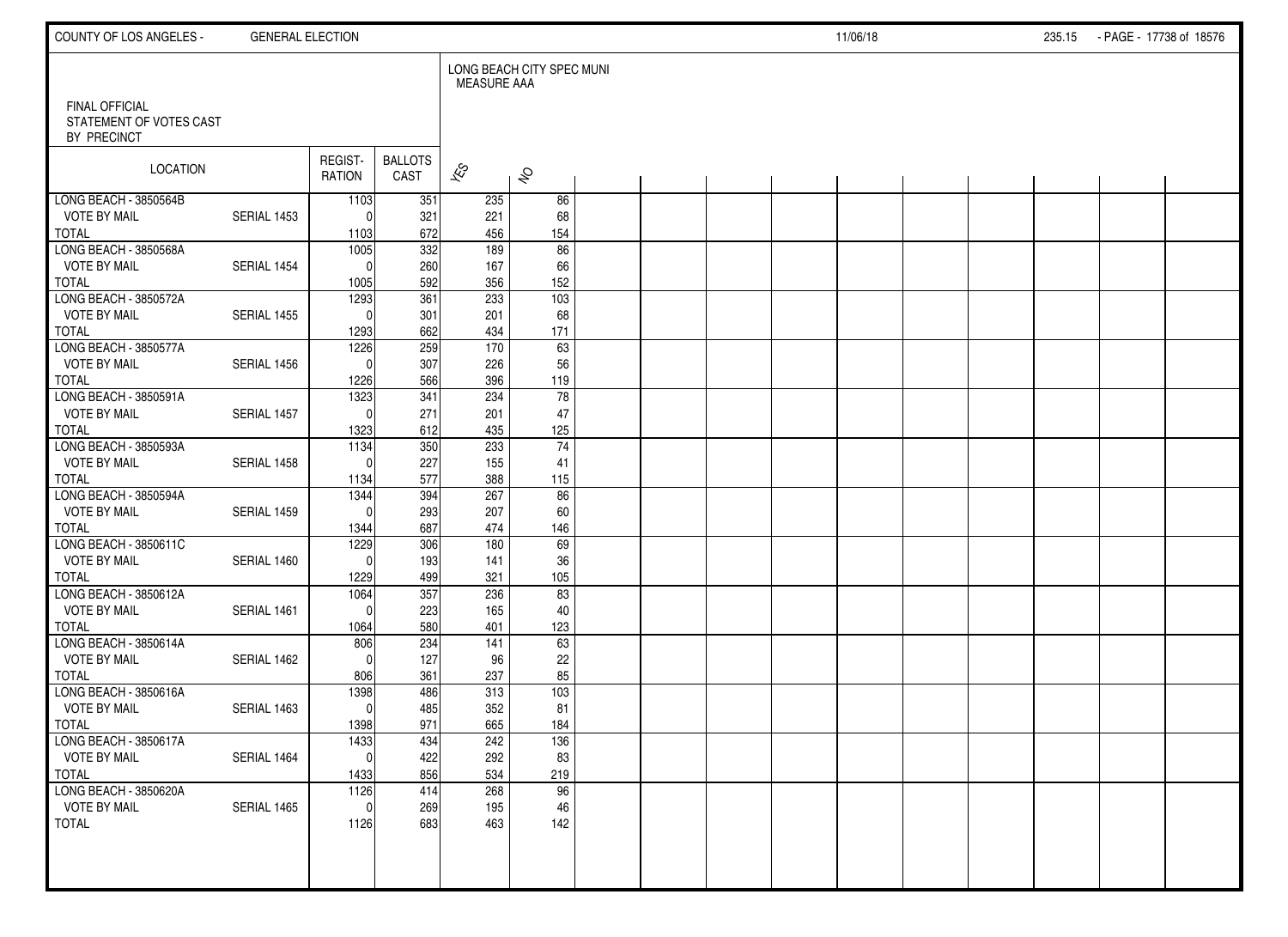| COUNTY OF LOS ANGELES -                                       | <b>GENERAL ELECTION</b> |                          |                        |                                   |                                            |  |  | 11/06/18 |  | 235.16 PAGE - 17739 of 18576 |  |
|---------------------------------------------------------------|-------------------------|--------------------------|------------------------|-----------------------------------|--------------------------------------------|--|--|----------|--|------------------------------|--|
| <b>FINAL OFFICIAL</b><br>STATEMENT OF VOTES CAST              |                         |                          |                        | <b>MEASURE AAA</b>                | LONG BEACH CITY SPEC MUNI                  |  |  |          |  |                              |  |
| BY PRECINCT<br>LOCATION                                       |                         | REGIST-<br>RATION        | <b>BALLOTS</b><br>CAST | $\overline{\mathscr{E}}$          | $\hat{\sigma}$                             |  |  |          |  |                              |  |
| LONG BEACH - 3850621A                                         |                         | 1808                     | 529                    | 336                               | 132                                        |  |  |          |  |                              |  |
| <b>VOTE BY MAIL</b><br><b>TOTAL</b>                           | SERIAL 1466             | $\Omega$<br>1808         | 513<br>1042            | 335<br>671                        | 117<br>249                                 |  |  |          |  |                              |  |
| LONG BEACH - 3850624A<br><b>VOTE BY MAIL</b>                  | SERIAL 1467             | 1300<br>$\Omega$         | 395<br>379             | 250<br>255                        | $\overline{65}$<br>89                      |  |  |          |  |                              |  |
| <b>TOTAL</b><br>LONG BEACH - 3850625A<br><b>VOTE BY MAIL</b>  | SERIAL 1468             | 1300<br>1249<br>$\Omega$ | 774<br>336<br>396      | 505<br>211<br>277                 | 154<br>69<br>68                            |  |  |          |  |                              |  |
| <b>TOTAL</b><br>LONG BEACH - 3850632A                         |                         | 1249<br>1304             | 732<br>484             | 488<br>278                        | 137<br>$\overline{157}$                    |  |  |          |  |                              |  |
| <b>VOTE BY MAIL</b><br><b>TOTAL</b>                           | SERIAL 1469             | $\Omega$<br>1304         | 448<br>932             | 286<br>564                        | 125<br>282                                 |  |  |          |  |                              |  |
| LONG BEACH - 3850636A<br><b>VOTE BY MAIL</b><br><b>TOTAL</b>  | SERIAL 1470             | 1424<br>$\Omega$<br>1424 | 496<br>505<br>1001     | 275<br>310<br>585                 | 169<br>145<br>314                          |  |  |          |  |                              |  |
| LONG BEACH - 3850637D<br><b>VOTE BY MAIL</b>                  | SERIAL 1471             | 932<br>$\Omega$          | 343<br>302             | 203<br>192                        | 108<br>83                                  |  |  |          |  |                              |  |
| <b>TOTAL</b><br>LONG BEACH - 3850639A<br><b>VOTE BY MAIL</b>  | SERIAL 1472             | 932<br>1518<br> 0        | 645<br>537<br>569      | 395<br>331<br>338                 | 191<br>155<br>175                          |  |  |          |  |                              |  |
| <b>TOTAL</b><br>LONG BEACH - 3850645A                         |                         | 1518<br>628              | 1106<br>260            | 669<br>115                        | 330<br>$\overline{36}$                     |  |  |          |  |                              |  |
| <b>VOTE BY MAIL</b><br><b>TOTAL</b>                           | SERIAL 1473             | $\Omega$<br>628          | 111<br>371             | 74<br>189                         | 15<br>51                                   |  |  |          |  |                              |  |
| LONG BEACH - 3850648A<br><b>VOTE BY MAIL</b><br><b>TOTAL</b>  | SERIAL 1474             | 1486<br> 0 <br>1486      | 493<br>620<br>1113     | 275<br>373<br>648                 | 163<br>194<br>357                          |  |  |          |  |                              |  |
| LONG BEACH - 3850650A<br><b>VOTE BY MAIL</b><br><b>TOTAL</b>  | SERIAL 1475             | 870<br>$\Omega$<br>870   | 276<br>278<br>554      | 145<br>164<br>309                 | 92<br>87<br>179                            |  |  |          |  |                              |  |
| LONG BEACH - 3850660A<br><b>VOTE BY MAIL</b><br><b>TOTAL</b>  | SERIAL 1476             | 1638<br> 0 <br>1638      | 455<br>280<br>735      | 283<br>202<br>485                 | 128<br>61<br>189                           |  |  |          |  |                              |  |
| LONG BEACH - 3850671A<br><b>VOTE BY MAIL</b><br><b>TOTAL</b>  | SERIAL 1477             | 1205<br> 0 <br>1205      | 307<br>183<br>490      | 190<br>137<br>327                 | 89<br>32<br>121                            |  |  |          |  |                              |  |
| LONG BEACH - 3850671C*<br><b>VOTE BY MAIL</b><br><b>TOTAL</b> | SERIAL 6280             | 32<br> 0 <br>32          | 2                      | $\mathbf 0$<br>2<br>$\mathcal{P}$ | $\mathbf 0$<br>$\mathbf 0$<br>$\mathbf{0}$ |  |  |          |  |                              |  |
|                                                               |                         |                          |                        |                                   |                                            |  |  |          |  |                              |  |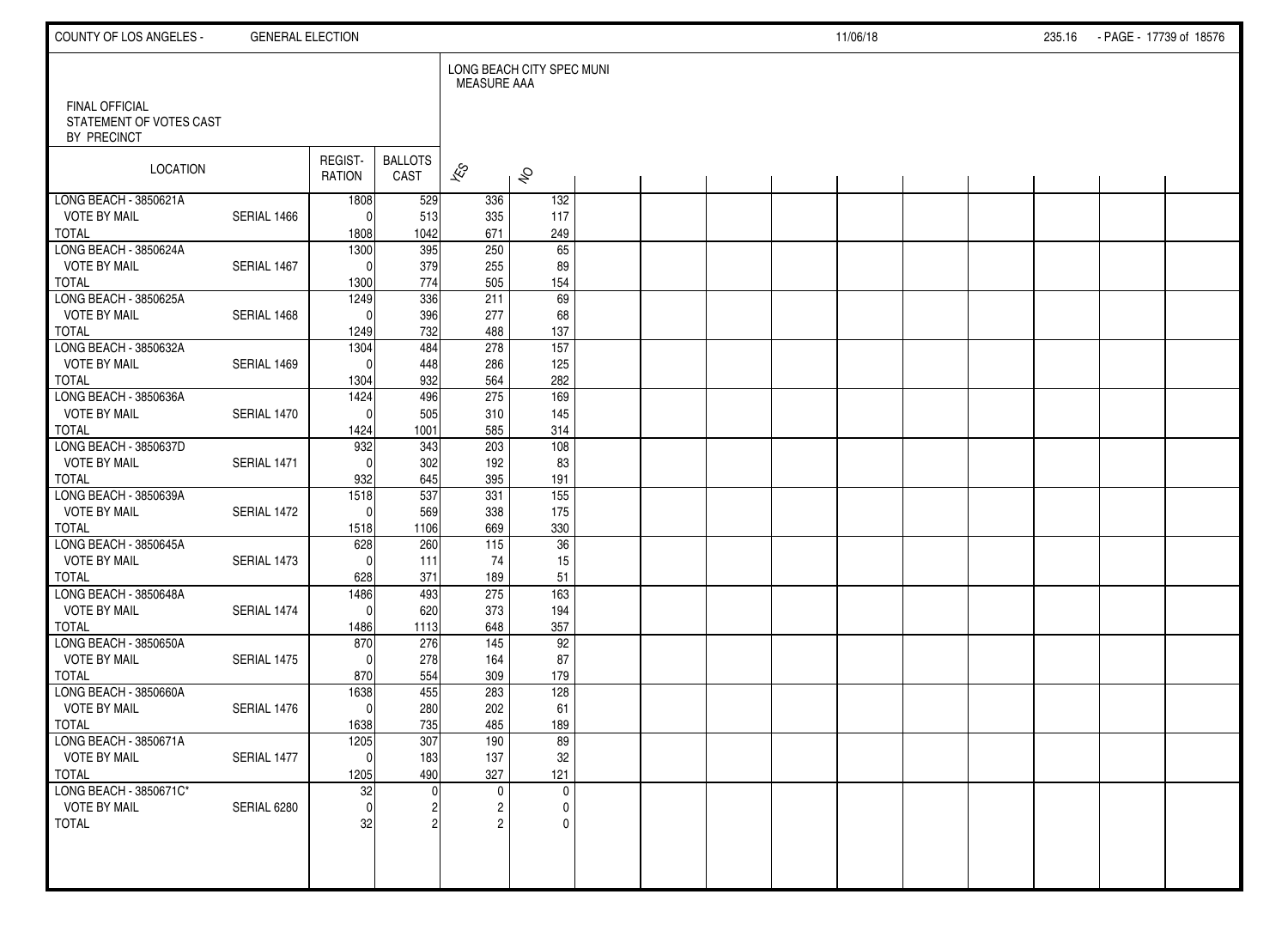| COUNTY OF LOS ANGELES -                                            | <b>GENERAL ELECTION</b> |                          |                        |                               |                                                                                                 |  |  | 11/06/18 |  | 235.17 - PAGE - 17740 of 18576 |  |
|--------------------------------------------------------------------|-------------------------|--------------------------|------------------------|-------------------------------|-------------------------------------------------------------------------------------------------|--|--|----------|--|--------------------------------|--|
| <b>FINAL OFFICIAL</b><br>STATEMENT OF VOTES CAST<br>BY PRECINCT    |                         |                          |                        | MEASURE AAA                   | LONG BEACH CITY SPEC MUNI                                                                       |  |  |          |  |                                |  |
| <b>LOCATION</b>                                                    |                         | REGIST-<br>RATION        | <b>BALLOTS</b><br>CAST | $\mathscr{E}_{\mathcal{S}}$   | $\hat{\mathcal{S}}$                                                                             |  |  |          |  |                                |  |
| LONG BEACH - 3850688A<br><b>VOTE BY MAIL</b><br><b>TOTAL</b>       | SERIAL 1478             | 1054<br>$\Omega$<br>1054 | 256<br>516<br>772      | 156<br>359<br>515             | 61<br>108<br>169                                                                                |  |  |          |  |                                |  |
| LONG BEACH - 3850701A<br><b>VOTE BY MAIL</b><br>TOTAL              | SERIAL 1479             | 919<br>$\Omega$<br>919   | 216<br>176<br>392      | $\frac{140}{ }$<br>118<br>258 | 49<br>41<br>90                                                                                  |  |  |          |  |                                |  |
| LONG BEACH - 3850702A<br><b>VOTE BY MAIL</b><br>TOTAL              | SERIAL 1480             | 1162<br>$\Omega$<br>1162 | 206<br>160<br>366      | 135<br>110<br>245             | 46<br>37<br>83                                                                                  |  |  |          |  |                                |  |
| BALLOT GROUP 716 - 9990716A<br><b>VOTE BY MAIL</b><br><b>TOTAL</b> | SERIAL 8716             | <sup>0</sup>             |                        | $\mathbf 0$                   | $\mathbf 0$<br>$\overline{c}$<br>0<br>$\overline{2}$<br>$\mathbf 0$                             |  |  |          |  |                                |  |
| BALLOT GROUP 723 - 9990723A<br><b>VOTE BY MAIL</b><br><b>TOTAL</b> | SERIAL 8723             | $\Omega$<br>O<br>U       |                        |                               | $\overline{\textbf{0}}$<br>$\mathbf 0$<br>$\overline{c}$<br>0<br>$\overline{c}$<br>$\mathbf{0}$ |  |  |          |  |                                |  |
|                                                                    |                         |                          |                        |                               |                                                                                                 |  |  |          |  |                                |  |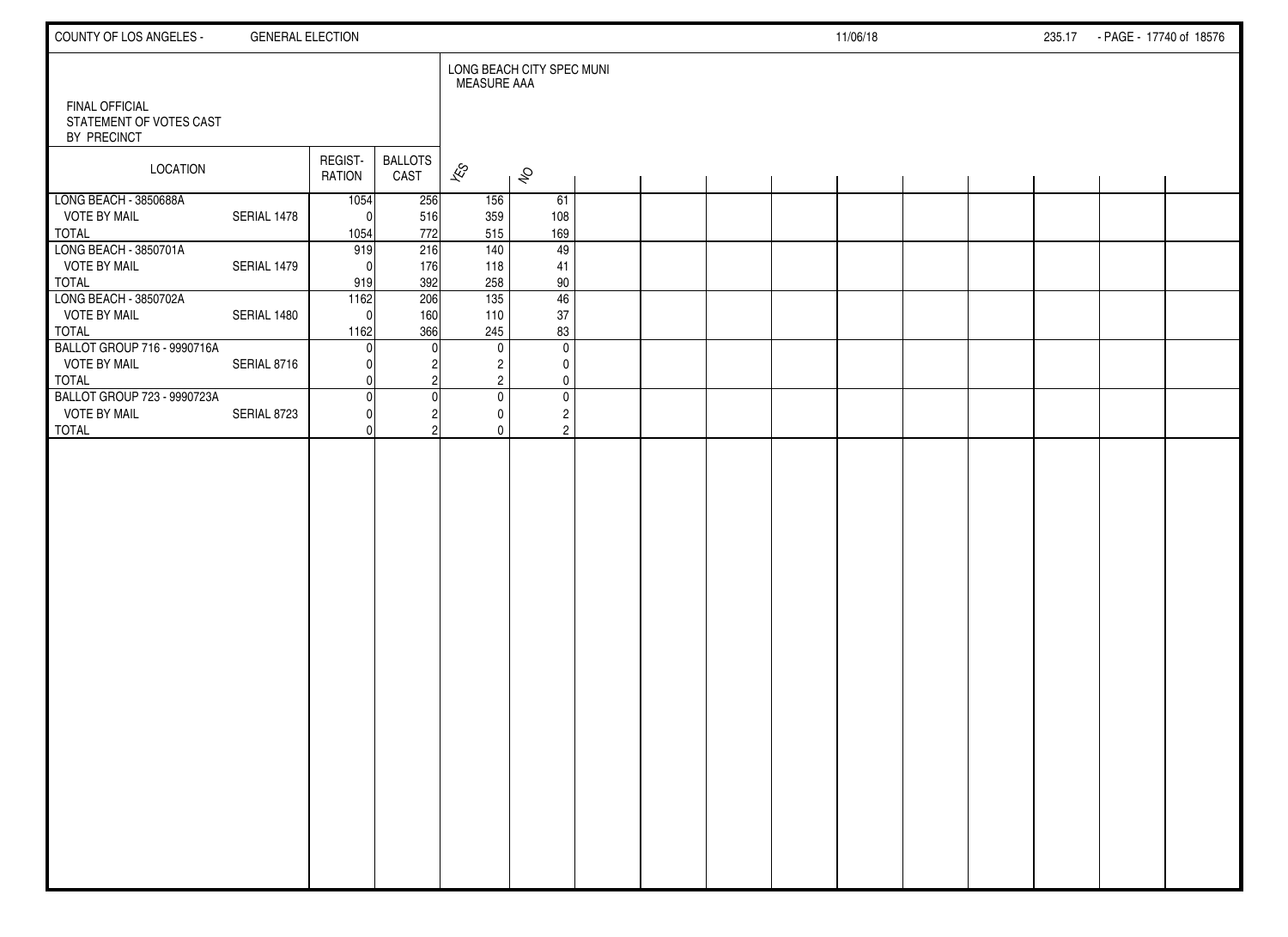| COUNTY OF LOS ANGELES -                                         | <b>GENERAL ELECTION</b>  |                        |                                  |                                  |  |  | 11/06/18 |  | 235.18 - PAGE - 17741 of 18576 |  |
|-----------------------------------------------------------------|--------------------------|------------------------|----------------------------------|----------------------------------|--|--|----------|--|--------------------------------|--|
| <b>FINAL OFFICIAL</b><br>STATEMENT OF VOTES CAST<br>BY PRECINCT |                          |                        | <b>MEASURE AAA</b>               | LONG BEACH CITY SPEC MUNI        |  |  |          |  |                                |  |
| LOCATION                                                        | REGIST-<br><b>RATION</b> | <b>BALLOTS</b><br>CAST | $\mathscr{E}_{\mathcal{S}}$      | $\hat{\mathcal{S}}$              |  |  |          |  |                                |  |
| PRECINCT TOTAL<br><b>VBM TOTAL</b><br><b>GROUP TOTAL</b>        | 256418                   | 75665<br>69410         | 46274<br>46241<br>$\overline{2}$ | 20706<br>17044<br>$\overline{c}$ |  |  |          |  |                                |  |
| <b>GRAND TOTAL</b>                                              | 256418                   | 145079                 | 92517                            | 37752                            |  |  |          |  |                                |  |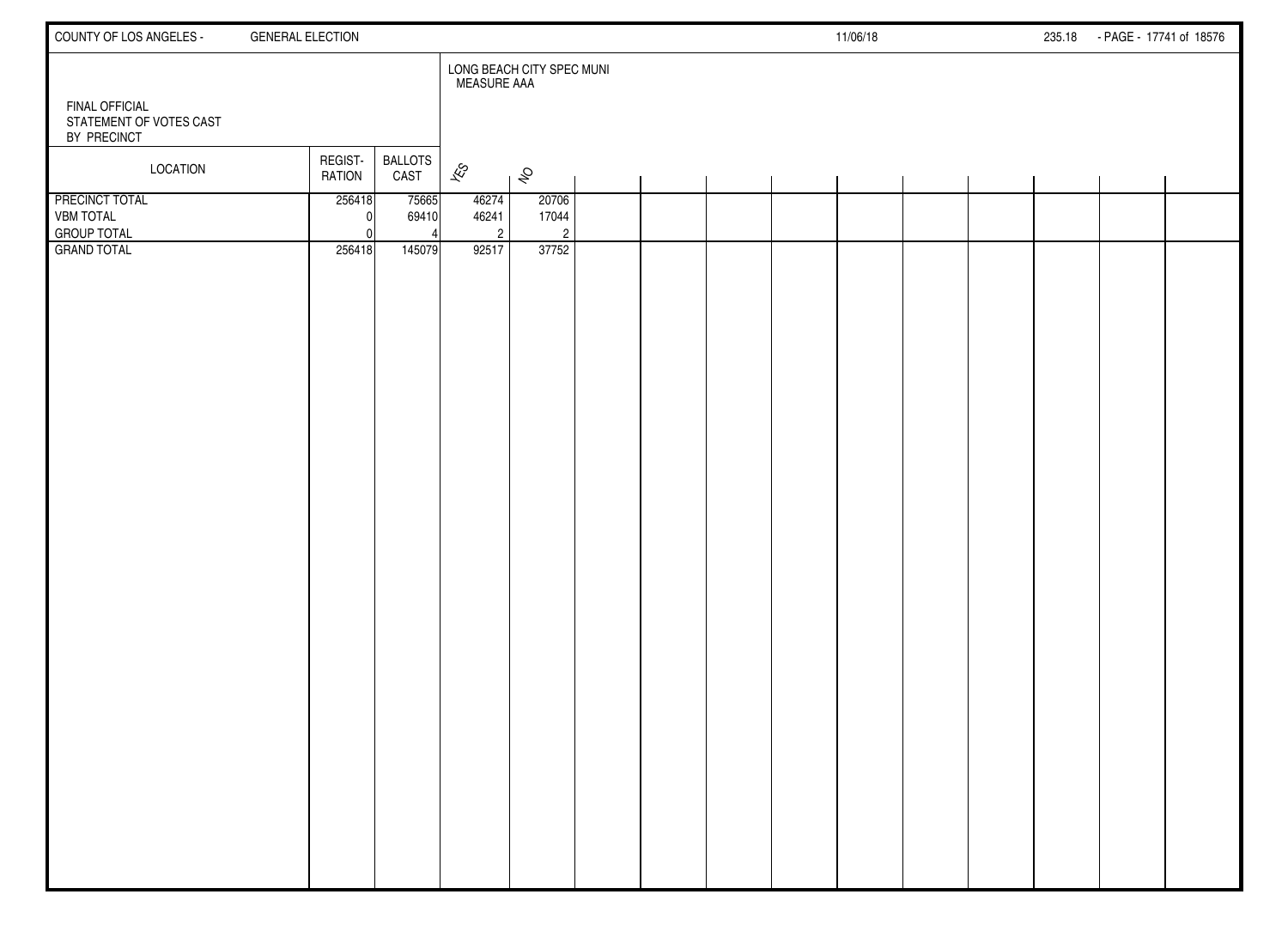| COUNTY OF LOS ANGELES -                                         | <b>GENERAL ELECTION</b> |                          |                        |                          |                              |  |  | 11/06/18 |  | 236.1 | - PAGE - 17742 of 18576 |  |
|-----------------------------------------------------------------|-------------------------|--------------------------|------------------------|--------------------------|------------------------------|--|--|----------|--|-------|-------------------------|--|
|                                                                 |                         |                          |                        | <b>MEASURE BBB</b>       | LONG BEACH CITY SPEC MUNI    |  |  |          |  |       |                         |  |
| <b>FINAL OFFICIAL</b><br>STATEMENT OF VOTES CAST<br>BY PRECINCT |                         |                          |                        |                          |                              |  |  |          |  |       |                         |  |
| LOCATION                                                        |                         | REGIST-<br><b>RATION</b> | <b>BALLOTS</b><br>CAST | $\overline{\mathscr{K}}$ | $\hat{\mathcal{S}}$          |  |  |          |  |       |                         |  |
| LONG BEACH - 3850001A                                           |                         | 1134                     | 312                    | 172                      | 109                          |  |  |          |  |       |                         |  |
| <b>VOTE BY MAIL</b>                                             | SERIAL 1276             | $\sqrt{ }$               | 169                    | 99                       | 64                           |  |  |          |  |       |                         |  |
| <b>TOTAL</b>                                                    |                         | 1134                     | 481                    | 271                      | 173                          |  |  |          |  |       |                         |  |
| LONG BEACH - 3850002E*                                          |                         |                          |                        | $\mathbf 0$              | $\mathbf 0$                  |  |  |          |  |       |                         |  |
| <b>VOTE BY MAIL</b><br><b>TOTAL</b>                             | SERIAL 6269             |                          |                        | 0<br>0                   | $\mathbf{1}$<br>$\mathbf{1}$ |  |  |          |  |       |                         |  |
| LONG BEACH - 3850004A                                           |                         | 1306                     | 383                    | 211                      | $\overline{132}$             |  |  |          |  |       |                         |  |
| <b>VOTE BY MAIL</b>                                             | SERIAL 1277             | $\Omega$                 | 195                    | 130                      | 59                           |  |  |          |  |       |                         |  |
| <b>TOTAL</b>                                                    |                         | 1306                     | 578                    | 341                      | 191                          |  |  |          |  |       |                         |  |
| LONG BEACH - 3850005A                                           |                         | $\frac{1105}{2}$         | 289                    | 168                      | 83                           |  |  |          |  |       |                         |  |
| <b>VOTE BY MAIL</b>                                             | SERIAL 1278             | $\sqrt{ }$               | 188                    | 127                      | 51                           |  |  |          |  |       |                         |  |
| <b>TOTAL</b>                                                    |                         | 1105                     | 477                    | 295                      | 134                          |  |  |          |  |       |                         |  |
| LONG BEACH - 3850007A                                           |                         | 1211                     | 310                    | 177                      | 100                          |  |  |          |  |       |                         |  |
| <b>VOTE BY MAIL</b>                                             | SERIAL 1279             | $\Omega$                 | 309                    | 215                      | 76                           |  |  |          |  |       |                         |  |
| <b>TOTAL</b>                                                    |                         | 1211                     | 619                    | 392                      | 176                          |  |  |          |  |       |                         |  |
| LONG BEACH - 3850008A                                           |                         | 1261                     | 446                    | 246                      | $\overline{155}$             |  |  |          |  |       |                         |  |
| <b>VOTE BY MAIL</b>                                             | SERIAL 1280             | $\Omega$                 | 194                    | 110                      | 69                           |  |  |          |  |       |                         |  |
| <b>TOTAL</b>                                                    |                         | 1261                     | 640                    | 356                      | 224                          |  |  |          |  |       |                         |  |
| LONG BEACH - 3850009A                                           |                         | 1159                     | 370                    | 221                      | 119                          |  |  |          |  |       |                         |  |
| <b>VOTE BY MAIL</b>                                             | SERIAL 1281             | $\Omega$                 | 131                    | 80                       | 36                           |  |  |          |  |       |                         |  |
| <b>TOTAL</b>                                                    |                         | 1159                     | 501                    | 301                      | 155                          |  |  |          |  |       |                         |  |
| LONG BEACH - 3850010A                                           |                         | 1483                     | 418                    | 245                      | $\overline{142}$             |  |  |          |  |       |                         |  |
| <b>VOTE BY MAIL</b>                                             | SERIAL 1282             | $\Omega$                 | 212                    | 122                      | 78                           |  |  |          |  |       |                         |  |
| <b>TOTAL</b>                                                    |                         | 1483                     | 630                    | 367                      | 220                          |  |  |          |  |       |                         |  |
| LONG BEACH - 3850012A<br><b>VOTE BY MAIL</b>                    | SERIAL 1283             | 1537<br>$\Omega$         | 425<br>634             | 234<br>362               | 151<br>209                   |  |  |          |  |       |                         |  |
| <b>TOTAL</b>                                                    |                         | 1537                     | 1059                   | 596                      | 360                          |  |  |          |  |       |                         |  |
| LONG BEACH - 3850013B                                           |                         | 1492                     | 352                    | 219                      | 101                          |  |  |          |  |       |                         |  |
| <b>VOTE BY MAIL</b>                                             | SERIAL 1284             | $\mathbf{C}$             | 261                    | 160                      | 82                           |  |  |          |  |       |                         |  |
| <b>TOTAL</b>                                                    |                         | 1492                     | 613                    | 379                      | 183                          |  |  |          |  |       |                         |  |
| LONG BEACH - 3850016A                                           |                         | 1220                     | 331                    | 197                      | 105                          |  |  |          |  |       |                         |  |
| <b>VOTE BY MAIL</b>                                             | SERIAL 1285             | $\Omega$                 | 227                    | 142                      | 72                           |  |  |          |  |       |                         |  |
| <b>TOTAL</b>                                                    |                         | 1220                     | 558                    | 339                      | 177                          |  |  |          |  |       |                         |  |
| LONG BEACH - 3850017B                                           |                         | 951                      | 240                    | 143                      | 78                           |  |  |          |  |       |                         |  |
| <b>VOTE BY MAIL</b>                                             | SERIAL 1286             | $\overline{0}$           | 125                    | 87                       | 29                           |  |  |          |  |       |                         |  |
| <b>TOTAL</b>                                                    |                         | 951                      | 365                    | 230                      | 107                          |  |  |          |  |       |                         |  |
| LONG BEACH - 3850020A                                           |                         | 1092                     | 259                    | $\frac{140}{ }$          | 101                          |  |  |          |  |       |                         |  |
| <b>VOTE BY MAIL</b>                                             | SERIAL 1287             | $\mathbf 0$              | 203                    | 130                      | 59                           |  |  |          |  |       |                         |  |
| <b>TOTAL</b>                                                    |                         | 1092                     | 462                    | 270                      | 160                          |  |  |          |  |       |                         |  |
|                                                                 |                         |                          |                        |                          |                              |  |  |          |  |       |                         |  |
|                                                                 |                         |                          |                        |                          |                              |  |  |          |  |       |                         |  |
|                                                                 |                         |                          |                        |                          |                              |  |  |          |  |       |                         |  |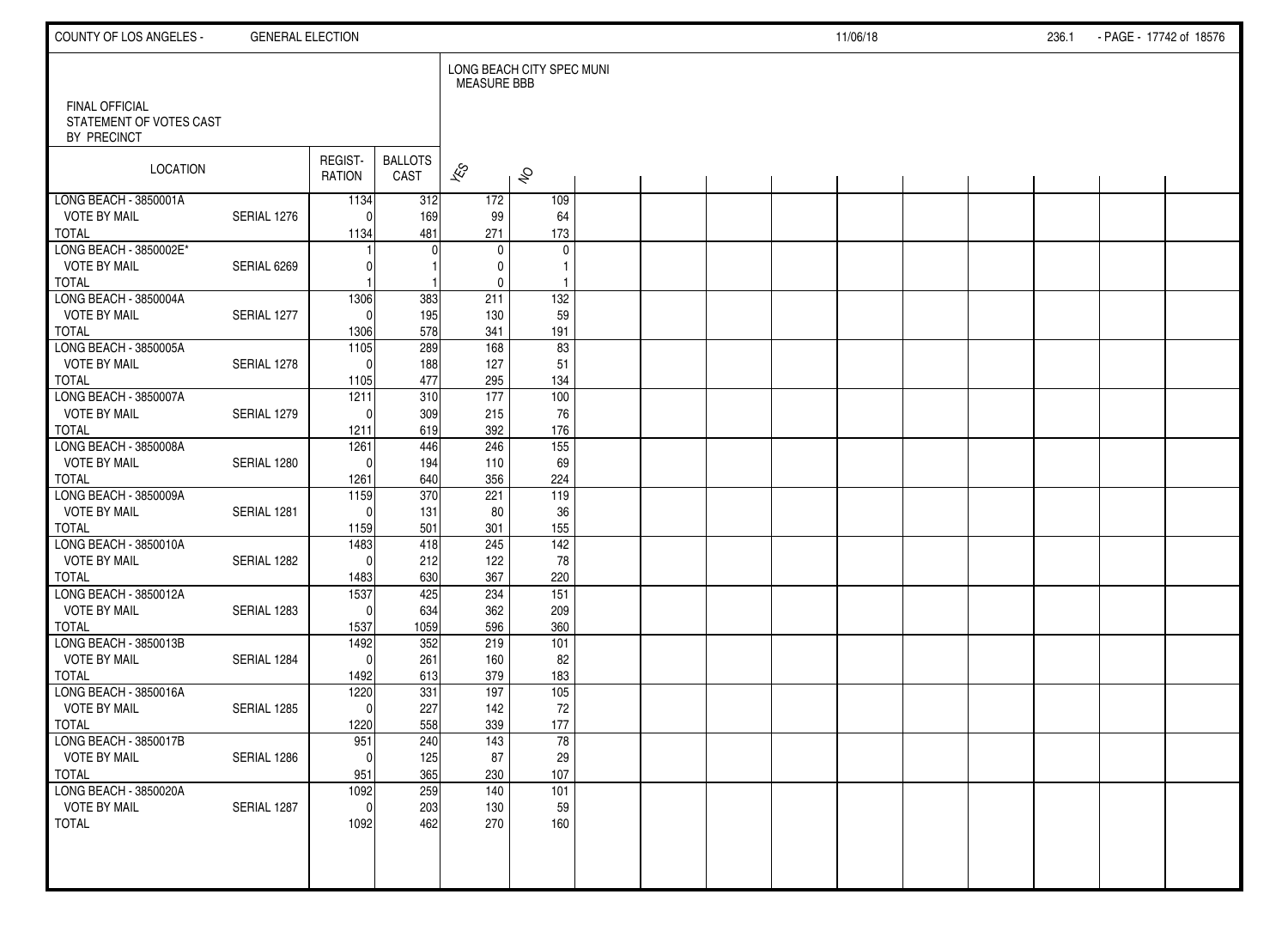| COUNTY OF LOS ANGELES -                                  | <b>GENERAL ELECTION</b> |                      |                         |                          |                           |  |  | 11/06/18 |  | 236.2 | - PAGE - 17743 of 18576 |  |
|----------------------------------------------------------|-------------------------|----------------------|-------------------------|--------------------------|---------------------------|--|--|----------|--|-------|-------------------------|--|
|                                                          |                         |                      |                         | <b>MEASURE BBB</b>       | LONG BEACH CITY SPEC MUNI |  |  |          |  |       |                         |  |
| FINAL OFFICIAL<br>STATEMENT OF VOTES CAST<br>BY PRECINCT |                         |                      |                         |                          |                           |  |  |          |  |       |                         |  |
| LOCATION                                                 |                         | REGIST-<br>RATION    | <b>BALLOTS</b><br>CAST  | $\overline{\mathscr{K}}$ | $\hat{\mathcal{S}}$       |  |  |          |  |       |                         |  |
| LONG BEACH - 3850020B                                    |                         | 903                  | 271                     | 168                      | 80                        |  |  |          |  |       |                         |  |
| <b>VOTE BY MAIL</b>                                      | SERIAL 1288             | $\Omega$             | 176                     | 116                      | 47                        |  |  |          |  |       |                         |  |
| <b>TOTAL</b><br>LONG BEACH - 3850021A                    |                         | 903<br>1105          | 447<br>$\overline{264}$ | 284<br>144               | 127<br>92                 |  |  |          |  |       |                         |  |
| <b>VOTE BY MAIL</b>                                      | SERIAL 1289             | $\Omega$             | 138                     | 89                       | 40                        |  |  |          |  |       |                         |  |
| <b>TOTAL</b>                                             |                         | 1105                 | 402                     | 233                      | 132                       |  |  |          |  |       |                         |  |
| LONG BEACH - 3850024A                                    |                         | 1198                 | 360                     | 185                      | 152                       |  |  |          |  |       |                         |  |
| <b>VOTE BY MAIL</b>                                      | SERIAL 1290             | $\Omega$             | 227                     | 132                      | 82                        |  |  |          |  |       |                         |  |
| <b>TOTAL</b>                                             |                         | 1198                 | 587                     | 317                      | 234                       |  |  |          |  |       |                         |  |
| LONG BEACH - 3850025A                                    |                         | $\frac{1141}{11}$    | 259                     | 141                      | 90                        |  |  |          |  |       |                         |  |
| <b>VOTE BY MAIL</b>                                      | SERIAL 1291             | $\Omega$             | 167                     | 105                      | 58                        |  |  |          |  |       |                         |  |
| <b>TOTAL</b>                                             |                         | 1141                 | 426                     | 246                      | 148                       |  |  |          |  |       |                         |  |
| LONG BEACH - 3850026A                                    |                         | 1466                 | 407                     | 246                      | 121                       |  |  |          |  |       |                         |  |
| <b>VOTE BY MAIL</b>                                      | SERIAL 1292             | $\Omega$             | 235                     | 155                      | 66                        |  |  |          |  |       |                         |  |
| <b>TOTAL</b>                                             |                         | 1466                 | 642                     | 401                      | 187                       |  |  |          |  |       |                         |  |
| LONG BEACH - 3850027D                                    |                         | 1483                 | 385                     | 210                      | $\frac{1}{34}$            |  |  |          |  |       |                         |  |
| <b>VOTE BY MAIL</b><br><b>TOTAL</b>                      | SERIAL 1293             | $\Omega$             | 260<br>645              | 158<br>368               | 93<br>227                 |  |  |          |  |       |                         |  |
| LONG BEACH - 3850029A                                    |                         | 1483<br>855          | 208                     | 109                      | 56                        |  |  |          |  |       |                         |  |
| <b>VOTE BY MAIL</b>                                      | SERIAL 1294             | $\Omega$             | 152                     | 89                       | 52                        |  |  |          |  |       |                         |  |
| <b>TOTAL</b>                                             |                         | 855                  | 360                     | 198                      | 108                       |  |  |          |  |       |                         |  |
| LONG BEACH - 3850030A                                    |                         | 1178                 | 398                     | 233                      | $\overline{132}$          |  |  |          |  |       |                         |  |
| <b>VOTE BY MAIL</b>                                      | SERIAL 1295             | $\Omega$             | 260                     | 159                      | 85                        |  |  |          |  |       |                         |  |
| <b>TOTAL</b>                                             |                         | 1178                 | 658                     | 392                      | 217                       |  |  |          |  |       |                         |  |
| LONG BEACH - 3850031B                                    |                         | 1516                 | 360                     | 201                      | 122                       |  |  |          |  |       |                         |  |
| <b>VOTE BY MAIL</b>                                      | SERIAL 1296             | $\Omega$             | 232                     | 156                      | 63                        |  |  |          |  |       |                         |  |
| <b>TOTAL</b>                                             |                         | 1516                 | 592                     | 357                      | 185                       |  |  |          |  |       |                         |  |
| LONG BEACH - 3850032B                                    |                         | 1074                 | 311                     | 193                      | 82                        |  |  |          |  |       |                         |  |
| <b>VOTE BY MAIL</b>                                      | SERIAL 1297             | $\Omega$             | 173                     | 126                      | 32                        |  |  |          |  |       |                         |  |
| <b>TOTAL</b>                                             |                         | 1074                 | 484                     | 319                      | 114                       |  |  |          |  |       |                         |  |
| LONG BEACH - 3850034A                                    |                         | 1052                 | 191                     | 110                      | 60                        |  |  |          |  |       |                         |  |
| <b>VOTE BY MAIL</b><br><b>TOTAL</b>                      | SERIAL 1298             | $\mathbf{0}$<br>1052 | 142<br>333              | 83<br>193                | 51<br>111                 |  |  |          |  |       |                         |  |
| LONG BEACH - 3850035A                                    |                         | 846                  | 305                     | 178                      | 91                        |  |  |          |  |       |                         |  |
| <b>VOTE BY MAIL</b>                                      | SERIAL 1299             | $\mathbf 0$          | 185                     | 112                      | 54                        |  |  |          |  |       |                         |  |
| <b>TOTAL</b>                                             |                         | 846                  | 490                     | 290                      | 145                       |  |  |          |  |       |                         |  |
| LONG BEACH - 3850035F*                                   |                         | 45                   | $\mathbf{0}$            | $\mathbf 0$              | $\mathbf 0$               |  |  |          |  |       |                         |  |
| <b>VOTE BY MAIL</b>                                      | SERIAL 6270             | $\mathbf{0}$         | 26                      | 16                       | 10                        |  |  |          |  |       |                         |  |
| <b>TOTAL</b>                                             |                         | 45                   | 26                      | 16                       | 10                        |  |  |          |  |       |                         |  |
|                                                          |                         |                      |                         |                          |                           |  |  |          |  |       |                         |  |
|                                                          |                         |                      |                         |                          |                           |  |  |          |  |       |                         |  |
|                                                          |                         |                      |                         |                          |                           |  |  |          |  |       |                         |  |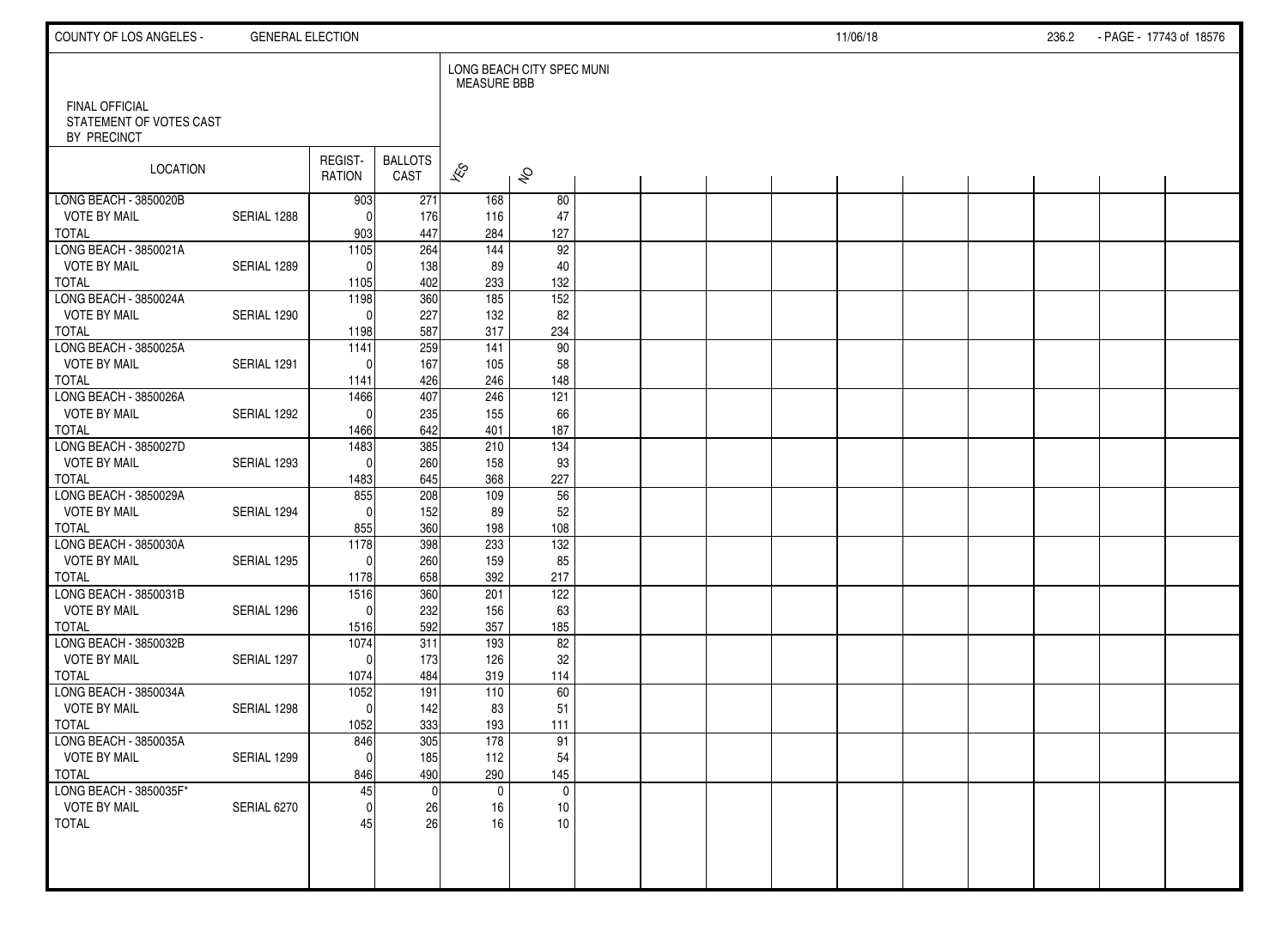| COUNTY OF LOS ANGELES -                                  | <b>GENERAL ELECTION</b> |                   |                        |                    |                           |  |  | 11/06/18 |  | 236.3 | - PAGE - 17744 of 18576 |  |
|----------------------------------------------------------|-------------------------|-------------------|------------------------|--------------------|---------------------------|--|--|----------|--|-------|-------------------------|--|
|                                                          |                         |                   |                        | <b>MEASURE BBB</b> | LONG BEACH CITY SPEC MUNI |  |  |          |  |       |                         |  |
| FINAL OFFICIAL<br>STATEMENT OF VOTES CAST<br>BY PRECINCT |                         |                   |                        |                    |                           |  |  |          |  |       |                         |  |
| <b>LOCATION</b>                                          |                         | REGIST-<br>RATION | <b>BALLOTS</b><br>CAST | $\approx$          | $\hat{\mathcal{S}}$       |  |  |          |  |       |                         |  |
| LONG BEACH - 3850036A                                    |                         | 976               | 321                    | 146                | 114                       |  |  |          |  |       |                         |  |
| <b>VOTE BY MAIL</b>                                      | SERIAL 1300             | $\Omega$          | 274                    | 161                | 97                        |  |  |          |  |       |                         |  |
| <b>TOTAL</b>                                             |                         | 976               | 595                    | 307                | 211                       |  |  |          |  |       |                         |  |
| LONG BEACH - 3850037A<br><b>VOTE BY MAIL</b>             | SERIAL 1301             | 1290              | 266                    | 159                | 82                        |  |  |          |  |       |                         |  |
| <b>TOTAL</b>                                             |                         | $\Omega$<br>1290  | 184<br>450             | 116<br>275         | 53<br>135                 |  |  |          |  |       |                         |  |
| LONG BEACH - 3850038A                                    |                         | 909               | $\frac{1}{172}$        | 99                 | 52                        |  |  |          |  |       |                         |  |
| <b>VOTE BY MAIL</b>                                      | SERIAL 1302             | $\Omega$          | 132                    | 85                 | 38                        |  |  |          |  |       |                         |  |
| <b>TOTAL</b>                                             |                         | 909               | 304                    | 184                | 90                        |  |  |          |  |       |                         |  |
| LONG BEACH - 3850039A                                    |                         | 1197              | 383                    | 235                | $\overline{115}$          |  |  |          |  |       |                         |  |
| <b>VOTE BY MAIL</b>                                      | SERIAL 1303             | $\Omega$          | 138                    | 84                 | 47                        |  |  |          |  |       |                         |  |
| <b>TOTAL</b>                                             |                         | 1197              | 521                    | 319                | 162                       |  |  |          |  |       |                         |  |
| LONG BEACH - 3850040A                                    |                         | 1143              | 255                    | 153                | $\overline{74}$           |  |  |          |  |       |                         |  |
| <b>VOTE BY MAIL</b>                                      | SERIAL 1304             | $\Omega$          | 157                    | 92                 | 55                        |  |  |          |  |       |                         |  |
| <b>TOTAL</b>                                             |                         | 1143              | 412                    | 245                | 129                       |  |  |          |  |       |                         |  |
| LONG BEACH - 3850041A                                    |                         | 1565              | 444                    | 257                | 122                       |  |  |          |  |       |                         |  |
| <b>VOTE BY MAIL</b>                                      | SERIAL 1305             | $\Omega$          | 219                    | 153                | 42                        |  |  |          |  |       |                         |  |
| <b>TOTAL</b><br>LONG BEACH - 3850042A                    |                         | 1565<br>902       | 663<br>188             | 410<br>100         | 164<br>72                 |  |  |          |  |       |                         |  |
| <b>VOTE BY MAIL</b>                                      | SERIAL 1306             | $\mathbf{0}$      | 245                    | 149                | 78                        |  |  |          |  |       |                         |  |
| <b>TOTAL</b>                                             |                         | 902               | 433                    | 249                | 150                       |  |  |          |  |       |                         |  |
| LONG BEACH - 3850044D                                    |                         | 1086              | 392                    | $\frac{172}{ }$    | 197                       |  |  |          |  |       |                         |  |
| <b>VOTE BY MAIL</b>                                      | SERIAL 1307             | $\Omega$          | 422                    | 198                | 205                       |  |  |          |  |       |                         |  |
| <b>TOTAL</b>                                             |                         | 1086              | 814                    | 370                | 402                       |  |  |          |  |       |                         |  |
| LONG BEACH - 3850045A*                                   |                         | 72                | $\mathbf{0}$           | $\mathbf 0$        | $\mathbf 0$               |  |  |          |  |       |                         |  |
| <b>VOTE BY MAIL</b>                                      | SERIAL 6273             | $\Omega$          | 31                     | 24                 | 3                         |  |  |          |  |       |                         |  |
| <b>TOTAL</b>                                             |                         | 72                | 31                     | 24                 | 3                         |  |  |          |  |       |                         |  |
| LONG BEACH - 3850045D                                    |                         | 977               | 312                    | 162                | 124                       |  |  |          |  |       |                         |  |
| <b>VOTE BY MAIL</b>                                      | SERIAL 1308             | $\Omega$          | 257                    | 143                | 91                        |  |  |          |  |       |                         |  |
| <b>TOTAL</b>                                             |                         | 977               | 569                    | 305                | 215                       |  |  |          |  |       |                         |  |
| LONG BEACH - 3850046A<br><b>VOTE BY MAIL</b>             | SERIAL 1309             | 1016<br>$\Omega$  | 196                    | 129<br>79          | 51                        |  |  |          |  |       |                         |  |
| <b>TOTAL</b>                                             |                         | 1016              | 118<br>314             | 208                | 33<br>84                  |  |  |          |  |       |                         |  |
| LONG BEACH - 3850047A                                    |                         | 1332              | 260                    | 151                | 89                        |  |  |          |  |       |                         |  |
| <b>VOTE BY MAIL</b>                                      | SERIAL 1310             | $\vert 0 \vert$   | 205                    | 128                | 67                        |  |  |          |  |       |                         |  |
| <b>TOTAL</b>                                             |                         | 1332              | 465                    | 279                | 156                       |  |  |          |  |       |                         |  |
| LONG BEACH - 3850048A                                    |                         | 1348              | 465                    | 220                | 193                       |  |  |          |  |       |                         |  |
| <b>VOTE BY MAIL</b>                                      | SERIAL 1311             | $\mathbf 0$       | 415                    | 230                | 145                       |  |  |          |  |       |                         |  |
| <b>TOTAL</b>                                             |                         | 1348              | 880                    | 450                | 338                       |  |  |          |  |       |                         |  |
|                                                          |                         |                   |                        |                    |                           |  |  |          |  |       |                         |  |
|                                                          |                         |                   |                        |                    |                           |  |  |          |  |       |                         |  |
|                                                          |                         |                   |                        |                    |                           |  |  |          |  |       |                         |  |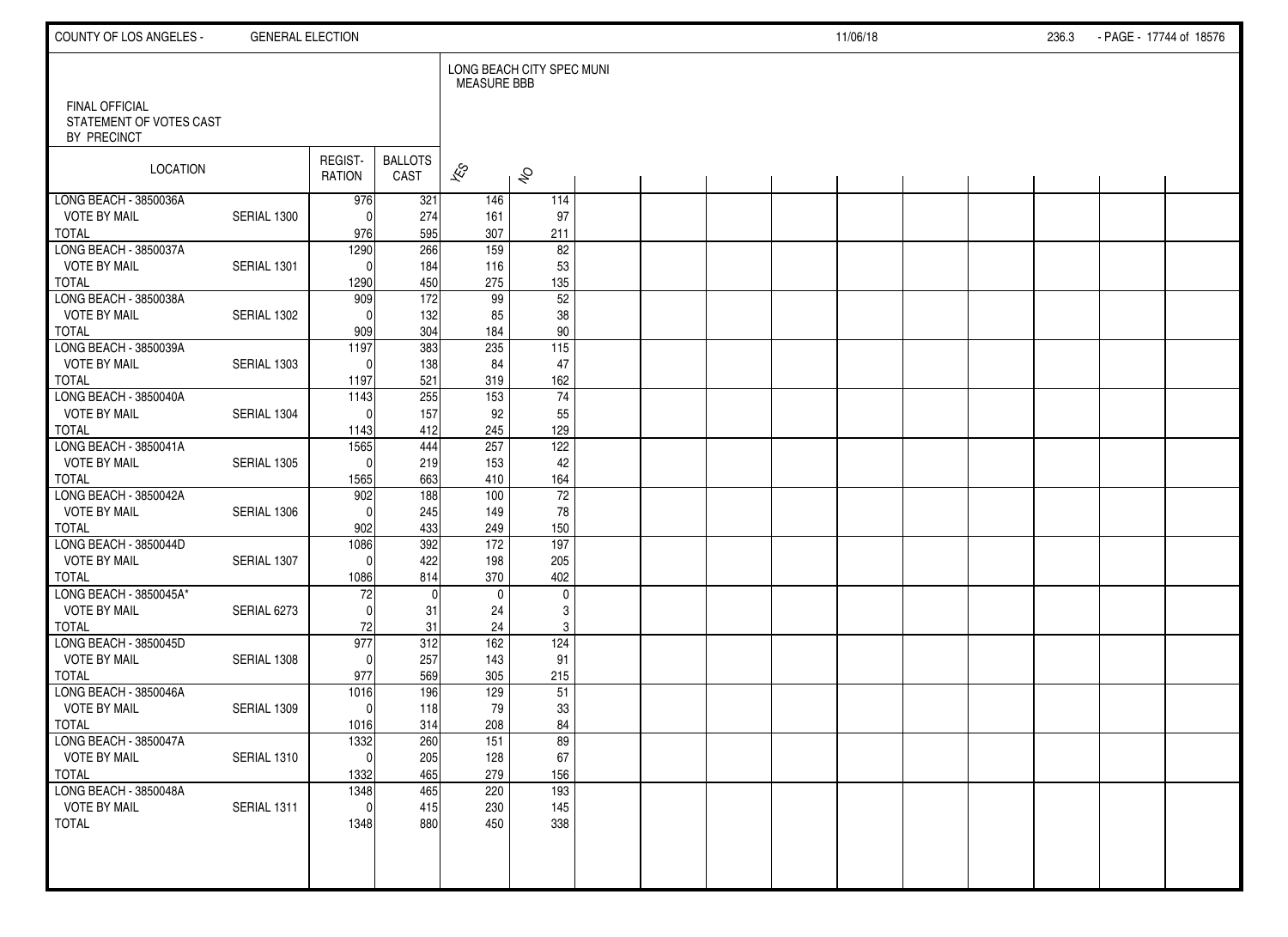| COUNTY OF LOS ANGELES -                                  | <b>GENERAL ELECTION</b> |                   |                        |                          |                           |  |  | 11/06/18 |  | 236.4 | - PAGE - 17745 of 18576 |  |
|----------------------------------------------------------|-------------------------|-------------------|------------------------|--------------------------|---------------------------|--|--|----------|--|-------|-------------------------|--|
|                                                          |                         |                   |                        | <b>MEASURE BBB</b>       | LONG BEACH CITY SPEC MUNI |  |  |          |  |       |                         |  |
| FINAL OFFICIAL<br>STATEMENT OF VOTES CAST<br>BY PRECINCT |                         |                   |                        |                          |                           |  |  |          |  |       |                         |  |
| LOCATION                                                 |                         | REGIST-<br>RATION | <b>BALLOTS</b><br>CAST | $\overline{\mathscr{K}}$ | $\hat{\mathcal{S}}$       |  |  |          |  |       |                         |  |
| LONG BEACH - 3850049A                                    |                         | 1204              | 312                    | 172                      | 115                       |  |  |          |  |       |                         |  |
| <b>VOTE BY MAIL</b><br><b>TOTAL</b>                      | SERIAL 1312             | $\Omega$<br>1204  | 218<br>530             | 125<br>297               | 73<br>188                 |  |  |          |  |       |                         |  |
| LONG BEACH - 3850052A                                    |                         | 829               | $\overline{341}$       | 130                      | $\overline{175}$          |  |  |          |  |       |                         |  |
| <b>VOTE BY MAIL</b>                                      | SERIAL 1313             | $\Omega$          | 310                    | 155                      | 136                       |  |  |          |  |       |                         |  |
| <b>TOTAL</b>                                             |                         | 829               | 651                    | 285                      | 311                       |  |  |          |  |       |                         |  |
| LONG BEACH - 3850053A                                    |                         | 1398              | 359                    | $\frac{175}{2}$          | $\overline{153}$          |  |  |          |  |       |                         |  |
| <b>VOTE BY MAIL</b>                                      | SERIAL 1314             | $\Omega$          | 443                    | 265                      | 152                       |  |  |          |  |       |                         |  |
| <b>TOTAL</b>                                             |                         | 1398              | 802                    | 440                      | 305                       |  |  |          |  |       |                         |  |
| LONG BEACH - 3850055A                                    |                         | 1657              | 469                    | 247                      | 181                       |  |  |          |  |       |                         |  |
| <b>VOTE BY MAIL</b><br><b>TOTAL</b>                      | SERIAL 1315             | $\Omega$          | 523<br>992             | 324<br>571               | 171<br>352                |  |  |          |  |       |                         |  |
| LONG BEACH - 3850058A                                    |                         | 1657<br>1348      | 338                    | 175                      | 120                       |  |  |          |  |       |                         |  |
| <b>VOTE BY MAIL</b>                                      | SERIAL 1316             | $\Omega$          | 233                    | 132                      | 80                        |  |  |          |  |       |                         |  |
| <b>TOTAL</b>                                             |                         | 1348              | 571                    | 307                      | 200                       |  |  |          |  |       |                         |  |
| LONG BEACH - 3850060A                                    |                         | 1460              | 358                    | 217                      | 110                       |  |  |          |  |       |                         |  |
| <b>VOTE BY MAIL</b>                                      | SERIAL 1317             | $\mathbf{0}$      | 250                    | 164                      | 67                        |  |  |          |  |       |                         |  |
| <b>TOTAL</b>                                             |                         | 1460              | 608                    | 381                      | 177                       |  |  |          |  |       |                         |  |
| LONG BEACH - 3850065A                                    |                         | 961               | 323                    | 137                      | 150                       |  |  |          |  |       |                         |  |
| <b>VOTE BY MAIL</b>                                      | SERIAL 1318             | $\Omega$          | 354                    | 158                      | 166                       |  |  |          |  |       |                         |  |
| <b>TOTAL</b>                                             |                         | 961               | 677                    | 295                      | 316                       |  |  |          |  |       |                         |  |
| LONG BEACH - 3850067A                                    |                         | 1508              | 522                    | 197                      | 263                       |  |  |          |  |       |                         |  |
| <b>VOTE BY MAIL</b><br><b>TOTAL</b>                      | SERIAL 1319             | $\mathbf{0}$      | 558<br>1080            | 212<br>409               | 316<br>579                |  |  |          |  |       |                         |  |
| LONG BEACH - 3850069A                                    |                         | 1508<br>1490      | 416                    | 264                      | 116                       |  |  |          |  |       |                         |  |
| <b>VOTE BY MAIL</b>                                      | SERIAL 1320             | $\Omega$          | 327                    | 171                      | 120                       |  |  |          |  |       |                         |  |
| <b>TOTAL</b>                                             |                         | 1490              | 743                    | 435                      | 236                       |  |  |          |  |       |                         |  |
| LONG BEACH - 3850070A                                    |                         | 995               | 381                    | 178                      | 164                       |  |  |          |  |       |                         |  |
| <b>VOTE BY MAIL</b>                                      | SERIAL 1321             | $\Omega$          | 334                    | 155                      | 155                       |  |  |          |  |       |                         |  |
| <b>TOTAL</b>                                             |                         | 995               | 715                    | 333                      | 319                       |  |  |          |  |       |                         |  |
| LONG BEACH - 3850071A                                    |                         | 945               | 316                    | 151                      | $\frac{143}{ }$           |  |  |          |  |       |                         |  |
| <b>VOTE BY MAIL</b>                                      | SERIAL 1322             | $\mathbf{0}$      | 260                    | 137                      | 106                       |  |  |          |  |       |                         |  |
| <b>TOTAL</b>                                             |                         | 945               | 576                    | 288<br>278               | 249<br>163                |  |  |          |  |       |                         |  |
| LONG BEACH - 3850072A<br><b>VOTE BY MAIL</b>             | SERIAL 1323             | 1600<br>$\pmb{0}$ | 479<br>478             | 315                      | 134                       |  |  |          |  |       |                         |  |
| <b>TOTAL</b>                                             |                         | 1600              | 957                    | 593                      | 297                       |  |  |          |  |       |                         |  |
| LONG BEACH - 3850075A                                    |                         | 905               | 317                    | 119                      | 172                       |  |  |          |  |       |                         |  |
| <b>VOTE BY MAIL</b>                                      | SERIAL 1324             | $\mathbf 0$       | 301                    | 116                      | 166                       |  |  |          |  |       |                         |  |
| <b>TOTAL</b>                                             |                         | 905               | 618                    | 235                      | 338                       |  |  |          |  |       |                         |  |
|                                                          |                         |                   |                        |                          |                           |  |  |          |  |       |                         |  |
|                                                          |                         |                   |                        |                          |                           |  |  |          |  |       |                         |  |
|                                                          |                         |                   |                        |                          |                           |  |  |          |  |       |                         |  |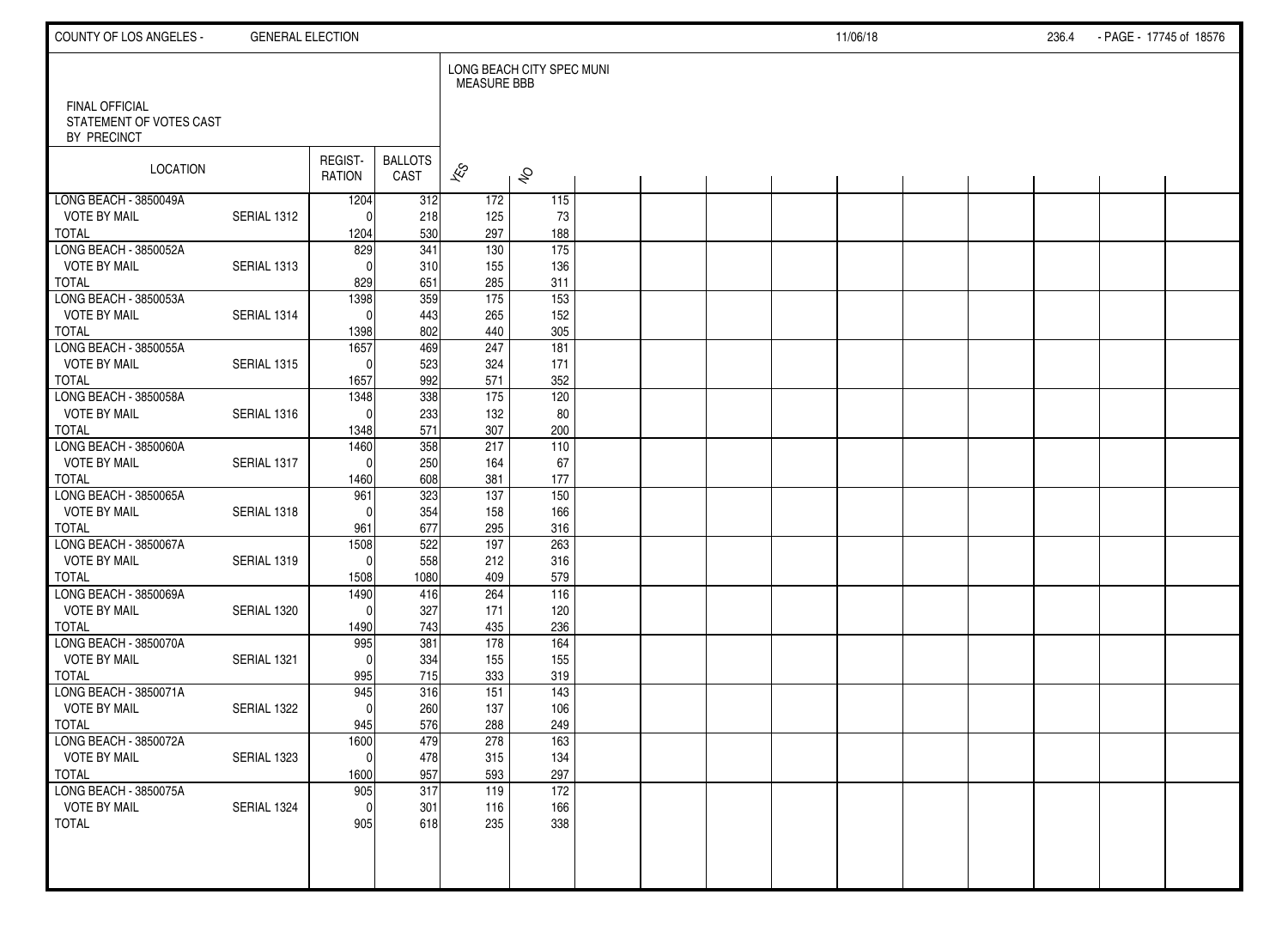| COUNTY OF LOS ANGELES -                                  | <b>GENERAL ELECTION</b> |                   |                        |                          |                           |  |  | 11/06/18 |  | 236.5 | - PAGE - 17746 of 18576 |  |
|----------------------------------------------------------|-------------------------|-------------------|------------------------|--------------------------|---------------------------|--|--|----------|--|-------|-------------------------|--|
|                                                          |                         |                   |                        | <b>MEASURE BBB</b>       | LONG BEACH CITY SPEC MUNI |  |  |          |  |       |                         |  |
| FINAL OFFICIAL<br>STATEMENT OF VOTES CAST<br>BY PRECINCT |                         |                   |                        |                          |                           |  |  |          |  |       |                         |  |
| LOCATION                                                 |                         | REGIST-<br>RATION | <b>BALLOTS</b><br>CAST | $\overline{\mathscr{K}}$ | $\hat{\mathcal{S}}$       |  |  |          |  |       |                         |  |
| LONG BEACH - 3850076A                                    |                         | 1011              | 274                    | 122                      | 123                       |  |  |          |  |       |                         |  |
| <b>VOTE BY MAIL</b>                                      | SERIAL 1325             | $\Omega$          | 277                    | 120                      | 144                       |  |  |          |  |       |                         |  |
| <b>TOTAL</b><br>LONG BEACH - 3850082A                    |                         | 1011              | 551                    | 242<br>$\frac{1}{189}$   | 267                       |  |  |          |  |       |                         |  |
| <b>VOTE BY MAIL</b>                                      | SERIAL 1326             | 1334<br>$\Omega$  | 428<br>520             | 227                      | 207<br>274                |  |  |          |  |       |                         |  |
| <b>TOTAL</b>                                             |                         | 1334              | 948                    | 416                      | 481                       |  |  |          |  |       |                         |  |
| LONG BEACH - 3850084A                                    |                         | 1485              | 445                    | 212                      | 194                       |  |  |          |  |       |                         |  |
| <b>VOTE BY MAIL</b>                                      | SERIAL 1327             | $\Omega$          | 504                    | 258                      | 221                       |  |  |          |  |       |                         |  |
| <b>TOTAL</b>                                             |                         | 1485              | 949                    | 470                      | 415                       |  |  |          |  |       |                         |  |
| LONG BEACH - 3850085B                                    |                         | 1551              | 485                    | 210                      | 236                       |  |  |          |  |       |                         |  |
| <b>VOTE BY MAIL</b>                                      | SERIAL 1328             | $\mathbf{0}$      | 613                    | 297                      | 283                       |  |  |          |  |       |                         |  |
| <b>TOTAL</b>                                             |                         | 1551              | 1098                   | 507                      | 519                       |  |  |          |  |       |                         |  |
| LONG BEACH - 3850086A                                    |                         | 1117              | 206                    | 116                      | $\overline{70}$           |  |  |          |  |       |                         |  |
| <b>VOTE BY MAIL</b>                                      | SERIAL 1329             | $\Omega$          | 145                    | 75                       | 65                        |  |  |          |  |       |                         |  |
| <b>TOTAL</b>                                             |                         | 1117              | 351                    | 191                      | 135                       |  |  |          |  |       |                         |  |
| LONG BEACH - 3850089A                                    |                         | 1460              | $\overline{371}$       | 204                      | 113                       |  |  |          |  |       |                         |  |
| <b>VOTE BY MAIL</b>                                      | SERIAL 1330             | $\mathbf{0}$      | 326                    | 228                      | 74                        |  |  |          |  |       |                         |  |
| <b>TOTAL</b>                                             |                         | 1460              | 697                    | 432                      | 187                       |  |  |          |  |       |                         |  |
| LONG BEACH - 3850091A                                    |                         | $\frac{1120}{ }$  | 204                    | 113                      | 66                        |  |  |          |  |       |                         |  |
| <b>VOTE BY MAIL</b>                                      | SERIAL 1331             | $\mathbf{0}$      | 167                    | 106                      | 49                        |  |  |          |  |       |                         |  |
| <b>TOTAL</b>                                             |                         | 1120              | 371                    | 219                      | 115                       |  |  |          |  |       |                         |  |
| LONG BEACH - 3850092A                                    |                         | 1029<br>$\Omega$  | 314                    | 166                      | 121                       |  |  |          |  |       |                         |  |
| <b>VOTE BY MAIL</b><br><b>TOTAL</b>                      | SERIAL 1332             | 1029              | 191<br>505             | 115<br>281               | 56<br>177                 |  |  |          |  |       |                         |  |
| LONG BEACH - 3850097A                                    |                         | 977               | 241                    | 138                      | 76                        |  |  |          |  |       |                         |  |
| <b>VOTE BY MAIL</b>                                      | SERIAL 1333             | $\Omega$          | 144                    | 99                       | 34                        |  |  |          |  |       |                         |  |
| <b>TOTAL</b>                                             |                         | 977               | 385                    | 237                      | 110                       |  |  |          |  |       |                         |  |
| LONG BEACH - 3850099A                                    |                         | 1182              | 354                    | 187                      | $\overline{132}$          |  |  |          |  |       |                         |  |
| <b>VOTE BY MAIL</b>                                      | SERIAL 1334             | $\mathbf{0}$      | 185                    | 110                      | 64                        |  |  |          |  |       |                         |  |
| <b>TOTAL</b>                                             |                         | 1182              | 539                    | 297                      | 196                       |  |  |          |  |       |                         |  |
| LONG BEACH - 3850100A                                    |                         | 912               | 280                    | 166                      | 94                        |  |  |          |  |       |                         |  |
| <b>VOTE BY MAIL</b>                                      | SERIAL 1335             | $\Omega$          | 163                    | 111                      | 47                        |  |  |          |  |       |                         |  |
| <b>TOTAL</b>                                             |                         | 912               | 443                    | 277                      | 141                       |  |  |          |  |       |                         |  |
| LONG BEACH - 3850101A                                    |                         | 1047              | 264                    | 147                      | 97                        |  |  |          |  |       |                         |  |
| <b>VOTE BY MAIL</b>                                      | SERIAL 1336             | $\pmb{0}$         | 184                    | 110                      | 60                        |  |  |          |  |       |                         |  |
| <b>TOTAL</b>                                             |                         | 1047              | 448                    | 257                      | 157                       |  |  |          |  |       |                         |  |
| LONG BEACH - 3850102A                                    |                         | 1314              | 356                    | 207                      | 123                       |  |  |          |  |       |                         |  |
| <b>VOTE BY MAIL</b>                                      | SERIAL 1337             | $\mathbf 0$       | 212                    | 135                      | 65                        |  |  |          |  |       |                         |  |
| <b>TOTAL</b>                                             |                         | 1314              | 568                    | 342                      | 188                       |  |  |          |  |       |                         |  |
|                                                          |                         |                   |                        |                          |                           |  |  |          |  |       |                         |  |
|                                                          |                         |                   |                        |                          |                           |  |  |          |  |       |                         |  |
|                                                          |                         |                   |                        |                          |                           |  |  |          |  |       |                         |  |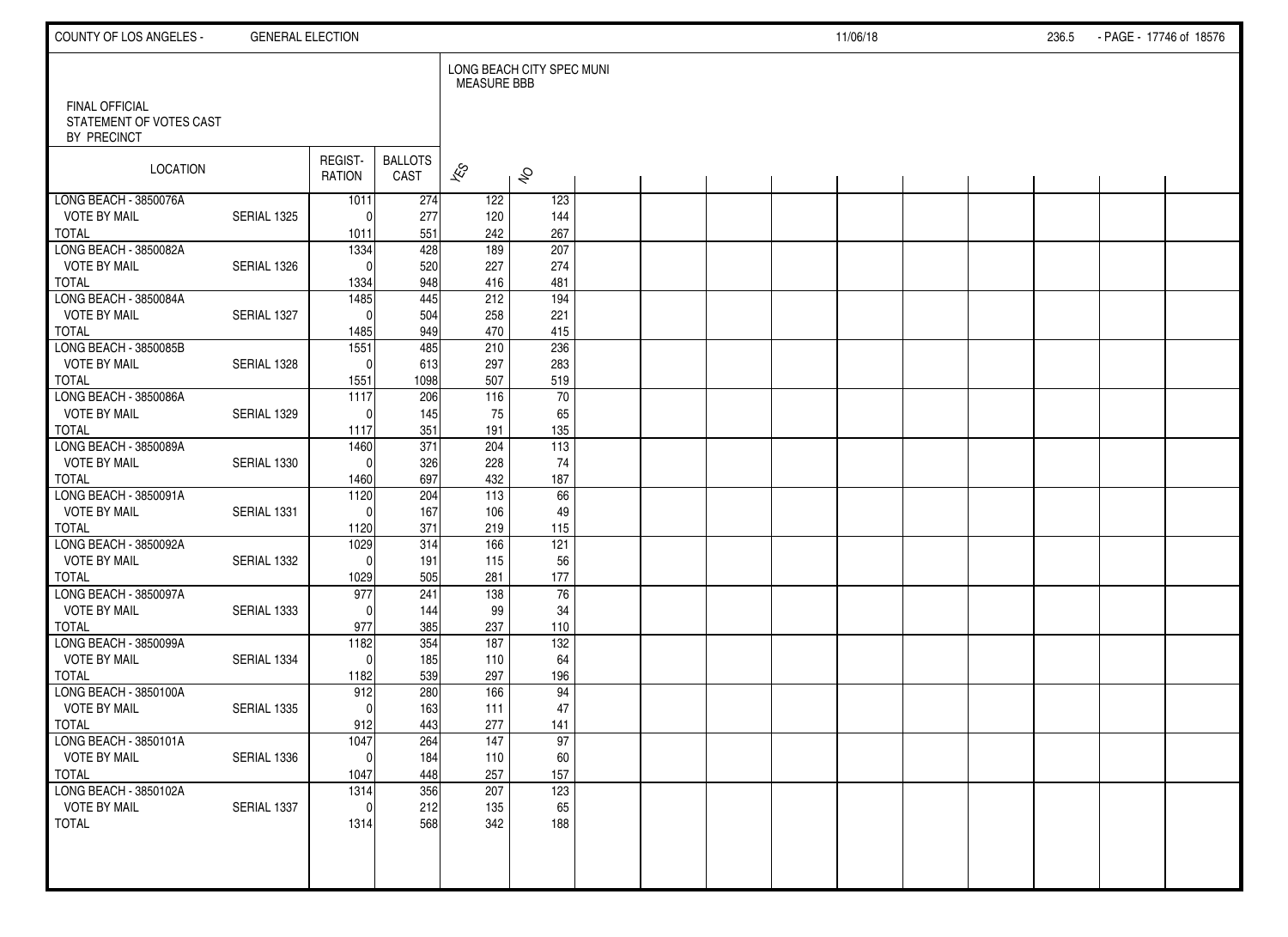| COUNTY OF LOS ANGELES -                | <b>GENERAL ELECTION</b> |                          |                        |                    |                           |  |  | 11/06/18 |  | 236.6 | - PAGE - 17747 of 18576 |  |
|----------------------------------------|-------------------------|--------------------------|------------------------|--------------------|---------------------------|--|--|----------|--|-------|-------------------------|--|
| FINAL OFFICIAL                         |                         |                          |                        | <b>MEASURE BBB</b> | LONG BEACH CITY SPEC MUNI |  |  |          |  |       |                         |  |
| STATEMENT OF VOTES CAST<br>BY PRECINCT |                         |                          |                        |                    |                           |  |  |          |  |       |                         |  |
| <b>LOCATION</b>                        |                         | REGIST-<br><b>RATION</b> | <b>BALLOTS</b><br>CAST | $\approx$          | $\hat{\mathcal{S}}$       |  |  |          |  |       |                         |  |
| LONG BEACH - 3850103A                  |                         | 1147                     | 288                    | 165                | 96                        |  |  |          |  |       |                         |  |
| <b>VOTE BY MAIL</b><br><b>TOTAL</b>    | SERIAL 1338             | $\Omega$<br>1147         | 194<br>482             | 135<br>300         | 48<br>144                 |  |  |          |  |       |                         |  |
| LONG BEACH - 3850110A                  |                         | 1619                     | $\overline{483}$       | 255                | $\overline{190}$          |  |  |          |  |       |                         |  |
| <b>VOTE BY MAIL</b>                    | SERIAL 1339             | $\Omega$                 | 433                    | 251                | 156                       |  |  |          |  |       |                         |  |
| <b>TOTAL</b>                           |                         | 1619                     | 916                    | 506                | 346                       |  |  |          |  |       |                         |  |
| LONG BEACH - 3850117A                  |                         | 1272                     | 369                    | 223                | 110                       |  |  |          |  |       |                         |  |
| <b>VOTE BY MAIL</b>                    | SERIAL 1340             | $\Omega$                 | 239                    | 131                | 80                        |  |  |          |  |       |                         |  |
| <b>TOTAL</b>                           |                         | 1272                     | 608                    | 354                | 190                       |  |  |          |  |       |                         |  |
| LONG BEACH - 3850120A                  |                         | 1037                     | 286                    | 154                | 114                       |  |  |          |  |       |                         |  |
| <b>VOTE BY MAIL</b>                    | SERIAL 1341             | $\Omega$                 | 309                    | 186                | 102                       |  |  |          |  |       |                         |  |
| <b>TOTAL</b><br>LONG BEACH - 3850123A  |                         | 1037<br>1048             | 595<br>243             | 340<br>139         | 216<br>79                 |  |  |          |  |       |                         |  |
| <b>VOTE BY MAIL</b>                    | SERIAL 1342             | $\Omega$                 | 136                    | 86                 | 44                        |  |  |          |  |       |                         |  |
| <b>TOTAL</b>                           |                         | 1048                     | 379                    | 225                | 123                       |  |  |          |  |       |                         |  |
| LONG BEACH - 3850126A                  |                         | 1590                     | 579                    | 318                | 211                       |  |  |          |  |       |                         |  |
| <b>VOTE BY MAIL</b>                    | SERIAL 1343             | $\Omega$                 | 588                    | 329                | 214                       |  |  |          |  |       |                         |  |
| <b>TOTAL</b>                           |                         | 1590                     | 1167                   | 647                | 425                       |  |  |          |  |       |                         |  |
| LONG BEACH - 3850133A                  |                         | 960                      | 249                    | 150                | 87                        |  |  |          |  |       |                         |  |
| <b>VOTE BY MAIL</b>                    | SERIAL 1344             | $\Omega$                 | 185                    | 124                | 52                        |  |  |          |  |       |                         |  |
| <b>TOTAL</b>                           |                         | 960                      | 434                    | 274                | 139                       |  |  |          |  |       |                         |  |
| LONG BEACH - 3850134A                  |                         | 1299                     | 315                    | 194                | 96                        |  |  |          |  |       |                         |  |
| <b>VOTE BY MAIL</b><br><b>TOTAL</b>    | SERIAL 1345             | $\Omega$<br>1299         | 242<br>557             | 158<br>352         | 69<br>165                 |  |  |          |  |       |                         |  |
| LONG BEACH - 3850135A                  |                         | 1546                     | 509                    | 268                | 214                       |  |  |          |  |       |                         |  |
| <b>VOTE BY MAIL</b>                    | SERIAL 1346             | $\Omega$                 | 547                    | 338                | 169                       |  |  |          |  |       |                         |  |
| <b>TOTAL</b>                           |                         | 1546                     | 1056                   | 606                | 383                       |  |  |          |  |       |                         |  |
| LONG BEACH - 3850137A                  |                         | 1224                     | 324                    | 169                | $\overline{114}$          |  |  |          |  |       |                         |  |
| <b>VOTE BY MAIL</b>                    | SERIAL 1347             | $\Omega$                 | 145                    | 97                 | 39                        |  |  |          |  |       |                         |  |
| <b>TOTAL</b>                           |                         | 1224                     | 469                    | 266                | 153                       |  |  |          |  |       |                         |  |
| LONG BEACH - 3850138A                  |                         | 624                      | 167                    | 99                 | 53                        |  |  |          |  |       |                         |  |
| <b>VOTE BY MAIL</b>                    | SERIAL 1348             | $\Omega$                 | 66                     | 48                 | 14                        |  |  |          |  |       |                         |  |
| <b>TOTAL</b><br>LONG BEACH - 3850141A  |                         | 624<br>1368              | 233<br>269             | 147<br>175         | 67<br>69                  |  |  |          |  |       |                         |  |
| <b>VOTE BY MAIL</b>                    | SERIAL 1349             | 0                        | 267                    | 194                | 59                        |  |  |          |  |       |                         |  |
| <b>TOTAL</b>                           |                         | 1368                     | 536                    | 369                | 128                       |  |  |          |  |       |                         |  |
| LONG BEACH - 3850144A                  |                         | 920                      | 203                    | 114                | 70                        |  |  |          |  |       |                         |  |
| <b>VOTE BY MAIL</b>                    | SERIAL 1350             | $\mathbf 0$              | 128                    | 89                 | 31                        |  |  |          |  |       |                         |  |
| <b>TOTAL</b>                           |                         | 920                      | 331                    | 203                | 101                       |  |  |          |  |       |                         |  |
|                                        |                         |                          |                        |                    |                           |  |  |          |  |       |                         |  |
|                                        |                         |                          |                        |                    |                           |  |  |          |  |       |                         |  |
|                                        |                         |                          |                        |                    |                           |  |  |          |  |       |                         |  |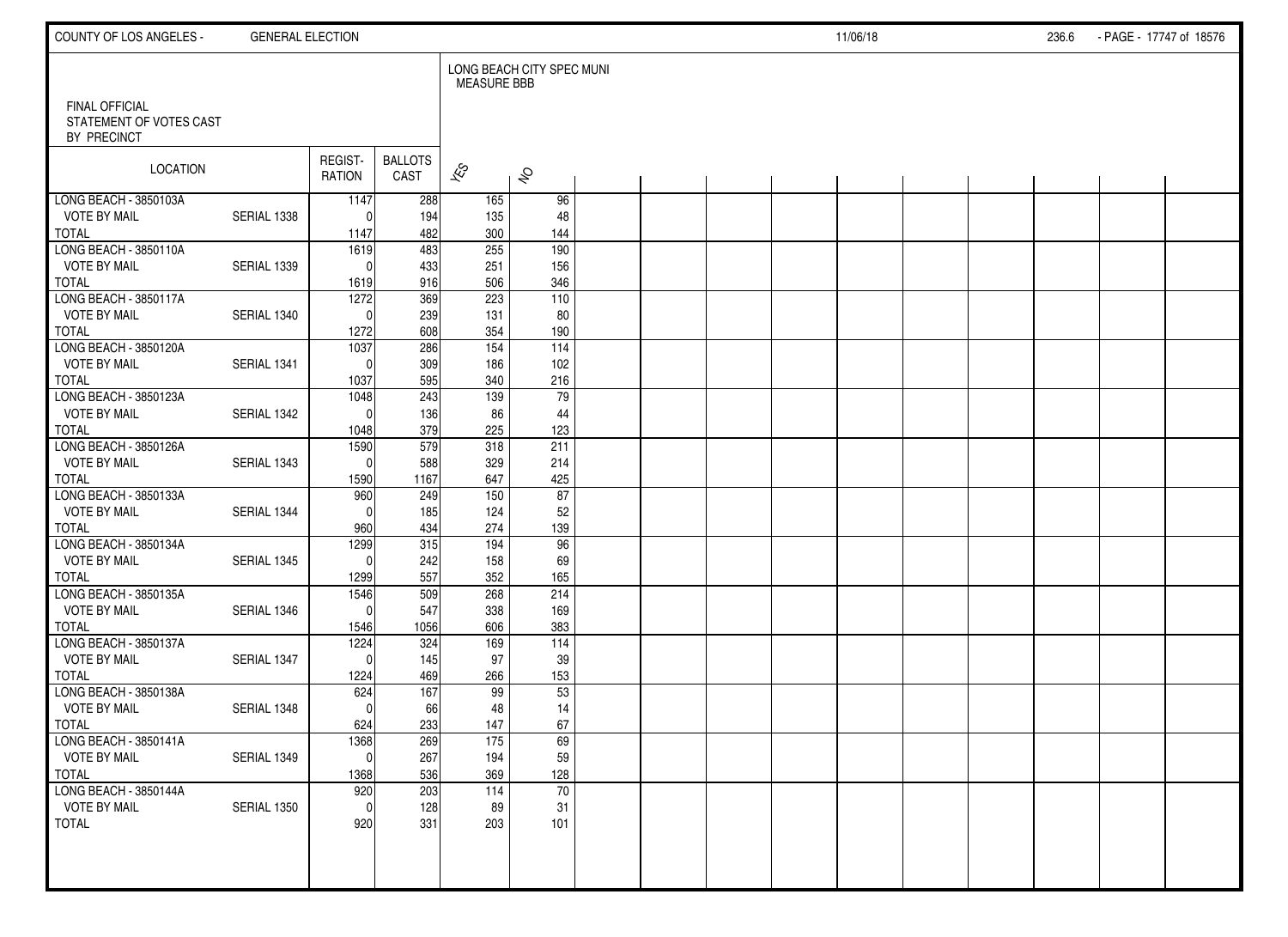| COUNTY OF LOS ANGELES -                                  | <b>GENERAL ELECTION</b> |                      |                        |                          |                           |  |  | 11/06/18 |  | 236.7 | - PAGE - 17748 of 18576 |  |
|----------------------------------------------------------|-------------------------|----------------------|------------------------|--------------------------|---------------------------|--|--|----------|--|-------|-------------------------|--|
|                                                          |                         |                      |                        | <b>MEASURE BBB</b>       | LONG BEACH CITY SPEC MUNI |  |  |          |  |       |                         |  |
| FINAL OFFICIAL<br>STATEMENT OF VOTES CAST<br>BY PRECINCT |                         |                      |                        |                          |                           |  |  |          |  |       |                         |  |
| LOCATION                                                 |                         | REGIST-<br>RATION    | <b>BALLOTS</b><br>CAST | $\overline{\mathscr{K}}$ | $\hat{\mathcal{S}}$       |  |  |          |  |       |                         |  |
| LONG BEACH - 3850145B                                    |                         | 1223                 | 271                    | 164                      | 84                        |  |  |          |  |       |                         |  |
| <b>VOTE BY MAIL</b>                                      | SERIAL 1351             | $\Omega$             | 148                    | 79                       | 58                        |  |  |          |  |       |                         |  |
| <b>TOTAL</b><br>LONG BEACH - 3850146A                    |                         | 1223<br>1222         | 419<br>248             | 243<br>$\frac{144}{x}$   | 142<br>$\overline{70}$    |  |  |          |  |       |                         |  |
| <b>VOTE BY MAIL</b>                                      | SERIAL 1352             | $\Omega$             | 158                    | 96                       | 53                        |  |  |          |  |       |                         |  |
| <b>TOTAL</b>                                             |                         | 1222                 | 406                    | 240                      | 123                       |  |  |          |  |       |                         |  |
| LONG BEACH - 3850150A                                    |                         | 1217                 | 395                    | 209                      | 152                       |  |  |          |  |       |                         |  |
| <b>VOTE BY MAIL</b>                                      | SERIAL 1353             | $\Omega$             | 324                    | 202                      | 99                        |  |  |          |  |       |                         |  |
| <b>TOTAL</b>                                             |                         | 1217                 | 719                    | 411                      | 251                       |  |  |          |  |       |                         |  |
| LONG BEACH - 3850151A                                    |                         | 1237                 | 310                    | 171                      | 115                       |  |  |          |  |       |                         |  |
| <b>VOTE BY MAIL</b>                                      | SERIAL 1354             | $\Omega$             | 148                    | 80                       | 53                        |  |  |          |  |       |                         |  |
| <b>TOTAL</b>                                             |                         | 1237                 | 458                    | 251                      | 168                       |  |  |          |  |       |                         |  |
| LONG BEACH - 3850152A                                    |                         | 1169                 | 383                    | 205                      | $\overline{145}$          |  |  |          |  |       |                         |  |
| <b>VOTE BY MAIL</b>                                      | <b>SERIAL 1355</b>      | $\Omega$             | 352                    | 202                      | 122                       |  |  |          |  |       |                         |  |
| <b>TOTAL</b>                                             |                         | 1169                 | 735                    | 407                      | 267                       |  |  |          |  |       |                         |  |
| LONG BEACH - 3850153A<br><b>VOTE BY MAIL</b>             | SERIAL 1356             | 1183<br>$\mathbf{0}$ | 436<br>439             | 166<br>192               | 241<br>222                |  |  |          |  |       |                         |  |
| <b>TOTAL</b>                                             |                         | 1183                 | 875                    | 358                      | 463                       |  |  |          |  |       |                         |  |
| LONG BEACH - 3850154B                                    |                         | 1255                 | 300                    | 179                      | 90                        |  |  |          |  |       |                         |  |
| <b>VOTE BY MAIL</b>                                      | SERIAL 1357             | $\Omega$             | 170                    | 95                       | 53                        |  |  |          |  |       |                         |  |
| <b>TOTAL</b>                                             |                         | 1255                 | 470                    | 274                      | 143                       |  |  |          |  |       |                         |  |
| LONG BEACH - 3850156A                                    |                         | 1391                 | 268                    | $\frac{147}{147}$        | 98                        |  |  |          |  |       |                         |  |
| <b>VOTE BY MAIL</b>                                      | SERIAL 1358             | $\Omega$             | 171                    | 111                      | 42                        |  |  |          |  |       |                         |  |
| <b>TOTAL</b>                                             |                         | 1391                 | 439                    | 258                      | 140                       |  |  |          |  |       |                         |  |
| LONG BEACH - 3850158A                                    |                         | 957                  | 267                    | 147                      | 88                        |  |  |          |  |       |                         |  |
| <b>VOTE BY MAIL</b>                                      | SERIAL 1359             | $\Omega$             | 171                    | 87                       | 68                        |  |  |          |  |       |                         |  |
| <b>TOTAL</b>                                             |                         | 957                  | 438                    | 234                      | 156                       |  |  |          |  |       |                         |  |
| LONG BEACH - 3850159A                                    |                         | $\frac{1013}{2}$     | 295                    | 185                      | $\overline{79}$           |  |  |          |  |       |                         |  |
| <b>VOTE BY MAIL</b>                                      | SERIAL 1360             | $\Omega$             | 183                    | 111                      | 57                        |  |  |          |  |       |                         |  |
| <b>TOTAL</b><br>LONG BEACH - 3850163A                    |                         | 1013<br>1261         | 478<br>416             | 296<br>226               | 136<br>$\overline{153}$   |  |  |          |  |       |                         |  |
| <b>VOTE BY MAIL</b>                                      | SERIAL 1361             | $\mathbf{0}$         | 361                    | 212                      | 128                       |  |  |          |  |       |                         |  |
| <b>TOTAL</b>                                             |                         | 1261                 | 777                    | 438                      | 281                       |  |  |          |  |       |                         |  |
| LONG BEACH - 3850164A                                    |                         | 1314                 | 229                    | 122                      | 81                        |  |  |          |  |       |                         |  |
| <b>VOTE BY MAIL</b>                                      | SERIAL 1362             | $\pmb{0}$            | 191                    | 122                      | 56                        |  |  |          |  |       |                         |  |
| <b>TOTAL</b>                                             |                         | 1314                 | 420                    | 244                      | 137                       |  |  |          |  |       |                         |  |
| LONG BEACH - 3850166B                                    |                         | 1219                 | 208                    | 113                      | 73                        |  |  |          |  |       |                         |  |
| <b>VOTE BY MAIL</b>                                      | SERIAL 1363             | 0                    | 156                    | 86                       | 50                        |  |  |          |  |       |                         |  |
| <b>TOTAL</b>                                             |                         | 1219                 | 364                    | 199                      | 123                       |  |  |          |  |       |                         |  |
|                                                          |                         |                      |                        |                          |                           |  |  |          |  |       |                         |  |
|                                                          |                         |                      |                        |                          |                           |  |  |          |  |       |                         |  |
|                                                          |                         |                      |                        |                          |                           |  |  |          |  |       |                         |  |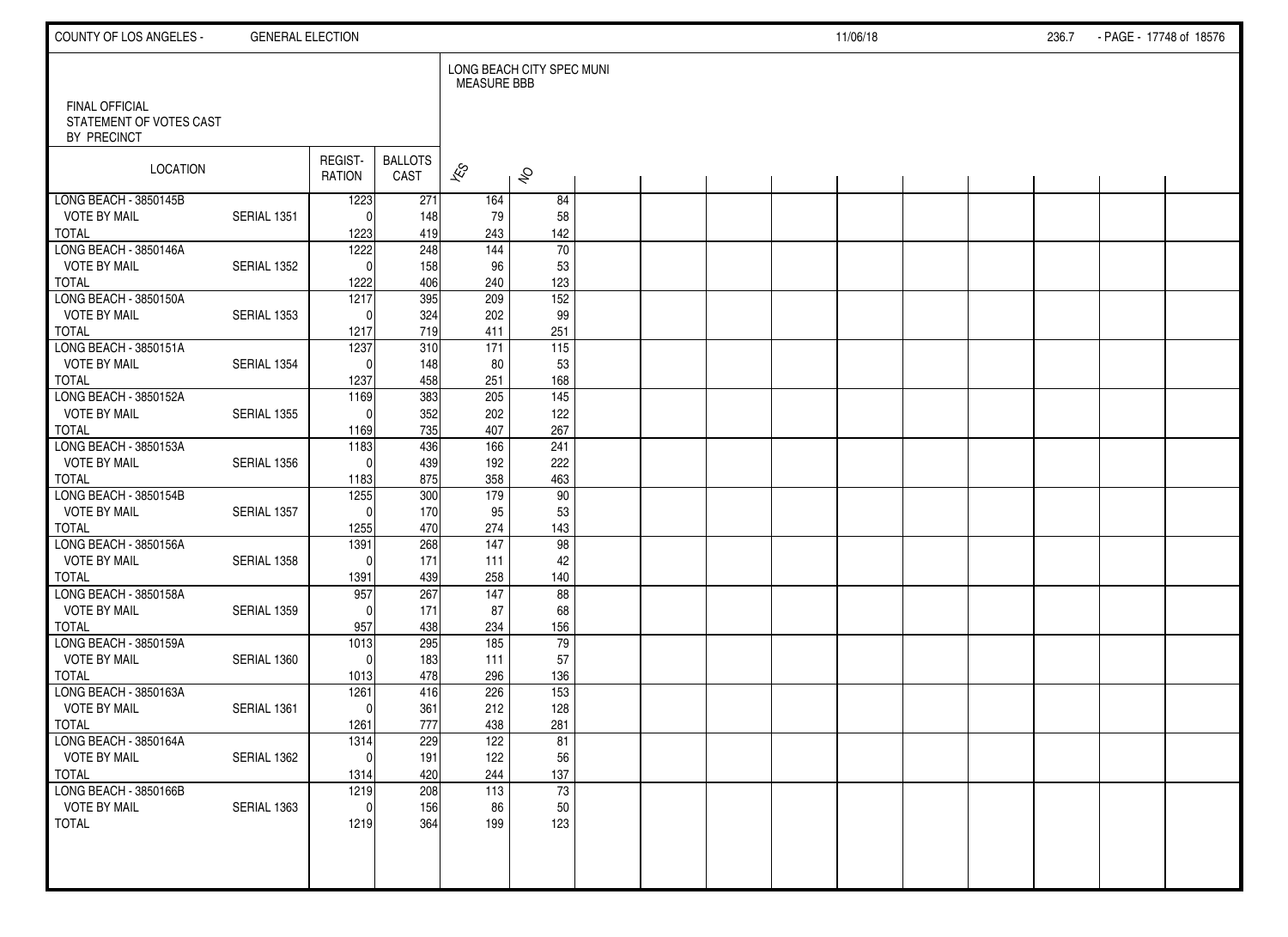| COUNTY OF LOS ANGELES -                                  | <b>GENERAL ELECTION</b> |                     |                         |                          |                           |  |  | 11/06/18 |  | 236.8 | - PAGE - 17749 of 18576 |  |
|----------------------------------------------------------|-------------------------|---------------------|-------------------------|--------------------------|---------------------------|--|--|----------|--|-------|-------------------------|--|
|                                                          |                         |                     |                         | <b>MEASURE BBB</b>       | LONG BEACH CITY SPEC MUNI |  |  |          |  |       |                         |  |
| FINAL OFFICIAL<br>STATEMENT OF VOTES CAST<br>BY PRECINCT |                         |                     |                         |                          |                           |  |  |          |  |       |                         |  |
| LOCATION                                                 |                         | REGIST-<br>RATION   | <b>BALLOTS</b><br>CAST  | $\overline{\mathscr{K}}$ | $\hat{\mathcal{S}}$       |  |  |          |  |       |                         |  |
| LONG BEACH - 3850170A                                    |                         | 1321                | 368                     | 210                      | 120                       |  |  |          |  |       |                         |  |
| <b>VOTE BY MAIL</b>                                      | SERIAL 1364             | $\Omega$            | 153                     | 98                       | 46                        |  |  |          |  |       |                         |  |
| <b>TOTAL</b><br>LONG BEACH - 3850175B                    |                         | 1321<br>1123        | 521<br>$\overline{258}$ | 308<br>149               | 166<br>91                 |  |  |          |  |       |                         |  |
| <b>VOTE BY MAIL</b>                                      | SERIAL 1365             | $\Omega$            | 277                     | 172                      | 88                        |  |  |          |  |       |                         |  |
| <b>TOTAL</b>                                             |                         | 1123                | 535                     | 321                      | 179                       |  |  |          |  |       |                         |  |
| LONG BEACH - 3850178A                                    |                         | 1440                | 464                     | 258                      | 169                       |  |  |          |  |       |                         |  |
| <b>VOTE BY MAIL</b>                                      | SERIAL 1366             | $\Omega$            | 396                     | 229                      | 130                       |  |  |          |  |       |                         |  |
| <b>TOTAL</b>                                             |                         | 1440                | 860                     | 487                      | 299                       |  |  |          |  |       |                         |  |
| LONG BEACH - 3850183A                                    |                         | 1442                | 557                     | 247                      | 261                       |  |  |          |  |       |                         |  |
| <b>VOTE BY MAIL</b>                                      | SERIAL 1367             | $\mathbf{0}$        | 485                     | 257                      | 184                       |  |  |          |  |       |                         |  |
| <b>TOTAL</b>                                             |                         | 1442                | 1042                    | 504                      | 445                       |  |  |          |  |       |                         |  |
| LONG BEACH - 3850184A                                    |                         | 1465                | 426                     | 205                      | $\frac{1}{182}$           |  |  |          |  |       |                         |  |
| <b>VOTE BY MAIL</b>                                      | SERIAL 1368             | $\mathbf{0}$        | 593                     | 339                      | 208                       |  |  |          |  |       |                         |  |
| <b>TOTAL</b>                                             |                         | 1465                | 1019                    | 544                      | 390                       |  |  |          |  |       |                         |  |
| LONG BEACH - 3850185A<br><b>VOTE BY MAIL</b>             | SERIAL 1369             | 922<br>$\mathbf{0}$ | 143<br>134              | 74<br>82                 | 61<br>42                  |  |  |          |  |       |                         |  |
| <b>TOTAL</b>                                             |                         | 922                 | 277                     | 156                      | 103                       |  |  |          |  |       |                         |  |
| LONG BEACH - 3850190A                                    |                         | 878                 | 277                     | 145                      | 109                       |  |  |          |  |       |                         |  |
| <b>VOTE BY MAIL</b>                                      | SERIAL 1370             | $\Omega$            | 134                     | 78                       | 49                        |  |  |          |  |       |                         |  |
| <b>TOTAL</b>                                             |                         | 878                 | 411                     | 223                      | 158                       |  |  |          |  |       |                         |  |
| LONG BEACH - 3850198A                                    |                         | 1640                | 391                     | 226                      | $\overline{131}$          |  |  |          |  |       |                         |  |
| <b>VOTE BY MAIL</b>                                      | SERIAL 1371             | $\mathbf{0}$        | 596                     | 360                      | 193                       |  |  |          |  |       |                         |  |
| <b>TOTAL</b>                                             |                         | 1640                | 987                     | 586                      | 324                       |  |  |          |  |       |                         |  |
| LONG BEACH - 3850201A                                    |                         | 1416                | 397                     | 211                      | 147                       |  |  |          |  |       |                         |  |
| <b>VOTE BY MAIL</b>                                      | SERIAL 1372             | $\Omega$            | 542                     | 327                      | 178                       |  |  |          |  |       |                         |  |
| <b>TOTAL</b>                                             |                         | 1416                | 939                     | 538                      | 325                       |  |  |          |  |       |                         |  |
| LONG BEACH - 3850204A                                    |                         | 1558                | 454                     | 228                      | 194                       |  |  |          |  |       |                         |  |
| <b>VOTE BY MAIL</b><br><b>TOTAL</b>                      | SERIAL 1373             | $\Omega$            | 486<br>940              | 255                      | 198<br>392                |  |  |          |  |       |                         |  |
| LONG BEACH - 3850215B                                    |                         | 1558<br>1488        | 395                     | 483<br>175               | 184                       |  |  |          |  |       |                         |  |
| <b>VOTE BY MAIL</b>                                      | SERIAL 1374             | $\mathbf{0}$        | 692                     | 373                      | 281                       |  |  |          |  |       |                         |  |
| <b>TOTAL</b>                                             |                         | 1488                | 1087                    | 548                      | 465                       |  |  |          |  |       |                         |  |
| LONG BEACH - 3850216A                                    |                         | 1310                | 496                     | 196                      | 272                       |  |  |          |  |       |                         |  |
| <b>VOTE BY MAIL</b>                                      | SERIAL 1375             | $\pmb{0}$           | 468                     | 207                      | 228                       |  |  |          |  |       |                         |  |
| <b>TOTAL</b>                                             |                         | 1310                | 964                     | 403                      | 500                       |  |  |          |  |       |                         |  |
| LONG BEACH - 3850222A                                    |                         | 1553                | 478                     | 229                      | 215                       |  |  |          |  |       |                         |  |
| <b>VOTE BY MAIL</b>                                      | SERIAL 1376             | $\mathbf 0$         | 661                     | 354                      | 259                       |  |  |          |  |       |                         |  |
| <b>TOTAL</b>                                             |                         | 1553                | 1139                    | 583                      | 474                       |  |  |          |  |       |                         |  |
|                                                          |                         |                     |                         |                          |                           |  |  |          |  |       |                         |  |
|                                                          |                         |                     |                         |                          |                           |  |  |          |  |       |                         |  |
|                                                          |                         |                     |                         |                          |                           |  |  |          |  |       |                         |  |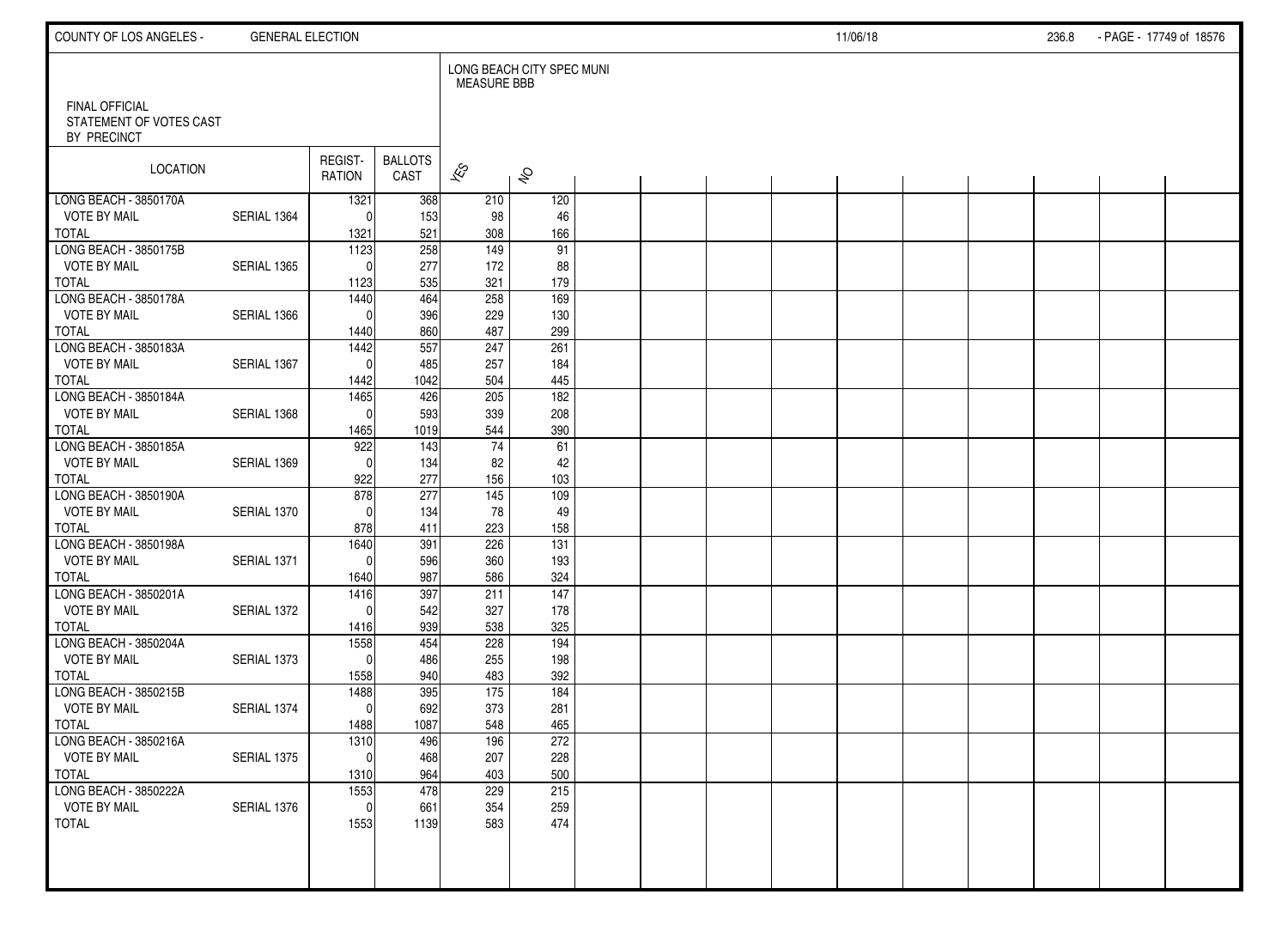| COUNTY OF LOS ANGELES -                      | <b>GENERAL ELECTION</b> |                         |                        |                          |                           |  |  | 11/06/18 |  | 236.9 | - PAGE - 17750 of 18576 |  |
|----------------------------------------------|-------------------------|-------------------------|------------------------|--------------------------|---------------------------|--|--|----------|--|-------|-------------------------|--|
| <b>FINAL OFFICIAL</b>                        |                         |                         |                        | <b>MEASURE BBB</b>       | LONG BEACH CITY SPEC MUNI |  |  |          |  |       |                         |  |
| STATEMENT OF VOTES CAST<br>BY PRECINCT       |                         |                         |                        |                          |                           |  |  |          |  |       |                         |  |
| <b>LOCATION</b>                              |                         | REGIST-<br>RATION       | <b>BALLOTS</b><br>CAST | $\overline{\mathscr{K}}$ | $\hat{\mathcal{S}}$       |  |  |          |  |       |                         |  |
| LONG BEACH - 3850223A<br><b>VOTE BY MAIL</b> | SERIAL 1377             | 1699<br>$\mathbf 0$     | 613<br>659             | 298<br>357               | 272<br>264                |  |  |          |  |       |                         |  |
| <b>TOTAL</b>                                 |                         | 1699                    | 1272                   | 655                      | 536                       |  |  |          |  |       |                         |  |
| LONG BEACH - 3850226B*                       |                         |                         |                        | $\mathbf 0$              | $\mathbf 0$               |  |  |          |  |       |                         |  |
| <b>VOTE BY MAIL</b><br><b>TOTAL</b>          | SERIAL 6275             |                         |                        | 2<br>$\overline{2}$      | 0<br>0                    |  |  |          |  |       |                         |  |
| LONG BEACH - 3850227A                        |                         | 1279                    | 437                    | 231                      | 166                       |  |  |          |  |       |                         |  |
| <b>VOTE BY MAIL</b><br><b>TOTAL</b>          | SERIAL 1378             | $\Omega$<br>1279        | 402<br>839             | 225<br>456               | 153<br>319                |  |  |          |  |       |                         |  |
| LONG BEACH - 3850229A                        |                         | 1627                    | 547                    | 264                      | 224                       |  |  |          |  |       |                         |  |
| <b>VOTE BY MAIL</b>                          | SERIAL 1379             | $\mathbf 0$             | 591                    | 330                      | 215                       |  |  |          |  |       |                         |  |
| <b>TOTAL</b>                                 |                         | 1627                    | 1138                   | 594                      | 439                       |  |  |          |  |       |                         |  |
| LONG BEACH - 3850237A                        |                         | 1588                    | 448                    | 229                      | 176                       |  |  |          |  |       |                         |  |
| <b>VOTE BY MAIL</b><br><b>TOTAL</b>          | SERIAL 1380             | $\Omega$<br>1588        | 334<br>782             | 185<br>414               | 129<br>305                |  |  |          |  |       |                         |  |
| LONG BEACH - 3850238A                        |                         | 1231                    | 396                    | 180                      | 172                       |  |  |          |  |       |                         |  |
| <b>VOTE BY MAIL</b>                          | SERIAL 1381             | $\Omega$                | 278                    | 154                      | 104                       |  |  |          |  |       |                         |  |
| <b>TOTAL</b>                                 |                         | 1231                    | 674                    | 334                      | 276                       |  |  |          |  |       |                         |  |
| LONG BEACH - 3850239B                        |                         | 993                     | 263                    | 147                      | 89                        |  |  |          |  |       |                         |  |
| <b>VOTE BY MAIL</b>                          | SERIAL 1382             | $\Omega$                | 306                    | 181                      | 105                       |  |  |          |  |       |                         |  |
| <b>TOTAL</b><br>LONG BEACH - 3850246A        |                         | 993<br>1300             | 569<br>292             | 328<br>$\overline{153}$  | 194<br>94                 |  |  |          |  |       |                         |  |
| <b>VOTE BY MAIL</b>                          | SERIAL 1383             | $\Omega$                | 277                    | 178                      | 81                        |  |  |          |  |       |                         |  |
| <b>TOTAL</b>                                 |                         | 1300                    | 569                    | 331                      | 175                       |  |  |          |  |       |                         |  |
| LONG BEACH - 3850247A                        |                         | 1156                    | 299                    | 168                      | 97                        |  |  |          |  |       |                         |  |
| <b>VOTE BY MAIL</b>                          | SERIAL 1384             | $\mathbf 0$             | 187                    | 116                      | 56                        |  |  |          |  |       |                         |  |
| <b>TOTAL</b>                                 |                         | 1156                    | 486                    | 284                      | 153                       |  |  |          |  |       |                         |  |
| LONG BEACH - 3850248A<br><b>VOTE BY MAIL</b> | SERIAL 1385             | 814<br>$\Omega$         | 303<br>254             | 144<br>147               | $\overline{131}$<br>87    |  |  |          |  |       |                         |  |
| <b>TOTAL</b>                                 |                         | 814                     | 557                    | 291                      | 218                       |  |  |          |  |       |                         |  |
| LONG BEACH - 3850254A                        |                         | 1800                    | 574                    | 211                      | 323                       |  |  |          |  |       |                         |  |
| <b>VOTE BY MAIL</b>                          | SERIAL 1386             | $\mathbf 0$             | 838                    | 367                      | 420                       |  |  |          |  |       |                         |  |
| <b>TOTAL</b>                                 |                         | 1800                    | 1412                   | 578                      | 743                       |  |  |          |  |       |                         |  |
| LONG BEACH - 3850255A                        |                         | 1843                    | 537                    | 271                      | 217                       |  |  |          |  |       |                         |  |
| <b>VOTE BY MAIL</b><br><b>TOTAL</b>          | SERIAL 1387             | $\vert 0 \vert$<br>1843 | 845<br>1382            | 466<br>737               | 312<br>529                |  |  |          |  |       |                         |  |
| LONG BEACH - 3850259A                        |                         | 1256                    | 413                    | 198                      | 169                       |  |  |          |  |       |                         |  |
| <b>VOTE BY MAIL</b>                          | SERIAL 1388             | $\mathbf 0$             | 568                    | 277                      | 255                       |  |  |          |  |       |                         |  |
| <b>TOTAL</b>                                 |                         | 1256                    | 981                    | 475                      | 424                       |  |  |          |  |       |                         |  |
|                                              |                         |                         |                        |                          |                           |  |  |          |  |       |                         |  |
|                                              |                         |                         |                        |                          |                           |  |  |          |  |       |                         |  |
|                                              |                         |                         |                        |                          |                           |  |  |          |  |       |                         |  |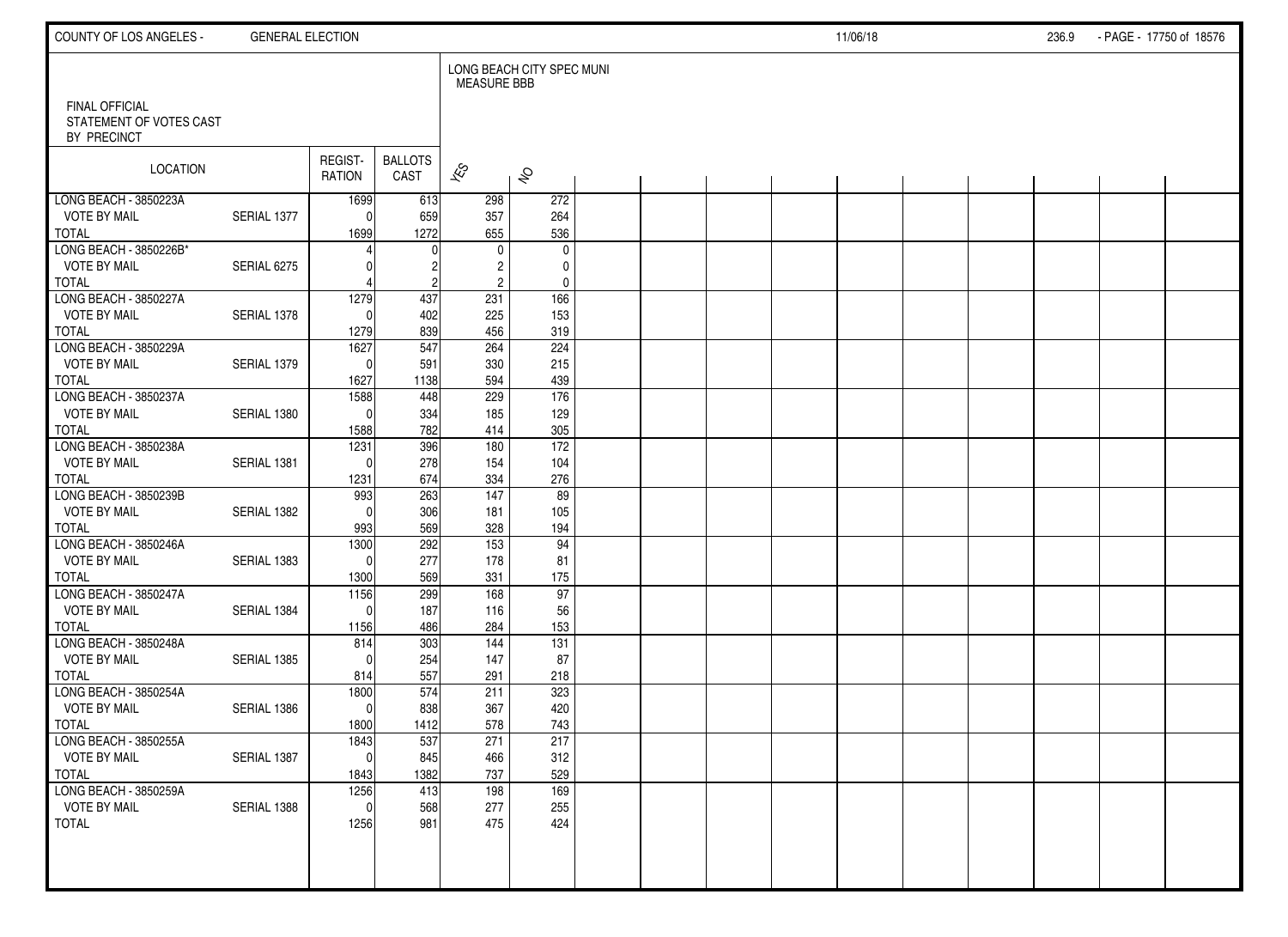| COUNTY OF LOS ANGELES -                                  | <b>GENERAL ELECTION</b> |                   |                        |                          |                           |  |  | 11/06/18 |  | 236.10 - PAGE - 17751 of 18576 |  |
|----------------------------------------------------------|-------------------------|-------------------|------------------------|--------------------------|---------------------------|--|--|----------|--|--------------------------------|--|
|                                                          |                         |                   |                        | <b>MEASURE BBB</b>       | LONG BEACH CITY SPEC MUNI |  |  |          |  |                                |  |
| FINAL OFFICIAL<br>STATEMENT OF VOTES CAST<br>BY PRECINCT |                         |                   |                        |                          |                           |  |  |          |  |                                |  |
| LOCATION                                                 |                         | REGIST-<br>RATION | <b>BALLOTS</b><br>CAST | $\overline{\mathscr{K}}$ | $\hat{\mathcal{S}}$       |  |  |          |  |                                |  |
| LONG BEACH - 3850262A                                    |                         | 1612              | 571                    | 221                      | 296                       |  |  |          |  |                                |  |
| <b>VOTE BY MAIL</b>                                      | SERIAL 1389             | $\Omega$          | 697                    | 328                      | 329                       |  |  |          |  |                                |  |
| <b>TOTAL</b><br>LONG BEACH - 3850270A                    |                         | 1612              | 1268                   | 549                      | 625                       |  |  |          |  |                                |  |
| <b>VOTE BY MAIL</b>                                      |                         | 1465<br>$\Omega$  | 462                    | 255                      | $\overline{171}$          |  |  |          |  |                                |  |
|                                                          | SERIAL 1390             |                   | 529<br>991             | 308<br>563               | 173<br>344                |  |  |          |  |                                |  |
| <b>TOTAL</b><br>LONG BEACH - 3850271A                    |                         | 1465<br>1346      | 476                    | 213                      | 218                       |  |  |          |  |                                |  |
| <b>VOTE BY MAIL</b>                                      | SERIAL 1391             | $\Omega$          | 517                    | 246                      | 223                       |  |  |          |  |                                |  |
| <b>TOTAL</b>                                             |                         | 1346              | 993                    | 459                      | 441                       |  |  |          |  |                                |  |
| LONG BEACH - 3850272A                                    |                         | 1726              | 626                    | 276                      | 309                       |  |  |          |  |                                |  |
| <b>VOTE BY MAIL</b>                                      | SERIAL 1392             | $\Omega$          | 632                    | 304                      | 281                       |  |  |          |  |                                |  |
| <b>TOTAL</b>                                             |                         | 1726              | 1258                   | 580                      | 590                       |  |  |          |  |                                |  |
| LONG BEACH - 3850275A                                    |                         | 1589              | 523                    | 216                      | 251                       |  |  |          |  |                                |  |
| <b>VOTE BY MAIL</b>                                      | SERIAL 1393             | $\mathbf{0}$      | 720                    | 309                      | 359                       |  |  |          |  |                                |  |
| <b>TOTAL</b>                                             |                         | 1589              | 1243                   | 525                      | 610                       |  |  |          |  |                                |  |
| LONG BEACH - 3850280A                                    |                         | 1209              | 428                    | 187                      | 202                       |  |  |          |  |                                |  |
| <b>VOTE BY MAIL</b>                                      | SERIAL 1394             | $\Omega$          | 539                    | 225                      | 280                       |  |  |          |  |                                |  |
| <b>TOTAL</b>                                             |                         | 1209              | 967                    | 412                      | 482                       |  |  |          |  |                                |  |
| LONG BEACH - 3850285A                                    |                         | 1073              | 347                    | 144                      | $\overline{171}$          |  |  |          |  |                                |  |
| <b>VOTE BY MAIL</b>                                      | SERIAL 1395             | $\mathbf{0}$      | 431                    | 207                      | 196                       |  |  |          |  |                                |  |
| <b>TOTAL</b>                                             |                         | 1073              | 778                    | 351                      | 367                       |  |  |          |  |                                |  |
| LONG BEACH - 3850287A                                    |                         | 1930              | 624                    | 268                      | 297                       |  |  |          |  |                                |  |
| <b>VOTE BY MAIL</b>                                      | SERIAL 1396             | $\mathbf{0}$      | 879                    | 440                      | 384                       |  |  |          |  |                                |  |
| <b>TOTAL</b><br>LONG BEACH - 3850294A                    |                         | 1930<br>1764      | 1503<br>628            | 708<br>291               | 681<br>274                |  |  |          |  |                                |  |
| <b>VOTE BY MAIL</b>                                      | SERIAL 1397             | $\mathbf{0}$      | 636                    | 332                      | 270                       |  |  |          |  |                                |  |
| <b>TOTAL</b>                                             |                         | 1764              | 1264                   | 623                      | 544                       |  |  |          |  |                                |  |
| LONG BEACH - 3850295A                                    |                         | 1589              | 524                    | 221                      | 265                       |  |  |          |  |                                |  |
| <b>VOTE BY MAIL</b>                                      | SERIAL 1398             | $\mathbf{0}$      | 592                    | 314                      | 242                       |  |  |          |  |                                |  |
| <b>TOTAL</b>                                             |                         | 1589              | 1116                   | 535                      | 507                       |  |  |          |  |                                |  |
| LONG BEACH - 3850296A                                    |                         | 977               | 242                    | 138                      | 73                        |  |  |          |  |                                |  |
| <b>VOTE BY MAIL</b>                                      | SERIAL 1399             | $\Omega$          | 112                    | 76                       | 31                        |  |  |          |  |                                |  |
| <b>TOTAL</b>                                             |                         | 977               | 354                    | 214                      | 104                       |  |  |          |  |                                |  |
| LONG BEACH - 3850302A                                    |                         | 1446              | 540                    | 170                      | 330                       |  |  |          |  |                                |  |
| <b>VOTE BY MAIL</b>                                      | SERIAL 1400             | $\overline{0}$    | 558                    | 194                      | 332                       |  |  |          |  |                                |  |
| <b>TOTAL</b>                                             |                         | 1446              | 1098                   | 364                      | 662                       |  |  |          |  |                                |  |
| LONG BEACH - 3850305A                                    |                         | 1517              | 523                    | 173                      | 323                       |  |  |          |  |                                |  |
| <b>VOTE BY MAIL</b>                                      | SERIAL 1401             | $\mathbf 0$       | 604                    | 226                      | 348                       |  |  |          |  |                                |  |
| <b>TOTAL</b>                                             |                         | 1517              | 1127                   | 399                      | 671                       |  |  |          |  |                                |  |
|                                                          |                         |                   |                        |                          |                           |  |  |          |  |                                |  |
|                                                          |                         |                   |                        |                          |                           |  |  |          |  |                                |  |
|                                                          |                         |                   |                        |                          |                           |  |  |          |  |                                |  |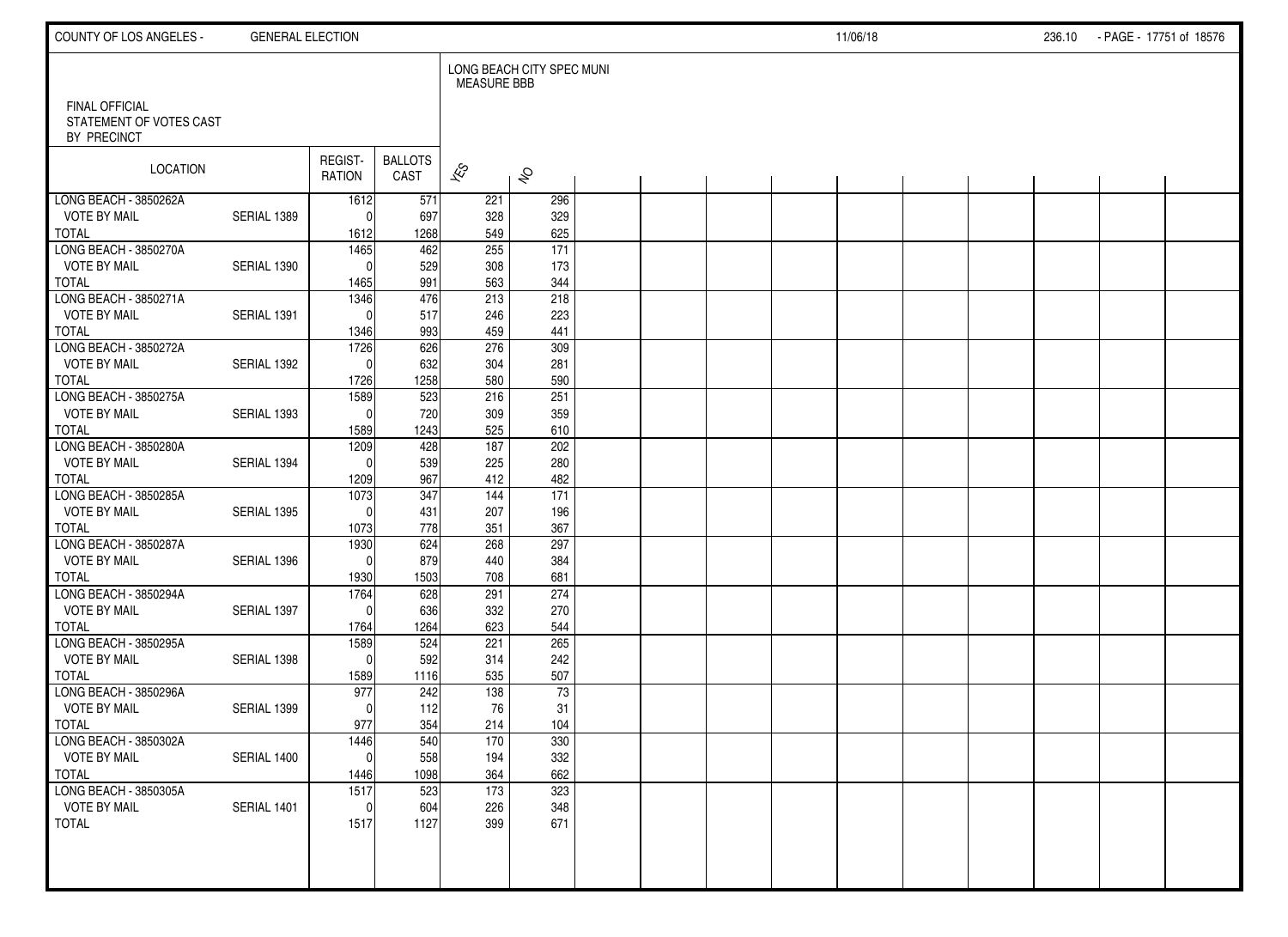| COUNTY OF LOS ANGELES -                                  | <b>GENERAL ELECTION</b> |                          |                        |                          |                           |  |  | 11/06/18 |  | 236.11 | - PAGE - 17752 of 18576 |  |
|----------------------------------------------------------|-------------------------|--------------------------|------------------------|--------------------------|---------------------------|--|--|----------|--|--------|-------------------------|--|
|                                                          |                         |                          |                        | <b>MEASURE BBB</b>       | LONG BEACH CITY SPEC MUNI |  |  |          |  |        |                         |  |
| FINAL OFFICIAL<br>STATEMENT OF VOTES CAST<br>BY PRECINCT |                         |                          |                        |                          |                           |  |  |          |  |        |                         |  |
| LOCATION                                                 |                         | REGIST-<br>RATION        | <b>BALLOTS</b><br>CAST | $\overline{\mathscr{K}}$ | $\hat{\mathcal{S}}$       |  |  |          |  |        |                         |  |
| LONG BEACH - 3850307A                                    |                         | 458                      | 88                     | 58                       | $\overline{22}$           |  |  |          |  |        |                         |  |
| <b>VOTE BY MAIL</b><br><b>TOTAL</b>                      | SERIAL 1402             | $\Omega$                 | 95<br>183              | 60<br>118                | 29                        |  |  |          |  |        |                         |  |
| LONG BEACH - 3850309A                                    |                         | 458<br>$\overline{1515}$ | 494                    | 227                      | 51<br>216                 |  |  |          |  |        |                         |  |
| <b>VOTE BY MAIL</b>                                      | SERIAL 1403             | $\mathbf{0}$             | 632                    | 324                      | 269                       |  |  |          |  |        |                         |  |
| <b>TOTAL</b>                                             |                         | 1515                     | 1126                   | 551                      | 485                       |  |  |          |  |        |                         |  |
| LONG BEACH - 3850316A                                    |                         | 1357                     | 453                    | 189                      | 237                       |  |  |          |  |        |                         |  |
| <b>VOTE BY MAIL</b>                                      | SERIAL 1404             | $\mathbf{0}$             | 528                    | 218                      | 288                       |  |  |          |  |        |                         |  |
| <b>TOTAL</b>                                             |                         | 1357                     | 981                    | 407                      | 525                       |  |  |          |  |        |                         |  |
| LONG BEACH - 3850319A                                    |                         | 1702                     | 602                    | 232                      | 319                       |  |  |          |  |        |                         |  |
| <b>VOTE BY MAIL</b>                                      | SERIAL 1405             | $\Omega$                 | 512                    | 229                      | 241                       |  |  |          |  |        |                         |  |
| <b>TOTAL</b>                                             |                         | 1702                     | 1114                   | 461                      | 560                       |  |  |          |  |        |                         |  |
| LONG BEACH - 3850321A                                    |                         | 1574                     | 517                    | 210                      | $\overline{271}$          |  |  |          |  |        |                         |  |
| <b>VOTE BY MAIL</b>                                      | SERIAL 1406             | $\mathbf{0}$             | 581                    | 270                      | 279                       |  |  |          |  |        |                         |  |
| <b>TOTAL</b>                                             |                         | 1574                     | 1098                   | 480                      | 550                       |  |  |          |  |        |                         |  |
| LONG BEACH - 3850323A<br><b>VOTE BY MAIL</b>             | SERIAL 1407             | 510<br>$\Omega$          | 130<br>117             | 79<br>72                 | 31<br>38                  |  |  |          |  |        |                         |  |
| <b>TOTAL</b>                                             |                         | 510                      | 247                    | 151                      | 69                        |  |  |          |  |        |                         |  |
| LONG BEACH - 3850324A                                    |                         | 1377                     | 455                    | 210                      | 204                       |  |  |          |  |        |                         |  |
| <b>VOTE BY MAIL</b>                                      | SERIAL 1408             | $\Omega$                 | 510                    | 253                      | 231                       |  |  |          |  |        |                         |  |
| <b>TOTAL</b>                                             |                         | 1377                     | 965                    | 463                      | 435                       |  |  |          |  |        |                         |  |
| LONG BEACH - 3850328A                                    |                         | 1325                     | 430                    | $\frac{182}{ }$          | 218                       |  |  |          |  |        |                         |  |
| <b>VOTE BY MAIL</b>                                      | SERIAL 1409             | $\Omega$                 | 485                    | 207                      | 260                       |  |  |          |  |        |                         |  |
| <b>TOTAL</b>                                             |                         | 1325                     | 915                    | 389                      | 478                       |  |  |          |  |        |                         |  |
| LONG BEACH - 3850333A                                    |                         | 1621                     | 386                    | 208                      | 135                       |  |  |          |  |        |                         |  |
| <b>VOTE BY MAIL</b>                                      | SERIAL 1410             | $\Omega$                 | 309                    | 201                      | 93                        |  |  |          |  |        |                         |  |
| <b>TOTAL</b>                                             |                         | 1621                     | 695                    | 409                      | 228                       |  |  |          |  |        |                         |  |
| LONG BEACH - 3850337A                                    |                         | 1503                     | 540                    | 241                      | 257                       |  |  |          |  |        |                         |  |
| <b>VOTE BY MAIL</b><br><b>TOTAL</b>                      | SERIAL 1411             | $\mathbf{0}$             | 610                    | 318<br>559               | 249<br>506                |  |  |          |  |        |                         |  |
| LONG BEACH - 3850345A                                    |                         | 1503<br>1460             | 1150<br>480            | 282                      | $\overline{155}$          |  |  |          |  |        |                         |  |
| <b>VOTE BY MAIL</b>                                      | SERIAL 1412             | $\mathbf{0}$             | 228                    | 147                      | 69                        |  |  |          |  |        |                         |  |
| <b>TOTAL</b>                                             |                         | 1460                     | 708                    | 429                      | 224                       |  |  |          |  |        |                         |  |
| LONG BEACH - 3850346A                                    |                         | 1696                     | 645                    | 246                      | 333                       |  |  |          |  |        |                         |  |
| <b>VOTE BY MAIL</b>                                      | SERIAL 1413             | $\overline{0}$           | 568                    | 281                      | 249                       |  |  |          |  |        |                         |  |
| <b>TOTAL</b>                                             |                         | 1696                     | 1213                   | 527                      | 582                       |  |  |          |  |        |                         |  |
| LONG BEACH - 3850348B                                    |                         | 1410                     | 554                    | 199                      | 284                       |  |  |          |  |        |                         |  |
| <b>VOTE BY MAIL</b>                                      | SERIAL 1414             | $\mathbf 0$              | 476                    | 243                      | 207                       |  |  |          |  |        |                         |  |
| <b>TOTAL</b>                                             |                         | 1410                     | 1030                   | 442                      | 491                       |  |  |          |  |        |                         |  |
|                                                          |                         |                          |                        |                          |                           |  |  |          |  |        |                         |  |
|                                                          |                         |                          |                        |                          |                           |  |  |          |  |        |                         |  |
|                                                          |                         |                          |                        |                          |                           |  |  |          |  |        |                         |  |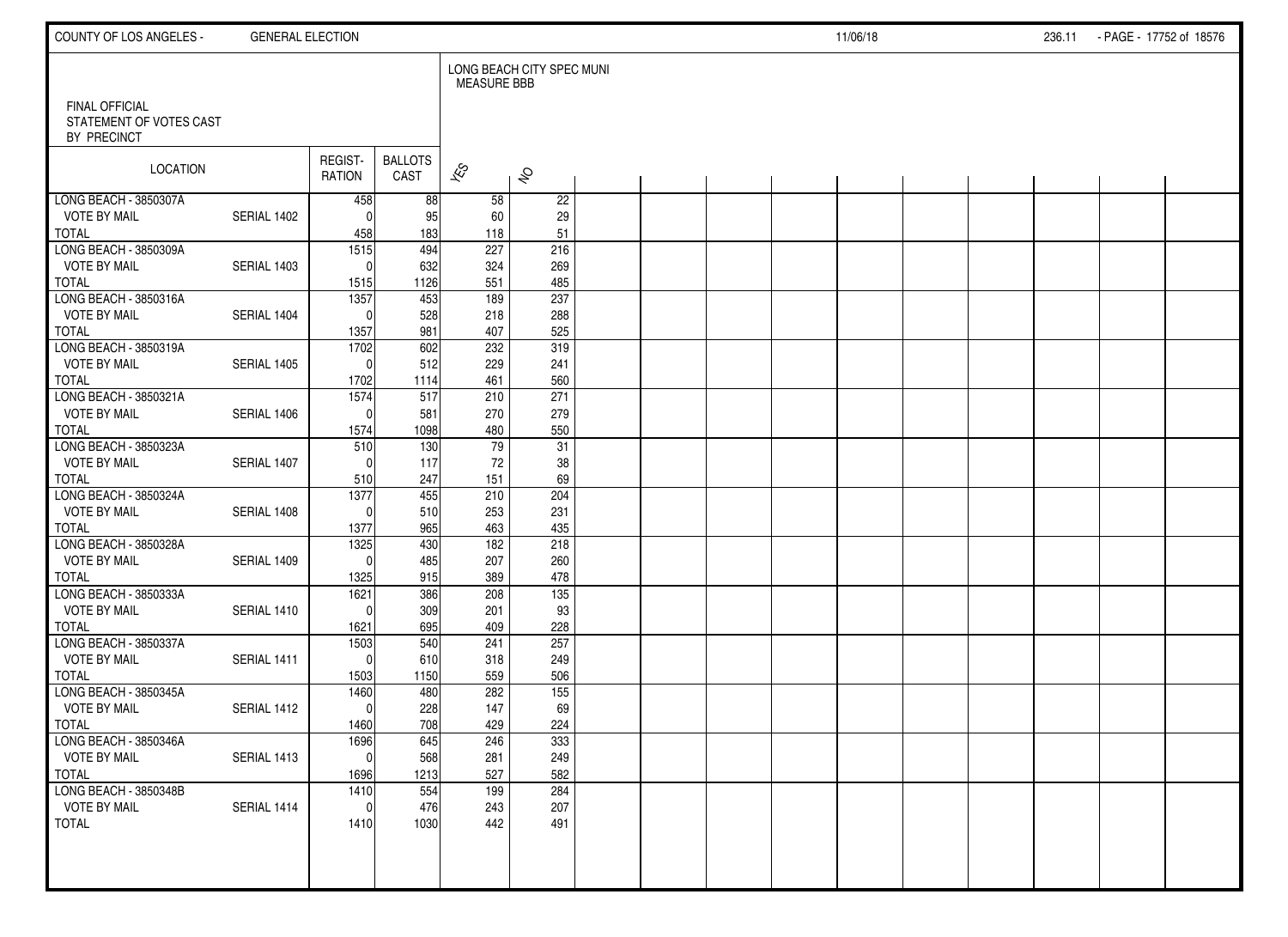| COUNTY OF LOS ANGELES -                      | <b>GENERAL ELECTION</b> |                      |                        |                          |                           |  |  | 11/06/18 |  | 236.12 - PAGE - 17753 of 18576 |  |
|----------------------------------------------|-------------------------|----------------------|------------------------|--------------------------|---------------------------|--|--|----------|--|--------------------------------|--|
| FINAL OFFICIAL                               |                         |                      |                        | <b>MEASURE BBB</b>       | LONG BEACH CITY SPEC MUNI |  |  |          |  |                                |  |
| STATEMENT OF VOTES CAST<br>BY PRECINCT       |                         |                      |                        |                          |                           |  |  |          |  |                                |  |
| LOCATION                                     |                         | REGIST-<br>RATION    | <b>BALLOTS</b><br>CAST | $\overline{\mathscr{K}}$ | $\hat{\mathcal{S}}$       |  |  |          |  |                                |  |
| LONG BEACH - 3850355A                        | SERIAL 1415             | 1512                 | 584                    | 226                      | 318                       |  |  |          |  |                                |  |
| <b>VOTE BY MAIL</b><br><b>TOTAL</b>          |                         | $\Omega$<br>1512     | 570<br>1154            | 261<br>487               | 267<br>585                |  |  |          |  |                                |  |
| LONG BEACH - 3850356A                        |                         | 963                  | 349                    | 156                      | $\overline{160}$          |  |  |          |  |                                |  |
| <b>VOTE BY MAIL</b>                          | SERIAL 1416             | $\Omega$             | 347                    | 177                      | 157                       |  |  |          |  |                                |  |
| <b>TOTAL</b>                                 |                         | 963                  | 696                    | 333                      | 317                       |  |  |          |  |                                |  |
| LONG BEACH - 3850362A<br><b>VOTE BY MAIL</b> | SERIAL 1417             | 1019<br>$\Omega$     | 360<br>287             | 183<br>159               | 144<br>108                |  |  |          |  |                                |  |
| <b>TOTAL</b>                                 |                         | 1019                 | 647                    | 342                      | 252                       |  |  |          |  |                                |  |
| LONG BEACH - 3850363A                        |                         | 1356                 | 488                    | 207                      | 247                       |  |  |          |  |                                |  |
| <b>VOTE BY MAIL</b>                          | SERIAL 1418             | $\Omega$             | 473                    | 226                      | 228                       |  |  |          |  |                                |  |
| <b>TOTAL</b><br>LONG BEACH - 3850364A        |                         | 1356                 | 961<br>270             | 433                      | 475<br>$\overline{95}$    |  |  |          |  |                                |  |
| <b>VOTE BY MAIL</b>                          | SERIAL 1419             | 1256<br>$\Omega$     | 230                    | 151<br>140               | 75                        |  |  |          |  |                                |  |
| <b>TOTAL</b>                                 |                         | 1256                 | 500                    | 291                      | 170                       |  |  |          |  |                                |  |
| LONG BEACH - 3850366C                        |                         | 1245                 | 453                    | 183                      | 240                       |  |  |          |  |                                |  |
| <b>VOTE BY MAIL</b>                          | SERIAL 1420             | $\Omega$             | 409                    | 184                      | 200                       |  |  |          |  |                                |  |
| <b>TOTAL</b><br>LONG BEACH - 3850367A        |                         | 1245                 | 862<br>325             | 367<br>155               | 440<br>$\overline{153}$   |  |  |          |  |                                |  |
| <b>VOTE BY MAIL</b>                          | SERIAL 1421             | 1011<br>$\Omega$     | 333                    | 152                      | 159                       |  |  |          |  |                                |  |
| <b>TOTAL</b>                                 |                         | 1011                 | 658                    | 307                      | 312                       |  |  |          |  |                                |  |
| LONG BEACH - 3850368A                        |                         | 1661                 | 453                    | 253                      | $\overline{159}$          |  |  |          |  |                                |  |
| <b>VOTE BY MAIL</b>                          | SERIAL 1422             | $\Omega$             | 417                    | 267                      | 127                       |  |  |          |  |                                |  |
| <b>TOTAL</b><br>LONG BEACH - 3850371A        |                         | 1661                 | 870                    | 520<br>232               | 286<br>310                |  |  |          |  |                                |  |
| <b>VOTE BY MAIL</b>                          | SERIAL 1423             | 1813<br>$\mathbf{0}$ | 602<br>649             | 323                      | 294                       |  |  |          |  |                                |  |
| <b>TOTAL</b>                                 |                         | 1813                 | 1251                   | 555                      | 604                       |  |  |          |  |                                |  |
| LONG BEACH - 3850372A                        |                         | 1465                 | 548                    | 187                      | 321                       |  |  |          |  |                                |  |
| <b>VOTE BY MAIL</b>                          | SERIAL 1424             | $\Omega$             | 437                    | 193                      | 224                       |  |  |          |  |                                |  |
| <b>TOTAL</b>                                 |                         | 1465                 | 985                    | 380                      | 545                       |  |  |          |  |                                |  |
| LONG BEACH - 3850373A<br><b>VOTE BY MAIL</b> | SERIAL 1425             | 1212<br>$\mathbf{0}$ | 434<br>376             | 184<br>186               | 203<br>170                |  |  |          |  |                                |  |
| <b>TOTAL</b>                                 |                         | 1212                 | 810                    | 370                      | 373                       |  |  |          |  |                                |  |
| LONG BEACH - 3850374A                        |                         | 1455                 | 465                    | 186                      | 237                       |  |  |          |  |                                |  |
| <b>VOTE BY MAIL</b>                          | SERIAL 1426             | $\pmb{0}$            | 487                    | 223                      | 232                       |  |  |          |  |                                |  |
| <b>TOTAL</b><br>LONG BEACH - 3850378A        |                         | 1455                 | 952                    | 409<br>225               | 469                       |  |  |          |  |                                |  |
| <b>VOTE BY MAIL</b>                          | SERIAL 1427             | 1268<br>$\mathbf 0$  | 444<br>367             | 185                      | 179<br>152                |  |  |          |  |                                |  |
| <b>TOTAL</b>                                 |                         | 1268                 | 811                    | 410                      | 331                       |  |  |          |  |                                |  |
|                                              |                         |                      |                        |                          |                           |  |  |          |  |                                |  |
|                                              |                         |                      |                        |                          |                           |  |  |          |  |                                |  |
|                                              |                         |                      |                        |                          |                           |  |  |          |  |                                |  |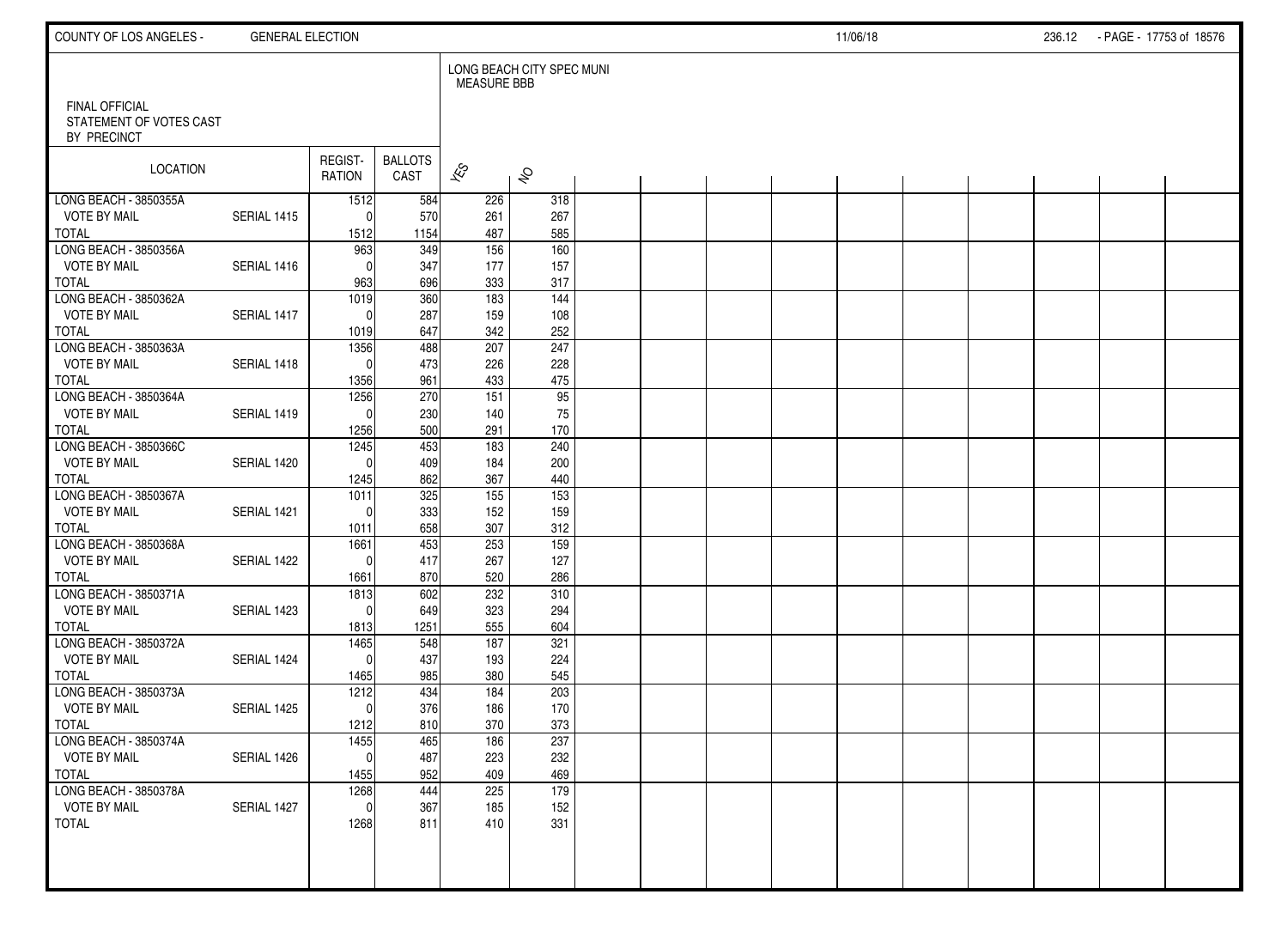| COUNTY OF LOS ANGELES -                                  | <b>GENERAL ELECTION</b> |                      |                        |                          |                           |  |  | 11/06/18 |  | 236.13 | - PAGE - 17754 of 18576 |  |
|----------------------------------------------------------|-------------------------|----------------------|------------------------|--------------------------|---------------------------|--|--|----------|--|--------|-------------------------|--|
|                                                          |                         |                      |                        | <b>MEASURE BBB</b>       | LONG BEACH CITY SPEC MUNI |  |  |          |  |        |                         |  |
| FINAL OFFICIAL<br>STATEMENT OF VOTES CAST<br>BY PRECINCT |                         |                      |                        |                          |                           |  |  |          |  |        |                         |  |
| LOCATION                                                 |                         | REGIST-<br>RATION    | <b>BALLOTS</b><br>CAST | $\overline{\mathscr{K}}$ | $\hat{\mathcal{S}}$       |  |  |          |  |        |                         |  |
| LONG BEACH - 3850379A                                    |                         | 1008                 | 218                    | 141                      | 59                        |  |  |          |  |        |                         |  |
| <b>VOTE BY MAIL</b><br><b>TOTAL</b>                      | SERIAL 1428             | $\Omega$             | 165<br>383             | 102<br>243               | 50<br>109                 |  |  |          |  |        |                         |  |
| LONG BEACH - 3850384A                                    |                         | 1008<br>971          | $\overline{232}$       | $\overline{122}$         | 87                        |  |  |          |  |        |                         |  |
| <b>VOTE BY MAIL</b>                                      | SERIAL 1429             | $\Omega$             | 208                    | 152                      | 42                        |  |  |          |  |        |                         |  |
| <b>TOTAL</b>                                             |                         | 971                  | 440                    | 274                      | 129                       |  |  |          |  |        |                         |  |
| LONG BEACH - 3850386C                                    |                         | 1115                 | 373                    | 219                      | 100                       |  |  |          |  |        |                         |  |
| <b>VOTE BY MAIL</b>                                      | SERIAL 1430             | $\mathbf{0}$         | 203                    | 129                      | 64                        |  |  |          |  |        |                         |  |
| <b>TOTAL</b>                                             |                         | 1115                 | 576                    | 348                      | 164                       |  |  |          |  |        |                         |  |
| LONG BEACH - 3850395A                                    |                         | 890                  | 196                    | 109                      | 72                        |  |  |          |  |        |                         |  |
| <b>VOTE BY MAIL</b>                                      | SERIAL 1431             | $\Omega$             | 141                    | 84                       | 48                        |  |  |          |  |        |                         |  |
| <b>TOTAL</b>                                             |                         | 890                  | 337                    | 193                      | 120                       |  |  |          |  |        |                         |  |
| LONG BEACH - 3850396A                                    |                         | 1437                 | 264                    | 143                      | 98                        |  |  |          |  |        |                         |  |
| <b>VOTE BY MAIL</b>                                      | SERIAL 1432             | $\Omega$             | 270                    | 166                      | 86                        |  |  |          |  |        |                         |  |
| <b>TOTAL</b>                                             |                         | 1437                 | 534                    | 309                      | 184                       |  |  |          |  |        |                         |  |
| LONG BEACH - 3850400A<br><b>VOTE BY MAIL</b>             | SERIAL 1433             | 1089<br>$\mathbf{0}$ | 269<br>235             | 160<br>165               | 89                        |  |  |          |  |        |                         |  |
| <b>TOTAL</b>                                             |                         | 1089                 | 504                    | 325                      | 55<br>144                 |  |  |          |  |        |                         |  |
| LONG BEACH - 3850402A                                    |                         | 828                  | 264                    | 152                      | 92                        |  |  |          |  |        |                         |  |
| <b>VOTE BY MAIL</b>                                      | SERIAL 1434             | $\Omega$             | 154                    | 85                       | 62                        |  |  |          |  |        |                         |  |
| <b>TOTAL</b>                                             |                         | 828                  | 418                    | 237                      | 154                       |  |  |          |  |        |                         |  |
| LONG BEACH - 3850415A                                    |                         | 1070                 | 315                    | 164                      | 108                       |  |  |          |  |        |                         |  |
| <b>VOTE BY MAIL</b>                                      | SERIAL 1435             | $\mathbf{0}$         | 131                    | 76                       | 44                        |  |  |          |  |        |                         |  |
| <b>TOTAL</b>                                             |                         | 1070                 | 446                    | 240                      | 152                       |  |  |          |  |        |                         |  |
| LONG BEACH - 3850445A                                    |                         | 1164                 | 389                    | 180                      | 185                       |  |  |          |  |        |                         |  |
| <b>VOTE BY MAIL</b>                                      | SERIAL 1436             | $\Omega$             | 533                    | 236                      | 261                       |  |  |          |  |        |                         |  |
| <b>TOTAL</b>                                             |                         | 1164                 | 922                    | 416                      | 446                       |  |  |          |  |        |                         |  |
| LONG BEACH - 3850447A                                    |                         | 1624                 | 572                    | 215                      | 307                       |  |  |          |  |        |                         |  |
| <b>VOTE BY MAIL</b>                                      | SERIAL 1437             | $\mathbf{0}$         | 605                    | 300                      | 272                       |  |  |          |  |        |                         |  |
| <b>TOTAL</b><br>LONG BEACH - 3850481A                    |                         | 1624<br>937          | 1177<br>292            | 515<br>154               | 579<br>110                |  |  |          |  |        |                         |  |
| <b>VOTE BY MAIL</b>                                      | SERIAL 1438             | $\mathbf{0}$         | 427                    | 228                      | 157                       |  |  |          |  |        |                         |  |
| <b>TOTAL</b>                                             |                         | 937                  | 719                    | 382                      | 267                       |  |  |          |  |        |                         |  |
| LONG BEACH - 3850517A                                    |                         | 869                  | 222                    | $\overline{132}$         | 75                        |  |  |          |  |        |                         |  |
| <b>VOTE BY MAIL</b>                                      | SERIAL 1439             | $\overline{0}$       | 229                    | 152                      | 65                        |  |  |          |  |        |                         |  |
| <b>TOTAL</b>                                             |                         | 869                  | 451                    | 284                      | 140                       |  |  |          |  |        |                         |  |
| LONG BEACH - 3850530A                                    |                         | 860                  | 208                    | 107                      | 87                        |  |  |          |  |        |                         |  |
| <b>VOTE BY MAIL</b>                                      | SERIAL 1440             | $\mathbf 0$          | 243                    | 128                      | 106                       |  |  |          |  |        |                         |  |
| <b>TOTAL</b>                                             |                         | 860                  | 451                    | 235                      | 193                       |  |  |          |  |        |                         |  |
|                                                          |                         |                      |                        |                          |                           |  |  |          |  |        |                         |  |
|                                                          |                         |                      |                        |                          |                           |  |  |          |  |        |                         |  |
|                                                          |                         |                      |                        |                          |                           |  |  |          |  |        |                         |  |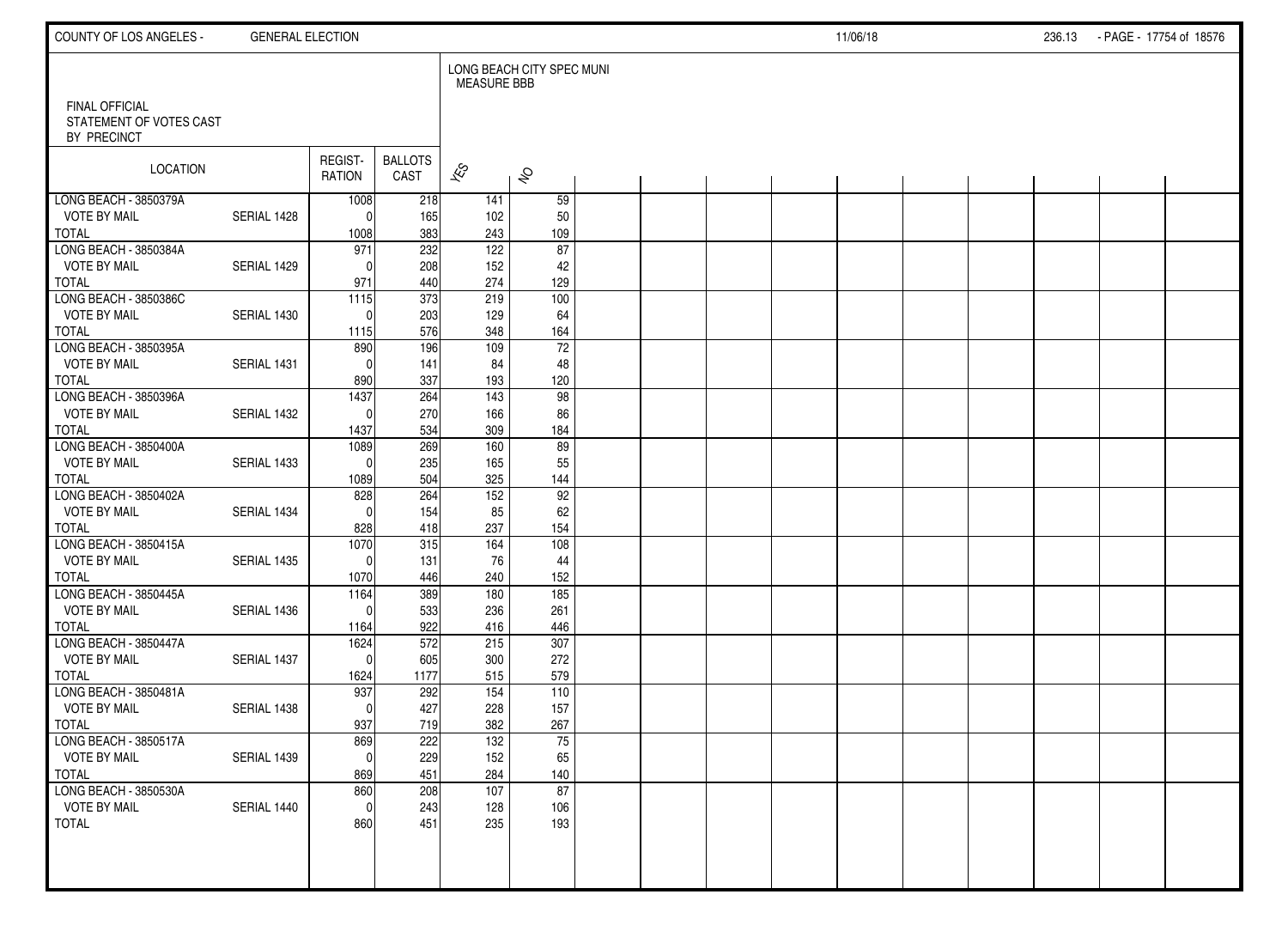| COUNTY OF LOS ANGELES -                       | <b>GENERAL ELECTION</b> |                      |                        |                          |                           |  |  | 11/06/18 |  | 236.14 | - PAGE - 17755 of 18576 |  |
|-----------------------------------------------|-------------------------|----------------------|------------------------|--------------------------|---------------------------|--|--|----------|--|--------|-------------------------|--|
| FINAL OFFICIAL                                |                         |                      |                        | <b>MEASURE BBB</b>       | LONG BEACH CITY SPEC MUNI |  |  |          |  |        |                         |  |
| STATEMENT OF VOTES CAST<br>BY PRECINCT        |                         |                      |                        |                          |                           |  |  |          |  |        |                         |  |
| LOCATION                                      |                         | REGIST-<br>RATION    | <b>BALLOTS</b><br>CAST | $\overline{\mathscr{K}}$ | $\hat{\mathcal{S}}$       |  |  |          |  |        |                         |  |
| LONG BEACH - 3850533A                         |                         | 1668                 | 613                    | 303                      | 262                       |  |  |          |  |        |                         |  |
| <b>VOTE BY MAIL</b><br><b>TOTAL</b>           | SERIAL 1441             | $\Omega$<br>1668     | 615<br>1228            | 312<br>615               | 254<br>516                |  |  |          |  |        |                         |  |
| LONG BEACH - 3850539A                         |                         | 1504                 | 529                    | 256                      | 244                       |  |  |          |  |        |                         |  |
| <b>VOTE BY MAIL</b>                           | SERIAL 1442             | $\Omega$             | 579                    | 276                      | 267                       |  |  |          |  |        |                         |  |
| <b>TOTAL</b>                                  |                         | 1504                 | 1108                   | 532                      | 511                       |  |  |          |  |        |                         |  |
| LONG BEACH - 3850545A*<br><b>VOTE BY MAIL</b> | SERIAL 6277             | 14<br>$\Omega$       |                        | $\mathbf{0}$             | $\mathbf 0$<br>1          |  |  |          |  |        |                         |  |
| <b>TOTAL</b>                                  |                         | 14                   |                        |                          |                           |  |  |          |  |        |                         |  |
| LONG BEACH - 3850545B                         |                         | 756                  | 226                    | 137                      | 64                        |  |  |          |  |        |                         |  |
| <b>VOTE BY MAIL</b>                           | SERIAL 1443             | $\Omega$             | 262                    | 167                      | 70                        |  |  |          |  |        |                         |  |
| <b>TOTAL</b><br>LONG BEACH - 3850549A         |                         | 756<br>1687          | 488<br>416             | 304<br>207               | 134<br>169                |  |  |          |  |        |                         |  |
| <b>VOTE BY MAIL</b>                           | SERIAL 1444             | $\mathbf{0}$         | 611                    | 272                      | 303                       |  |  |          |  |        |                         |  |
| <b>TOTAL</b>                                  |                         | 1687                 | 1027                   | 479                      | 472                       |  |  |          |  |        |                         |  |
| LONG BEACH - 3850552A                         |                         | 760                  | 209                    | 116                      | 69                        |  |  |          |  |        |                         |  |
| <b>VOTE BY MAIL</b>                           | SERIAL 1445             | $\Omega$             | 153                    | 101                      | 46                        |  |  |          |  |        |                         |  |
| <b>TOTAL</b>                                  |                         | 760                  | 362                    | 217                      | 115                       |  |  |          |  |        |                         |  |
| LONG BEACH - 3850553A<br><b>VOTE BY MAIL</b>  | SERIAL 1446             | 1224<br>$\Omega$     | 271<br>197             | 146<br>129               | 106<br>58                 |  |  |          |  |        |                         |  |
| <b>TOTAL</b>                                  |                         | 1224                 | 468                    | 275                      | 164                       |  |  |          |  |        |                         |  |
| LONG BEACH - 3850554A                         |                         | 757                  | 168                    | 86                       | 69                        |  |  |          |  |        |                         |  |
| <b>VOTE BY MAIL</b>                           | SERIAL 1447             | $\Omega$             | 152                    | 98                       | 42                        |  |  |          |  |        |                         |  |
| <b>TOTAL</b>                                  |                         | 757                  | 320                    | 184                      | 111                       |  |  |          |  |        |                         |  |
| LONG BEACH - 3850555A<br><b>VOTE BY MAIL</b>  | SERIAL 1448             | 1696<br>$\mathbf{0}$ | 434<br>317             | 240<br>186               | 166<br>108                |  |  |          |  |        |                         |  |
| <b>TOTAL</b>                                  |                         | 1696                 | 751                    | 426                      | 274                       |  |  |          |  |        |                         |  |
| LONG BEACH - 3850558B                         |                         | 1159                 | 370                    | 199                      | $\overline{154}$          |  |  |          |  |        |                         |  |
| <b>VOTE BY MAIL</b>                           | SERIAL 1449             | $\Omega$             | 332                    | 170                      | 141                       |  |  |          |  |        |                         |  |
| <b>TOTAL</b>                                  |                         | 1159                 | 702                    | 369                      | 295                       |  |  |          |  |        |                         |  |
| LONG BEACH - 3850559B                         |                         | 1266                 | 420                    | 208                      | 160                       |  |  |          |  |        |                         |  |
| <b>VOTE BY MAIL</b><br><b>TOTAL</b>           | SERIAL 1450             | $\mathbf{0}$<br>1266 | 371<br>791             | 185<br>393               | 163<br>323                |  |  |          |  |        |                         |  |
| LONG BEACH - 3850562A                         |                         | 1169                 | 433                    | 184                      | 229                       |  |  |          |  |        |                         |  |
| <b>VOTE BY MAIL</b>                           | SERIAL 1451             | $\pmb{0}$            | 483                    | 188                      | 284                       |  |  |          |  |        |                         |  |
| <b>TOTAL</b>                                  |                         | 1169                 | 916                    | 372                      | 513                       |  |  |          |  |        |                         |  |
| LONG BEACH - 3850563A                         |                         | 966                  | 294                    | 122                      | 161                       |  |  |          |  |        |                         |  |
| <b>VOTE BY MAIL</b><br><b>TOTAL</b>           | SERIAL 1452             | $\mathbf 0$          | 326                    | 144                      | 162                       |  |  |          |  |        |                         |  |
|                                               |                         | 966                  | 620                    | 266                      | 323                       |  |  |          |  |        |                         |  |
|                                               |                         |                      |                        |                          |                           |  |  |          |  |        |                         |  |
|                                               |                         |                      |                        |                          |                           |  |  |          |  |        |                         |  |
|                                               |                         |                      |                        |                          |                           |  |  |          |  |        |                         |  |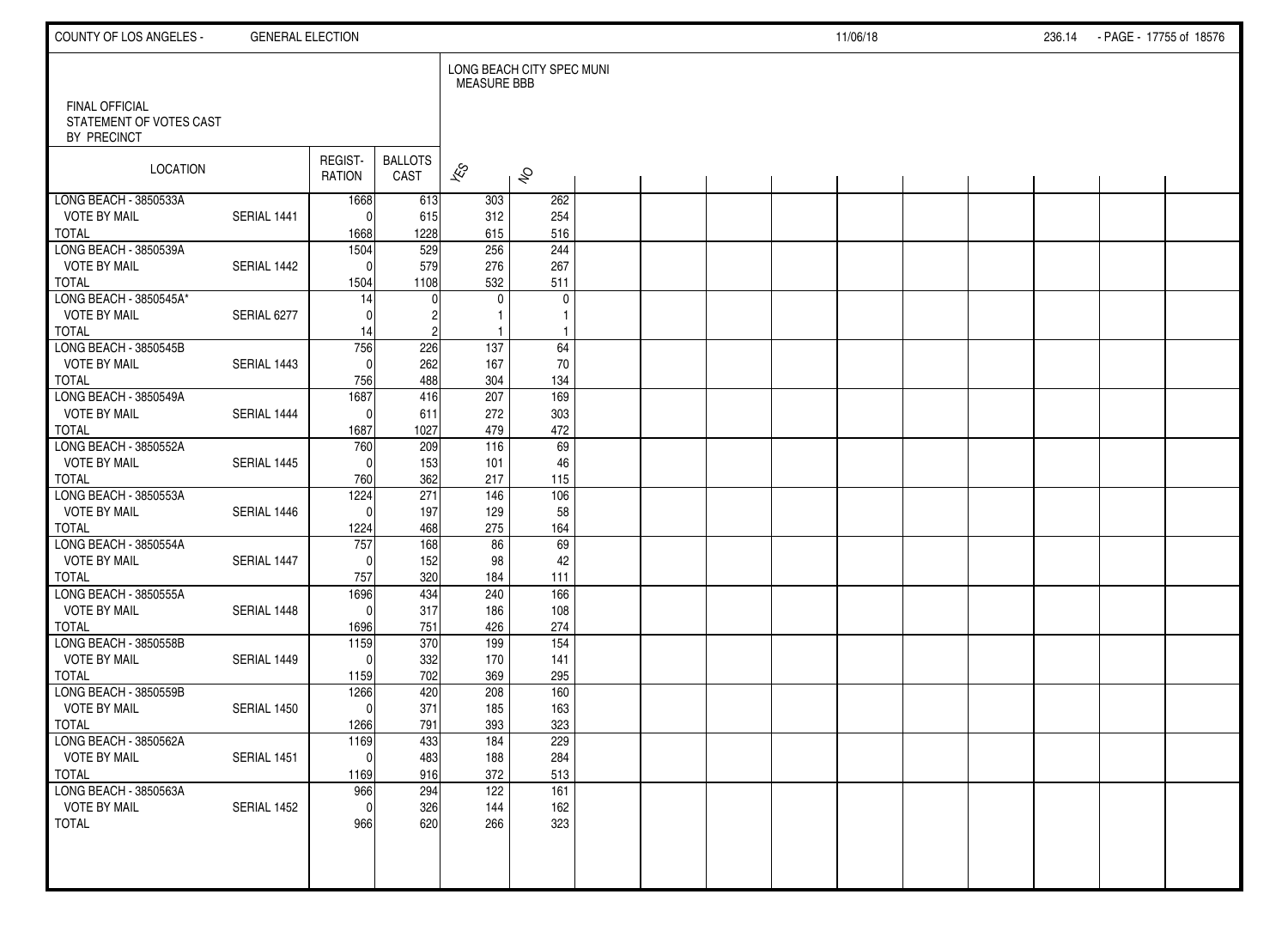| COUNTY OF LOS ANGELES -                                  | <b>GENERAL ELECTION</b> |                      |                        |                          |                           |  |  | 11/06/18 |  | 236.15 | - PAGE - 17756 of 18576 |  |
|----------------------------------------------------------|-------------------------|----------------------|------------------------|--------------------------|---------------------------|--|--|----------|--|--------|-------------------------|--|
|                                                          |                         |                      |                        | <b>MEASURE BBB</b>       | LONG BEACH CITY SPEC MUNI |  |  |          |  |        |                         |  |
| FINAL OFFICIAL<br>STATEMENT OF VOTES CAST<br>BY PRECINCT |                         |                      |                        |                          |                           |  |  |          |  |        |                         |  |
| LOCATION                                                 |                         | REGIST-<br>RATION    | <b>BALLOTS</b><br>CAST | $\overline{\mathscr{K}}$ | $\hat{\mathcal{S}}$       |  |  |          |  |        |                         |  |
| LONG BEACH - 3850564B                                    |                         | 1103                 | 351                    | 204                      | 122                       |  |  |          |  |        |                         |  |
| <b>VOTE BY MAIL</b><br><b>TOTAL</b>                      | SERIAL 1453             | $\Omega$             | 321<br>672             | 184<br>388               | 118<br>240                |  |  |          |  |        |                         |  |
| LONG BEACH - 3850568A                                    |                         | 1103<br>1005         | $\overline{332}$       | $\frac{162}{ }$          | $\overline{113}$          |  |  |          |  |        |                         |  |
| <b>VOTE BY MAIL</b>                                      | SERIAL 1454             | $\Omega$             | 260                    | 144                      | 92                        |  |  |          |  |        |                         |  |
| <b>TOTAL</b>                                             |                         | 1005                 | 592                    | 306                      | 205                       |  |  |          |  |        |                         |  |
| LONG BEACH - 3850572A                                    |                         | 1293                 | 361                    | 185                      | 150                       |  |  |          |  |        |                         |  |
| <b>VOTE BY MAIL</b>                                      | SERIAL 1455             | $\Omega$             | 301                    | 174                      | 102                       |  |  |          |  |        |                         |  |
| <b>TOTAL</b>                                             |                         | 1293                 | 662                    | 359                      | 252                       |  |  |          |  |        |                         |  |
| LONG BEACH - 3850577A                                    |                         | 1226                 | 259                    | 150                      | 89                        |  |  |          |  |        |                         |  |
| <b>VOTE BY MAIL</b>                                      | SERIAL 1456             | $\Omega$             | 307                    | 187                      | 105                       |  |  |          |  |        |                         |  |
| <b>TOTAL</b>                                             |                         | 1226                 | 566                    | 337                      | 194                       |  |  |          |  |        |                         |  |
| LONG BEACH - 3850591A                                    |                         | 1323                 | 341                    | 192                      | 124                       |  |  |          |  |        |                         |  |
| <b>VOTE BY MAIL</b>                                      | SERIAL 1457             | $\Omega$             | 271                    | 164                      | 87                        |  |  |          |  |        |                         |  |
| <b>TOTAL</b>                                             |                         | 1323                 | 612                    | 356                      | 211                       |  |  |          |  |        |                         |  |
| LONG BEACH - 3850593A<br><b>VOTE BY MAIL</b>             | SERIAL 1458             | 1134<br>$\Omega$     | 350<br>227             | 198<br>138               | $\frac{114}{114}$         |  |  |          |  |        |                         |  |
| <b>TOTAL</b>                                             |                         | 1134                 | 577                    | 336                      | 67<br>181                 |  |  |          |  |        |                         |  |
| LONG BEACH - 3850594A                                    |                         | 1344                 | 394                    | 228                      | 128                       |  |  |          |  |        |                         |  |
| <b>VOTE BY MAIL</b>                                      | SERIAL 1459             | $\Omega$             | 293                    | 173                      | 101                       |  |  |          |  |        |                         |  |
| <b>TOTAL</b>                                             |                         | 1344                 | 687                    | 401                      | 229                       |  |  |          |  |        |                         |  |
| LONG BEACH - 3850611C                                    |                         | 1229                 | 306                    | 171                      | 93                        |  |  |          |  |        |                         |  |
| <b>VOTE BY MAIL</b>                                      | SERIAL 1460             | $\Omega$             | 193                    | 123                      | 56                        |  |  |          |  |        |                         |  |
| <b>TOTAL</b>                                             |                         | 1229                 | 499                    | 294                      | 149                       |  |  |          |  |        |                         |  |
| LONG BEACH - 3850612A                                    |                         | 1064                 | 357                    | 200                      | 128                       |  |  |          |  |        |                         |  |
| <b>VOTE BY MAIL</b>                                      | SERIAL 1461             | $\Omega$             | 223                    | 142                      | 68                        |  |  |          |  |        |                         |  |
| <b>TOTAL</b>                                             |                         | 1064                 | 580                    | 342                      | 196                       |  |  |          |  |        |                         |  |
| LONG BEACH - 3850614A                                    |                         | 806                  | 234                    | 128                      | 77                        |  |  |          |  |        |                         |  |
| <b>VOTE BY MAIL</b>                                      | SERIAL 1462             | $\Omega$             | 127                    | 78                       | 42                        |  |  |          |  |        |                         |  |
| <b>TOTAL</b><br>LONG BEACH - 3850616A                    |                         | 806                  | 361<br>486             | 206<br>272               | 119<br>159                |  |  |          |  |        |                         |  |
| <b>VOTE BY MAIL</b>                                      | SERIAL 1463             | 1398<br>$\mathbf{0}$ | 485                    | 303                      | 139                       |  |  |          |  |        |                         |  |
| <b>TOTAL</b>                                             |                         | 1398                 | 971                    | 575                      | 298                       |  |  |          |  |        |                         |  |
| LONG BEACH - 3850617A                                    |                         | 1433                 | 434                    | 220                      | 164                       |  |  |          |  |        |                         |  |
| <b>VOTE BY MAIL</b>                                      | SERIAL 1464             | $\pmb{0}$            | 422                    | 243                      | 135                       |  |  |          |  |        |                         |  |
| <b>TOTAL</b>                                             |                         | 1433                 | 856                    | 463                      | 299                       |  |  |          |  |        |                         |  |
| LONG BEACH - 3850620A                                    |                         | 1126                 | 414                    | 221                      | 151                       |  |  |          |  |        |                         |  |
| <b>VOTE BY MAIL</b>                                      | SERIAL 1465             | 0                    | 269                    | 154                      | 89                        |  |  |          |  |        |                         |  |
| <b>TOTAL</b>                                             |                         | 1126                 | 683                    | 375                      | 240                       |  |  |          |  |        |                         |  |
|                                                          |                         |                      |                        |                          |                           |  |  |          |  |        |                         |  |
|                                                          |                         |                      |                        |                          |                           |  |  |          |  |        |                         |  |
|                                                          |                         |                      |                        |                          |                           |  |  |          |  |        |                         |  |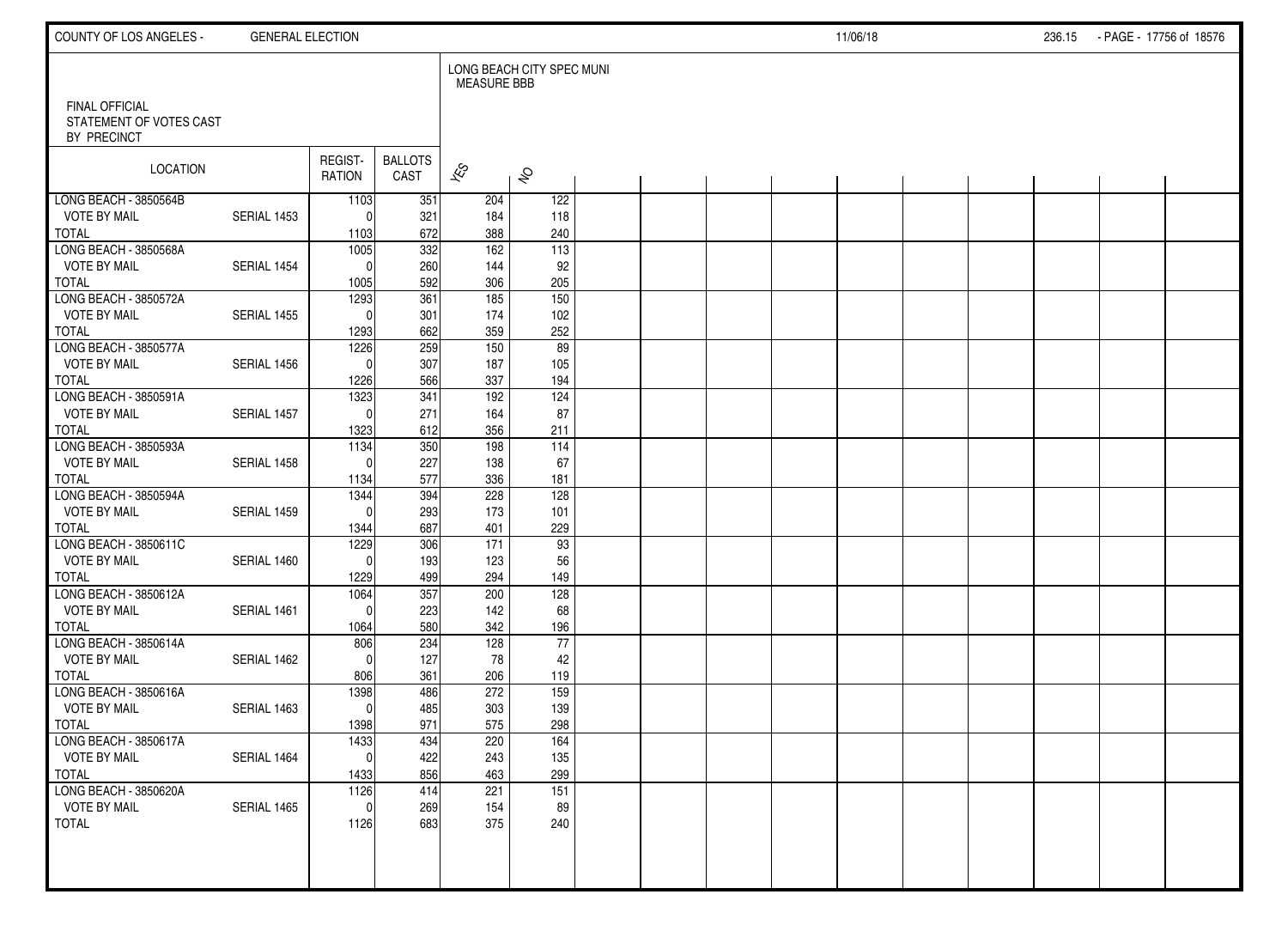| COUNTY OF LOS ANGELES -                                         | <b>GENERAL ELECTION</b> |                   |                        |                          |                           |  |  | 11/06/18 |  | 236.16 - PAGE - 17757 of 18576 |  |
|-----------------------------------------------------------------|-------------------------|-------------------|------------------------|--------------------------|---------------------------|--|--|----------|--|--------------------------------|--|
|                                                                 |                         |                   |                        | <b>MEASURE BBB</b>       | LONG BEACH CITY SPEC MUNI |  |  |          |  |                                |  |
| <b>FINAL OFFICIAL</b><br>STATEMENT OF VOTES CAST<br>BY PRECINCT |                         |                   |                        |                          |                           |  |  |          |  |                                |  |
| LOCATION                                                        |                         | REGIST-<br>RATION | <b>BALLOTS</b><br>CAST | $\overline{\mathscr{E}}$ | $\hat{\mathcal{S}}$       |  |  |          |  |                                |  |
| LONG BEACH - 3850621A                                           |                         | 1808              | 529                    | 287                      | 198                       |  |  |          |  |                                |  |
| <b>VOTE BY MAIL</b>                                             | SERIAL 1466             | $\Omega$          | 513                    | 301                      | 174                       |  |  |          |  |                                |  |
| <b>TOTAL</b>                                                    |                         | 1808              | 1042                   | 588                      | 372                       |  |  |          |  |                                |  |
| LONG BEACH - 3850624A                                           |                         | 1300              | 395                    | 214                      | 117                       |  |  |          |  |                                |  |
| <b>VOTE BY MAIL</b>                                             | SERIAL 1467             | $\mathbf{0}$      | 379                    | 225                      | 119                       |  |  |          |  |                                |  |
| <b>TOTAL</b><br>LONG BEACH - 3850625A                           |                         | 1300              | 774<br>336             | 439<br>193               | 236<br>$\overline{95}$    |  |  |          |  |                                |  |
| <b>VOTE BY MAIL</b>                                             | SERIAL 1468             | 1249<br>$\Omega$  | 396                    | 237                      | 123                       |  |  |          |  |                                |  |
| TOTAL                                                           |                         | 1249              | 732                    | 430                      | 218                       |  |  |          |  |                                |  |
| LONG BEACH - 3850632A                                           |                         | 1304              | 484                    | 229                      | 220                       |  |  |          |  |                                |  |
| <b>VOTE BY MAIL</b>                                             | SERIAL 1469             | $\Omega$          | 448                    | 226                      | 193                       |  |  |          |  |                                |  |
| <b>TOTAL</b>                                                    |                         | 1304              | 932                    | 455                      | 413                       |  |  |          |  |                                |  |
| LONG BEACH - 3850636A                                           |                         | 1424              | 496                    | 229                      | 228                       |  |  |          |  |                                |  |
| <b>VOTE BY MAIL</b>                                             | SERIAL 1470             | $\Omega$          | 505                    | 242                      | 235                       |  |  |          |  |                                |  |
| TOTAL                                                           |                         | 1424              | 1001                   | 471                      | 463                       |  |  |          |  |                                |  |
| LONG BEACH - 3850637D                                           |                         | 932               | 343                    | 155                      | 169                       |  |  |          |  |                                |  |
| <b>VOTE BY MAIL</b>                                             | SERIAL 1471             | $\mathbf{0}$      | 302                    | 147                      | 140                       |  |  |          |  |                                |  |
| <b>TOTAL</b>                                                    |                         | 932               | 645                    | 302                      | 309                       |  |  |          |  |                                |  |
| LONG BEACH - 3850639A                                           |                         | 1518              | 537                    | 233                      | 262                       |  |  |          |  |                                |  |
| <b>VOTE BY MAIL</b>                                             | SERIAL 1472             | $\mathbf{0}$      | 569                    | 276                      | 258                       |  |  |          |  |                                |  |
| <b>TOTAL</b>                                                    |                         | 1518              | 1106                   | 509                      | 520                       |  |  |          |  |                                |  |
| LONG BEACH - 3850645A                                           |                         | 628               | 260                    | 111                      | 52                        |  |  |          |  |                                |  |
| <b>VOTE BY MAIL</b>                                             | SERIAL 1473             | $\mathbf{0}$      | 111                    | 52                       | 36                        |  |  |          |  |                                |  |
| <b>TOTAL</b>                                                    |                         | 628               | 371                    | 163                      | 88                        |  |  |          |  |                                |  |
| LONG BEACH - 3850648A                                           |                         | 1486              | 493                    | 239                      | 211                       |  |  |          |  |                                |  |
| <b>VOTE BY MAIL</b><br><b>TOTAL</b>                             | SERIAL 1474             | 0                 | 620<br>1113            | 303<br>542               | 274<br>485                |  |  |          |  |                                |  |
| LONG BEACH - 3850650A                                           |                         | 1486<br>870       | 276                    | $\overline{131}$         | $\overline{117}$          |  |  |          |  |                                |  |
| <b>VOTE BY MAIL</b>                                             | SERIAL 1475             | $\Omega$          | 278                    | 161                      | 100                       |  |  |          |  |                                |  |
| <b>TOTAL</b>                                                    |                         | 870               | 554                    | 292                      | 217                       |  |  |          |  |                                |  |
| LONG BEACH - 3850660A                                           |                         | 1638              | 455                    | 248                      | 152                       |  |  |          |  |                                |  |
| <b>VOTE BY MAIL</b>                                             | SERIAL 1476             | $\mathbf{0}$      | 280                    | 182                      | 85                        |  |  |          |  |                                |  |
| <b>TOTAL</b>                                                    |                         | 1638              | 735                    | 430                      | 237                       |  |  |          |  |                                |  |
| LONG BEACH - 3850671A                                           |                         | 1205              | 307                    | 167                      | 117                       |  |  |          |  |                                |  |
| <b>VOTE BY MAIL</b>                                             | SERIAL 1477             | $\Omega$          | 183                    | 116                      | 56                        |  |  |          |  |                                |  |
| <b>TOTAL</b>                                                    |                         | 1205              | 490                    | 283                      | 173                       |  |  |          |  |                                |  |
| LONG BEACH - 3850671C*                                          |                         | 32                |                        | $\mathbf 0$              | $\mathbf 0$               |  |  |          |  |                                |  |
| <b>VOTE BY MAIL</b>                                             | SERIAL 6280             | $\mathbf{0}$      |                        | $\overline{c}$           | 0                         |  |  |          |  |                                |  |
| TOTAL                                                           |                         | 32                |                        | $\overline{2}$           | $\mathbf{0}$              |  |  |          |  |                                |  |
|                                                                 |                         |                   |                        |                          |                           |  |  |          |  |                                |  |
|                                                                 |                         |                   |                        |                          |                           |  |  |          |  |                                |  |
|                                                                 |                         |                   |                        |                          |                           |  |  |          |  |                                |  |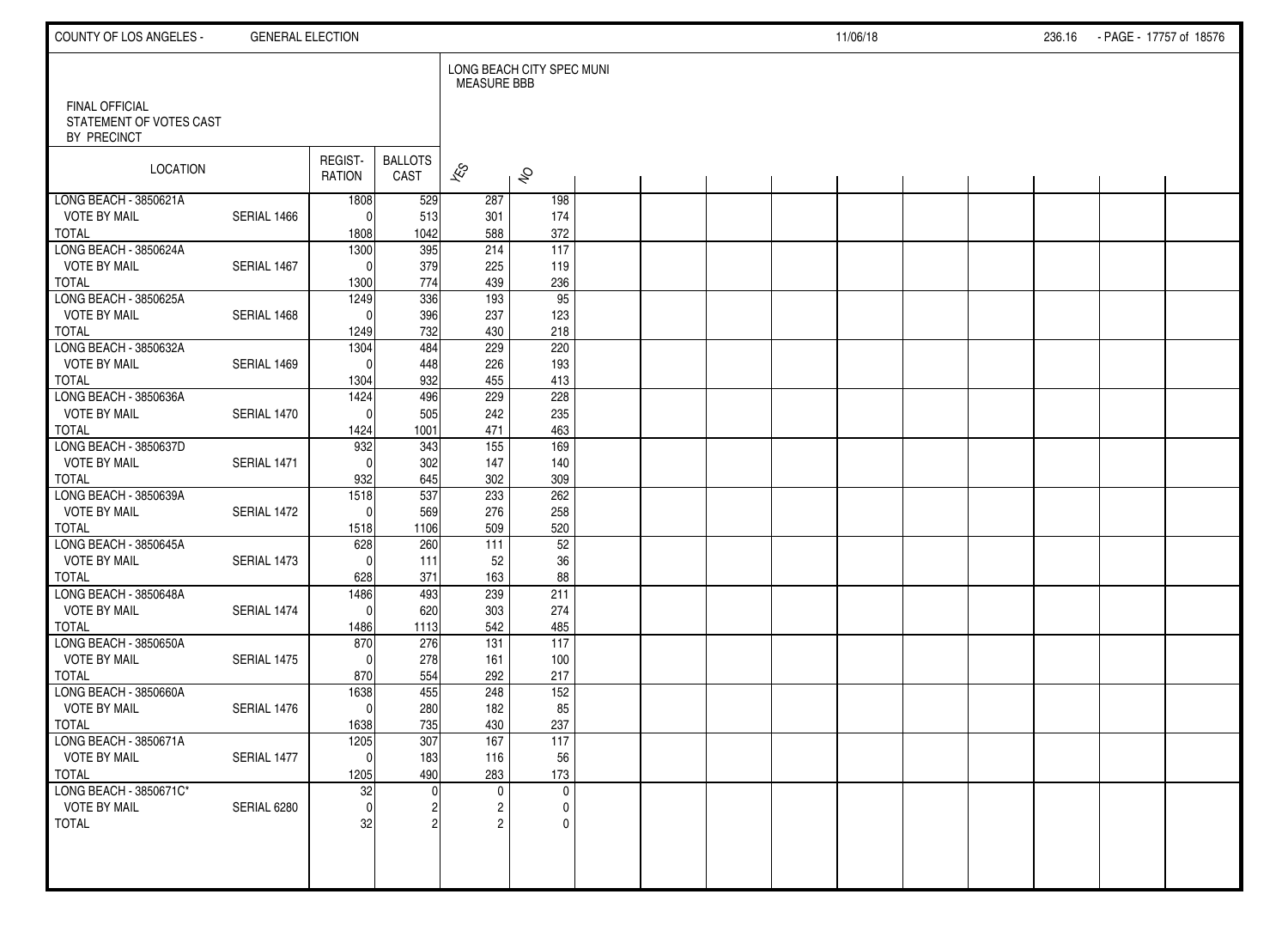| COUNTY OF LOS ANGELES -                                            | <b>GENERAL ELECTION</b> |                            |                        |                                           |                                               |  |  | 11/06/18 |  | 236.17 - PAGE - 17758 of 18576 |  |
|--------------------------------------------------------------------|-------------------------|----------------------------|------------------------|-------------------------------------------|-----------------------------------------------|--|--|----------|--|--------------------------------|--|
| <b>FINAL OFFICIAL</b><br>STATEMENT OF VOTES CAST<br>BY PRECINCT    |                         |                            |                        | <b>MEASURE BBB</b>                        | LONG BEACH CITY SPEC MUNI                     |  |  |          |  |                                |  |
| LOCATION                                                           |                         | REGIST-<br>RATION          | <b>BALLOTS</b><br>CAST | $\overline{\mathscr{E}}$                  | $\hat{\mathcal{S}}$                           |  |  |          |  |                                |  |
| LONG BEACH - 3850688A<br><b>VOTE BY MAIL</b><br><b>TOTAL</b>       | SERIAL 1478             | 1054<br>$\sqrt{ }$<br>1054 | 256<br>516<br>772      | 142<br>292<br>434                         | 90<br>191<br>281                              |  |  |          |  |                                |  |
| LONG BEACH - 3850701A<br><b>VOTE BY MAIL</b><br><b>TOTAL</b>       | SERIAL 1479             | 919<br>$\Omega$<br>919     | 216<br>176<br>392      | 121<br>121<br>242                         | 69<br>46<br>115                               |  |  |          |  |                                |  |
| LONG BEACH - 3850702A<br><b>VOTE BY MAIL</b><br><b>TOTAL</b>       | SERIAL 1480             | 1162<br>O<br>1162          | 206<br>160<br>366      | 96<br>92<br>188                           | 85<br>55<br>140                               |  |  |          |  |                                |  |
| BALLOT GROUP 716 - 9990716A<br><b>VOTE BY MAIL</b><br><b>TOTAL</b> | SERIAL 8716             |                            |                        | $\mathbf 0$<br>$\mathbf{1}$               | $\mathbf 0$<br>0<br>0                         |  |  |          |  |                                |  |
| BALLOT GROUP 723 - 9990723A<br><b>VOTE BY MAIL</b><br><b>TOTAL</b> | SERIAL 8723             | C                          |                        | $\mathbf 0$<br>$\mathbf 0$<br>$\mathbf 0$ | $\pmb{0}$<br>$\overline{c}$<br>$\overline{2}$ |  |  |          |  |                                |  |
|                                                                    |                         |                            |                        |                                           |                                               |  |  |          |  |                                |  |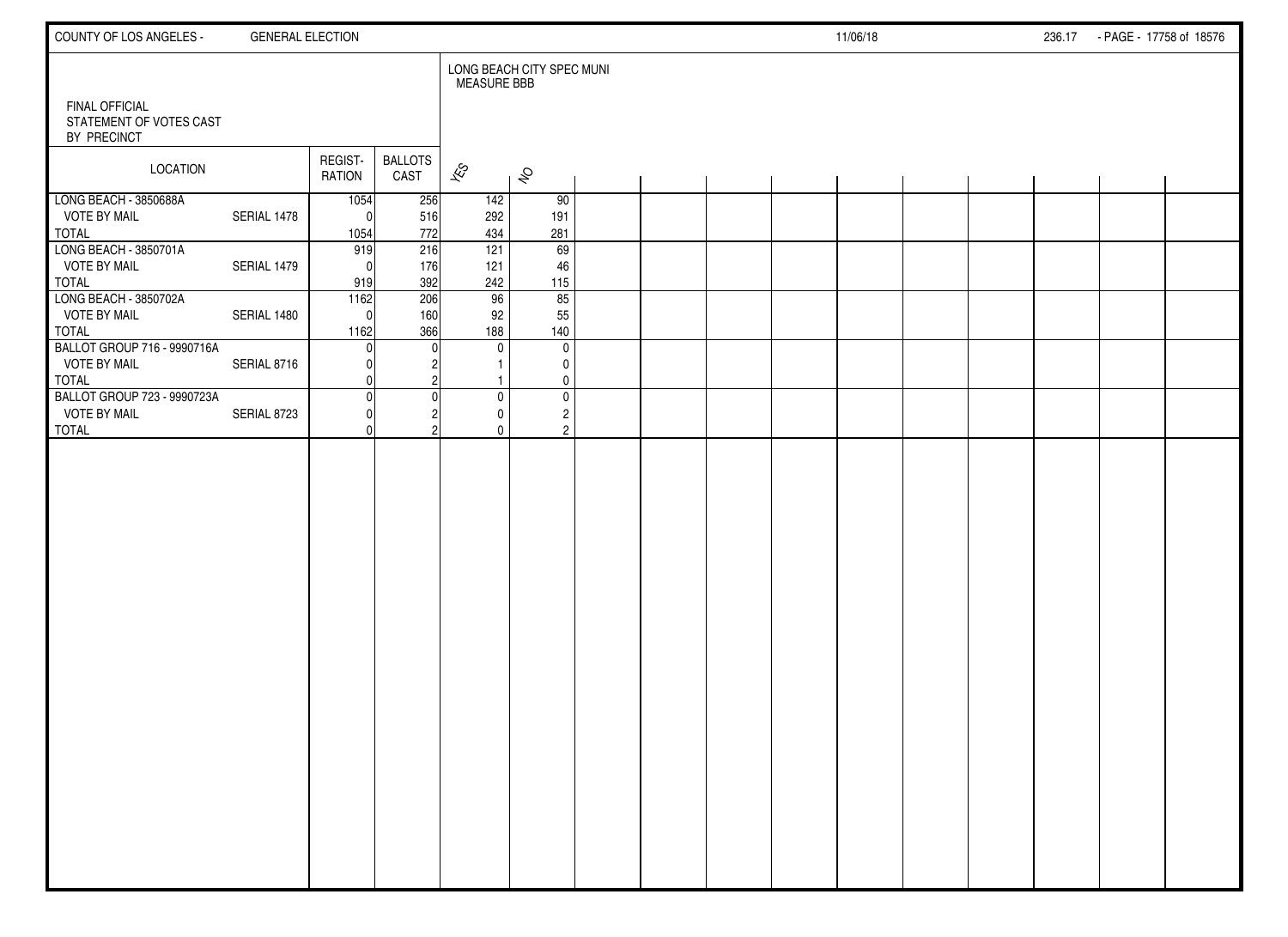| COUNTY OF LOS ANGELES -                                  | <b>GENERAL ELECTION</b>  |                        |                                |                                  |  |  | 11/06/18 |  | 236.18 - PAGE - 17759 of 18576 |  |
|----------------------------------------------------------|--------------------------|------------------------|--------------------------------|----------------------------------|--|--|----------|--|--------------------------------|--|
| <b>FINAL OFFICIAL</b>                                    |                          |                        | <b>MEASURE BBB</b>             | LONG BEACH CITY SPEC MUNI        |  |  |          |  |                                |  |
| STATEMENT OF VOTES CAST<br>BY PRECINCT                   |                          |                        |                                |                                  |  |  |          |  |                                |  |
| LOCATION                                                 | REGIST-<br><b>RATION</b> | <b>BALLOTS</b><br>CAST | $\overline{\mathscr{E}}$       | $\hat{\mathcal{S}}$              |  |  |          |  |                                |  |
| PRECINCT TOTAL<br><b>VBM TOTAL</b><br><b>GROUP TOTAL</b> | 256418                   | 75665<br>69408         | 38131<br>37701<br>$\mathbf{1}$ | 30532<br>27093<br>$\overline{2}$ |  |  |          |  |                                |  |
| <b>GRAND TOTAL</b>                                       | 256418                   | 145077                 | 75833                          | 57627                            |  |  |          |  |                                |  |
|                                                          |                          |                        |                                |                                  |  |  |          |  |                                |  |
|                                                          |                          |                        |                                |                                  |  |  |          |  |                                |  |
|                                                          |                          |                        |                                |                                  |  |  |          |  |                                |  |
|                                                          |                          |                        |                                |                                  |  |  |          |  |                                |  |
|                                                          |                          |                        |                                |                                  |  |  |          |  |                                |  |
|                                                          |                          |                        |                                |                                  |  |  |          |  |                                |  |
|                                                          |                          |                        |                                |                                  |  |  |          |  |                                |  |
|                                                          |                          |                        |                                |                                  |  |  |          |  |                                |  |
|                                                          |                          |                        |                                |                                  |  |  |          |  |                                |  |
|                                                          |                          |                        |                                |                                  |  |  |          |  |                                |  |
|                                                          |                          |                        |                                |                                  |  |  |          |  |                                |  |
|                                                          |                          |                        |                                |                                  |  |  |          |  |                                |  |
|                                                          |                          |                        |                                |                                  |  |  |          |  |                                |  |
|                                                          |                          |                        |                                |                                  |  |  |          |  |                                |  |
|                                                          |                          |                        |                                |                                  |  |  |          |  |                                |  |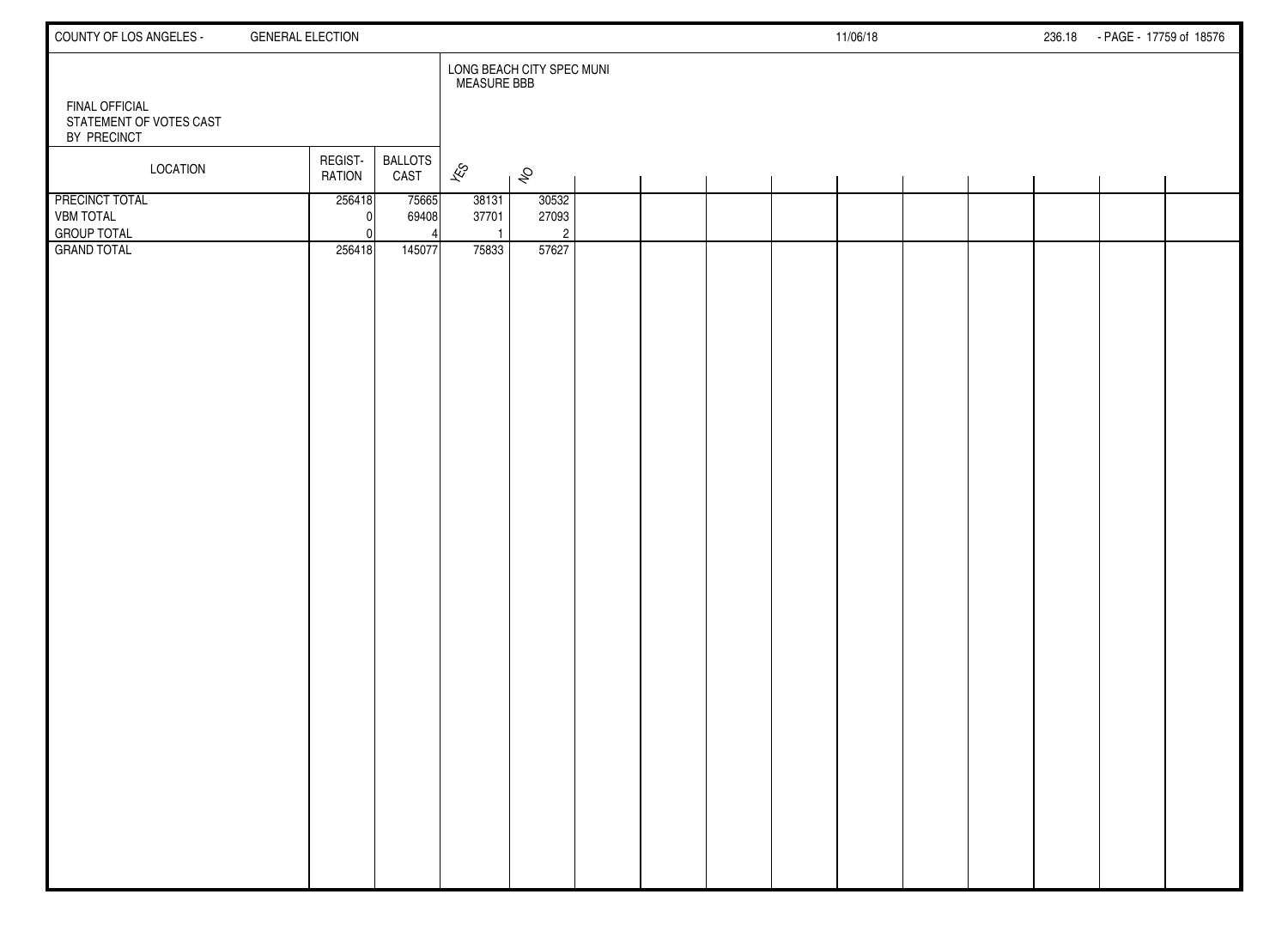| COUNTY OF LOS ANGELES -                                         | <b>GENERAL ELECTION</b> |                              |                        |                            |                           |  |  | 11/06/18 |  | 237.1 | - PAGE - 17760 of 18576 |  |
|-----------------------------------------------------------------|-------------------------|------------------------------|------------------------|----------------------------|---------------------------|--|--|----------|--|-------|-------------------------|--|
|                                                                 |                         |                              |                        | MEASURE CCC                | LONG BEACH CITY SPEC MUNI |  |  |          |  |       |                         |  |
| <b>FINAL OFFICIAL</b><br>STATEMENT OF VOTES CAST<br>BY PRECINCT |                         |                              |                        |                            |                           |  |  |          |  |       |                         |  |
| LOCATION                                                        |                         | REGIST-<br>RATION            | <b>BALLOTS</b><br>CAST | $\overline{\mathcal{K}}$ S | $\hat{\mathcal{S}}$       |  |  |          |  |       |                         |  |
| LONG BEACH - 3850001A                                           |                         | 1134                         | 312                    | 183                        | 92                        |  |  |          |  |       |                         |  |
| <b>VOTE BY MAIL</b><br><b>TOTAL</b>                             | SERIAL 1276             | $\Omega$<br>1134             | 169<br>481             | 123<br>306                 | 37<br>129                 |  |  |          |  |       |                         |  |
| LONG BEACH - 3850002E*                                          |                         |                              | O                      | 0                          | $\mathbf 0$               |  |  |          |  |       |                         |  |
| <b>VOTE BY MAIL</b>                                             | SERIAL 6269             |                              |                        |                            | 0                         |  |  |          |  |       |                         |  |
| <b>TOTAL</b>                                                    |                         |                              |                        | -1                         | 0                         |  |  |          |  |       |                         |  |
| LONG BEACH - 3850004A                                           |                         | 1306                         | 383                    | 226                        | $\frac{116}{116}$         |  |  |          |  |       |                         |  |
| <b>VOTE BY MAIL</b>                                             | SERIAL 1277             | $\Omega$                     | 195                    | 128                        | 57                        |  |  |          |  |       |                         |  |
| <b>TOTAL</b><br>LONG BEACH - 3850005A                           |                         | 1306                         | 578<br>289             | 354                        | 173<br>72                 |  |  |          |  |       |                         |  |
| <b>VOTE BY MAIL</b>                                             | SERIAL 1278             | $\frac{1105}{ }$<br>$\Omega$ | 188                    | 185<br>140                 | 36                        |  |  |          |  |       |                         |  |
| <b>TOTAL</b>                                                    |                         | 1105                         | 477                    | 325                        | 108                       |  |  |          |  |       |                         |  |
| LONG BEACH - 3850007A                                           |                         | 1211                         | 310                    | $\frac{182}{ }$            | 96                        |  |  |          |  |       |                         |  |
| <b>VOTE BY MAIL</b>                                             | SERIAL 1279             | $\Omega$                     | 309                    | 223                        | 61                        |  |  |          |  |       |                         |  |
| <b>TOTAL</b>                                                    |                         | 1211                         | 619                    | 405                        | 157                       |  |  |          |  |       |                         |  |
| LONG BEACH - 3850008A                                           |                         | 1261                         | 446                    | 254                        | $\frac{144}{1}$           |  |  |          |  |       |                         |  |
| <b>VOTE BY MAIL</b>                                             | SERIAL 1280             | $\Omega$                     | 194                    | 118                        | 58                        |  |  |          |  |       |                         |  |
| <b>TOTAL</b><br>LONG BEACH - 3850009A                           |                         | 1261                         | 640                    | 372                        | 202                       |  |  |          |  |       |                         |  |
| <b>VOTE BY MAIL</b>                                             | SERIAL 1281             | 1159<br>$\Omega$             | 370<br>131             | 236<br>78                  | 103<br>39                 |  |  |          |  |       |                         |  |
| <b>TOTAL</b>                                                    |                         | 1159                         | 501                    | 314                        | 142                       |  |  |          |  |       |                         |  |
| LONG BEACH - 3850010A                                           |                         | 1483                         | 418                    | 260                        | 118                       |  |  |          |  |       |                         |  |
| <b>VOTE BY MAIL</b>                                             | SERIAL 1282             | $\Omega$                     | 212                    | 142                        | 56                        |  |  |          |  |       |                         |  |
| <b>TOTAL</b>                                                    |                         | 1483                         | 630                    | 402                        | 174                       |  |  |          |  |       |                         |  |
| LONG BEACH - 3850012A                                           |                         | 1537                         | 425                    | 239                        | 139                       |  |  |          |  |       |                         |  |
| <b>VOTE BY MAIL</b>                                             | SERIAL 1283             | $\mathbf 0$                  | 634                    | 394                        | 175                       |  |  |          |  |       |                         |  |
| <b>TOTAL</b>                                                    |                         | 1537                         | 1059                   | 633                        | 314                       |  |  |          |  |       |                         |  |
| LONG BEACH - 3850013B                                           |                         | 1492                         | 352                    | 215                        | 103                       |  |  |          |  |       |                         |  |
| <b>VOTE BY MAIL</b><br><b>TOTAL</b>                             | SERIAL 1284             | $\mathbf 0$<br>1492          | 261<br>613             | 171<br>386                 | 70<br>173                 |  |  |          |  |       |                         |  |
| LONG BEACH - 3850016A                                           |                         | 1220                         | 331                    | 187                        | 114                       |  |  |          |  |       |                         |  |
| <b>VOTE BY MAIL</b>                                             | SERIAL 1285             | $\mathbf 0$                  | 227                    | 134                        | 79                        |  |  |          |  |       |                         |  |
| <b>TOTAL</b>                                                    |                         | 1220                         | 558                    | 321                        | 193                       |  |  |          |  |       |                         |  |
| LONG BEACH - 3850017B                                           |                         | 951                          | 240                    | 144                        | 72                        |  |  |          |  |       |                         |  |
| <b>VOTE BY MAIL</b>                                             | SERIAL 1286             | $\overline{0}$               | 125                    | 85                         | $30\,$                    |  |  |          |  |       |                         |  |
| <b>TOTAL</b>                                                    |                         | 951                          | 365                    | 229                        | 102                       |  |  |          |  |       |                         |  |
| LONG BEACH - 3850020A                                           |                         | 1092                         | 259                    | 161                        | 75                        |  |  |          |  |       |                         |  |
| <b>VOTE BY MAIL</b>                                             | SERIAL 1287             | $\mathbf 0$                  | 203                    | 128                        | 60                        |  |  |          |  |       |                         |  |
| <b>TOTAL</b>                                                    |                         | 1092                         | 462                    | 289                        | 135                       |  |  |          |  |       |                         |  |
|                                                                 |                         |                              |                        |                            |                           |  |  |          |  |       |                         |  |
|                                                                 |                         |                              |                        |                            |                           |  |  |          |  |       |                         |  |
|                                                                 |                         |                              |                        |                            |                           |  |  |          |  |       |                         |  |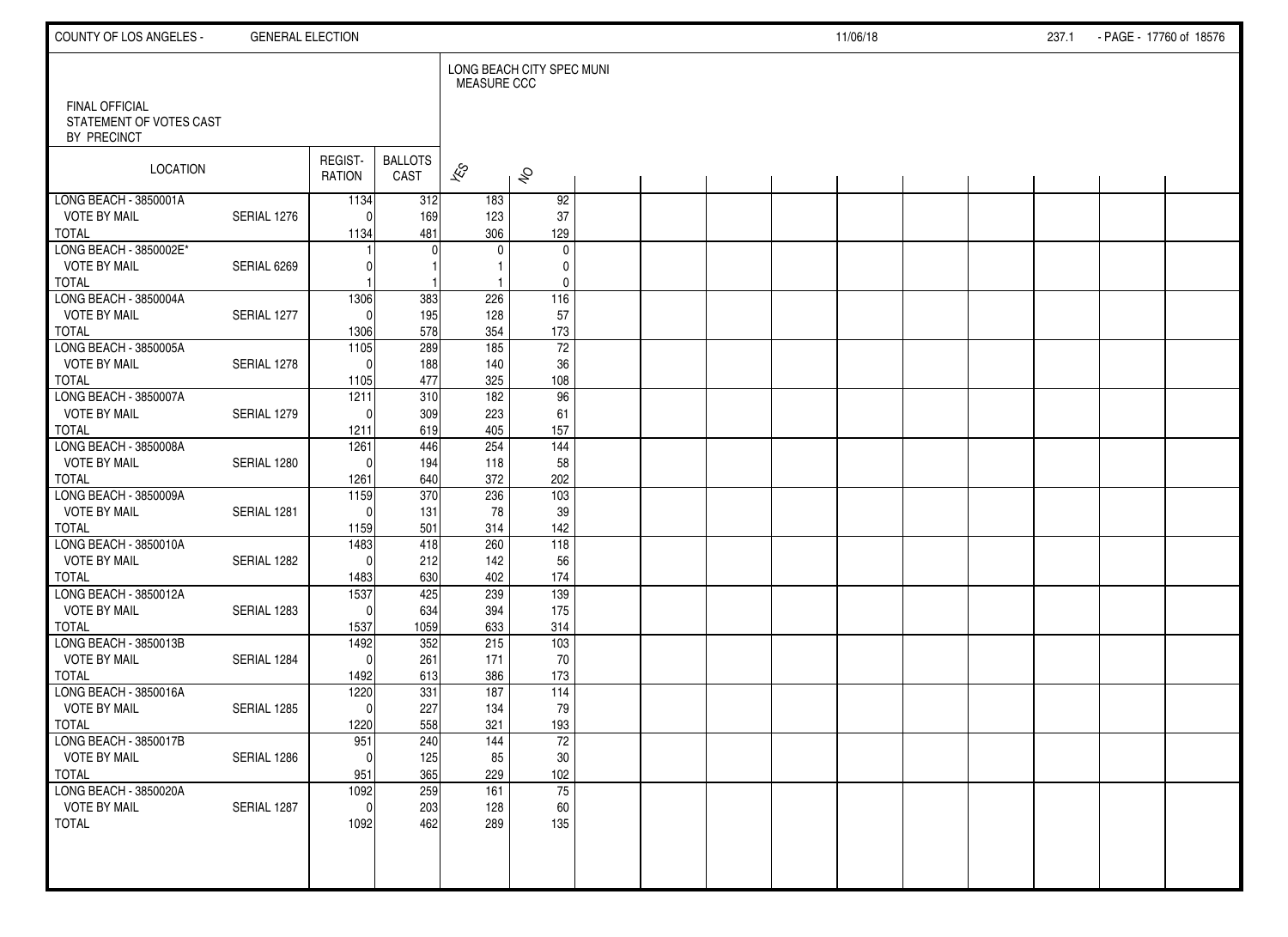| COUNTY OF LOS ANGELES -                                         | <b>GENERAL ELECTION</b> |                   |                        |                          |                           |  |  | 11/06/18 |  | 237.2 - PAGE - 17761 of 18576 |  |
|-----------------------------------------------------------------|-------------------------|-------------------|------------------------|--------------------------|---------------------------|--|--|----------|--|-------------------------------|--|
|                                                                 |                         |                   |                        | <b>MEASURE CCC</b>       | LONG BEACH CITY SPEC MUNI |  |  |          |  |                               |  |
| <b>FINAL OFFICIAL</b><br>STATEMENT OF VOTES CAST<br>BY PRECINCT |                         |                   |                        |                          |                           |  |  |          |  |                               |  |
| LOCATION                                                        |                         | REGIST-<br>RATION | <b>BALLOTS</b><br>CAST | $\overline{\mathscr{E}}$ | $\hat{\mathcal{S}}$       |  |  |          |  |                               |  |
| LONG BEACH - 3850020B                                           |                         | 903               | 271                    | 167                      | 71                        |  |  |          |  |                               |  |
| <b>VOTE BY MAIL</b>                                             | SERIAL 1288             | $\Omega$          | 176                    | 114                      | 46                        |  |  |          |  |                               |  |
| <b>TOTAL</b><br>LONG BEACH - 3850021A                           |                         | 903<br>1105       | 447<br>264             | 281<br>167               | 117<br>62                 |  |  |          |  |                               |  |
| <b>VOTE BY MAIL</b>                                             | SERIAL 1289             | $\Omega$          | 138                    | 93                       | 33                        |  |  |          |  |                               |  |
| <b>TOTAL</b>                                                    |                         | 1105              | 402                    | 260                      | 95                        |  |  |          |  |                               |  |
| LONG BEACH - 3850024A                                           |                         | 1198              | 360                    | 214                      | 120                       |  |  |          |  |                               |  |
| <b>VOTE BY MAIL</b>                                             | SERIAL 1290             | $\Omega$          | 227                    | 155                      | 57                        |  |  |          |  |                               |  |
| <b>TOTAL</b>                                                    |                         | 1198              | 587                    | 369                      | 177                       |  |  |          |  |                               |  |
| LONG BEACH - 3850025A                                           |                         | 1141              | 259                    | 139                      | 92                        |  |  |          |  |                               |  |
| <b>VOTE BY MAIL</b><br><b>TOTAL</b>                             | SERIAL 1291             | $\Omega$<br>1141  | 167<br>426             | 111<br>250               | 50<br>142                 |  |  |          |  |                               |  |
| LONG BEACH - 3850026A                                           |                         | 1466              | 407                    | 237                      | 126                       |  |  |          |  |                               |  |
| <b>VOTE BY MAIL</b>                                             | SERIAL 1292             | $\Omega$          | 235                    | 143                      | 73                        |  |  |          |  |                               |  |
| <b>TOTAL</b>                                                    |                         | 1466              | 642                    | 380                      | 199                       |  |  |          |  |                               |  |
| LONG BEACH - 3850027D                                           |                         | 1483              | 385                    | 191                      | 149                       |  |  |          |  |                               |  |
| <b>VOTE BY MAIL</b>                                             | SERIAL 1293             | $\Omega$          | 260                    | 159                      | 87                        |  |  |          |  |                               |  |
| <b>TOTAL</b>                                                    |                         | 1483              | 645                    | 350                      | 236                       |  |  |          |  |                               |  |
| LONG BEACH - 3850029A                                           |                         | 855               | 208                    | $\frac{114}{114}$        | $\overline{49}$           |  |  |          |  |                               |  |
| <b>VOTE BY MAIL</b><br><b>TOTAL</b>                             | SERIAL 1294             | $\Omega$<br>855   | 152<br>360             | 99<br>213                | 39<br>88                  |  |  |          |  |                               |  |
| LONG BEACH - 3850030A                                           |                         | 1178              | 398                    | 265                      | $\overline{92}$           |  |  |          |  |                               |  |
| <b>VOTE BY MAIL</b>                                             | SERIAL 1295             | $\Omega$          | 260                    | 169                      | 77                        |  |  |          |  |                               |  |
| <b>TOTAL</b>                                                    |                         | 1178              | 658                    | 434                      | 169                       |  |  |          |  |                               |  |
| LONG BEACH - 3850031B                                           |                         | 1516              | 360                    | 217                      | $\frac{103}{2}$           |  |  |          |  |                               |  |
| <b>VOTE BY MAIL</b>                                             | SERIAL 1296             | $\Omega$          | 232                    | 140                      | 75                        |  |  |          |  |                               |  |
| <b>TOTAL</b>                                                    |                         | 1516              | 592                    | 357                      | 178                       |  |  |          |  |                               |  |
| LONG BEACH - 3850032B                                           |                         | 1074              | 311                    | 172                      | 106                       |  |  |          |  |                               |  |
| <b>VOTE BY MAIL</b>                                             | SERIAL 1297             | $\Omega$          | 173                    | 119                      | 40                        |  |  |          |  |                               |  |
| <b>TOTAL</b><br>LONG BEACH - 3850034A                           |                         | 1074<br>1052      | 484<br>191             | 291<br>115               | 146<br>54                 |  |  |          |  |                               |  |
| <b>VOTE BY MAIL</b>                                             | SERIAL 1298             | 0                 | 142                    | 83                       | 51                        |  |  |          |  |                               |  |
| <b>TOTAL</b>                                                    |                         | 1052              | 333                    | 198                      | 105                       |  |  |          |  |                               |  |
| LONG BEACH - 3850035A                                           |                         | 846               | 305                    | 178                      | 95                        |  |  |          |  |                               |  |
| <b>VOTE BY MAIL</b>                                             | SERIAL 1299             | 0                 | 185                    | 117                      | 46                        |  |  |          |  |                               |  |
| <b>TOTAL</b>                                                    |                         | 846               | 490                    | 295                      | 141                       |  |  |          |  |                               |  |
| LONG BEACH - 3850035F*                                          |                         | 45                |                        | $\mathbf 0$              | $\mathsf{O}$              |  |  |          |  |                               |  |
| <b>VOTE BY MAIL</b>                                             | SERIAL 6270             | $\overline{0}$    | 25                     | 9                        | 15                        |  |  |          |  |                               |  |
| <b>TOTAL</b>                                                    |                         | 45                | 25                     | 9                        | 15                        |  |  |          |  |                               |  |
|                                                                 |                         |                   |                        |                          |                           |  |  |          |  |                               |  |
|                                                                 |                         |                   |                        |                          |                           |  |  |          |  |                               |  |
|                                                                 |                         |                   |                        |                          |                           |  |  |          |  |                               |  |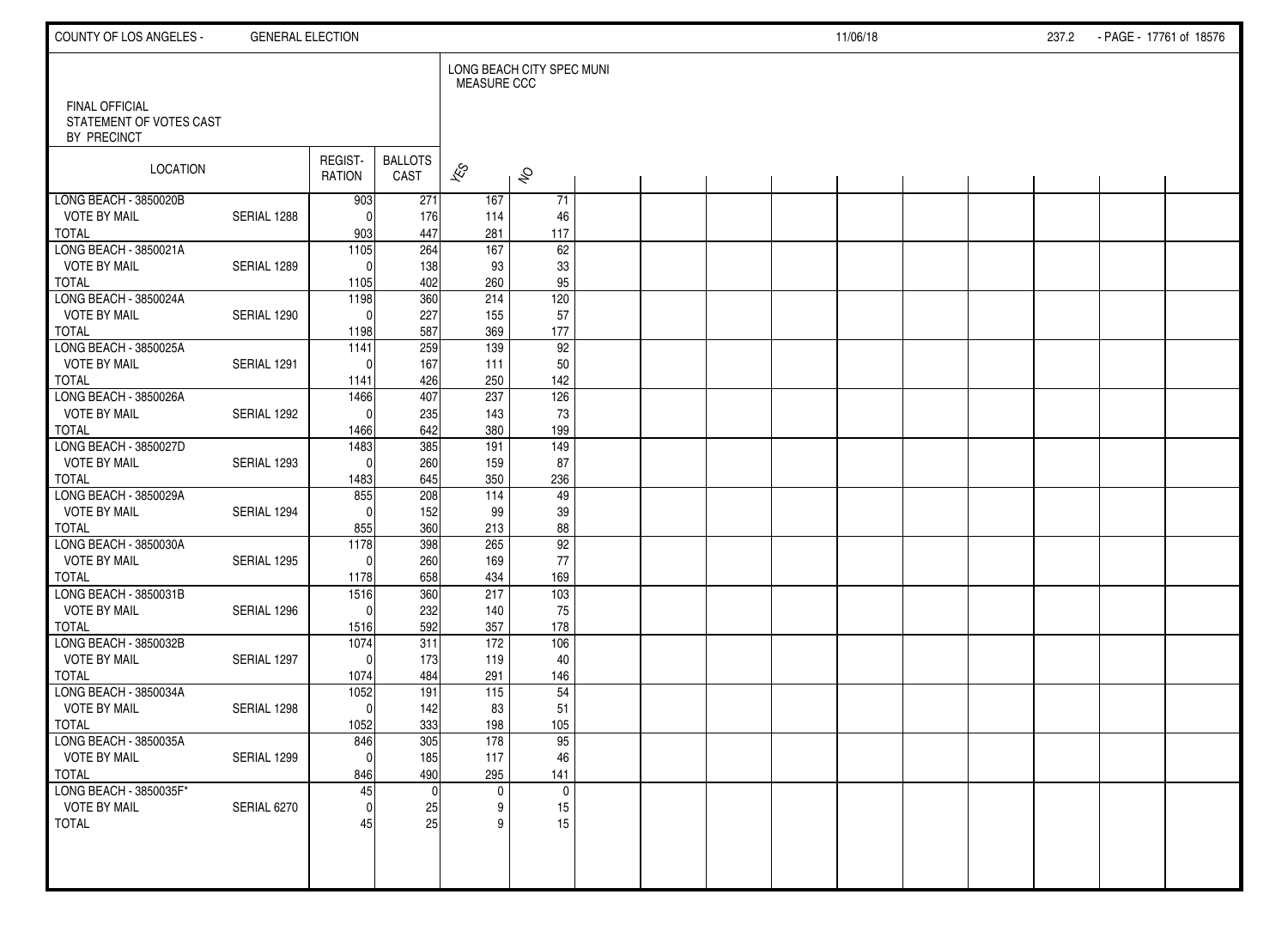| COUNTY OF LOS ANGELES -                                         | <b>GENERAL ELECTION</b> |                     |                        |                    |                           |  |  | 11/06/18 |  | 237.3 | - PAGE - 17762 of 18576 |  |
|-----------------------------------------------------------------|-------------------------|---------------------|------------------------|--------------------|---------------------------|--|--|----------|--|-------|-------------------------|--|
|                                                                 |                         |                     |                        | <b>MEASURE CCC</b> | LONG BEACH CITY SPEC MUNI |  |  |          |  |       |                         |  |
| <b>FINAL OFFICIAL</b><br>STATEMENT OF VOTES CAST<br>BY PRECINCT |                         |                     |                        |                    |                           |  |  |          |  |       |                         |  |
| LOCATION                                                        |                         | REGIST-<br>RATION   | <b>BALLOTS</b><br>CAST | $\approx$          | $\hat{\mathcal{S}}$       |  |  |          |  |       |                         |  |
| LONG BEACH - 3850036A                                           |                         | 976                 | 321                    | 177                | 85                        |  |  |          |  |       |                         |  |
| <b>VOTE BY MAIL</b>                                             | SERIAL 1300             | $\Omega$            | 274                    | 165                | 88                        |  |  |          |  |       |                         |  |
| <b>TOTAL</b>                                                    |                         | 976                 | 595                    | 342                | 173                       |  |  |          |  |       |                         |  |
| LONG BEACH - 3850037A<br><b>VOTE BY MAIL</b>                    | SERIAL 1301             | 1290<br>$\Omega$    | 266                    | 176                | 65                        |  |  |          |  |       |                         |  |
| <b>TOTAL</b>                                                    |                         | 1290                | 184<br>450             | 123<br>299         | 47<br>112                 |  |  |          |  |       |                         |  |
| LONG BEACH - 3850038A                                           |                         | 909                 | 172                    | 102                | 45                        |  |  |          |  |       |                         |  |
| <b>VOTE BY MAIL</b>                                             | SERIAL 1302             | $\Omega$            | 132                    | 89                 | 33                        |  |  |          |  |       |                         |  |
| <b>TOTAL</b>                                                    |                         | 909                 | 304                    | 191                | 78                        |  |  |          |  |       |                         |  |
| LONG BEACH - 3850039A                                           |                         | 1197                | 383                    | 245                | 105                       |  |  |          |  |       |                         |  |
| <b>VOTE BY MAIL</b>                                             | SERIAL 1303             | $\Omega$            | 138                    | 86                 | 43                        |  |  |          |  |       |                         |  |
| <b>TOTAL</b>                                                    |                         | 1197                | 521                    | 331                | 148                       |  |  |          |  |       |                         |  |
| LONG BEACH - 3850040A                                           |                         | 1143                | 255                    | 172                | 54                        |  |  |          |  |       |                         |  |
| <b>VOTE BY MAIL</b>                                             | SERIAL 1304             | $\Omega$            | 157                    | 99                 | 46                        |  |  |          |  |       |                         |  |
| <b>TOTAL</b>                                                    |                         | 1143                | 412                    | 271                | 100                       |  |  |          |  |       |                         |  |
| LONG BEACH - 3850041A<br><b>VOTE BY MAIL</b>                    |                         | 1565                | 444                    | 265                | $\frac{105}{105}$         |  |  |          |  |       |                         |  |
| <b>TOTAL</b>                                                    | SERIAL 1305             | $\Omega$            | 218<br>662             | 145<br>410         | 51<br>156                 |  |  |          |  |       |                         |  |
| LONG BEACH - 3850042A                                           |                         | 1565<br>902         | 188                    | 106                | 65                        |  |  |          |  |       |                         |  |
| <b>VOTE BY MAIL</b>                                             | SERIAL 1306             | $\Omega$            | 245                    | 134                | 91                        |  |  |          |  |       |                         |  |
| <b>TOTAL</b>                                                    |                         | 902                 | 433                    | 240                | 156                       |  |  |          |  |       |                         |  |
| LONG BEACH - 3850044D                                           |                         | 1086                | 392                    | 213                | $\frac{147}{147}$         |  |  |          |  |       |                         |  |
| <b>VOTE BY MAIL</b>                                             | SERIAL 1307             | $\Omega$            | 422                    | 215                | 189                       |  |  |          |  |       |                         |  |
| <b>TOTAL</b>                                                    |                         | 1086                | 814                    | 428                | 336                       |  |  |          |  |       |                         |  |
| LONG BEACH - 3850045A*                                          |                         | 72                  | $\mathbf 0$            | $\mathbf{0}$       | $\mathbf 0$               |  |  |          |  |       |                         |  |
| <b>VOTE BY MAIL</b>                                             | SERIAL 6273             | $\Omega$            | 31                     | 18                 | $\overline{7}$            |  |  |          |  |       |                         |  |
| <b>TOTAL</b>                                                    |                         | 72                  | 31                     | 18                 | $\overline{7}$            |  |  |          |  |       |                         |  |
| LONG BEACH - 3850045D                                           |                         | 977                 | 312                    | 159                | 131                       |  |  |          |  |       |                         |  |
| <b>VOTE BY MAIL</b>                                             | SERIAL 1308             | $\Omega$            | 257                    | 147                | 88                        |  |  |          |  |       |                         |  |
| <b>TOTAL</b>                                                    |                         | 977                 | 569                    | 306                | 219                       |  |  |          |  |       |                         |  |
| LONG BEACH - 3850046A<br><b>VOTE BY MAIL</b>                    | SERIAL 1309             | 1016<br>$\mathbf 0$ | 196<br>118             | 135<br>85          | 43<br>27                  |  |  |          |  |       |                         |  |
| <b>TOTAL</b>                                                    |                         | 1016                | 314                    | 220                | 70                        |  |  |          |  |       |                         |  |
| LONG BEACH - 3850047A                                           |                         | 1332                | 260                    | 174                | 63                        |  |  |          |  |       |                         |  |
| <b>VOTE BY MAIL</b>                                             | SERIAL 1310             | 0                   | 205                    | 157                | $36\,$                    |  |  |          |  |       |                         |  |
| <b>TOTAL</b>                                                    |                         | 1332                | 465                    | 331                | 99                        |  |  |          |  |       |                         |  |
| LONG BEACH - 3850048A                                           |                         | 1348                | 465                    | 261                | 151                       |  |  |          |  |       |                         |  |
| <b>VOTE BY MAIL</b>                                             | SERIAL 1311             | $\mathbf 0$         | 415                    | 247                | 127                       |  |  |          |  |       |                         |  |
| <b>TOTAL</b>                                                    |                         | 1348                | 880                    | 508                | 278                       |  |  |          |  |       |                         |  |
|                                                                 |                         |                     |                        |                    |                           |  |  |          |  |       |                         |  |
|                                                                 |                         |                     |                        |                    |                           |  |  |          |  |       |                         |  |
|                                                                 |                         |                     |                        |                    |                           |  |  |          |  |       |                         |  |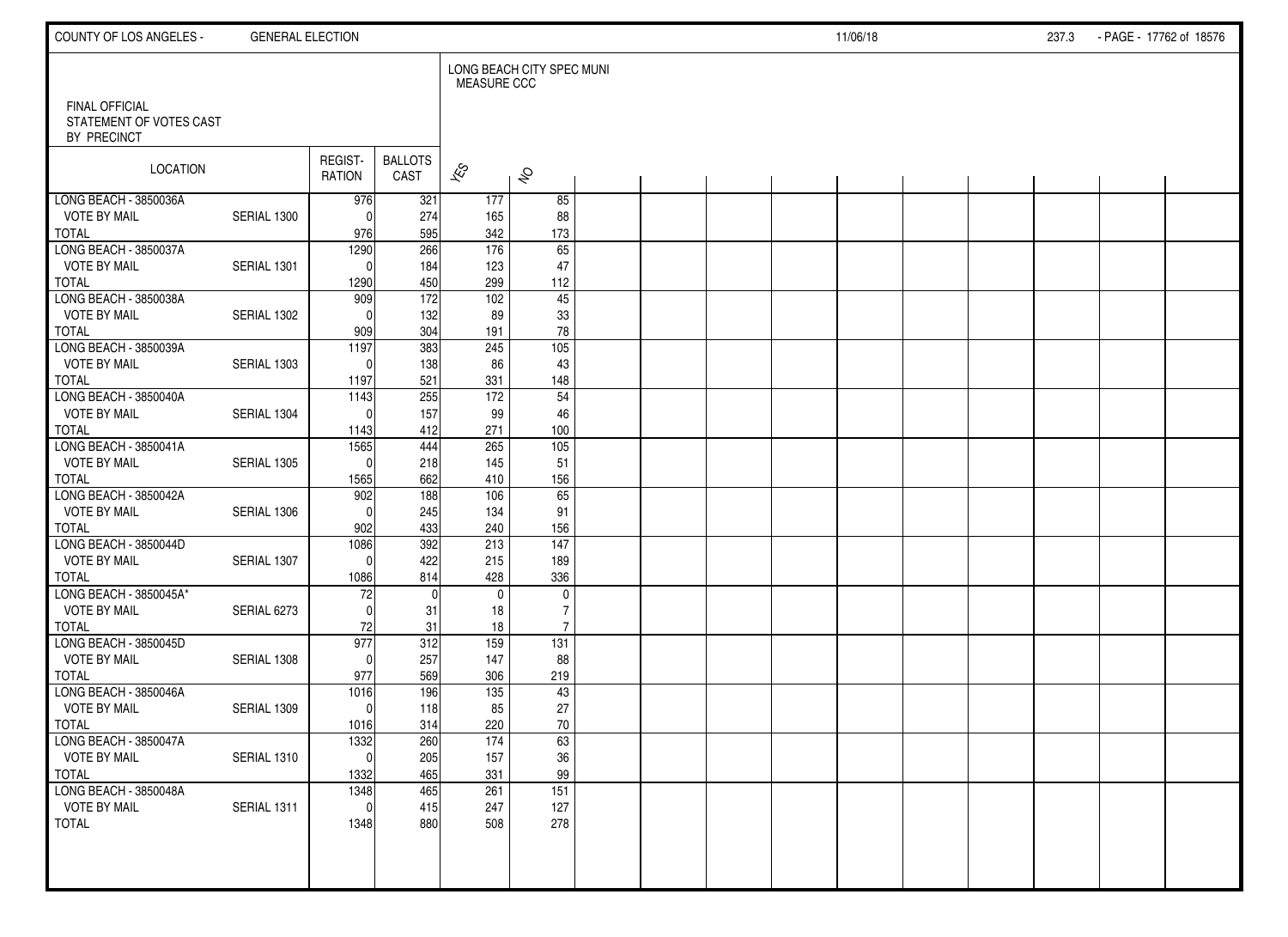| COUNTY OF LOS ANGELES -                      | <b>GENERAL ELECTION</b> |                      |                        |                    |                           |  |  | 11/06/18 |  | 237.4 | - PAGE - 17763 of 18576 |  |
|----------------------------------------------|-------------------------|----------------------|------------------------|--------------------|---------------------------|--|--|----------|--|-------|-------------------------|--|
| <b>FINAL OFFICIAL</b>                        |                         |                      |                        | <b>MEASURE CCC</b> | LONG BEACH CITY SPEC MUNI |  |  |          |  |       |                         |  |
| STATEMENT OF VOTES CAST<br>BY PRECINCT       |                         |                      |                        |                    |                           |  |  |          |  |       |                         |  |
| LOCATION                                     |                         | REGIST-<br>RATION    | <b>BALLOTS</b><br>CAST | $\mathbf{\hat{z}}$ | $\hat{\mathcal{S}}$       |  |  |          |  |       |                         |  |
| LONG BEACH - 3850049A<br><b>VOTE BY MAIL</b> | SERIAL 1312             | 1204<br>$\Omega$     | 312                    | 197                | 91                        |  |  |          |  |       |                         |  |
| TOTAL                                        |                         | 1204                 | 218<br>530             | 139<br>336         | 53<br>144                 |  |  |          |  |       |                         |  |
| LONG BEACH - 3850052A                        |                         | 829                  | 341                    | 164                | 139                       |  |  |          |  |       |                         |  |
| <b>VOTE BY MAIL</b>                          | SERIAL 1313             | $\Omega$             | 310                    | 167                | 120                       |  |  |          |  |       |                         |  |
| <b>TOTAL</b>                                 |                         | 829                  | 651                    | 331                | 259                       |  |  |          |  |       |                         |  |
| LONG BEACH - 3850053A                        | SERIAL 1314             | 1398<br>$\Omega$     | 359                    | 191                | 134                       |  |  |          |  |       |                         |  |
| <b>VOTE BY MAIL</b><br><b>TOTAL</b>          |                         | 1398                 | 443<br>802             | 267<br>458         | 147<br>281                |  |  |          |  |       |                         |  |
| LONG BEACH - 3850055A                        |                         | 1657                 | 469                    | 277                | 145                       |  |  |          |  |       |                         |  |
| <b>VOTE BY MAIL</b>                          | <b>SERIAL 1315</b>      | $\Omega$             | 523                    | 293                | 203                       |  |  |          |  |       |                         |  |
| <b>TOTAL</b>                                 |                         | 1657                 | 992                    | 570                | 348                       |  |  |          |  |       |                         |  |
| LONG BEACH - 3850058A                        |                         | 1348                 | 338                    | 185                | 111                       |  |  |          |  |       |                         |  |
| <b>VOTE BY MAIL</b>                          | SERIAL 1316             | $\Omega$             | 233                    | 144                | 67                        |  |  |          |  |       |                         |  |
| <b>TOTAL</b><br>LONG BEACH - 3850060A        |                         | 1348<br>1460         | 571<br>358             | 329<br>221         | 178<br>$\frac{103}{2}$    |  |  |          |  |       |                         |  |
| <b>VOTE BY MAIL</b>                          | SERIAL 1317             | $\mathbf{0}$         | 250                    | 156                | 73                        |  |  |          |  |       |                         |  |
| <b>TOTAL</b>                                 |                         | 1460                 | 608                    | 377                | 176                       |  |  |          |  |       |                         |  |
| LONG BEACH - 3850065A                        |                         | 961                  | 323                    | 133                | $\overline{157}$          |  |  |          |  |       |                         |  |
| <b>VOTE BY MAIL</b>                          | SERIAL 1318             | $\Omega$             | 354                    | 159                | 164                       |  |  |          |  |       |                         |  |
| <b>TOTAL</b>                                 |                         | 961                  | 677                    | 292                | 321                       |  |  |          |  |       |                         |  |
| LONG BEACH - 3850067A<br><b>VOTE BY MAIL</b> | SERIAL 1319             | 1508<br>$\mathbf{0}$ | 522<br>558             | 196<br>250         | $\overline{265}$<br>270   |  |  |          |  |       |                         |  |
| <b>TOTAL</b>                                 |                         | 1508                 | 1080                   | 446                | 535                       |  |  |          |  |       |                         |  |
| LONG BEACH - 3850069A                        |                         | 1490                 | 416                    | 215                | 160                       |  |  |          |  |       |                         |  |
| <b>VOTE BY MAIL</b>                          | SERIAL 1320             | $\Omega$             | 327                    | 181                | 107                       |  |  |          |  |       |                         |  |
| <b>TOTAL</b>                                 |                         | 1490                 | 743                    | 396                | 267                       |  |  |          |  |       |                         |  |
| LONG BEACH - 3850070A                        |                         | 995                  | 381                    | 193                | 150                       |  |  |          |  |       |                         |  |
| <b>VOTE BY MAIL</b>                          | SERIAL 1321             | $\Omega$             | 334                    | 170                | 133                       |  |  |          |  |       |                         |  |
| <b>TOTAL</b><br>LONG BEACH - 3850071A        |                         | 995<br>945           | 715<br>316             | 363<br>174         | 283<br>119                |  |  |          |  |       |                         |  |
| <b>VOTE BY MAIL</b>                          | SERIAL 1322             | $\Omega$             | 260                    | 160                | 81                        |  |  |          |  |       |                         |  |
| <b>TOTAL</b>                                 |                         | 945                  | 576                    | 334                | 200                       |  |  |          |  |       |                         |  |
| LONG BEACH - 3850072A                        |                         | 1600                 | 479                    | 316                | 111                       |  |  |          |  |       |                         |  |
| <b>VOTE BY MAIL</b>                          | SERIAL 1323             | 0                    | 478                    | 340                | 106                       |  |  |          |  |       |                         |  |
| TOTAL                                        |                         | 1600                 | 957                    | 656                | 217                       |  |  |          |  |       |                         |  |
| LONG BEACH - 3850075A<br><b>VOTE BY MAIL</b> | SERIAL 1324             | 905<br>0             | 317<br>301             | 143                | $\overline{143}$<br>135   |  |  |          |  |       |                         |  |
| TOTAL                                        |                         | 905                  | 618                    | 146<br>289         | 278                       |  |  |          |  |       |                         |  |
|                                              |                         |                      |                        |                    |                           |  |  |          |  |       |                         |  |
|                                              |                         |                      |                        |                    |                           |  |  |          |  |       |                         |  |
|                                              |                         |                      |                        |                    |                           |  |  |          |  |       |                         |  |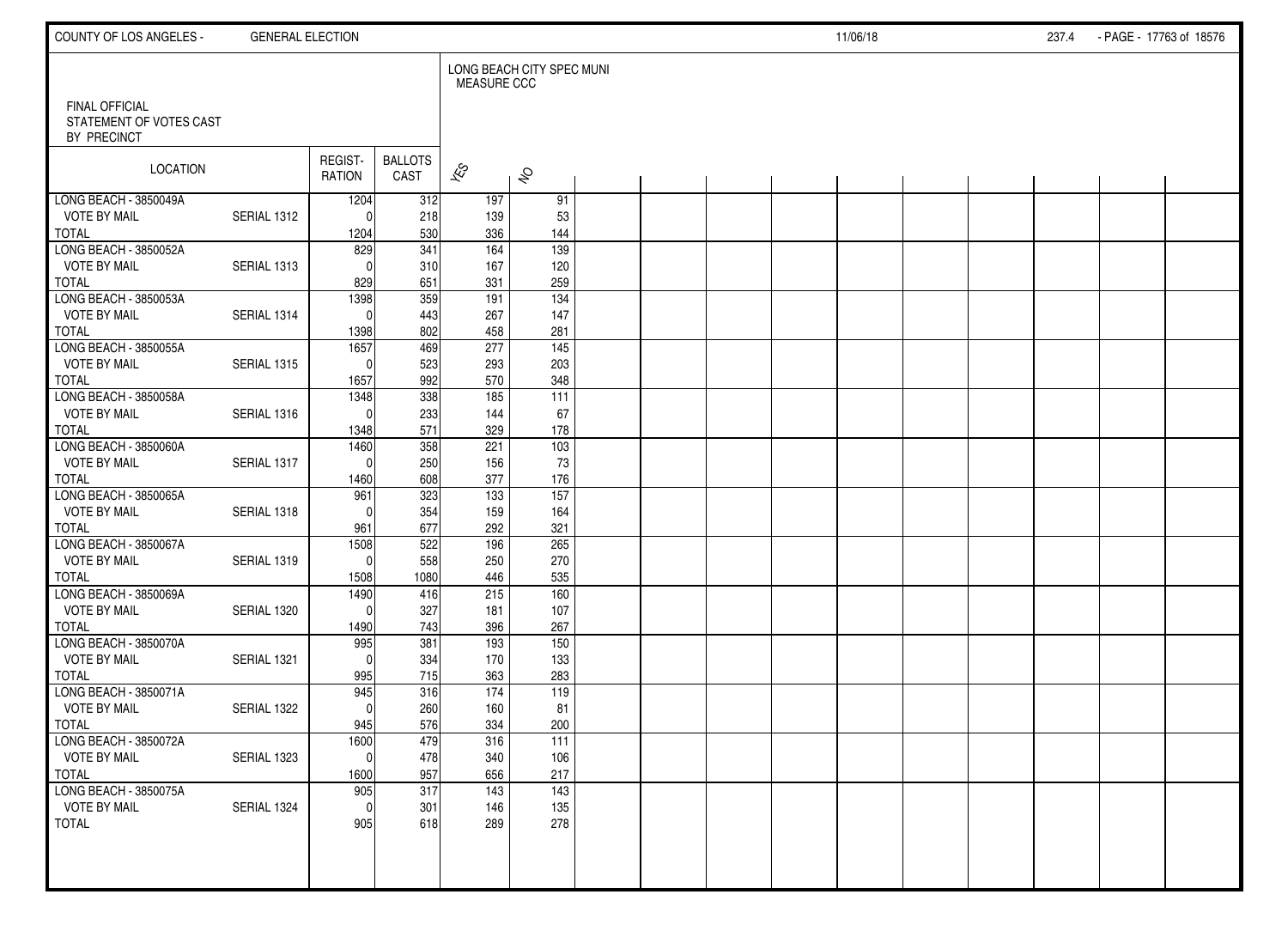| COUNTY OF LOS ANGELES -                                  | <b>GENERAL ELECTION</b> |                      |                         |                          |                           |  |  | 11/06/18 |  | 237.5 | - PAGE - 17764 of 18576 |  |
|----------------------------------------------------------|-------------------------|----------------------|-------------------------|--------------------------|---------------------------|--|--|----------|--|-------|-------------------------|--|
|                                                          |                         |                      |                         | <b>MEASURE CCC</b>       | LONG BEACH CITY SPEC MUNI |  |  |          |  |       |                         |  |
| FINAL OFFICIAL<br>STATEMENT OF VOTES CAST<br>BY PRECINCT |                         |                      |                         |                          |                           |  |  |          |  |       |                         |  |
| LOCATION                                                 |                         | REGIST-<br>RATION    | <b>BALLOTS</b><br>CAST  | $\overline{\mathscr{K}}$ | $\hat{\mathcal{S}}$       |  |  |          |  |       |                         |  |
| LONG BEACH - 3850076A                                    |                         | 1011                 | 274                     | 153                      | 92                        |  |  |          |  |       |                         |  |
| <b>VOTE BY MAIL</b><br><b>TOTAL</b>                      | SERIAL 1325             | $\Omega$             | 277<br>551              | 157<br>310               | 105<br>197                |  |  |          |  |       |                         |  |
| LONG BEACH - 3850082A                                    |                         | 1011<br>1334         | 428                     | 220                      | 182                       |  |  |          |  |       |                         |  |
| <b>VOTE BY MAIL</b>                                      | SERIAL 1326             | $\Omega$             | 520                     | 254                      | 241                       |  |  |          |  |       |                         |  |
| <b>TOTAL</b>                                             |                         | 1334                 | 948                     | 474                      | 423                       |  |  |          |  |       |                         |  |
| LONG BEACH - 3850084A                                    |                         | 1485                 | 445                     | 238                      | $\overline{157}$          |  |  |          |  |       |                         |  |
| <b>VOTE BY MAIL</b>                                      | SERIAL 1327             | $\Omega$             | 504                     | 308                      | 161                       |  |  |          |  |       |                         |  |
| <b>TOTAL</b>                                             |                         | 1485                 | 949                     | 546                      | 318                       |  |  |          |  |       |                         |  |
| LONG BEACH - 3850085B                                    |                         | 1551                 | 485                     | 239                      | 197                       |  |  |          |  |       |                         |  |
| <b>VOTE BY MAIL</b>                                      | SERIAL 1328             | $\mathbf{0}$         | 613                     | 326                      | 246                       |  |  |          |  |       |                         |  |
| <b>TOTAL</b>                                             |                         | 1551                 | 1098                    | 565                      | 443                       |  |  |          |  |       |                         |  |
| LONG BEACH - 3850086A                                    |                         | 1117                 | 206                     | 131                      | $\overline{56}$           |  |  |          |  |       |                         |  |
| <b>VOTE BY MAIL</b>                                      | SERIAL 1329             | $\Omega$             | 145                     | 84                       | 52                        |  |  |          |  |       |                         |  |
| <b>TOTAL</b>                                             |                         | 1117                 | 351                     | 215                      | 108                       |  |  |          |  |       |                         |  |
| LONG BEACH - 3850089A<br><b>VOTE BY MAIL</b>             | SERIAL 1330             | 1460<br>$\mathbf{0}$ | $\overline{371}$<br>326 | 226<br>209               | 97<br>90                  |  |  |          |  |       |                         |  |
| <b>TOTAL</b>                                             |                         | 1460                 | 697                     | 435                      | 187                       |  |  |          |  |       |                         |  |
| LONG BEACH - 3850091A                                    |                         | $\frac{1120}{ }$     | 204                     | 122                      | 55                        |  |  |          |  |       |                         |  |
| <b>VOTE BY MAIL</b>                                      | SERIAL 1331             | $\Omega$             | 167                     | 116                      | 36                        |  |  |          |  |       |                         |  |
| <b>TOTAL</b>                                             |                         | 1120                 | 371                     | 238                      | 91                        |  |  |          |  |       |                         |  |
| LONG BEACH - 3850092A                                    |                         | 1029                 | 314                     | $\frac{182}{ }$          | $\frac{104}{x}$           |  |  |          |  |       |                         |  |
| <b>VOTE BY MAIL</b>                                      | SERIAL 1332             | $\Omega$             | 191                     | 128                      | 48                        |  |  |          |  |       |                         |  |
| <b>TOTAL</b>                                             |                         | 1029                 | 505                     | 310                      | 152                       |  |  |          |  |       |                         |  |
| LONG BEACH - 3850097A                                    |                         | 977                  | 241                     | 145                      | 61                        |  |  |          |  |       |                         |  |
| <b>VOTE BY MAIL</b>                                      | SERIAL 1333             | $\Omega$             | 144                     | 101                      | 32                        |  |  |          |  |       |                         |  |
| <b>TOTAL</b>                                             |                         | 977                  | 385                     | 246                      | $93\,$                    |  |  |          |  |       |                         |  |
| LONG BEACH - 3850099A                                    |                         | 1182                 | 354                     | 202                      | 108                       |  |  |          |  |       |                         |  |
| <b>VOTE BY MAIL</b><br><b>TOTAL</b>                      | SERIAL 1334             | $\mathbf{0}$         | 185<br>539              | 113                      | 64<br>172                 |  |  |          |  |       |                         |  |
| LONG BEACH - 3850100A                                    |                         | 1182<br>912          | 280                     | 315<br>170               | 88                        |  |  |          |  |       |                         |  |
| <b>VOTE BY MAIL</b>                                      | SERIAL 1335             | $\Omega$             | 163                     | 105                      | 50                        |  |  |          |  |       |                         |  |
| <b>TOTAL</b>                                             |                         | 912                  | 443                     | 275                      | 138                       |  |  |          |  |       |                         |  |
| LONG BEACH - 3850101A                                    |                         | 1047                 | 264                     | 161                      | 76                        |  |  |          |  |       |                         |  |
| <b>VOTE BY MAIL</b>                                      | SERIAL 1336             | $\pmb{0}$            | 184                     | 116                      | 56                        |  |  |          |  |       |                         |  |
| <b>TOTAL</b>                                             |                         | 1047                 | 448                     | 277                      | 132                       |  |  |          |  |       |                         |  |
| LONG BEACH - 3850102A                                    |                         | 1314                 | 356                     | 221                      | 103                       |  |  |          |  |       |                         |  |
| <b>VOTE BY MAIL</b>                                      | SERIAL 1337             | $\mathbf 0$          | 212                     | 131                      | 67                        |  |  |          |  |       |                         |  |
| <b>TOTAL</b>                                             |                         | 1314                 | 568                     | 352                      | 170                       |  |  |          |  |       |                         |  |
|                                                          |                         |                      |                         |                          |                           |  |  |          |  |       |                         |  |
|                                                          |                         |                      |                         |                          |                           |  |  |          |  |       |                         |  |
|                                                          |                         |                      |                         |                          |                           |  |  |          |  |       |                         |  |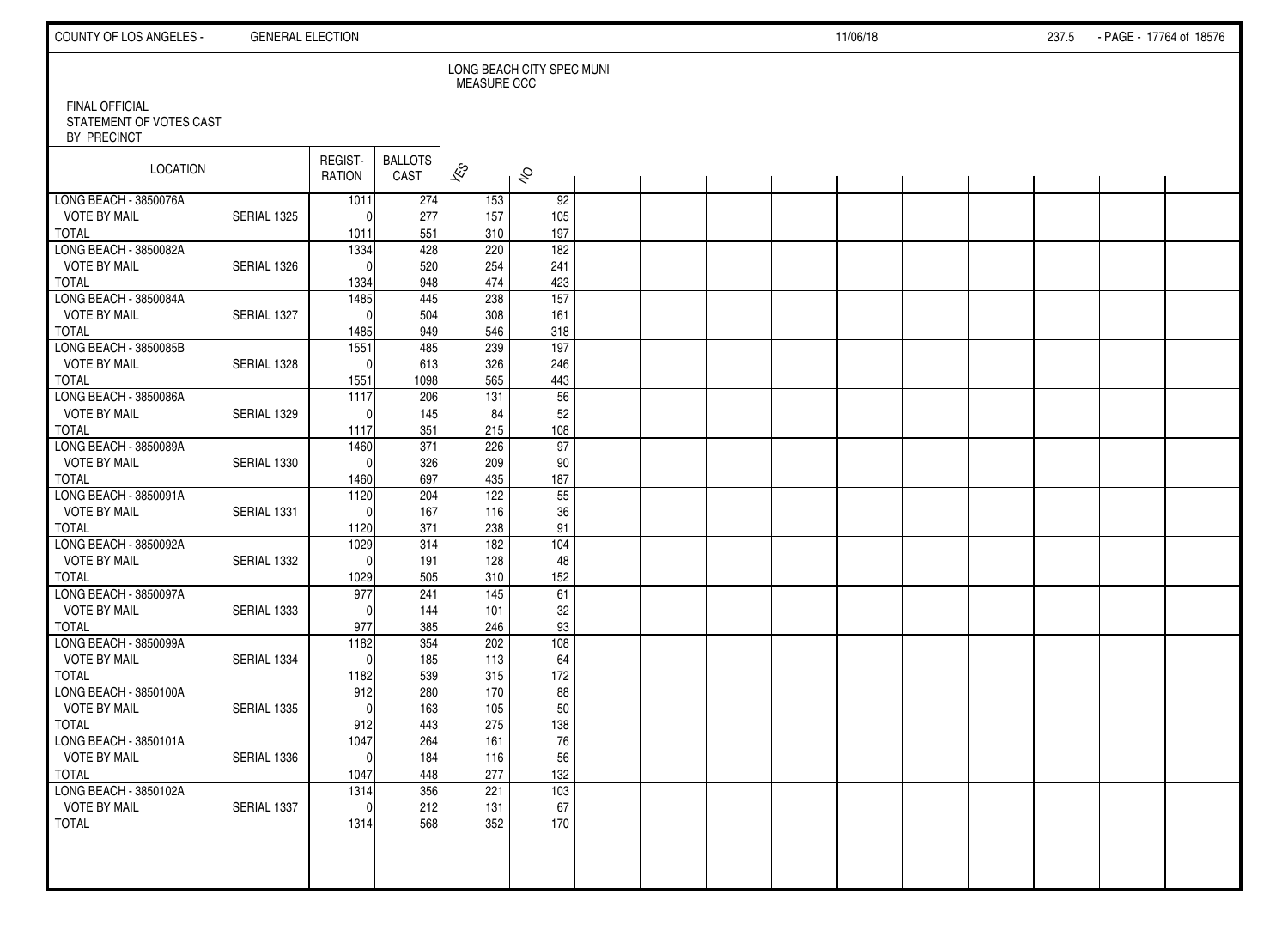| COUNTY OF LOS ANGELES -                                         | <b>GENERAL ELECTION</b> |                   |                        |                    |                           |  |  | 11/06/18 |  | 237.6 | - PAGE - 17765 of 18576 |  |
|-----------------------------------------------------------------|-------------------------|-------------------|------------------------|--------------------|---------------------------|--|--|----------|--|-------|-------------------------|--|
|                                                                 |                         |                   |                        | <b>MEASURE CCC</b> | LONG BEACH CITY SPEC MUNI |  |  |          |  |       |                         |  |
| <b>FINAL OFFICIAL</b><br>STATEMENT OF VOTES CAST<br>BY PRECINCT |                         |                   |                        |                    |                           |  |  |          |  |       |                         |  |
| LOCATION                                                        |                         | REGIST-<br>RATION | <b>BALLOTS</b><br>CAST | $\mathbf{\hat{z}}$ | $\hat{\mathcal{S}}$       |  |  |          |  |       |                         |  |
| LONG BEACH - 3850103A                                           |                         | 1147              | 288                    | 171                | 80                        |  |  |          |  |       |                         |  |
| <b>VOTE BY MAIL</b>                                             | SERIAL 1338             | $\Omega$          | 194                    | 146                | 34                        |  |  |          |  |       |                         |  |
| TOTAL                                                           |                         | 1147              | 482                    | 317                | 114                       |  |  |          |  |       |                         |  |
| LONG BEACH - 3850110A<br><b>VOTE BY MAIL</b>                    | SERIAL 1339             | 1619<br>$\Omega$  | 483<br>433             | 271<br>256         | 170<br>146                |  |  |          |  |       |                         |  |
| <b>TOTAL</b>                                                    |                         | 1619              | 916                    | 527                | 316                       |  |  |          |  |       |                         |  |
| LONG BEACH - 3850117A                                           |                         | 1272              | 369                    | 235                | 93                        |  |  |          |  |       |                         |  |
| <b>VOTE BY MAIL</b>                                             | SERIAL 1340             | $\Omega$          | 239                    | 137                | 73                        |  |  |          |  |       |                         |  |
| <b>TOTAL</b>                                                    |                         | 1272              | 608                    | 372                | 166                       |  |  |          |  |       |                         |  |
| LONG BEACH - 3850120A                                           |                         | 1037              | 286                    | 169                | 96                        |  |  |          |  |       |                         |  |
| <b>VOTE BY MAIL</b>                                             | SERIAL 1341             | $\Omega$          | 309                    | 189                | 101                       |  |  |          |  |       |                         |  |
| <b>TOTAL</b>                                                    |                         | 1037              | 595                    | 358                | 197                       |  |  |          |  |       |                         |  |
| LONG BEACH - 3850123A                                           |                         | 1048              | 243                    | 145                | $\overline{72}$           |  |  |          |  |       |                         |  |
| <b>VOTE BY MAIL</b>                                             | SERIAL 1342             | $\Omega$          | 136                    | 86                 | 46                        |  |  |          |  |       |                         |  |
| <b>TOTAL</b>                                                    |                         | 1048              | 379                    | 231                | 118                       |  |  |          |  |       |                         |  |
| LONG BEACH - 3850126A                                           |                         | 1590              | 579                    | 352                | 172                       |  |  |          |  |       |                         |  |
| <b>VOTE BY MAIL</b><br><b>TOTAL</b>                             | SERIAL 1343             | $\mathbf{0}$      | 588<br>1167            | 379                | 167<br>339                |  |  |          |  |       |                         |  |
| LONG BEACH - 3850133A                                           |                         | 1590<br>960       | 249                    | 731<br>150         | 83                        |  |  |          |  |       |                         |  |
| <b>VOTE BY MAIL</b>                                             | SERIAL 1344             | $\Omega$          | 185                    | 128                | 50                        |  |  |          |  |       |                         |  |
| <b>TOTAL</b>                                                    |                         | 960               | 434                    | 278                | 133                       |  |  |          |  |       |                         |  |
| LONG BEACH - 3850134A                                           |                         | 1299              | 315                    | 196                | 88                        |  |  |          |  |       |                         |  |
| <b>VOTE BY MAIL</b>                                             | SERIAL 1345             | $\Omega$          | 242                    | 158                | 67                        |  |  |          |  |       |                         |  |
| <b>TOTAL</b>                                                    |                         | 1299              | 557                    | 354                | 155                       |  |  |          |  |       |                         |  |
| LONG BEACH - 3850135A                                           |                         | 1546              | 509                    | 331                | 138                       |  |  |          |  |       |                         |  |
| <b>VOTE BY MAIL</b>                                             | SERIAL 1346             | $\mathbf{0}$      | 547                    | 354                | 137                       |  |  |          |  |       |                         |  |
| <b>TOTAL</b>                                                    |                         | 1546              | 1056                   | 685                | 275                       |  |  |          |  |       |                         |  |
| LONG BEACH - 3850137A                                           |                         | 1224              | 324                    | 200                | $\overline{72}$           |  |  |          |  |       |                         |  |
| <b>VOTE BY MAIL</b><br><b>TOTAL</b>                             | SERIAL 1347             | $\Omega$          | 145                    | 109                | 31                        |  |  |          |  |       |                         |  |
| LONG BEACH - 3850138A                                           |                         | 1224<br>624       | 469<br>167             | 309<br>119         | 103<br>29                 |  |  |          |  |       |                         |  |
| <b>VOTE BY MAIL</b>                                             | SERIAL 1348             | $\Omega$          | 66                     | 40                 | 22                        |  |  |          |  |       |                         |  |
| <b>TOTAL</b>                                                    |                         | 624               | 233                    | 159                | 51                        |  |  |          |  |       |                         |  |
| LONG BEACH - 3850141A                                           |                         | 1368              | 269                    | 174                | 65                        |  |  |          |  |       |                         |  |
| <b>VOTE BY MAIL</b>                                             | SERIAL 1349             | 0                 | 267                    | 189                | 65                        |  |  |          |  |       |                         |  |
| TOTAL                                                           |                         | 1368              | 536                    | 363                | 130                       |  |  |          |  |       |                         |  |
| LONG BEACH - 3850144A                                           |                         | 920               | 203                    | $\overline{132}$   | $\overline{49}$           |  |  |          |  |       |                         |  |
| <b>VOTE BY MAIL</b>                                             | SERIAL 1350             | $\mathbf{0}$      | 128                    | 84                 | 33                        |  |  |          |  |       |                         |  |
| TOTAL                                                           |                         | 920               | 331                    | 216                | 82                        |  |  |          |  |       |                         |  |
|                                                                 |                         |                   |                        |                    |                           |  |  |          |  |       |                         |  |
|                                                                 |                         |                   |                        |                    |                           |  |  |          |  |       |                         |  |
|                                                                 |                         |                   |                        |                    |                           |  |  |          |  |       |                         |  |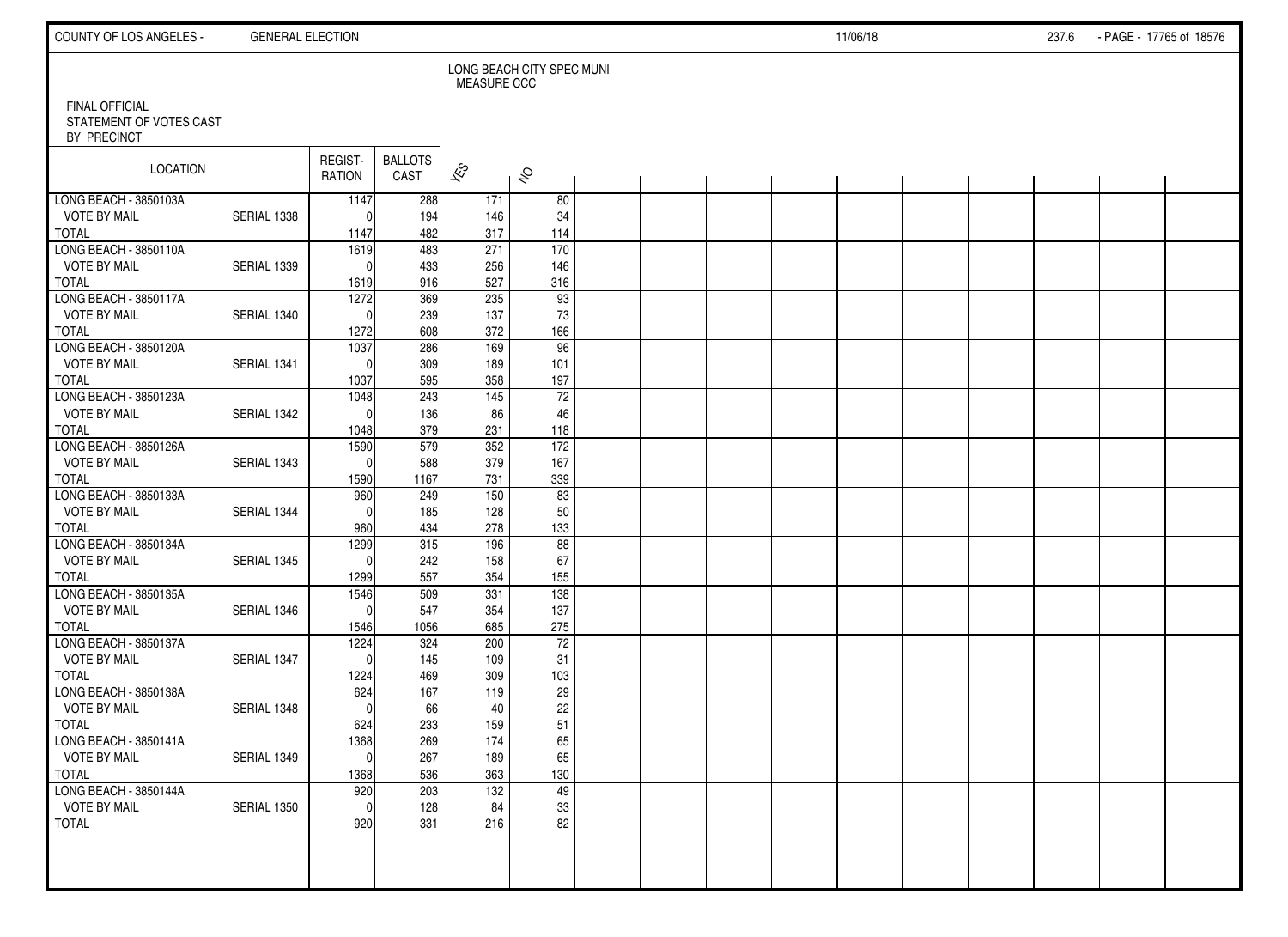| COUNTY OF LOS ANGELES -                                         | <b>GENERAL ELECTION</b> |                          |                        |                          |                           |  |  | 11/06/18 |  | 237.7 | - PAGE - 17766 of 18576 |  |
|-----------------------------------------------------------------|-------------------------|--------------------------|------------------------|--------------------------|---------------------------|--|--|----------|--|-------|-------------------------|--|
|                                                                 |                         |                          |                        | <b>MEASURE CCC</b>       | LONG BEACH CITY SPEC MUNI |  |  |          |  |       |                         |  |
| <b>FINAL OFFICIAL</b><br>STATEMENT OF VOTES CAST<br>BY PRECINCT |                         |                          |                        |                          |                           |  |  |          |  |       |                         |  |
| LOCATION                                                        |                         | REGIST-<br><b>RATION</b> | <b>BALLOTS</b><br>CAST | $\overline{\mathscr{K}}$ | $\hat{\mathcal{S}}$       |  |  |          |  |       |                         |  |
| LONG BEACH - 3850145B                                           |                         | 1223                     | 271                    | 161                      | 80                        |  |  |          |  |       |                         |  |
| <b>VOTE BY MAIL</b>                                             | SERIAL 1351             | $\Omega$                 | 148                    | 99                       | 32                        |  |  |          |  |       |                         |  |
| <b>TOTAL</b><br>LONG BEACH - 3850146A                           |                         | 1223<br>1222             | 419<br>248             | 260<br>148               | 112<br>64                 |  |  |          |  |       |                         |  |
| <b>VOTE BY MAIL</b>                                             | SERIAL 1352             | $\Omega$                 | 158                    | 110                      | 38                        |  |  |          |  |       |                         |  |
| <b>TOTAL</b>                                                    |                         | 1222                     | 406                    | 258                      | 102                       |  |  |          |  |       |                         |  |
| LONG BEACH - 3850150A                                           |                         | 1217                     | 395                    | 239                      | 116                       |  |  |          |  |       |                         |  |
| <b>VOTE BY MAIL</b>                                             | SERIAL 1353             | $\Omega$                 | 324                    | 202                      | 98                        |  |  |          |  |       |                         |  |
| <b>TOTAL</b>                                                    |                         | 1217                     | 719                    | 441                      | 214                       |  |  |          |  |       |                         |  |
| LONG BEACH - 3850151A                                           |                         | 1237                     | 310                    | 207                      | 78                        |  |  |          |  |       |                         |  |
| <b>VOTE BY MAIL</b>                                             | SERIAL 1354             | $\Omega$                 | 148                    | 87                       | 44                        |  |  |          |  |       |                         |  |
| <b>TOTAL</b>                                                    |                         | 1237                     | 458                    | 294                      | 122                       |  |  |          |  |       |                         |  |
| LONG BEACH - 3850152A                                           |                         | 1169                     | 383                    | 239                      | 106                       |  |  |          |  |       |                         |  |
| <b>VOTE BY MAIL</b>                                             | <b>SERIAL 1355</b>      | $\Omega$                 | 352                    | 235                      | 90                        |  |  |          |  |       |                         |  |
| <b>TOTAL</b>                                                    |                         | 1169                     | 735                    | 474                      | 196                       |  |  |          |  |       |                         |  |
| LONG BEACH - 3850153A<br><b>VOTE BY MAIL</b>                    | SERIAL 1356             | 1183<br>$\Omega$         | 436<br>439             | 216<br>207               | 181<br>194                |  |  |          |  |       |                         |  |
| <b>TOTAL</b>                                                    |                         | 1183                     | 875                    | 423                      | 375                       |  |  |          |  |       |                         |  |
| LONG BEACH - 3850154B                                           |                         | 1255                     | 300                    | 187                      | 70                        |  |  |          |  |       |                         |  |
| <b>VOTE BY MAIL</b>                                             | SERIAL 1357             | $\Omega$                 | 170                    | 113                      | 39                        |  |  |          |  |       |                         |  |
| <b>TOTAL</b>                                                    |                         | 1255                     | 470                    | 300                      | 109                       |  |  |          |  |       |                         |  |
| LONG BEACH - 3850156A                                           |                         | 1391                     | 268                    | 174                      | 70                        |  |  |          |  |       |                         |  |
| <b>VOTE BY MAIL</b>                                             | SERIAL 1358             | $\Omega$                 | 171                    | 124                      | 27                        |  |  |          |  |       |                         |  |
| <b>TOTAL</b>                                                    |                         | 1391                     | 439                    | 298                      | 97                        |  |  |          |  |       |                         |  |
| LONG BEACH - 3850158A                                           |                         | 957                      | 267                    | 153                      | 81                        |  |  |          |  |       |                         |  |
| <b>VOTE BY MAIL</b>                                             | SERIAL 1359             | $\Omega$                 | 171                    | 98                       | 54                        |  |  |          |  |       |                         |  |
| <b>TOTAL</b>                                                    |                         | 957                      | 438                    | 251                      | 135                       |  |  |          |  |       |                         |  |
| LONG BEACH - 3850159A                                           |                         | $\frac{1013}{2}$         | 295                    | 198                      | 64                        |  |  |          |  |       |                         |  |
| <b>VOTE BY MAIL</b><br><b>TOTAL</b>                             | SERIAL 1360             | $\mathbf{0}$             | 183<br>478             | 124<br>322               | 45<br>109                 |  |  |          |  |       |                         |  |
| LONG BEACH - 3850163A                                           |                         | 1013<br>1261             | 416                    | 249                      | 126                       |  |  |          |  |       |                         |  |
| <b>VOTE BY MAIL</b>                                             | SERIAL 1361             | $\mathbf{0}$             | 361                    | 232                      | 97                        |  |  |          |  |       |                         |  |
| <b>TOTAL</b>                                                    |                         | 1261                     | 777                    | 481                      | 223                       |  |  |          |  |       |                         |  |
| LONG BEACH - 3850164A                                           |                         | 1314                     | 229                    | 147                      | 59                        |  |  |          |  |       |                         |  |
| <b>VOTE BY MAIL</b>                                             | SERIAL 1362             | 0                        | 191                    | 127                      | 46                        |  |  |          |  |       |                         |  |
| <b>TOTAL</b>                                                    |                         | 1314                     | 420                    | 274                      | 105                       |  |  |          |  |       |                         |  |
| LONG BEACH - 3850166B                                           |                         | 1219                     | 208                    | 138                      | 50                        |  |  |          |  |       |                         |  |
| <b>VOTE BY MAIL</b>                                             | SERIAL 1363             | $\mathbf{0}$             | 156                    | 101                      | 37                        |  |  |          |  |       |                         |  |
| TOTAL                                                           |                         | 1219                     | 364                    | 239                      | 87                        |  |  |          |  |       |                         |  |
|                                                                 |                         |                          |                        |                          |                           |  |  |          |  |       |                         |  |
|                                                                 |                         |                          |                        |                          |                           |  |  |          |  |       |                         |  |
|                                                                 |                         |                          |                        |                          |                           |  |  |          |  |       |                         |  |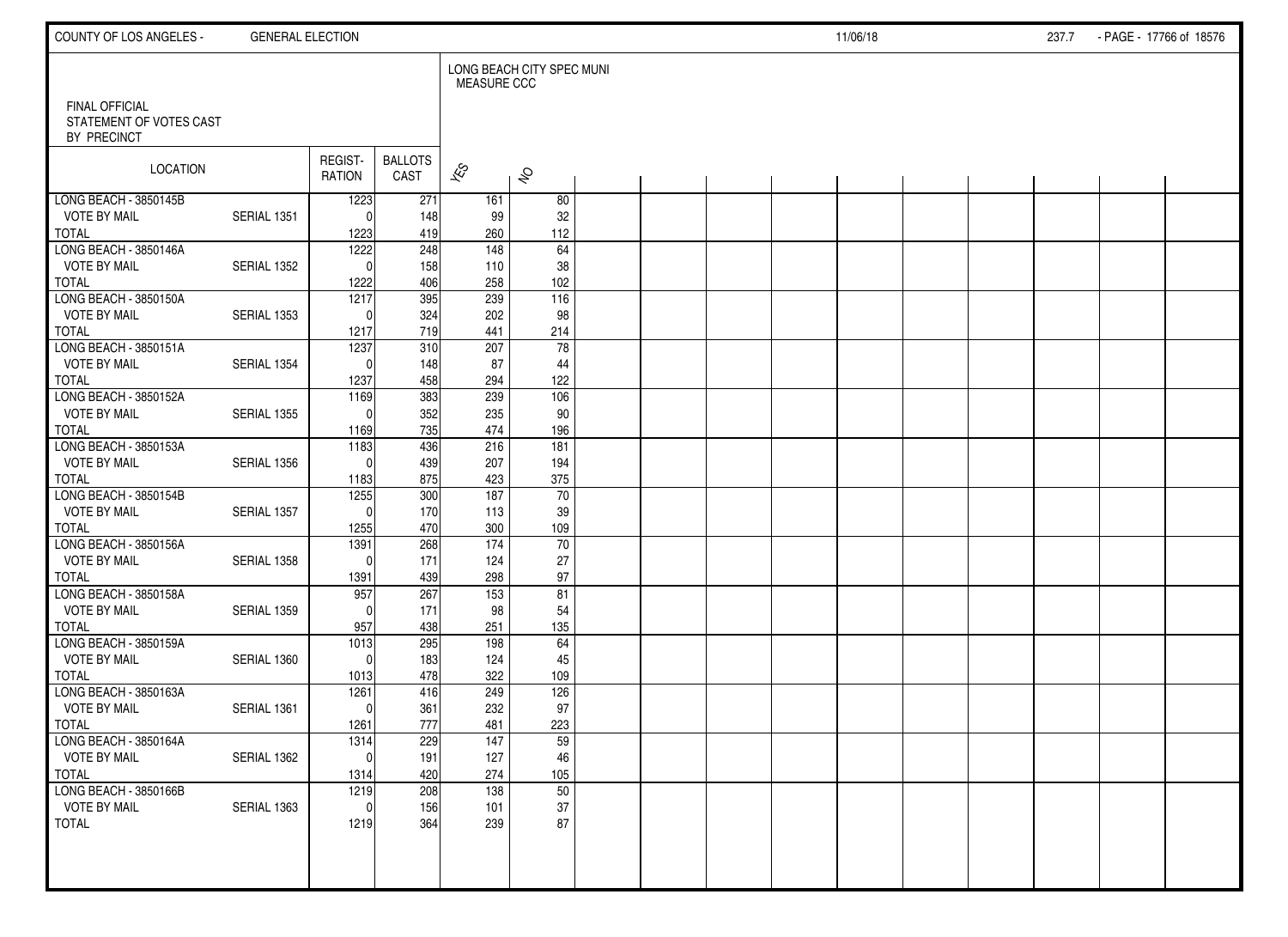| COUNTY OF LOS ANGELES -                                         | <b>GENERAL ELECTION</b> |                     |                        |                    |                           |  |  | 11/06/18 |  | 237.8 | - PAGE - 17767 of 18576 |  |
|-----------------------------------------------------------------|-------------------------|---------------------|------------------------|--------------------|---------------------------|--|--|----------|--|-------|-------------------------|--|
|                                                                 |                         |                     |                        | <b>MEASURE CCC</b> | LONG BEACH CITY SPEC MUNI |  |  |          |  |       |                         |  |
| <b>FINAL OFFICIAL</b><br>STATEMENT OF VOTES CAST<br>BY PRECINCT |                         |                     |                        |                    |                           |  |  |          |  |       |                         |  |
| LOCATION                                                        |                         | REGIST-<br>RATION   | <b>BALLOTS</b><br>CAST | $\mathbf{\hat{z}}$ | $\hat{\mathcal{S}}$       |  |  |          |  |       |                         |  |
| LONG BEACH - 3850170A                                           |                         | 1321                | 368                    | 227                | 94                        |  |  |          |  |       |                         |  |
| <b>VOTE BY MAIL</b>                                             | SERIAL 1364             | $\Omega$            | 153                    | 116                | 27                        |  |  |          |  |       |                         |  |
| TOTAL<br>LONG BEACH - 3850175B                                  |                         | 1321                | 521                    | 343                | 121                       |  |  |          |  |       |                         |  |
| <b>VOTE BY MAIL</b>                                             | SERIAL 1365             | 1123<br>$\Omega$    | 258<br>277             | 169<br>199         | $\overline{71}$<br>64     |  |  |          |  |       |                         |  |
| <b>TOTAL</b>                                                    |                         | 1123                | 535                    | 368                | 135                       |  |  |          |  |       |                         |  |
| LONG BEACH - 3850178A                                           |                         | 1440                | 464                    | 292                | 128                       |  |  |          |  |       |                         |  |
| <b>VOTE BY MAIL</b>                                             | SERIAL 1366             | $\Omega$            | 396                    | 234                | 128                       |  |  |          |  |       |                         |  |
| <b>TOTAL</b>                                                    |                         | 1440                | 860                    | 526                | 256                       |  |  |          |  |       |                         |  |
| LONG BEACH - 3850183A                                           |                         | 1442                | 557                    | 314                | 182                       |  |  |          |  |       |                         |  |
| <b>VOTE BY MAIL</b>                                             | SERIAL 1367             | $\mathbf{0}$        | 485                    | 294                | 153                       |  |  |          |  |       |                         |  |
| <b>TOTAL</b>                                                    |                         | 1442                | 1042                   | 608                | 335                       |  |  |          |  |       |                         |  |
| LONG BEACH - 3850184A                                           |                         | 1465                | 426                    | 247                | 133                       |  |  |          |  |       |                         |  |
| <b>VOTE BY MAIL</b>                                             | SERIAL 1368             | $\mathbf{0}$        | 593                    | 351                | 194                       |  |  |          |  |       |                         |  |
| <b>TOTAL</b>                                                    |                         | 1465                | 1019                   | 598                | 327                       |  |  |          |  |       |                         |  |
| LONG BEACH - 3850185A                                           |                         | 922                 | 143                    | 101                | 35                        |  |  |          |  |       |                         |  |
| <b>VOTE BY MAIL</b><br><b>TOTAL</b>                             | SERIAL 1369             | $\mathbf{0}$<br>922 | 134<br>277             | 90                 | 34                        |  |  |          |  |       |                         |  |
| LONG BEACH - 3850190A                                           |                         | 878                 | 277                    | 191<br>178         | 69<br>$\overline{71}$     |  |  |          |  |       |                         |  |
| <b>VOTE BY MAIL</b>                                             | SERIAL 1370             | $\Omega$            | 134                    | 89                 | 38                        |  |  |          |  |       |                         |  |
| <b>TOTAL</b>                                                    |                         | 878                 | 411                    | 267                | 109                       |  |  |          |  |       |                         |  |
| LONG BEACH - 3850198A                                           |                         | 1640                | 391                    | 245                | 110                       |  |  |          |  |       |                         |  |
| <b>VOTE BY MAIL</b>                                             | SERIAL 1371             | $\Omega$            | 596                    | 381                | 165                       |  |  |          |  |       |                         |  |
| <b>TOTAL</b>                                                    |                         | 1640                | 987                    | 626                | 275                       |  |  |          |  |       |                         |  |
| LONG BEACH - 3850201A                                           |                         | 1416                | 397                    | 242                | 108                       |  |  |          |  |       |                         |  |
| <b>VOTE BY MAIL</b>                                             | SERIAL 1372             | $\Omega$            | 542                    | 315                | 186                       |  |  |          |  |       |                         |  |
| <b>TOTAL</b>                                                    |                         | 1416                | 939                    | 557                | 294                       |  |  |          |  |       |                         |  |
| LONG BEACH - 3850204A                                           |                         | 1558                | 454                    | 291                | 129                       |  |  |          |  |       |                         |  |
| <b>VOTE BY MAIL</b><br><b>TOTAL</b>                             | SERIAL 1373             | $\Omega$            | 486                    | 295                | 150                       |  |  |          |  |       |                         |  |
| LONG BEACH - 3850215B                                           |                         | 1558                | 940<br>395             | 586<br>183         | 279<br>167                |  |  |          |  |       |                         |  |
| <b>VOTE BY MAIL</b>                                             | SERIAL 1374             | 1488<br>$\mathbf 0$ | 692                    | 368                | 276                       |  |  |          |  |       |                         |  |
| <b>TOTAL</b>                                                    |                         | 1488                | 1087                   | 551                | 443                       |  |  |          |  |       |                         |  |
| LONG BEACH - 3850216A                                           |                         | 1310                | 496                    | 238                | 223                       |  |  |          |  |       |                         |  |
| <b>VOTE BY MAIL</b>                                             | SERIAL 1375             | -ol                 | 468                    | 265                | 174                       |  |  |          |  |       |                         |  |
| TOTAL                                                           |                         | 1310                | 964                    | 503                | 397                       |  |  |          |  |       |                         |  |
| LONG BEACH - 3850222A                                           |                         | 1553                | 478                    | 264                | 166                       |  |  |          |  |       |                         |  |
| <b>VOTE BY MAIL</b>                                             | SERIAL 1376             | $\mathbf{0}$        | 661                    | 395                | 209                       |  |  |          |  |       |                         |  |
| TOTAL                                                           |                         | 1553                | 1139                   | 659                | 375                       |  |  |          |  |       |                         |  |
|                                                                 |                         |                     |                        |                    |                           |  |  |          |  |       |                         |  |
|                                                                 |                         |                     |                        |                    |                           |  |  |          |  |       |                         |  |
|                                                                 |                         |                     |                        |                    |                           |  |  |          |  |       |                         |  |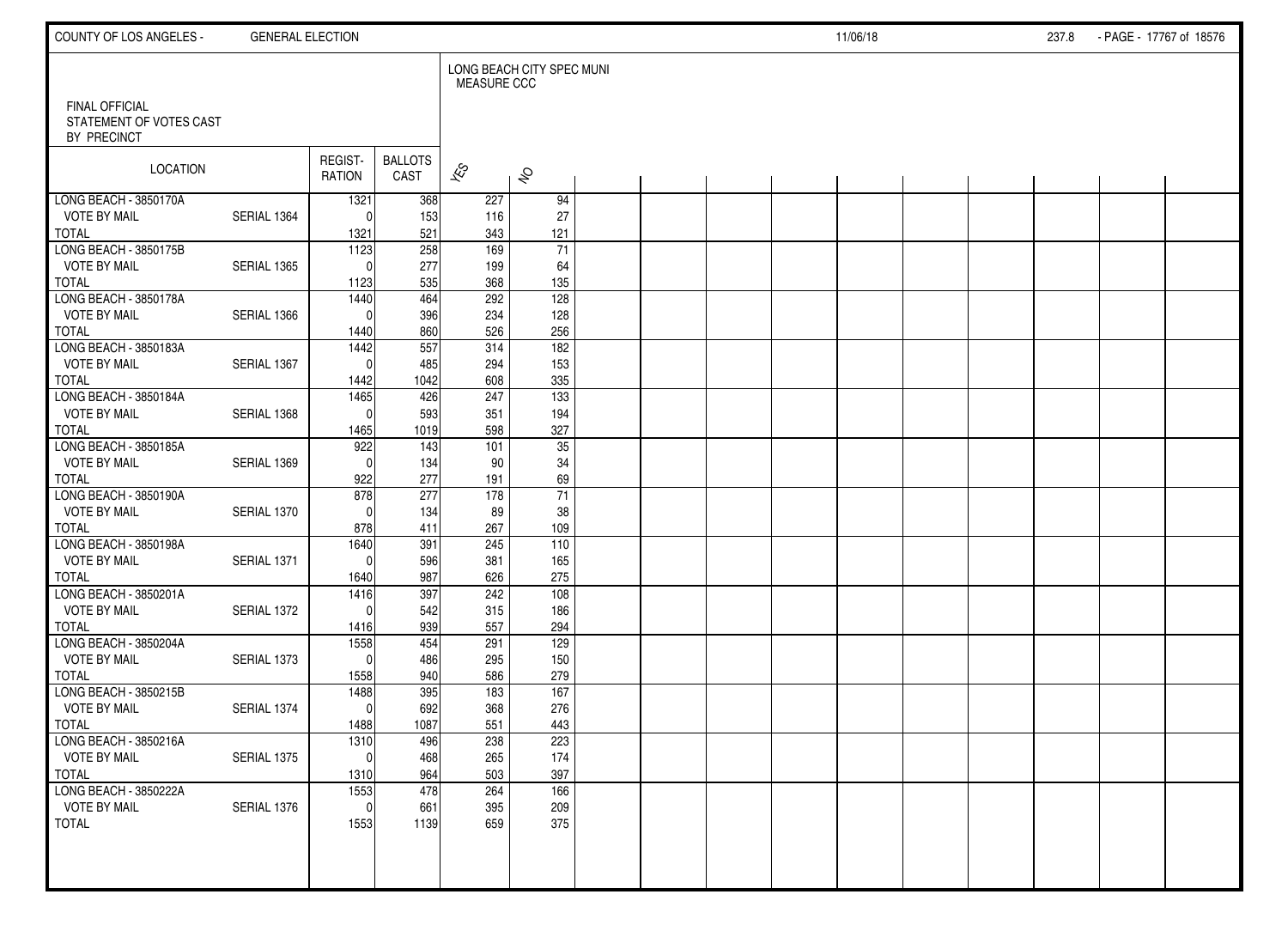| COUNTY OF LOS ANGELES -                      | <b>GENERAL ELECTION</b> |                          |                        |                        |                           |  |  | 11/06/18 |  | 237.9 | - PAGE - 17768 of 18576 |  |
|----------------------------------------------|-------------------------|--------------------------|------------------------|------------------------|---------------------------|--|--|----------|--|-------|-------------------------|--|
| FINAL OFFICIAL                               |                         |                          |                        | <b>MEASURE CCC</b>     | LONG BEACH CITY SPEC MUNI |  |  |          |  |       |                         |  |
| STATEMENT OF VOTES CAST<br>BY PRECINCT       |                         |                          |                        |                        |                           |  |  |          |  |       |                         |  |
| LOCATION                                     |                         | REGIST-<br><b>RATION</b> | <b>BALLOTS</b><br>CAST | $\approx$              | $\hat{\mathcal{S}}$       |  |  |          |  |       |                         |  |
| LONG BEACH - 3850223A<br><b>VOTE BY MAIL</b> | SERIAL 1377             | 1699<br>$\Omega$         | 613<br>659             | 333<br>398             | 220<br>206                |  |  |          |  |       |                         |  |
| <b>TOTAL</b>                                 |                         | 1699                     | 1272                   | 731                    | 426                       |  |  |          |  |       |                         |  |
| LONG BEACH - 3850226B*                       |                         |                          |                        | $\mathbf{0}$           | $\mathbf 0$               |  |  |          |  |       |                         |  |
| <b>VOTE BY MAIL</b><br><b>TOTAL</b>          | SERIAL 6275             |                          | $\overline{c}$         | 2<br>$\overline{2}$    | 0<br>$\mathbf 0$          |  |  |          |  |       |                         |  |
| LONG BEACH - 3850227A                        |                         | 1279                     | 437                    | 263                    | 131                       |  |  |          |  |       |                         |  |
| <b>VOTE BY MAIL</b>                          | SERIAL 1378             | $\Omega$                 | 402                    | 236                    | 140                       |  |  |          |  |       |                         |  |
| <b>TOTAL</b><br>LONG BEACH - 3850229A        |                         | 1279<br>1627             | 839<br>547             | 499<br>325             | 271<br>155                |  |  |          |  |       |                         |  |
| <b>VOTE BY MAIL</b>                          | SERIAL 1379             | $\Omega$                 | 591                    | 378                    | 162                       |  |  |          |  |       |                         |  |
| <b>TOTAL</b>                                 |                         | 1627                     | 1138                   | 703                    | 317                       |  |  |          |  |       |                         |  |
| LONG BEACH - 3850237A                        |                         | 1588                     | 448                    | 264                    | 139                       |  |  |          |  |       |                         |  |
| <b>VOTE BY MAIL</b>                          | SERIAL 1380             | $\Omega$                 | 334                    | 216                    | 90                        |  |  |          |  |       |                         |  |
| <b>TOTAL</b><br>LONG BEACH - 3850238A        |                         | 1588<br>1231             | 782<br>396             | 480<br>228             | 229<br>122                |  |  |          |  |       |                         |  |
| <b>VOTE BY MAIL</b>                          | SERIAL 1381             | $\Omega$                 | 278                    | 177                    | 77                        |  |  |          |  |       |                         |  |
| <b>TOTAL</b>                                 |                         | 1231                     | 674                    | 405                    | 199                       |  |  |          |  |       |                         |  |
| LONG BEACH - 3850239B                        |                         | 993                      | 263                    | 162                    | 70                        |  |  |          |  |       |                         |  |
| <b>VOTE BY MAIL</b>                          | SERIAL 1382             | $\Omega$                 | 306                    | 190                    | 93                        |  |  |          |  |       |                         |  |
| <b>TOTAL</b><br>LONG BEACH - 3850246A        |                         | 993<br>1300              | 569<br>292             | 352<br>$\frac{162}{ }$ | 163<br>91                 |  |  |          |  |       |                         |  |
| <b>VOTE BY MAIL</b>                          | SERIAL 1383             | $\Omega$                 | 277                    | 186                    | 71                        |  |  |          |  |       |                         |  |
| <b>TOTAL</b>                                 |                         | 1300                     | 569                    | 348                    | 162                       |  |  |          |  |       |                         |  |
| LONG BEACH - 3850247A                        |                         | 1156                     | 299                    | 199                    | 65                        |  |  |          |  |       |                         |  |
| <b>VOTE BY MAIL</b>                          | SERIAL 1384             | $\Omega$                 | 187                    | 131                    | 39                        |  |  |          |  |       |                         |  |
| <b>TOTAL</b><br>LONG BEACH - 3850248A        |                         | 1156<br>814              | 486<br>303             | 330<br>162             | 104<br>102                |  |  |          |  |       |                         |  |
| <b>VOTE BY MAIL</b>                          | SERIAL 1385             | $\Omega$                 | 254                    | 145                    | 87                        |  |  |          |  |       |                         |  |
| <b>TOTAL</b>                                 |                         | 814                      | 557                    | 307                    | 189                       |  |  |          |  |       |                         |  |
| LONG BEACH - 3850254A                        |                         | 1800                     | 574                    | 245                    | 277                       |  |  |          |  |       |                         |  |
| <b>VOTE BY MAIL</b><br><b>TOTAL</b>          | SERIAL 1386             | $\Omega$<br>1800         | 838<br>1412            | 429<br>674             | 349<br>626                |  |  |          |  |       |                         |  |
| LONG BEACH - 3850255A                        |                         | 1843                     | 537                    | 299                    | 184                       |  |  |          |  |       |                         |  |
| <b>VOTE BY MAIL</b>                          | SERIAL 1387             | $\overline{0}$           | 845                    | 449                    | 322                       |  |  |          |  |       |                         |  |
| <b>TOTAL</b>                                 |                         | 1843                     | 1382                   | 748                    | 506                       |  |  |          |  |       |                         |  |
| LONG BEACH - 3850259A                        |                         | 1256                     | 413                    | 187                    | 191                       |  |  |          |  |       |                         |  |
| <b>VOTE BY MAIL</b><br><b>TOTAL</b>          | SERIAL 1388             | $\mathbf 0$<br>1256      | 568<br>981             | 283<br>470             | 247<br>438                |  |  |          |  |       |                         |  |
|                                              |                         |                          |                        |                        |                           |  |  |          |  |       |                         |  |
|                                              |                         |                          |                        |                        |                           |  |  |          |  |       |                         |  |
|                                              |                         |                          |                        |                        |                           |  |  |          |  |       |                         |  |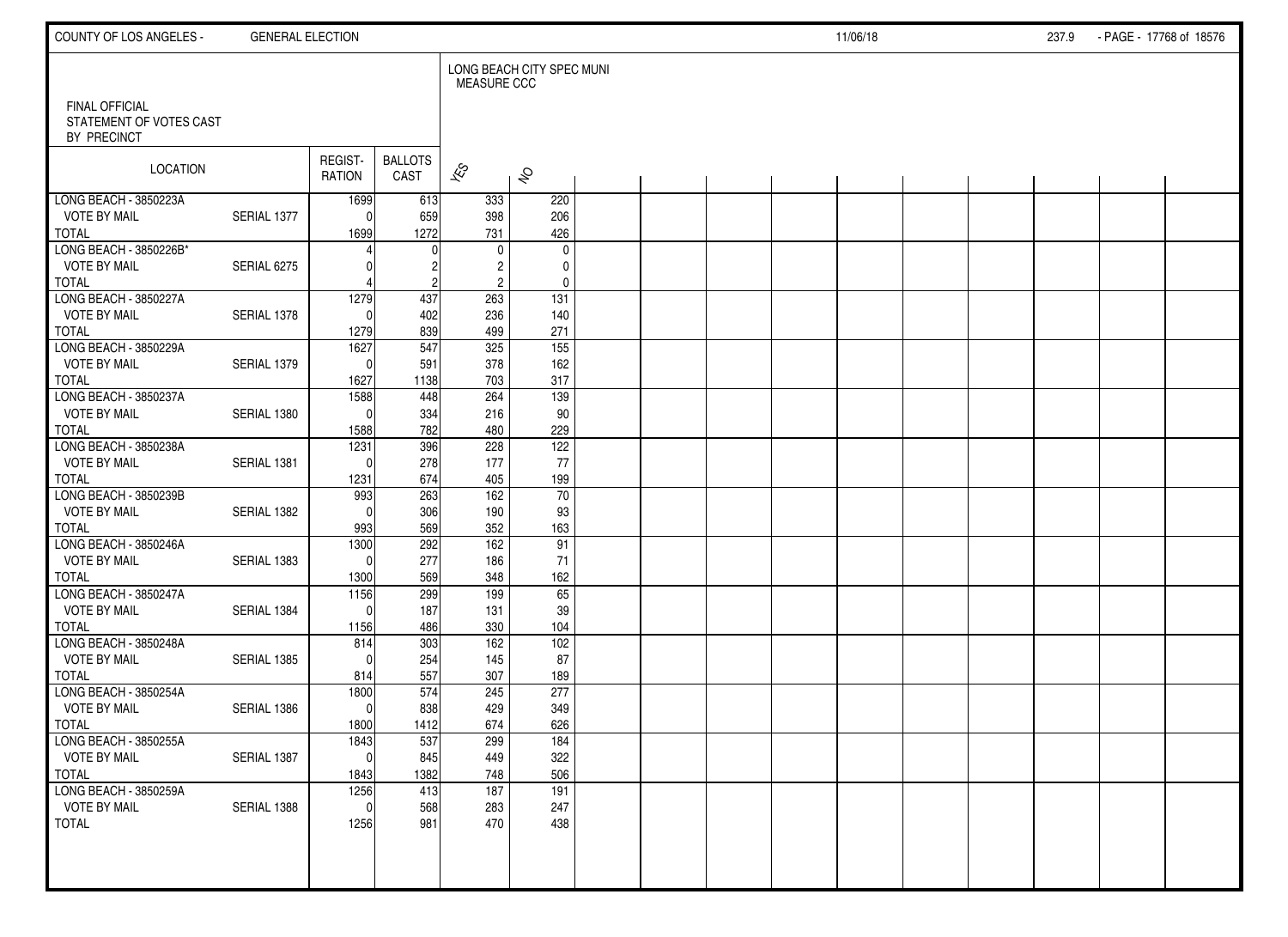| COUNTY OF LOS ANGELES -                | <b>GENERAL ELECTION</b> |                   |                        |                    |                           |  |  | 11/06/18 |  | 237.10 - PAGE - 17769 of 18576 |  |
|----------------------------------------|-------------------------|-------------------|------------------------|--------------------|---------------------------|--|--|----------|--|--------------------------------|--|
| FINAL OFFICIAL                         |                         |                   |                        | <b>MEASURE CCC</b> | LONG BEACH CITY SPEC MUNI |  |  |          |  |                                |  |
| STATEMENT OF VOTES CAST<br>BY PRECINCT |                         |                   |                        |                    |                           |  |  |          |  |                                |  |
| LOCATION                               |                         | REGIST-<br>RATION | <b>BALLOTS</b><br>CAST | $\approx$          | $\hat{\mathcal{S}}$       |  |  |          |  |                                |  |
| LONG BEACH - 3850262A                  |                         | 1612              | 571                    | 259                | 244                       |  |  |          |  |                                |  |
| <b>VOTE BY MAIL</b>                    | SERIAL 1389             | $\Omega$          | 697                    | 366                | 283                       |  |  |          |  |                                |  |
| <b>TOTAL</b><br>LONG BEACH - 3850270A  |                         | 1612<br>1465      | 1268<br>462            | 625<br>260         | 527<br>$\frac{157}{157}$  |  |  |          |  |                                |  |
| <b>VOTE BY MAIL</b>                    | SERIAL 1390             | $\Omega$          | 529                    | 313                | 168                       |  |  |          |  |                                |  |
| <b>TOTAL</b>                           |                         | 1465              | 991                    | 573                | 325                       |  |  |          |  |                                |  |
| LONG BEACH - 3850271A                  |                         | 1346              | 476                    | 235                | 191                       |  |  |          |  |                                |  |
| <b>VOTE BY MAIL</b>                    | SERIAL 1391             | $\Omega$          | 517                    | 264                | 198                       |  |  |          |  |                                |  |
| <b>TOTAL</b>                           |                         | 1346              | 993                    | 499                | 389                       |  |  |          |  |                                |  |
| LONG BEACH - 3850272A                  |                         | 1726              | 626                    | 310                | 269                       |  |  |          |  |                                |  |
| <b>VOTE BY MAIL</b>                    | SERIAL 1392             | $\Omega$          | 632                    | 339                | 246                       |  |  |          |  |                                |  |
| <b>TOTAL</b>                           |                         | 1726              | 1258                   | 649                | 515                       |  |  |          |  |                                |  |
| LONG BEACH - 3850275A                  |                         | 1589              | 523                    | 243                | 214                       |  |  |          |  |                                |  |
| <b>VOTE BY MAIL</b><br><b>TOTAL</b>    | SERIAL 1393             | $\Omega$          | 720<br>1243            | 368                | 299                       |  |  |          |  |                                |  |
| LONG BEACH - 3850280A                  |                         | 1589<br>1209      | 428                    | 611<br>196         | 513<br>180                |  |  |          |  |                                |  |
| <b>VOTE BY MAIL</b>                    | SERIAL 1394             | $\Omega$          | 539                    | 268                | 223                       |  |  |          |  |                                |  |
| <b>TOTAL</b>                           |                         | 1209              | 967                    | 464                | 403                       |  |  |          |  |                                |  |
| LONG BEACH - 3850285A                  |                         | 1073              | 347                    | 158                | 149                       |  |  |          |  |                                |  |
| <b>VOTE BY MAIL</b>                    | SERIAL 1395             | $\Omega$          | 431                    | 225                | 178                       |  |  |          |  |                                |  |
| <b>TOTAL</b>                           |                         | 1073              | 778                    | 383                | 327                       |  |  |          |  |                                |  |
| LONG BEACH - 3850287A                  |                         | 1930              | 624                    | 313                | 248                       |  |  |          |  |                                |  |
| <b>VOTE BY MAIL</b>                    | SERIAL 1396             | $\Omega$          | 879                    | 467                | 341                       |  |  |          |  |                                |  |
| <b>TOTAL</b><br>LONG BEACH - 3850294A  |                         | 1930              | 1503                   | 780                | 589<br>237                |  |  |          |  |                                |  |
| <b>VOTE BY MAIL</b>                    | SERIAL 1397             | 1764<br>$\Omega$  | 628<br>636             | 325<br>308         | 276                       |  |  |          |  |                                |  |
| <b>TOTAL</b>                           |                         | 1764              | 1264                   | 633                | 513                       |  |  |          |  |                                |  |
| LONG BEACH - 3850295A                  |                         | 1589              | 524                    | 230                | 246                       |  |  |          |  |                                |  |
| <b>VOTE BY MAIL</b>                    | SERIAL 1398             | $\Omega$          | 592                    | 304                | 250                       |  |  |          |  |                                |  |
| <b>TOTAL</b>                           |                         | 1589              | 1116                   | 534                | 496                       |  |  |          |  |                                |  |
| LONG BEACH - 3850296A                  |                         | 977               | 242                    | 147                | 66                        |  |  |          |  |                                |  |
| <b>VOTE BY MAIL</b>                    | SERIAL 1399             | $\Omega$          | 112                    | 79                 | 27                        |  |  |          |  |                                |  |
| <b>TOTAL</b>                           |                         | 977               | 354                    | 226                | 93                        |  |  |          |  |                                |  |
| LONG BEACH - 3850302A                  |                         | 1446              | 540                    | 217                | 270                       |  |  |          |  |                                |  |
| <b>VOTE BY MAIL</b><br><b>TOTAL</b>    | SERIAL 1400             | $\overline{0}$    | 558                    | 261                | 265                       |  |  |          |  |                                |  |
| LONG BEACH - 3850305A                  |                         | 1446<br>1517      | 1098<br>523            | 478<br>213         | 535<br>267                |  |  |          |  |                                |  |
| <b>VOTE BY MAIL</b>                    | SERIAL 1401             | $\mathbf 0$       | 604                    | 244                | 316                       |  |  |          |  |                                |  |
| <b>TOTAL</b>                           |                         | 1517              | 1127                   | 457                | 583                       |  |  |          |  |                                |  |
|                                        |                         |                   |                        |                    |                           |  |  |          |  |                                |  |
|                                        |                         |                   |                        |                    |                           |  |  |          |  |                                |  |
|                                        |                         |                   |                        |                    |                           |  |  |          |  |                                |  |
|                                        |                         |                   |                        |                    |                           |  |  |          |  |                                |  |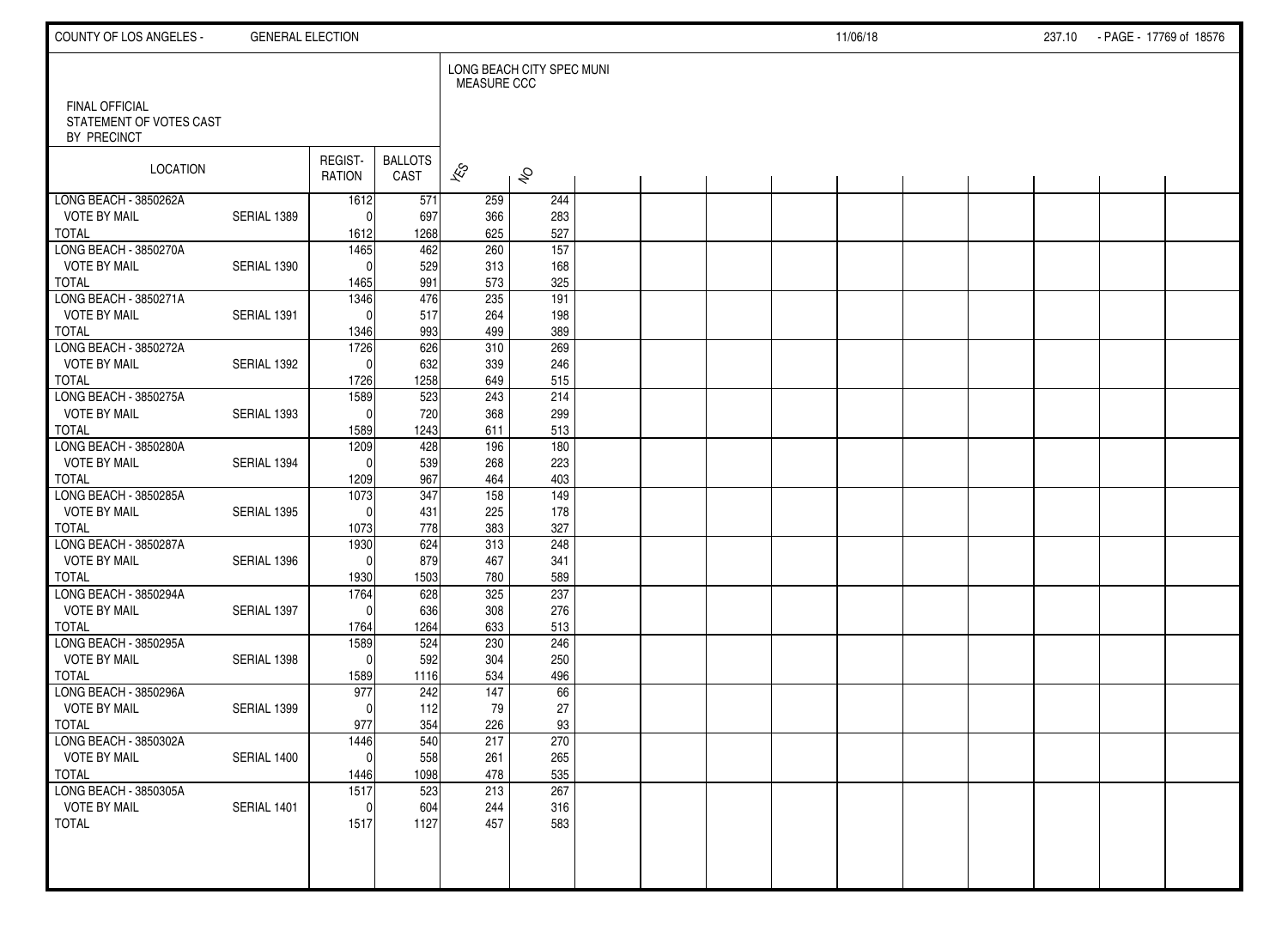| COUNTY OF LOS ANGELES -                      | <b>GENERAL ELECTION</b> |                      |                        |                          |                           |  |  | 11/06/18 |  | 237.11 - PAGE - 17770 of 18576 |  |
|----------------------------------------------|-------------------------|----------------------|------------------------|--------------------------|---------------------------|--|--|----------|--|--------------------------------|--|
| FINAL OFFICIAL                               |                         |                      |                        | <b>MEASURE CCC</b>       | LONG BEACH CITY SPEC MUNI |  |  |          |  |                                |  |
| STATEMENT OF VOTES CAST<br>BY PRECINCT       |                         |                      |                        |                          |                           |  |  |          |  |                                |  |
| LOCATION                                     |                         | REGIST-<br>RATION    | <b>BALLOTS</b><br>CAST | $\overline{\mathscr{K}}$ | $\hat{\mathcal{S}}$       |  |  |          |  |                                |  |
| LONG BEACH - 3850307A<br><b>VOTE BY MAIL</b> | SERIAL 1402             | 458<br>$\Omega$      | 88<br>95               | 51<br>55                 | 30<br>32                  |  |  |          |  |                                |  |
| <b>TOTAL</b>                                 |                         | 458                  | 183                    | 106                      | 62                        |  |  |          |  |                                |  |
| LONG BEACH - 3850309A                        |                         | $\overline{1515}$    | 494                    | 273                      | $\overline{171}$          |  |  |          |  |                                |  |
| <b>VOTE BY MAIL</b>                          | SERIAL 1403             | $\mathbf{0}$         | 632                    | 359                      | 233                       |  |  |          |  |                                |  |
| <b>TOTAL</b>                                 |                         | 1515                 | 1126                   | 632                      | 404                       |  |  |          |  |                                |  |
| LONG BEACH - 3850316A<br><b>VOTE BY MAIL</b> | SERIAL 1404             | 1357<br>$\mathbf{0}$ | 453<br>528             | 206<br>243               | 217<br>256                |  |  |          |  |                                |  |
| <b>TOTAL</b>                                 |                         | 1357                 | 981                    | 449                      | 473                       |  |  |          |  |                                |  |
| LONG BEACH - 3850319A                        |                         | 1702                 | 602                    | 256                      | 288                       |  |  |          |  |                                |  |
| <b>VOTE BY MAIL</b>                          | SERIAL 1405             | $\Omega$             | 512                    | 246                      | 211                       |  |  |          |  |                                |  |
| <b>TOTAL</b>                                 |                         | 1702                 | 1114                   | 502                      | 499                       |  |  |          |  |                                |  |
| LONG BEACH - 3850321A                        |                         | 1574                 | 517                    | 248                      | 238                       |  |  |          |  |                                |  |
| <b>VOTE BY MAIL</b><br><b>TOTAL</b>          | SERIAL 1406             | $\mathbf{0}$         | 581<br>1098            | 291                      | 242<br>480                |  |  |          |  |                                |  |
| LONG BEACH - 3850323A                        |                         | 1574<br>510          | 130                    | 539<br>69                | 40                        |  |  |          |  |                                |  |
| <b>VOTE BY MAIL</b>                          | SERIAL 1407             | $\Omega$             | 117                    | 68                       | 39                        |  |  |          |  |                                |  |
| <b>TOTAL</b>                                 |                         | 510                  | 247                    | 137                      | 79                        |  |  |          |  |                                |  |
| LONG BEACH - 3850324A                        |                         | 1377                 | 455                    | 238                      | 165                       |  |  |          |  |                                |  |
| <b>VOTE BY MAIL</b>                          | SERIAL 1408             | $\Omega$             | 510                    | 295                      | 188                       |  |  |          |  |                                |  |
| <b>TOTAL</b>                                 |                         | 1377                 | 965                    | 533                      | 353                       |  |  |          |  |                                |  |
| LONG BEACH - 3850328A<br><b>VOTE BY MAIL</b> | SERIAL 1409             | 1325<br>$\Omega$     | 430<br>485             | 193<br>210               | 200<br>243                |  |  |          |  |                                |  |
| <b>TOTAL</b>                                 |                         | 1325                 | 915                    | 403                      | 443                       |  |  |          |  |                                |  |
| LONG BEACH - 3850333A                        |                         | 1621                 | 386                    | 226                      | 124                       |  |  |          |  |                                |  |
| <b>VOTE BY MAIL</b>                          | SERIAL 1410             | $\Omega$             | 309                    | 201                      | 88                        |  |  |          |  |                                |  |
| <b>TOTAL</b>                                 |                         | 1621                 | 695                    | 427                      | 212                       |  |  |          |  |                                |  |
| LONG BEACH - 3850337A                        |                         | 1503                 | 540                    | 245                      | 247                       |  |  |          |  |                                |  |
| <b>VOTE BY MAIL</b><br><b>TOTAL</b>          | SERIAL 1411             | $\mathbf{0}$<br>1503 | 610<br>1150            | 325<br>570               | 241<br>488                |  |  |          |  |                                |  |
| LONG BEACH - 3850345A                        |                         | 1460                 | 480                    | 285                      | 150                       |  |  |          |  |                                |  |
| <b>VOTE BY MAIL</b>                          | SERIAL 1412             | $\mathbf{0}$         | 228                    | 148                      | 68                        |  |  |          |  |                                |  |
| <b>TOTAL</b>                                 |                         | 1460                 | 708                    | 433                      | 218                       |  |  |          |  |                                |  |
| LONG BEACH - 3850346A                        |                         | 1696                 | 645                    | 282                      | 288                       |  |  |          |  |                                |  |
| <b>VOTE BY MAIL</b>                          | SERIAL 1413             | $\overline{0}$       | 568                    | 257                      | 270                       |  |  |          |  |                                |  |
| <b>TOTAL</b>                                 |                         | 1696                 | 1213                   | 539                      | 558                       |  |  |          |  |                                |  |
| LONG BEACH - 3850348B<br><b>VOTE BY MAIL</b> | SERIAL 1414             | 1410<br>$\mathbf 0$  | 554<br>476             | 222<br>250               | 255<br>195                |  |  |          |  |                                |  |
| <b>TOTAL</b>                                 |                         | 1410                 | 1030                   | 472                      | 450                       |  |  |          |  |                                |  |
|                                              |                         |                      |                        |                          |                           |  |  |          |  |                                |  |
|                                              |                         |                      |                        |                          |                           |  |  |          |  |                                |  |
|                                              |                         |                      |                        |                          |                           |  |  |          |  |                                |  |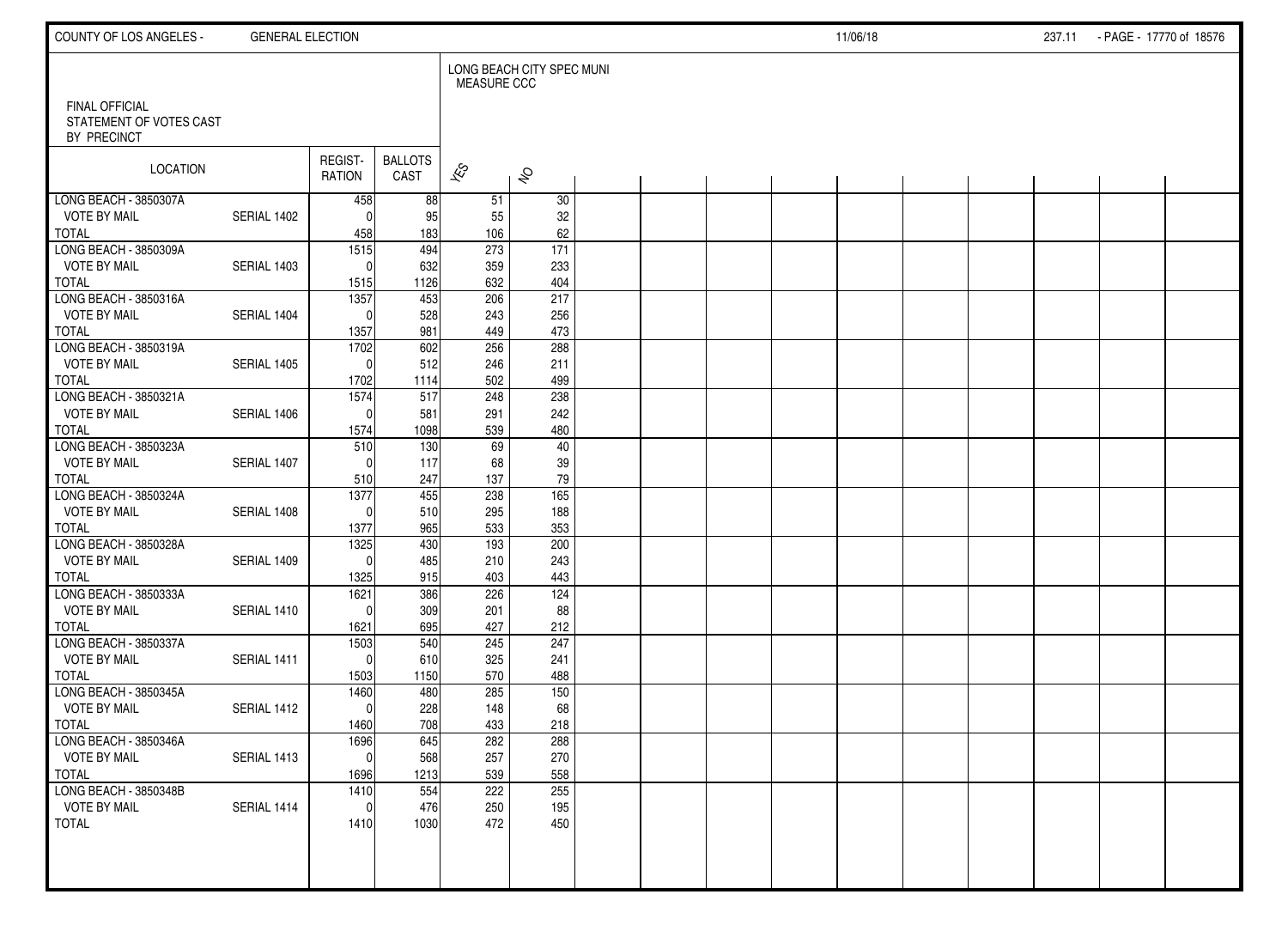| COUNTY OF LOS ANGELES -                                  | <b>GENERAL ELECTION</b> |                          |                        |                    |                           |  |  | 11/06/18 |  | 237.12 PAGE - 17771 of 18576 |  |
|----------------------------------------------------------|-------------------------|--------------------------|------------------------|--------------------|---------------------------|--|--|----------|--|------------------------------|--|
|                                                          |                         |                          |                        | <b>MEASURE CCC</b> | LONG BEACH CITY SPEC MUNI |  |  |          |  |                              |  |
| FINAL OFFICIAL<br>STATEMENT OF VOTES CAST<br>BY PRECINCT |                         |                          |                        |                    |                           |  |  |          |  |                              |  |
| <b>LOCATION</b>                                          |                         | REGIST-<br><b>RATION</b> | <b>BALLOTS</b><br>CAST | $\approx$          | $\hat{\mathcal{S}}$       |  |  |          |  |                              |  |
| LONG BEACH - 3850355A                                    |                         | 1512                     | 584                    | 258                | 269                       |  |  |          |  |                              |  |
| <b>VOTE BY MAIL</b><br><b>TOTAL</b>                      | SERIAL 1415             | 0                        | 570                    | 251<br>509         | 262<br>531                |  |  |          |  |                              |  |
| LONG BEACH - 3850356A                                    |                         | 1512<br>963              | 1154<br>349            | $\frac{175}{175}$  | $\overline{131}$          |  |  |          |  |                              |  |
| <b>VOTE BY MAIL</b>                                      | SERIAL 1416             | 0                        | 347                    | 168                | 165                       |  |  |          |  |                              |  |
| <b>TOTAL</b>                                             |                         | 963                      | 696                    | 343                | 296                       |  |  |          |  |                              |  |
| LONG BEACH - 3850362A                                    |                         | 1019                     | 360                    | 224                | 101                       |  |  |          |  |                              |  |
| <b>VOTE BY MAIL</b>                                      | SERIAL 1417             | $\mathbf{0}$             | 287                    | 192                | 79                        |  |  |          |  |                              |  |
| <b>TOTAL</b>                                             |                         | 1019                     | 647                    | 416                | 180                       |  |  |          |  |                              |  |
| LONG BEACH - 3850363A                                    |                         | 1356                     | 488                    | 224                | 221                       |  |  |          |  |                              |  |
| <b>VOTE BY MAIL</b>                                      | SERIAL 1418             | $\Omega$                 | 473                    | 228                | 213                       |  |  |          |  |                              |  |
| <b>TOTAL</b>                                             |                         | 1356                     | 961                    | 452                | 434                       |  |  |          |  |                              |  |
| LONG BEACH - 3850364A                                    |                         | 1256                     | 270                    | 162                | 79                        |  |  |          |  |                              |  |
| <b>VOTE BY MAIL</b>                                      | SERIAL 1419             | $\Omega$                 | 230                    | 160                | 54                        |  |  |          |  |                              |  |
| <b>TOTAL</b>                                             |                         | 1256                     | 500                    | 322                | 133                       |  |  |          |  |                              |  |
| LONG BEACH - 3850366C<br><b>VOTE BY MAIL</b>             | SERIAL 1420             | 1245<br>$\mathbf{0}$     | 453<br>409             | 190<br>170         | 232<br>202                |  |  |          |  |                              |  |
| <b>TOTAL</b>                                             |                         | 1245                     | 862                    | 360                | 434                       |  |  |          |  |                              |  |
| LONG BEACH - 3850367A                                    |                         | 1011                     | 325                    | 125                | 169                       |  |  |          |  |                              |  |
| <b>VOTE BY MAIL</b>                                      | SERIAL 1421             | $\Omega$                 | 333                    | 137                | 176                       |  |  |          |  |                              |  |
| <b>TOTAL</b>                                             |                         | 1011                     | 658                    | 262                | 345                       |  |  |          |  |                              |  |
| LONG BEACH - 3850368A                                    |                         | 1661                     | 453                    | 294                | $\overline{115}$          |  |  |          |  |                              |  |
| <b>VOTE BY MAIL</b>                                      | SERIAL 1422             | 0                        | 417                    | 281                | 112                       |  |  |          |  |                              |  |
| <b>TOTAL</b>                                             |                         | 1661                     | 870                    | 575                | 227                       |  |  |          |  |                              |  |
| LONG BEACH - 3850371A                                    |                         | 1813                     | 602                    | 240                | 296                       |  |  |          |  |                              |  |
| <b>VOTE BY MAIL</b>                                      | SERIAL 1423             | 0                        | 649                    | 317                | 297                       |  |  |          |  |                              |  |
| <b>TOTAL</b>                                             |                         | 1813                     | 1251                   | 557                | 593                       |  |  |          |  |                              |  |
| LONG BEACH - 3850372A                                    |                         | 1465                     | 548                    | 214                | 282                       |  |  |          |  |                              |  |
| <b>VOTE BY MAIL</b><br><b>TOTAL</b>                      | SERIAL 1424             | $\Omega$<br>1465         | 437<br>985             | 196<br>410         | 219<br>501                |  |  |          |  |                              |  |
| LONG BEACH - 3850373A                                    |                         | 1212                     | 434                    | 217                | 165                       |  |  |          |  |                              |  |
| <b>VOTE BY MAIL</b>                                      | SERIAL 1425             | 0                        | 376                    | 170                | 183                       |  |  |          |  |                              |  |
| <b>TOTAL</b>                                             |                         | 1212                     | 810                    | 387                | 348                       |  |  |          |  |                              |  |
| LONG BEACH - 3850374A                                    |                         | 1455                     | 465                    | 209                | 201                       |  |  |          |  |                              |  |
| <b>VOTE BY MAIL</b>                                      | SERIAL 1426             | $\overline{0}$           | 487                    | 224                | 213                       |  |  |          |  |                              |  |
| <b>TOTAL</b>                                             |                         | 1455                     | 952                    | 433                | 414                       |  |  |          |  |                              |  |
| LONG BEACH - 3850378A                                    |                         | 1268                     | 444                    | 216                | 178                       |  |  |          |  |                              |  |
| <b>VOTE BY MAIL</b>                                      | SERIAL 1427             | $\mathbf 0$              | 367                    | 167                | 157                       |  |  |          |  |                              |  |
| <b>TOTAL</b>                                             |                         | 1268                     | 811                    | 383                | 335                       |  |  |          |  |                              |  |
|                                                          |                         |                          |                        |                    |                           |  |  |          |  |                              |  |
|                                                          |                         |                          |                        |                    |                           |  |  |          |  |                              |  |
|                                                          |                         |                          |                        |                    |                           |  |  |          |  |                              |  |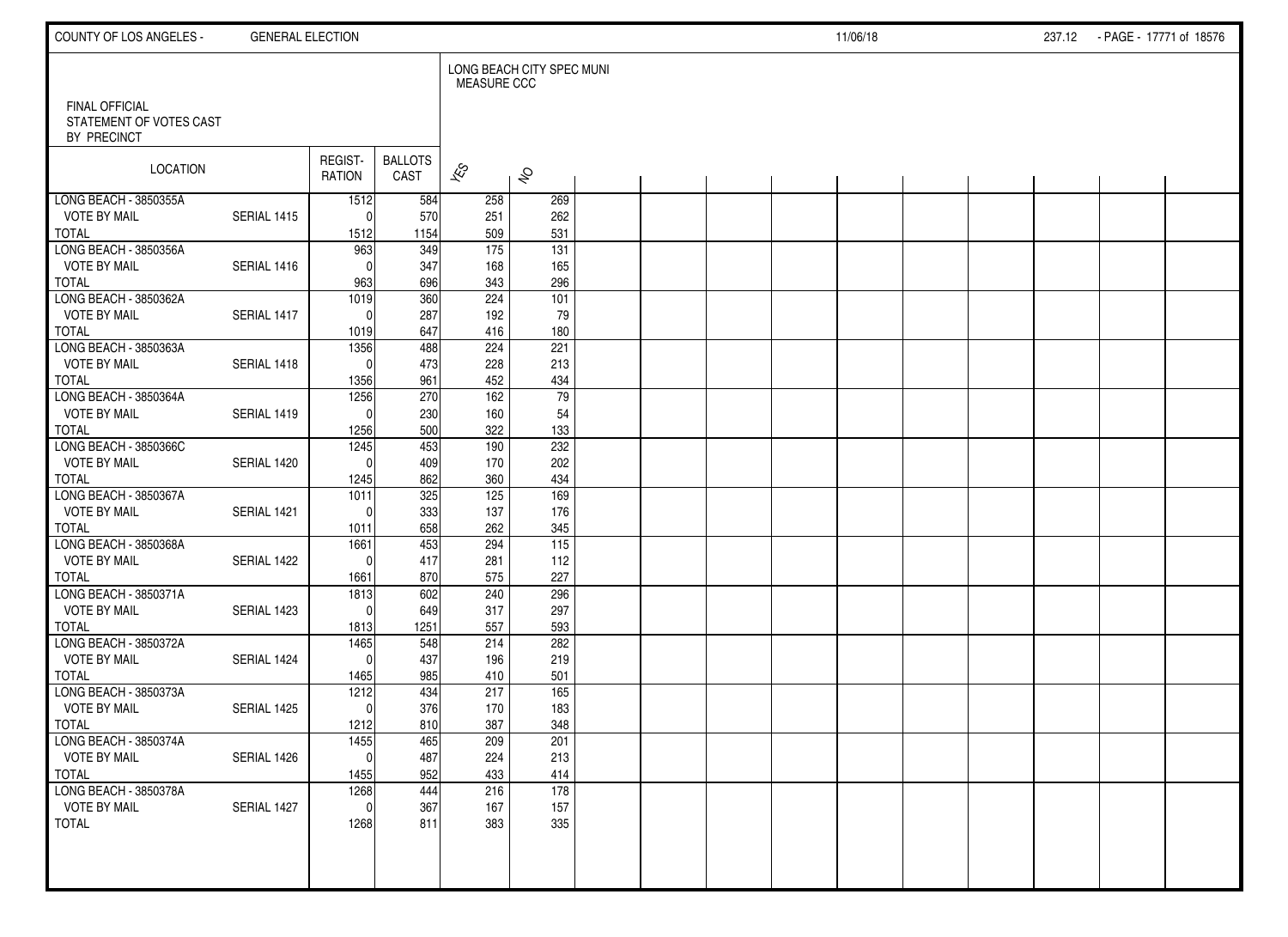| COUNTY OF LOS ANGELES -                                         | <b>GENERAL ELECTION</b> |                          |                        |                          |                           |  |  | 11/06/18 |  | 237.13 PAGE - 17772 of 18576 |  |
|-----------------------------------------------------------------|-------------------------|--------------------------|------------------------|--------------------------|---------------------------|--|--|----------|--|------------------------------|--|
|                                                                 |                         |                          |                        | <b>MEASURE CCC</b>       | LONG BEACH CITY SPEC MUNI |  |  |          |  |                              |  |
| <b>FINAL OFFICIAL</b><br>STATEMENT OF VOTES CAST<br>BY PRECINCT |                         |                          |                        |                          |                           |  |  |          |  |                              |  |
| LOCATION                                                        |                         | REGIST-<br><b>RATION</b> | <b>BALLOTS</b><br>CAST | $\overline{\mathscr{E}}$ | $\hat{\mathcal{S}}$       |  |  |          |  |                              |  |
| LONG BEACH - 3850379A                                           |                         | 1008                     | 218                    | 156                      | 44                        |  |  |          |  |                              |  |
| <b>VOTE BY MAIL</b>                                             | SERIAL 1428             | $\mathbf{0}$             | 165                    | 124                      | 33                        |  |  |          |  |                              |  |
| <b>TOTAL</b><br>LONG BEACH - 3850384A                           |                         | 1008<br>971              | 383<br>232             | 280<br>140               | $77\,$<br>70              |  |  |          |  |                              |  |
| <b>VOTE BY MAIL</b>                                             | SERIAL 1429             | $\mathbf{0}$             | 208                    | 151                      | 45                        |  |  |          |  |                              |  |
| <b>TOTAL</b>                                                    |                         | 971                      | 440                    | 291                      | 115                       |  |  |          |  |                              |  |
| LONG BEACH - 3850386C                                           |                         | 1115                     | 373                    | 230                      | 91                        |  |  |          |  |                              |  |
| <b>VOTE BY MAIL</b>                                             | SERIAL 1430             | $\Omega$                 | 203                    | 131                      | 64                        |  |  |          |  |                              |  |
| <b>TOTAL</b>                                                    |                         | 1115                     | 576                    | 361                      | 155                       |  |  |          |  |                              |  |
| LONG BEACH - 3850395A                                           |                         | 890                      | 196                    | 123                      | 59                        |  |  |          |  |                              |  |
| <b>VOTE BY MAIL</b>                                             | SERIAL 1431             | $\mathbf{0}$             | 141                    | 88                       | 40                        |  |  |          |  |                              |  |
| <b>TOTAL</b>                                                    |                         | 890                      | 337                    | 211                      | 99                        |  |  |          |  |                              |  |
| LONG BEACH - 3850396A                                           |                         | 1437                     | 264                    | 171                      | 71                        |  |  |          |  |                              |  |
| <b>VOTE BY MAIL</b>                                             | SERIAL 1432             | $\Omega$                 | 270                    | 166                      | 85                        |  |  |          |  |                              |  |
| <b>TOTAL</b><br>LONG BEACH - 3850400A                           |                         | 1437<br>1089             | 534<br>269             | 337<br>$\frac{173}{ }$   | 156<br>76                 |  |  |          |  |                              |  |
| <b>VOTE BY MAIL</b>                                             | SERIAL 1433             | 0                        | 235                    | 165                      | 47                        |  |  |          |  |                              |  |
| <b>TOTAL</b>                                                    |                         | 1089                     | 504                    | 338                      | 123                       |  |  |          |  |                              |  |
| LONG BEACH - 3850402A                                           |                         | 828                      | $\overline{264}$       | 140                      | 101                       |  |  |          |  |                              |  |
| <b>VOTE BY MAIL</b>                                             | SERIAL 1434             | $\Omega$                 | 154                    | 100                      | 47                        |  |  |          |  |                              |  |
| <b>TOTAL</b>                                                    |                         | 828                      | 418                    | 240                      | 148                       |  |  |          |  |                              |  |
| LONG BEACH - 3850415A                                           |                         | 1070                     | 315                    | 183                      | 91                        |  |  |          |  |                              |  |
| <b>VOTE BY MAIL</b>                                             | SERIAL 1435             | $\Omega$                 | 131                    | 84                       | 37                        |  |  |          |  |                              |  |
| <b>TOTAL</b>                                                    |                         | 1070                     | 446                    | 267                      | 128                       |  |  |          |  |                              |  |
| LONG BEACH - 3850445A                                           |                         | 1164                     | 389                    | 205                      | 150                       |  |  |          |  |                              |  |
| <b>VOTE BY MAIL</b>                                             | SERIAL 1436             | $\Omega$                 | 533                    | 253                      | 242                       |  |  |          |  |                              |  |
| <b>TOTAL</b>                                                    |                         | 1164                     | 922<br>572             | 458                      | 392<br>254                |  |  |          |  |                              |  |
| LONG BEACH - 3850447A<br><b>VOTE BY MAIL</b>                    | SERIAL 1437             | 1624<br>0                | 605                    | 247<br>308               | 246                       |  |  |          |  |                              |  |
| <b>TOTAL</b>                                                    |                         | 1624                     | 1177                   | 555                      | 500                       |  |  |          |  |                              |  |
| LONG BEACH - 3850481A                                           |                         | 937                      | 292                    | 151                      | 110                       |  |  |          |  |                              |  |
| <b>VOTE BY MAIL</b>                                             | SERIAL 1438             | 0                        | 427                    | 215                      | 167                       |  |  |          |  |                              |  |
| <b>TOTAL</b>                                                    |                         | 937                      | 719                    | 366                      | 277                       |  |  |          |  |                              |  |
| LONG BEACH - 3850517A                                           |                         | 869                      | 222                    | 146                      | 53                        |  |  |          |  |                              |  |
| <b>VOTE BY MAIL</b>                                             | SERIAL 1439             | 0                        | 229                    | 155                      | 56                        |  |  |          |  |                              |  |
| TOTAL                                                           |                         | 869                      | 451                    | 301                      | 109                       |  |  |          |  |                              |  |
| LONG BEACH - 3850530A                                           |                         | 860                      | 208                    | $\overline{115}$         | $\overline{78}$           |  |  |          |  |                              |  |
| <b>VOTE BY MAIL</b>                                             | SERIAL 1440             | 0                        | 243                    | 128                      | 100                       |  |  |          |  |                              |  |
| TOTAL                                                           |                         | 860                      | 451                    | 243                      | 178                       |  |  |          |  |                              |  |
|                                                                 |                         |                          |                        |                          |                           |  |  |          |  |                              |  |
|                                                                 |                         |                          |                        |                          |                           |  |  |          |  |                              |  |
|                                                                 |                         |                          |                        |                          |                           |  |  |          |  |                              |  |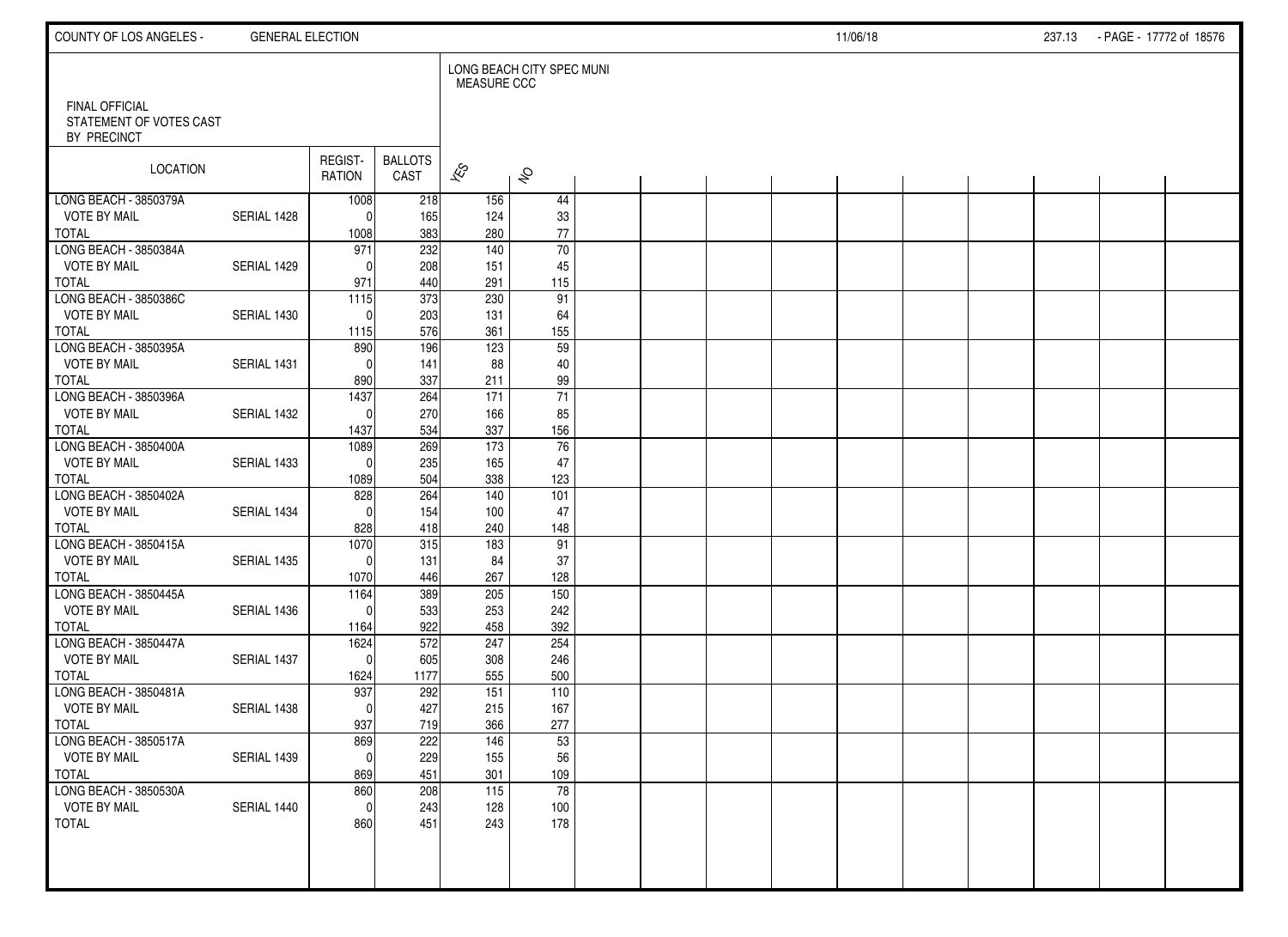| COUNTY OF LOS ANGELES -                                  | <b>GENERAL ELECTION</b> |                             |                        |                          |                           |  |  | 11/06/18 |  | 237.14 PAGE - 17773 of 18576 |  |
|----------------------------------------------------------|-------------------------|-----------------------------|------------------------|--------------------------|---------------------------|--|--|----------|--|------------------------------|--|
|                                                          |                         |                             |                        | <b>MEASURE CCC</b>       | LONG BEACH CITY SPEC MUNI |  |  |          |  |                              |  |
| FINAL OFFICIAL<br>STATEMENT OF VOTES CAST<br>BY PRECINCT |                         |                             |                        |                          |                           |  |  |          |  |                              |  |
| LOCATION                                                 |                         | REGIST-<br><b>RATION</b>    | <b>BALLOTS</b><br>CAST | $\overline{\mathscr{E}}$ | $\hat{\mathcal{S}}$       |  |  |          |  |                              |  |
| LONG BEACH - 3850533A                                    |                         | 1668                        | 613                    | 360                      | 198                       |  |  |          |  |                              |  |
| <b>VOTE BY MAIL</b><br><b>TOTAL</b>                      | SERIAL 1441             | 0<br>1668                   | 615<br>1228            | 371<br>731               | 189<br>387                |  |  |          |  |                              |  |
| LONG BEACH - 3850539A                                    |                         | 1504                        | $\overline{529}$       | 249                      | 236                       |  |  |          |  |                              |  |
| <b>VOTE BY MAIL</b>                                      | SERIAL 1442             | 0                           | 579                    | 281                      | 255                       |  |  |          |  |                              |  |
| <b>TOTAL</b><br>LONG BEACH - 3850545A*                   |                         | 1504<br>14                  | 1108                   | 530<br>$\mathbf 0$       | 491<br>$\pmb{0}$          |  |  |          |  |                              |  |
| <b>VOTE BY MAIL</b>                                      | SERIAL 6277             | $\Omega$                    |                        | 2                        | $\mathbf 0$               |  |  |          |  |                              |  |
| <b>TOTAL</b>                                             |                         | 14                          | 2                      | $\overline{c}$           | $\mathbf 0$               |  |  |          |  |                              |  |
| LONG BEACH - 3850545B                                    |                         | 756                         | 226                    | $\overline{145}$         | 53                        |  |  |          |  |                              |  |
| <b>VOTE BY MAIL</b><br><b>TOTAL</b>                      | SERIAL 1443             | $\mathbf{0}$<br>756         | 262<br>488             | 176<br>321               | 62<br>115                 |  |  |          |  |                              |  |
| LONG BEACH - 3850549A                                    |                         | 1687                        | 416                    | 202                      | 167                       |  |  |          |  |                              |  |
| <b>VOTE BY MAIL</b>                                      | SERIAL 1444             | $\mathbf 0$                 | 611                    | 305                      | 250                       |  |  |          |  |                              |  |
| <b>TOTAL</b>                                             |                         | 1687                        | 1027                   | 507                      | 417                       |  |  |          |  |                              |  |
| LONG BEACH - 3850552A                                    |                         | 760                         | 209                    | 110                      | 66                        |  |  |          |  |                              |  |
| <b>VOTE BY MAIL</b><br><b>TOTAL</b>                      | SERIAL 1445             | $\mathbf{0}$<br>760         | 153<br>362             | 105<br>215               | 40<br>106                 |  |  |          |  |                              |  |
| LONG BEACH - 3850553A                                    |                         | 1224                        | 271                    | 168                      | 78                        |  |  |          |  |                              |  |
| <b>VOTE BY MAIL</b>                                      | SERIAL 1446             | $\Omega$                    | 197                    | 133                      | 52                        |  |  |          |  |                              |  |
| <b>TOTAL</b>                                             |                         | 1224                        | 468                    | 301                      | 130                       |  |  |          |  |                              |  |
| LONG BEACH - 3850554A                                    |                         | 757                         | 168                    | 97                       | 58                        |  |  |          |  |                              |  |
| <b>VOTE BY MAIL</b><br><b>TOTAL</b>                      | SERIAL 1447             | $\mathbf{0}$<br>757         | 152<br>320             | 98<br>195                | 39<br>97                  |  |  |          |  |                              |  |
| LONG BEACH - 3850555A                                    |                         | 1696                        | 434                    | 263                      | 139                       |  |  |          |  |                              |  |
| <b>VOTE BY MAIL</b>                                      | SERIAL 1448             | $\mathbf 0$                 | 317                    | 179                      | 112                       |  |  |          |  |                              |  |
| <b>TOTAL</b>                                             |                         | 1696                        | 751                    | 442                      | 251                       |  |  |          |  |                              |  |
| LONG BEACH - 3850558B<br><b>VOTE BY MAIL</b>             |                         | 1159                        | 370                    | 217                      | 131                       |  |  |          |  |                              |  |
| <b>TOTAL</b>                                             | SERIAL 1449             | $\mathbf{0}$<br>1159        | 332<br>702             | 195<br>412               | 114<br>245                |  |  |          |  |                              |  |
| LONG BEACH - 3850559B                                    |                         | 1266                        | 420                    | 201                      | 168                       |  |  |          |  |                              |  |
| <b>VOTE BY MAIL</b>                                      | SERIAL 1450             | $\mathbf 0$                 | 371                    | 185                      | 160                       |  |  |          |  |                              |  |
| <b>TOTAL</b>                                             |                         | 1266                        | 791                    | 386                      | 328                       |  |  |          |  |                              |  |
| LONG BEACH - 3850562A<br><b>VOTE BY MAIL</b>             | SERIAL 1451             | 1169<br>$\mathsf{O}\xspace$ | 433<br>483             | 209<br>245               | 194<br>214                |  |  |          |  |                              |  |
| <b>TOTAL</b>                                             |                         | 1169                        | 916                    | 454                      | 408                       |  |  |          |  |                              |  |
| LONG BEACH - 3850563A                                    |                         | 966                         | 294                    | 152                      | 130                       |  |  |          |  |                              |  |
| <b>VOTE BY MAIL</b>                                      | SERIAL 1452             | $\mathbf 0$                 | 326                    | 157                      | 146                       |  |  |          |  |                              |  |
| <b>TOTAL</b>                                             |                         | 966                         | 620                    | 309                      | 276                       |  |  |          |  |                              |  |
|                                                          |                         |                             |                        |                          |                           |  |  |          |  |                              |  |
|                                                          |                         |                             |                        |                          |                           |  |  |          |  |                              |  |
|                                                          |                         |                             |                        |                          |                           |  |  |          |  |                              |  |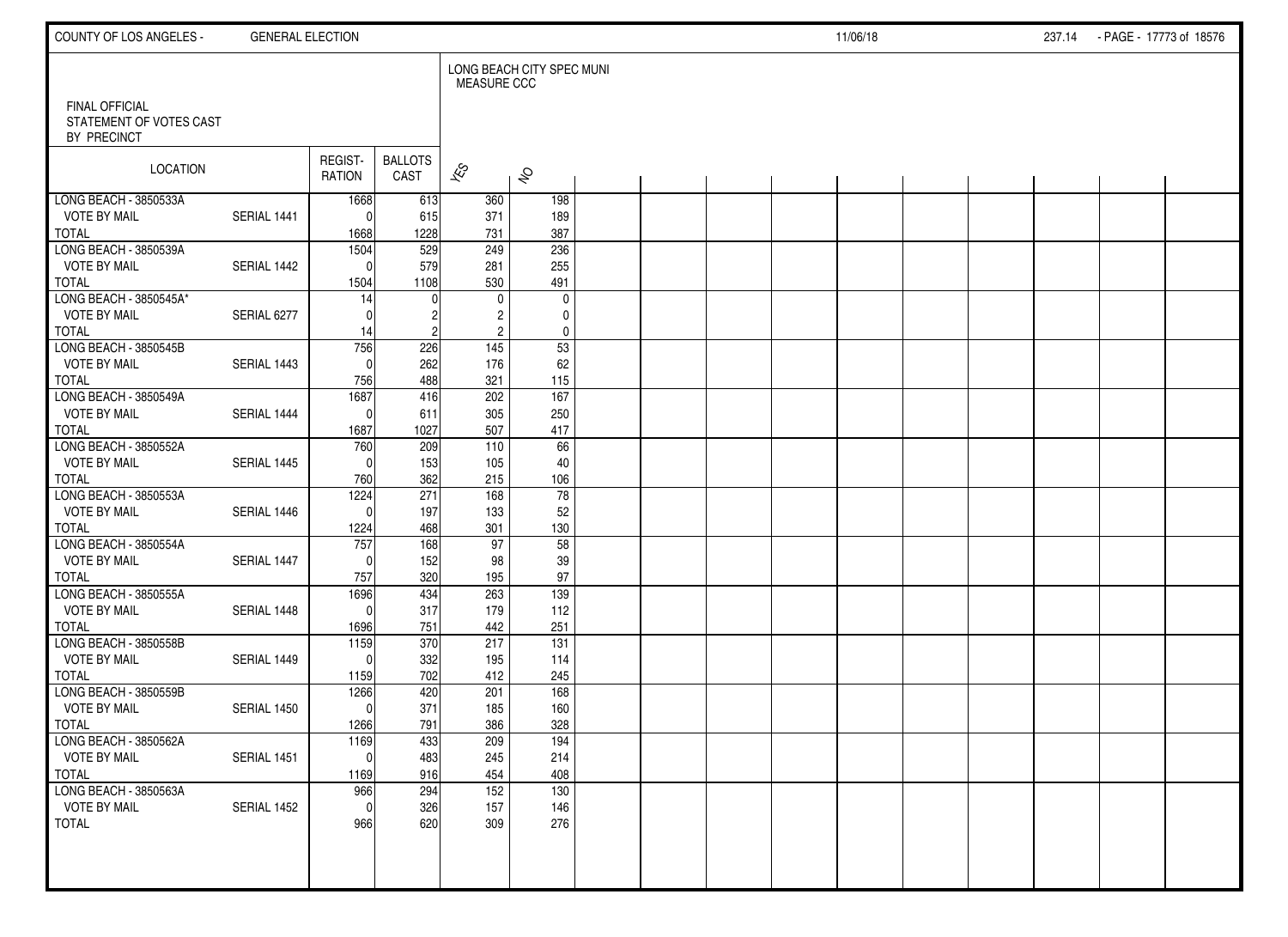| COUNTY OF LOS ANGELES -                                         | <b>GENERAL ELECTION</b> |                          |                        |                          |                           |  |  | 11/06/18 |  | 237.15 PAGE - 17774 of 18576 |  |
|-----------------------------------------------------------------|-------------------------|--------------------------|------------------------|--------------------------|---------------------------|--|--|----------|--|------------------------------|--|
|                                                                 |                         |                          |                        | <b>MEASURE CCC</b>       | LONG BEACH CITY SPEC MUNI |  |  |          |  |                              |  |
| <b>FINAL OFFICIAL</b><br>STATEMENT OF VOTES CAST<br>BY PRECINCT |                         |                          |                        |                          |                           |  |  |          |  |                              |  |
| LOCATION                                                        |                         | REGIST-<br><b>RATION</b> | <b>BALLOTS</b><br>CAST | $\overline{\mathscr{E}}$ | $\hat{\mathcal{S}}$       |  |  |          |  |                              |  |
| LONG BEACH - 3850564B                                           |                         | 1103                     | 351                    | 202                      | 118                       |  |  |          |  |                              |  |
| <b>VOTE BY MAIL</b>                                             | SERIAL 1453             | $\mathbf{0}$             | 321                    | 201                      | 94                        |  |  |          |  |                              |  |
| <b>TOTAL</b><br>LONG BEACH - 3850568A                           |                         | 1103                     | 672<br>332             | 403<br>169               | 212<br>105                |  |  |          |  |                              |  |
| <b>VOTE BY MAIL</b>                                             | SERIAL 1454             | 1005<br>$\mathbf{0}$     | 260                    | 152                      | 83                        |  |  |          |  |                              |  |
| <b>TOTAL</b>                                                    |                         | 1005                     | 592                    | 321                      | 188                       |  |  |          |  |                              |  |
| LONG BEACH - 3850572A                                           |                         | 1293                     | 361                    | 208                      | 124                       |  |  |          |  |                              |  |
| <b>VOTE BY MAIL</b>                                             | SERIAL 1455             | $\Omega$                 | 301                    | 183                      | 92                        |  |  |          |  |                              |  |
| <b>TOTAL</b>                                                    |                         | 1293                     | 662                    | 391                      | 216                       |  |  |          |  |                              |  |
| LONG BEACH - 3850577A                                           |                         | 1226                     | 259                    | 179                      | 57                        |  |  |          |  |                              |  |
| <b>VOTE BY MAIL</b>                                             | SERIAL 1456             | $\mathbf{0}$             | 307                    | 203                      | 81                        |  |  |          |  |                              |  |
| <b>TOTAL</b>                                                    |                         | 1226                     | 566                    | 382                      | 138                       |  |  |          |  |                              |  |
| LONG BEACH - 3850591A                                           |                         | 1323                     | $\overline{341}$       | 229                      | 86                        |  |  |          |  |                              |  |
| <b>VOTE BY MAIL</b>                                             | SERIAL 1457             | $\Omega$                 | 271                    | 178                      | 72                        |  |  |          |  |                              |  |
| <b>TOTAL</b>                                                    |                         | 1323                     | 612                    | 407                      | 158                       |  |  |          |  |                              |  |
| LONG BEACH - 3850593A<br><b>VOTE BY MAIL</b>                    | SERIAL 1458             | 1134<br>$\Omega$         | 350<br>227             | $\overline{213}$<br>141  | 94<br>57                  |  |  |          |  |                              |  |
| <b>TOTAL</b>                                                    |                         | 1134                     | 577                    | 354                      | 151                       |  |  |          |  |                              |  |
| LONG BEACH - 3850594A                                           |                         | 1344                     | 394                    | 249                      | 101                       |  |  |          |  |                              |  |
| <b>VOTE BY MAIL</b>                                             | SERIAL 1459             | $\Omega$                 | 293                    | 192                      | 82                        |  |  |          |  |                              |  |
| <b>TOTAL</b>                                                    |                         | 1344                     | 687                    | 441                      | 183                       |  |  |          |  |                              |  |
| LONG BEACH - 3850611C                                           |                         | 1229                     | 306                    | 190                      | 77                        |  |  |          |  |                              |  |
| <b>VOTE BY MAIL</b>                                             | SERIAL 1460             | $\Omega$                 | 193                    | 133                      | 43                        |  |  |          |  |                              |  |
| <b>TOTAL</b>                                                    |                         | 1229                     | 499                    | 323                      | 120                       |  |  |          |  |                              |  |
| LONG BEACH - 3850612A                                           |                         | 1064                     | 357                    | 230                      | 89                        |  |  |          |  |                              |  |
| <b>VOTE BY MAIL</b>                                             | SERIAL 1461             | $\Omega$                 | 223                    | 159                      | 49                        |  |  |          |  |                              |  |
| <b>TOTAL</b>                                                    |                         | 1064                     | 580                    | 389                      | 138                       |  |  |          |  |                              |  |
| LONG BEACH - 3850614A                                           |                         | 806                      | 234                    | 140                      | 63                        |  |  |          |  |                              |  |
| <b>VOTE BY MAIL</b><br><b>TOTAL</b>                             | SERIAL 1462             | $\mathbf{0}$<br>806      | 127<br>361             | 86<br>226                | $33\,$<br>96              |  |  |          |  |                              |  |
| LONG BEACH - 3850616A                                           |                         | 1398                     | 486                    | 288                      | 138                       |  |  |          |  |                              |  |
| <b>VOTE BY MAIL</b>                                             | SERIAL 1463             | $\mathbf 0$              | 485                    | 310                      | 130                       |  |  |          |  |                              |  |
| <b>TOTAL</b>                                                    |                         | 1398                     | 971                    | 598                      | 268                       |  |  |          |  |                              |  |
| LONG BEACH - 3850617A                                           |                         | 1433                     | 434                    | 239                      | 141                       |  |  |          |  |                              |  |
| <b>VOTE BY MAIL</b>                                             | SERIAL 1464             | 0                        | 422                    | 266                      | 107                       |  |  |          |  |                              |  |
| TOTAL                                                           |                         | 1433                     | 856                    | 505                      | 248                       |  |  |          |  |                              |  |
| LONG BEACH - 3850620A                                           |                         | $\frac{1126}{ }$         | 414                    | 235                      | $\overline{131}$          |  |  |          |  |                              |  |
| <b>VOTE BY MAIL</b>                                             | SERIAL 1465             | 0                        | 269                    | 162                      | 77                        |  |  |          |  |                              |  |
| TOTAL                                                           |                         | 1126                     | 683                    | 397                      | 208                       |  |  |          |  |                              |  |
|                                                                 |                         |                          |                        |                          |                           |  |  |          |  |                              |  |
|                                                                 |                         |                          |                        |                          |                           |  |  |          |  |                              |  |
|                                                                 |                         |                          |                        |                          |                           |  |  |          |  |                              |  |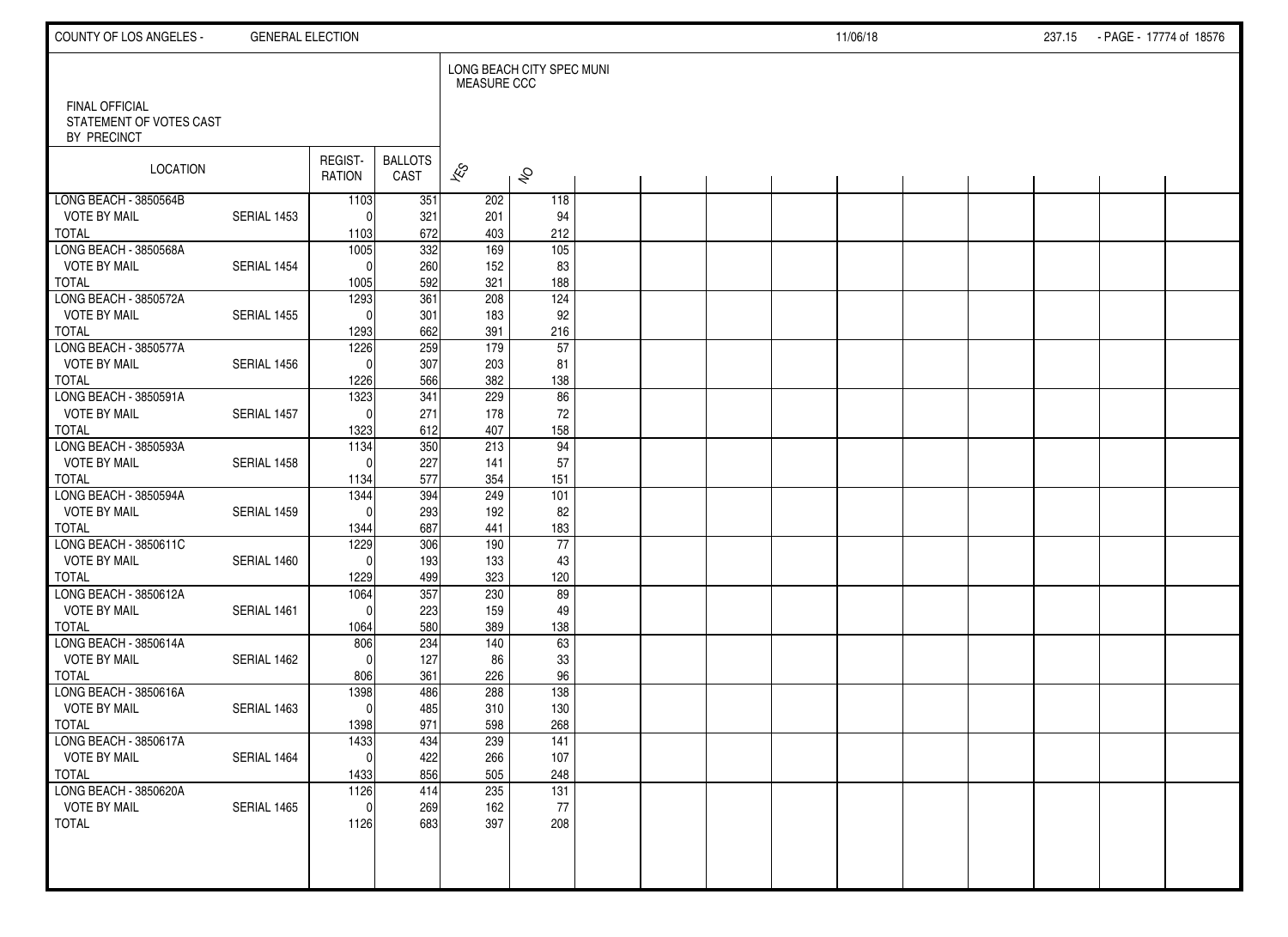| COUNTY OF LOS ANGELES -                                  | <b>GENERAL ELECTION</b> |                          |                        |                     |                           |  |  | 11/06/18 |  | 237.16 PAGE - 17775 of 18576 |  |
|----------------------------------------------------------|-------------------------|--------------------------|------------------------|---------------------|---------------------------|--|--|----------|--|------------------------------|--|
|                                                          |                         |                          |                        | <b>MEASURE CCC</b>  | LONG BEACH CITY SPEC MUNI |  |  |          |  |                              |  |
| FINAL OFFICIAL<br>STATEMENT OF VOTES CAST<br>BY PRECINCT |                         |                          |                        |                     |                           |  |  |          |  |                              |  |
| LOCATION                                                 |                         | REGIST-<br><b>RATION</b> | <b>BALLOTS</b><br>CAST | $\approx$           | $\hat{\mathcal{S}}$       |  |  |          |  |                              |  |
| LONG BEACH - 3850621A                                    |                         | 1808                     | 529                    | 315                 | 162                       |  |  |          |  |                              |  |
| <b>VOTE BY MAIL</b><br><b>TOTAL</b>                      | SERIAL 1466             | 0<br>1808                | 513<br>1042            | 324<br>639          | 142<br>304                |  |  |          |  |                              |  |
| LONG BEACH - 3850624A                                    |                         | 1300                     | 395                    | 224                 | 100                       |  |  |          |  |                              |  |
| <b>VOTE BY MAIL</b>                                      | SERIAL 1467             | 0                        | 379                    | 206                 | 137                       |  |  |          |  |                              |  |
| <b>TOTAL</b>                                             |                         | 1300                     | 774                    | 430                 | 237                       |  |  |          |  |                              |  |
| LONG BEACH - 3850625A                                    |                         | 1249                     | 336                    | 209                 | 76                        |  |  |          |  |                              |  |
| <b>VOTE BY MAIL</b><br><b>TOTAL</b>                      | SERIAL 1468             | 0<br>1249                | 396<br>732             | 239<br>448          | 122<br>198                |  |  |          |  |                              |  |
| LONG BEACH - 3850632A                                    |                         | 1304                     | 484                    | 235                 | 212                       |  |  |          |  |                              |  |
| <b>VOTE BY MAIL</b>                                      | SERIAL 1469             | $\Omega$                 | 448                    | 228                 | 186                       |  |  |          |  |                              |  |
| <b>TOTAL</b>                                             |                         | 1304                     | 932                    | 463                 | 398                       |  |  |          |  |                              |  |
| LONG BEACH - 3850636A                                    |                         | 1424                     | 496                    | 240                 | 212                       |  |  |          |  |                              |  |
| <b>VOTE BY MAIL</b>                                      | SERIAL 1470             | $\mathbf{0}$             | 505                    | 230                 | 232                       |  |  |          |  |                              |  |
| <b>TOTAL</b>                                             |                         | 1424                     | 1001                   | 470                 | 444                       |  |  |          |  |                              |  |
| LONG BEACH - 3850637D<br><b>VOTE BY MAIL</b>             | SERIAL 1471             | 932<br>$\mathbf{0}$      | 343<br>302             | 162<br>134          | 156<br>147                |  |  |          |  |                              |  |
| <b>TOTAL</b>                                             |                         | 932                      | 645                    | 296                 | 303                       |  |  |          |  |                              |  |
| LONG BEACH - 3850639A                                    |                         | 1518                     | 537                    | 247                 | 240                       |  |  |          |  |                              |  |
| <b>VOTE BY MAIL</b>                                      | SERIAL 1472             | 0                        | 569                    | 278                 | 248                       |  |  |          |  |                              |  |
| <b>TOTAL</b>                                             |                         | 1518                     | 1106                   | 525                 | 488                       |  |  |          |  |                              |  |
| LONG BEACH - 3850645A                                    |                         | 628                      | 260                    | 111                 | 48                        |  |  |          |  |                              |  |
| <b>VOTE BY MAIL</b><br><b>TOTAL</b>                      | SERIAL 1473             | 0<br>628                 | 111<br>371             | 69<br>180           | 21<br>69                  |  |  |          |  |                              |  |
| LONG BEACH - 3850648A                                    |                         | 1486                     | 493                    | 247                 | 191                       |  |  |          |  |                              |  |
| <b>VOTE BY MAIL</b>                                      | SERIAL 1474             | $\mathbf 0$              | 620                    | 285                 | 284                       |  |  |          |  |                              |  |
| <b>TOTAL</b>                                             |                         | 1486                     | 1113                   | 532                 | 475                       |  |  |          |  |                              |  |
| LONG BEACH - 3850650A                                    |                         | 870                      | 276                    | 110                 | 113                       |  |  |          |  |                              |  |
| <b>VOTE BY MAIL</b>                                      | SERIAL 1475             | $\Omega$                 | 278                    | 149                 | 111                       |  |  |          |  |                              |  |
| <b>TOTAL</b><br>LONG BEACH - 3850660A                    |                         | 870                      | 554<br>455             | 259<br>265          | 224<br>141                |  |  |          |  |                              |  |
| <b>VOTE BY MAIL</b>                                      | SERIAL 1476             | 1638<br>$\mathbf 0$      | 280                    | 169                 | 93                        |  |  |          |  |                              |  |
| <b>TOTAL</b>                                             |                         | 1638                     | 735                    | 434                 | 234                       |  |  |          |  |                              |  |
| LONG BEACH - 3850671A                                    |                         | 1205                     | 307                    | 180                 | 100                       |  |  |          |  |                              |  |
| <b>VOTE BY MAIL</b>                                      | SERIAL 1477             | $\mathsf{O}\xspace$      | 183                    | 129                 | 42                        |  |  |          |  |                              |  |
| <b>TOTAL</b>                                             |                         | 1205                     | 490                    | 309                 | 142                       |  |  |          |  |                              |  |
| LONG BEACH - 3850671C*                                   |                         | 32                       | <sup>0</sup>           | $\mathbf 0$         | $\mathbf 0$               |  |  |          |  |                              |  |
| <b>VOTE BY MAIL</b><br><b>TOTAL</b>                      | SERIAL 6280             | $\mathbf 0$<br>32        |                        | 2<br>$\mathfrak{p}$ | 0<br>$\mathbf{0}$         |  |  |          |  |                              |  |
|                                                          |                         |                          |                        |                     |                           |  |  |          |  |                              |  |
|                                                          |                         |                          |                        |                     |                           |  |  |          |  |                              |  |
|                                                          |                         |                          |                        |                     |                           |  |  |          |  |                              |  |
|                                                          |                         |                          |                        |                     |                           |  |  |          |  |                              |  |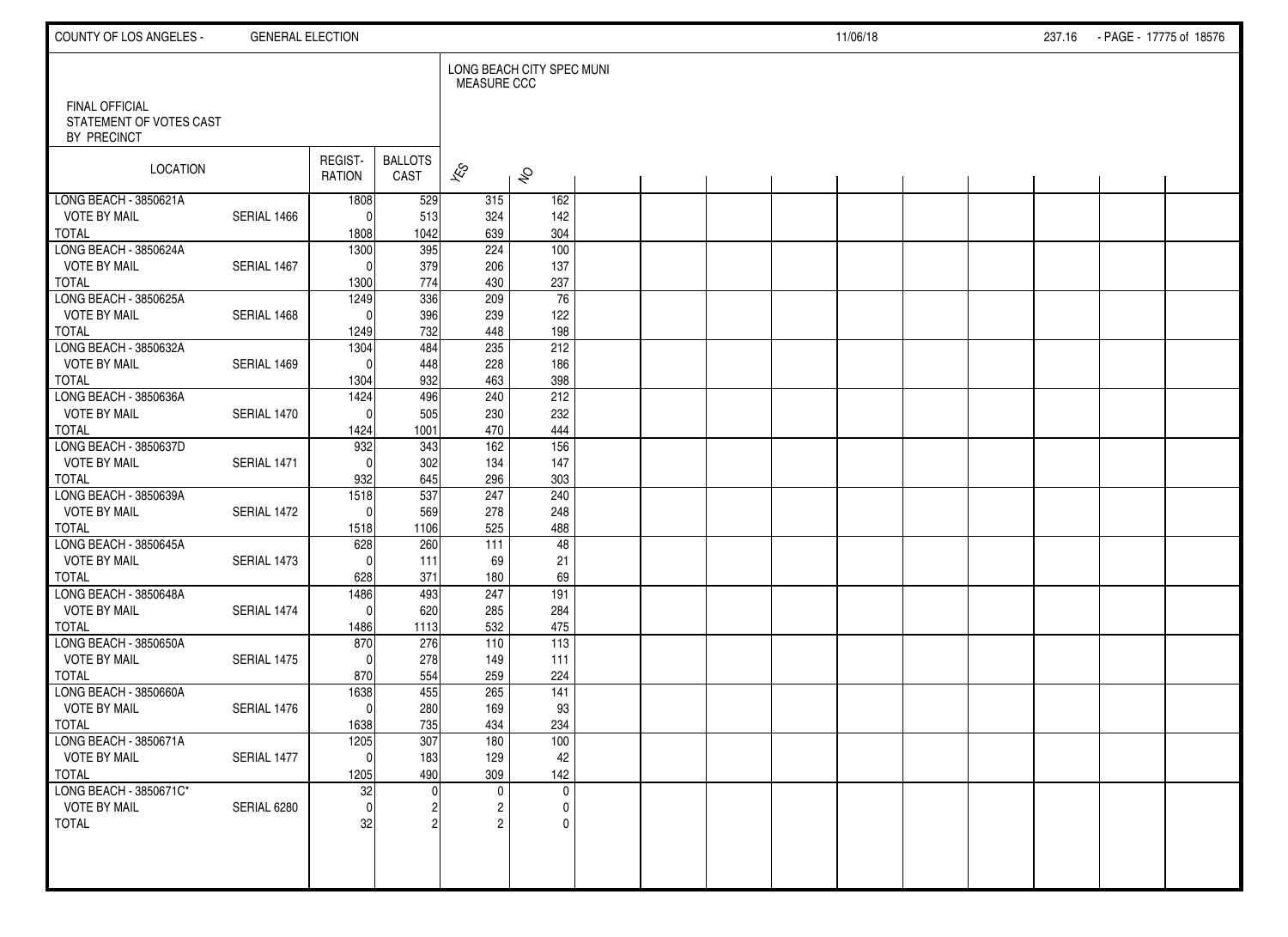| COUNTY OF LOS ANGELES -                                            | <b>GENERAL ELECTION</b> |                          |                        |                             |                                                                     |  |  | 11/06/18 |  | 237.17 - PAGE - 17776 of 18576 |  |
|--------------------------------------------------------------------|-------------------------|--------------------------|------------------------|-----------------------------|---------------------------------------------------------------------|--|--|----------|--|--------------------------------|--|
| <b>FINAL OFFICIAL</b><br>STATEMENT OF VOTES CAST<br>BY PRECINCT    |                         |                          |                        | <b>MEASURE CCC</b>          | LONG BEACH CITY SPEC MUNI                                           |  |  |          |  |                                |  |
| <b>LOCATION</b>                                                    |                         | REGIST-<br>RATION        | <b>BALLOTS</b><br>CAST | $\mathscr{E}_{\mathcal{S}}$ | $\hat{\mathcal{S}}$                                                 |  |  |          |  |                                |  |
| LONG BEACH - 3850688A<br><b>VOTE BY MAIL</b><br><b>TOTAL</b>       | SERIAL 1478             | 1054<br>$\Omega$<br>1054 | 256<br>516<br>772      | 141<br>314<br>455           | 90<br>162<br>252                                                    |  |  |          |  |                                |  |
| LONG BEACH - 3850701A<br><b>VOTE BY MAIL</b><br>TOTAL              | SERIAL 1479             | 919<br>$\Omega$<br>919   | 216<br>176<br>392      | 136<br>102<br>238           | 51<br>60<br>111                                                     |  |  |          |  |                                |  |
| LONG BEACH - 3850702A<br><b>VOTE BY MAIL</b><br>TOTAL              | SERIAL 1480             | 1162<br>$\Omega$<br>1162 | 206<br>160<br>366      | 131<br>94<br>225            | 53<br>55<br>108                                                     |  |  |          |  |                                |  |
| BALLOT GROUP 716 - 9990716A<br><b>VOTE BY MAIL</b><br><b>TOTAL</b> | SERIAL 8716             | <sup>0</sup>             |                        | $\mathbf 0$                 | $\mathbf 0$<br>$\overline{2}$<br>0<br>$\overline{2}$<br>$\mathbf 0$ |  |  |          |  |                                |  |
| BALLOT GROUP 723 - 9990723A<br><b>VOTE BY MAIL</b><br><b>TOTAL</b> | SERIAL 8723             | $\Omega$<br>O<br>U       |                        |                             | $\mathbf 0$<br>$\mathbf 0$<br>$\mathbf{1}$<br>$\mathbf{1}$          |  |  |          |  |                                |  |
|                                                                    |                         |                          |                        |                             |                                                                     |  |  |          |  |                                |  |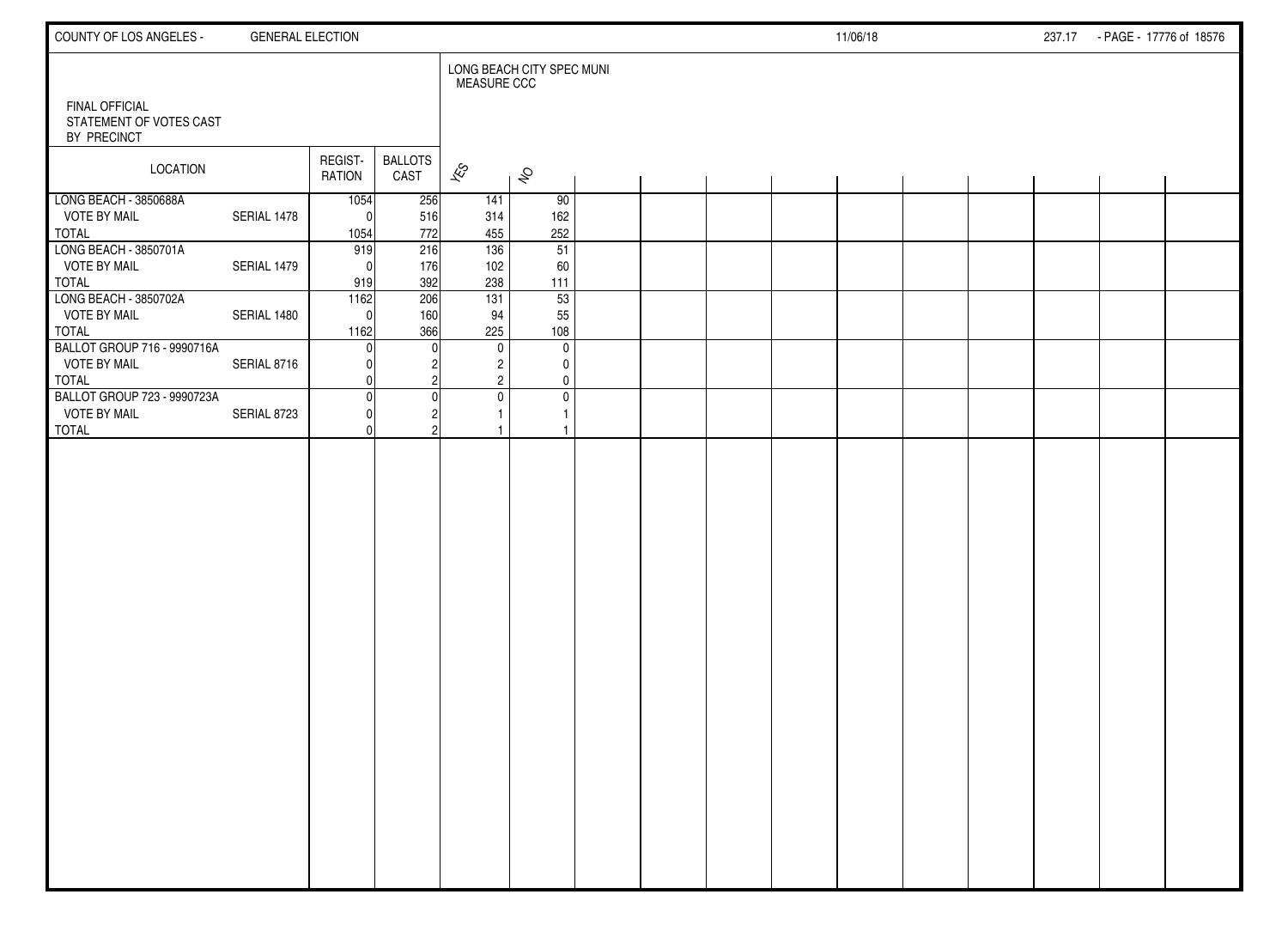| COUNTY OF LOS ANGELES -                                         | <b>GENERAL ELECTION</b>                            |                                                 | 11/06/18 | 237.18 - PAGE - 17777 of 18576 |
|-----------------------------------------------------------------|----------------------------------------------------|-------------------------------------------------|----------|--------------------------------|
| <b>FINAL OFFICIAL</b><br>STATEMENT OF VOTES CAST                |                                                    | LONG BEACH CITY SPEC MUNI<br><b>MEASURE CCC</b> |          |                                |
| BY PRECINCT                                                     |                                                    |                                                 |          |                                |
| LOCATION                                                        | REGIST-<br><b>BALLOTS</b><br><b>RATION</b><br>CAST | $\overline{\mathscr{E}}$<br>$\hat{\mathcal{S}}$ |          |                                |
| <b>PRECINCT TOTAL</b><br><b>VBM TOTAL</b><br><b>GROUP TOTAL</b> | 256418<br>75665<br>69406<br><sup>0</sup>           | 41694<br>26067<br>39765<br>24313<br>3           |          |                                |
| <b>GRAND TOTAL</b>                                              | 256418<br>145075                                   | 81462<br>50381                                  |          |                                |
|                                                                 |                                                    |                                                 |          |                                |
|                                                                 |                                                    |                                                 |          |                                |
|                                                                 |                                                    |                                                 |          |                                |
|                                                                 |                                                    |                                                 |          |                                |
|                                                                 |                                                    |                                                 |          |                                |
|                                                                 |                                                    |                                                 |          |                                |
|                                                                 |                                                    |                                                 |          |                                |
|                                                                 |                                                    |                                                 |          |                                |
|                                                                 |                                                    |                                                 |          |                                |
|                                                                 |                                                    |                                                 |          |                                |
|                                                                 |                                                    |                                                 |          |                                |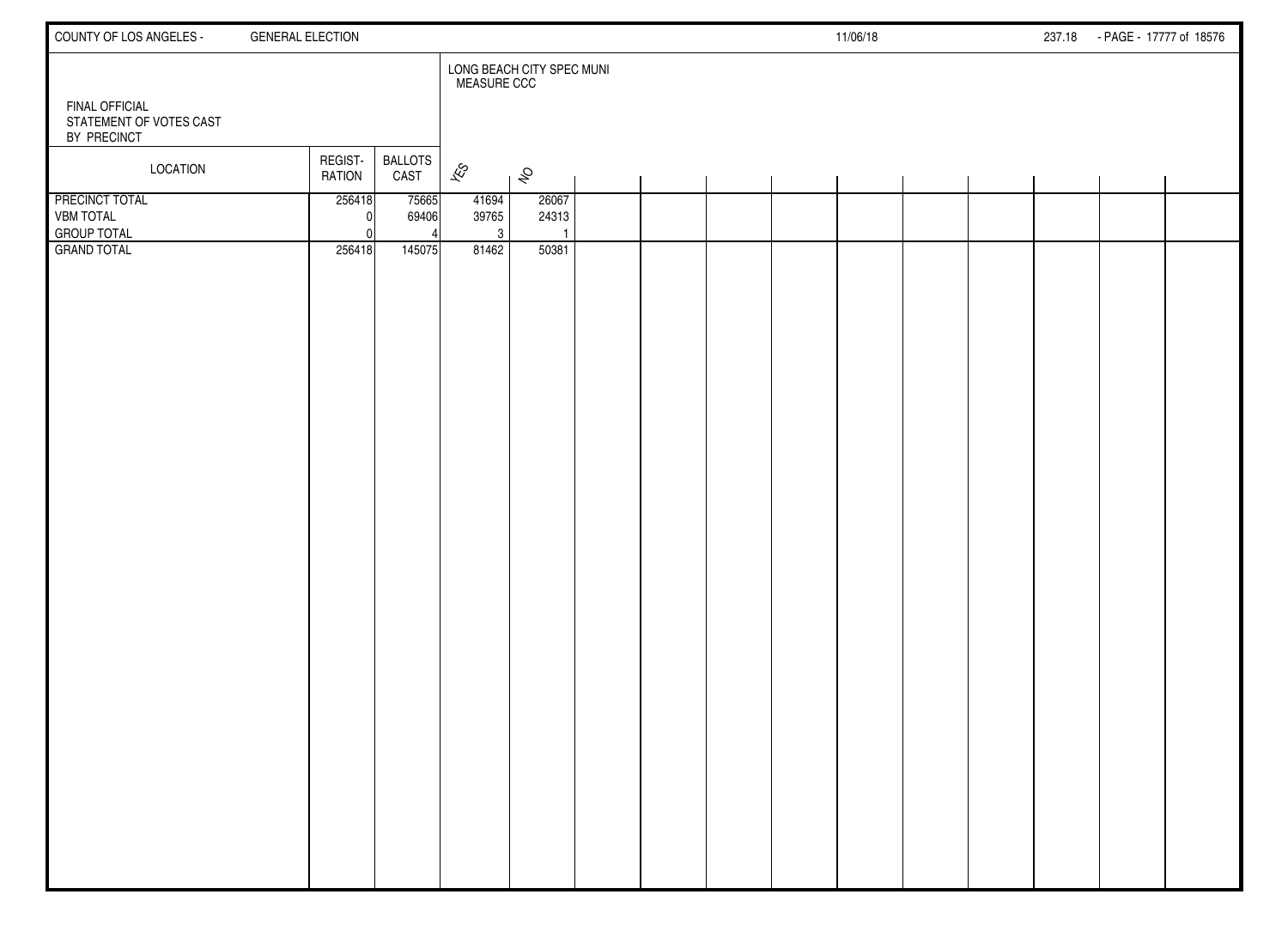| COUNTY OF LOS ANGELES -                                         | <b>GENERAL ELECTION</b> |                     |                        |                          |                           |  |  | 11/06/18 |  | 238.1 | - PAGE - 17778 of 18576 |  |
|-----------------------------------------------------------------|-------------------------|---------------------|------------------------|--------------------------|---------------------------|--|--|----------|--|-------|-------------------------|--|
|                                                                 |                         |                     |                        | <b>MEASURE DDD</b>       | LONG BEACH CITY SPEC MUNI |  |  |          |  |       |                         |  |
| <b>FINAL OFFICIAL</b><br>STATEMENT OF VOTES CAST<br>BY PRECINCT |                         |                     |                        |                          |                           |  |  |          |  |       |                         |  |
| LOCATION                                                        |                         | REGIST-<br>RATION   | <b>BALLOTS</b><br>CAST | $\overline{\mathscr{K}}$ | $\hat{\mathcal{S}}$       |  |  |          |  |       |                         |  |
| LONG BEACH - 3850001A                                           |                         | 1134                | 312                    | 182                      | 95                        |  |  |          |  |       |                         |  |
| <b>VOTE BY MAIL</b>                                             | SERIAL 1276             | $\Omega$            | 169                    | 104                      | 55                        |  |  |          |  |       |                         |  |
| <b>TOTAL</b>                                                    |                         | 1134                | 481                    | 286                      | 150                       |  |  |          |  |       |                         |  |
| LONG BEACH - 3850002E*<br><b>VOTE BY MAIL</b>                   |                         |                     | $\Omega$               | $\mathbf 0$              | $\mathbf 0$               |  |  |          |  |       |                         |  |
| <b>TOTAL</b>                                                    | SERIAL 6269             | 0                   |                        | $\mathbf{1}$             | 0<br>0                    |  |  |          |  |       |                         |  |
| LONG BEACH - 3850004A                                           |                         | 1306                | 383                    | 222                      | 128                       |  |  |          |  |       |                         |  |
| <b>VOTE BY MAIL</b>                                             | SERIAL 1277             | $\Omega$            | 194                    | 131                      | 56                        |  |  |          |  |       |                         |  |
| <b>TOTAL</b>                                                    |                         | 1306                | 577                    | 353                      | 184                       |  |  |          |  |       |                         |  |
| LONG BEACH - 3850005A                                           |                         | $\frac{1105}{2}$    | 289                    | 153                      | $\frac{105}{105}$         |  |  |          |  |       |                         |  |
| <b>VOTE BY MAIL</b>                                             | SERIAL 1278             | $\Omega$            | 188                    | 117                      | 55                        |  |  |          |  |       |                         |  |
| <b>TOTAL</b>                                                    |                         | 1105                | 477                    | 270                      | 160                       |  |  |          |  |       |                         |  |
| LONG BEACH - 3850007A                                           |                         | 1211                | 310                    | 173                      | $\overline{97}$           |  |  |          |  |       |                         |  |
| <b>VOTE BY MAIL</b>                                             | SERIAL 1279             | $\Omega$            | 308                    | 211                      | 68                        |  |  |          |  |       |                         |  |
| <b>TOTAL</b>                                                    |                         | 1211                | 618                    | 384                      | 165                       |  |  |          |  |       |                         |  |
| LONG BEACH - 3850008A                                           |                         | 1261                | 446                    | 232                      | 158                       |  |  |          |  |       |                         |  |
| <b>VOTE BY MAIL</b><br><b>TOTAL</b>                             | SERIAL 1280             | $\Omega$<br>1261    | 194<br>640             | 105<br>337               | 70<br>228                 |  |  |          |  |       |                         |  |
| LONG BEACH - 3850009A                                           |                         | 1159                | 370                    | 219                      | 120                       |  |  |          |  |       |                         |  |
| <b>VOTE BY MAIL</b>                                             | SERIAL 1281             | $\Omega$            | 131                    | 69                       | 47                        |  |  |          |  |       |                         |  |
| <b>TOTAL</b>                                                    |                         | 1159                | 501                    | 288                      | 167                       |  |  |          |  |       |                         |  |
| LONG BEACH - 3850010A                                           |                         | 1483                | 418                    | 250                      | $\overline{135}$          |  |  |          |  |       |                         |  |
| <b>VOTE BY MAIL</b>                                             | SERIAL 1282             | $\Omega$            | 212                    | 130                      | 66                        |  |  |          |  |       |                         |  |
| <b>TOTAL</b>                                                    |                         | 1483                | 630                    | 380                      | 201                       |  |  |          |  |       |                         |  |
| LONG BEACH - 3850012A                                           |                         | 1537                | 425                    | 230                      | $\overline{137}$          |  |  |          |  |       |                         |  |
| <b>VOTE BY MAIL</b>                                             | SERIAL 1283             | $\Omega$            | 634                    | 371                      | 185                       |  |  |          |  |       |                         |  |
| <b>TOTAL</b>                                                    |                         | 1537                | 1059                   | 601                      | 322                       |  |  |          |  |       |                         |  |
| LONG BEACH - 3850013B                                           |                         | 1492                | 352                    | 193                      | 123                       |  |  |          |  |       |                         |  |
| <b>VOTE BY MAIL</b>                                             | SERIAL 1284             | $\Omega$            | 261                    | 160                      | 80                        |  |  |          |  |       |                         |  |
| <b>TOTAL</b><br>LONG BEACH - 3850016A                           |                         | 1492                | 613<br>331             | 353<br>187               | 203<br>113                |  |  |          |  |       |                         |  |
| <b>VOTE BY MAIL</b>                                             | SERIAL 1285             | 1220<br>$\mathbf 0$ | 226                    | 125                      | 87                        |  |  |          |  |       |                         |  |
| <b>TOTAL</b>                                                    |                         | 1220                | 557                    | 312                      | 200                       |  |  |          |  |       |                         |  |
| LONG BEACH - 3850017B                                           |                         | 951                 | 240                    | 129                      | 86                        |  |  |          |  |       |                         |  |
| <b>VOTE BY MAIL</b>                                             | SERIAL 1286             | $\overline{0}$      | 125                    | 81                       | $35\,$                    |  |  |          |  |       |                         |  |
| <b>TOTAL</b>                                                    |                         | 951                 | 365                    | 210                      | 121                       |  |  |          |  |       |                         |  |
| LONG BEACH - 3850020A                                           |                         | 1092                | 259                    | 137                      | 94                        |  |  |          |  |       |                         |  |
| <b>VOTE BY MAIL</b>                                             | SERIAL 1287             | $\mathbf 0$         | 203                    | 124                      | 63                        |  |  |          |  |       |                         |  |
| <b>TOTAL</b>                                                    |                         | 1092                | 462                    | 261                      | 157                       |  |  |          |  |       |                         |  |
|                                                                 |                         |                     |                        |                          |                           |  |  |          |  |       |                         |  |
|                                                                 |                         |                     |                        |                          |                           |  |  |          |  |       |                         |  |
|                                                                 |                         |                     |                        |                          |                           |  |  |          |  |       |                         |  |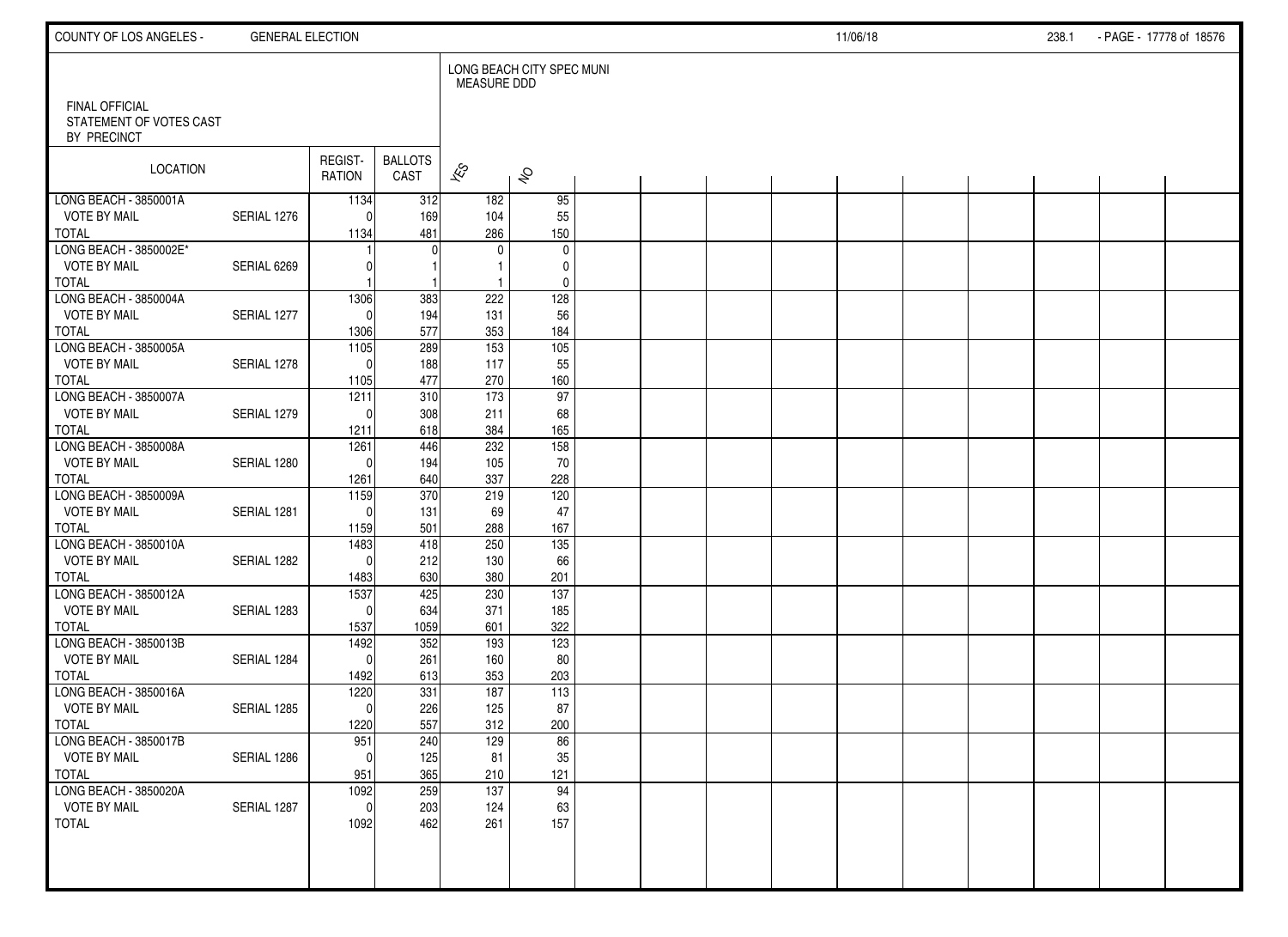| COUNTY OF LOS ANGELES -                                         | <b>GENERAL ELECTION</b> |                   |                        |                          |                           |  |  | 11/06/18 |  | 238.2 | - PAGE - 17779 of 18576 |  |
|-----------------------------------------------------------------|-------------------------|-------------------|------------------------|--------------------------|---------------------------|--|--|----------|--|-------|-------------------------|--|
|                                                                 |                         |                   |                        | <b>MEASURE DDD</b>       | LONG BEACH CITY SPEC MUNI |  |  |          |  |       |                         |  |
| <b>FINAL OFFICIAL</b><br>STATEMENT OF VOTES CAST<br>BY PRECINCT |                         |                   |                        |                          |                           |  |  |          |  |       |                         |  |
| LOCATION                                                        |                         | REGIST-<br>RATION | <b>BALLOTS</b><br>CAST | $\overline{\mathscr{E}}$ | $\hat{\mathcal{S}}$       |  |  |          |  |       |                         |  |
| LONG BEACH - 3850020B                                           |                         | 903               | 271                    | 163                      | 72                        |  |  |          |  |       |                         |  |
| <b>VOTE BY MAIL</b>                                             | SERIAL 1288             | $\Omega$          | 175                    | 108                      | 53                        |  |  |          |  |       |                         |  |
| <b>TOTAL</b><br>LONG BEACH - 3850021A                           |                         | 903<br>1105       | 446<br>264             | 271<br>161               | 125<br>70                 |  |  |          |  |       |                         |  |
| <b>VOTE BY MAIL</b>                                             | SERIAL 1289             | $\Omega$          | 138                    | 87                       | 38                        |  |  |          |  |       |                         |  |
| <b>TOTAL</b>                                                    |                         | 1105              | 402                    | 248                      | 108                       |  |  |          |  |       |                         |  |
| LONG BEACH - 3850024A                                           |                         | 1198              | 360                    | 203                      | $\overline{125}$          |  |  |          |  |       |                         |  |
| <b>VOTE BY MAIL</b>                                             | SERIAL 1290             | $\Omega$          | 227                    | 145                      | 65                        |  |  |          |  |       |                         |  |
| <b>TOTAL</b>                                                    |                         | 1198              | 587                    | 348                      | 190                       |  |  |          |  |       |                         |  |
| LONG BEACH - 3850025A                                           |                         | 1141              | 259                    | $\overline{132}$         | 93                        |  |  |          |  |       |                         |  |
| <b>VOTE BY MAIL</b>                                             | SERIAL 1291             | $\Omega$          | 167                    | 109                      | 49                        |  |  |          |  |       |                         |  |
| <b>TOTAL</b>                                                    |                         | 1141              | 426                    | 241                      | 142                       |  |  |          |  |       |                         |  |
| LONG BEACH - 3850026A                                           |                         | 1466              | 407                    | 229                      | $\overline{132}$          |  |  |          |  |       |                         |  |
| <b>VOTE BY MAIL</b><br><b>TOTAL</b>                             | SERIAL 1292             | $\Omega$          | 235<br>642             | 153<br>382               | 60<br>192                 |  |  |          |  |       |                         |  |
| LONG BEACH - 3850027D                                           |                         | 1466<br>1483      | 385                    | 185                      | $\frac{153}{ }$           |  |  |          |  |       |                         |  |
| <b>VOTE BY MAIL</b>                                             | SERIAL 1293             | $\Omega$          | 260                    | 154                      | 87                        |  |  |          |  |       |                         |  |
| <b>TOTAL</b>                                                    |                         | 1483              | 645                    | 339                      | 240                       |  |  |          |  |       |                         |  |
| LONG BEACH - 3850029A                                           |                         | 855               | 208                    | 109                      | 52                        |  |  |          |  |       |                         |  |
| <b>VOTE BY MAIL</b>                                             | SERIAL 1294             | $\Omega$          | 152                    | 88                       | 51                        |  |  |          |  |       |                         |  |
| <b>TOTAL</b>                                                    |                         | 855               | 360                    | 197                      | 103                       |  |  |          |  |       |                         |  |
| LONG BEACH - 3850030A                                           |                         | 1178              | 398                    | 245                      | 114                       |  |  |          |  |       |                         |  |
| <b>VOTE BY MAIL</b>                                             | SERIAL 1295             | $\Omega$          | 260                    | 178                      | 65                        |  |  |          |  |       |                         |  |
| <b>TOTAL</b>                                                    |                         | 1178              | 658                    | 423                      | 179                       |  |  |          |  |       |                         |  |
| LONG BEACH - 3850031B                                           |                         | 1516              | 360                    | 220                      | 104                       |  |  |          |  |       |                         |  |
| <b>VOTE BY MAIL</b>                                             | SERIAL 1296             | $\Omega$          | 232                    | 112                      | 96                        |  |  |          |  |       |                         |  |
| <b>TOTAL</b><br>LONG BEACH - 3850032B                           |                         | 1516<br>1074      | 592<br>311             | 332<br>174               | 200<br>104                |  |  |          |  |       |                         |  |
| <b>VOTE BY MAIL</b>                                             | SERIAL 1297             | $\Omega$          | 173                    | 114                      | 45                        |  |  |          |  |       |                         |  |
| <b>TOTAL</b>                                                    |                         | 1074              | 484                    | 288                      | 149                       |  |  |          |  |       |                         |  |
| LONG BEACH - 3850034A                                           |                         | 1052              | 191                    | 117                      | 57                        |  |  |          |  |       |                         |  |
| <b>VOTE BY MAIL</b>                                             | SERIAL 1298             | 0                 | 142                    | 70                       | 61                        |  |  |          |  |       |                         |  |
| <b>TOTAL</b>                                                    |                         | 1052              | 333                    | 187                      | 118                       |  |  |          |  |       |                         |  |
| LONG BEACH - 3850035A                                           |                         | 846               | 305                    | 167                      | 104                       |  |  |          |  |       |                         |  |
| <b>VOTE BY MAIL</b>                                             | SERIAL 1299             | 0                 | 185                    | 102                      | 68                        |  |  |          |  |       |                         |  |
| <b>TOTAL</b>                                                    |                         | 846               | 490                    | 269                      | 172                       |  |  |          |  |       |                         |  |
| LONG BEACH - 3850035F*                                          |                         | 45                |                        | $\mathbf 0$              | $\mathsf{O}$              |  |  |          |  |       |                         |  |
| <b>VOTE BY MAIL</b>                                             | SERIAL 6270             | $\overline{0}$    | 25                     | 14                       | 9                         |  |  |          |  |       |                         |  |
| <b>TOTAL</b>                                                    |                         | 45                | 25                     | 14                       | 9                         |  |  |          |  |       |                         |  |
|                                                                 |                         |                   |                        |                          |                           |  |  |          |  |       |                         |  |
|                                                                 |                         |                   |                        |                          |                           |  |  |          |  |       |                         |  |
|                                                                 |                         |                   |                        |                          |                           |  |  |          |  |       |                         |  |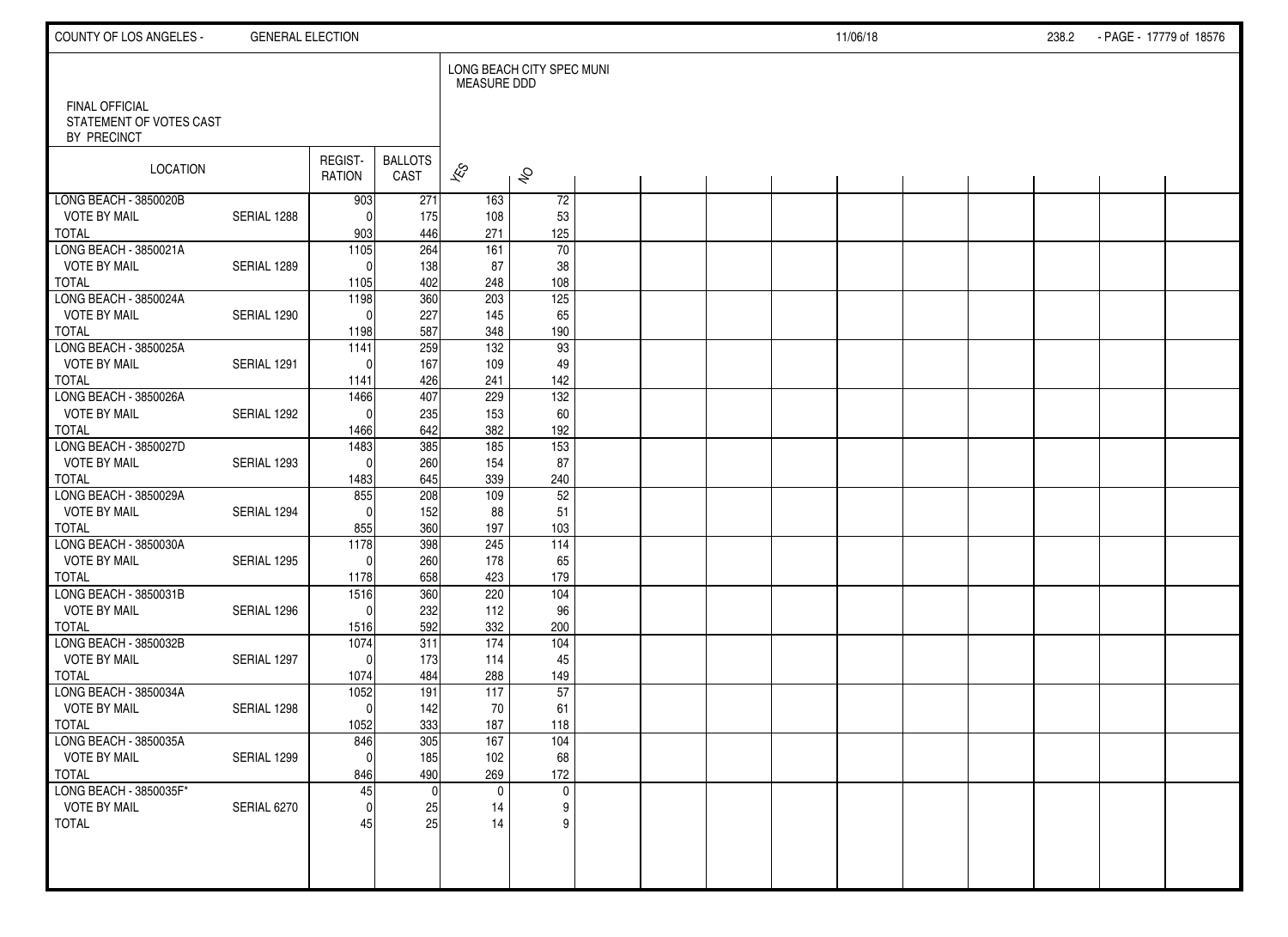| COUNTY OF LOS ANGELES -                                         | <b>GENERAL ELECTION</b> |                   |                        |                    |                           |  |  | 11/06/18 |  | 238.3 | - PAGE - 17780 of 18576 |  |
|-----------------------------------------------------------------|-------------------------|-------------------|------------------------|--------------------|---------------------------|--|--|----------|--|-------|-------------------------|--|
|                                                                 |                         |                   |                        | <b>MEASURE DDD</b> | LONG BEACH CITY SPEC MUNI |  |  |          |  |       |                         |  |
| <b>FINAL OFFICIAL</b><br>STATEMENT OF VOTES CAST<br>BY PRECINCT |                         |                   |                        |                    |                           |  |  |          |  |       |                         |  |
| LOCATION                                                        |                         | REGIST-<br>RATION | <b>BALLOTS</b><br>CAST | $\approx$          | $\hat{\mathcal{S}}$       |  |  |          |  |       |                         |  |
| LONG BEACH - 3850036A                                           |                         | 976               | 321                    | 173                | 89                        |  |  |          |  |       |                         |  |
| <b>VOTE BY MAIL</b>                                             | SERIAL 1300             | $\Omega$          | 272                    | 174                | 81                        |  |  |          |  |       |                         |  |
| <b>TOTAL</b>                                                    |                         | 976               | 593                    | 347                | 170                       |  |  |          |  |       |                         |  |
| LONG BEACH - 3850037A<br><b>VOTE BY MAIL</b>                    | SERIAL 1301             | 1290<br>$\Omega$  | 266                    | 158                | 78                        |  |  |          |  |       |                         |  |
| <b>TOTAL</b>                                                    |                         | 1290              | 184<br>450             | 112<br>270         | 53<br>131                 |  |  |          |  |       |                         |  |
| LONG BEACH - 3850038A                                           |                         | 909               | 172                    | 101                | 49                        |  |  |          |  |       |                         |  |
| <b>VOTE BY MAIL</b>                                             | SERIAL 1302             | $\Omega$          | 132                    | 87                 | 34                        |  |  |          |  |       |                         |  |
| <b>TOTAL</b>                                                    |                         | 909               | 304                    | 188                | 83                        |  |  |          |  |       |                         |  |
| LONG BEACH - 3850039A                                           |                         | 1197              | 383                    | 234                | $\overline{112}$          |  |  |          |  |       |                         |  |
| <b>VOTE BY MAIL</b>                                             | SERIAL 1303             | $\Omega$          | 138                    | 83                 | 47                        |  |  |          |  |       |                         |  |
| <b>TOTAL</b>                                                    |                         | 1197              | 521                    | 317                | 159                       |  |  |          |  |       |                         |  |
| LONG BEACH - 3850040A                                           |                         | 1143              | 255                    | 154                | 67                        |  |  |          |  |       |                         |  |
| <b>VOTE BY MAIL</b>                                             | SERIAL 1304             | $\Omega$          | 157                    | 95                 | 46                        |  |  |          |  |       |                         |  |
| <b>TOTAL</b>                                                    |                         | 1143              | 412                    | 249                | 113                       |  |  |          |  |       |                         |  |
| LONG BEACH - 3850041A<br><b>VOTE BY MAIL</b>                    | SERIAL 1305             | 1565<br>$\Omega$  | 444                    | 253                | 122<br>63                 |  |  |          |  |       |                         |  |
| <b>TOTAL</b>                                                    |                         | 1565              | 218<br>662             | 131<br>384         | 185                       |  |  |          |  |       |                         |  |
| LONG BEACH - 3850042A                                           |                         | 902               | 188                    | 99                 | $\overline{69}$           |  |  |          |  |       |                         |  |
| <b>VOTE BY MAIL</b>                                             | SERIAL 1306             | $\Omega$          | 245                    | 129                | 90                        |  |  |          |  |       |                         |  |
| <b>TOTAL</b>                                                    |                         | 902               | 433                    | 228                | 159                       |  |  |          |  |       |                         |  |
| LONG BEACH - 3850044D                                           |                         | 1086              | 392                    | 205                | $\overline{154}$          |  |  |          |  |       |                         |  |
| <b>VOTE BY MAIL</b>                                             | SERIAL 1307             | $\Omega$          | 422                    | 220                | 177                       |  |  |          |  |       |                         |  |
| <b>TOTAL</b>                                                    |                         | 1086              | 814                    | 425                | 331                       |  |  |          |  |       |                         |  |
| LONG BEACH - 3850045A*                                          |                         | 72                | $\mathbf 0$            | $\mathbf{0}$       | $\mathbf 0$               |  |  |          |  |       |                         |  |
| <b>VOTE BY MAIL</b>                                             | SERIAL 6273             | $\Omega$          | 31                     | 15                 | 11                        |  |  |          |  |       |                         |  |
| <b>TOTAL</b>                                                    |                         | 72                | 31                     | 15                 | 11                        |  |  |          |  |       |                         |  |
| LONG BEACH - 3850045D<br><b>VOTE BY MAIL</b>                    | SERIAL 1308             | 977<br>$\Omega$   | 312<br>257             | 155                | 133<br>97                 |  |  |          |  |       |                         |  |
| <b>TOTAL</b>                                                    |                         | 977               | 569                    | 134<br>289         | 230                       |  |  |          |  |       |                         |  |
| LONG BEACH - 3850046A                                           |                         | 1016              | 196                    | 136                | 44                        |  |  |          |  |       |                         |  |
| <b>VOTE BY MAIL</b>                                             | SERIAL 1309             | $\mathbf 0$       | 118                    | 83                 | 26                        |  |  |          |  |       |                         |  |
| <b>TOTAL</b>                                                    |                         | 1016              | 314                    | 219                | 70                        |  |  |          |  |       |                         |  |
| LONG BEACH - 3850047A                                           |                         | 1332              | 260                    | 151                | 80                        |  |  |          |  |       |                         |  |
| <b>VOTE BY MAIL</b>                                             | SERIAL 1310             | 0                 | 204                    | 156                | $40\,$                    |  |  |          |  |       |                         |  |
| <b>TOTAL</b>                                                    |                         | 1332              | 464                    | 307                | 120                       |  |  |          |  |       |                         |  |
| LONG BEACH - 3850048A                                           |                         | 1348              | 465                    | 229                | $\overline{175}$          |  |  |          |  |       |                         |  |
| <b>VOTE BY MAIL</b>                                             | SERIAL 1311             | $\mathbf 0$       | 415                    | 243                | 122                       |  |  |          |  |       |                         |  |
| <b>TOTAL</b>                                                    |                         | 1348              | 880                    | 472                | 297                       |  |  |          |  |       |                         |  |
|                                                                 |                         |                   |                        |                    |                           |  |  |          |  |       |                         |  |
|                                                                 |                         |                   |                        |                    |                           |  |  |          |  |       |                         |  |
|                                                                 |                         |                   |                        |                    |                           |  |  |          |  |       |                         |  |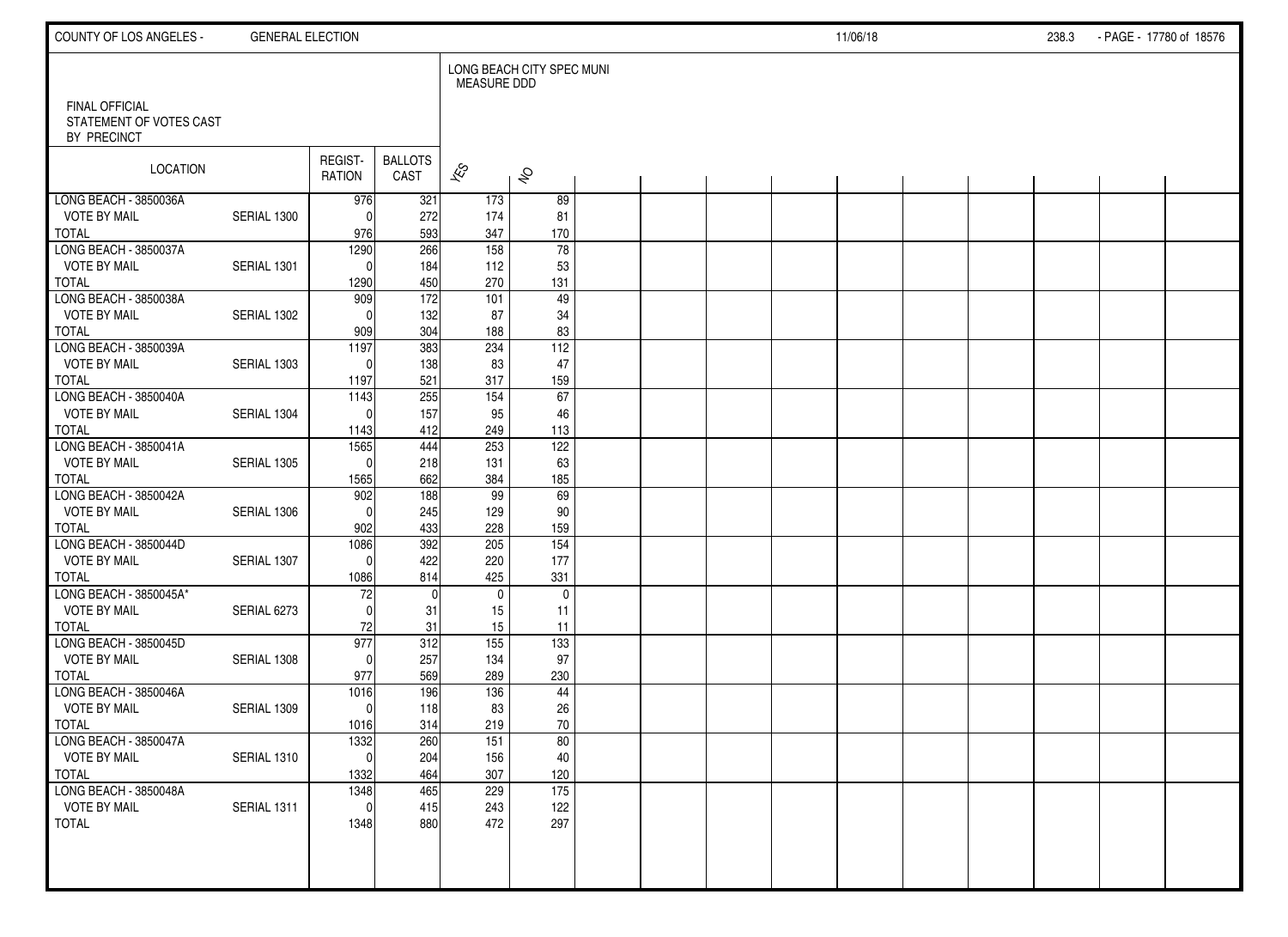| COUNTY OF LOS ANGELES -                                         | <b>GENERAL ELECTION</b> |                          |                                |                               |                                 |  |  | 11/06/18 |  | 238.4 | - PAGE - 17781 of 18576 |  |
|-----------------------------------------------------------------|-------------------------|--------------------------|--------------------------------|-------------------------------|---------------------------------|--|--|----------|--|-------|-------------------------|--|
| <b>FINAL OFFICIAL</b><br>STATEMENT OF VOTES CAST<br>BY PRECINCT |                         |                          |                                | <b>MEASURE DDD</b>            | LONG BEACH CITY SPEC MUNI       |  |  |          |  |       |                         |  |
| LOCATION                                                        |                         | REGIST-<br>RATION        | <b>BALLOTS</b><br>CAST         | $\overline{\mathscr{E}}$      | $\hat{\mathcal{S}}$             |  |  |          |  |       |                         |  |
| LONG BEACH - 3850049A<br><b>VOTE BY MAIL</b><br><b>TOTAL</b>    | SERIAL 1312             | 1204<br>$\Omega$<br>1204 | 312<br>218<br>530              | 175<br>137<br>312             | 106<br>56<br>162                |  |  |          |  |       |                         |  |
| LONG BEACH - 3850052A<br><b>VOTE BY MAIL</b><br><b>TOTAL</b>    | SERIAL 1313             | 829<br>$\Omega$<br>829   | $\overline{341}$<br>310<br>651 | $\frac{1}{153}$<br>147<br>300 | $\frac{145}{145}$<br>138<br>283 |  |  |          |  |       |                         |  |
| LONG BEACH - 3850053A<br><b>VOTE BY MAIL</b><br><b>TOTAL</b>    | SERIAL 1314             | 1398<br>$\Omega$<br>1398 | 359<br>443<br>802              | 186<br>264<br>450             | $\overline{144}$<br>150<br>294  |  |  |          |  |       |                         |  |
| LONG BEACH - 3850055A<br><b>VOTE BY MAIL</b><br><b>TOTAL</b>    | SERIAL 1315             | 1657<br>$\Omega$<br>1657 | 469<br>523<br>992              | 248<br>319<br>567             | 174<br>173<br>347               |  |  |          |  |       |                         |  |
| LONG BEACH - 3850058A<br><b>VOTE BY MAIL</b><br><b>TOTAL</b>    | SERIAL 1316             | 1348<br>$\Omega$<br>1348 | 338<br>233<br>571              | 193<br>125<br>318             | 102<br>83<br>185                |  |  |          |  |       |                         |  |
| LONG BEACH - 3850060A<br><b>VOTE BY MAIL</b><br><b>TOTAL</b>    | SERIAL 1317             | 1460<br>$\Omega$<br>1460 | 358<br>249<br>607              | 211<br>147<br>358             | 115<br>80<br>195                |  |  |          |  |       |                         |  |
| LONG BEACH - 3850065A<br><b>VOTE BY MAIL</b><br><b>TOTAL</b>    | SERIAL 1318             | 961<br>$\Omega$<br>961   | 323<br>354<br>677              | 131<br>147<br>278             | 149<br>167<br>316               |  |  |          |  |       |                         |  |
| LONG BEACH - 3850067A<br><b>VOTE BY MAIL</b><br><b>TOTAL</b>    | SERIAL 1319             | 1508<br>$\Omega$<br>1508 | 522<br>558<br>1080             | 207<br>233<br>440             | 256<br>278<br>534               |  |  |          |  |       |                         |  |
| LONG BEACH - 3850069A<br><b>VOTE BY MAIL</b><br><b>TOTAL</b>    | SERIAL 1320             | 1490<br>$\Omega$<br>1490 | 416<br>327<br>743              | 206<br>176<br>382             | 164<br>109<br>273               |  |  |          |  |       |                         |  |
| LONG BEACH - 3850070A<br><b>VOTE BY MAIL</b><br><b>TOTAL</b>    | SERIAL 1321             | 995<br>$\Omega$<br>995   | 381<br>334<br>715              | 179<br>183<br>362             | 160<br>118<br>278               |  |  |          |  |       |                         |  |
| LONG BEACH - 3850071A<br><b>VOTE BY MAIL</b><br><b>TOTAL</b>    | SERIAL 1322             | 945<br>$\Omega$<br>945   | 316<br>260<br>576              | 164<br>141<br>305             | 129<br>96<br>225                |  |  |          |  |       |                         |  |
| LONG BEACH - 3850072A<br><b>VOTE BY MAIL</b><br><b>TOTAL</b>    | SERIAL 1323             | 1600<br> 0 <br>1600      | 479<br>478<br>957              | 298<br>322<br>620             | 126<br>114<br>240               |  |  |          |  |       |                         |  |
| LONG BEACH - 3850075A<br><b>VOTE BY MAIL</b><br><b>TOTAL</b>    | SERIAL 1324             | 905<br> 0 <br>905        | 317<br>301<br>618              | 146<br>144<br>290             | 139<br>137<br>276               |  |  |          |  |       |                         |  |
|                                                                 |                         |                          |                                |                               |                                 |  |  |          |  |       |                         |  |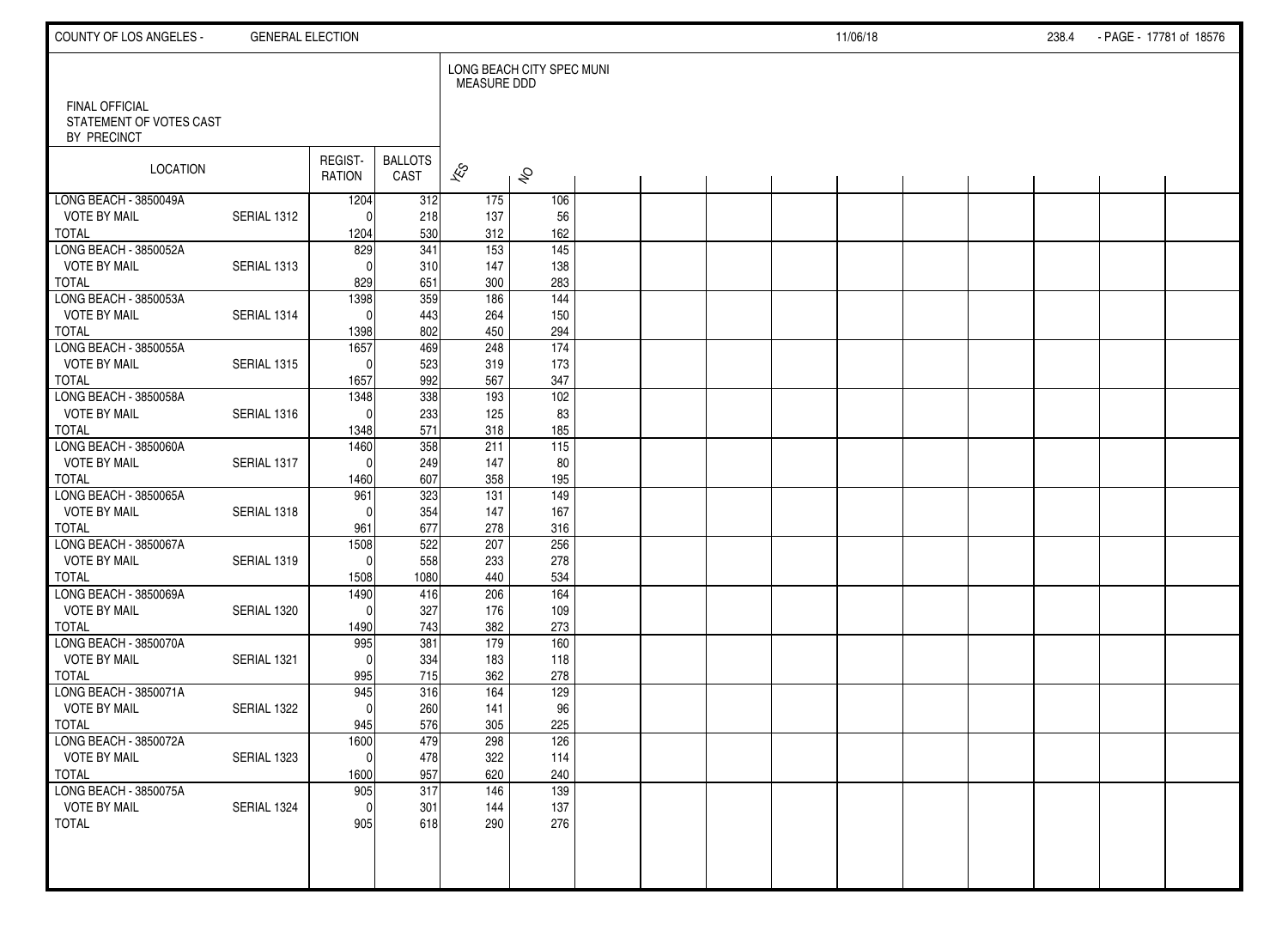| COUNTY OF LOS ANGELES -                                  | <b>GENERAL ELECTION</b> |                   |                        |                          |                           |  |  | 11/06/18 |  | 238.5 | - PAGE - 17782 of 18576 |  |
|----------------------------------------------------------|-------------------------|-------------------|------------------------|--------------------------|---------------------------|--|--|----------|--|-------|-------------------------|--|
|                                                          |                         |                   |                        | <b>MEASURE DDD</b>       | LONG BEACH CITY SPEC MUNI |  |  |          |  |       |                         |  |
| FINAL OFFICIAL<br>STATEMENT OF VOTES CAST<br>BY PRECINCT |                         |                   |                        |                          |                           |  |  |          |  |       |                         |  |
| LOCATION                                                 |                         | REGIST-<br>RATION | <b>BALLOTS</b><br>CAST | $\overline{\mathscr{K}}$ | $\hat{\mathcal{S}}$       |  |  |          |  |       |                         |  |
| LONG BEACH - 3850076A                                    |                         | 1011              | 274                    | 120                      | 125                       |  |  |          |  |       |                         |  |
| <b>VOTE BY MAIL</b><br><b>TOTAL</b>                      | SERIAL 1325             | $\Omega$<br>1011  | 277<br>551             | 145<br>265               | 112<br>237                |  |  |          |  |       |                         |  |
| LONG BEACH - 3850082A                                    |                         | 1334              | 428                    | 207                      | $\frac{1}{185}$           |  |  |          |  |       |                         |  |
| <b>VOTE BY MAIL</b>                                      | SERIAL 1326             | $\Omega$          | 520                    | 260                      | 227                       |  |  |          |  |       |                         |  |
| <b>TOTAL</b>                                             |                         | 1334              | 948                    | 467                      | 412                       |  |  |          |  |       |                         |  |
| LONG BEACH - 3850084A                                    |                         | 1485              | 445                    | 230                      | 162                       |  |  |          |  |       |                         |  |
| <b>VOTE BY MAIL</b>                                      | SERIAL 1327             | $\Omega$          | 504                    | 309                      | 153                       |  |  |          |  |       |                         |  |
| <b>TOTAL</b>                                             |                         | 1485              | 949                    | 539                      | 315                       |  |  |          |  |       |                         |  |
| LONG BEACH - 3850085B                                    |                         | 1551              | 485                    | 230                      | 199                       |  |  |          |  |       |                         |  |
| <b>VOTE BY MAIL</b>                                      | SERIAL 1328             | $\mathbf{0}$      | 612                    | 338                      | 228                       |  |  |          |  |       |                         |  |
| <b>TOTAL</b><br>LONG BEACH - 3850086A                    |                         | 1551<br>1117      | 1097<br>206            | 568<br>130               | 427<br>59                 |  |  |          |  |       |                         |  |
| <b>VOTE BY MAIL</b>                                      | SERIAL 1329             | $\Omega$          | 145                    | 82                       | 54                        |  |  |          |  |       |                         |  |
| <b>TOTAL</b>                                             |                         | 1117              | 351                    | 212                      | 113                       |  |  |          |  |       |                         |  |
| LONG BEACH - 3850089A                                    |                         | 1460              | $\overline{371}$       | 216                      | 109                       |  |  |          |  |       |                         |  |
| <b>VOTE BY MAIL</b>                                      | SERIAL 1330             | $\mathbf{0}$      | 325                    | 201                      | 96                        |  |  |          |  |       |                         |  |
| <b>TOTAL</b>                                             |                         | 1460              | 696                    | 417                      | 205                       |  |  |          |  |       |                         |  |
| LONG BEACH - 3850091A                                    |                         | $\frac{1120}{ }$  | 204                    | 115                      | 65                        |  |  |          |  |       |                         |  |
| <b>VOTE BY MAIL</b>                                      | SERIAL 1331             | $\Omega$          | 167                    | 100                      | 52                        |  |  |          |  |       |                         |  |
| <b>TOTAL</b>                                             |                         | 1120              | 371                    | 215                      | 117                       |  |  |          |  |       |                         |  |
| LONG BEACH - 3850092A                                    |                         | 1029              | 314                    | 176                      | $\frac{103}{2}$           |  |  |          |  |       |                         |  |
| <b>VOTE BY MAIL</b>                                      | SERIAL 1332             | $\Omega$          | 191                    | 129                      | 47                        |  |  |          |  |       |                         |  |
| <b>TOTAL</b><br>LONG BEACH - 3850097A                    |                         | 1029<br>977       | 505<br>241             | 305<br>139               | 150<br>68                 |  |  |          |  |       |                         |  |
| <b>VOTE BY MAIL</b>                                      | SERIAL 1333             | $\Omega$          | 144                    | 96                       | 37                        |  |  |          |  |       |                         |  |
| <b>TOTAL</b>                                             |                         | 977               | 385                    | 235                      | 105                       |  |  |          |  |       |                         |  |
| LONG BEACH - 3850099A                                    |                         | 1182              | 354                    | 203                      | 107                       |  |  |          |  |       |                         |  |
| <b>VOTE BY MAIL</b>                                      | SERIAL 1334             | $\mathbf{0}$      | 185                    | 110                      | 64                        |  |  |          |  |       |                         |  |
| <b>TOTAL</b>                                             |                         | 1182              | 539                    | 313                      | 171                       |  |  |          |  |       |                         |  |
| LONG BEACH - 3850100A                                    |                         | 912               | 280                    | 144                      | 112                       |  |  |          |  |       |                         |  |
| <b>VOTE BY MAIL</b>                                      | SERIAL 1335             | $\Omega$          | 163                    | 103                      | 53                        |  |  |          |  |       |                         |  |
| <b>TOTAL</b>                                             |                         | 912               | 443                    | 247                      | 165                       |  |  |          |  |       |                         |  |
| LONG BEACH - 3850101A                                    |                         | 1047              | 264                    | 161                      | 80                        |  |  |          |  |       |                         |  |
| <b>VOTE BY MAIL</b><br><b>TOTAL</b>                      | SERIAL 1336             | $\pmb{0}$<br>1047 | 184<br>448             | 116<br>277               | 55<br>135                 |  |  |          |  |       |                         |  |
| LONG BEACH - 3850102A                                    |                         | 1314              | 356                    | 216                      | 110                       |  |  |          |  |       |                         |  |
| <b>VOTE BY MAIL</b>                                      | SERIAL 1337             | $\mathbf 0$       | 212                    | 134                      | 64                        |  |  |          |  |       |                         |  |
| <b>TOTAL</b>                                             |                         | 1314              | 568                    | 350                      | 174                       |  |  |          |  |       |                         |  |
|                                                          |                         |                   |                        |                          |                           |  |  |          |  |       |                         |  |
|                                                          |                         |                   |                        |                          |                           |  |  |          |  |       |                         |  |
|                                                          |                         |                   |                        |                          |                           |  |  |          |  |       |                         |  |
|                                                          |                         |                   |                        |                          |                           |  |  |          |  |       |                         |  |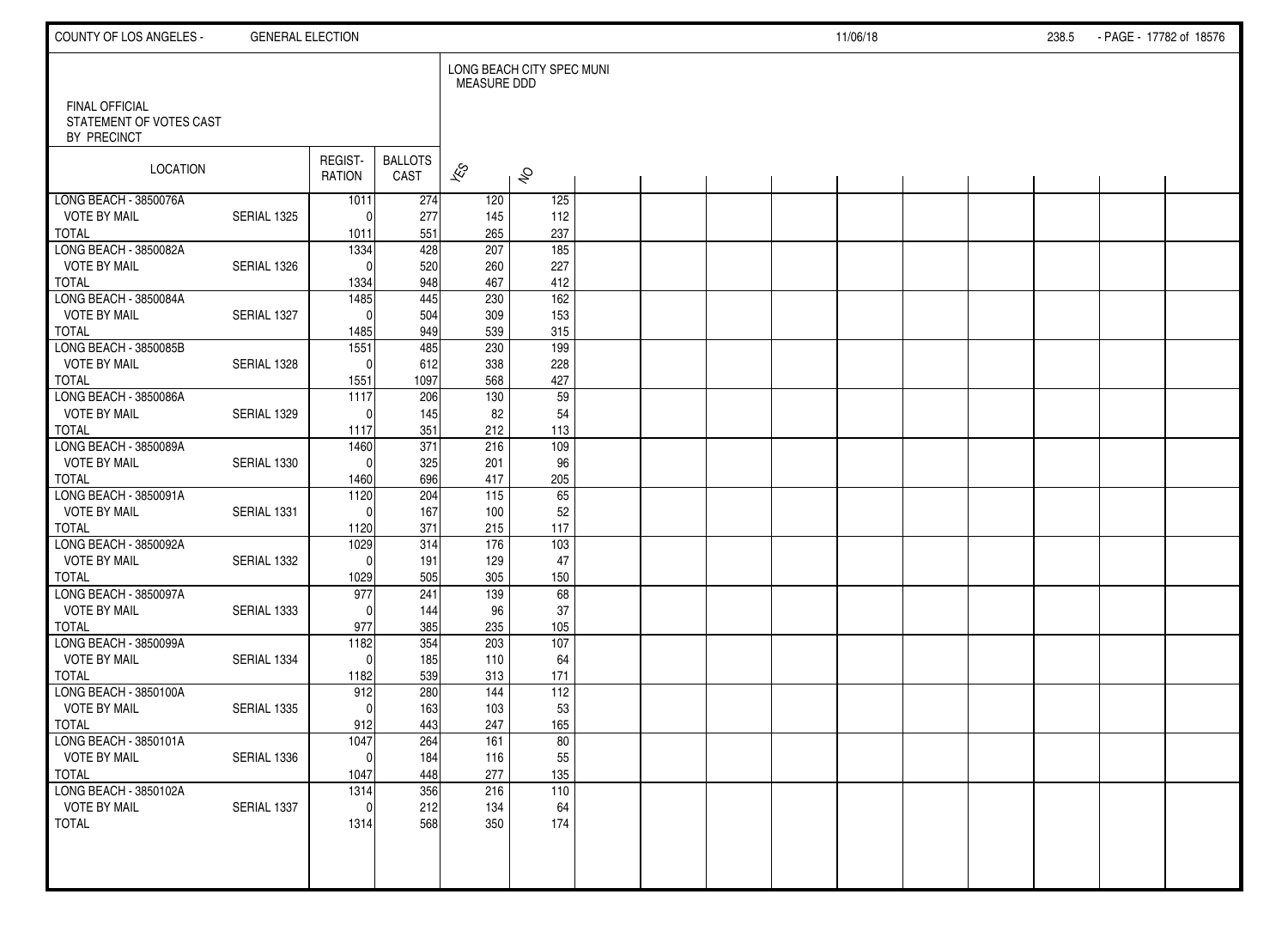| COUNTY OF LOS ANGELES -                                         | <b>GENERAL ELECTION</b> |                   |                        |                    |                           |  |  | 11/06/18 |  | 238.6 | - PAGE - 17783 of 18576 |  |
|-----------------------------------------------------------------|-------------------------|-------------------|------------------------|--------------------|---------------------------|--|--|----------|--|-------|-------------------------|--|
|                                                                 |                         |                   |                        | <b>MEASURE DDD</b> | LONG BEACH CITY SPEC MUNI |  |  |          |  |       |                         |  |
| <b>FINAL OFFICIAL</b><br>STATEMENT OF VOTES CAST<br>BY PRECINCT |                         |                   |                        |                    |                           |  |  |          |  |       |                         |  |
| LOCATION                                                        |                         | REGIST-<br>RATION | <b>BALLOTS</b><br>CAST | $\approx$          | $\hat{\mathcal{S}}$       |  |  |          |  |       |                         |  |
| LONG BEACH - 3850103A                                           |                         | 1147              | 288                    | 166                | 86                        |  |  |          |  |       |                         |  |
| <b>VOTE BY MAIL</b>                                             | SERIAL 1338             | $\Omega$          | 194                    | 124                | 49                        |  |  |          |  |       |                         |  |
| <b>TOTAL</b>                                                    |                         | 1147              | 482                    | 290                | 135                       |  |  |          |  |       |                         |  |
| LONG BEACH - 3850110A<br><b>VOTE BY MAIL</b>                    | SERIAL 1339             | 1619<br>$\Omega$  | 483                    | 266                | 175<br>147                |  |  |          |  |       |                         |  |
| <b>TOTAL</b>                                                    |                         | 1619              | 433<br>916             | 257<br>523         | 322                       |  |  |          |  |       |                         |  |
| LONG BEACH - 3850117A                                           |                         | 1272              | 369                    | 220                | 106                       |  |  |          |  |       |                         |  |
| <b>VOTE BY MAIL</b>                                             | SERIAL 1340             | $\Omega$          | 239                    | 136                | 71                        |  |  |          |  |       |                         |  |
| <b>TOTAL</b>                                                    |                         | 1272              | 608                    | 356                | 177                       |  |  |          |  |       |                         |  |
| LONG BEACH - 3850120A                                           |                         | 1037              | 286                    | 166                | 95                        |  |  |          |  |       |                         |  |
| <b>VOTE BY MAIL</b>                                             | SERIAL 1341             | $\Omega$          | 309                    | 197                | 90                        |  |  |          |  |       |                         |  |
| <b>TOTAL</b>                                                    |                         | 1037              | 595                    | 363                | 185                       |  |  |          |  |       |                         |  |
| LONG BEACH - 3850123A                                           |                         | 1048              | 243                    | 139                | 77                        |  |  |          |  |       |                         |  |
| <b>VOTE BY MAIL</b>                                             | SERIAL 1342             | $\Omega$          | 136                    | 94                 | 38                        |  |  |          |  |       |                         |  |
| <b>TOTAL</b>                                                    |                         | 1048              | 379                    | 233                | 115                       |  |  |          |  |       |                         |  |
| LONG BEACH - 3850126A                                           |                         | 1590              | 579                    | 326                | 189                       |  |  |          |  |       |                         |  |
| <b>VOTE BY MAIL</b><br><b>TOTAL</b>                             | SERIAL 1343             | $\Omega$          | 588<br>1167            | 367<br>693         | 170<br>359                |  |  |          |  |       |                         |  |
| LONG BEACH - 3850133A                                           |                         | 1590<br>960       | 249                    | 154                | 80                        |  |  |          |  |       |                         |  |
| <b>VOTE BY MAIL</b>                                             | SERIAL 1344             | $\Omega$          | 185                    | 117                | 57                        |  |  |          |  |       |                         |  |
| <b>TOTAL</b>                                                    |                         | 960               | 434                    | 271                | 137                       |  |  |          |  |       |                         |  |
| LONG BEACH - 3850134A                                           |                         | 1299              | 315                    | 190                | 95                        |  |  |          |  |       |                         |  |
| <b>VOTE BY MAIL</b>                                             | SERIAL 1345             | $\Omega$          | 242                    | 166                | 61                        |  |  |          |  |       |                         |  |
| <b>TOTAL</b>                                                    |                         | 1299              | 557                    | 356                | 156                       |  |  |          |  |       |                         |  |
| LONG BEACH - 3850135A                                           |                         | 1546              | 509                    | 296                | 159                       |  |  |          |  |       |                         |  |
| <b>VOTE BY MAIL</b>                                             | SERIAL 1346             | $\Omega$          | 547                    | 346                | 144                       |  |  |          |  |       |                         |  |
| <b>TOTAL</b>                                                    |                         | 1546              | 1056                   | 642                | 303                       |  |  |          |  |       |                         |  |
| LONG BEACH - 3850137A                                           |                         | 1224              | 324                    | 174                | 98                        |  |  |          |  |       |                         |  |
| <b>VOTE BY MAIL</b>                                             | SERIAL 1347             | $\Omega$          | 145                    | 97                 | 39                        |  |  |          |  |       |                         |  |
| <b>TOTAL</b>                                                    |                         | 1224              | 469                    | 271                | 137<br>38                 |  |  |          |  |       |                         |  |
| LONG BEACH - 3850138A<br><b>VOTE BY MAIL</b>                    | SERIAL 1348             | 624<br>$\Omega$   | 167<br>66              | 111<br>35          | 25                        |  |  |          |  |       |                         |  |
| <b>TOTAL</b>                                                    |                         | 624               | 233                    | 146                | 63                        |  |  |          |  |       |                         |  |
| LONG BEACH - 3850141A                                           |                         | 1368              | 269                    | 168                | 68                        |  |  |          |  |       |                         |  |
| <b>VOTE BY MAIL</b>                                             | SERIAL 1349             | 0                 | 266                    | 170                | $80\,$                    |  |  |          |  |       |                         |  |
| <b>TOTAL</b>                                                    |                         | 1368              | 535                    | 338                | 148                       |  |  |          |  |       |                         |  |
| LONG BEACH - 3850144A                                           |                         | 920               | 203                    | $\overline{132}$   | 50                        |  |  |          |  |       |                         |  |
| <b>VOTE BY MAIL</b>                                             | SERIAL 1350             | $\mathbf 0$       | 128                    | 81                 | 31                        |  |  |          |  |       |                         |  |
| <b>TOTAL</b>                                                    |                         | 920               | 331                    | 213                | 81                        |  |  |          |  |       |                         |  |
|                                                                 |                         |                   |                        |                    |                           |  |  |          |  |       |                         |  |
|                                                                 |                         |                   |                        |                    |                           |  |  |          |  |       |                         |  |
|                                                                 |                         |                   |                        |                    |                           |  |  |          |  |       |                         |  |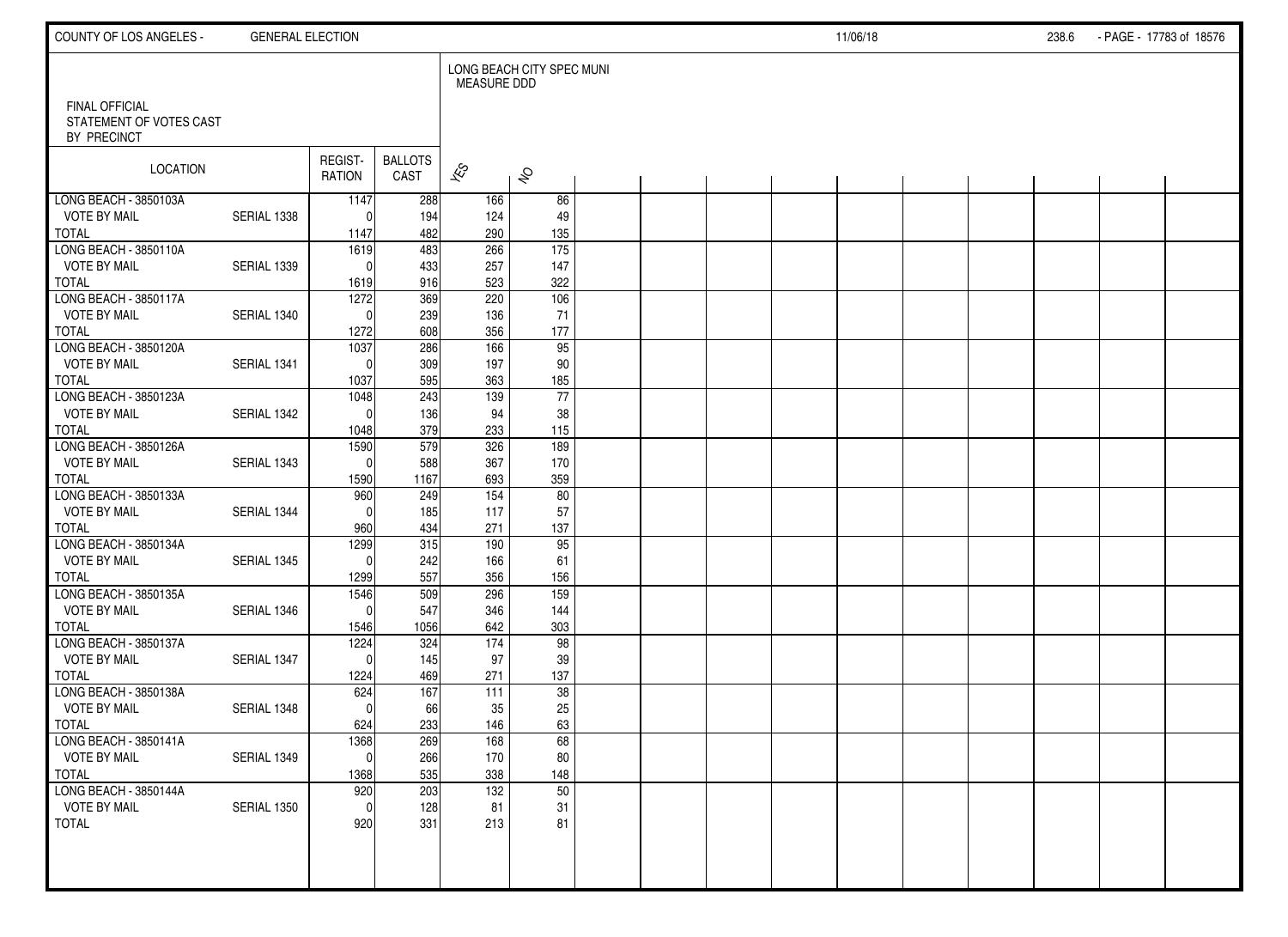| COUNTY OF LOS ANGELES -                                         | <b>GENERAL ELECTION</b> |                      |                        |                    |                           |  |  | 11/06/18 |  | 238.7 | - PAGE - 17784 of 18576 |  |
|-----------------------------------------------------------------|-------------------------|----------------------|------------------------|--------------------|---------------------------|--|--|----------|--|-------|-------------------------|--|
|                                                                 |                         |                      |                        | <b>MEASURE DDD</b> | LONG BEACH CITY SPEC MUNI |  |  |          |  |       |                         |  |
| <b>FINAL OFFICIAL</b><br>STATEMENT OF VOTES CAST<br>BY PRECINCT |                         |                      |                        |                    |                           |  |  |          |  |       |                         |  |
| LOCATION                                                        |                         | REGIST-<br>RATION    | <b>BALLOTS</b><br>CAST | $\mathbf{\hat{z}}$ | $\hat{\mathcal{S}}$       |  |  |          |  |       |                         |  |
| LONG BEACH - 3850145B                                           |                         | 1223                 | 271                    | 163                | 82                        |  |  |          |  |       |                         |  |
| <b>VOTE BY MAIL</b><br>TOTAL                                    | SERIAL 1351             | $\Omega$<br>1223     | 148<br>419             | 98<br>261          | 36<br>118                 |  |  |          |  |       |                         |  |
| LONG BEACH - 3850146A                                           |                         | 1222                 | 248                    | 140                | $\overline{70}$           |  |  |          |  |       |                         |  |
| <b>VOTE BY MAIL</b>                                             | SERIAL 1352             | $\Omega$             | 158                    | 112                | 37                        |  |  |          |  |       |                         |  |
| <b>TOTAL</b>                                                    |                         | 1222                 | 406                    | 252                | 107                       |  |  |          |  |       |                         |  |
| LONG BEACH - 3850150A                                           |                         | 1217                 | 395                    | 224                | 123                       |  |  |          |  |       |                         |  |
| <b>VOTE BY MAIL</b>                                             | SERIAL 1353             | $\Omega$             | 324                    | 196                | 94                        |  |  |          |  |       |                         |  |
| <b>TOTAL</b>                                                    |                         | 1217                 | 719                    | 420                | 217                       |  |  |          |  |       |                         |  |
| LONG BEACH - 3850151A                                           |                         | 1237                 | 310                    | 187                | 96                        |  |  |          |  |       |                         |  |
| <b>VOTE BY MAIL</b>                                             | SERIAL 1354             | $\Omega$             | 148                    | 85                 | 45                        |  |  |          |  |       |                         |  |
| <b>TOTAL</b><br>LONG BEACH - 3850152A                           |                         | 1237                 | 458<br>383             | 272<br>226         | 141<br>113                |  |  |          |  |       |                         |  |
| <b>VOTE BY MAIL</b>                                             | SERIAL 1355             | 1169<br>$\mathbf{0}$ | 352                    | 237                | 82                        |  |  |          |  |       |                         |  |
| <b>TOTAL</b>                                                    |                         | 1169                 | 735                    | 463                | 195                       |  |  |          |  |       |                         |  |
| LONG BEACH - 3850153A                                           |                         | 1183                 | 436                    | 207                | 179                       |  |  |          |  |       |                         |  |
| <b>VOTE BY MAIL</b>                                             | SERIAL 1356             | $\mathbf{0}$         | 439                    | 231                | 173                       |  |  |          |  |       |                         |  |
| <b>TOTAL</b>                                                    |                         | 1183                 | 875                    | 438                | 352                       |  |  |          |  |       |                         |  |
| LONG BEACH - 3850154B                                           |                         | 1255                 | 300                    | 169                | 89                        |  |  |          |  |       |                         |  |
| <b>VOTE BY MAIL</b>                                             | SERIAL 1357             | $\Omega$             | 170                    | 110                | 40                        |  |  |          |  |       |                         |  |
| <b>TOTAL</b>                                                    |                         | 1255                 | 470                    | 279                | 129                       |  |  |          |  |       |                         |  |
| LONG BEACH - 3850156A                                           |                         | 1391                 | 268                    | $\frac{167}{ }$    | 80                        |  |  |          |  |       |                         |  |
| <b>VOTE BY MAIL</b>                                             | SERIAL 1358             | $\Omega$             | 171                    | 112                | 39                        |  |  |          |  |       |                         |  |
| <b>TOTAL</b>                                                    |                         | 1391                 | 439                    | 279                | 119                       |  |  |          |  |       |                         |  |
| LONG BEACH - 3850158A<br><b>VOTE BY MAIL</b>                    | SERIAL 1359             | 957<br>$\Omega$      | 267<br>171             | 164<br>102         | 68                        |  |  |          |  |       |                         |  |
| <b>TOTAL</b>                                                    |                         | 957                  | 438                    | 266                | 50<br>118                 |  |  |          |  |       |                         |  |
| LONG BEACH - 3850159A                                           |                         | $\frac{1013}{2}$     | 295                    | 188                | 71                        |  |  |          |  |       |                         |  |
| <b>VOTE BY MAIL</b>                                             | SERIAL 1360             | $\Omega$             | 183                    | 109                | 58                        |  |  |          |  |       |                         |  |
| <b>TOTAL</b>                                                    |                         | 1013                 | 478                    | 297                | 129                       |  |  |          |  |       |                         |  |
| LONG BEACH - 3850163A                                           |                         | 1261                 | 416                    | 235                | 138                       |  |  |          |  |       |                         |  |
| <b>VOTE BY MAIL</b>                                             | SERIAL 1361             | $\mathbf{0}$         | 361                    | 232                | 102                       |  |  |          |  |       |                         |  |
| <b>TOTAL</b>                                                    |                         | 1261                 | 777                    | 467                | 240                       |  |  |          |  |       |                         |  |
| LONG BEACH - 3850164A                                           |                         | 1314                 | 229                    | 134                | 74                        |  |  |          |  |       |                         |  |
| <b>VOTE BY MAIL</b>                                             | SERIAL 1362             | 0                    | 191                    | 121                | 48                        |  |  |          |  |       |                         |  |
| TOTAL                                                           |                         | 1314                 | 420                    | 255                | 122                       |  |  |          |  |       |                         |  |
| LONG BEACH - 3850166B                                           |                         | 1219                 | 208                    | $\overline{142}$   | 47                        |  |  |          |  |       |                         |  |
| <b>VOTE BY MAIL</b>                                             | SERIAL 1363             | $\mathbf{0}$         | 156                    | 98                 | 39                        |  |  |          |  |       |                         |  |
| TOTAL                                                           |                         | 1219                 | 364                    | 240                | 86                        |  |  |          |  |       |                         |  |
|                                                                 |                         |                      |                        |                    |                           |  |  |          |  |       |                         |  |
|                                                                 |                         |                      |                        |                    |                           |  |  |          |  |       |                         |  |
|                                                                 |                         |                      |                        |                    |                           |  |  |          |  |       |                         |  |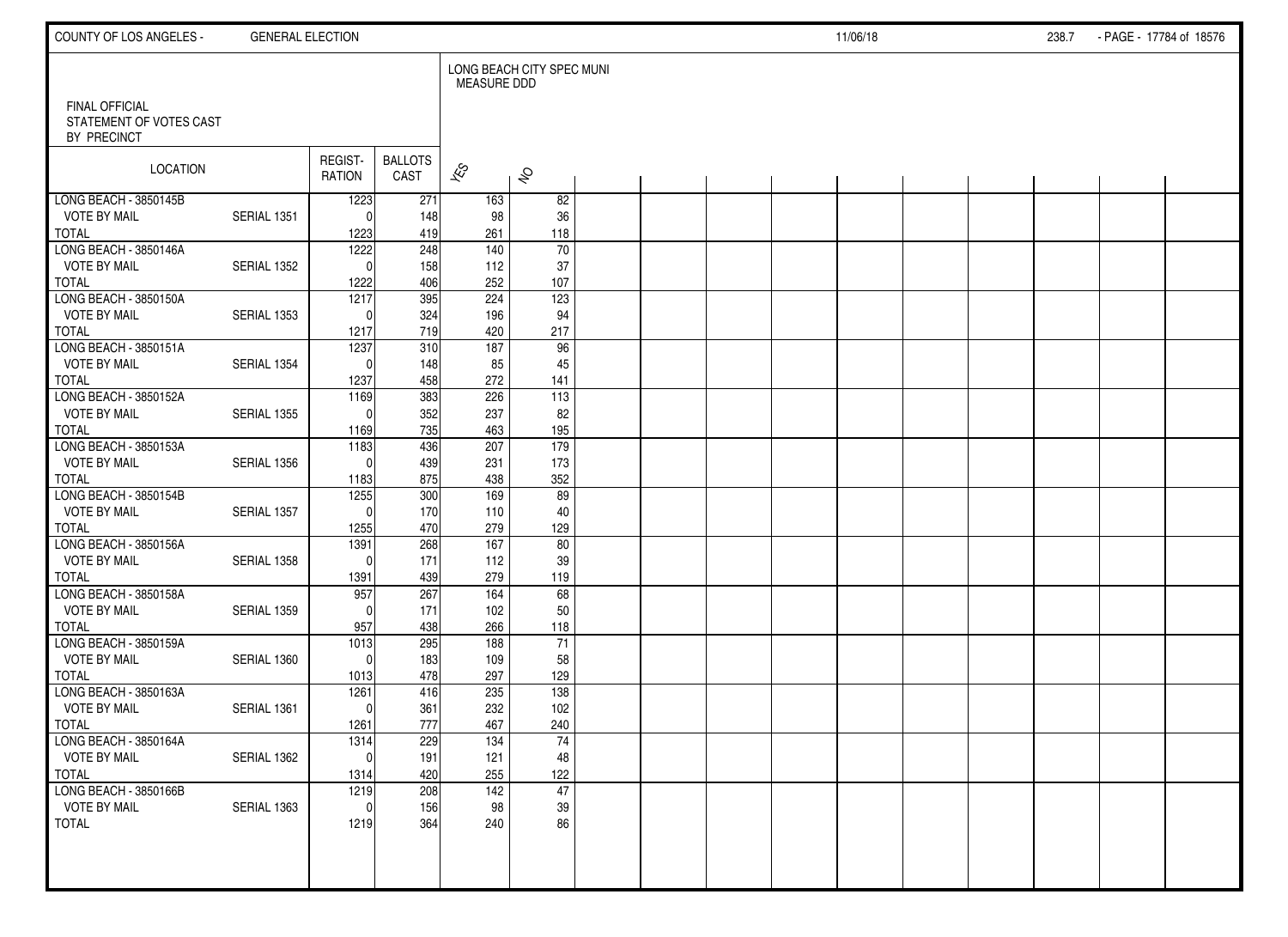| COUNTY OF LOS ANGELES -                                         | <b>GENERAL ELECTION</b> |                     |                        |                          |                           |  |  | 11/06/18 |  | 238.8 | - PAGE - 17785 of 18576 |  |
|-----------------------------------------------------------------|-------------------------|---------------------|------------------------|--------------------------|---------------------------|--|--|----------|--|-------|-------------------------|--|
|                                                                 |                         |                     |                        | <b>MEASURE DDD</b>       | LONG BEACH CITY SPEC MUNI |  |  |          |  |       |                         |  |
| <b>FINAL OFFICIAL</b><br>STATEMENT OF VOTES CAST<br>BY PRECINCT |                         |                     |                        |                          |                           |  |  |          |  |       |                         |  |
| LOCATION                                                        |                         | REGIST-<br>RATION   | <b>BALLOTS</b><br>CAST | $\overline{\mathscr{K}}$ | $\hat{\mathcal{S}}$       |  |  |          |  |       |                         |  |
| LONG BEACH - 3850170A                                           |                         | 1321                | 368                    | 206                      | 112                       |  |  |          |  |       |                         |  |
| <b>VOTE BY MAIL</b>                                             | SERIAL 1364             | $\Omega$            | 153                    | 106                      | 35                        |  |  |          |  |       |                         |  |
| TOTAL<br>LONG BEACH - 3850175B                                  |                         | 1321<br>1123        | 521<br>258             | 312<br>162               | 147<br>$\overline{77}$    |  |  |          |  |       |                         |  |
| <b>VOTE BY MAIL</b>                                             | SERIAL 1365             | $\Omega$            | 277                    | 182                      | 74                        |  |  |          |  |       |                         |  |
| <b>TOTAL</b>                                                    |                         | 1123                | 535                    | 344                      | 151                       |  |  |          |  |       |                         |  |
| LONG BEACH - 3850178A                                           |                         | 1440                | 464                    | 273                      | 144                       |  |  |          |  |       |                         |  |
| <b>VOTE BY MAIL</b>                                             | SERIAL 1366             | $\Omega$            | 396                    | 259                      | 97                        |  |  |          |  |       |                         |  |
| <b>TOTAL</b>                                                    |                         | 1440                | 860                    | 532                      | 241                       |  |  |          |  |       |                         |  |
| LONG BEACH - 3850183A                                           |                         | 1442                | 557                    | 296                      | 193                       |  |  |          |  |       |                         |  |
| <b>VOTE BY MAIL</b>                                             | SERIAL 1367             | $\mathbf{0}$        | 485                    | 286                      | 149                       |  |  |          |  |       |                         |  |
| <b>TOTAL</b>                                                    |                         | 1442                | 1042                   | 582                      | 342                       |  |  |          |  |       |                         |  |
| LONG BEACH - 3850184A                                           |                         | 1465                | 426                    | 246                      | 123                       |  |  |          |  |       |                         |  |
| <b>VOTE BY MAIL</b>                                             | SERIAL 1368             | $\mathbf{0}$        | 593                    | 358                      | 168                       |  |  |          |  |       |                         |  |
| <b>TOTAL</b>                                                    |                         | 1465                | 1019                   | 604                      | 291                       |  |  |          |  |       |                         |  |
| LONG BEACH - 3850185A<br><b>VOTE BY MAIL</b>                    | SERIAL 1369             | 922<br>$\mathbf{0}$ | 143<br>134             | 92<br>84                 | 39<br>39                  |  |  |          |  |       |                         |  |
| <b>TOTAL</b>                                                    |                         | 922                 | 277                    | 176                      | 78                        |  |  |          |  |       |                         |  |
| LONG BEACH - 3850190A                                           |                         | 878                 | 277                    | 175                      | $\overline{78}$           |  |  |          |  |       |                         |  |
| <b>VOTE BY MAIL</b>                                             | SERIAL 1370             | $\Omega$            | 134                    | 82                       | 44                        |  |  |          |  |       |                         |  |
| <b>TOTAL</b>                                                    |                         | 878                 | 411                    | 257                      | 122                       |  |  |          |  |       |                         |  |
| LONG BEACH - 3850198A                                           |                         | 1640                | 391                    | 232                      | 111                       |  |  |          |  |       |                         |  |
| <b>VOTE BY MAIL</b>                                             | SERIAL 1371             | $\Omega$            | 596                    | 359                      | 179                       |  |  |          |  |       |                         |  |
| <b>TOTAL</b>                                                    |                         | 1640                | 987                    | 591                      | 290                       |  |  |          |  |       |                         |  |
| LONG BEACH - 3850201A                                           |                         | 1416                | 397                    | 217                      | $\overline{131}$          |  |  |          |  |       |                         |  |
| <b>VOTE BY MAIL</b>                                             | SERIAL 1372             | $\Omega$            | 542                    | 322                      | 167                       |  |  |          |  |       |                         |  |
| <b>TOTAL</b>                                                    |                         | 1416                | 939                    | 539                      | 298                       |  |  |          |  |       |                         |  |
| LONG BEACH - 3850204A                                           |                         | 1558                | 454                    | 266                      | $\overline{147}$          |  |  |          |  |       |                         |  |
| <b>VOTE BY MAIL</b><br><b>TOTAL</b>                             | SERIAL 1373             | $\Omega$            | 486                    | 292                      | 148                       |  |  |          |  |       |                         |  |
| LONG BEACH - 3850215B                                           |                         | 1558<br>1488        | 940<br>395             | 558<br>172               | 295<br>179                |  |  |          |  |       |                         |  |
| <b>VOTE BY MAIL</b>                                             | SERIAL 1374             | $\mathbf 0$         | 692                    | 369                      | 277                       |  |  |          |  |       |                         |  |
| <b>TOTAL</b>                                                    |                         | 1488                | 1087                   | 541                      | 456                       |  |  |          |  |       |                         |  |
| LONG BEACH - 3850216A                                           |                         | 1310                | 496                    | 230                      | 230                       |  |  |          |  |       |                         |  |
| <b>VOTE BY MAIL</b>                                             | SERIAL 1375             | 0                   | 468                    | 254                      | 179                       |  |  |          |  |       |                         |  |
| TOTAL                                                           |                         | 1310                | 964                    | 484                      | 409                       |  |  |          |  |       |                         |  |
| LONG BEACH - 3850222A                                           |                         | 1553                | 478                    | 262                      | $\overline{167}$          |  |  |          |  |       |                         |  |
| <b>VOTE BY MAIL</b>                                             | SERIAL 1376             | $\mathbf{0}$        | 661                    | 409                      | 188                       |  |  |          |  |       |                         |  |
| <b>TOTAL</b>                                                    |                         | 1553                | 1139                   | 671                      | 355                       |  |  |          |  |       |                         |  |
|                                                                 |                         |                     |                        |                          |                           |  |  |          |  |       |                         |  |
|                                                                 |                         |                     |                        |                          |                           |  |  |          |  |       |                         |  |
|                                                                 |                         |                     |                        |                          |                           |  |  |          |  |       |                         |  |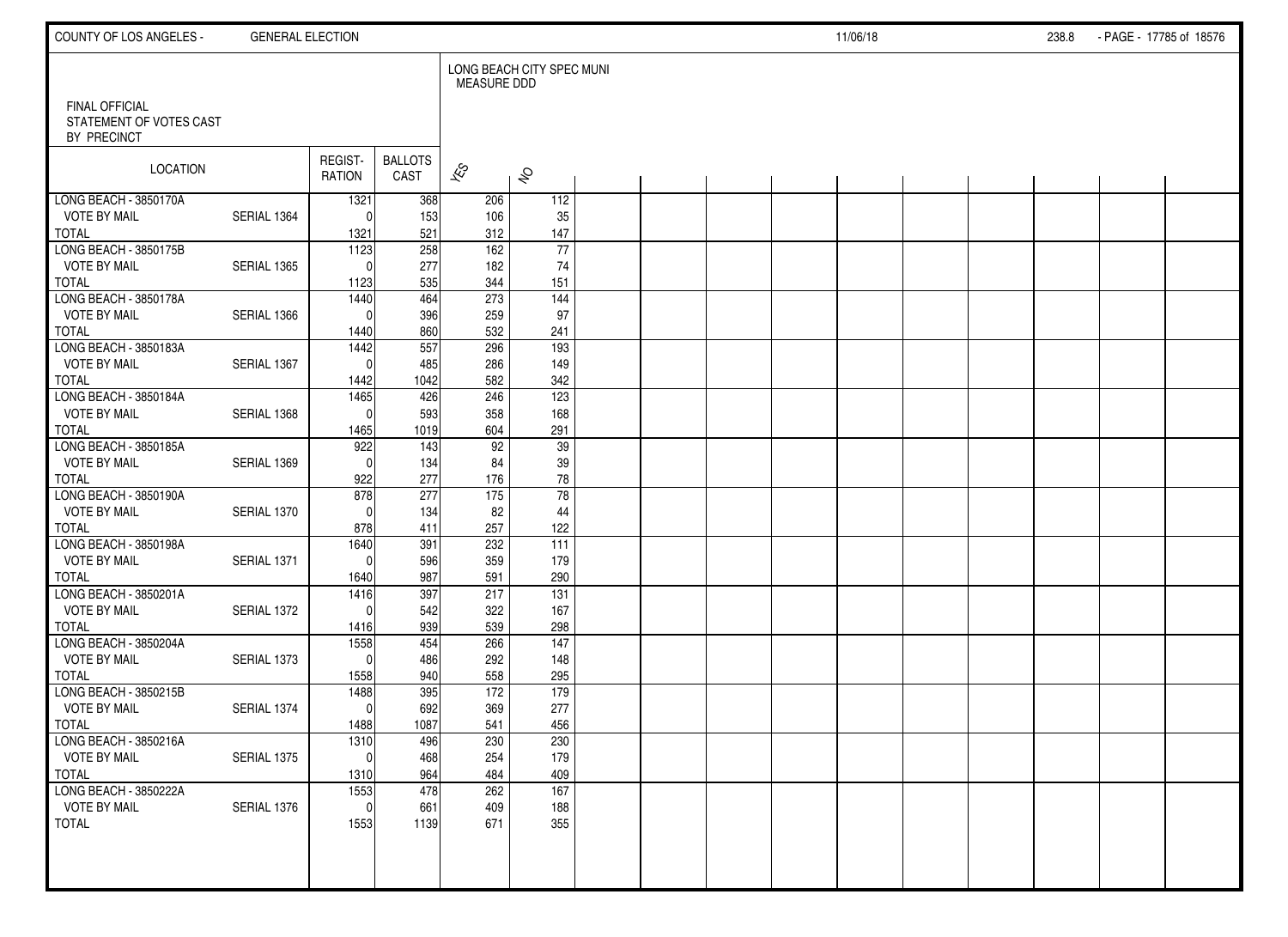| COUNTY OF LOS ANGELES -                       | <b>GENERAL ELECTION</b> |                          |                        |                             |                                           |  |  | 11/06/18 |  | 238.9 | - PAGE - 17786 of 18576 |  |
|-----------------------------------------------|-------------------------|--------------------------|------------------------|-----------------------------|-------------------------------------------|--|--|----------|--|-------|-------------------------|--|
| FINAL OFFICIAL                                |                         |                          |                        | <b>MEASURE DDD</b>          | LONG BEACH CITY SPEC MUNI                 |  |  |          |  |       |                         |  |
| STATEMENT OF VOTES CAST<br>BY PRECINCT        |                         |                          |                        |                             |                                           |  |  |          |  |       |                         |  |
| LOCATION                                      |                         | REGIST-<br><b>RATION</b> | <b>BALLOTS</b><br>CAST | $\approx$                   | $\hat{\mathcal{S}}$                       |  |  |          |  |       |                         |  |
| LONG BEACH - 3850223A<br><b>VOTE BY MAIL</b>  | SERIAL 1377             | 1699<br>$\Omega$         | 613<br>659             | 331<br>377                  | 214<br>214                                |  |  |          |  |       |                         |  |
| <b>TOTAL</b>                                  |                         | 1699                     | 1272                   | 708                         | 428                                       |  |  |          |  |       |                         |  |
| LONG BEACH - 3850226B*<br><b>VOTE BY MAIL</b> | SERIAL 6275             |                          |                        | $\mathbf 0$<br>$\mathbf{0}$ | $\mathbf 0$                               |  |  |          |  |       |                         |  |
| <b>TOTAL</b>                                  |                         |                          | $\overline{c}$         | 0                           | $\overline{\mathbf{c}}$<br>$\overline{c}$ |  |  |          |  |       |                         |  |
| LONG BEACH - 3850227A                         |                         | 1279                     | 437                    | 258                         | 129                                       |  |  |          |  |       |                         |  |
| <b>VOTE BY MAIL</b><br><b>TOTAL</b>           | SERIAL 1378             | $\Omega$<br>1279         | 402<br>839             | 246<br>504                  | 120<br>249                                |  |  |          |  |       |                         |  |
| LONG BEACH - 3850229A                         |                         | 1627                     | 547                    | 311                         | 163                                       |  |  |          |  |       |                         |  |
| <b>VOTE BY MAIL</b>                           | SERIAL 1379             | $\Omega$                 | 591                    | 382                         | 153                                       |  |  |          |  |       |                         |  |
| <b>TOTAL</b><br>LONG BEACH - 3850237A         |                         | 1627<br>1588             | 1138<br>448            | 693<br>260                  | 316<br>130                                |  |  |          |  |       |                         |  |
| <b>VOTE BY MAIL</b>                           | SERIAL 1380             | $\Omega$                 | 334                    | 216                         | 90                                        |  |  |          |  |       |                         |  |
| <b>TOTAL</b>                                  |                         | 1588                     | 782                    | 476                         | 220                                       |  |  |          |  |       |                         |  |
| LONG BEACH - 3850238A<br><b>VOTE BY MAIL</b>  | SERIAL 1381             | 1231<br>$\Omega$         | 396                    | 218<br>180                  | 133                                       |  |  |          |  |       |                         |  |
| <b>TOTAL</b>                                  |                         | 1231                     | 278<br>674             | 398                         | 70<br>203                                 |  |  |          |  |       |                         |  |
| LONG BEACH - 3850239B                         |                         | 993                      | 263                    | 164                         | 68                                        |  |  |          |  |       |                         |  |
| <b>VOTE BY MAIL</b>                           | SERIAL 1382             | $\Omega$                 | 306                    | 189                         | 87                                        |  |  |          |  |       |                         |  |
| <b>TOTAL</b><br>LONG BEACH - 3850246A         |                         | 993<br>1300              | 569<br>292             | 353<br>167                  | 155<br>92                                 |  |  |          |  |       |                         |  |
| <b>VOTE BY MAIL</b>                           | SERIAL 1383             | $\Omega$                 | 277                    | 198                         | 54                                        |  |  |          |  |       |                         |  |
| <b>TOTAL</b>                                  |                         | 1300                     | 569                    | 365                         | 146                                       |  |  |          |  |       |                         |  |
| LONG BEACH - 3850247A                         |                         | 1156<br>$\Omega$         | 299                    | 183                         | 74                                        |  |  |          |  |       |                         |  |
| <b>VOTE BY MAIL</b><br><b>TOTAL</b>           | SERIAL 1384             | 1156                     | 187<br>486             | 123<br>306                  | 47<br>121                                 |  |  |          |  |       |                         |  |
| LONG BEACH - 3850248A                         |                         | 814                      | 303                    | 159                         | $\frac{103}{2}$                           |  |  |          |  |       |                         |  |
| <b>VOTE BY MAIL</b>                           | SERIAL 1385             | $\Omega$                 | 254                    | 148                         | 82                                        |  |  |          |  |       |                         |  |
| <b>TOTAL</b><br>LONG BEACH - 3850254A         |                         | 814<br>1800              | 557<br>574             | 307<br>252                  | 185<br>267                                |  |  |          |  |       |                         |  |
| <b>VOTE BY MAIL</b>                           | SERIAL 1386             | $\Omega$                 | 838                    | 427                         | 347                                       |  |  |          |  |       |                         |  |
| <b>TOTAL</b>                                  |                         | 1800                     | 1412                   | 679                         | 614                                       |  |  |          |  |       |                         |  |
| LONG BEACH - 3850255A                         |                         | 1843                     | 537                    | 281                         | 199                                       |  |  |          |  |       |                         |  |
| <b>VOTE BY MAIL</b><br><b>TOTAL</b>           | SERIAL 1387             | $\vert 0 \vert$<br>1843  | 845<br>1382            | 457<br>738                  | 307<br>506                                |  |  |          |  |       |                         |  |
| LONG BEACH - 3850259A                         |                         | 1256                     | 413                    | 184                         | 180                                       |  |  |          |  |       |                         |  |
| <b>VOTE BY MAIL</b>                           | SERIAL 1388             | $\mathbf 0$              | 568                    | 290                         | 236                                       |  |  |          |  |       |                         |  |
| <b>TOTAL</b>                                  |                         | 1256                     | 981                    | 474                         | 416                                       |  |  |          |  |       |                         |  |
|                                               |                         |                          |                        |                             |                                           |  |  |          |  |       |                         |  |
|                                               |                         |                          |                        |                             |                                           |  |  |          |  |       |                         |  |
|                                               |                         |                          |                        |                             |                                           |  |  |          |  |       |                         |  |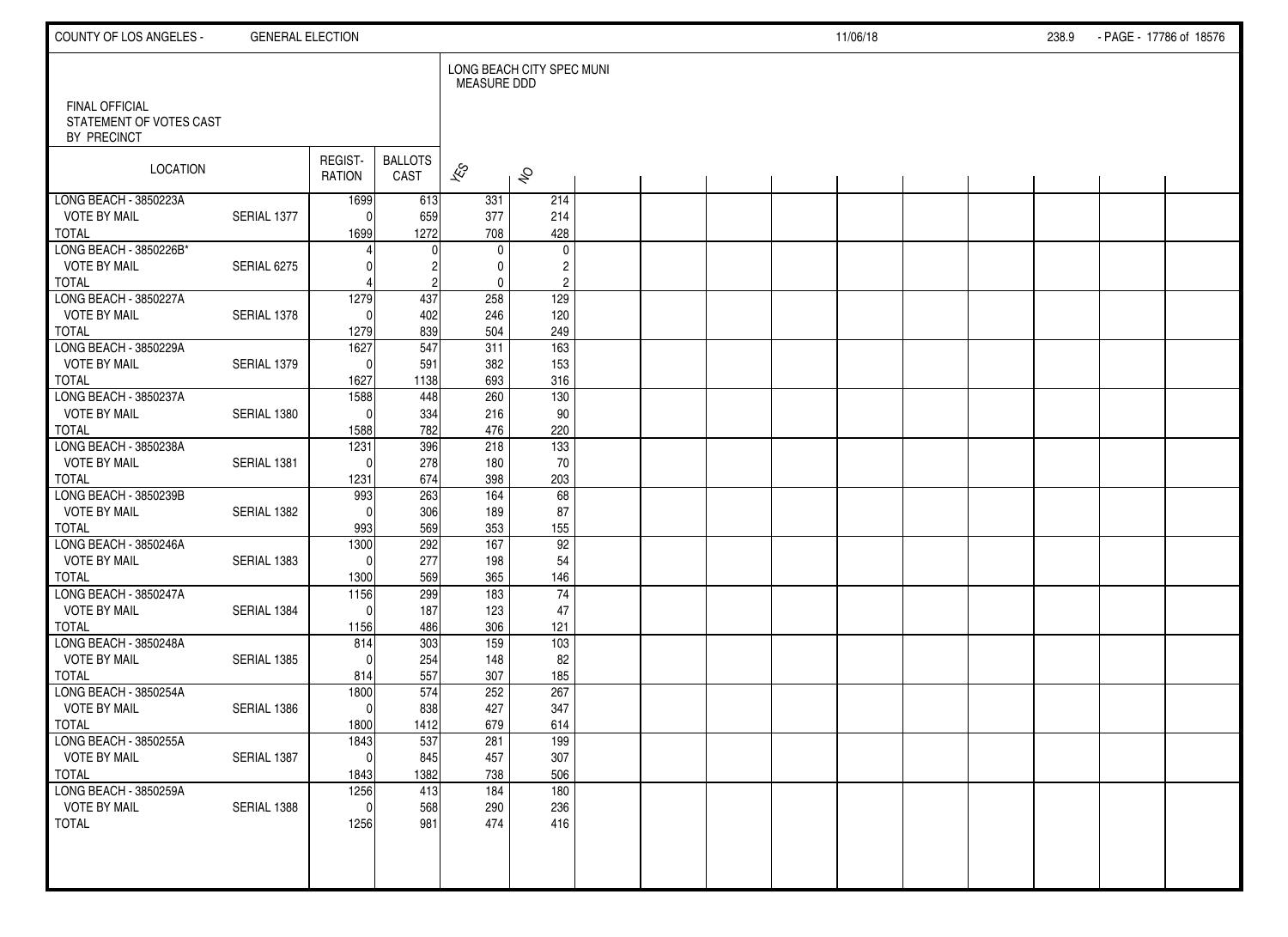| COUNTY OF LOS ANGELES -                      | <b>GENERAL ELECTION</b> |                   |                        |                          |                           |  |  | 11/06/18 |  | 238.10 - PAGE - 17787 of 18576 |  |
|----------------------------------------------|-------------------------|-------------------|------------------------|--------------------------|---------------------------|--|--|----------|--|--------------------------------|--|
| FINAL OFFICIAL                               |                         |                   |                        | <b>MEASURE DDD</b>       | LONG BEACH CITY SPEC MUNI |  |  |          |  |                                |  |
| STATEMENT OF VOTES CAST<br>BY PRECINCT       |                         |                   |                        |                          |                           |  |  |          |  |                                |  |
| LOCATION                                     |                         | REGIST-<br>RATION | <b>BALLOTS</b><br>CAST | $\overline{\mathscr{K}}$ | $\hat{\mathcal{S}}$       |  |  |          |  |                                |  |
| LONG BEACH - 3850262A<br><b>VOTE BY MAIL</b> | SERIAL 1389             | 1612<br>$\Omega$  | 571                    | 264                      | 226<br>272                |  |  |          |  |                                |  |
| <b>TOTAL</b>                                 |                         | 1612              | 697<br>1268            | 368<br>632               | 498                       |  |  |          |  |                                |  |
| LONG BEACH - 3850270A                        |                         | 1465              | 462                    | 246                      | $\frac{163}{x}$           |  |  |          |  |                                |  |
| <b>VOTE BY MAIL</b>                          | SERIAL 1390             | $\Omega$          | 529                    | 302                      | 166                       |  |  |          |  |                                |  |
| <b>TOTAL</b>                                 |                         | 1465              | 991                    | 548                      | 329                       |  |  |          |  |                                |  |
| LONG BEACH - 3850271A                        |                         | 1346              | 476                    | 237                      | 183                       |  |  |          |  |                                |  |
| <b>VOTE BY MAIL</b>                          | SERIAL 1391             | $\Omega$          | 517                    | 270                      | 186                       |  |  |          |  |                                |  |
| <b>TOTAL</b>                                 |                         | 1346              | 993                    | 507                      | 369                       |  |  |          |  |                                |  |
| LONG BEACH - 3850272A                        |                         | 1726              | 626                    | 298                      | 270                       |  |  |          |  |                                |  |
| <b>VOTE BY MAIL</b><br><b>TOTAL</b>          | SERIAL 1392             | $\Omega$<br>1726  | 632<br>1258            | 332<br>630               | 246<br>516                |  |  |          |  |                                |  |
| LONG BEACH - 3850275A                        |                         | 1589              | 523                    | 244                      | 206                       |  |  |          |  |                                |  |
| <b>VOTE BY MAIL</b>                          | SERIAL 1393             | $\mathbf{0}$      | 720                    | 373                      | 280                       |  |  |          |  |                                |  |
| <b>TOTAL</b>                                 |                         | 1589              | 1243                   | 617                      | 486                       |  |  |          |  |                                |  |
| LONG BEACH - 3850280A                        |                         | 1209              | 428                    | 194                      | 184                       |  |  |          |  |                                |  |
| <b>VOTE BY MAIL</b>                          | SERIAL 1394             | $\Omega$          | 539                    | 277                      | 211                       |  |  |          |  |                                |  |
| <b>TOTAL</b>                                 |                         | 1209              | 967                    | 471                      | 395                       |  |  |          |  |                                |  |
| LONG BEACH - 3850285A                        |                         | 1073              | 347                    | 154                      | 149                       |  |  |          |  |                                |  |
| <b>VOTE BY MAIL</b>                          | SERIAL 1395             | $\mathbf{0}$      | 431                    | 217                      | 179                       |  |  |          |  |                                |  |
| <b>TOTAL</b>                                 |                         | 1073              | 778                    | 371                      | 328                       |  |  |          |  |                                |  |
| LONG BEACH - 3850287A                        |                         | 1930              | 624                    | 292                      | 259                       |  |  |          |  |                                |  |
| <b>VOTE BY MAIL</b>                          | SERIAL 1396             | $\mathbf{0}$      | 879                    | 463                      | 330                       |  |  |          |  |                                |  |
| <b>TOTAL</b><br>LONG BEACH - 3850294A        |                         | 1930<br>1764      | 1503<br>628            | 755<br>322               | 589<br>235                |  |  |          |  |                                |  |
| <b>VOTE BY MAIL</b>                          | SERIAL 1397             | $\mathbf{0}$      | 636                    | 312                      | 269                       |  |  |          |  |                                |  |
| <b>TOTAL</b>                                 |                         | 1764              | 1264                   | 634                      | 504                       |  |  |          |  |                                |  |
| LONG BEACH - 3850295A                        |                         | 1589              | 524                    | 231                      | 240                       |  |  |          |  |                                |  |
| <b>VOTE BY MAIL</b>                          | SERIAL 1398             | $\mathbf{0}$      | 592                    | 289                      | 255                       |  |  |          |  |                                |  |
| <b>TOTAL</b>                                 |                         | 1589              | 1116                   | 520                      | 495                       |  |  |          |  |                                |  |
| LONG BEACH - 3850296A                        |                         | 977               | 242                    | 138                      | $\overline{72}$           |  |  |          |  |                                |  |
| <b>VOTE BY MAIL</b>                          | SERIAL 1399             | $\Omega$          | 112                    | 67                       | 41                        |  |  |          |  |                                |  |
| <b>TOTAL</b>                                 |                         | 977               | 354                    | 205                      | 113                       |  |  |          |  |                                |  |
| LONG BEACH - 3850302A                        |                         | 1446              | 540                    | 224                      | 258                       |  |  |          |  |                                |  |
| <b>VOTE BY MAIL</b><br><b>TOTAL</b>          | SERIAL 1400             | $\pmb{0}$<br>1446 | 557<br>1097            | 255<br>479               | 258<br>516                |  |  |          |  |                                |  |
| LONG BEACH - 3850305A                        |                         | 1517              | 523                    | 228                      | 247                       |  |  |          |  |                                |  |
| <b>VOTE BY MAIL</b>                          | SERIAL 1401             | $\mathbf 0$       | 603                    | 266                      | 292                       |  |  |          |  |                                |  |
| <b>TOTAL</b>                                 |                         | 1517              | 1126                   | 494                      | 539                       |  |  |          |  |                                |  |
|                                              |                         |                   |                        |                          |                           |  |  |          |  |                                |  |
|                                              |                         |                   |                        |                          |                           |  |  |          |  |                                |  |
|                                              |                         |                   |                        |                          |                           |  |  |          |  |                                |  |
|                                              |                         |                   |                        |                          |                           |  |  |          |  |                                |  |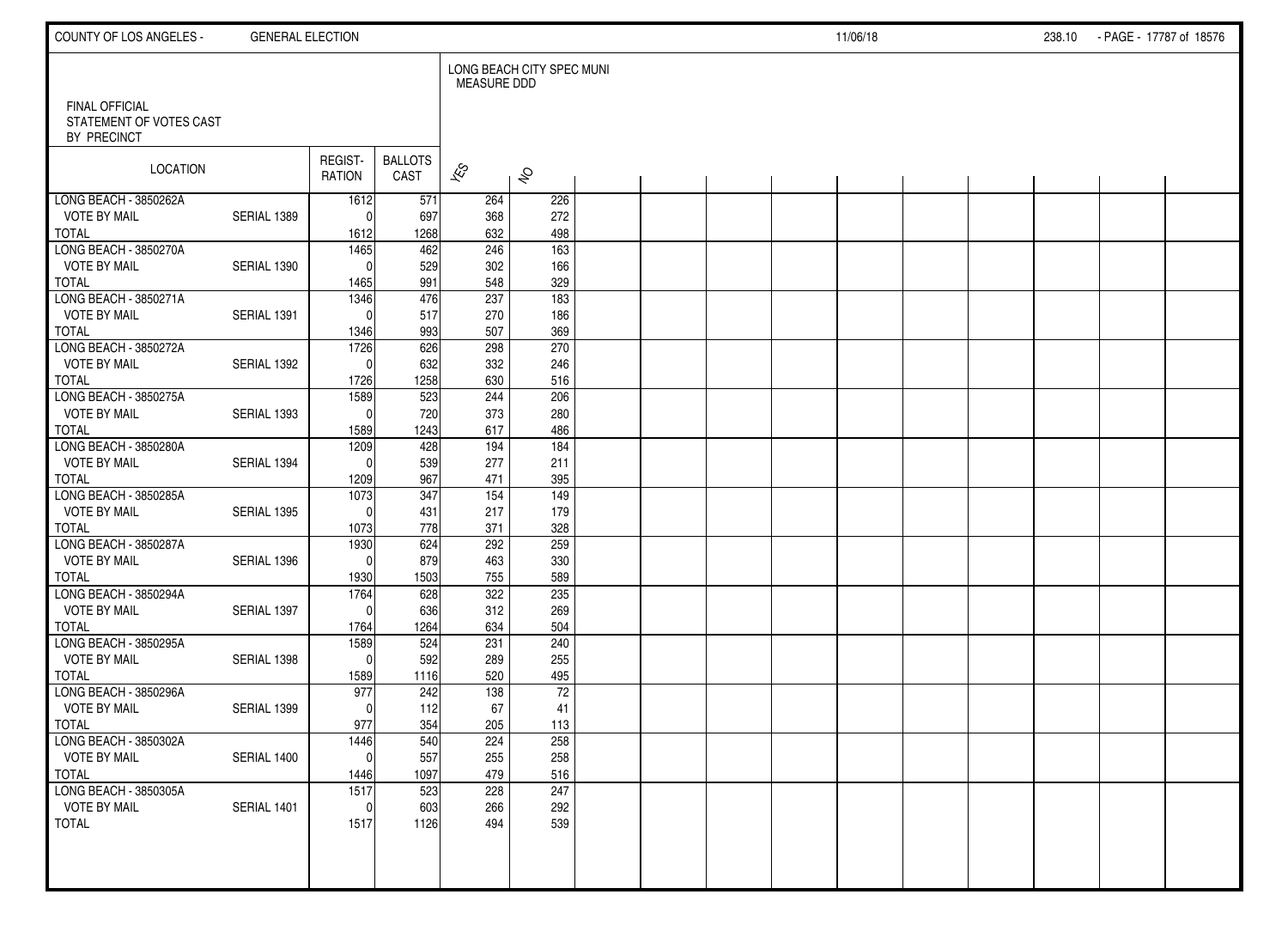| COUNTY OF LOS ANGELES -                                  | <b>GENERAL ELECTION</b> |                               |                        |                    |                           |  |  | 11/06/18 |  | 238.11 - PAGE - 17788 of 18576 |  |
|----------------------------------------------------------|-------------------------|-------------------------------|------------------------|--------------------|---------------------------|--|--|----------|--|--------------------------------|--|
|                                                          |                         |                               |                        | <b>MEASURE DDD</b> | LONG BEACH CITY SPEC MUNI |  |  |          |  |                                |  |
| FINAL OFFICIAL<br>STATEMENT OF VOTES CAST<br>BY PRECINCT |                         |                               |                        |                    |                           |  |  |          |  |                                |  |
| LOCATION                                                 |                         | REGIST-<br>RATION             | <b>BALLOTS</b><br>CAST | $\approx$          | $\hat{\mathcal{S}}$       |  |  |          |  |                                |  |
| LONG BEACH - 3850307A                                    |                         | 458                           | 88                     | 51                 | 29                        |  |  |          |  |                                |  |
| <b>VOTE BY MAIL</b>                                      | SERIAL 1402             | $\Omega$                      | 94                     | 52                 | 35                        |  |  |          |  |                                |  |
| <b>TOTAL</b><br>LONG BEACH - 3850309A                    |                         | 458                           | 182                    | 103                | 64                        |  |  |          |  |                                |  |
| <b>VOTE BY MAIL</b>                                      | SERIAL 1403             | $\overline{1515}$<br>$\Omega$ | 494                    | 266                | $\overline{171}$<br>211   |  |  |          |  |                                |  |
| <b>TOTAL</b>                                             |                         | 1515                          | 632<br>1126            | 371<br>637         | 382                       |  |  |          |  |                                |  |
| LONG BEACH - 3850316A                                    |                         | 1357                          | 453                    | 180                | 230                       |  |  |          |  |                                |  |
| <b>VOTE BY MAIL</b>                                      | SERIAL 1404             | $\Omega$                      | 528                    | 234                | 254                       |  |  |          |  |                                |  |
| <b>TOTAL</b>                                             |                         | 1357                          | 981                    | 414                | 484                       |  |  |          |  |                                |  |
| LONG BEACH - 3850319A                                    |                         | 1702                          | 602                    | 277                | 268                       |  |  |          |  |                                |  |
| <b>VOTE BY MAIL</b>                                      | SERIAL 1405             | $\Omega$                      | 512                    | 235                | 217                       |  |  |          |  |                                |  |
| <b>TOTAL</b>                                             |                         | 1702                          | 1114                   | 512                | 485                       |  |  |          |  |                                |  |
| LONG BEACH - 3850321A                                    |                         | 1574                          | 517                    | 226                | 249                       |  |  |          |  |                                |  |
| <b>VOTE BY MAIL</b>                                      | SERIAL 1406             | $\Omega$                      | 581                    | 287                | 237                       |  |  |          |  |                                |  |
| <b>TOTAL</b>                                             |                         | 1574                          | 1098                   | 513                | 486                       |  |  |          |  |                                |  |
| LONG BEACH - 3850323A                                    |                         | 510                           | 130                    | 78                 | 35                        |  |  |          |  |                                |  |
| <b>VOTE BY MAIL</b>                                      | SERIAL 1407             | $\Omega$                      | 117                    | 66                 | 40                        |  |  |          |  |                                |  |
| <b>TOTAL</b>                                             |                         | 510                           | 247                    | 144                | $75\,$                    |  |  |          |  |                                |  |
| LONG BEACH - 3850324A                                    |                         | 1377<br>$\Omega$              | 455                    | 230                | 168                       |  |  |          |  |                                |  |
| <b>VOTE BY MAIL</b><br><b>TOTAL</b>                      | SERIAL 1408             | 1377                          | 510<br>965             | 290<br>520         | 179<br>347                |  |  |          |  |                                |  |
| LONG BEACH - 3850328A                                    |                         | 1325                          | 430                    | 203                | $\overline{193}$          |  |  |          |  |                                |  |
| <b>VOTE BY MAIL</b>                                      | SERIAL 1409             | $\Omega$                      | 485                    | 205                | 247                       |  |  |          |  |                                |  |
| <b>TOTAL</b>                                             |                         | 1325                          | 915                    | 408                | 440                       |  |  |          |  |                                |  |
| LONG BEACH - 3850333A                                    |                         | 1621                          | 386                    | 223                | 124                       |  |  |          |  |                                |  |
| <b>VOTE BY MAIL</b>                                      | SERIAL 1410             | $\Omega$                      | 309                    | 206                | 83                        |  |  |          |  |                                |  |
| <b>TOTAL</b>                                             |                         | 1621                          | 695                    | 429                | 207                       |  |  |          |  |                                |  |
| LONG BEACH - 3850337A                                    |                         | 1503                          | 540                    | 256                | 234                       |  |  |          |  |                                |  |
| <b>VOTE BY MAIL</b>                                      | SERIAL 1411             | $\Omega$                      | 610                    | 332                | 227                       |  |  |          |  |                                |  |
| <b>TOTAL</b>                                             |                         | 1503                          | 1150                   | 588                | 461                       |  |  |          |  |                                |  |
| LONG BEACH - 3850345A                                    |                         | 1460                          | 480                    | 270                | 163                       |  |  |          |  |                                |  |
| <b>VOTE BY MAIL</b>                                      | SERIAL 1412             | $\Omega$                      | 228                    | 124                | 89                        |  |  |          |  |                                |  |
| <b>TOTAL</b><br>LONG BEACH - 3850346A                    |                         | 1460<br>1696                  | 708<br>645             | 394<br>270         | 252<br>301                |  |  |          |  |                                |  |
| <b>VOTE BY MAIL</b>                                      | SERIAL 1413             | 0                             | 568                    | 265                | 254                       |  |  |          |  |                                |  |
| <b>TOTAL</b>                                             |                         | 1696                          | 1213                   | 535                | 555                       |  |  |          |  |                                |  |
| LONG BEACH - 3850348B                                    |                         | 1410                          | 554                    | 204                | 264                       |  |  |          |  |                                |  |
| <b>VOTE BY MAIL</b>                                      | SERIAL 1414             | $\mathbf 0$                   | 476                    | 233                | 204                       |  |  |          |  |                                |  |
| <b>TOTAL</b>                                             |                         | 1410                          | 1030                   | 437                | 468                       |  |  |          |  |                                |  |
|                                                          |                         |                               |                        |                    |                           |  |  |          |  |                                |  |
|                                                          |                         |                               |                        |                    |                           |  |  |          |  |                                |  |
|                                                          |                         |                               |                        |                    |                           |  |  |          |  |                                |  |
|                                                          |                         |                               |                        |                    |                           |  |  |          |  |                                |  |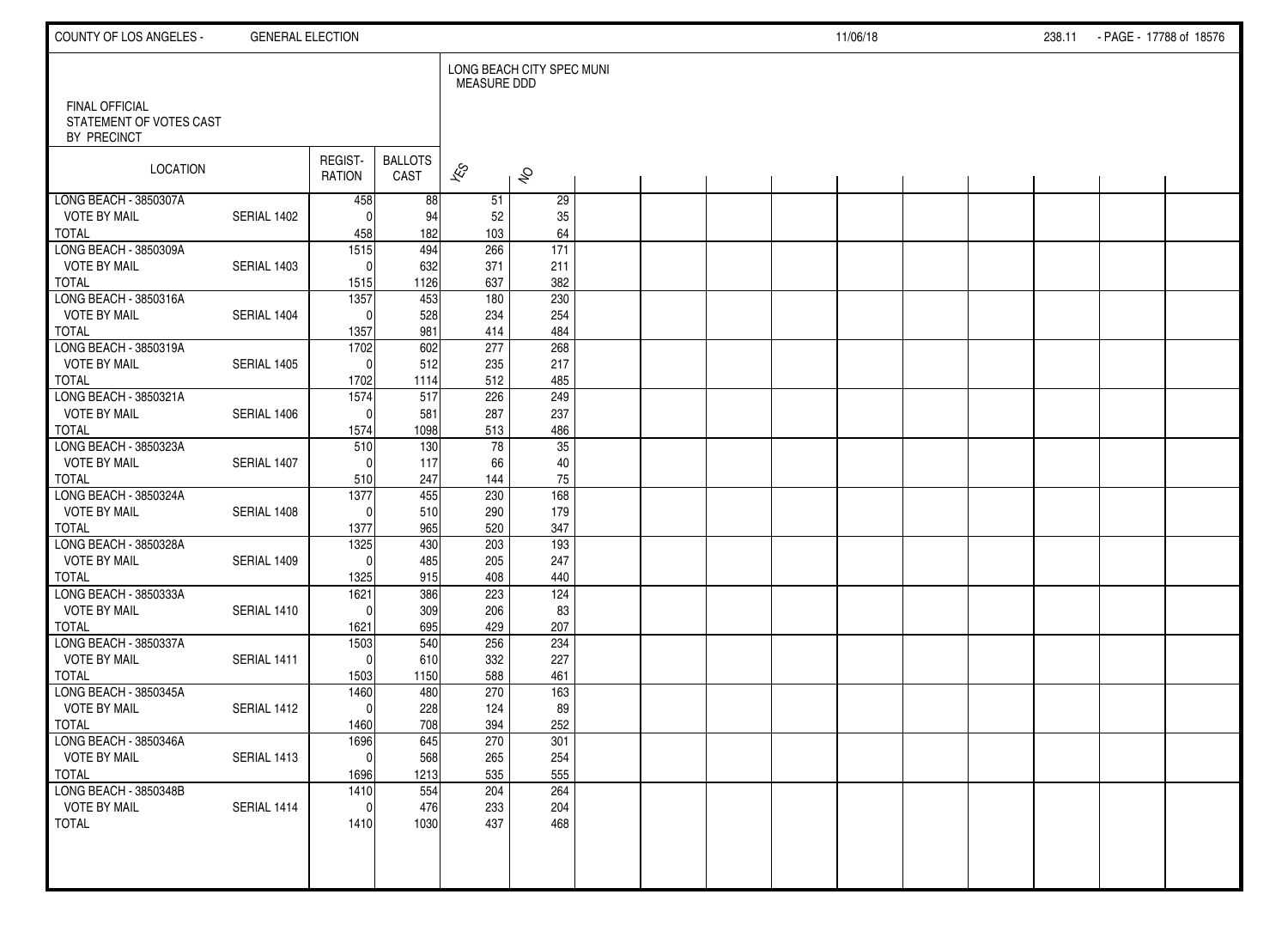| COUNTY OF LOS ANGELES -                                         | <b>GENERAL ELECTION</b> |                          |                        |                                |                                |  |  | 11/06/18 |  | 238.12 PAGE 17789 of 18576 |  |
|-----------------------------------------------------------------|-------------------------|--------------------------|------------------------|--------------------------------|--------------------------------|--|--|----------|--|----------------------------|--|
| <b>FINAL OFFICIAL</b><br>STATEMENT OF VOTES CAST<br>BY PRECINCT |                         |                          |                        | <b>MEASURE DDD</b>             | LONG BEACH CITY SPEC MUNI      |  |  |          |  |                            |  |
| LOCATION                                                        |                         | REGIST-<br>RATION        | <b>BALLOTS</b><br>CAST | $\overline{\mathscr{E}}$       | $\hat{\mathcal{S}}$            |  |  |          |  |                            |  |
| LONG BEACH - 3850355A<br><b>VOTE BY MAIL</b><br><b>TOTAL</b>    | SERIAL 1415             | 1512<br>$\Omega$<br>1512 | 584<br>570<br>1154     | 240<br>249<br>489              | 284<br>252<br>536              |  |  |          |  |                            |  |
| LONG BEACH - 3850356A<br><b>VOTE BY MAIL</b><br><b>TOTAL</b>    | SERIAL 1416             | 963<br>$\Omega$<br>963   | 349<br>347<br>696      | 160<br>159<br>319              | $\frac{140}{ }$<br>174<br>314  |  |  |          |  |                            |  |
| LONG BEACH - 3850362A<br><b>VOTE BY MAIL</b><br><b>TOTAL</b>    | SERIAL 1417             | 1019<br>$\Omega$<br>1019 | 360<br>287<br>647      | 217<br>184<br>401              | 107<br>80<br>187               |  |  |          |  |                            |  |
| LONG BEACH - 3850363A<br><b>VOTE BY MAIL</b><br><b>TOTAL</b>    | SERIAL 1418             | 1356<br>$\Omega$<br>1356 | 488<br>473<br>961      | 205<br>216<br>421              | 234<br>224<br>458              |  |  |          |  |                            |  |
| LONG BEACH - 3850364A<br><b>VOTE BY MAIL</b><br><b>TOTAL</b>    | SERIAL 1419             | 1256<br>$\Omega$<br>1256 | 270<br>230<br>500      | $\overline{141}$<br>149<br>290 | $\overline{99}$<br>63<br>162   |  |  |          |  |                            |  |
| LONG BEACH - 3850366C<br><b>VOTE BY MAIL</b><br><b>TOTAL</b>    | SERIAL 1420             | 1245<br>$\Omega$<br>1245 | 453<br>409<br>862      | $\frac{188}{ }$<br>174<br>362  | 232<br>194<br>426              |  |  |          |  |                            |  |
| LONG BEACH - 3850367A<br><b>VOTE BY MAIL</b><br><b>TOTAL</b>    | SERIAL 1421             | 1011<br>$\Omega$<br>1011 | 325<br>333<br>658      | 120<br>141<br>261              | 184<br>168<br>352              |  |  |          |  |                            |  |
| LONG BEACH - 3850368A<br><b>VOTE BY MAIL</b><br><b>TOTAL</b>    | SERIAL 1422             | 1661<br>$\Omega$<br>1661 | 453<br>417<br>870      | 265<br>261<br>526              | $\overline{143}$<br>123<br>266 |  |  |          |  |                            |  |
| LONG BEACH - 3850371A<br><b>VOTE BY MAIL</b><br><b>TOTAL</b>    | SERIAL 1423             | 1813<br>$\Omega$<br>1813 | 602<br>649<br>1251     | 234<br>313<br>547              | 298<br>291<br>589              |  |  |          |  |                            |  |
| LONG BEACH - 3850372A<br><b>VOTE BY MAIL</b><br><b>TOTAL</b>    | SERIAL 1424             | 1465<br>$\Omega$<br>1465 | 548<br>437<br>985      | 209<br>198<br>407              | 288<br>211<br>499              |  |  |          |  |                            |  |
| LONG BEACH - 3850373A<br><b>VOTE BY MAIL</b><br><b>TOTAL</b>    | SERIAL 1425             | 1212<br>$\Omega$<br>1212 | 434<br>376<br>810      | 211<br>161<br>372              | 170<br>186<br>356              |  |  |          |  |                            |  |
| LONG BEACH - 3850374A<br><b>VOTE BY MAIL</b><br><b>TOTAL</b>    | SERIAL 1426             | 1455<br> 0 <br>1455      | 465<br>487<br>952      | 208<br>223<br>431              | 194<br>210<br>404              |  |  |          |  |                            |  |
| LONG BEACH - 3850378A<br><b>VOTE BY MAIL</b><br><b>TOTAL</b>    | SERIAL 1427             | 1268<br>0l<br>1268       | 444<br>367<br>811      | 197<br>162<br>359              | 189<br>160<br>349              |  |  |          |  |                            |  |
|                                                                 |                         |                          |                        |                                |                                |  |  |          |  |                            |  |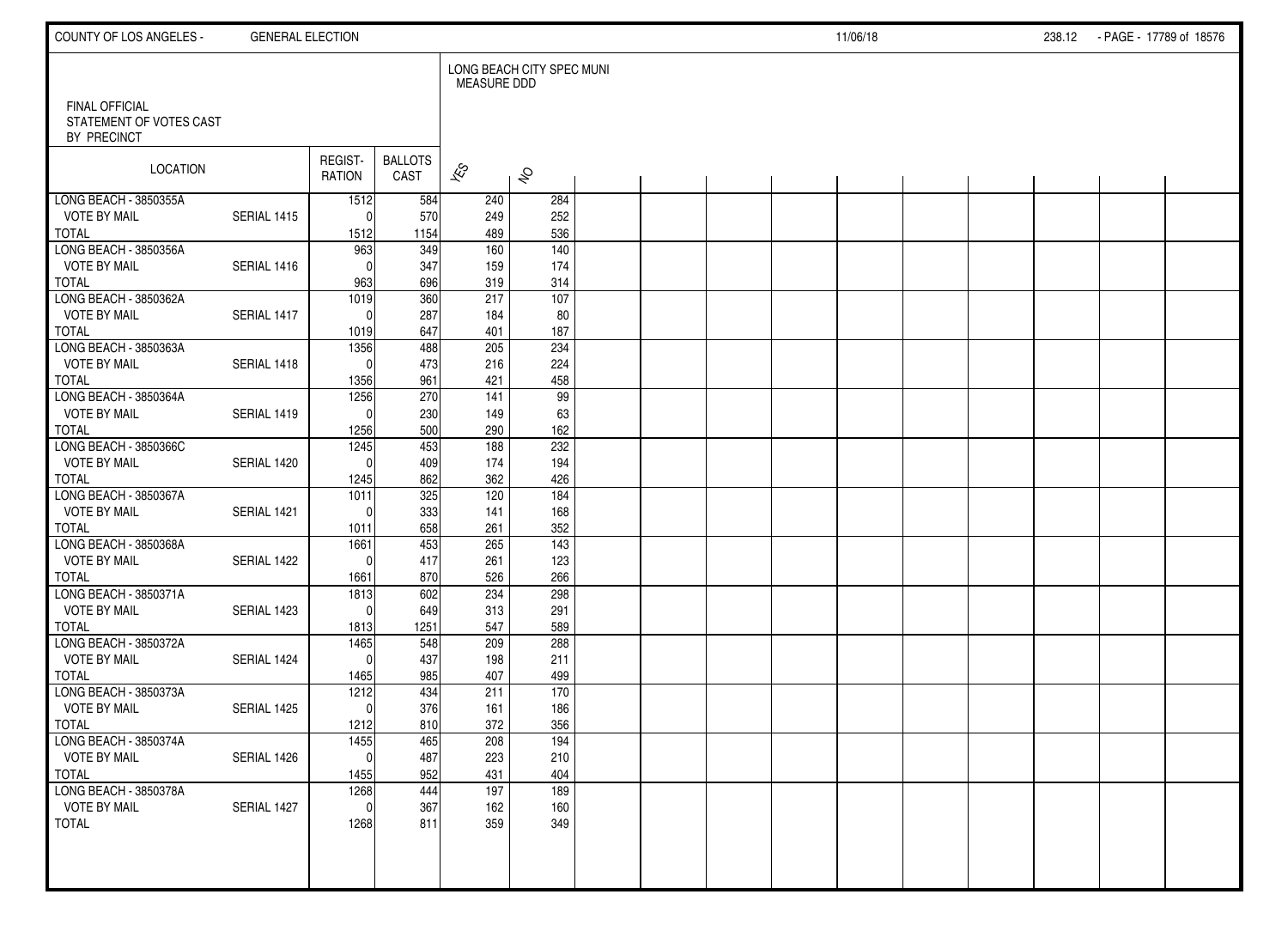| COUNTY OF LOS ANGELES -                                         | <b>GENERAL ELECTION</b> |                   |                        |                    |                           |  |  | 11/06/18 |  | 238.13 - PAGE - 17790 of 18576 |  |
|-----------------------------------------------------------------|-------------------------|-------------------|------------------------|--------------------|---------------------------|--|--|----------|--|--------------------------------|--|
|                                                                 |                         |                   |                        | <b>MEASURE DDD</b> | LONG BEACH CITY SPEC MUNI |  |  |          |  |                                |  |
| <b>FINAL OFFICIAL</b><br>STATEMENT OF VOTES CAST<br>BY PRECINCT |                         |                   |                        |                    |                           |  |  |          |  |                                |  |
| LOCATION                                                        |                         | REGIST-<br>RATION | <b>BALLOTS</b><br>CAST | $\approx$          | $\hat{\mathcal{S}}$       |  |  |          |  |                                |  |
| LONG BEACH - 3850379A                                           |                         | 1008              | 218                    | 142                | 58                        |  |  |          |  |                                |  |
| <b>VOTE BY MAIL</b>                                             | SERIAL 1428             | $\Omega$          | 165                    | 114                | 37                        |  |  |          |  |                                |  |
| <b>TOTAL</b>                                                    |                         | 1008              | 383                    | 256                | 95                        |  |  |          |  |                                |  |
| LONG BEACH - 3850384A<br><b>VOTE BY MAIL</b>                    | SERIAL 1429             | 971<br>$\Omega$   | 232                    | 125<br>117         | 82                        |  |  |          |  |                                |  |
| <b>TOTAL</b>                                                    |                         | 971               | 208<br>440             | 242                | 73<br>155                 |  |  |          |  |                                |  |
| LONG BEACH - 3850386C                                           |                         | 1115              | 373                    | 206                | 109                       |  |  |          |  |                                |  |
| <b>VOTE BY MAIL</b>                                             | SERIAL 1430             | $\Omega$          | 203                    | 123                | 68                        |  |  |          |  |                                |  |
| <b>TOTAL</b>                                                    |                         | 1115              | 576                    | 329                | 177                       |  |  |          |  |                                |  |
| LONG BEACH - 3850395A                                           |                         | 890               | 196                    | 112                | 68                        |  |  |          |  |                                |  |
| <b>VOTE BY MAIL</b>                                             | SERIAL 1431             | $\Omega$          | 141                    | 93                 | 36                        |  |  |          |  |                                |  |
| <b>TOTAL</b>                                                    |                         | 890               | 337                    | 205                | 104                       |  |  |          |  |                                |  |
| LONG BEACH - 3850396A                                           |                         | 1437              | 264                    | 166                | $\overline{70}$           |  |  |          |  |                                |  |
| <b>VOTE BY MAIL</b>                                             | SERIAL 1432             | $\Omega$          | 270                    | 169                | 79                        |  |  |          |  |                                |  |
| <b>TOTAL</b>                                                    |                         | 1437              | 534                    | 335                | 149                       |  |  |          |  |                                |  |
| LONG BEACH - 3850400A                                           |                         | 1089              | 269                    | $\frac{149}{ }$    | 100                       |  |  |          |  |                                |  |
| <b>VOTE BY MAIL</b><br><b>TOTAL</b>                             | SERIAL 1433             | $\Omega$          | 235<br>504             | 152<br>301         | 63<br>163                 |  |  |          |  |                                |  |
| LONG BEACH - 3850402A                                           |                         | 1089<br>828       | 264                    | 135                | 107                       |  |  |          |  |                                |  |
| <b>VOTE BY MAIL</b>                                             | SERIAL 1434             | $\Omega$          | 154                    | 76                 | 70                        |  |  |          |  |                                |  |
| <b>TOTAL</b>                                                    |                         | 828               | 418                    | 211                | 177                       |  |  |          |  |                                |  |
| LONG BEACH - 3850415A                                           |                         | 1070              | 315                    | 190                | 86                        |  |  |          |  |                                |  |
| <b>VOTE BY MAIL</b>                                             | SERIAL 1435             | $\Omega$          | 131                    | 77                 | 43                        |  |  |          |  |                                |  |
| <b>TOTAL</b>                                                    |                         | 1070              | 446                    | 267                | 129                       |  |  |          |  |                                |  |
| LONG BEACH - 3850445A                                           |                         | 1164              | 389                    | 193                | 161                       |  |  |          |  |                                |  |
| <b>VOTE BY MAIL</b>                                             | SERIAL 1436             | $\Omega$          | 533                    | 262                | 226                       |  |  |          |  |                                |  |
| <b>TOTAL</b>                                                    |                         | 1164              | 922                    | 455                | 387                       |  |  |          |  |                                |  |
| LONG BEACH - 3850447A                                           |                         | 1624              | 572                    | 243                | 258                       |  |  |          |  |                                |  |
| <b>VOTE BY MAIL</b>                                             | SERIAL 1437             | $\Omega$          | 605                    | 291                | 258                       |  |  |          |  |                                |  |
| <b>TOTAL</b><br>LONG BEACH - 3850481A                           |                         | 1624              | 1177                   | 534                | 516                       |  |  |          |  |                                |  |
| <b>VOTE BY MAIL</b>                                             | SERIAL 1438             | 937<br>$\Omega$   | 292<br>427             | 145<br>219         | 118<br>159                |  |  |          |  |                                |  |
| <b>TOTAL</b>                                                    |                         | 937               | 719                    | 364                | 277                       |  |  |          |  |                                |  |
| LONG BEACH - 3850517A                                           |                         | 869               | 222                    | 134                | 68                        |  |  |          |  |                                |  |
| <b>VOTE BY MAIL</b>                                             | SERIAL 1439             | 0                 | 229                    | 148                | 66                        |  |  |          |  |                                |  |
| <b>TOTAL</b>                                                    |                         | 869               | 451                    | 282                | 134                       |  |  |          |  |                                |  |
| LONG BEACH - 3850530A                                           |                         | 860               | 208                    | 106                | 89                        |  |  |          |  |                                |  |
| <b>VOTE BY MAIL</b>                                             | SERIAL 1440             | $\mathbf 0$       | 243                    | 127                | 104                       |  |  |          |  |                                |  |
| <b>TOTAL</b>                                                    |                         | 860               | 451                    | 233                | 193                       |  |  |          |  |                                |  |
|                                                                 |                         |                   |                        |                    |                           |  |  |          |  |                                |  |
|                                                                 |                         |                   |                        |                    |                           |  |  |          |  |                                |  |
|                                                                 |                         |                   |                        |                    |                           |  |  |          |  |                                |  |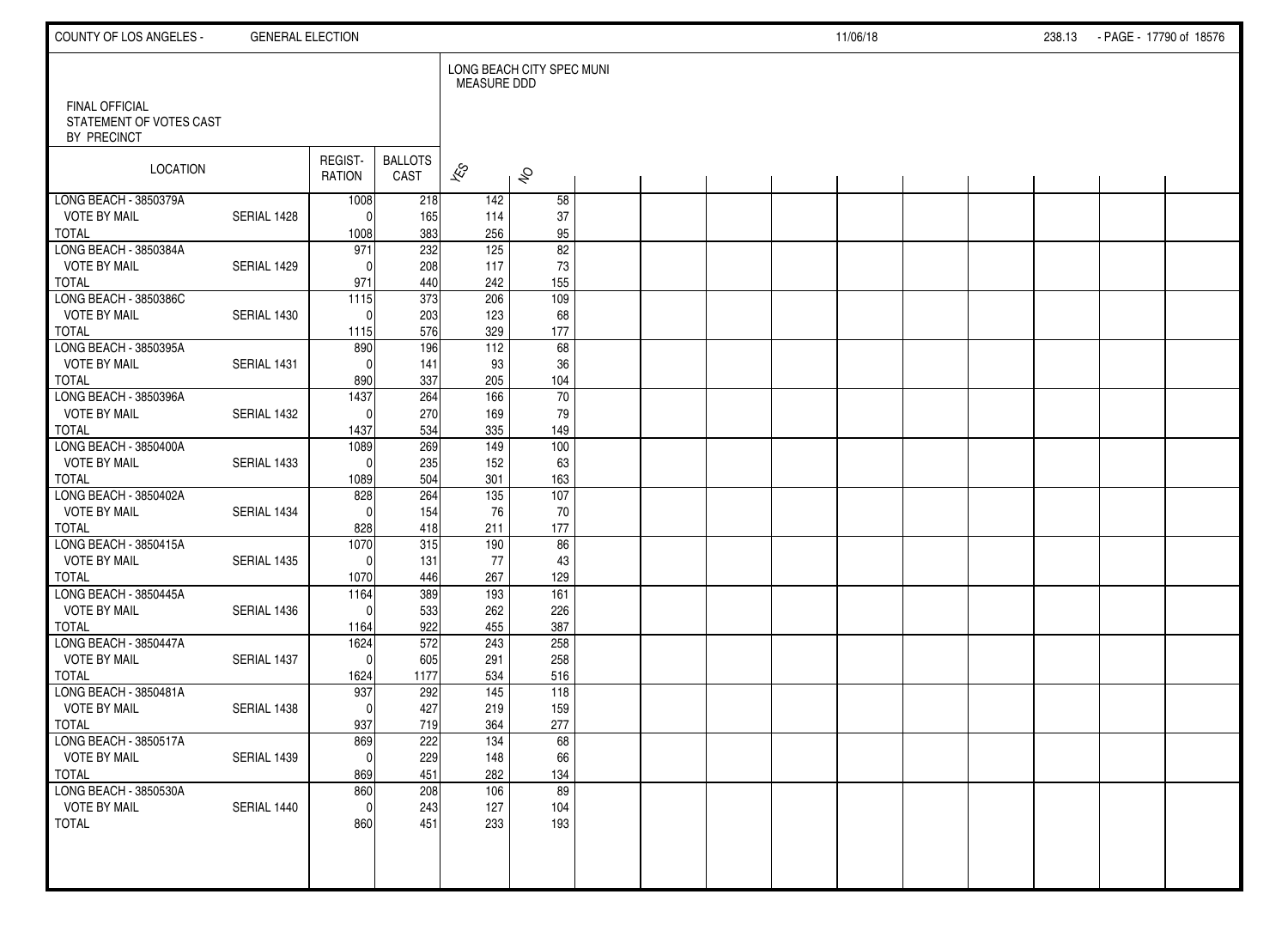| COUNTY OF LOS ANGELES -                                       | <b>GENERAL ELECTION</b> |                                     |                                |                          |                                         |  |  | 11/06/18 |  | 238.14 PAGE - 17791 of 18576 |  |
|---------------------------------------------------------------|-------------------------|-------------------------------------|--------------------------------|--------------------------|-----------------------------------------|--|--|----------|--|------------------------------|--|
|                                                               |                         |                                     |                                | <b>MEASURE DDD</b>       | LONG BEACH CITY SPEC MUNI               |  |  |          |  |                              |  |
| FINAL OFFICIAL<br>STATEMENT OF VOTES CAST<br>BY PRECINCT      |                         |                                     |                                |                          |                                         |  |  |          |  |                              |  |
| <b>LOCATION</b>                                               |                         | REGIST-<br><b>RATION</b>            | <b>BALLOTS</b><br>CAST         | $\overline{\mathscr{E}}$ | $\hat{\mathcal{S}}$                     |  |  |          |  |                              |  |
| LONG BEACH - 3850533A<br><b>VOTE BY MAIL</b><br><b>TOTAL</b>  | SERIAL 1441             | 1668<br>0<br>1668                   | 613<br>615<br>1228             | 363<br>356<br>719        | 191<br>191<br>382                       |  |  |          |  |                              |  |
| LONG BEACH - 3850539A<br><b>VOTE BY MAIL</b>                  | SERIAL 1442             | 1504<br>0                           | $\overline{529}$<br>579        | 244<br>267               | 243<br>267                              |  |  |          |  |                              |  |
| <b>TOTAL</b><br>LONG BEACH - 3850545A*<br><b>VOTE BY MAIL</b> | SERIAL 6277             | 1504<br>14<br>$\Omega$              | 1108                           | 511<br>$\mathbf 0$<br>0  | 510<br>$\mathbf 0$<br>$\overline{c}$    |  |  |          |  |                              |  |
| <b>TOTAL</b><br>LONG BEACH - 3850545B<br><b>VOTE BY MAIL</b>  | SERIAL 1443             | 14<br>756<br>$\mathbf{0}$           | 2<br>226<br>262                | 0<br>125<br>171          | $\overline{c}$<br>$\overline{72}$<br>62 |  |  |          |  |                              |  |
| <b>TOTAL</b><br>LONG BEACH - 3850549A                         |                         | 756<br>1687                         | 488<br>416                     | 296<br>197               | 134<br>167                              |  |  |          |  |                              |  |
| <b>VOTE BY MAIL</b><br><b>TOTAL</b><br>LONG BEACH - 3850552A  | SERIAL 1444             | $\mathbf 0$<br>1687<br>760          | 611<br>1027<br>209             | 303<br>500<br>93         | 250<br>417<br>87                        |  |  |          |  |                              |  |
| <b>VOTE BY MAIL</b><br><b>TOTAL</b><br>LONG BEACH - 3850553A  | SERIAL 1445             | $\mathbf{0}$<br>760<br>1224         | 153<br>362<br>$\overline{271}$ | 104<br>197<br>150        | 39<br>126<br>95                         |  |  |          |  |                              |  |
| <b>VOTE BY MAIL</b><br><b>TOTAL</b>                           | SERIAL 1446             | $\Omega$<br>1224                    | 196<br>467                     | 124<br>274               | 58<br>153                               |  |  |          |  |                              |  |
| LONG BEACH - 3850554A<br><b>VOTE BY MAIL</b><br><b>TOTAL</b>  | SERIAL 1447             | 757<br>$\mathbf{0}$<br>757          | 168<br>152<br>320              | 85<br>95<br>180          | 68<br>42<br>110                         |  |  |          |  |                              |  |
| LONG BEACH - 3850555A<br><b>VOTE BY MAIL</b><br><b>TOTAL</b>  | SERIAL 1448             | 1696<br>0<br>1696                   | 434<br>315<br>749              | 264<br>178<br>442        | 138<br>110<br>248                       |  |  |          |  |                              |  |
| LONG BEACH - 3850558B<br><b>VOTE BY MAIL</b><br><b>TOTAL</b>  | SERIAL 1449             | 1159<br>$\mathbf{0}$<br>1159        | 370<br>332<br>702              | 196<br>188<br>384        | 150<br>120<br>270                       |  |  |          |  |                              |  |
| LONG BEACH - 3850559B<br><b>VOTE BY MAIL</b><br><b>TOTAL</b>  | SERIAL 1450             | 1266<br>$\mathbf 0$<br>1266         | 420<br>371<br>791              | 175<br>174<br>349        | 178<br>166<br>344                       |  |  |          |  |                              |  |
| LONG BEACH - 3850562A<br><b>VOTE BY MAIL</b><br><b>TOTAL</b>  | SERIAL 1451             | 1169<br>$\mathsf{O}\xspace$<br>1169 | 433<br>483<br>916              | 217<br>259<br>476        | 180<br>199<br>379                       |  |  |          |  |                              |  |
| LONG BEACH - 3850563A<br><b>VOTE BY MAIL</b><br><b>TOTAL</b>  | SERIAL 1452             | 966<br>$\mathbf 0$<br>966           | 294<br>326<br>620              | 145<br>160<br>305        | 135<br>139<br>274                       |  |  |          |  |                              |  |
|                                                               |                         |                                     |                                |                          |                                         |  |  |          |  |                              |  |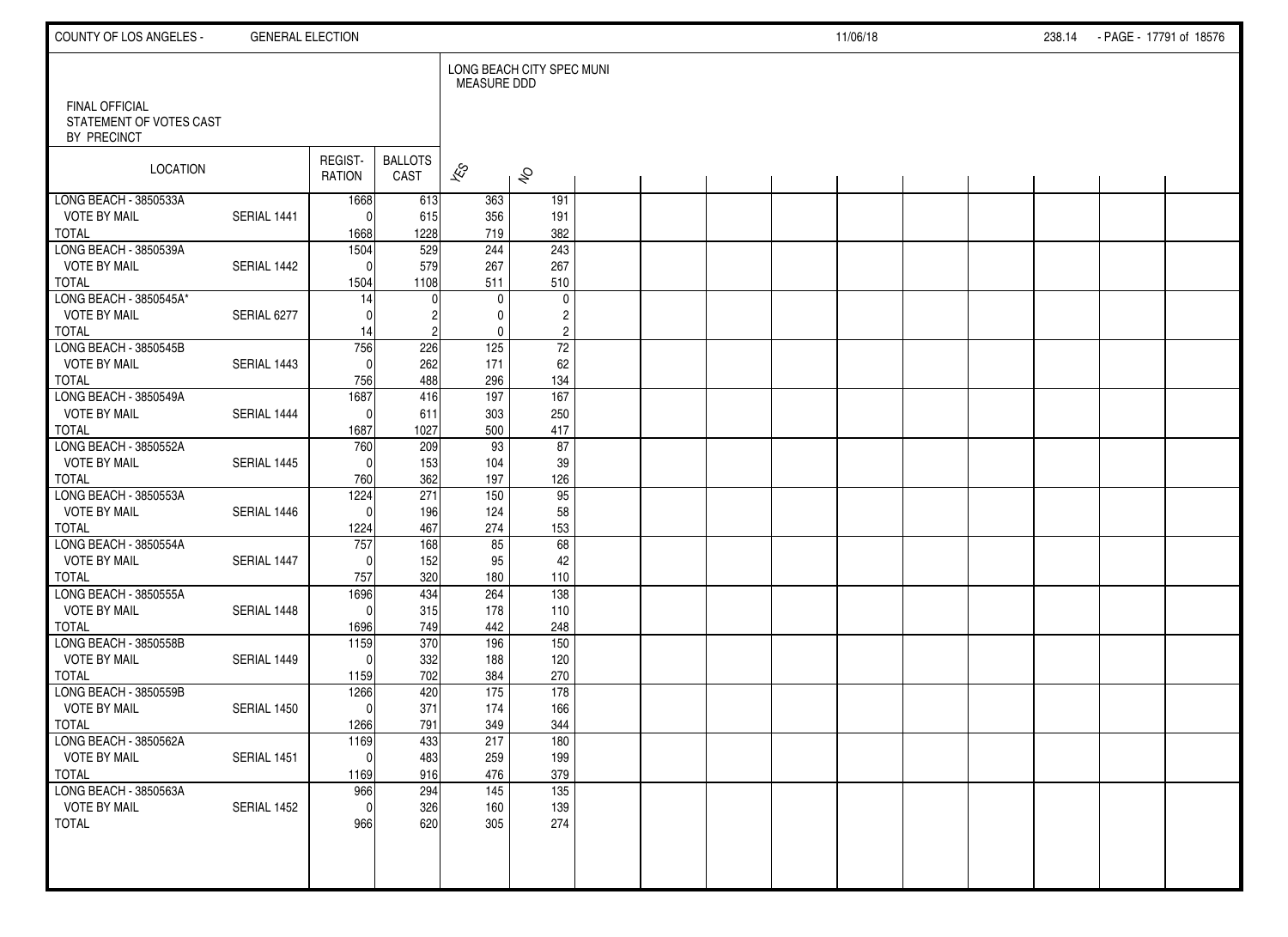| COUNTY OF LOS ANGELES -                                  | <b>GENERAL ELECTION</b> |                   |                         |                          |                           |  |  | 11/06/18 |  | 238.15 | - PAGE - 17792 of 18576 |  |
|----------------------------------------------------------|-------------------------|-------------------|-------------------------|--------------------------|---------------------------|--|--|----------|--|--------|-------------------------|--|
|                                                          |                         |                   |                         | <b>MEASURE DDD</b>       | LONG BEACH CITY SPEC MUNI |  |  |          |  |        |                         |  |
| FINAL OFFICIAL<br>STATEMENT OF VOTES CAST<br>BY PRECINCT |                         |                   |                         |                          |                           |  |  |          |  |        |                         |  |
| LOCATION                                                 |                         | REGIST-<br>RATION | <b>BALLOTS</b><br>CAST  | $\overline{\mathscr{K}}$ | $\hat{\mathcal{S}}$       |  |  |          |  |        |                         |  |
| LONG BEACH - 3850564B                                    |                         | 1103              | 351                     | 185                      | 129                       |  |  |          |  |        |                         |  |
| <b>VOTE BY MAIL</b>                                      | SERIAL 1453             | $\Omega$          | 321                     | 178                      | 116                       |  |  |          |  |        |                         |  |
| <b>TOTAL</b><br>LONG BEACH - 3850568A                    |                         | 1103<br>1005      | 672<br>$\overline{332}$ | 363<br>170               | 245<br>$\overline{102}$   |  |  |          |  |        |                         |  |
| <b>VOTE BY MAIL</b>                                      | SERIAL 1454             | $\Omega$          | 260                     | 144                      | 92                        |  |  |          |  |        |                         |  |
| <b>TOTAL</b>                                             |                         | 1005              | 592                     | 314                      | 194                       |  |  |          |  |        |                         |  |
| LONG BEACH - 3850572A                                    |                         | 1293              | 361                     | 190                      | $\frac{143}{ }$           |  |  |          |  |        |                         |  |
| <b>VOTE BY MAIL</b>                                      | SERIAL 1455             | $\Omega$          | 301                     | 175                      | 96                        |  |  |          |  |        |                         |  |
| <b>TOTAL</b>                                             |                         | 1293              | 662                     | 365                      | 239                       |  |  |          |  |        |                         |  |
| LONG BEACH - 3850577A                                    |                         | 1226              | 259                     | 155                      | 77                        |  |  |          |  |        |                         |  |
| <b>VOTE BY MAIL</b>                                      | SERIAL 1456             | $\Omega$          | 307                     | 180                      | 100                       |  |  |          |  |        |                         |  |
| <b>TOTAL</b>                                             |                         | 1226              | 566                     | 335                      | 177                       |  |  |          |  |        |                         |  |
| LONG BEACH - 3850591A                                    |                         | 1323              | 341                     | 226                      | 88                        |  |  |          |  |        |                         |  |
| <b>VOTE BY MAIL</b>                                      | SERIAL 1457             | $\Omega$          | 271                     | 174                      | 70                        |  |  |          |  |        |                         |  |
| <b>TOTAL</b>                                             |                         | 1323              | 612                     | 400                      | 158<br>$\frac{105}{105}$  |  |  |          |  |        |                         |  |
| LONG BEACH - 3850593A<br><b>VOTE BY MAIL</b>             | SERIAL 1458             | 1134<br>$\Omega$  | 350<br>227              | 200<br>144               | 52                        |  |  |          |  |        |                         |  |
| <b>TOTAL</b>                                             |                         | 1134              | 577                     | 344                      | 157                       |  |  |          |  |        |                         |  |
| LONG BEACH - 3850594A                                    |                         | 1344              | 394                     | 232                      | 111                       |  |  |          |  |        |                         |  |
| <b>VOTE BY MAIL</b>                                      | SERIAL 1459             | $\Omega$          | 293                     | 190                      | 78                        |  |  |          |  |        |                         |  |
| <b>TOTAL</b>                                             |                         | 1344              | 687                     | 422                      | 189                       |  |  |          |  |        |                         |  |
| LONG BEACH - 3850611C                                    |                         | 1229              | 306                     | 190                      | $\overline{74}$           |  |  |          |  |        |                         |  |
| <b>VOTE BY MAIL</b>                                      | SERIAL 1460             | $\Omega$          | 193                     | 126                      | 50                        |  |  |          |  |        |                         |  |
| <b>TOTAL</b>                                             |                         | 1229              | 499                     | 316                      | 124                       |  |  |          |  |        |                         |  |
| LONG BEACH - 3850612A                                    |                         | 1064              | 357                     | 211                      | 107                       |  |  |          |  |        |                         |  |
| <b>VOTE BY MAIL</b>                                      | SERIAL 1461             | $\Omega$          | 223                     | 139                      | 67                        |  |  |          |  |        |                         |  |
| <b>TOTAL</b>                                             |                         | 1064              | 580                     | 350                      | 174                       |  |  |          |  |        |                         |  |
| LONG BEACH - 3850614A                                    |                         | 806               | 234                     | 130                      | $\overline{74}$           |  |  |          |  |        |                         |  |
| <b>VOTE BY MAIL</b><br><b>TOTAL</b>                      | SERIAL 1462             | $\Omega$          | 127<br>361              | 82                       | 35<br>109                 |  |  |          |  |        |                         |  |
| LONG BEACH - 3850616A                                    |                         | 806<br>1398       | 486                     | 212<br>266               | $\frac{146}{ }$           |  |  |          |  |        |                         |  |
| <b>VOTE BY MAIL</b>                                      | SERIAL 1463             | $\mathbf{0}$      | 485                     | 291                      | 140                       |  |  |          |  |        |                         |  |
| <b>TOTAL</b>                                             |                         | 1398              | 971                     | 557                      | 286                       |  |  |          |  |        |                         |  |
| LONG BEACH - 3850617A                                    |                         | 1433              | 434                     | 227                      | 152                       |  |  |          |  |        |                         |  |
| <b>VOTE BY MAIL</b>                                      | SERIAL 1464             | $\pmb{0}$         | 422                     | 255                      | 119                       |  |  |          |  |        |                         |  |
| <b>TOTAL</b>                                             |                         | 1433              | 856                     | 482                      | 271                       |  |  |          |  |        |                         |  |
| LONG BEACH - 3850620A                                    |                         | 1126              | 414                     | 227                      | 136                       |  |  |          |  |        |                         |  |
| <b>VOTE BY MAIL</b>                                      | SERIAL 1465             | 0                 | 269                     | 165                      | 71                        |  |  |          |  |        |                         |  |
| <b>TOTAL</b>                                             |                         | 1126              | 683                     | 392                      | 207                       |  |  |          |  |        |                         |  |
|                                                          |                         |                   |                         |                          |                           |  |  |          |  |        |                         |  |
|                                                          |                         |                   |                         |                          |                           |  |  |          |  |        |                         |  |
|                                                          |                         |                   |                         |                          |                           |  |  |          |  |        |                         |  |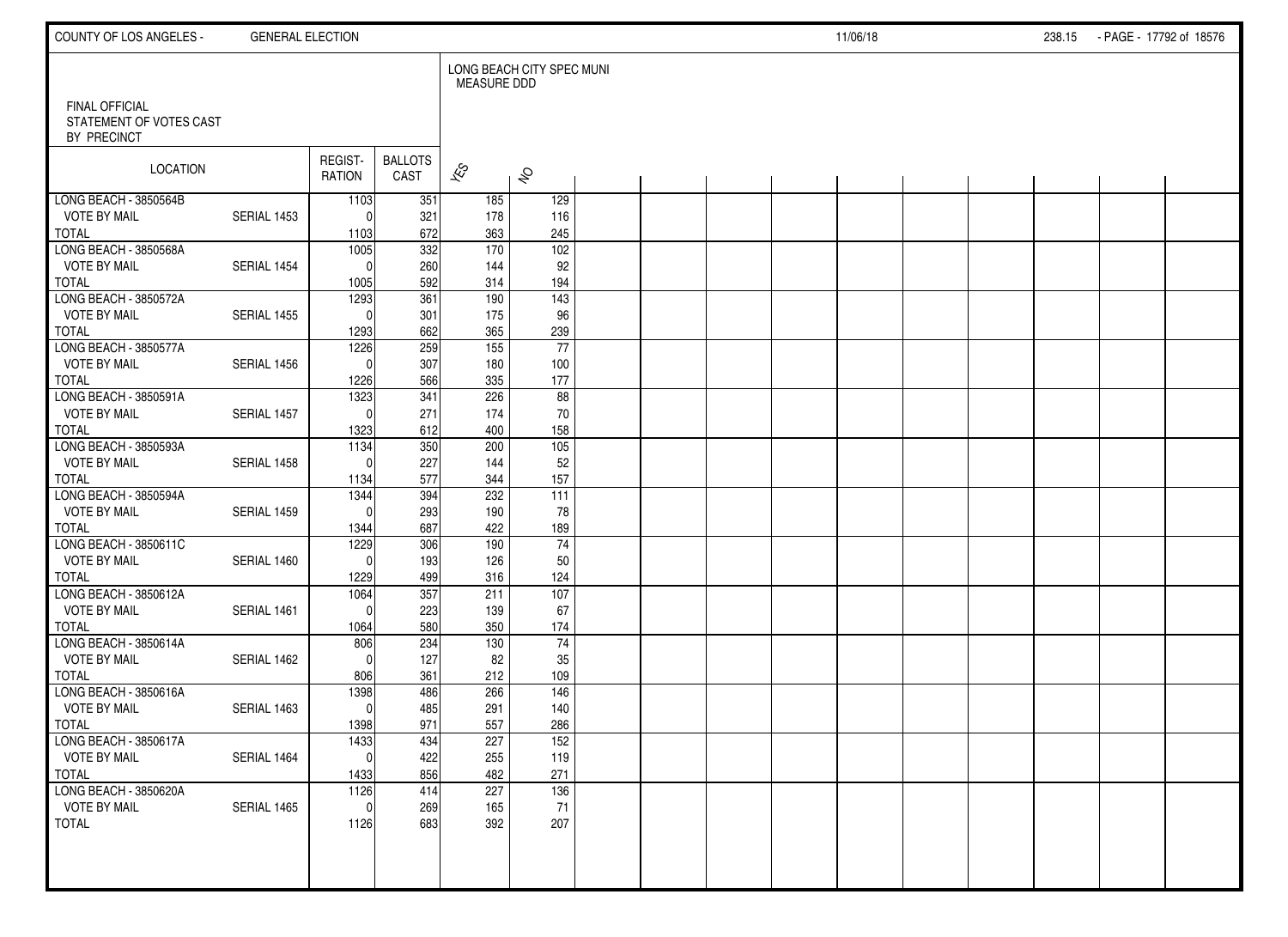| COUNTY OF LOS ANGELES -                                         | <b>GENERAL ELECTION</b> |                                |                        |                                |                           |  |  | 11/06/18 |  | 238.16 PAGE - 17793 of 18576 |  |
|-----------------------------------------------------------------|-------------------------|--------------------------------|------------------------|--------------------------------|---------------------------|--|--|----------|--|------------------------------|--|
| <b>FINAL OFFICIAL</b><br>STATEMENT OF VOTES CAST<br>BY PRECINCT |                         |                                |                        | <b>MEASURE DDD</b>             | LONG BEACH CITY SPEC MUNI |  |  |          |  |                              |  |
| LOCATION                                                        |                         | REGIST-<br>RATION              | <b>BALLOTS</b><br>CAST | $\overline{\mathscr{E}}$       | $\hat{\mathcal{S}}$       |  |  |          |  |                              |  |
| LONG BEACH - 3850621A<br><b>VOTE BY MAIL</b><br><b>TOTAL</b>    | SERIAL 1466             | 1808<br>$\Omega$<br>1808       | 529<br>513<br>1042     | 304<br>294<br>598              | 166<br>163<br>329         |  |  |          |  |                              |  |
| LONG BEACH - 3850624A<br><b>VOTE BY MAIL</b><br><b>TOTAL</b>    | SERIAL 1467             | 1300<br>$\Omega$<br>1300       | 395<br>379<br>774      | $\overline{222}$<br>199<br>421 | 100<br>136<br>236         |  |  |          |  |                              |  |
| LONG BEACH - 3850625A<br><b>VOTE BY MAIL</b><br><b>TOTAL</b>    | SERIAL 1468             | 1249<br>$\Omega$<br>1249       | 336<br>396<br>732      | 188<br>214<br>402              | 87<br>134<br>221          |  |  |          |  |                              |  |
| LONG BEACH - 3850632A<br><b>VOTE BY MAIL</b><br><b>TOTAL</b>    | SERIAL 1469             | 1304<br>$\Omega$<br>1304       | 484<br>448<br>932      | 221<br>227<br>448              | 217<br>185<br>402         |  |  |          |  |                              |  |
| LONG BEACH - 3850636A<br><b>VOTE BY MAIL</b><br><b>TOTAL</b>    | SERIAL 1470             | 1424<br>$\Omega$<br>1424       | 496<br>505<br>1001     | 215<br>229<br>444              | 226<br>229<br>455         |  |  |          |  |                              |  |
| LONG BEACH - 3850637D<br><b>VOTE BY MAIL</b><br><b>TOTAL</b>    | SERIAL 1471             | 932<br>$\Omega$<br>932         | 343<br>302<br>645      | 159<br>138<br>297              | 154<br>145<br>299         |  |  |          |  |                              |  |
| LONG BEACH - 3850639A<br><b>VOTE BY MAIL</b><br><b>TOTAL</b>    | SERIAL 1472             | 1518<br>$\overline{0}$<br>1518 | 537<br>569<br>1106     | 264<br>278<br>542              | 217<br>231<br>448         |  |  |          |  |                              |  |
| LONG BEACH - 3850645A<br><b>VOTE BY MAIL</b><br><b>TOTAL</b>    | SERIAL 1473             | 628<br>$\Omega$<br>628         | 260<br>111<br>371      | 105<br>63<br>168               | 47<br>25<br>72            |  |  |          |  |                              |  |
| LONG BEACH - 3850648A<br><b>VOTE BY MAIL</b><br><b>TOTAL</b>    | SERIAL 1474             | 1486<br> 0 <br>1486            | 493<br>620<br>1113     | 223<br>290<br>513              | 212<br>271<br>483         |  |  |          |  |                              |  |
| LONG BEACH - 3850650A<br><b>VOTE BY MAIL</b><br><b>TOTAL</b>    | SERIAL 1475             | 870<br>$\Omega$<br>870         | 276<br>278<br>554      | 108<br>149<br>257              | 125<br>106<br>231         |  |  |          |  |                              |  |
| LONG BEACH - 3850660A<br><b>VOTE BY MAIL</b><br><b>TOTAL</b>    | SERIAL 1476             | 1638<br> 0 <br>1638            | 455<br>280<br>735      | 233<br>172<br>405              | 169<br>90<br>259          |  |  |          |  |                              |  |
| LONG BEACH - 3850671A<br><b>VOTE BY MAIL</b><br><b>TOTAL</b>    | SERIAL 1477             | 1205<br> 0 <br>1205            | 307<br>183<br>490      | 168<br>106<br>274              | 111<br>62<br>173          |  |  |          |  |                              |  |
| LONG BEACH - 3850671C*<br><b>VOTE BY MAIL</b><br><b>TOTAL</b>   | SERIAL 6280             | 32<br> 0 <br>32                |                        | $\mathbf 0$                    | $\mathbf 0$               |  |  |          |  |                              |  |
|                                                                 |                         |                                |                        |                                |                           |  |  |          |  |                              |  |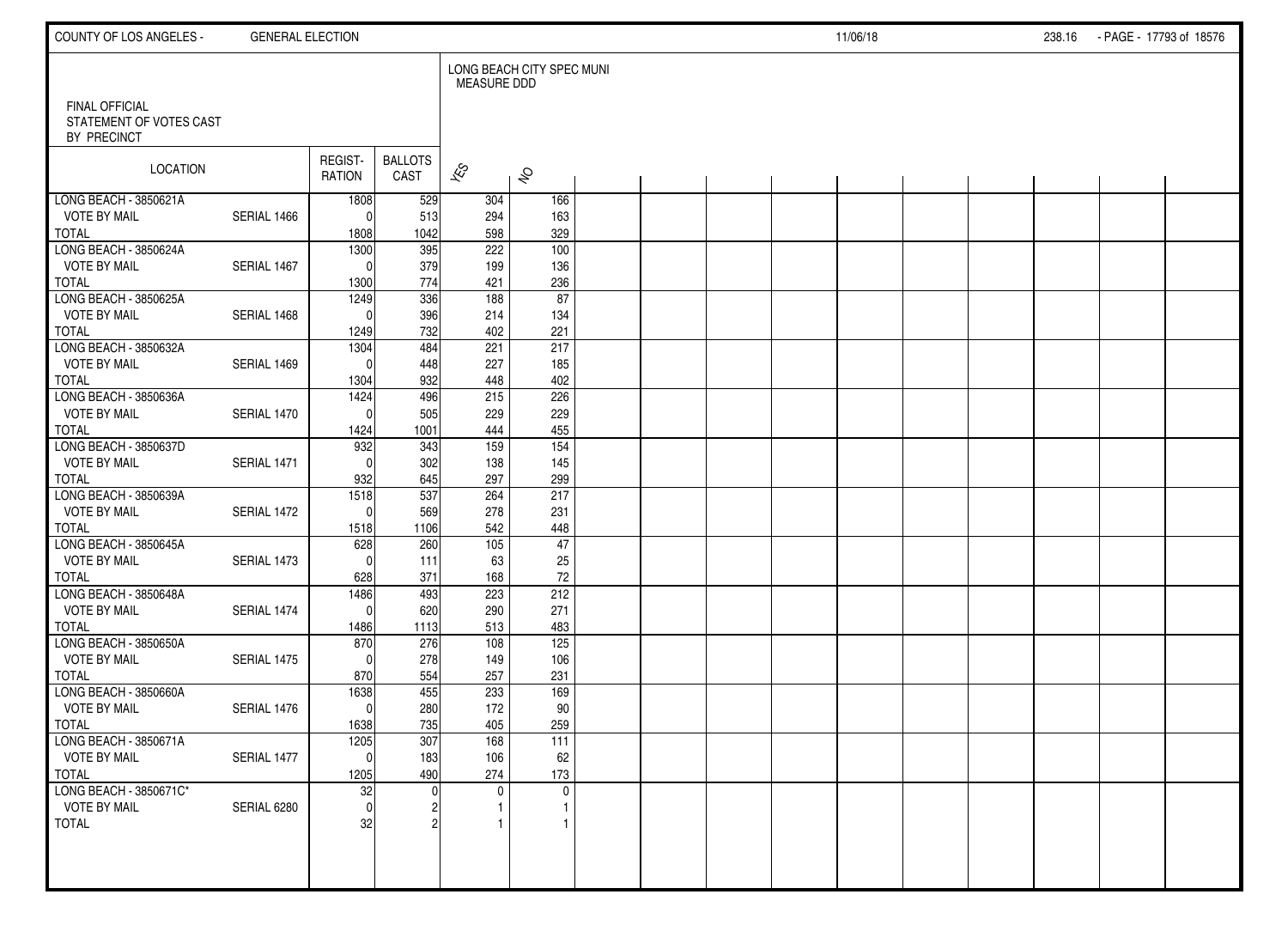| COUNTY OF LOS ANGELES -                                            | <b>GENERAL ELECTION</b> |                            |                        |                                                 |                                           |  |  | 11/06/18 |  | 238.17 - PAGE - 17794 of 18576 |  |
|--------------------------------------------------------------------|-------------------------|----------------------------|------------------------|-------------------------------------------------|-------------------------------------------|--|--|----------|--|--------------------------------|--|
| <b>FINAL OFFICIAL</b><br>STATEMENT OF VOTES CAST<br>BY PRECINCT    |                         |                            |                        | <b>MEASURE DDD</b>                              | LONG BEACH CITY SPEC MUNI                 |  |  |          |  |                                |  |
| LOCATION                                                           |                         | REGIST-<br>RATION          | <b>BALLOTS</b><br>CAST | $\overline{\mathscr{E}}$                        | $\hat{\mathcal{S}}$                       |  |  |          |  |                                |  |
| LONG BEACH - 3850688A<br><b>VOTE BY MAIL</b><br><b>TOTAL</b>       | SERIAL 1478             | 1054<br>O<br>1054          | 256<br>516<br>772      | 136<br>313<br>449                               | 92<br>157<br>249                          |  |  |          |  |                                |  |
| LONG BEACH - 3850701A<br><b>VOTE BY MAIL</b><br><b>TOTAL</b>       | SERIAL 1479             | 919<br>$\sqrt{ }$<br>919   | 216<br>176<br>392      | 129<br>95<br>224                                | 53<br>65<br>118                           |  |  |          |  |                                |  |
| LONG BEACH - 3850702A<br><b>VOTE BY MAIL</b><br><b>TOTAL</b>       | SERIAL 1480             | 1162<br>$\sqrt{ }$<br>1162 | 206<br>160<br>366      | 112<br>89<br>201                                | 68<br>59<br>127                           |  |  |          |  |                                |  |
| BALLOT GROUP 716 - 9990716A<br><b>VOTE BY MAIL</b><br><b>TOTAL</b> | SERIAL 8716             | C                          |                        | $\mathbf 0$<br>$\overline{c}$<br>$\overline{2}$ | $\mathbf 0$<br>0<br>0                     |  |  |          |  |                                |  |
| BALLOT GROUP 723 - 9990723A<br><b>VOTE BY MAIL</b><br><b>TOTAL</b> | SERIAL 8723             |                            |                        | $\mathbf 0$                                     | $\pmb{0}$<br>$\mathbf{1}$<br>$\mathbf{1}$ |  |  |          |  |                                |  |
|                                                                    |                         |                            |                        |                                                 |                                           |  |  |          |  |                                |  |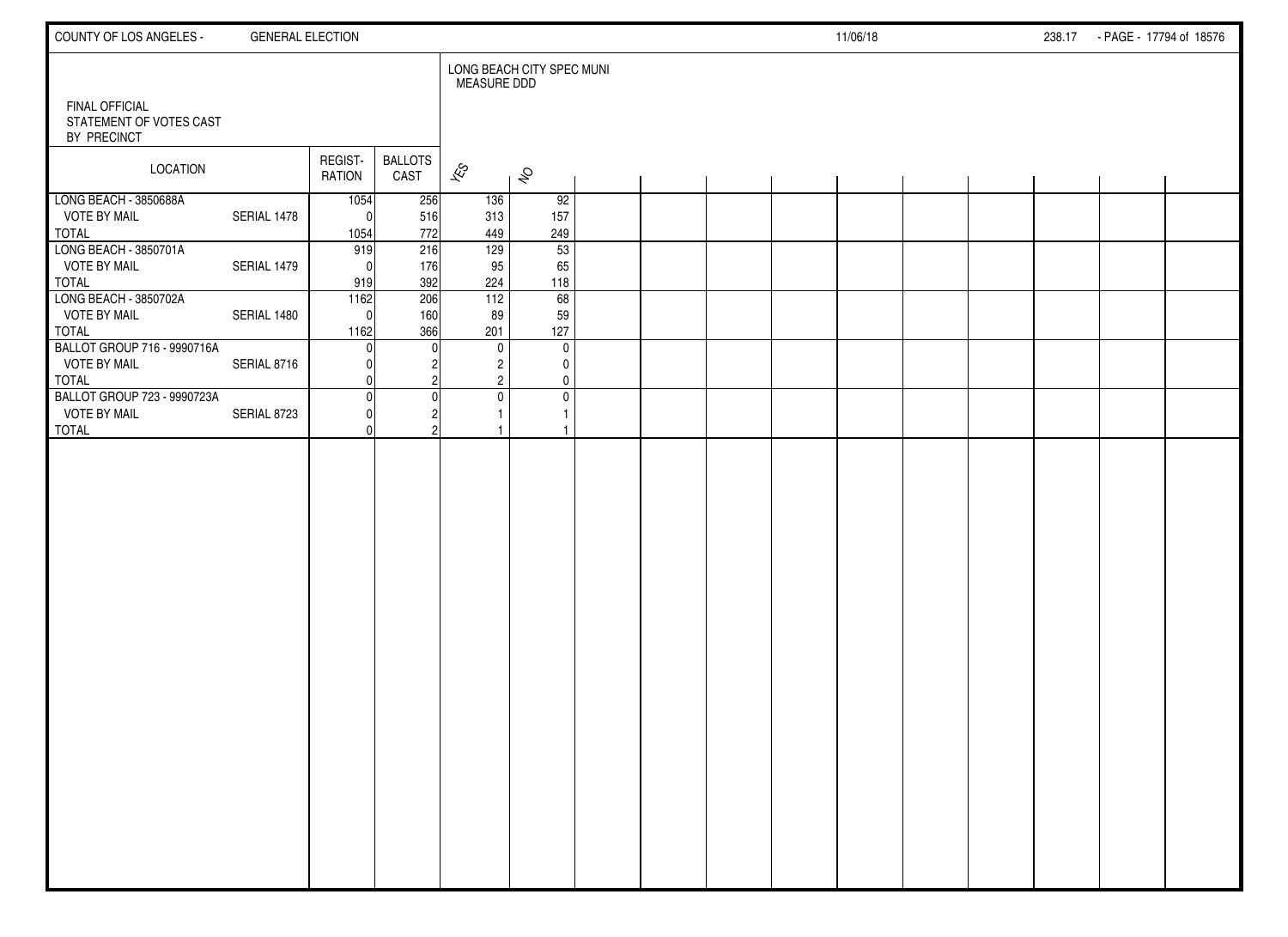| COUNTY OF LOS ANGELES -                                         | <b>GENERAL ELECTION</b>                            |                                                 | 11/06/18 | 238.18 - PAGE - 17795 of 18576 |  |
|-----------------------------------------------------------------|----------------------------------------------------|-------------------------------------------------|----------|--------------------------------|--|
| <b>FINAL OFFICIAL</b><br>STATEMENT OF VOTES CAST                |                                                    | LONG BEACH CITY SPEC MUNI<br><b>MEASURE DDD</b> |          |                                |  |
| BY PRECINCT                                                     |                                                    |                                                 |          |                                |  |
| LOCATION                                                        | REGIST-<br><b>BALLOTS</b><br><b>RATION</b><br>CAST | $\overline{\mathscr{E}}$<br>$\hat{\mathcal{S}}$ |          |                                |  |
| <b>PRECINCT TOTAL</b><br><b>VBM TOTAL</b><br><b>GROUP TOTAL</b> | 256418<br>75665<br>69389<br><sup>0</sup>           | 39792<br>27414<br>38786<br>24510<br>3           |          |                                |  |
| <b>GRAND TOTAL</b>                                              | 256418<br>145058                                   | 78581<br>51925                                  |          |                                |  |
|                                                                 |                                                    |                                                 |          |                                |  |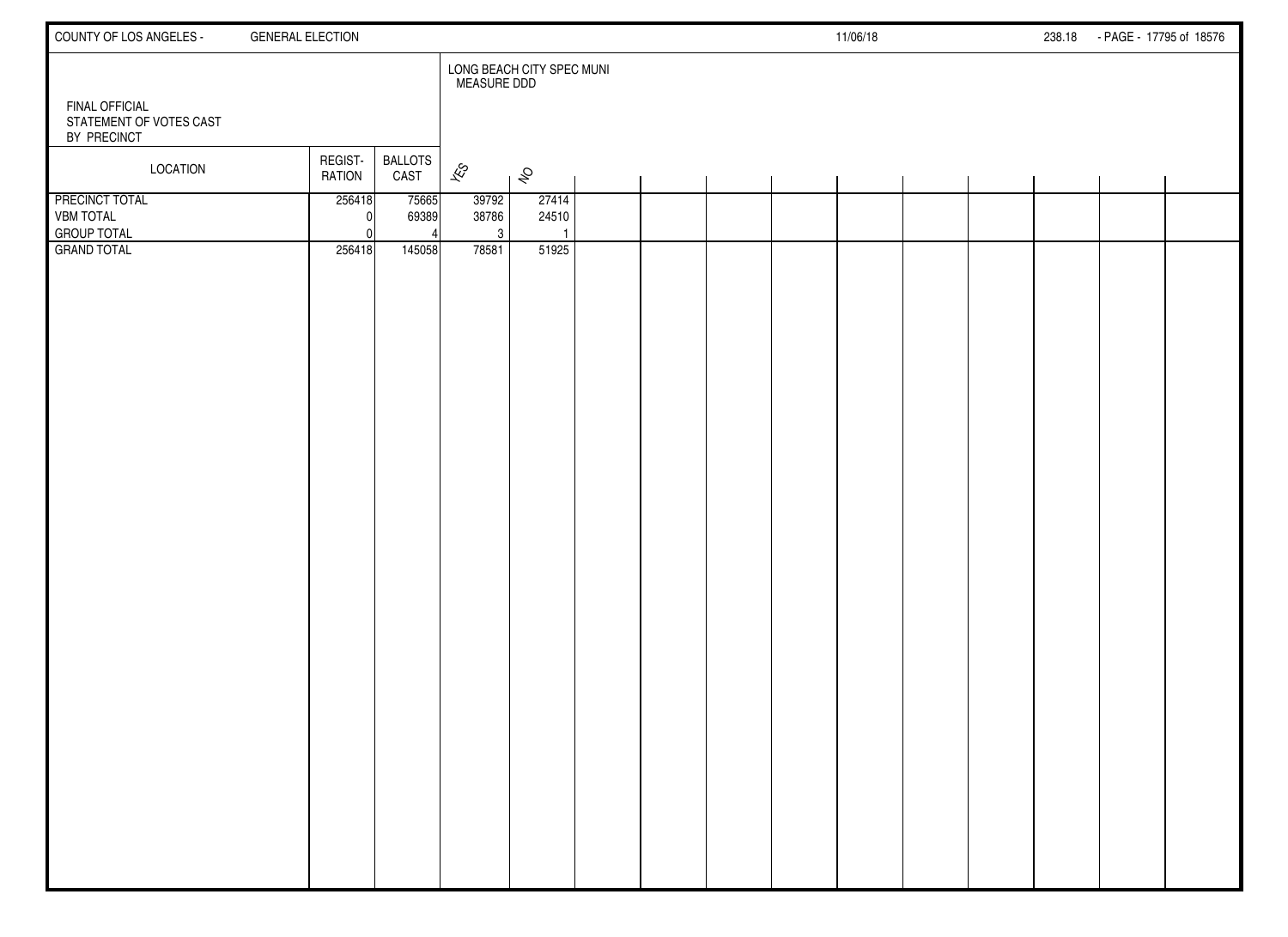| COUNTY OF LOS ANGELES -                                         | <b>GENERAL ELECTION</b> |                     |                        |                   |                           |  |  | 11/06/18 |  | 239.1 | - PAGE - 17796 of 18576 |  |
|-----------------------------------------------------------------|-------------------------|---------------------|------------------------|-------------------|---------------------------|--|--|----------|--|-------|-------------------------|--|
|                                                                 |                         |                     |                        | <b>MEASURE WW</b> | LONG BEACH CITY SPEC MUNI |  |  |          |  |       |                         |  |
| <b>FINAL OFFICIAL</b><br>STATEMENT OF VOTES CAST<br>BY PRECINCT |                         |                     |                        |                   |                           |  |  |          |  |       |                         |  |
| LOCATION                                                        |                         | REGIST-<br>RATION   | <b>BALLOTS</b><br>CAST | $\approx$         | $\hat{\mathcal{S}}$       |  |  |          |  |       |                         |  |
| LONG BEACH - 3850001A                                           |                         | 1134                | 312                    | 218               | 56                        |  |  |          |  |       |                         |  |
| <b>VOTE BY MAIL</b>                                             | SERIAL 1276             | $\Omega$            | 169                    | 116               | 45                        |  |  |          |  |       |                         |  |
| <b>TOTAL</b>                                                    |                         | 1134                | 481                    | 334               | 101                       |  |  |          |  |       |                         |  |
| LONG BEACH - 3850002E*<br><b>VOTE BY MAIL</b>                   | SERIAL 6269             |                     | $\bigcap$              | 0                 | $\mathbf 0$<br>0          |  |  |          |  |       |                         |  |
| <b>TOTAL</b>                                                    |                         |                     |                        | -1                | $\pmb{0}$                 |  |  |          |  |       |                         |  |
| LONG BEACH - 3850004A                                           |                         | 1306                | 383                    | 261               | 81                        |  |  |          |  |       |                         |  |
| <b>VOTE BY MAIL</b>                                             | SERIAL 1277             | $\Omega$            | 194                    | 131               | 54                        |  |  |          |  |       |                         |  |
| <b>TOTAL</b>                                                    |                         | 1306                | 577                    | 392               | 135                       |  |  |          |  |       |                         |  |
| LONG BEACH - 3850005A                                           |                         | $\frac{1105}{2}$    | 289                    | 204               | 46                        |  |  |          |  |       |                         |  |
| <b>VOTE BY MAIL</b>                                             | SERIAL 1278             | $\Omega$            | 188                    | 136               | 39                        |  |  |          |  |       |                         |  |
| <b>TOTAL</b>                                                    |                         | 1105                | 477                    | 340               | 85                        |  |  |          |  |       |                         |  |
| LONG BEACH - 3850007A                                           |                         | 1211                | 310                    | 201               | $\overline{72}$           |  |  |          |  |       |                         |  |
| <b>VOTE BY MAIL</b>                                             | SERIAL 1279             | $\Omega$            | 308                    | 214               | 76                        |  |  |          |  |       |                         |  |
| <b>TOTAL</b>                                                    |                         | 1211                | 618                    | 415               | 148                       |  |  |          |  |       |                         |  |
| LONG BEACH - 3850008A                                           |                         | 1261                | 446                    | 283               | $\frac{117}{117}$         |  |  |          |  |       |                         |  |
| <b>VOTE BY MAIL</b><br><b>TOTAL</b>                             | SERIAL 1280             | $\Omega$            | 194<br>640             | 117<br>400        | 58<br>175                 |  |  |          |  |       |                         |  |
| LONG BEACH - 3850009A                                           |                         | 1261<br>1159        | 370                    | 247               | $\overline{86}$           |  |  |          |  |       |                         |  |
| <b>VOTE BY MAIL</b>                                             | SERIAL 1281             | $\Omega$            | 131                    | 98                | 23                        |  |  |          |  |       |                         |  |
| <b>TOTAL</b>                                                    |                         | 1159                | 501                    | 345               | 109                       |  |  |          |  |       |                         |  |
| LONG BEACH - 3850010A                                           |                         | 1483                | 418                    | 292               | 90                        |  |  |          |  |       |                         |  |
| <b>VOTE BY MAIL</b>                                             | SERIAL 1282             | $\Omega$            | 212                    | 145               | 54                        |  |  |          |  |       |                         |  |
| <b>TOTAL</b>                                                    |                         | 1483                | 630                    | 437               | 144                       |  |  |          |  |       |                         |  |
| LONG BEACH - 3850012A                                           |                         | 1537                | 425                    | 207               | 170                       |  |  |          |  |       |                         |  |
| <b>VOTE BY MAIL</b>                                             | SERIAL 1283             | $\Omega$            | 634                    | 316               | 246                       |  |  |          |  |       |                         |  |
| <b>TOTAL</b>                                                    |                         | 1537                | 1059                   | 523               | 416                       |  |  |          |  |       |                         |  |
| LONG BEACH - 3850013B                                           |                         | 1492                | 352                    | 257               | 66                        |  |  |          |  |       |                         |  |
| <b>VOTE BY MAIL</b>                                             | SERIAL 1284             | $\Omega$            | 261                    | 183               | 59                        |  |  |          |  |       |                         |  |
| <b>TOTAL</b><br>LONG BEACH - 3850016A                           |                         | 1492                | 613<br>331             | 440<br>227        | 125<br>69                 |  |  |          |  |       |                         |  |
| <b>VOTE BY MAIL</b>                                             | SERIAL 1285             | 1220<br>$\mathbf 0$ | 226                    | 146               | 72                        |  |  |          |  |       |                         |  |
| <b>TOTAL</b>                                                    |                         | 1220                | 557                    | 373               | 141                       |  |  |          |  |       |                         |  |
| LONG BEACH - 3850017B                                           |                         | 951                 | 240                    | 156               | 59                        |  |  |          |  |       |                         |  |
| <b>VOTE BY MAIL</b>                                             | SERIAL 1286             | 0                   | 125                    | 94                | 21                        |  |  |          |  |       |                         |  |
| <b>TOTAL</b>                                                    |                         | 951                 | 365                    | 250               | 80                        |  |  |          |  |       |                         |  |
| LONG BEACH - 3850020A                                           |                         | 1092                | 259                    | 179               | 58                        |  |  |          |  |       |                         |  |
| <b>VOTE BY MAIL</b>                                             | SERIAL 1287             | $\mathbf 0$         | 203                    | 143               | 50                        |  |  |          |  |       |                         |  |
| <b>TOTAL</b>                                                    |                         | 1092                | 462                    | 322               | 108                       |  |  |          |  |       |                         |  |
|                                                                 |                         |                     |                        |                   |                           |  |  |          |  |       |                         |  |
|                                                                 |                         |                     |                        |                   |                           |  |  |          |  |       |                         |  |
|                                                                 |                         |                     |                        |                   |                           |  |  |          |  |       |                         |  |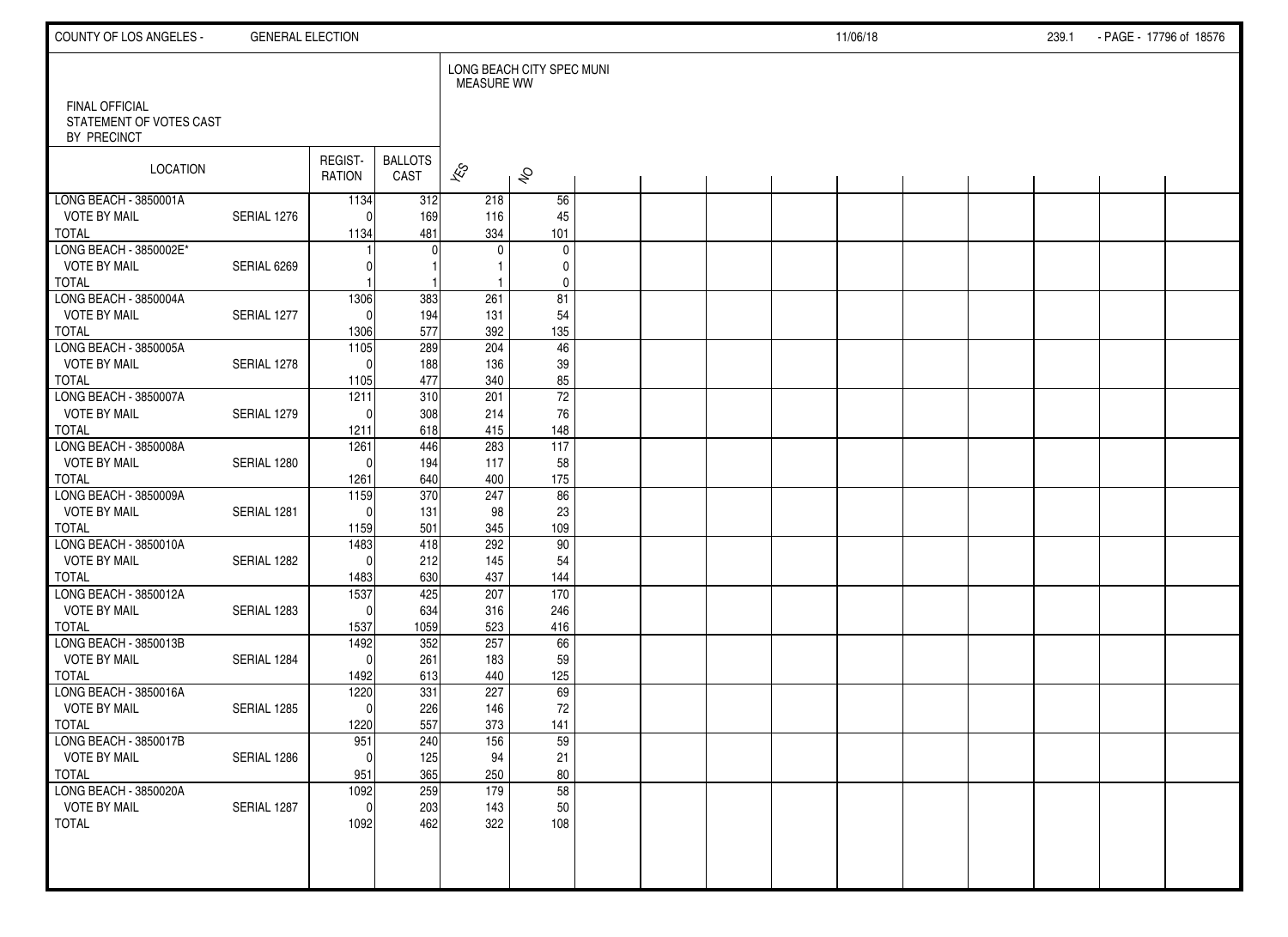| COUNTY OF LOS ANGELES -                                         | <b>GENERAL ELECTION</b> |                       |                        |                    |                           |  |  | 11/06/18 |  | 239.2 | - PAGE - 17797 of 18576 |  |
|-----------------------------------------------------------------|-------------------------|-----------------------|------------------------|--------------------|---------------------------|--|--|----------|--|-------|-------------------------|--|
|                                                                 |                         |                       |                        | <b>MEASURE WW</b>  | LONG BEACH CITY SPEC MUNI |  |  |          |  |       |                         |  |
| <b>FINAL OFFICIAL</b><br>STATEMENT OF VOTES CAST<br>BY PRECINCT |                         |                       |                        |                    |                           |  |  |          |  |       |                         |  |
| LOCATION                                                        |                         | REGIST-<br>RATION     | <b>BALLOTS</b><br>CAST | $\mathbf{\hat{z}}$ | $\hat{\mathcal{S}}$       |  |  |          |  |       |                         |  |
| LONG BEACH - 3850020B                                           |                         | 903                   | 271                    | 180                | 57                        |  |  |          |  |       |                         |  |
| <b>VOTE BY MAIL</b><br>TOTAL                                    | SERIAL 1288             | $\Omega$<br>903       | 175<br>446             | 118<br>298         | 43<br>100                 |  |  |          |  |       |                         |  |
| LONG BEACH - 3850021A                                           |                         | 1105                  | 264                    | 191                | 41                        |  |  |          |  |       |                         |  |
| <b>VOTE BY MAIL</b>                                             | SERIAL 1289             | $\Omega$              | 138                    | 103                | 24                        |  |  |          |  |       |                         |  |
| <b>TOTAL</b>                                                    |                         | 1105                  | 402                    | 294                | 65                        |  |  |          |  |       |                         |  |
| LONG BEACH - 3850024A                                           |                         | 1198                  | 360                    | 255                | 65                        |  |  |          |  |       |                         |  |
| <b>VOTE BY MAIL</b>                                             | SERIAL 1290             | $\Omega$              | 227                    | 155                | 57                        |  |  |          |  |       |                         |  |
| <b>TOTAL</b>                                                    |                         | 1198                  | 587                    | 410                | 122                       |  |  |          |  |       |                         |  |
| LONG BEACH - 3850025A                                           |                         | 1141                  | 259                    | 180                | $\overline{51}$           |  |  |          |  |       |                         |  |
| <b>VOTE BY MAIL</b>                                             | SERIAL 1291             | $\Omega$              | 167                    | 136                | 27                        |  |  |          |  |       |                         |  |
| <b>TOTAL</b><br>LONG BEACH - 3850026A                           |                         | 1141                  | 426<br>407             | 316<br>287         | 78<br>77                  |  |  |          |  |       |                         |  |
| <b>VOTE BY MAIL</b>                                             | SERIAL 1292             | 1466<br>$\Omega$      | 235                    | 160                | 62                        |  |  |          |  |       |                         |  |
| <b>TOTAL</b>                                                    |                         | 1466                  | 642                    | 447                | 139                       |  |  |          |  |       |                         |  |
| LONG BEACH - 3850027D                                           |                         | 1483                  | 385                    | 223                | 106                       |  |  |          |  |       |                         |  |
| <b>VOTE BY MAIL</b>                                             | SERIAL 1293             | $\mathbf{0}$          | 260                    | 176                | 72                        |  |  |          |  |       |                         |  |
| <b>TOTAL</b>                                                    |                         | 1483                  | 645                    | 399                | 178                       |  |  |          |  |       |                         |  |
| LONG BEACH - 3850029A                                           |                         | 855                   | 208                    | 127                | 41                        |  |  |          |  |       |                         |  |
| <b>VOTE BY MAIL</b>                                             | SERIAL 1294             | $\Omega$              | 152                    | 103                | 37                        |  |  |          |  |       |                         |  |
| <b>TOTAL</b>                                                    |                         | 855                   | 360                    | 230                | 78                        |  |  |          |  |       |                         |  |
| LONG BEACH - 3850030A                                           |                         | 1178                  | 398                    | 281                | $\overline{75}$           |  |  |          |  |       |                         |  |
| <b>VOTE BY MAIL</b>                                             | SERIAL 1295             | $\Omega$              | 260                    | 175                | 69                        |  |  |          |  |       |                         |  |
| <b>TOTAL</b><br>LONG BEACH - 3850031B                           |                         | 1178<br>1516          | 658<br>360             | 456<br>263         | 144<br>63                 |  |  |          |  |       |                         |  |
| <b>VOTE BY MAIL</b>                                             | SERIAL 1296             | $\Omega$              | 232                    | 176                | 41                        |  |  |          |  |       |                         |  |
| <b>TOTAL</b>                                                    |                         | 1516                  | 592                    | 439                | 104                       |  |  |          |  |       |                         |  |
| LONG BEACH - 3850032B                                           |                         | 1074                  | 311                    | 212                | $\overline{53}$           |  |  |          |  |       |                         |  |
| <b>VOTE BY MAIL</b>                                             | SERIAL 1297             | $\Omega$              | 173                    | 131                | 25                        |  |  |          |  |       |                         |  |
| <b>TOTAL</b>                                                    |                         | 1074                  | 484                    | 343                | 78                        |  |  |          |  |       |                         |  |
| LONG BEACH - 3850034A                                           |                         | 1052                  | 191                    | 140                | 33                        |  |  |          |  |       |                         |  |
| <b>VOTE BY MAIL</b>                                             | SERIAL 1298             | $\mathbf{0}$          | 142                    | 86                 | 46                        |  |  |          |  |       |                         |  |
| <b>TOTAL</b>                                                    |                         | 1052                  | 333                    | 226                | 79                        |  |  |          |  |       |                         |  |
| LONG BEACH - 3850035A<br><b>VOTE BY MAIL</b>                    |                         | 846                   | 305                    | 199                | 78                        |  |  |          |  |       |                         |  |
| TOTAL                                                           | SERIAL 1299             | $\overline{0}$<br>846 | 185<br>490             | 119<br>318         | $52\,$<br>130             |  |  |          |  |       |                         |  |
| LONG BEACH - 3850035F*                                          |                         | 45                    | $\mathbf 0$            | $\mathbf 0$        | $\mathbf 0$               |  |  |          |  |       |                         |  |
| <b>VOTE BY MAIL</b>                                             | SERIAL 6270             | $\mathbf{0}$          | 25                     | 13                 | 11                        |  |  |          |  |       |                         |  |
| TOTAL                                                           |                         | 45                    | 25                     | 13                 | 11                        |  |  |          |  |       |                         |  |
|                                                                 |                         |                       |                        |                    |                           |  |  |          |  |       |                         |  |
|                                                                 |                         |                       |                        |                    |                           |  |  |          |  |       |                         |  |
|                                                                 |                         |                       |                        |                    |                           |  |  |          |  |       |                         |  |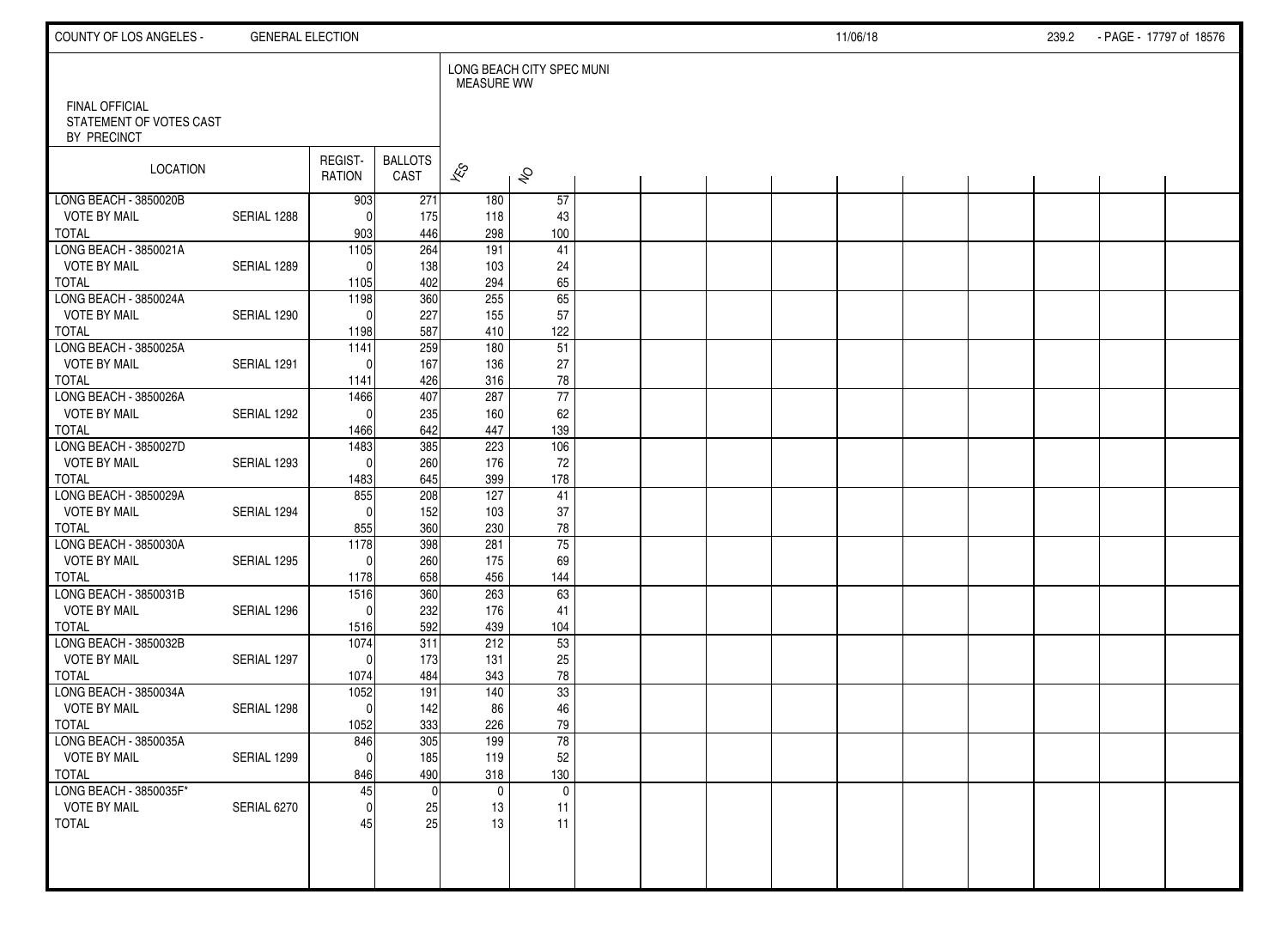| COUNTY OF LOS ANGELES -                                         | <b>GENERAL ELECTION</b> |                     |                        |                   |                           |  |  | 11/06/18 |  | 239.3 | - PAGE - 17798 of 18576 |  |
|-----------------------------------------------------------------|-------------------------|---------------------|------------------------|-------------------|---------------------------|--|--|----------|--|-------|-------------------------|--|
|                                                                 |                         |                     |                        | <b>MEASURE WW</b> | LONG BEACH CITY SPEC MUNI |  |  |          |  |       |                         |  |
| <b>FINAL OFFICIAL</b><br>STATEMENT OF VOTES CAST<br>BY PRECINCT |                         |                     |                        |                   |                           |  |  |          |  |       |                         |  |
| LOCATION                                                        |                         | REGIST-<br>RATION   | <b>BALLOTS</b><br>CAST | $\approx$         | $\hat{\mathcal{S}}$       |  |  |          |  |       |                         |  |
| LONG BEACH - 3850036A                                           |                         | 976                 | 321                    | 160               | 43                        |  |  |          |  |       |                         |  |
| <b>VOTE BY MAIL</b>                                             | SERIAL 1300             | $\Omega$            | 272                    | 167               | 90                        |  |  |          |  |       |                         |  |
| <b>TOTAL</b>                                                    |                         | 976                 | 593                    | 327               | 133                       |  |  |          |  |       |                         |  |
| LONG BEACH - 3850037A                                           |                         | 1290                | 266                    | 192               | 50                        |  |  |          |  |       |                         |  |
| <b>VOTE BY MAIL</b>                                             | SERIAL 1301             | $\Omega$            | 184                    | 133               | 40                        |  |  |          |  |       |                         |  |
| <b>TOTAL</b><br>LONG BEACH 3850038A                             |                         | 1290                | 450                    | 325               | $90\,$<br>$\overline{24}$ |  |  |          |  |       |                         |  |
| <b>VOTE BY MAIL</b>                                             | SERIAL 1302             | 909<br>$\Omega$     | 172<br>132             | 127<br>103        | 21                        |  |  |          |  |       |                         |  |
| <b>TOTAL</b>                                                    |                         | 909                 | 304                    | 230               | $45\,$                    |  |  |          |  |       |                         |  |
| LONG BEACH - 3850039A                                           |                         | 1197                | 383                    | 292               | $\overline{57}$           |  |  |          |  |       |                         |  |
| <b>VOTE BY MAIL</b>                                             | SERIAL 1303             | $\Omega$            | 138                    | 94                | 33                        |  |  |          |  |       |                         |  |
| <b>TOTAL</b>                                                    |                         | 1197                | 521                    | 386               | 90                        |  |  |          |  |       |                         |  |
| LONG BEACH - 3850040A                                           |                         | 1143                | 255                    | 189               | 39                        |  |  |          |  |       |                         |  |
| <b>VOTE BY MAIL</b>                                             | SERIAL 1304             | $\Omega$            | 157                    | 112               | 35                        |  |  |          |  |       |                         |  |
| <b>TOTAL</b>                                                    |                         | 1143                | 412                    | 301               | $74\,$                    |  |  |          |  |       |                         |  |
| LONG BEACH - 3850041A                                           |                         | 1565                | 444                    | 320               | 54                        |  |  |          |  |       |                         |  |
| <b>VOTE BY MAIL</b>                                             | SERIAL 1305             | $\Omega$            | 218                    | 158               | 37                        |  |  |          |  |       |                         |  |
| <b>TOTAL</b>                                                    |                         | 1565                | 662                    | 478               | 91                        |  |  |          |  |       |                         |  |
| LONG BEACH - 3850042A                                           |                         | 902                 | 188                    | 133               | $\overline{39}$           |  |  |          |  |       |                         |  |
| <b>VOTE BY MAIL</b>                                             | SERIAL 1306             | $\Omega$            | 245                    | 158               | 68                        |  |  |          |  |       |                         |  |
| <b>TOTAL</b>                                                    |                         | 902                 | 433                    | 291               | 107<br>$\overline{132}$   |  |  |          |  |       |                         |  |
| LONG BEACH - 3850044D<br><b>VOTE BY MAIL</b>                    | SERIAL 1307             | 1086<br>$\Omega$    | 392<br>422             | 229<br>222        | 178                       |  |  |          |  |       |                         |  |
| <b>TOTAL</b>                                                    |                         | 1086                | 814                    | 451               | 310                       |  |  |          |  |       |                         |  |
| LONG BEACH - 3850045A*                                          |                         | 72                  | $\mathbf 0$            | $\mathbf{0}$      | $\mathbf 0$               |  |  |          |  |       |                         |  |
| <b>VOTE BY MAIL</b>                                             | SERIAL 6273             | $\Omega$            | 31                     | 22                | $\overline{4}$            |  |  |          |  |       |                         |  |
| <b>TOTAL</b>                                                    |                         | 72                  | 31                     | 22                | 4                         |  |  |          |  |       |                         |  |
| LONG BEACH - 3850045D                                           |                         | 977                 | 312                    | 191               | 97                        |  |  |          |  |       |                         |  |
| <b>VOTE BY MAIL</b>                                             | SERIAL 1308             | $\Omega$            | 257                    | 141               | 96                        |  |  |          |  |       |                         |  |
| <b>TOTAL</b>                                                    |                         | 977                 | 569                    | 332               | 193                       |  |  |          |  |       |                         |  |
| LONG BEACH - 3850046A                                           |                         | 1016                | 196                    | 159               | 25                        |  |  |          |  |       |                         |  |
| <b>VOTE BY MAIL</b>                                             | SERIAL 1309             | $\mathbf 0$         | 118                    | 91                | 21                        |  |  |          |  |       |                         |  |
| <b>TOTAL</b>                                                    |                         | 1016                | 314                    | 250               | 46                        |  |  |          |  |       |                         |  |
| LONG BEACH - 3850047A                                           |                         | 1332                | 260                    | 186               | 49                        |  |  |          |  |       |                         |  |
| <b>VOTE BY MAIL</b>                                             | SERIAL 1310             | 0                   | 204                    | 166               | $30\,$                    |  |  |          |  |       |                         |  |
| <b>TOTAL</b>                                                    |                         | 1332                | 464                    | 352               | 79                        |  |  |          |  |       |                         |  |
| LONG BEACH - 3850048A                                           |                         | 1348                | 465                    | 272               | 129                       |  |  |          |  |       |                         |  |
| <b>VOTE BY MAIL</b><br><b>TOTAL</b>                             | SERIAL 1311             | $\mathbf 0$<br>1348 | 415<br>880             | 225<br>497        | 144<br>273                |  |  |          |  |       |                         |  |
|                                                                 |                         |                     |                        |                   |                           |  |  |          |  |       |                         |  |
|                                                                 |                         |                     |                        |                   |                           |  |  |          |  |       |                         |  |
|                                                                 |                         |                     |                        |                   |                           |  |  |          |  |       |                         |  |
|                                                                 |                         |                     |                        |                   |                           |  |  |          |  |       |                         |  |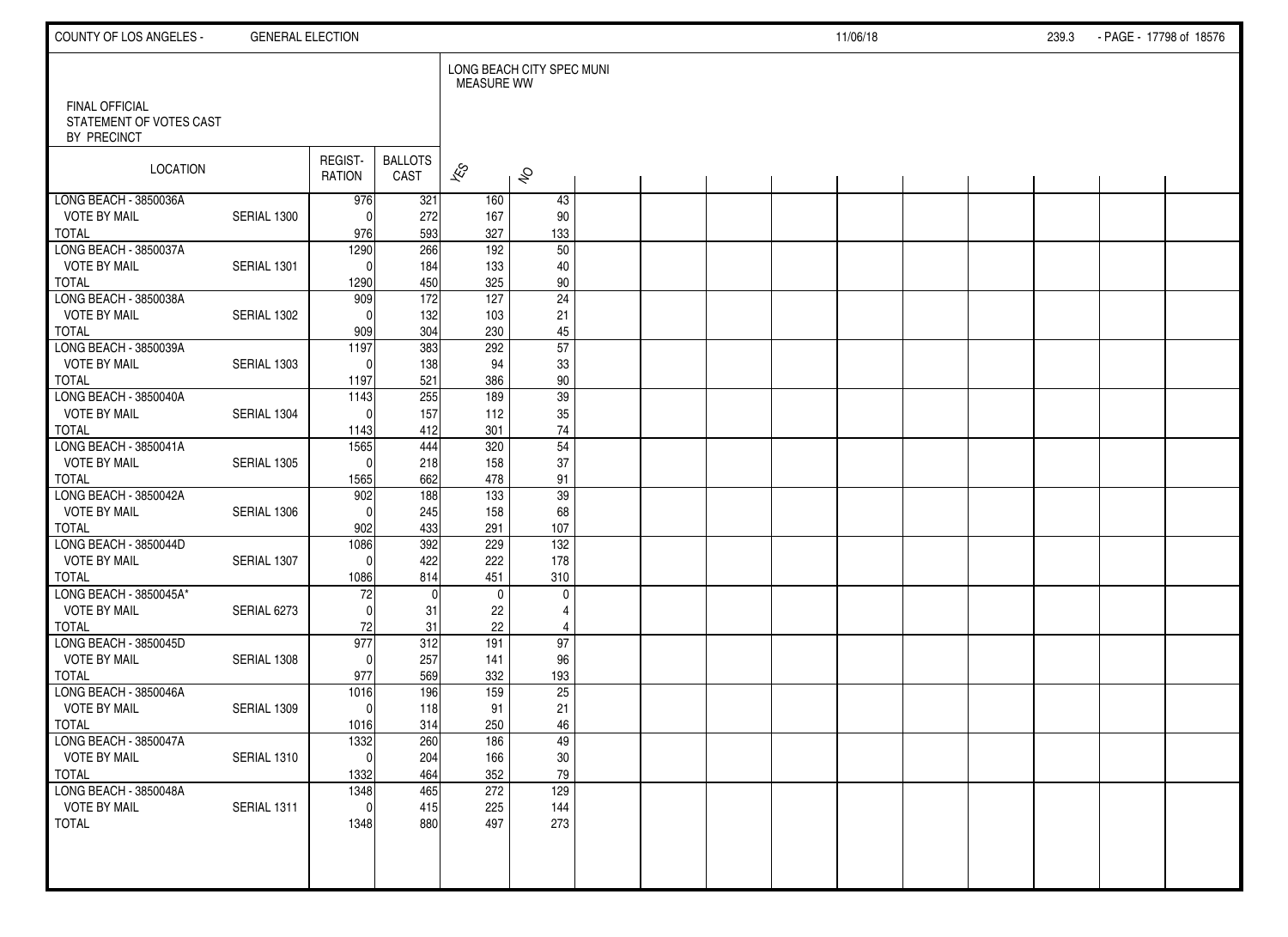| COUNTY OF LOS ANGELES -                                  | <b>GENERAL ELECTION</b> |                     |                        |                          |                           |  |  | 11/06/18 |  | 239.4 | - PAGE - 17799 of 18576 |  |
|----------------------------------------------------------|-------------------------|---------------------|------------------------|--------------------------|---------------------------|--|--|----------|--|-------|-------------------------|--|
|                                                          |                         |                     |                        | <b>MEASURE WW</b>        | LONG BEACH CITY SPEC MUNI |  |  |          |  |       |                         |  |
| FINAL OFFICIAL<br>STATEMENT OF VOTES CAST<br>BY PRECINCT |                         |                     |                        |                          |                           |  |  |          |  |       |                         |  |
| LOCATION                                                 |                         | REGIST-<br>RATION   | <b>BALLOTS</b><br>CAST | $\overline{\mathscr{K}}$ | $\hat{\mathcal{S}}$       |  |  |          |  |       |                         |  |
| LONG BEACH - 3850049A                                    |                         | 1204                | 312                    | 219                      | 62                        |  |  |          |  |       |                         |  |
| <b>VOTE BY MAIL</b><br><b>TOTAL</b>                      | SERIAL 1312             | $\Omega$            | 218<br>530             | 149<br>368               | 48<br>110                 |  |  |          |  |       |                         |  |
| LONG BEACH - 3850052A                                    |                         | 1204<br>829         | $\overline{341}$       | 155                      | $\frac{147}{147}$         |  |  |          |  |       |                         |  |
| <b>VOTE BY MAIL</b>                                      | SERIAL 1313             | $\Omega$            | 310                    | 155                      | 137                       |  |  |          |  |       |                         |  |
| <b>TOTAL</b>                                             |                         | 829                 | 651                    | 310                      | 284                       |  |  |          |  |       |                         |  |
| LONG BEACH - 3850053A                                    |                         | 1398                | 359                    | 191                      | 86                        |  |  |          |  |       |                         |  |
| <b>VOTE BY MAIL</b>                                      | SERIAL 1314             | $\Omega$            | 443                    | 281                      | 137                       |  |  |          |  |       |                         |  |
| <b>TOTAL</b>                                             |                         | 1398                | 802                    | 472                      | 223                       |  |  |          |  |       |                         |  |
| LONG BEACH - 3850055A                                    |                         | 1657                | 469                    | 314                      | 111                       |  |  |          |  |       |                         |  |
| <b>VOTE BY MAIL</b>                                      | SERIAL 1315             | $\Omega$            | 523                    | 316                      | 175                       |  |  |          |  |       |                         |  |
| <b>TOTAL</b>                                             |                         | 1657                | 992                    | 630                      | 286                       |  |  |          |  |       |                         |  |
| LONG BEACH - 3850058A                                    |                         | 1348                | 338                    | 215                      | 71                        |  |  |          |  |       |                         |  |
| <b>VOTE BY MAIL</b>                                      | SERIAL 1316             | $\Omega$            | 233                    | 155                      | 59                        |  |  |          |  |       |                         |  |
| <b>TOTAL</b>                                             |                         | 1348                | 571                    | 370                      | 130                       |  |  |          |  |       |                         |  |
| LONG BEACH - 3850060A                                    |                         | 1460                | 358                    | 246                      | 62                        |  |  |          |  |       |                         |  |
| <b>VOTE BY MAIL</b><br><b>TOTAL</b>                      | SERIAL 1317             | $\mathbf{0}$        | 249<br>607             | 170<br>416               | 59                        |  |  |          |  |       |                         |  |
| LONG BEACH - 3850065A                                    |                         | 1460<br>961         | 323                    | 103                      | 121<br>127                |  |  |          |  |       |                         |  |
| <b>VOTE BY MAIL</b>                                      | SERIAL 1318             | $\Omega$            | 354                    | 161                      | 159                       |  |  |          |  |       |                         |  |
| <b>TOTAL</b>                                             |                         | 961                 | 677                    | 264                      | 286                       |  |  |          |  |       |                         |  |
| LONG BEACH - 3850067A                                    |                         | 1508                | 522                    | 176                      | 207                       |  |  |          |  |       |                         |  |
| <b>VOTE BY MAIL</b>                                      | SERIAL 1319             | $\mathbf{0}$        | 558                    | 262                      | 255                       |  |  |          |  |       |                         |  |
| <b>TOTAL</b>                                             |                         | 1508                | 1080                   | 438                      | 462                       |  |  |          |  |       |                         |  |
| LONG BEACH - 3850069A                                    |                         | 1490                | 416                    | 257                      | 124                       |  |  |          |  |       |                         |  |
| <b>VOTE BY MAIL</b>                                      | SERIAL 1320             | $\mathbf{0}$        | 327                    | 204                      | 88                        |  |  |          |  |       |                         |  |
| <b>TOTAL</b>                                             |                         | 1490                | 743                    | 461                      | 212                       |  |  |          |  |       |                         |  |
| LONG BEACH - 3850070A                                    |                         | 995                 | 381                    | 195                      | 128                       |  |  |          |  |       |                         |  |
| <b>VOTE BY MAIL</b>                                      | SERIAL 1321             | $\Omega$            | 334                    | 187                      | 120                       |  |  |          |  |       |                         |  |
| <b>TOTAL</b>                                             |                         | 995                 | 715                    | 382                      | 248                       |  |  |          |  |       |                         |  |
| LONG BEACH - 3850071A<br><b>VOTE BY MAIL</b>             | SERIAL 1322             | 945<br>$\mathbf{0}$ | 316<br>260             | 207<br>175               | 91<br>69                  |  |  |          |  |       |                         |  |
| <b>TOTAL</b>                                             |                         | 945                 | 576                    | 382                      | 160                       |  |  |          |  |       |                         |  |
| LONG BEACH - 3850072A                                    |                         | 1600                | 479                    | 306                      | 113                       |  |  |          |  |       |                         |  |
| <b>VOTE BY MAIL</b>                                      | SERIAL 1323             | $\pmb{0}$           | 478                    | 291                      | 152                       |  |  |          |  |       |                         |  |
| <b>TOTAL</b>                                             |                         | 1600                | 957                    | 597                      | 265                       |  |  |          |  |       |                         |  |
| LONG BEACH - 3850075A                                    |                         | 905                 | 317                    | 156                      | 131                       |  |  |          |  |       |                         |  |
| <b>VOTE BY MAIL</b>                                      | SERIAL 1324             | $\mathbf 0$         | 301                    | 137                      | 140                       |  |  |          |  |       |                         |  |
| <b>TOTAL</b>                                             |                         | 905                 | 618                    | 293                      | 271                       |  |  |          |  |       |                         |  |
|                                                          |                         |                     |                        |                          |                           |  |  |          |  |       |                         |  |
|                                                          |                         |                     |                        |                          |                           |  |  |          |  |       |                         |  |
|                                                          |                         |                     |                        |                          |                           |  |  |          |  |       |                         |  |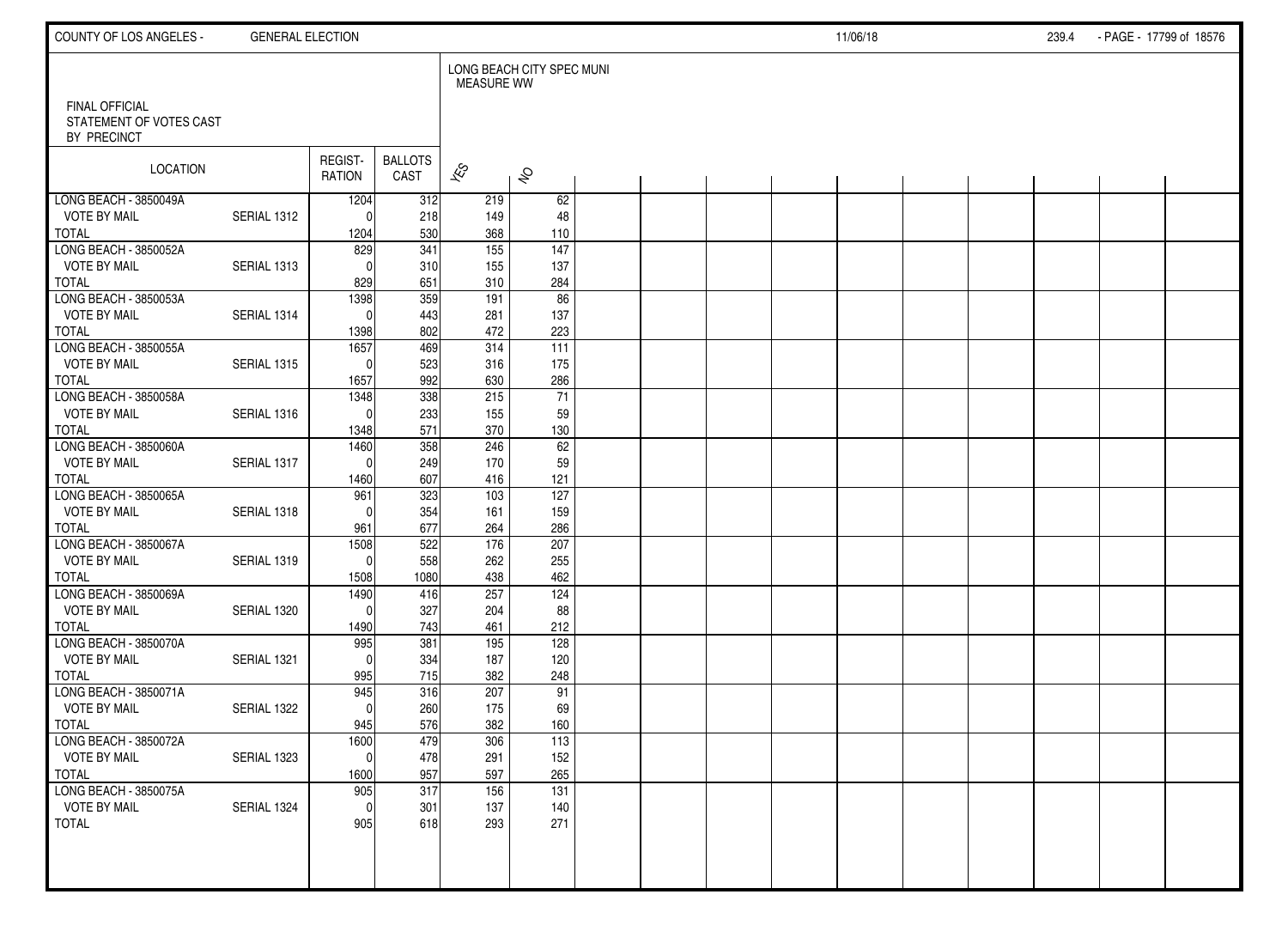| COUNTY OF LOS ANGELES -                                         | <b>GENERAL ELECTION</b> |                          |                        |                    |                           |  |  | 11/06/18 |  | 239.5 | - PAGE - 17800 of 18576 |  |
|-----------------------------------------------------------------|-------------------------|--------------------------|------------------------|--------------------|---------------------------|--|--|----------|--|-------|-------------------------|--|
|                                                                 |                         |                          |                        | <b>MEASURE WW</b>  | LONG BEACH CITY SPEC MUNI |  |  |          |  |       |                         |  |
| <b>FINAL OFFICIAL</b><br>STATEMENT OF VOTES CAST<br>BY PRECINCT |                         |                          |                        |                    |                           |  |  |          |  |       |                         |  |
| LOCATION                                                        |                         | REGIST-<br>RATION        | <b>BALLOTS</b><br>CAST | $\mathbf{\hat{z}}$ | $\hat{\mathcal{S}}$       |  |  |          |  |       |                         |  |
| LONG BEACH - 3850076A                                           |                         | 1011                     | 274                    | 146                | 65                        |  |  |          |  |       |                         |  |
| <b>VOTE BY MAIL</b>                                             | SERIAL 1325             | $\Omega$                 | 277                    | 183                | 84                        |  |  |          |  |       |                         |  |
| TOTAL                                                           |                         | 1011                     | 551                    | 329<br>266         | 149                       |  |  |          |  |       |                         |  |
| LONG BEACH - 3850082A<br><b>VOTE BY MAIL</b>                    | SERIAL 1326             | 1334<br>$\Omega$         | 428                    | 292                | $\overline{133}$<br>199   |  |  |          |  |       |                         |  |
| <b>TOTAL</b>                                                    |                         | 1334                     | 520<br>948             | 558                | 332                       |  |  |          |  |       |                         |  |
| LONG BEACH - 3850084A                                           |                         | 1485                     | 445                    | 242                | 128                       |  |  |          |  |       |                         |  |
| <b>VOTE BY MAIL</b>                                             | SERIAL 1327             | $\Omega$                 | 504                    | 317                | 149                       |  |  |          |  |       |                         |  |
| <b>TOTAL</b>                                                    |                         | 1485                     | 949                    | 559                | 277                       |  |  |          |  |       |                         |  |
| LONG BEACH - 3850085B                                           |                         | 1551                     | 485                    | 262                | 175                       |  |  |          |  |       |                         |  |
| <b>VOTE BY MAIL</b>                                             | SERIAL 1328             | $\mathbf{0}$             | 612                    | 349                | 215                       |  |  |          |  |       |                         |  |
| <b>TOTAL</b>                                                    |                         | 1551                     | 1097                   | 611                | 390                       |  |  |          |  |       |                         |  |
| LONG BEACH - 3850086A                                           |                         | 1117                     | 206                    | 155                | 30                        |  |  |          |  |       |                         |  |
| <b>VOTE BY MAIL</b>                                             | SERIAL 1329             | $\Omega$                 | 145                    | 107                | 29                        |  |  |          |  |       |                         |  |
| <b>TOTAL</b>                                                    |                         | 1117                     | 351                    | 262                | 59                        |  |  |          |  |       |                         |  |
| LONG BEACH - 3850089A                                           |                         | 1460                     | $\overline{371}$       | 251                | 75                        |  |  |          |  |       |                         |  |
| <b>VOTE BY MAIL</b><br><b>TOTAL</b>                             | SERIAL 1330             | $\mathbf{0}$             | 323<br>694             | 231<br>482         | 69                        |  |  |          |  |       |                         |  |
| LONG BEACH - 3850091A                                           |                         | 1460<br>$\frac{1120}{ }$ | 204                    | 144                | 144<br>28                 |  |  |          |  |       |                         |  |
| <b>VOTE BY MAIL</b>                                             | SERIAL 1331             | $\Omega$                 | 167                    | 115                | 40                        |  |  |          |  |       |                         |  |
| <b>TOTAL</b>                                                    |                         | 1120                     | 371                    | 259                | 68                        |  |  |          |  |       |                         |  |
| LONG BEACH - 3850092A                                           |                         | 1029                     | 314                    | 218                | 63                        |  |  |          |  |       |                         |  |
| <b>VOTE BY MAIL</b>                                             | SERIAL 1332             | $\Omega$                 | 191                    | 128                | 48                        |  |  |          |  |       |                         |  |
| <b>TOTAL</b>                                                    |                         | 1029                     | 505                    | 346                | 111                       |  |  |          |  |       |                         |  |
| LONG BEACH - 3850097A                                           |                         | 977                      | 241                    | 161                | 43                        |  |  |          |  |       |                         |  |
| <b>VOTE BY MAIL</b>                                             | SERIAL 1333             | $\Omega$                 | 144                    | 103                | 30                        |  |  |          |  |       |                         |  |
| <b>TOTAL</b>                                                    |                         | 977                      | 385                    | 264                | 73                        |  |  |          |  |       |                         |  |
| LONG BEACH - 3850099A                                           |                         | 1182                     | 354                    | 227                | $\overline{79}$           |  |  |          |  |       |                         |  |
| <b>VOTE BY MAIL</b>                                             | SERIAL 1334             | $\Omega$                 | 185                    | 132                | 45                        |  |  |          |  |       |                         |  |
| <b>TOTAL</b><br>LONG BEACH - 3850100A                           |                         | 1182<br>912              | 539<br>280             | 359<br>207         | 124<br>57                 |  |  |          |  |       |                         |  |
| <b>VOTE BY MAIL</b>                                             | SERIAL 1335             | $\Omega$                 | 163                    | 127                | 34                        |  |  |          |  |       |                         |  |
| <b>TOTAL</b>                                                    |                         | 912                      | 443                    | 334                | 91                        |  |  |          |  |       |                         |  |
| LONG BEACH - 3850101A                                           |                         | 1047                     | 264                    | 194                | 48                        |  |  |          |  |       |                         |  |
| <b>VOTE BY MAIL</b>                                             | SERIAL 1336             | 0                        | 184                    | 125                | $51\,$                    |  |  |          |  |       |                         |  |
| TOTAL                                                           |                         | 1047                     | 448                    | 319                | 99                        |  |  |          |  |       |                         |  |
| LONG BEACH - 3850102A                                           |                         | 1314                     | 356                    | 280                | $\overline{56}$           |  |  |          |  |       |                         |  |
| <b>VOTE BY MAIL</b>                                             | SERIAL 1337             | $\mathbf{0}$             | 212                    | 151                | 48                        |  |  |          |  |       |                         |  |
| TOTAL                                                           |                         | 1314                     | 568                    | 431                | 104                       |  |  |          |  |       |                         |  |
|                                                                 |                         |                          |                        |                    |                           |  |  |          |  |       |                         |  |
|                                                                 |                         |                          |                        |                    |                           |  |  |          |  |       |                         |  |
|                                                                 |                         |                          |                        |                    |                           |  |  |          |  |       |                         |  |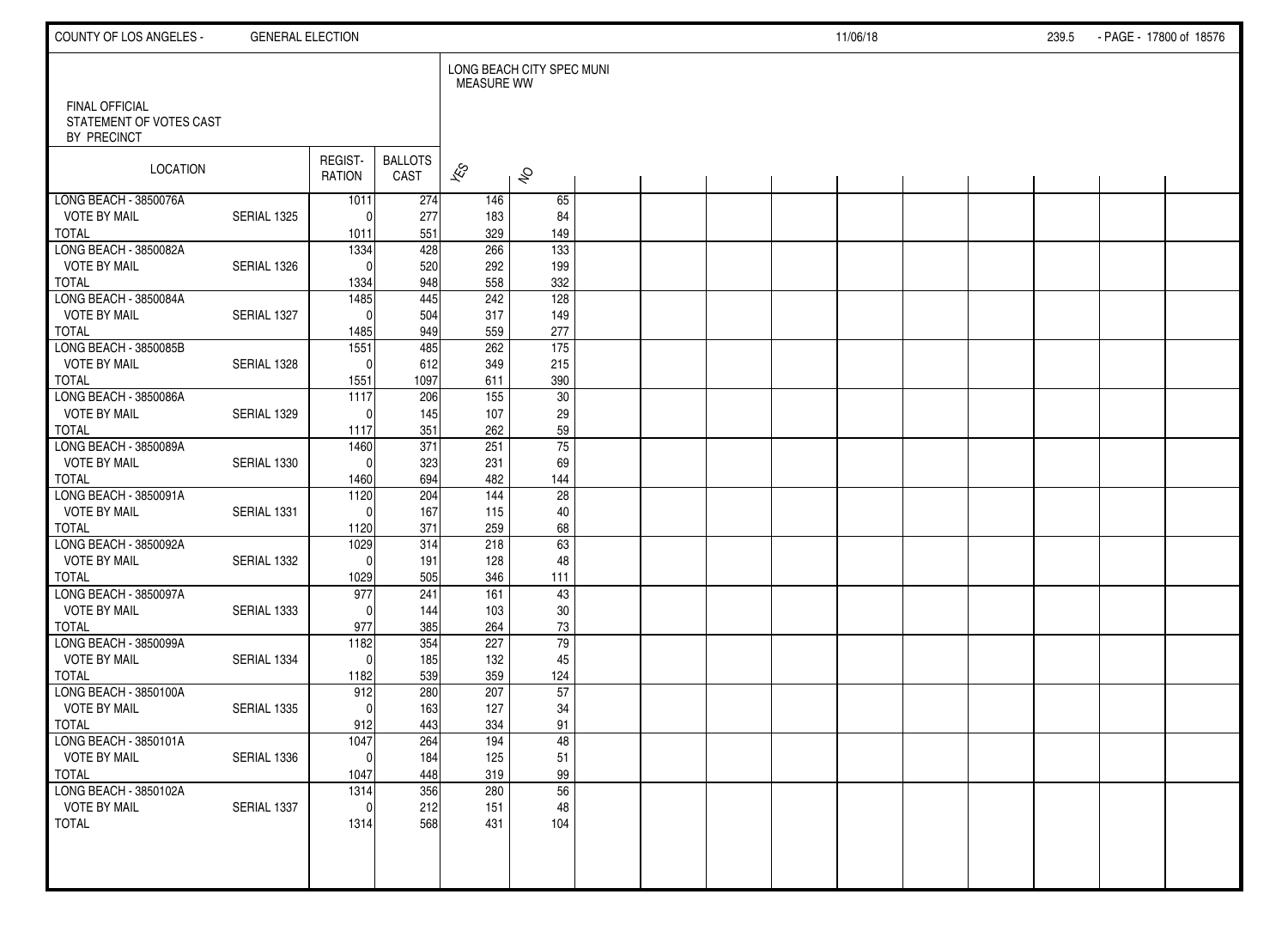| COUNTY OF LOS ANGELES -                                  | <b>GENERAL ELECTION</b> |                   |                        |                          |                           |  |  | 11/06/18 |  | 239.6 | - PAGE - 17801 of 18576 |  |
|----------------------------------------------------------|-------------------------|-------------------|------------------------|--------------------------|---------------------------|--|--|----------|--|-------|-------------------------|--|
|                                                          |                         |                   |                        | <b>MEASURE WW</b>        | LONG BEACH CITY SPEC MUNI |  |  |          |  |       |                         |  |
| FINAL OFFICIAL<br>STATEMENT OF VOTES CAST<br>BY PRECINCT |                         |                   |                        |                          |                           |  |  |          |  |       |                         |  |
| LOCATION                                                 |                         | REGIST-<br>RATION | <b>BALLOTS</b><br>CAST | $\overline{\mathscr{K}}$ | $\hat{\mathcal{S}}$       |  |  |          |  |       |                         |  |
| LONG BEACH - 3850103A                                    |                         | 1147              | 288                    | 200                      | 56                        |  |  |          |  |       |                         |  |
| <b>VOTE BY MAIL</b>                                      | SERIAL 1338             | $\Omega$          | 194                    | 135                      | 44                        |  |  |          |  |       |                         |  |
| <b>TOTAL</b><br>LONG BEACH - 3850110A                    |                         | 1147              | 482<br>483             | 335<br>332               | 100<br>100                |  |  |          |  |       |                         |  |
| <b>VOTE BY MAIL</b>                                      | SERIAL 1339             | 1619<br>$\Omega$  | 433                    | 281                      | 124                       |  |  |          |  |       |                         |  |
| <b>TOTAL</b>                                             |                         | 1619              | 916                    | 613                      | 224                       |  |  |          |  |       |                         |  |
| LONG BEACH - 3850117A                                    |                         | 1272              | 369                    | 251                      | 71                        |  |  |          |  |       |                         |  |
| <b>VOTE BY MAIL</b>                                      | SERIAL 1340             | $\Omega$          | 239                    | 156                      | 59                        |  |  |          |  |       |                         |  |
| <b>TOTAL</b>                                             |                         | 1272              | 608                    | 407                      | 130                       |  |  |          |  |       |                         |  |
| LONG BEACH - 3850120A                                    |                         | 1037              | 286                    | 194                      | 70                        |  |  |          |  |       |                         |  |
| <b>VOTE BY MAIL</b>                                      | SERIAL 1341             | $\Omega$          | 309                    | 215                      | 72                        |  |  |          |  |       |                         |  |
| <b>TOTAL</b>                                             |                         | 1037              | 595                    | 409                      | 142                       |  |  |          |  |       |                         |  |
| LONG BEACH - 3850123A                                    |                         | 1048              | 243                    | 178                      | 34                        |  |  |          |  |       |                         |  |
| <b>VOTE BY MAIL</b>                                      | SERIAL 1342             | $\Omega$          | 136                    | 105                      | 25                        |  |  |          |  |       |                         |  |
| <b>TOTAL</b>                                             |                         | 1048              | 379                    | 283                      | 59                        |  |  |          |  |       |                         |  |
| LONG BEACH - 3850126A                                    |                         | 1590              | 579                    | 373                      | 150                       |  |  |          |  |       |                         |  |
| <b>VOTE BY MAIL</b><br><b>TOTAL</b>                      | SERIAL 1343             | $\mathbf{0}$      | 588<br>1167            | 383<br>756               | 158<br>308                |  |  |          |  |       |                         |  |
| LONG BEACH - 3850133A                                    |                         | 1590<br>960       | 249                    | 175                      | 52                        |  |  |          |  |       |                         |  |
| <b>VOTE BY MAIL</b>                                      | SERIAL 1344             | $\Omega$          | 185                    | 122                      | 54                        |  |  |          |  |       |                         |  |
| <b>TOTAL</b>                                             |                         | 960               | 434                    | 297                      | 106                       |  |  |          |  |       |                         |  |
| LONG BEACH - 3850134A                                    |                         | 1299              | 315                    | 231                      | 58                        |  |  |          |  |       |                         |  |
| <b>VOTE BY MAIL</b>                                      | SERIAL 1345             | $\Omega$          | 242                    | 162                      | 63                        |  |  |          |  |       |                         |  |
| <b>TOTAL</b>                                             |                         | 1299              | 557                    | 393                      | 121                       |  |  |          |  |       |                         |  |
| LONG BEACH - 3850135A                                    |                         | 1546              | 509                    | 316                      | 143                       |  |  |          |  |       |                         |  |
| <b>VOTE BY MAIL</b>                                      | SERIAL 1346             | $\mathbf{0}$      | 547                    | 349                      | 147                       |  |  |          |  |       |                         |  |
| <b>TOTAL</b>                                             |                         | 1546              | 1056                   | 665                      | 290                       |  |  |          |  |       |                         |  |
| LONG BEACH - 3850137A                                    |                         | 1224              | 324                    | 234                      | 37                        |  |  |          |  |       |                         |  |
| <b>VOTE BY MAIL</b>                                      | SERIAL 1347             | $\Omega$          | 146                    | 114                      | 30                        |  |  |          |  |       |                         |  |
| <b>TOTAL</b><br>LONG BEACH - 3850138A                    |                         | 1224              | 470<br>167             | 348<br>127               | 67<br>$\overline{22}$     |  |  |          |  |       |                         |  |
| <b>VOTE BY MAIL</b>                                      | SERIAL 1348             | 624<br>$\Omega$   | 66                     | 51                       | 12                        |  |  |          |  |       |                         |  |
| <b>TOTAL</b>                                             |                         | 624               | 233                    | 178                      | 34                        |  |  |          |  |       |                         |  |
| LONG BEACH - 3850141A                                    |                         | 1368              | 269                    | 192                      | 52                        |  |  |          |  |       |                         |  |
| <b>VOTE BY MAIL</b>                                      | SERIAL 1349             | $\pmb{0}$         | 266                    | 198                      | 53                        |  |  |          |  |       |                         |  |
| <b>TOTAL</b>                                             |                         | 1368              | 535                    | 390                      | 105                       |  |  |          |  |       |                         |  |
| LONG BEACH - 3850144A                                    |                         | 920               | 203                    | 154                      | $\overline{32}$           |  |  |          |  |       |                         |  |
| <b>VOTE BY MAIL</b>                                      | SERIAL 1350             | $\mathbf 0$       | 128                    | 98                       | 22                        |  |  |          |  |       |                         |  |
| <b>TOTAL</b>                                             |                         | 920               | 331                    | 252                      | 54                        |  |  |          |  |       |                         |  |
|                                                          |                         |                   |                        |                          |                           |  |  |          |  |       |                         |  |
|                                                          |                         |                   |                        |                          |                           |  |  |          |  |       |                         |  |
|                                                          |                         |                   |                        |                          |                           |  |  |          |  |       |                         |  |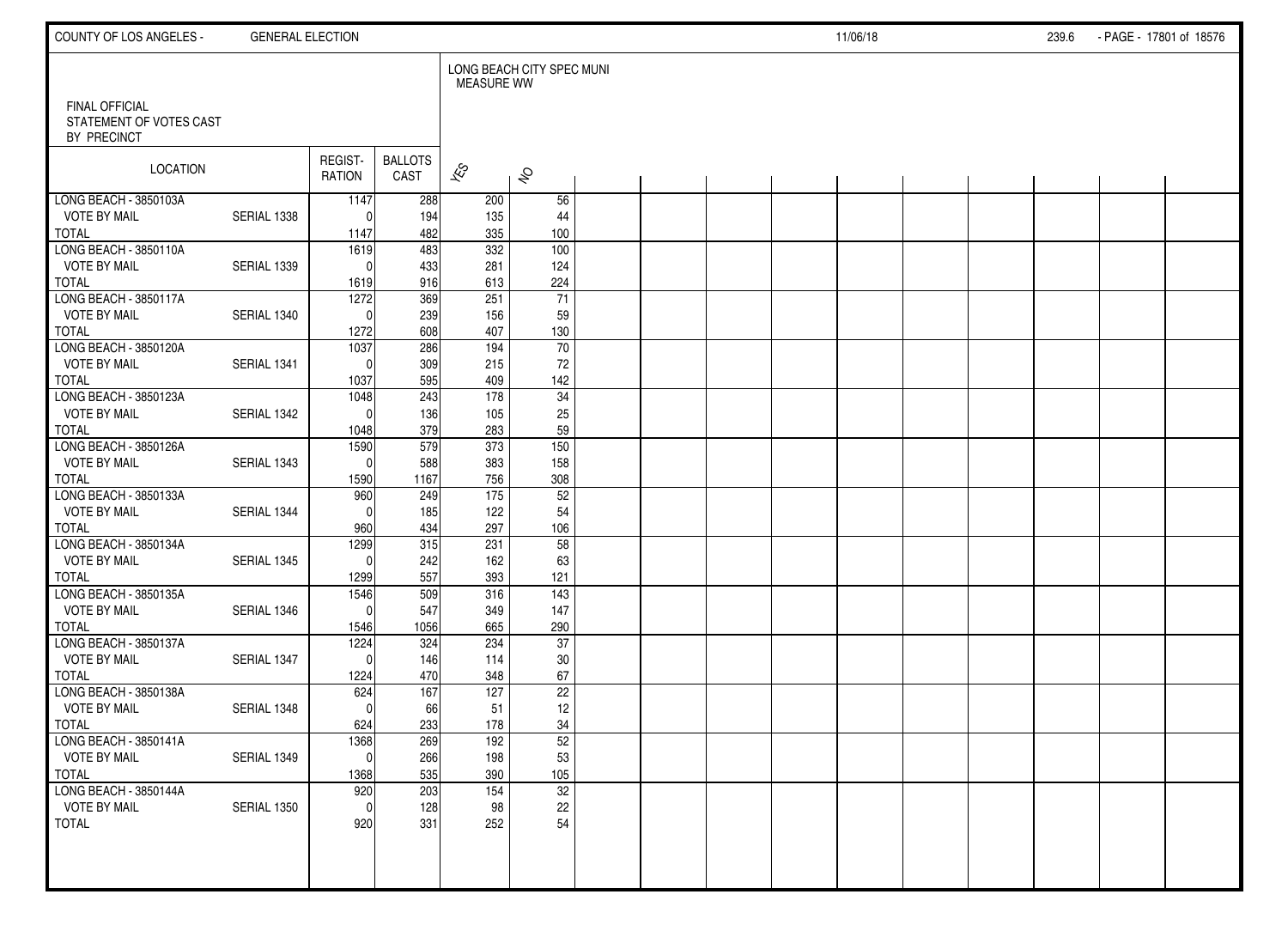| COUNTY OF LOS ANGELES -                                         | <b>GENERAL ELECTION</b> |                          |                        |                          |                           |  |  | 11/06/18 |  | 239.7 | - PAGE - 17802 of 18576 |  |
|-----------------------------------------------------------------|-------------------------|--------------------------|------------------------|--------------------------|---------------------------|--|--|----------|--|-------|-------------------------|--|
|                                                                 |                         |                          |                        | <b>MEASURE WW</b>        | LONG BEACH CITY SPEC MUNI |  |  |          |  |       |                         |  |
| <b>FINAL OFFICIAL</b><br>STATEMENT OF VOTES CAST<br>BY PRECINCT |                         |                          |                        |                          |                           |  |  |          |  |       |                         |  |
| LOCATION                                                        |                         | REGIST-<br><b>RATION</b> | <b>BALLOTS</b><br>CAST | $\overline{\mathscr{K}}$ | $\hat{\mathcal{S}}$       |  |  |          |  |       |                         |  |
| LONG BEACH - 3850145B                                           |                         | 1223                     | 271                    | 185                      | 57                        |  |  |          |  |       |                         |  |
| <b>VOTE BY MAIL</b>                                             | SERIAL 1351             | $\Omega$                 | 148                    | 105                      | 36                        |  |  |          |  |       |                         |  |
| <b>TOTAL</b><br>LONG BEACH - 3850146A                           |                         | 1223                     | 419<br>248             | 290<br>173               | 93                        |  |  |          |  |       |                         |  |
| <b>VOTE BY MAIL</b>                                             | SERIAL 1352             | 1222<br>$\Omega$         | 158                    | 128                      | 42<br>22                  |  |  |          |  |       |                         |  |
| <b>TOTAL</b>                                                    |                         | 1222                     | 406                    | 301                      | 64                        |  |  |          |  |       |                         |  |
| LONG BEACH - 3850150A                                           |                         | 1217                     | 395                    | 279                      | $\overline{74}$           |  |  |          |  |       |                         |  |
| <b>VOTE BY MAIL</b>                                             | SERIAL 1353             | $\Omega$                 | 324                    | 238                      | 64                        |  |  |          |  |       |                         |  |
| <b>TOTAL</b>                                                    |                         | 1217                     | 719                    | 517                      | 138                       |  |  |          |  |       |                         |  |
| LONG BEACH - 3850151A                                           |                         | 1237                     | 310                    | 226                      | $\overline{57}$           |  |  |          |  |       |                         |  |
| <b>VOTE BY MAIL</b>                                             | SERIAL 1354             | $\Omega$                 | 148                    | 112                      | 21                        |  |  |          |  |       |                         |  |
| <b>TOTAL</b>                                                    |                         | 1237                     | 458                    | 338                      | ${\bf 78}$                |  |  |          |  |       |                         |  |
| LONG BEACH - 3850152A                                           |                         | 1169                     | 383                    | 256                      | 80                        |  |  |          |  |       |                         |  |
| <b>VOTE BY MAIL</b>                                             | <b>SERIAL 1355</b>      | $\Omega$                 | 352                    | 250                      | 71                        |  |  |          |  |       |                         |  |
| <b>TOTAL</b>                                                    |                         | 1169                     | 735                    | 506                      | 151                       |  |  |          |  |       |                         |  |
| LONG BEACH - 3850153A<br><b>VOTE BY MAIL</b>                    | SERIAL 1356             | 1183<br>$\Omega$         | 436<br>439             | 227<br>204               | $\frac{153}{ }$<br>190    |  |  |          |  |       |                         |  |
| <b>TOTAL</b>                                                    |                         | 1183                     | 875                    | 431                      | 343                       |  |  |          |  |       |                         |  |
| LONG BEACH - 3850154B                                           |                         | 1255                     | 300                    | 221                      | 40                        |  |  |          |  |       |                         |  |
| <b>VOTE BY MAIL</b>                                             | SERIAL 1357             | $\Omega$                 | 170                    | 124                      | 31                        |  |  |          |  |       |                         |  |
| <b>TOTAL</b>                                                    |                         | 1255                     | 470                    | 345                      | $71$                      |  |  |          |  |       |                         |  |
| LONG BEACH - 3850156A                                           |                         | 1391                     | 268                    | 197                      | 42                        |  |  |          |  |       |                         |  |
| <b>VOTE BY MAIL</b>                                             | SERIAL 1358             | $\Omega$                 | 171                    | 124                      | 29                        |  |  |          |  |       |                         |  |
| <b>TOTAL</b>                                                    |                         | 1391                     | 439                    | 321                      | 71                        |  |  |          |  |       |                         |  |
| LONG BEACH - 3850158A                                           |                         | 957                      | 267                    | 183                      | 54                        |  |  |          |  |       |                         |  |
| <b>VOTE BY MAIL</b>                                             | SERIAL 1359             | $\Omega$                 | 171                    | 122                      | 34                        |  |  |          |  |       |                         |  |
| <b>TOTAL</b>                                                    |                         | 957                      | 438                    | 305                      | 88                        |  |  |          |  |       |                         |  |
| LONG BEACH - 3850159A                                           |                         | $\frac{1013}{2}$         | 295                    | 206                      | 48                        |  |  |          |  |       |                         |  |
| <b>VOTE BY MAIL</b><br><b>TOTAL</b>                             | SERIAL 1360             | $\mathbf{0}$             | 183<br>478             | 130<br>336               | 38                        |  |  |          |  |       |                         |  |
| LONG BEACH - 3850163A                                           |                         | 1013<br>1261             | 416                    | 265                      | 86<br>99                  |  |  |          |  |       |                         |  |
| <b>VOTE BY MAIL</b>                                             | SERIAL 1361             | $\mathbf{0}$             | 361                    | 250                      | 87                        |  |  |          |  |       |                         |  |
| <b>TOTAL</b>                                                    |                         | 1261                     | 777                    | 515                      | 186                       |  |  |          |  |       |                         |  |
| LONG BEACH - 3850164A                                           |                         | 1314                     | 229                    | 170                      | 37                        |  |  |          |  |       |                         |  |
| <b>VOTE BY MAIL</b>                                             | SERIAL 1362             | 0                        | 191                    | 138                      | $38\,$                    |  |  |          |  |       |                         |  |
| <b>TOTAL</b>                                                    |                         | 1314                     | 420                    | 308                      | 75                        |  |  |          |  |       |                         |  |
| LONG BEACH - 3850166B                                           |                         | 1219                     | 208                    | $\overline{155}$         | 33                        |  |  |          |  |       |                         |  |
| <b>VOTE BY MAIL</b>                                             | SERIAL 1363             | $\mathbf{0}$             | 156                    | 102                      | 35                        |  |  |          |  |       |                         |  |
| TOTAL                                                           |                         | 1219                     | 364                    | 257                      | 68                        |  |  |          |  |       |                         |  |
|                                                                 |                         |                          |                        |                          |                           |  |  |          |  |       |                         |  |
|                                                                 |                         |                          |                        |                          |                           |  |  |          |  |       |                         |  |
|                                                                 |                         |                          |                        |                          |                           |  |  |          |  |       |                         |  |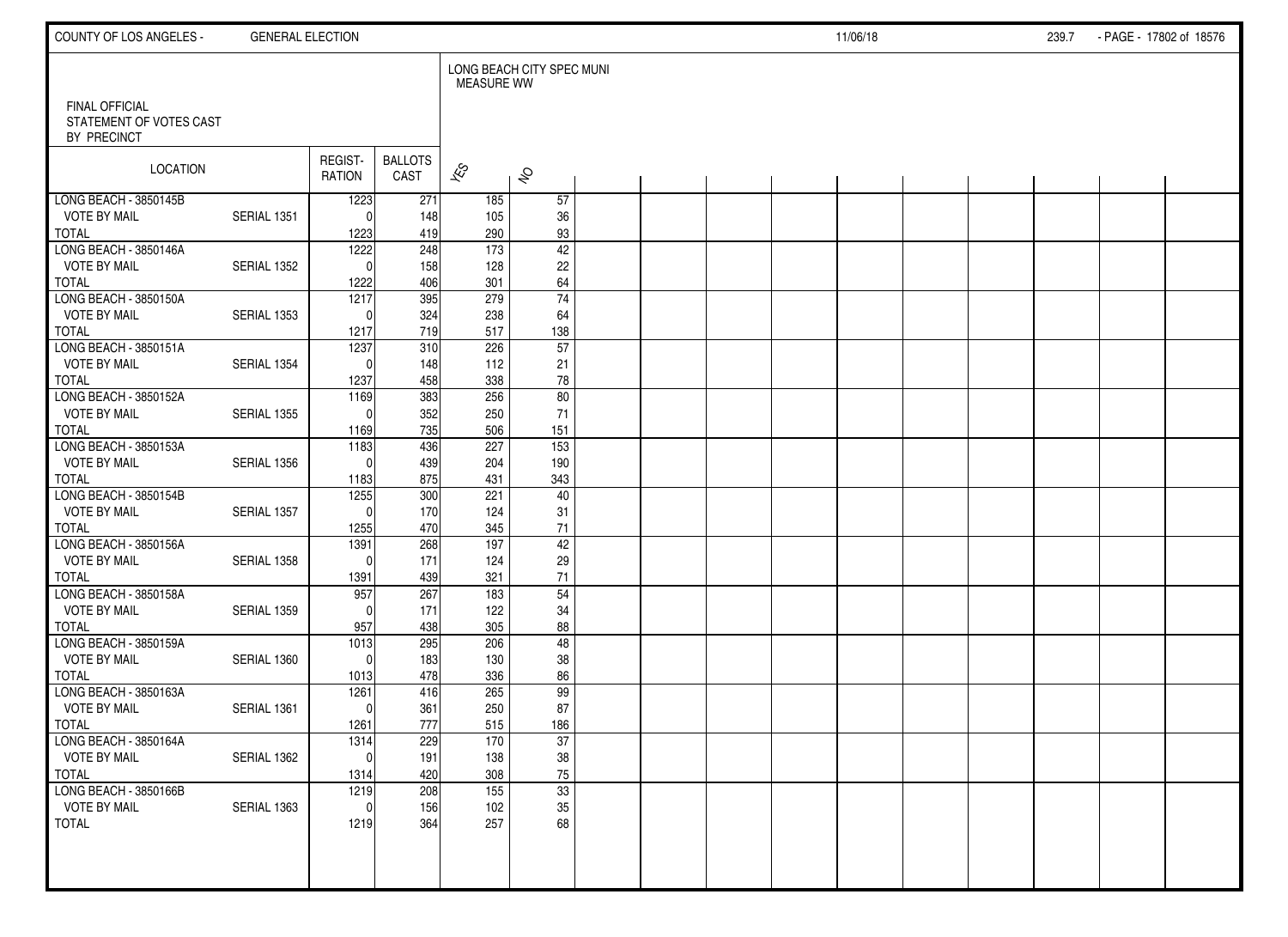| COUNTY OF LOS ANGELES -                                         | <b>GENERAL ELECTION</b> |                     |                        |                          |                           |  |  | 11/06/18 |  | 239.8 | - PAGE - 17803 of 18576 |  |
|-----------------------------------------------------------------|-------------------------|---------------------|------------------------|--------------------------|---------------------------|--|--|----------|--|-------|-------------------------|--|
|                                                                 |                         |                     |                        | <b>MEASURE WW</b>        | LONG BEACH CITY SPEC MUNI |  |  |          |  |       |                         |  |
| <b>FINAL OFFICIAL</b><br>STATEMENT OF VOTES CAST<br>BY PRECINCT |                         |                     |                        |                          |                           |  |  |          |  |       |                         |  |
| LOCATION                                                        |                         | REGIST-<br>RATION   | <b>BALLOTS</b><br>CAST | $\overline{\mathscr{K}}$ | $\hat{\mathcal{S}}$       |  |  |          |  |       |                         |  |
| LONG BEACH - 3850170A                                           |                         | 1321                | 368                    | 264                      | 62                        |  |  |          |  |       |                         |  |
| <b>VOTE BY MAIL</b>                                             | SERIAL 1364             | $\Omega$            | 153                    | 112                      | 27                        |  |  |          |  |       |                         |  |
| TOTAL<br>LONG BEACH - 3850175B                                  |                         | 1321<br>1123        | 521<br>258             | 376<br>175               | 89<br>60                  |  |  |          |  |       |                         |  |
| <b>VOTE BY MAIL</b>                                             | SERIAL 1365             | $\Omega$            | 277                    | 197                      | 65                        |  |  |          |  |       |                         |  |
| <b>TOTAL</b>                                                    |                         | 1123                | 535                    | 372                      | 125                       |  |  |          |  |       |                         |  |
| LONG BEACH - 3850178A                                           |                         | 1440                | 464                    | 321                      | 93                        |  |  |          |  |       |                         |  |
| <b>VOTE BY MAIL</b>                                             | SERIAL 1366             | $\Omega$            | 396                    | 269                      | 89                        |  |  |          |  |       |                         |  |
| <b>TOTAL</b>                                                    |                         | 1440                | 860                    | 590                      | 182                       |  |  |          |  |       |                         |  |
| LONG BEACH - 3850183A                                           |                         | 1442                | 557                    | 330                      | 165                       |  |  |          |  |       |                         |  |
| <b>VOTE BY MAIL</b>                                             | SERIAL 1367             | $\mathbf{0}$        | 485                    | 289                      | 151                       |  |  |          |  |       |                         |  |
| <b>TOTAL</b>                                                    |                         | 1442                | 1042                   | 619                      | 316                       |  |  |          |  |       |                         |  |
| LONG BEACH - 3850184A                                           |                         | 1465                | 426                    | 259                      | 124                       |  |  |          |  |       |                         |  |
| <b>VOTE BY MAIL</b>                                             | SERIAL 1368             | $\mathbf{0}$        | 593                    | 316                      | 220                       |  |  |          |  |       |                         |  |
| <b>TOTAL</b>                                                    |                         | 1465                | 1019                   | 575                      | 344                       |  |  |          |  |       |                         |  |
| LONG BEACH - 3850185A<br><b>VOTE BY MAIL</b>                    | SERIAL 1369             | 922<br>$\mathbf{0}$ | 143<br>134             | 119<br>96                | 16<br>28                  |  |  |          |  |       |                         |  |
| TOTAL                                                           |                         | 922                 | 277                    | 215                      | 44                        |  |  |          |  |       |                         |  |
| LONG BEACH - 3850190A                                           |                         | 878                 | 277                    | 206                      | $\overline{44}$           |  |  |          |  |       |                         |  |
| <b>VOTE BY MAIL</b>                                             | SERIAL 1370             | $\Omega$            | 134                    | 89                       | 37                        |  |  |          |  |       |                         |  |
| <b>TOTAL</b>                                                    |                         | 878                 | 411                    | 295                      | 81                        |  |  |          |  |       |                         |  |
| LONG BEACH - 3850198A                                           |                         | 1640                | 391                    | 240                      | 113                       |  |  |          |  |       |                         |  |
| <b>VOTE BY MAIL</b>                                             | SERIAL 1371             | $\mathbf{0}$        | 596                    | 356                      | 191                       |  |  |          |  |       |                         |  |
| <b>TOTAL</b>                                                    |                         | 1640                | 987                    | 596                      | 304                       |  |  |          |  |       |                         |  |
| LONG BEACH - 3850201A                                           |                         | 1416                | 397                    | 242                      | 106                       |  |  |          |  |       |                         |  |
| <b>VOTE BY MAIL</b>                                             | SERIAL 1372             | $\Omega$            | 542                    | 295                      | 205                       |  |  |          |  |       |                         |  |
| <b>TOTAL</b>                                                    |                         | 1416                | 939                    | 537                      | 311                       |  |  |          |  |       |                         |  |
| LONG BEACH - 3850204A                                           |                         | 1558                | 454                    | 327                      | 96                        |  |  |          |  |       |                         |  |
| <b>VOTE BY MAIL</b><br><b>TOTAL</b>                             | SERIAL 1373             | $\Omega$<br>1558    | 486<br>940             | 309<br>636               | 136<br>232                |  |  |          |  |       |                         |  |
| LONG BEACH - 3850215B                                           |                         | 1488                | 395                    | 146                      | 213                       |  |  |          |  |       |                         |  |
| <b>VOTE BY MAIL</b>                                             | SERIAL 1374             | $\mathbf 0$         | 692                    | 286                      | 364                       |  |  |          |  |       |                         |  |
| <b>TOTAL</b>                                                    |                         | 1488                | 1087                   | 432                      | 577                       |  |  |          |  |       |                         |  |
| LONG BEACH - 3850216A                                           |                         | 1310                | 496                    | 258                      | 193                       |  |  |          |  |       |                         |  |
| <b>VOTE BY MAIL</b>                                             | SERIAL 1375             | 0                   | 468                    | 260                      | 175                       |  |  |          |  |       |                         |  |
| TOTAL                                                           |                         | 1310                | 964                    | 518                      | 368                       |  |  |          |  |       |                         |  |
| LONG BEACH - 3850222A                                           |                         | 1553                | 478                    | 268                      | 161                       |  |  |          |  |       |                         |  |
| <b>VOTE BY MAIL</b>                                             | SERIAL 1376             | $\mathbf{0}$        | 661                    | 347                      | 253                       |  |  |          |  |       |                         |  |
| TOTAL                                                           |                         | 1553                | 1139                   | 615                      | 414                       |  |  |          |  |       |                         |  |
|                                                                 |                         |                     |                        |                          |                           |  |  |          |  |       |                         |  |
|                                                                 |                         |                     |                        |                          |                           |  |  |          |  |       |                         |  |
|                                                                 |                         |                     |                        |                          |                           |  |  |          |  |       |                         |  |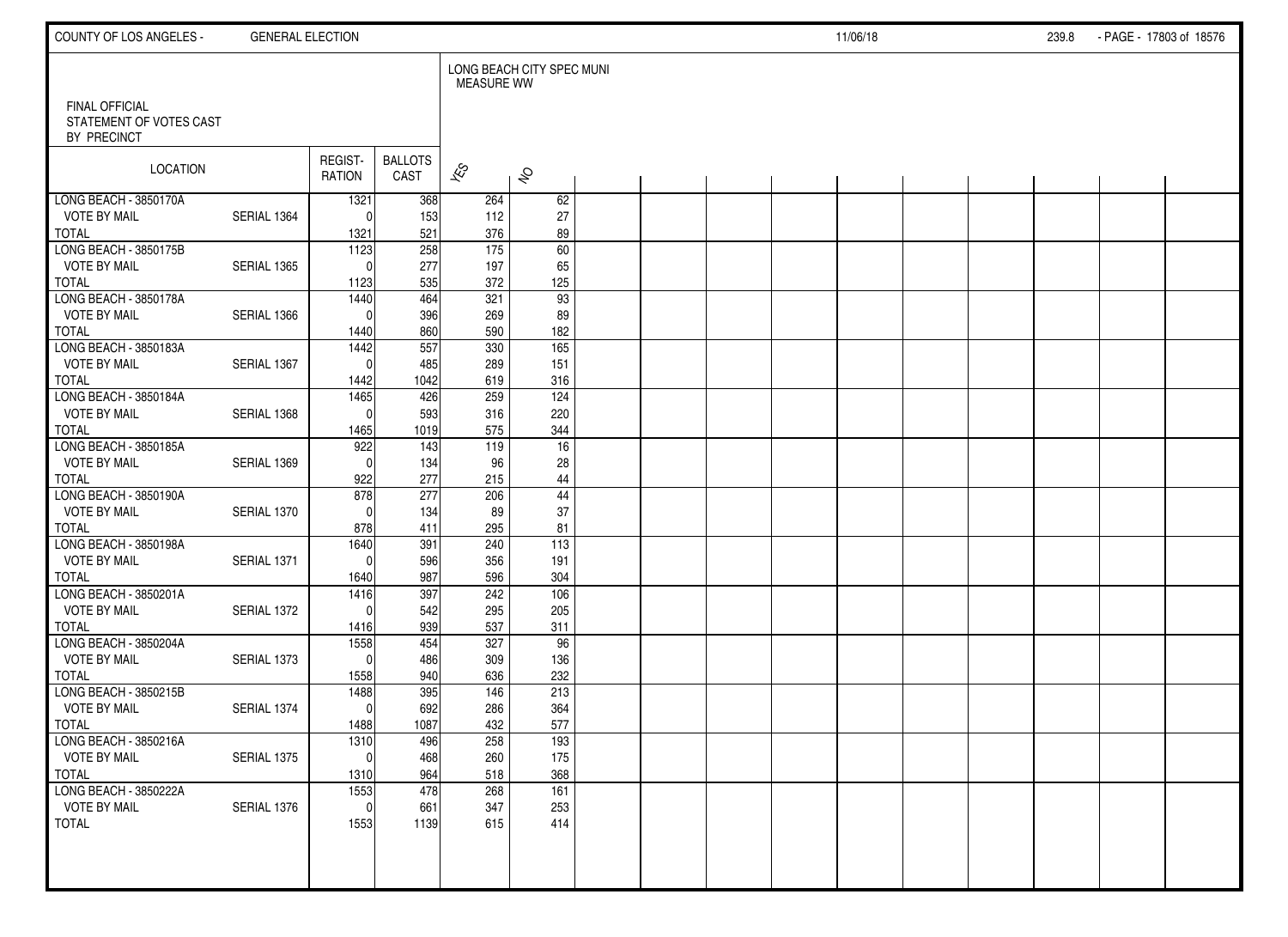| COUNTY OF LOS ANGELES -                                         | <b>GENERAL ELECTION</b> |                   |                        |                          |                           |  |  | 11/06/18 |  | 239.9 | - PAGE - 17804 of 18576 |  |
|-----------------------------------------------------------------|-------------------------|-------------------|------------------------|--------------------------|---------------------------|--|--|----------|--|-------|-------------------------|--|
|                                                                 |                         |                   |                        | <b>MEASURE WW</b>        | LONG BEACH CITY SPEC MUNI |  |  |          |  |       |                         |  |
| <b>FINAL OFFICIAL</b><br>STATEMENT OF VOTES CAST<br>BY PRECINCT |                         |                   |                        |                          |                           |  |  |          |  |       |                         |  |
| LOCATION                                                        |                         | REGIST-<br>RATION | <b>BALLOTS</b><br>CAST | $\overline{\mathscr{K}}$ | $\hat{\mathcal{S}}$       |  |  |          |  |       |                         |  |
| LONG BEACH - 3850223A                                           |                         | 1699              | 613                    | 363                      | 197                       |  |  |          |  |       |                         |  |
| <b>VOTE BY MAIL</b>                                             | SERIAL 1377             | $\mathbf{0}$      | 659                    | 346                      | 256                       |  |  |          |  |       |                         |  |
| <b>TOTAL</b><br>LONG BEACH - 3850226B*                          |                         | 1699              | 1272<br><sup>0</sup>   | 709<br>0                 | 453<br>$\mathbf 0$        |  |  |          |  |       |                         |  |
| <b>VOTE BY MAIL</b>                                             | SERIAL 6275             |                   |                        | $\overline{c}$           | 0                         |  |  |          |  |       |                         |  |
| <b>TOTAL</b>                                                    |                         |                   |                        | $\overline{2}$           | 0                         |  |  |          |  |       |                         |  |
| LONG BEACH - 3850227A                                           |                         | 1279              | 437                    | 316                      | $\overline{74}$           |  |  |          |  |       |                         |  |
| <b>VOTE BY MAIL</b>                                             | SERIAL 1378             | $\Omega$          | 402                    | 277                      | 97                        |  |  |          |  |       |                         |  |
| <b>TOTAL</b>                                                    |                         | 1279              | 839                    | 593                      | 171                       |  |  |          |  |       |                         |  |
| LONG BEACH - 3850229A                                           |                         | 1627              | 547                    | 351                      | 128                       |  |  |          |  |       |                         |  |
| <b>VOTE BY MAIL</b>                                             | SERIAL 1379             | $\mathbf 0$       | 591                    | 384                      | 155                       |  |  |          |  |       |                         |  |
| <b>TOTAL</b>                                                    |                         | 1627              | 1138                   | 735                      | 283                       |  |  |          |  |       |                         |  |
| LONG BEACH - 3850237A                                           |                         | 1588              | 448                    | 276                      | $\overline{72}$           |  |  |          |  |       |                         |  |
| <b>VOTE BY MAIL</b>                                             | SERIAL 1380             | $\mathbf 0$       | 334                    | 225                      | 85                        |  |  |          |  |       |                         |  |
| <b>TOTAL</b>                                                    |                         | 1588              | 782                    | 501                      | 157                       |  |  |          |  |       |                         |  |
| LONG BEACH - 3850238A<br><b>VOTE BY MAIL</b>                    | SERIAL 1381             | 1231<br>$\Omega$  | 396<br>278             | 229<br>184               | 91<br>65                  |  |  |          |  |       |                         |  |
| <b>TOTAL</b>                                                    |                         | 1231              | 674                    | 413                      | 156                       |  |  |          |  |       |                         |  |
| LONG BEACH - 3850239B                                           |                         | 993               | 263                    | 171                      | $\overline{64}$           |  |  |          |  |       |                         |  |
| <b>VOTE BY MAIL</b>                                             | SERIAL 1382             | $\Omega$          | 306                    | 169                      | 109                       |  |  |          |  |       |                         |  |
| <b>TOTAL</b>                                                    |                         | 993               | 569                    | 340                      | 173                       |  |  |          |  |       |                         |  |
| LONG BEACH - 3850246A                                           |                         | 1300              | 292                    | 160                      | 45                        |  |  |          |  |       |                         |  |
| <b>VOTE BY MAIL</b>                                             | SERIAL 1383             | $\Omega$          | 277                    | 191                      | 65                        |  |  |          |  |       |                         |  |
| <b>TOTAL</b>                                                    |                         | 1300              | 569                    | 351                      | 110                       |  |  |          |  |       |                         |  |
| LONG BEACH - 3850247A                                           |                         | 1156              | 299                    | 212                      | 50                        |  |  |          |  |       |                         |  |
| <b>VOTE BY MAIL</b>                                             | SERIAL 1384             | $\Omega$          | 187                    | 132                      | 39                        |  |  |          |  |       |                         |  |
| <b>TOTAL</b>                                                    |                         | 1156              | 486                    | 344                      | 89                        |  |  |          |  |       |                         |  |
| LONG BEACH - 3850248A                                           |                         | 814               | 303                    | 177                      | 101                       |  |  |          |  |       |                         |  |
| <b>VOTE BY MAIL</b><br><b>TOTAL</b>                             | SERIAL 1385             | $\Omega$          | 254                    | 156                      | 70                        |  |  |          |  |       |                         |  |
| LONG BEACH - 3850254A                                           |                         | 814<br>1800       | 557<br>574             | 333<br>192               | 171<br>311                |  |  |          |  |       |                         |  |
| <b>VOTE BY MAIL</b>                                             | SERIAL 1386             | $\mathbf 0$       | 838                    | 273                      | 491                       |  |  |          |  |       |                         |  |
| <b>TOTAL</b>                                                    |                         | 1800              | 1412                   | 465                      | 802                       |  |  |          |  |       |                         |  |
| LONG BEACH - 3850255A                                           |                         | 1843              | 537                    | 247                      | 231                       |  |  |          |  |       |                         |  |
| <b>VOTE BY MAIL</b>                                             | SERIAL 1387             | $\overline{0}$    | 845                    | 342                      | 407                       |  |  |          |  |       |                         |  |
| TOTAL                                                           |                         | 1843              | 1382                   | 589                      | 638                       |  |  |          |  |       |                         |  |
| LONG BEACH - 3850259A                                           |                         | 1256              | 413                    | 106                      | $\overline{175}$          |  |  |          |  |       |                         |  |
| <b>VOTE BY MAIL</b>                                             | SERIAL 1388             | $\mathbf 0$       | 568                    | 208                      | 318                       |  |  |          |  |       |                         |  |
| <b>TOTAL</b>                                                    |                         | 1256              | 981                    | 314                      | 493                       |  |  |          |  |       |                         |  |
|                                                                 |                         |                   |                        |                          |                           |  |  |          |  |       |                         |  |
|                                                                 |                         |                   |                        |                          |                           |  |  |          |  |       |                         |  |
|                                                                 |                         |                   |                        |                          |                           |  |  |          |  |       |                         |  |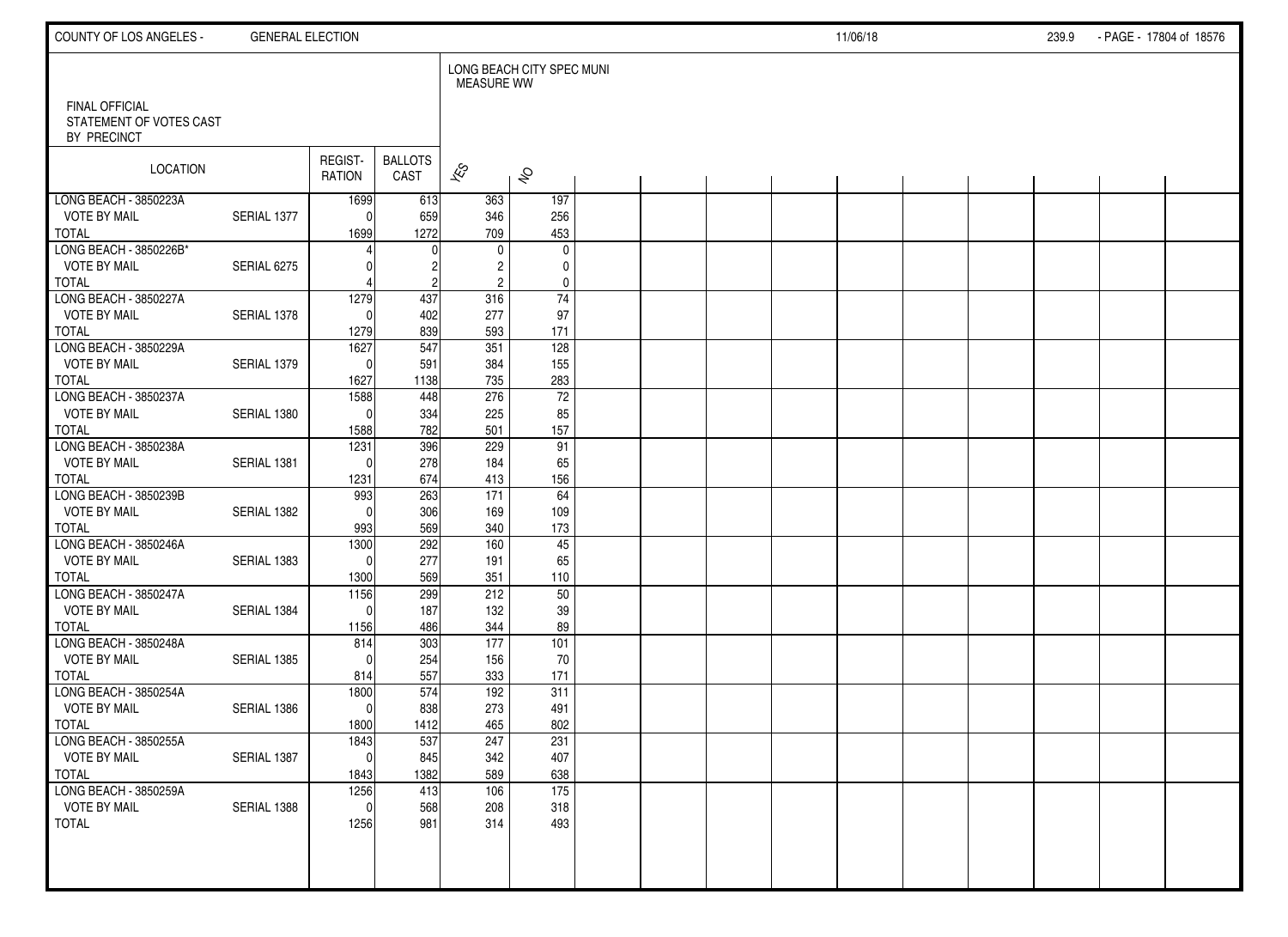| COUNTY OF LOS ANGELES -                                  | <b>GENERAL ELECTION</b> |                     |                        |                          |                           |  |  | 11/06/18 |  | 239.10 - PAGE - 17805 of 18576 |  |
|----------------------------------------------------------|-------------------------|---------------------|------------------------|--------------------------|---------------------------|--|--|----------|--|--------------------------------|--|
|                                                          |                         |                     |                        | <b>MEASURE WW</b>        | LONG BEACH CITY SPEC MUNI |  |  |          |  |                                |  |
| FINAL OFFICIAL<br>STATEMENT OF VOTES CAST<br>BY PRECINCT |                         |                     |                        |                          |                           |  |  |          |  |                                |  |
| LOCATION                                                 |                         | REGIST-<br>RATION   | <b>BALLOTS</b><br>CAST | $\overline{\mathscr{K}}$ | $\hat{\mathcal{S}}$       |  |  |          |  |                                |  |
| LONG BEACH - 3850262A                                    |                         | 1612                | 571                    | 238                      | 277                       |  |  |          |  |                                |  |
| <b>VOTE BY MAIL</b><br><b>TOTAL</b>                      | SERIAL 1389             | $\Omega$<br>1612    | 697<br>1268            | 291<br>529               | 346<br>623                |  |  |          |  |                                |  |
| LONG BEACH - 3850270A                                    |                         | 1465                | 462                    | 257                      | $\frac{1}{148}$           |  |  |          |  |                                |  |
| <b>VOTE BY MAIL</b>                                      | SERIAL 1390             | $\Omega$            | 529                    | 283                      | 190                       |  |  |          |  |                                |  |
| <b>TOTAL</b>                                             |                         | 1465                | 991                    | 540                      | 338                       |  |  |          |  |                                |  |
| LONG BEACH - 3850271A                                    |                         | 1346                | 476                    | 242                      | 185                       |  |  |          |  |                                |  |
| <b>VOTE BY MAIL</b>                                      | SERIAL 1391             | $\Omega$            | 517                    | 244                      | 214                       |  |  |          |  |                                |  |
| <b>TOTAL</b>                                             |                         | 1346                | 993                    | 486                      | 399                       |  |  |          |  |                                |  |
| LONG BEACH - 3850272A                                    |                         | 1726                | 626                    | 301                      | 273                       |  |  |          |  |                                |  |
| <b>VOTE BY MAIL</b><br><b>TOTAL</b>                      | SERIAL 1392             | $\Omega$<br>1726    | 632<br>1258            | 295<br>596               | 287<br>560                |  |  |          |  |                                |  |
| LONG BEACH - 3850275A                                    |                         | 1589                | 523                    | 216                      | 245                       |  |  |          |  |                                |  |
| <b>VOTE BY MAIL</b>                                      | SERIAL 1393             | $\mathbf{0}$        | 720                    | 299                      | 360                       |  |  |          |  |                                |  |
| <b>TOTAL</b>                                             |                         | 1589                | 1243                   | 515                      | 605                       |  |  |          |  |                                |  |
| LONG BEACH - 3850280A                                    |                         | 1209                | 428                    | 139                      | 253                       |  |  |          |  |                                |  |
| <b>VOTE BY MAIL</b>                                      | SERIAL 1394             | $\Omega$            | 539                    | 163                      | 328                       |  |  |          |  |                                |  |
| <b>TOTAL</b>                                             |                         | 1209                | 967                    | 302                      | 581                       |  |  |          |  |                                |  |
| LONG BEACH - 3850285A                                    |                         | 1073                | 347                    | 129                      | 176                       |  |  |          |  |                                |  |
| <b>VOTE BY MAIL</b>                                      | SERIAL 1395             | $\mathbf{0}$        | 431                    | 142                      | 252                       |  |  |          |  |                                |  |
| <b>TOTAL</b>                                             |                         | 1073                | 778                    | 271                      | 428                       |  |  |          |  |                                |  |
| LONG BEACH - 3850287A                                    |                         | 1930                | 624                    | 257                      | 299                       |  |  |          |  |                                |  |
| <b>VOTE BY MAIL</b>                                      | SERIAL 1396             | $\mathbf{0}$        | 879                    | 420                      | 392                       |  |  |          |  |                                |  |
| <b>TOTAL</b><br>LONG BEACH - 3850294A                    |                         | 1930<br>1764        | 1503<br>628            | 677<br>290               | 691<br>253                |  |  |          |  |                                |  |
| <b>VOTE BY MAIL</b>                                      | SERIAL 1397             | $\mathbf{0}$        | 636                    | 308                      | 278                       |  |  |          |  |                                |  |
| <b>TOTAL</b>                                             |                         | 1764                | 1264                   | 598                      | 531                       |  |  |          |  |                                |  |
| LONG BEACH - 3850295A                                    |                         | 1589                | 524                    | 230                      | 251                       |  |  |          |  |                                |  |
| <b>VOTE BY MAIL</b>                                      | SERIAL 1398             | $\mathbf{0}$        | 592                    | 264                      | 287                       |  |  |          |  |                                |  |
| <b>TOTAL</b>                                             |                         | 1589                | 1116                   | 494                      | 538                       |  |  |          |  |                                |  |
| LONG BEACH - 3850296A                                    |                         | 977                 | 242                    | 175                      | 35                        |  |  |          |  |                                |  |
| <b>VOTE BY MAIL</b>                                      | SERIAL 1399             | $\Omega$            | 112                    | 82                       | 25                        |  |  |          |  |                                |  |
| <b>TOTAL</b>                                             |                         | 977                 | 354                    | 257                      | 60                        |  |  |          |  |                                |  |
| LONG BEACH - 3850302A                                    |                         | 1446                | 540                    | 258                      | 226                       |  |  |          |  |                                |  |
| <b>VOTE BY MAIL</b>                                      | SERIAL 1400             | $\pmb{0}$           | 557                    | 259                      | 255                       |  |  |          |  |                                |  |
| <b>TOTAL</b>                                             |                         | 1446                | 1097                   | 517                      | 481                       |  |  |          |  |                                |  |
| LONG BEACH - 3850305A                                    | SERIAL 1401             | 1517                | 523                    | 257                      | 233                       |  |  |          |  |                                |  |
| <b>VOTE BY MAIL</b><br><b>TOTAL</b>                      |                         | $\mathbf 0$<br>1517 | 603<br>1126            | 274<br>531               | 294<br>527                |  |  |          |  |                                |  |
|                                                          |                         |                     |                        |                          |                           |  |  |          |  |                                |  |
|                                                          |                         |                     |                        |                          |                           |  |  |          |  |                                |  |
|                                                          |                         |                     |                        |                          |                           |  |  |          |  |                                |  |
|                                                          |                         |                     |                        |                          |                           |  |  |          |  |                                |  |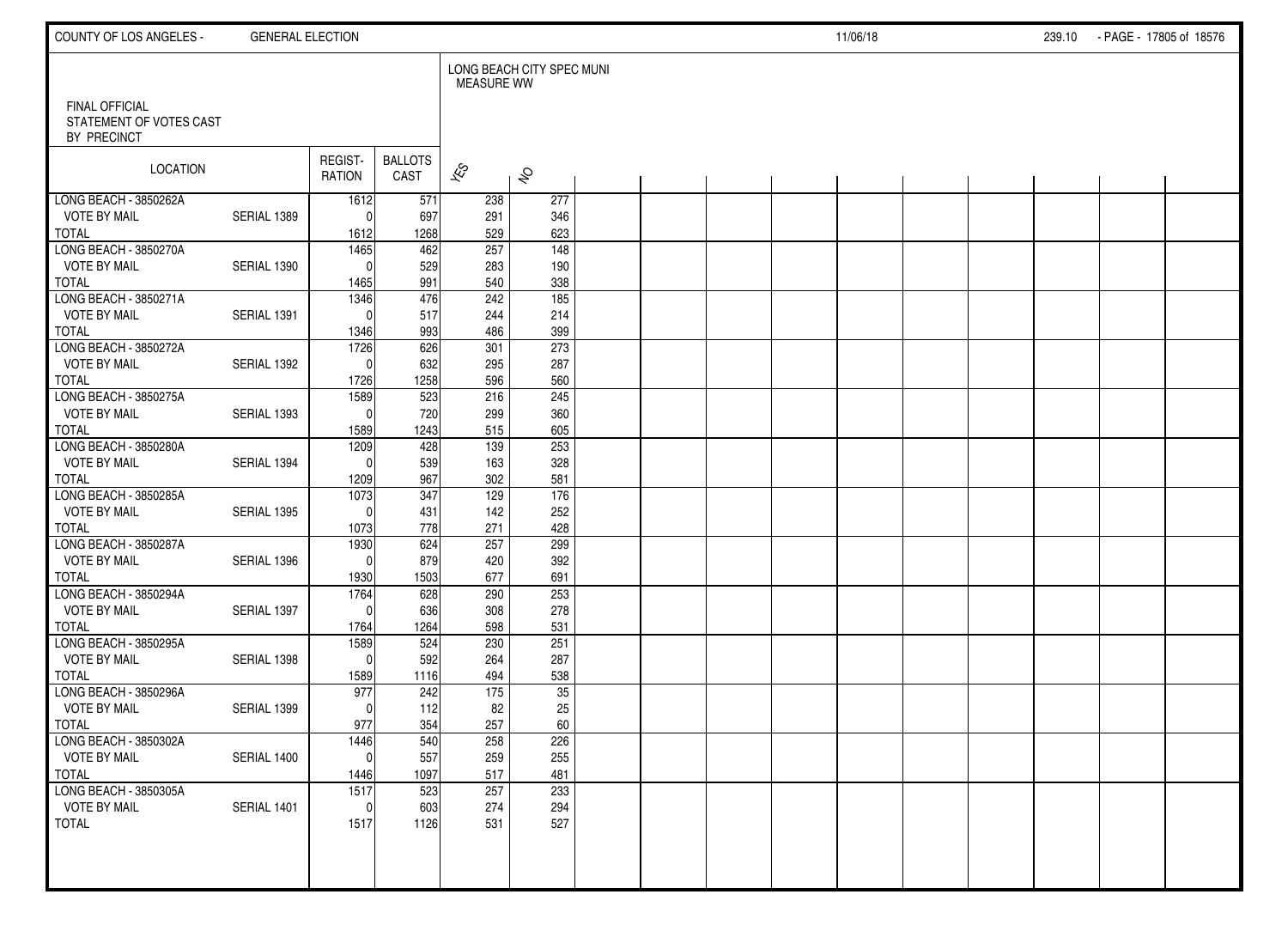| COUNTY OF LOS ANGELES -                                  | <b>GENERAL ELECTION</b> |                          |                        |                          |                           |  |  | 11/06/18 |  | 239.11 | - PAGE - 17806 of 18576 |  |
|----------------------------------------------------------|-------------------------|--------------------------|------------------------|--------------------------|---------------------------|--|--|----------|--|--------|-------------------------|--|
|                                                          |                         |                          |                        | <b>MEASURE WW</b>        | LONG BEACH CITY SPEC MUNI |  |  |          |  |        |                         |  |
| FINAL OFFICIAL<br>STATEMENT OF VOTES CAST<br>BY PRECINCT |                         |                          |                        |                          |                           |  |  |          |  |        |                         |  |
| LOCATION                                                 |                         | REGIST-<br>RATION        | <b>BALLOTS</b><br>CAST | $\overline{\mathscr{K}}$ | $\hat{\mathcal{S}}$       |  |  |          |  |        |                         |  |
| LONG BEACH - 3850307A                                    |                         | 458                      | 88                     | 69                       | 14                        |  |  |          |  |        |                         |  |
| <b>VOTE BY MAIL</b>                                      | SERIAL 1402             | $\Omega$                 | 94                     | 58                       | 27                        |  |  |          |  |        |                         |  |
| <b>TOTAL</b><br>LONG BEACH - 3850309A                    |                         | 458<br>$\overline{1515}$ | 182<br>494             | 127<br>273               | 41<br>170                 |  |  |          |  |        |                         |  |
| <b>VOTE BY MAIL</b>                                      | SERIAL 1403             | $\mathbf{0}$             | 632                    | 314                      | 266                       |  |  |          |  |        |                         |  |
| <b>TOTAL</b>                                             |                         | 1515                     | 1126                   | 587                      | 436                       |  |  |          |  |        |                         |  |
| LONG BEACH - 3850316A                                    |                         | 1357                     | 453                    | 223                      | $\frac{1}{195}$           |  |  |          |  |        |                         |  |
| <b>VOTE BY MAIL</b>                                      | SERIAL 1404             | $\mathbf{0}$             | 528                    | 237                      | 255                       |  |  |          |  |        |                         |  |
| <b>TOTAL</b>                                             |                         | 1357                     | 981                    | 460                      | 450                       |  |  |          |  |        |                         |  |
| LONG BEACH - 3850319A                                    |                         | 1702                     | 602                    | 322                      | 221                       |  |  |          |  |        |                         |  |
| <b>VOTE BY MAIL</b>                                      | SERIAL 1405             | $\mathbf{0}$             | 512                    | 256                      | 211                       |  |  |          |  |        |                         |  |
| <b>TOTAL</b>                                             |                         | 1702                     | 1114                   | 578                      | 432                       |  |  |          |  |        |                         |  |
| LONG BEACH - 3850321A                                    |                         | 1574                     | 517                    | 244                      | 228                       |  |  |          |  |        |                         |  |
| <b>VOTE BY MAIL</b>                                      | SERIAL 1406             | $\mathbf{0}$             | 581                    | 280                      | 267                       |  |  |          |  |        |                         |  |
| <b>TOTAL</b>                                             |                         | 1574                     | 1098                   | 524                      | 495                       |  |  |          |  |        |                         |  |
| LONG BEACH - 3850323A<br><b>VOTE BY MAIL</b>             | SERIAL 1407             | 510<br>$\Omega$          | 130<br>117             | 83<br>74                 | 30<br>34                  |  |  |          |  |        |                         |  |
| <b>TOTAL</b>                                             |                         | 510                      | 247                    | 157                      | 64                        |  |  |          |  |        |                         |  |
| LONG BEACH - 3850324A                                    |                         | 1377                     | 455                    | 261                      | 138                       |  |  |          |  |        |                         |  |
| <b>VOTE BY MAIL</b>                                      | SERIAL 1408             | $\Omega$                 | 510                    | 287                      | 179                       |  |  |          |  |        |                         |  |
| <b>TOTAL</b>                                             |                         | 1377                     | 965                    | 548                      | 317                       |  |  |          |  |        |                         |  |
| LONG BEACH - 3850328A                                    |                         | 1325                     | 430                    | 226                      | 170                       |  |  |          |  |        |                         |  |
| <b>VOTE BY MAIL</b>                                      | SERIAL 1409             | $\Omega$                 | 485                    | 227                      | 225                       |  |  |          |  |        |                         |  |
| <b>TOTAL</b>                                             |                         | 1325                     | 915                    | 453                      | 395                       |  |  |          |  |        |                         |  |
| LONG BEACH - 3850333A                                    |                         | 1621                     | 386                    | 267                      | 79                        |  |  |          |  |        |                         |  |
| <b>VOTE BY MAIL</b>                                      | SERIAL 1410             | $\Omega$                 | 309                    | 201                      | 89                        |  |  |          |  |        |                         |  |
| <b>TOTAL</b>                                             |                         | 1621                     | 695                    | 468                      | 168                       |  |  |          |  |        |                         |  |
| LONG BEACH - 3850337A                                    |                         | 1503                     | 540                    | 266                      | 231                       |  |  |          |  |        |                         |  |
| <b>VOTE BY MAIL</b><br><b>TOTAL</b>                      | SERIAL 1411             | $\mathbf{0}$             | 610                    | 307                      | 258<br>489                |  |  |          |  |        |                         |  |
| LONG BEACH - 3850345A                                    |                         | 1503<br>1460             | 1150<br>480            | 573<br>328               | 102                       |  |  |          |  |        |                         |  |
| <b>VOTE BY MAIL</b>                                      | SERIAL 1412             | $\mathbf{0}$             | 228                    | 145                      | 68                        |  |  |          |  |        |                         |  |
| <b>TOTAL</b>                                             |                         | 1460                     | 708                    | 473                      | 170                       |  |  |          |  |        |                         |  |
| LONG BEACH - 3850346A                                    |                         | 1696                     | 645                    | 322                      | 243                       |  |  |          |  |        |                         |  |
| <b>VOTE BY MAIL</b>                                      | SERIAL 1413             | $\overline{0}$           | 568                    | 255                      | 276                       |  |  |          |  |        |                         |  |
| <b>TOTAL</b>                                             |                         | 1696                     | 1213                   | 577                      | 519                       |  |  |          |  |        |                         |  |
| LONG BEACH - 3850348B                                    |                         | 1410                     | 554                    | 247                      | 243                       |  |  |          |  |        |                         |  |
| <b>VOTE BY MAIL</b>                                      | SERIAL 1414             | $\mathbf 0$              | 476                    | 239                      | 200                       |  |  |          |  |        |                         |  |
| <b>TOTAL</b>                                             |                         | 1410                     | 1030                   | 486                      | 443                       |  |  |          |  |        |                         |  |
|                                                          |                         |                          |                        |                          |                           |  |  |          |  |        |                         |  |
|                                                          |                         |                          |                        |                          |                           |  |  |          |  |        |                         |  |
|                                                          |                         |                          |                        |                          |                           |  |  |          |  |        |                         |  |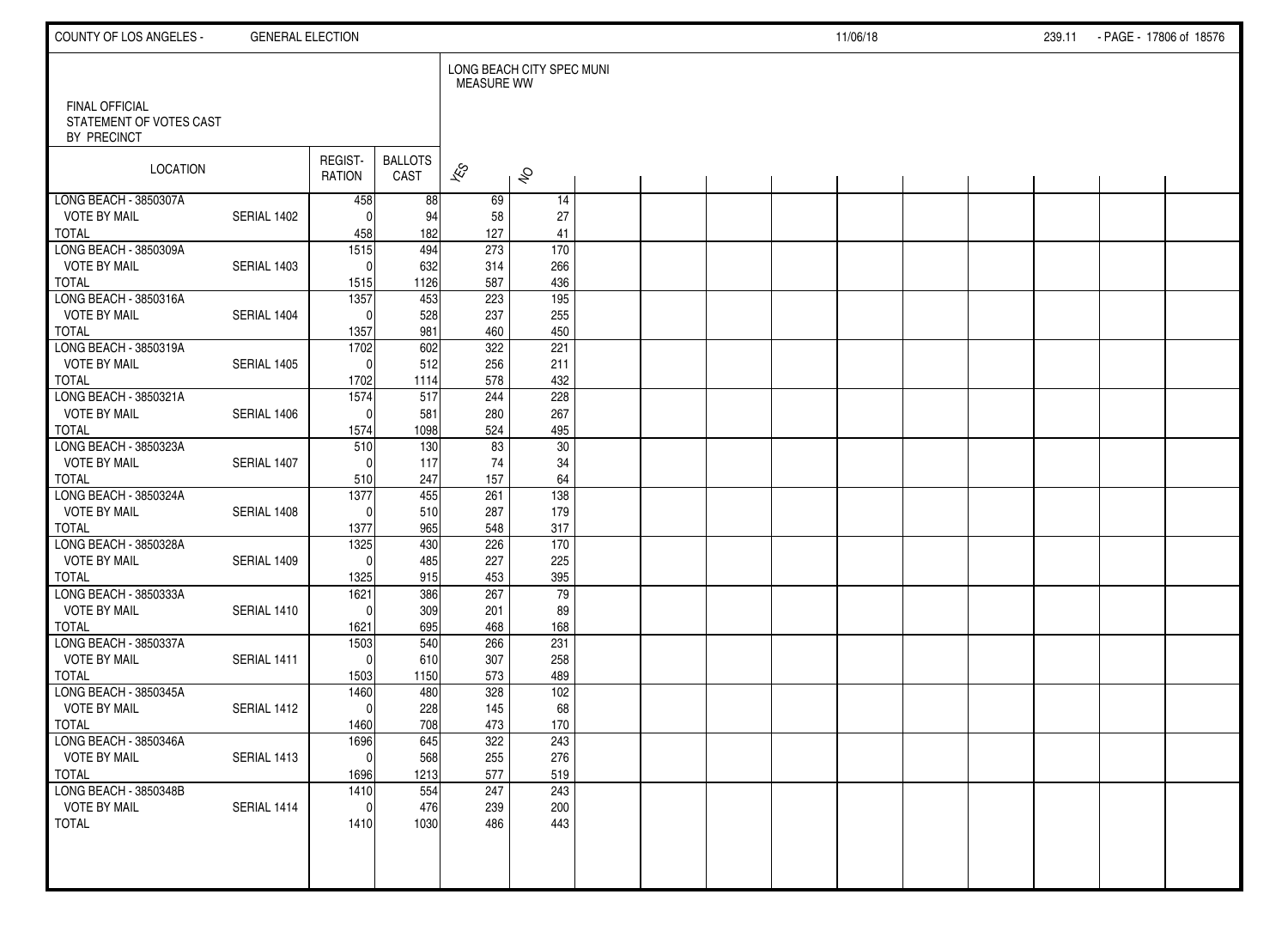| COUNTY OF LOS ANGELES -                      | <b>GENERAL ELECTION</b> |                   |                        |                          |                           |  |  | 11/06/18 |  | 239.12 - PAGE - 17807 of 18576 |  |
|----------------------------------------------|-------------------------|-------------------|------------------------|--------------------------|---------------------------|--|--|----------|--|--------------------------------|--|
| FINAL OFFICIAL                               |                         |                   |                        | <b>MEASURE WW</b>        | LONG BEACH CITY SPEC MUNI |  |  |          |  |                                |  |
| STATEMENT OF VOTES CAST<br>BY PRECINCT       |                         |                   |                        |                          |                           |  |  |          |  |                                |  |
| LOCATION                                     |                         | REGIST-<br>RATION | <b>BALLOTS</b><br>CAST | $\overline{\mathscr{K}}$ | $\hat{\mathcal{S}}$       |  |  |          |  |                                |  |
| LONG BEACH - 3850355A<br><b>VOTE BY MAIL</b> | SERIAL 1415             | 1512<br>$\Omega$  | 584<br>570             | 273<br>239               | 255<br>267                |  |  |          |  |                                |  |
| <b>TOTAL</b>                                 |                         | 1512              | 1154                   | 512                      | 522                       |  |  |          |  |                                |  |
| LONG BEACH - 3850356A                        |                         | 963               | 349                    | 170                      | $\frac{1}{139}$           |  |  |          |  |                                |  |
| <b>VOTE BY MAIL</b>                          | SERIAL 1416             | $\Omega$          | 347                    | 171                      | 154                       |  |  |          |  |                                |  |
| <b>TOTAL</b><br>LONG BEACH - 3850362A        |                         | 963<br>1019       | 696<br>360             | 341<br>259               | 293<br>$\overline{74}$    |  |  |          |  |                                |  |
| <b>VOTE BY MAIL</b>                          | SERIAL 1417             | $\Omega$          | 287                    | 201                      | 68                        |  |  |          |  |                                |  |
| <b>TOTAL</b>                                 |                         | 1019              | 647                    | 460                      | 142                       |  |  |          |  |                                |  |
| LONG BEACH - 3850363A                        |                         | 1356              | 488                    | 215                      | 237                       |  |  |          |  |                                |  |
| <b>VOTE BY MAIL</b>                          | SERIAL 1418             | $\Omega$          | 473                    | 210                      | 222                       |  |  |          |  |                                |  |
| <b>TOTAL</b><br>LONG BEACH - 3850364A        |                         | 1356<br>1256      | 961<br>270             | 425<br>193               | 459<br>50                 |  |  |          |  |                                |  |
| <b>VOTE BY MAIL</b>                          | SERIAL 1419             | $\Omega$          | 230                    | 158                      | 55                        |  |  |          |  |                                |  |
| <b>TOTAL</b>                                 |                         | 1256              | 500                    | 351                      | 105                       |  |  |          |  |                                |  |
| LONG BEACH - 3850366C                        |                         | 1245              | 453                    | 198                      | 224                       |  |  |          |  |                                |  |
| <b>VOTE BY MAIL</b>                          | SERIAL 1420             | $\Omega$          | 409                    | 171                      | 203                       |  |  |          |  |                                |  |
| <b>TOTAL</b><br>LONG BEACH - 3850367A        |                         | 1245<br>1011      | 862<br>325             | 369<br>156               | 427<br>$\overline{145}$   |  |  |          |  |                                |  |
| <b>VOTE BY MAIL</b>                          | SERIAL 1421             | $\Omega$          | 333                    | 140                      | 177                       |  |  |          |  |                                |  |
| <b>TOTAL</b>                                 |                         | 1011              | 658                    | 296                      | 322                       |  |  |          |  |                                |  |
| LONG BEACH - 3850368A                        |                         | 1661              | 453                    | 308                      | 98                        |  |  |          |  |                                |  |
| <b>VOTE BY MAIL</b><br><b>TOTAL</b>          | SERIAL 1422             | $\Omega$<br>1661  | 417<br>870             | 282<br>590               | 111<br>209                |  |  |          |  |                                |  |
| LONG BEACH - 3850371A                        |                         | 1813              | 602                    | 197                      | 239                       |  |  |          |  |                                |  |
| <b>VOTE BY MAIL</b>                          | SERIAL 1423             | $\mathbf{0}$      | 649                    | 296                      | 311                       |  |  |          |  |                                |  |
| <b>TOTAL</b>                                 |                         | 1813              | 1251                   | 493                      | 550                       |  |  |          |  |                                |  |
| LONG BEACH - 3850372A                        |                         | 1465              | 548                    | 254                      | 257                       |  |  |          |  |                                |  |
| <b>VOTE BY MAIL</b><br><b>TOTAL</b>          | SERIAL 1424             | $\Omega$<br>1465  | 437<br>985             | 198<br>452               | 216<br>473                |  |  |          |  |                                |  |
| LONG BEACH - 3850373A                        |                         | 1212              | 434                    | 212                      | 162                       |  |  |          |  |                                |  |
| <b>VOTE BY MAIL</b>                          | SERIAL 1425             | $\mathbf{0}$      | 376                    | 149                      | 202                       |  |  |          |  |                                |  |
| <b>TOTAL</b>                                 |                         | 1212              | 810                    | 361                      | 364                       |  |  |          |  |                                |  |
| LONG BEACH - 3850374A                        |                         | 1455              | 465                    | 230                      | 181                       |  |  |          |  |                                |  |
| <b>VOTE BY MAIL</b><br><b>TOTAL</b>          | SERIAL 1426             | $\pmb{0}$<br>1455 | 487<br>952             | 217<br>447               | 222<br>403                |  |  |          |  |                                |  |
| LONG BEACH - 3850378A                        |                         | 1268              | 444                    | 236                      | $\overline{154}$          |  |  |          |  |                                |  |
| <b>VOTE BY MAIL</b>                          | SERIAL 1427             | $\mathbf 0$       | 367                    | 182                      | 151                       |  |  |          |  |                                |  |
| <b>TOTAL</b>                                 |                         | 1268              | 811                    | 418                      | 305                       |  |  |          |  |                                |  |
|                                              |                         |                   |                        |                          |                           |  |  |          |  |                                |  |
|                                              |                         |                   |                        |                          |                           |  |  |          |  |                                |  |
|                                              |                         |                   |                        |                          |                           |  |  |          |  |                                |  |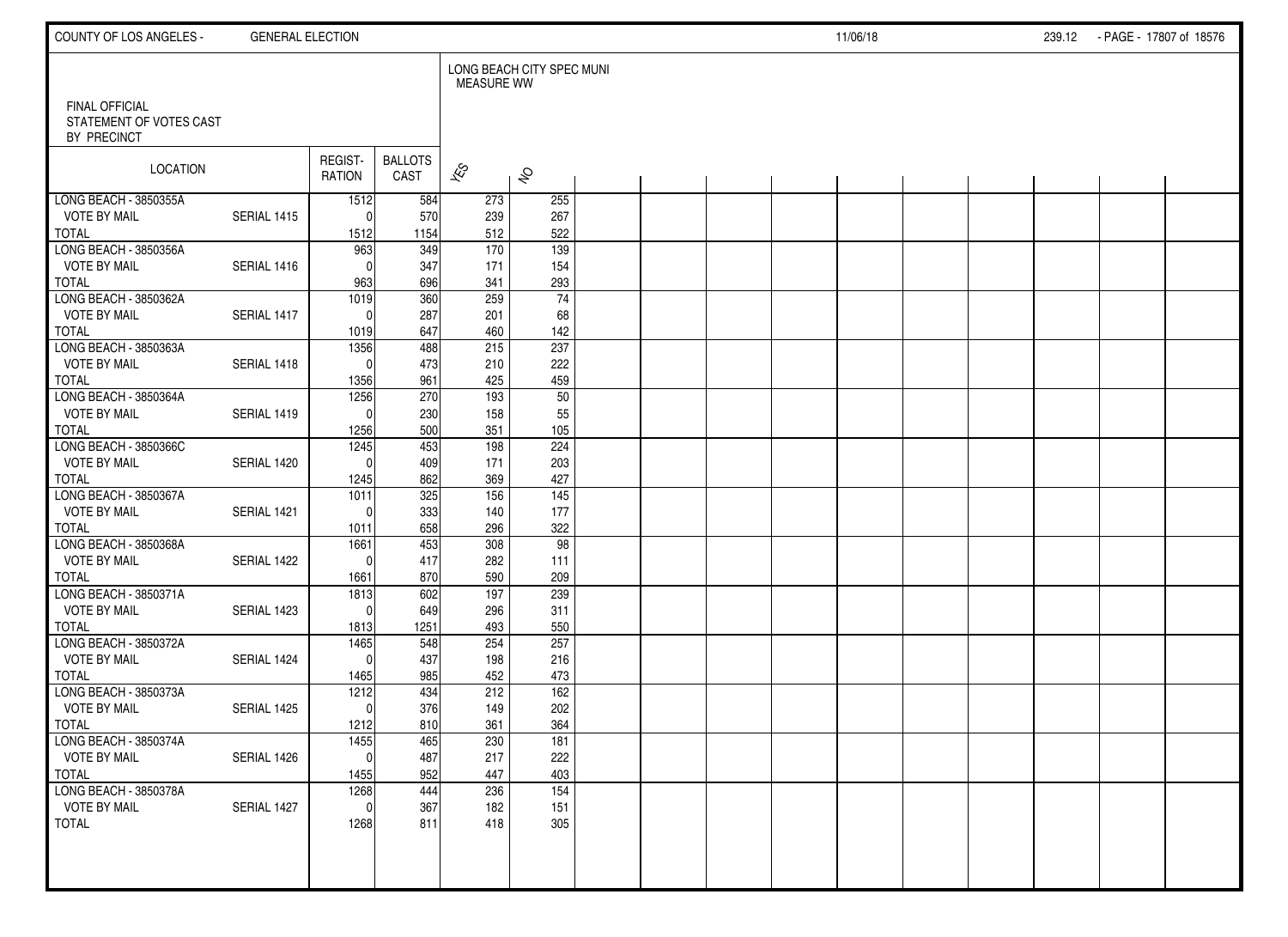| COUNTY OF LOS ANGELES -                      | <b>GENERAL ELECTION</b> |                    |                        |                   |                           |  |  | 11/06/18 |  | 239.13 - PAGE - 17808 of 18576 |  |
|----------------------------------------------|-------------------------|--------------------|------------------------|-------------------|---------------------------|--|--|----------|--|--------------------------------|--|
| FINAL OFFICIAL                               |                         |                    |                        | <b>MEASURE WW</b> | LONG BEACH CITY SPEC MUNI |  |  |          |  |                                |  |
| STATEMENT OF VOTES CAST<br>BY PRECINCT       |                         |                    |                        |                   |                           |  |  |          |  |                                |  |
| LOCATION                                     |                         | REGIST-<br>RATION  | <b>BALLOTS</b><br>CAST | $\approx$         | $\hat{\mathcal{S}}$       |  |  |          |  |                                |  |
| LONG BEACH - 3850379A                        |                         | 1008               | 218                    | 174               | 26                        |  |  |          |  |                                |  |
| <b>VOTE BY MAIL</b><br><b>TOTAL</b>          | SERIAL 1428             | $\Omega$<br>1008   | 165<br>383             | 122<br>296        | 34<br>60                  |  |  |          |  |                                |  |
| LONG BEACH - 3850384A                        |                         | 971                | 232                    | 162               | $\overline{48}$           |  |  |          |  |                                |  |
| <b>VOTE BY MAIL</b>                          | SERIAL 1429             | $\Omega$           | 208                    | 137               | 57                        |  |  |          |  |                                |  |
| <b>TOTAL</b>                                 |                         | 971                | 440                    | 299               | 105                       |  |  |          |  |                                |  |
| LONG BEACH - 3850386C                        |                         | 1115               | 373                    | 260               | 62                        |  |  |          |  |                                |  |
| <b>VOTE BY MAIL</b><br><b>TOTAL</b>          | SERIAL 1430             | $\Omega$<br>1115   | 203<br>576             | 151<br>411        | 41<br>103                 |  |  |          |  |                                |  |
| LONG BEACH - 3850395A                        |                         | 890                | 196                    | 143               | 34                        |  |  |          |  |                                |  |
| <b>VOTE BY MAIL</b>                          | SERIAL 1431             | $\Omega$           | 141                    | 93                | 36                        |  |  |          |  |                                |  |
| <b>TOTAL</b>                                 |                         | 890                | 337                    | 236               | $70\,$                    |  |  |          |  |                                |  |
| LONG BEACH - 3850396A                        |                         | 1437               | 264                    | 204               | 31                        |  |  |          |  |                                |  |
| <b>VOTE BY MAIL</b>                          | SERIAL 1432             | $\Omega$           | 270                    | 181               | 65                        |  |  |          |  |                                |  |
| <b>TOTAL</b>                                 |                         | 1437               | 534                    | 385               | 96                        |  |  |          |  |                                |  |
| LONG BEACH - 3850400A<br><b>VOTE BY MAIL</b> | SERIAL 1433             | 1089<br>$\Omega$   | 269<br>235             | 202<br>171        | 49<br>51                  |  |  |          |  |                                |  |
| <b>TOTAL</b>                                 |                         | 1089               | 504                    | 373               | 100                       |  |  |          |  |                                |  |
| LONG BEACH - 3850402A                        |                         | 828                | 264                    | 173               | 71                        |  |  |          |  |                                |  |
| <b>VOTE BY MAIL</b>                          | SERIAL 1434             | $\Omega$           | 154                    | 100               | 46                        |  |  |          |  |                                |  |
| <b>TOTAL</b>                                 |                         | 828                | 418                    | 273               | 117                       |  |  |          |  |                                |  |
| LONG BEACH - 3850415A                        |                         | 1070               | 315                    | 240               | 41                        |  |  |          |  |                                |  |
| <b>VOTE BY MAIL</b><br><b>TOTAL</b>          | SERIAL 1435             | $\Omega$<br>1070   | 131<br>446             | 89<br>329         | 31<br>$72\,$              |  |  |          |  |                                |  |
| LONG BEACH - 3850445A                        |                         | 1164               | 389                    | 161               | 193                       |  |  |          |  |                                |  |
| <b>VOTE BY MAIL</b>                          | SERIAL 1436             | $\Omega$           | 533                    | 193               | 301                       |  |  |          |  |                                |  |
| <b>TOTAL</b>                                 |                         | 1164               | 922                    | 354               | 494                       |  |  |          |  |                                |  |
| LONG BEACH - 3850447A                        |                         | 1624               | 572                    | 223               | 276                       |  |  |          |  |                                |  |
| <b>VOTE BY MAIL</b>                          | SERIAL 1437             | $\Omega$           | 605                    | 268               | 285                       |  |  |          |  |                                |  |
| <b>TOTAL</b><br>LONG BEACH - 3850481A        |                         | 1624<br>937        | 1177<br>292            | 491<br>121        | 561<br>134                |  |  |          |  |                                |  |
| <b>VOTE BY MAIL</b>                          | SERIAL 1438             | $\Omega$           | 427                    | 145               | 240                       |  |  |          |  |                                |  |
| <b>TOTAL</b>                                 |                         | 937                | 719                    | 266               | 374                       |  |  |          |  |                                |  |
| LONG BEACH - 3850517A                        |                         | 869                | 222                    | 161               | 44                        |  |  |          |  |                                |  |
| <b>VOTE BY MAIL</b>                          | SERIAL 1439             | 0                  | 229                    | 165               | 49                        |  |  |          |  |                                |  |
| <b>TOTAL</b>                                 |                         | 869                | 451                    | 326               | 93                        |  |  |          |  |                                |  |
| LONG BEACH - 3850530A<br><b>VOTE BY MAIL</b> | SERIAL 1440             | 860<br>$\mathbf 0$ | 208<br>243             | 127<br>147        | 65<br>86                  |  |  |          |  |                                |  |
| <b>TOTAL</b>                                 |                         | 860                | 451                    | 274               | 151                       |  |  |          |  |                                |  |
|                                              |                         |                    |                        |                   |                           |  |  |          |  |                                |  |
|                                              |                         |                    |                        |                   |                           |  |  |          |  |                                |  |
|                                              |                         |                    |                        |                   |                           |  |  |          |  |                                |  |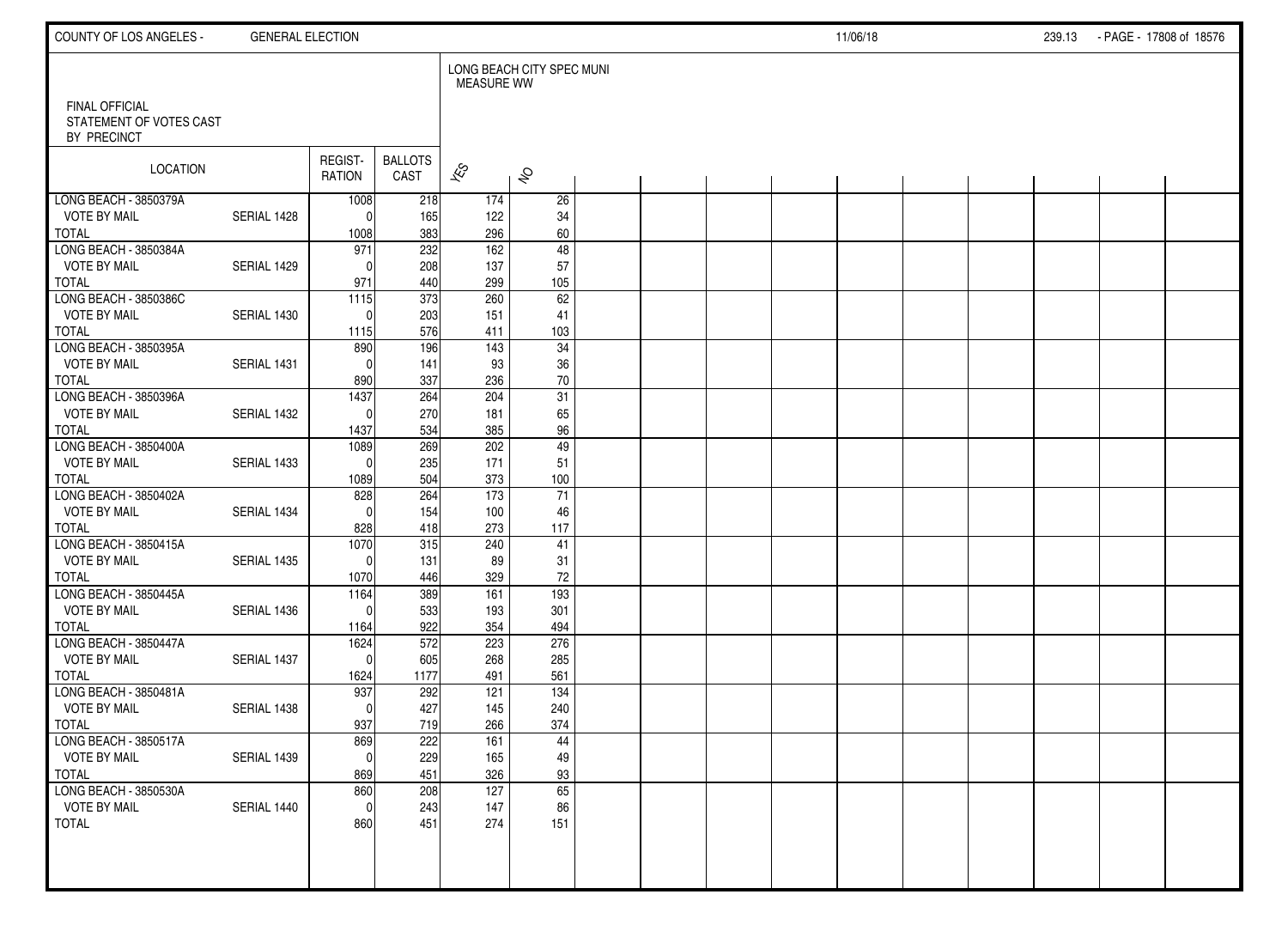| LONG BEACH CITY SPEC MUNI<br><b>MEASURE WW</b><br>FINAL OFFICIAL<br>STATEMENT OF VOTES CAST<br>BY PRECINCT<br>REGIST-<br><b>BALLOTS</b><br>LOCATION<br>$\overline{\mathscr{K}}$<br>$\hat{\mathcal{S}}$<br>CAST<br>RATION<br>LONG BEACH - 3850533A<br>613<br>373<br>182<br>1668<br><b>VOTE BY MAIL</b><br>SERIAL 1441<br>209<br>615<br>350<br>$\Omega$<br><b>TOTAL</b><br>1228<br>723<br>391<br>1668<br>LONG BEACH - 3850539A<br>1504<br>529<br>260<br>227<br><b>VOTE BY MAIL</b><br>579<br>258<br>273<br>SERIAL 1442<br>$\mathbf{0}$<br>500<br>1504<br>1108<br>518<br>14<br>$\mathbf 0$<br>$\mathbf{0}$<br><b>VOTE BY MAIL</b><br>SERIAL 6277<br>$\Omega$<br>1<br>TOTAL<br>14<br>LONG BEACH - 3850545B<br>756<br>226<br>135<br>66<br><b>VOTE BY MAIL</b><br>262<br>SERIAL 1443<br>124<br>107<br>$\Omega$<br>488<br>259<br>173<br><b>TOTAL</b><br>756<br>LONG BEACH - 3850549A<br>1687<br>416<br>179<br>95<br><b>VOTE BY MAIL</b><br>SERIAL 1444<br>250<br>611<br>306<br>$\mathbf{0}$<br>345<br><b>TOTAL</b><br>1687<br>1027<br>485<br>LONG BEACH - 3850552A<br>$\frac{132}{ }$<br>48<br>760<br>209<br><b>VOTE BY MAIL</b><br>36<br>SERIAL 1445<br>153<br>108<br>$\Omega$<br>362<br>84<br><b>TOTAL</b><br>760<br>240<br>LONG BEACH - 3850553A<br>1224<br>271<br>62<br>188<br><b>VOTE BY MAIL</b><br>54<br>SERIAL 1446<br>196<br>134<br>$\Omega$<br><b>TOTAL</b><br>467<br>322<br>116<br>1224<br>$\overline{35}$<br>LONG BEACH - 3850554A<br>757<br>168<br>$\frac{114}{114}$<br>152<br>32<br><b>VOTE BY MAIL</b><br>SERIAL 1447<br>108<br>$\Omega$<br>67<br><b>TOTAL</b><br>320<br>222<br>757<br>75<br>LONG BEACH - 3850555A<br>434<br>1696<br>319<br>315<br>66<br><b>VOTE BY MAIL</b><br>SERIAL 1448<br>227<br>$\mathbf{0}$<br><b>TOTAL</b><br>749<br>141<br>1696<br>546<br>370<br>1159<br>223<br>120<br><b>VOTE BY MAIL</b><br>332<br>SERIAL 1449<br>179<br>134<br>$\Omega$ | COUNTY OF LOS ANGELES - | <b>GENERAL ELECTION</b> |  |  |  |  | 11/06/18 |  | 239.14 | - PAGE - 17809 of 18576 |  |
|-----------------------------------------------------------------------------------------------------------------------------------------------------------------------------------------------------------------------------------------------------------------------------------------------------------------------------------------------------------------------------------------------------------------------------------------------------------------------------------------------------------------------------------------------------------------------------------------------------------------------------------------------------------------------------------------------------------------------------------------------------------------------------------------------------------------------------------------------------------------------------------------------------------------------------------------------------------------------------------------------------------------------------------------------------------------------------------------------------------------------------------------------------------------------------------------------------------------------------------------------------------------------------------------------------------------------------------------------------------------------------------------------------------------------------------------------------------------------------------------------------------------------------------------------------------------------------------------------------------------------------------------------------------------------------------------------------------------------------------------------------------------------------------------------------------------------------------------------------------------------------|-------------------------|-------------------------|--|--|--|--|----------|--|--------|-------------------------|--|
|                                                                                                                                                                                                                                                                                                                                                                                                                                                                                                                                                                                                                                                                                                                                                                                                                                                                                                                                                                                                                                                                                                                                                                                                                                                                                                                                                                                                                                                                                                                                                                                                                                                                                                                                                                                                                                                                             |                         |                         |  |  |  |  |          |  |        |                         |  |
|                                                                                                                                                                                                                                                                                                                                                                                                                                                                                                                                                                                                                                                                                                                                                                                                                                                                                                                                                                                                                                                                                                                                                                                                                                                                                                                                                                                                                                                                                                                                                                                                                                                                                                                                                                                                                                                                             |                         |                         |  |  |  |  |          |  |        |                         |  |
|                                                                                                                                                                                                                                                                                                                                                                                                                                                                                                                                                                                                                                                                                                                                                                                                                                                                                                                                                                                                                                                                                                                                                                                                                                                                                                                                                                                                                                                                                                                                                                                                                                                                                                                                                                                                                                                                             |                         |                         |  |  |  |  |          |  |        |                         |  |
|                                                                                                                                                                                                                                                                                                                                                                                                                                                                                                                                                                                                                                                                                                                                                                                                                                                                                                                                                                                                                                                                                                                                                                                                                                                                                                                                                                                                                                                                                                                                                                                                                                                                                                                                                                                                                                                                             |                         |                         |  |  |  |  |          |  |        |                         |  |
|                                                                                                                                                                                                                                                                                                                                                                                                                                                                                                                                                                                                                                                                                                                                                                                                                                                                                                                                                                                                                                                                                                                                                                                                                                                                                                                                                                                                                                                                                                                                                                                                                                                                                                                                                                                                                                                                             |                         |                         |  |  |  |  |          |  |        |                         |  |
|                                                                                                                                                                                                                                                                                                                                                                                                                                                                                                                                                                                                                                                                                                                                                                                                                                                                                                                                                                                                                                                                                                                                                                                                                                                                                                                                                                                                                                                                                                                                                                                                                                                                                                                                                                                                                                                                             |                         |                         |  |  |  |  |          |  |        |                         |  |
|                                                                                                                                                                                                                                                                                                                                                                                                                                                                                                                                                                                                                                                                                                                                                                                                                                                                                                                                                                                                                                                                                                                                                                                                                                                                                                                                                                                                                                                                                                                                                                                                                                                                                                                                                                                                                                                                             |                         |                         |  |  |  |  |          |  |        |                         |  |
|                                                                                                                                                                                                                                                                                                                                                                                                                                                                                                                                                                                                                                                                                                                                                                                                                                                                                                                                                                                                                                                                                                                                                                                                                                                                                                                                                                                                                                                                                                                                                                                                                                                                                                                                                                                                                                                                             | <b>TOTAL</b>            |                         |  |  |  |  |          |  |        |                         |  |
|                                                                                                                                                                                                                                                                                                                                                                                                                                                                                                                                                                                                                                                                                                                                                                                                                                                                                                                                                                                                                                                                                                                                                                                                                                                                                                                                                                                                                                                                                                                                                                                                                                                                                                                                                                                                                                                                             | LONG BEACH - 3850545A*  |                         |  |  |  |  |          |  |        |                         |  |
|                                                                                                                                                                                                                                                                                                                                                                                                                                                                                                                                                                                                                                                                                                                                                                                                                                                                                                                                                                                                                                                                                                                                                                                                                                                                                                                                                                                                                                                                                                                                                                                                                                                                                                                                                                                                                                                                             |                         |                         |  |  |  |  |          |  |        |                         |  |
|                                                                                                                                                                                                                                                                                                                                                                                                                                                                                                                                                                                                                                                                                                                                                                                                                                                                                                                                                                                                                                                                                                                                                                                                                                                                                                                                                                                                                                                                                                                                                                                                                                                                                                                                                                                                                                                                             |                         |                         |  |  |  |  |          |  |        |                         |  |
|                                                                                                                                                                                                                                                                                                                                                                                                                                                                                                                                                                                                                                                                                                                                                                                                                                                                                                                                                                                                                                                                                                                                                                                                                                                                                                                                                                                                                                                                                                                                                                                                                                                                                                                                                                                                                                                                             |                         |                         |  |  |  |  |          |  |        |                         |  |
|                                                                                                                                                                                                                                                                                                                                                                                                                                                                                                                                                                                                                                                                                                                                                                                                                                                                                                                                                                                                                                                                                                                                                                                                                                                                                                                                                                                                                                                                                                                                                                                                                                                                                                                                                                                                                                                                             |                         |                         |  |  |  |  |          |  |        |                         |  |
|                                                                                                                                                                                                                                                                                                                                                                                                                                                                                                                                                                                                                                                                                                                                                                                                                                                                                                                                                                                                                                                                                                                                                                                                                                                                                                                                                                                                                                                                                                                                                                                                                                                                                                                                                                                                                                                                             |                         |                         |  |  |  |  |          |  |        |                         |  |
|                                                                                                                                                                                                                                                                                                                                                                                                                                                                                                                                                                                                                                                                                                                                                                                                                                                                                                                                                                                                                                                                                                                                                                                                                                                                                                                                                                                                                                                                                                                                                                                                                                                                                                                                                                                                                                                                             |                         |                         |  |  |  |  |          |  |        |                         |  |
|                                                                                                                                                                                                                                                                                                                                                                                                                                                                                                                                                                                                                                                                                                                                                                                                                                                                                                                                                                                                                                                                                                                                                                                                                                                                                                                                                                                                                                                                                                                                                                                                                                                                                                                                                                                                                                                                             |                         |                         |  |  |  |  |          |  |        |                         |  |
|                                                                                                                                                                                                                                                                                                                                                                                                                                                                                                                                                                                                                                                                                                                                                                                                                                                                                                                                                                                                                                                                                                                                                                                                                                                                                                                                                                                                                                                                                                                                                                                                                                                                                                                                                                                                                                                                             |                         |                         |  |  |  |  |          |  |        |                         |  |
|                                                                                                                                                                                                                                                                                                                                                                                                                                                                                                                                                                                                                                                                                                                                                                                                                                                                                                                                                                                                                                                                                                                                                                                                                                                                                                                                                                                                                                                                                                                                                                                                                                                                                                                                                                                                                                                                             |                         |                         |  |  |  |  |          |  |        |                         |  |
|                                                                                                                                                                                                                                                                                                                                                                                                                                                                                                                                                                                                                                                                                                                                                                                                                                                                                                                                                                                                                                                                                                                                                                                                                                                                                                                                                                                                                                                                                                                                                                                                                                                                                                                                                                                                                                                                             |                         |                         |  |  |  |  |          |  |        |                         |  |
|                                                                                                                                                                                                                                                                                                                                                                                                                                                                                                                                                                                                                                                                                                                                                                                                                                                                                                                                                                                                                                                                                                                                                                                                                                                                                                                                                                                                                                                                                                                                                                                                                                                                                                                                                                                                                                                                             |                         |                         |  |  |  |  |          |  |        |                         |  |
|                                                                                                                                                                                                                                                                                                                                                                                                                                                                                                                                                                                                                                                                                                                                                                                                                                                                                                                                                                                                                                                                                                                                                                                                                                                                                                                                                                                                                                                                                                                                                                                                                                                                                                                                                                                                                                                                             |                         |                         |  |  |  |  |          |  |        |                         |  |
|                                                                                                                                                                                                                                                                                                                                                                                                                                                                                                                                                                                                                                                                                                                                                                                                                                                                                                                                                                                                                                                                                                                                                                                                                                                                                                                                                                                                                                                                                                                                                                                                                                                                                                                                                                                                                                                                             |                         |                         |  |  |  |  |          |  |        |                         |  |
|                                                                                                                                                                                                                                                                                                                                                                                                                                                                                                                                                                                                                                                                                                                                                                                                                                                                                                                                                                                                                                                                                                                                                                                                                                                                                                                                                                                                                                                                                                                                                                                                                                                                                                                                                                                                                                                                             |                         |                         |  |  |  |  |          |  |        |                         |  |
|                                                                                                                                                                                                                                                                                                                                                                                                                                                                                                                                                                                                                                                                                                                                                                                                                                                                                                                                                                                                                                                                                                                                                                                                                                                                                                                                                                                                                                                                                                                                                                                                                                                                                                                                                                                                                                                                             |                         |                         |  |  |  |  |          |  |        |                         |  |
|                                                                                                                                                                                                                                                                                                                                                                                                                                                                                                                                                                                                                                                                                                                                                                                                                                                                                                                                                                                                                                                                                                                                                                                                                                                                                                                                                                                                                                                                                                                                                                                                                                                                                                                                                                                                                                                                             |                         |                         |  |  |  |  |          |  |        |                         |  |
|                                                                                                                                                                                                                                                                                                                                                                                                                                                                                                                                                                                                                                                                                                                                                                                                                                                                                                                                                                                                                                                                                                                                                                                                                                                                                                                                                                                                                                                                                                                                                                                                                                                                                                                                                                                                                                                                             |                         |                         |  |  |  |  |          |  |        |                         |  |
|                                                                                                                                                                                                                                                                                                                                                                                                                                                                                                                                                                                                                                                                                                                                                                                                                                                                                                                                                                                                                                                                                                                                                                                                                                                                                                                                                                                                                                                                                                                                                                                                                                                                                                                                                                                                                                                                             |                         |                         |  |  |  |  |          |  |        |                         |  |
|                                                                                                                                                                                                                                                                                                                                                                                                                                                                                                                                                                                                                                                                                                                                                                                                                                                                                                                                                                                                                                                                                                                                                                                                                                                                                                                                                                                                                                                                                                                                                                                                                                                                                                                                                                                                                                                                             | LONG BEACH - 3850558B   |                         |  |  |  |  |          |  |        |                         |  |
|                                                                                                                                                                                                                                                                                                                                                                                                                                                                                                                                                                                                                                                                                                                                                                                                                                                                                                                                                                                                                                                                                                                                                                                                                                                                                                                                                                                                                                                                                                                                                                                                                                                                                                                                                                                                                                                                             |                         |                         |  |  |  |  |          |  |        |                         |  |
| <b>TOTAL</b><br>702<br>254<br>402<br>1159                                                                                                                                                                                                                                                                                                                                                                                                                                                                                                                                                                                                                                                                                                                                                                                                                                                                                                                                                                                                                                                                                                                                                                                                                                                                                                                                                                                                                                                                                                                                                                                                                                                                                                                                                                                                                                   |                         |                         |  |  |  |  |          |  |        |                         |  |
| $\overline{137}$<br>420<br>230<br>1266                                                                                                                                                                                                                                                                                                                                                                                                                                                                                                                                                                                                                                                                                                                                                                                                                                                                                                                                                                                                                                                                                                                                                                                                                                                                                                                                                                                                                                                                                                                                                                                                                                                                                                                                                                                                                                      | LONG BEACH - 3850559B   |                         |  |  |  |  |          |  |        |                         |  |
| <b>VOTE BY MAIL</b><br>371<br>SERIAL 1450<br>220<br>128<br>$\mathbf{0}$                                                                                                                                                                                                                                                                                                                                                                                                                                                                                                                                                                                                                                                                                                                                                                                                                                                                                                                                                                                                                                                                                                                                                                                                                                                                                                                                                                                                                                                                                                                                                                                                                                                                                                                                                                                                     |                         |                         |  |  |  |  |          |  |        |                         |  |
| <b>TOTAL</b><br>791<br>265<br>1266<br>450                                                                                                                                                                                                                                                                                                                                                                                                                                                                                                                                                                                                                                                                                                                                                                                                                                                                                                                                                                                                                                                                                                                                                                                                                                                                                                                                                                                                                                                                                                                                                                                                                                                                                                                                                                                                                                   |                         |                         |  |  |  |  |          |  |        |                         |  |
| 190<br>1169<br>433<br>202                                                                                                                                                                                                                                                                                                                                                                                                                                                                                                                                                                                                                                                                                                                                                                                                                                                                                                                                                                                                                                                                                                                                                                                                                                                                                                                                                                                                                                                                                                                                                                                                                                                                                                                                                                                                                                                   | LONG BEACH - 3850562A   |                         |  |  |  |  |          |  |        |                         |  |
| <b>VOTE BY MAIL</b><br>SERIAL 1451<br>$\overline{0}$<br>483<br>215<br>243<br><b>TOTAL</b><br>916<br>417<br>433<br>1169                                                                                                                                                                                                                                                                                                                                                                                                                                                                                                                                                                                                                                                                                                                                                                                                                                                                                                                                                                                                                                                                                                                                                                                                                                                                                                                                                                                                                                                                                                                                                                                                                                                                                                                                                      |                         |                         |  |  |  |  |          |  |        |                         |  |
| $\overline{99}$<br>966<br>294<br>166                                                                                                                                                                                                                                                                                                                                                                                                                                                                                                                                                                                                                                                                                                                                                                                                                                                                                                                                                                                                                                                                                                                                                                                                                                                                                                                                                                                                                                                                                                                                                                                                                                                                                                                                                                                                                                        | LONG BEACH - 3850563A   |                         |  |  |  |  |          |  |        |                         |  |
| 326<br><b>VOTE BY MAIL</b><br>SERIAL 1452<br>$\mathbf 0$<br>169<br>128                                                                                                                                                                                                                                                                                                                                                                                                                                                                                                                                                                                                                                                                                                                                                                                                                                                                                                                                                                                                                                                                                                                                                                                                                                                                                                                                                                                                                                                                                                                                                                                                                                                                                                                                                                                                      |                         |                         |  |  |  |  |          |  |        |                         |  |
| 620<br>227<br>966<br>335                                                                                                                                                                                                                                                                                                                                                                                                                                                                                                                                                                                                                                                                                                                                                                                                                                                                                                                                                                                                                                                                                                                                                                                                                                                                                                                                                                                                                                                                                                                                                                                                                                                                                                                                                                                                                                                    | <b>TOTAL</b>            |                         |  |  |  |  |          |  |        |                         |  |
|                                                                                                                                                                                                                                                                                                                                                                                                                                                                                                                                                                                                                                                                                                                                                                                                                                                                                                                                                                                                                                                                                                                                                                                                                                                                                                                                                                                                                                                                                                                                                                                                                                                                                                                                                                                                                                                                             |                         |                         |  |  |  |  |          |  |        |                         |  |
|                                                                                                                                                                                                                                                                                                                                                                                                                                                                                                                                                                                                                                                                                                                                                                                                                                                                                                                                                                                                                                                                                                                                                                                                                                                                                                                                                                                                                                                                                                                                                                                                                                                                                                                                                                                                                                                                             |                         |                         |  |  |  |  |          |  |        |                         |  |
|                                                                                                                                                                                                                                                                                                                                                                                                                                                                                                                                                                                                                                                                                                                                                                                                                                                                                                                                                                                                                                                                                                                                                                                                                                                                                                                                                                                                                                                                                                                                                                                                                                                                                                                                                                                                                                                                             |                         |                         |  |  |  |  |          |  |        |                         |  |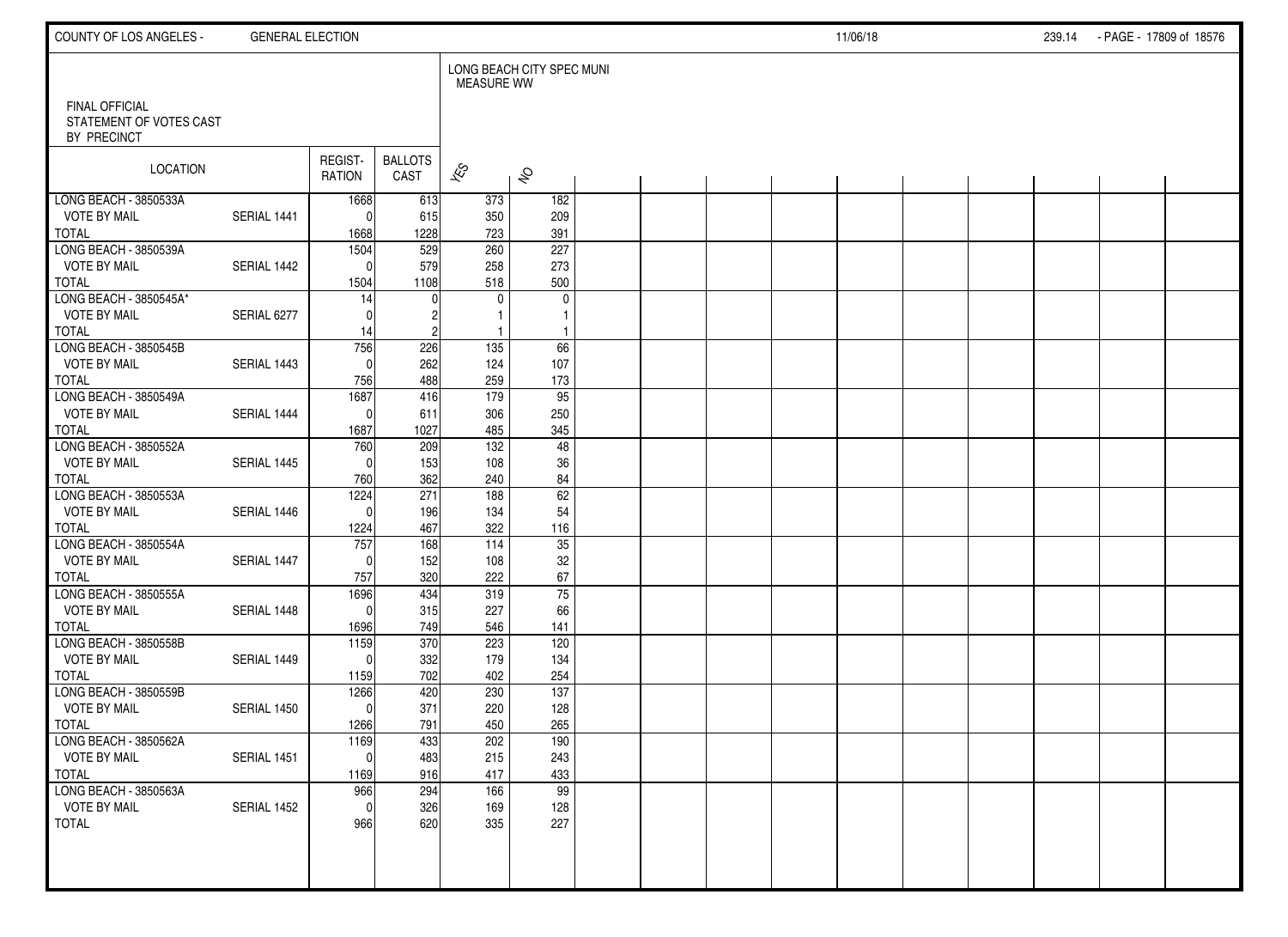| COUNTY OF LOS ANGELES -                      | <b>GENERAL ELECTION</b> |                   |                        |                   |                           |  |  | 11/06/18 |  | 239.15 - PAGE - 17810 of 18576 |  |
|----------------------------------------------|-------------------------|-------------------|------------------------|-------------------|---------------------------|--|--|----------|--|--------------------------------|--|
| FINAL OFFICIAL<br>STATEMENT OF VOTES CAST    |                         |                   |                        | <b>MEASURE WW</b> | LONG BEACH CITY SPEC MUNI |  |  |          |  |                                |  |
| BY PRECINCT                                  |                         |                   |                        |                   |                           |  |  |          |  |                                |  |
| LOCATION                                     |                         | REGIST-<br>RATION | <b>BALLOTS</b><br>CAST | $\approx$         | $\hat{\mathcal{S}}$       |  |  |          |  |                                |  |
| LONG BEACH - 3850564B<br><b>VOTE BY MAIL</b> | SERIAL 1453             | 1103<br>$\Omega$  | 351                    | 232               | 95                        |  |  |          |  |                                |  |
| <b>TOTAL</b>                                 |                         | 1103              | 321<br>672             | 201<br>433        | 95<br>190                 |  |  |          |  |                                |  |
| LONG BEACH - 3850568A                        |                         | 1005              | $\overline{332}$       | 204               | $\overline{64}$           |  |  |          |  |                                |  |
| <b>VOTE BY MAIL</b><br><b>TOTAL</b>          | SERIAL 1454             | $\Omega$<br>1005  | 260<br>592             | 152<br>356        | 85<br>149                 |  |  |          |  |                                |  |
| LONG BEACH - 3850572A                        |                         | 1293              | 361                    | 234               | 95                        |  |  |          |  |                                |  |
| <b>VOTE BY MAIL</b>                          | SERIAL 1455             | $\Omega$          | 301                    | 198               | 82                        |  |  |          |  |                                |  |
| <b>TOTAL</b><br>LONG BEACH - 3850577A        |                         | 1293<br>1226      | 662<br>259             | 432<br>184        | 177<br>$\overline{50}$    |  |  |          |  |                                |  |
| <b>VOTE BY MAIL</b>                          | SERIAL 1456             | $\Omega$          | 307                    | 205               | 85                        |  |  |          |  |                                |  |
| <b>TOTAL</b>                                 |                         | 1226              | 566                    | 389               | 135                       |  |  |          |  |                                |  |
| LONG BEACH - 3850591A                        |                         | 1323              | 341                    | 266               | 51                        |  |  |          |  |                                |  |
| <b>VOTE BY MAIL</b><br><b>TOTAL</b>          | SERIAL 1457             | $\Omega$<br>1323  | 271<br>612             | 188<br>454        | 60<br>111                 |  |  |          |  |                                |  |
| LONG BEACH - 3850593A                        |                         | 1134              | 350                    | 250               | 65                        |  |  |          |  |                                |  |
| <b>VOTE BY MAIL</b>                          | SERIAL 1458             | $\Omega$          | 227                    | 154               | 48                        |  |  |          |  |                                |  |
| <b>TOTAL</b><br>LONG BEACH - 3850594A        |                         | 1134<br>1344      | 577<br>394             | 404<br>275        | 113<br>69                 |  |  |          |  |                                |  |
| <b>VOTE BY MAIL</b>                          | SERIAL 1459             | $\Omega$          | 293                    | 199               | 72                        |  |  |          |  |                                |  |
| <b>TOTAL</b>                                 |                         | 1344              | 687                    | 474               | 141                       |  |  |          |  |                                |  |
| LONG BEACH - 3850611C<br><b>VOTE BY MAIL</b> | SERIAL 1460             | 1229<br>$\Omega$  | 306<br>193             | 204<br>143        | 47<br>37                  |  |  |          |  |                                |  |
| <b>TOTAL</b>                                 |                         | 1229              | 499                    | 347               | 84                        |  |  |          |  |                                |  |
| LONG BEACH - 3850612A                        |                         | 1064              | 357                    | $\overline{247}$  | 71                        |  |  |          |  |                                |  |
| <b>VOTE BY MAIL</b><br><b>TOTAL</b>          | SERIAL 1461             | $\Omega$<br>1064  | 223<br>580             | 158<br>405        | 53<br>124                 |  |  |          |  |                                |  |
| LONG BEACH - 3850614A                        |                         | 806               | 234                    | 177               | $\overline{37}$           |  |  |          |  |                                |  |
| <b>VOTE BY MAIL</b>                          | SERIAL 1462             | $\Omega$          | 127                    | 88                | 32                        |  |  |          |  |                                |  |
| <b>TOTAL</b><br>LONG BEACH - 3850616A        |                         | 806<br>1398       | 361<br>486             | 265<br>303        | 69<br>119                 |  |  |          |  |                                |  |
| <b>VOTE BY MAIL</b>                          | SERIAL 1463             | $\Omega$          | 485                    | 285               | 151                       |  |  |          |  |                                |  |
| <b>TOTAL</b>                                 |                         | 1398              | 971                    | 588               | 270                       |  |  |          |  |                                |  |
| LONG BEACH - 3850617A<br><b>VOTE BY MAIL</b> | SERIAL 1464             | 1433<br> 0        | 434<br>422             | 274<br>266        | 102<br>114                |  |  |          |  |                                |  |
| <b>TOTAL</b>                                 |                         | 1433              | 856                    | 540               | 216                       |  |  |          |  |                                |  |
| LONG BEACH - 3850620A                        |                         | 1126              | 414                    | 274               | 95                        |  |  |          |  |                                |  |
| <b>VOTE BY MAIL</b>                          | SERIAL 1465             | $\mathbf 0$       | 269                    | 189               | 61                        |  |  |          |  |                                |  |
| <b>TOTAL</b>                                 |                         | 1126              | 683                    | 463               | 156                       |  |  |          |  |                                |  |
|                                              |                         |                   |                        |                   |                           |  |  |          |  |                                |  |
|                                              |                         |                   |                        |                   |                           |  |  |          |  |                                |  |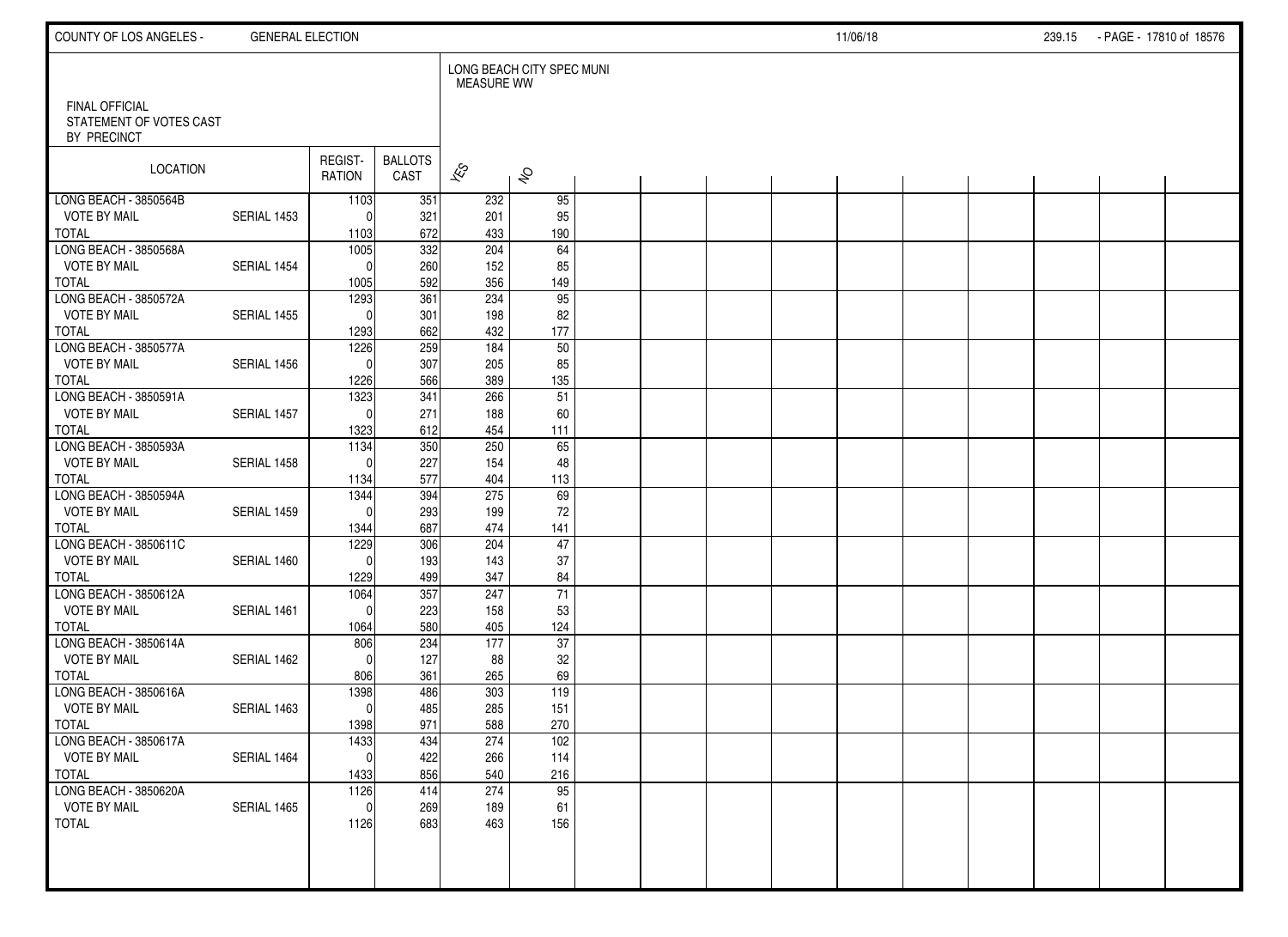| COUNTY OF LOS ANGELES -                                         | <b>GENERAL ELECTION</b> |                          |                        |                              |                                 |  |  | 11/06/18 |  | 239.16 - PAGE - 17811 of 18576 |  |
|-----------------------------------------------------------------|-------------------------|--------------------------|------------------------|------------------------------|---------------------------------|--|--|----------|--|--------------------------------|--|
| <b>FINAL OFFICIAL</b><br>STATEMENT OF VOTES CAST<br>BY PRECINCT |                         |                          |                        | <b>MEASURE WW</b>            | LONG BEACH CITY SPEC MUNI       |  |  |          |  |                                |  |
| LOCATION                                                        |                         | REGIST-<br>RATION        | <b>BALLOTS</b><br>CAST | $\overline{\mathscr{E}}$     | $\hat{\sigma}$                  |  |  |          |  |                                |  |
| LONG BEACH - 3850621A<br><b>VOTE BY MAIL</b><br>TOTAL           | SERIAL 1466             | 1808<br>$\Omega$<br>1808 | 529<br>513<br>1042     | 355<br>331<br>686            | 118<br>138<br>256               |  |  |          |  |                                |  |
| LONG BEACH - 3850624A<br><b>VOTE BY MAIL</b><br><b>TOTAL</b>    | SERIAL 1467             | 1300<br>$\Omega$<br>1300 | 395<br>379<br>774      | 235<br>213<br>448            | 101<br>131<br>232               |  |  |          |  |                                |  |
| LONG BEACH - 3850625A<br><b>VOTE BY MAIL</b><br><b>TOTAL</b>    | SERIAL 1468             | 1249<br>$\Omega$<br>1249 | 336<br>396<br>732      | 214<br>239<br>453            | $\overline{73}$<br>112<br>185   |  |  |          |  |                                |  |
| LONG BEACH - 3850632A<br><b>VOTE BY MAIL</b><br><b>TOTAL</b>    | SERIAL 1469             | 1304<br>$\Omega$<br>1304 | 484<br>448<br>932      | 251<br>227<br>478            | 191<br>193<br>384               |  |  |          |  |                                |  |
| LONG BEACH - 3850636A<br><b>VOTE BY MAIL</b><br><b>TOTAL</b>    | SERIAL 1470             | 1424<br>$\Omega$<br>1424 | 496<br>505<br>1001     | 259<br>245<br>504            | 191<br>225<br>416               |  |  |          |  |                                |  |
| LONG BEACH - 3850637D<br><b>VOTE BY MAIL</b><br><b>TOTAL</b>    | SERIAL 1471             | 932<br>$\Omega$<br>932   | 343<br>302<br>645      | 179<br>134<br>313            | $\frac{142}{ }$<br>142<br>284   |  |  |          |  |                                |  |
| LONG BEACH - 3850639A<br><b>VOTE BY MAIL</b><br><b>TOTAL</b>    | SERIAL 1472             | 1518<br> 0 <br>1518      | 537<br>569<br>1106     | 268<br>260<br>528            | 224<br>256<br>480               |  |  |          |  |                                |  |
| LONG BEACH - 3850645A<br><b>VOTE BY MAIL</b><br><b>TOTAL</b>    | SERIAL 1473             | 628<br>$\Omega$<br>628   | 260<br>111<br>371      | $\frac{142}{ }$<br>81<br>223 | $\overline{22}$<br>10<br>$32\,$ |  |  |          |  |                                |  |
| LONG BEACH - 3850648A<br><b>VOTE BY MAIL</b><br><b>TOTAL</b>    | SERIAL 1474             | 1486<br> 0 <br>1486      | 493<br>620<br>1113     | 219<br>253<br>472            | 223<br>312<br>535               |  |  |          |  |                                |  |
| LONG BEACH - 3850650A<br><b>VOTE BY MAIL</b><br><b>TOTAL</b>    | SERIAL 1475             | 870<br>$\Omega$<br>870   | 276<br>278<br>554      | 126<br>138<br>264            | 121<br>119<br>240               |  |  |          |  |                                |  |
| LONG BEACH - 3850660A<br><b>VOTE BY MAIL</b><br><b>TOTAL</b>    | SERIAL 1476             | 1638<br> 0 <br>1638      | 455<br>280<br>735      | 318<br>205<br>523            | 93<br>63<br>156                 |  |  |          |  |                                |  |
| LONG BEACH - 3850671A<br><b>VOTE BY MAIL</b><br><b>TOTAL</b>    | SERIAL 1477             | 1205<br> 0 <br>1205      | 307<br>183<br>490      | 220<br>133<br>353            | 55<br>40<br>95                  |  |  |          |  |                                |  |
| LONG BEACH - 3850671C*<br><b>VOTE BY MAIL</b><br><b>TOTAL</b>   | SERIAL 6280             | 32<br> 0 <br>32          |                        | $\mathbf 0$                  | $\mathbf 0$                     |  |  |          |  |                                |  |
|                                                                 |                         |                          |                        |                              |                                 |  |  |          |  |                                |  |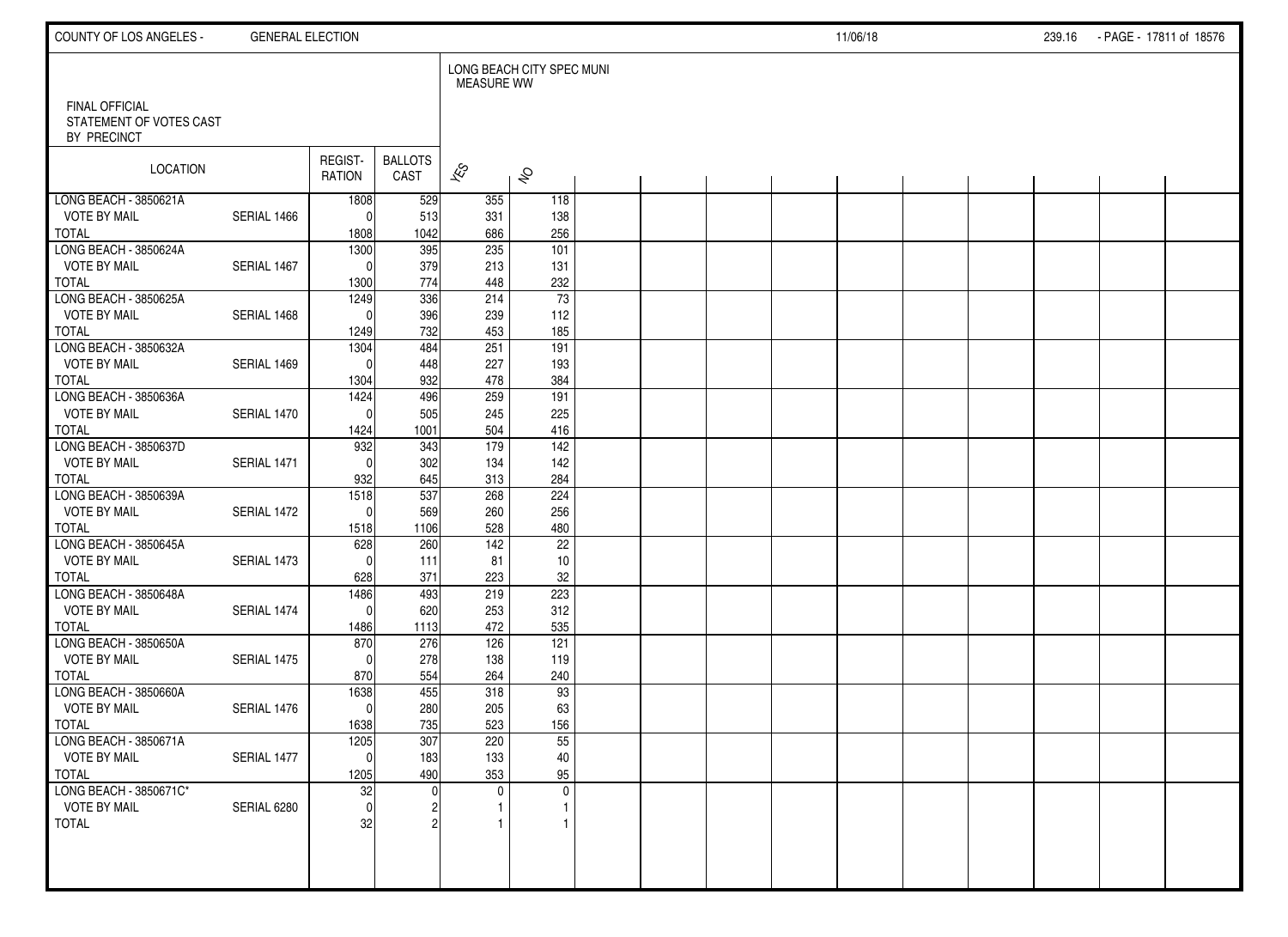| COUNTY OF LOS ANGELES -                                            | <b>GENERAL ELECTION</b> |                          |                        |                                |                                                                                    |  |  | 11/06/18 |  | 239.17 - PAGE - 17812 of 18576 |  |
|--------------------------------------------------------------------|-------------------------|--------------------------|------------------------|--------------------------------|------------------------------------------------------------------------------------|--|--|----------|--|--------------------------------|--|
| <b>FINAL OFFICIAL</b><br>STATEMENT OF VOTES CAST<br>BY PRECINCT    |                         |                          |                        | <b>MEASURE WW</b>              | LONG BEACH CITY SPEC MUNI                                                          |  |  |          |  |                                |  |
| <b>LOCATION</b>                                                    |                         | REGIST-<br>RATION        | <b>BALLOTS</b><br>CAST | $\mathscr{E}_{\mathcal{S}}$    | $\hat{\mathcal{S}}$                                                                |  |  |          |  |                                |  |
| LONG BEACH - 3850688A<br><b>VOTE BY MAIL</b><br><b>TOTAL</b>       | SERIAL 1478             | 1054<br>$\Omega$<br>1054 | 256<br>516<br>772      | 104<br>243<br>347              | 101<br>223<br>324                                                                  |  |  |          |  |                                |  |
| LONG BEACH - 3850701A<br><b>VOTE BY MAIL</b><br>TOTAL              | SERIAL 1479             | 919<br>$\Omega$<br>919   | 216<br>176<br>392      | $\overline{155}$<br>131<br>286 | 30<br>34<br>64                                                                     |  |  |          |  |                                |  |
| LONG BEACH - 3850702A<br><b>VOTE BY MAIL</b><br>TOTAL              | SERIAL 1480             | 1162<br>$\Omega$<br>1162 | 206<br>160<br>366      | 141<br>106<br>247              | 46<br>44<br>90                                                                     |  |  |          |  |                                |  |
| BALLOT GROUP 716 - 9990716A<br><b>VOTE BY MAIL</b><br><b>TOTAL</b> | SERIAL 8716             | <sup>0</sup>             |                        |                                | $\mathbf 0$<br>$\mathbf 0$<br>$\overline{2}$<br>0<br>$\overline{2}$<br>$\mathbf 0$ |  |  |          |  |                                |  |
| BALLOT GROUP 723 - 9990723A<br><b>VOTE BY MAIL</b><br><b>TOTAL</b> | SERIAL 8723             | $\Omega$<br>O<br>U       |                        |                                | $\mathbf 0$<br>$\mathbf 0$<br>$\mathbf{1}$<br>$\mathbf{1}$                         |  |  |          |  |                                |  |
|                                                                    |                         |                          |                        |                                |                                                                                    |  |  |          |  |                                |  |